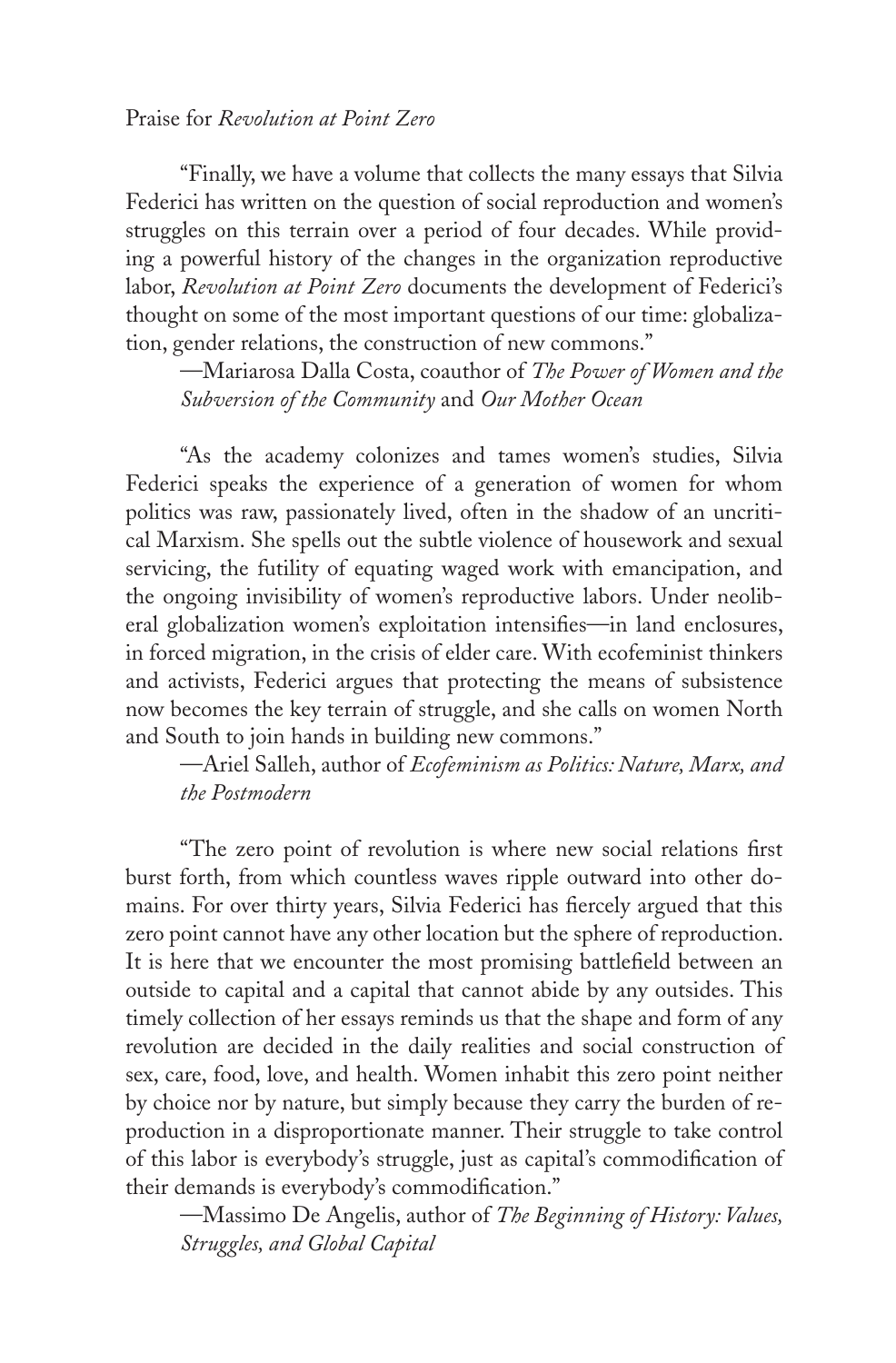"In her unfailing generosity of mind, Silvia Federici has offered us yet another brilliant and groundbreaking reflection on how capitalism naturalizes the exploitation of every aspect of women's productive and reproductive life. Federici theorizes convincingly that, whether in the domestic or public sphere, capital normalizes women's labor as 'housework' worthy of no economic compensation or social recognition. Such economic and social normalization of capitalist exploitation of women underlies the gender-based violence produced by the neoliberal wars that are ravaging communities around the world, especially in Africa. The intent of such wars is to keep women off the communal lands they care for, while transforming them into refugees in nation-states weakened by the negative effects of neoliberalism. Silvia Federici's call for ecofeminists' return to the Commons against Capital is compelling. *Revolution at Point Zero* is a timely release and a must read for scholars and activists concerned with the condition of women around the world."

—Ousseina D. Alidou, Committee for Academic Freedom in Africa (CAFA), Director of the Center for African Studies at Rutgers University and author of *Engaging Modernity: Muslim Women and the Politics of Agency in Postcolonial Niger*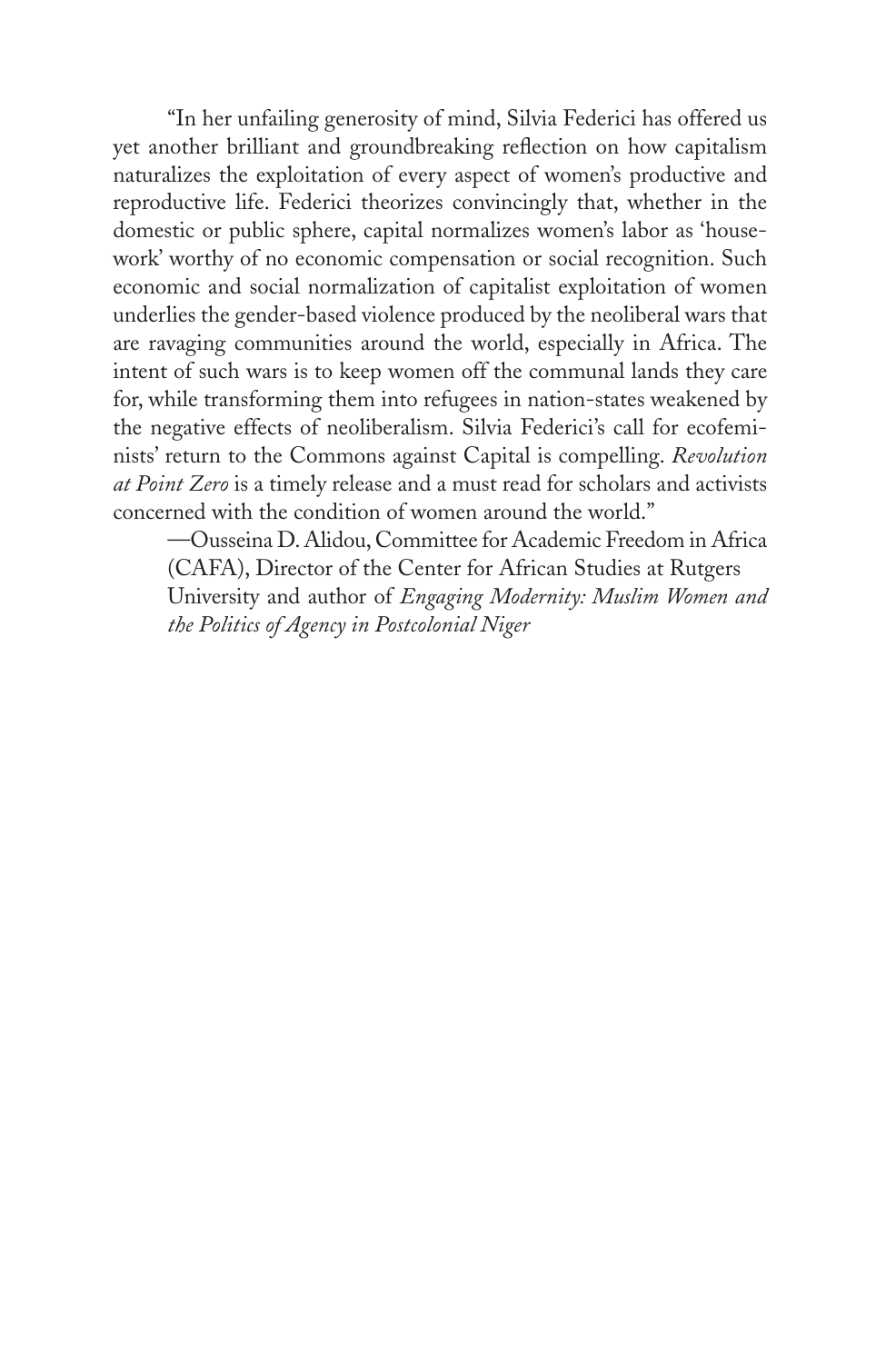# REVOLUTION AT POINT ZERO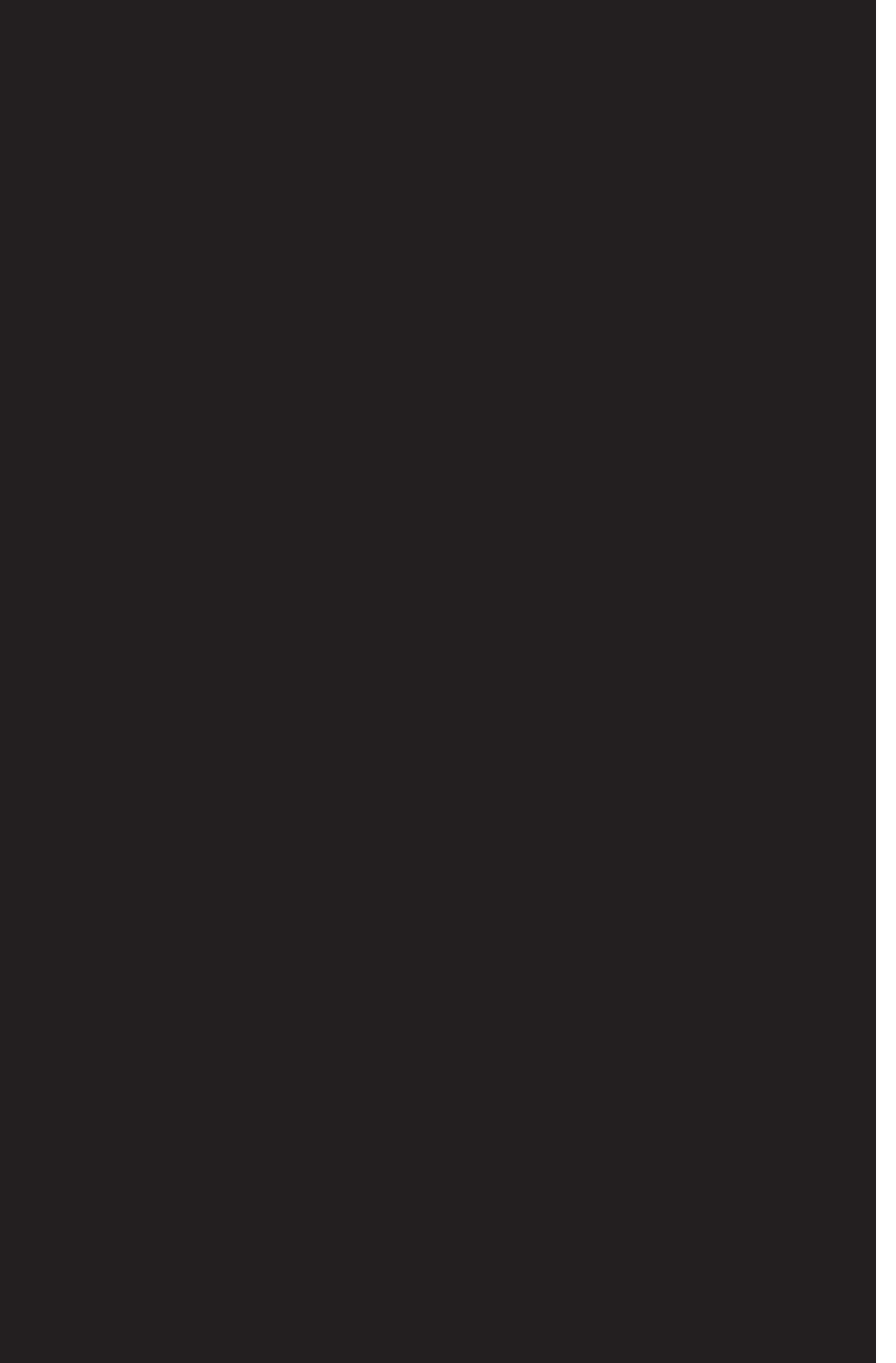#### REVOLUTION AT POINT ZERO HOUSEWORK, REPRODUCTION, AND FEMINIST STRUGGLE

Silvia Federici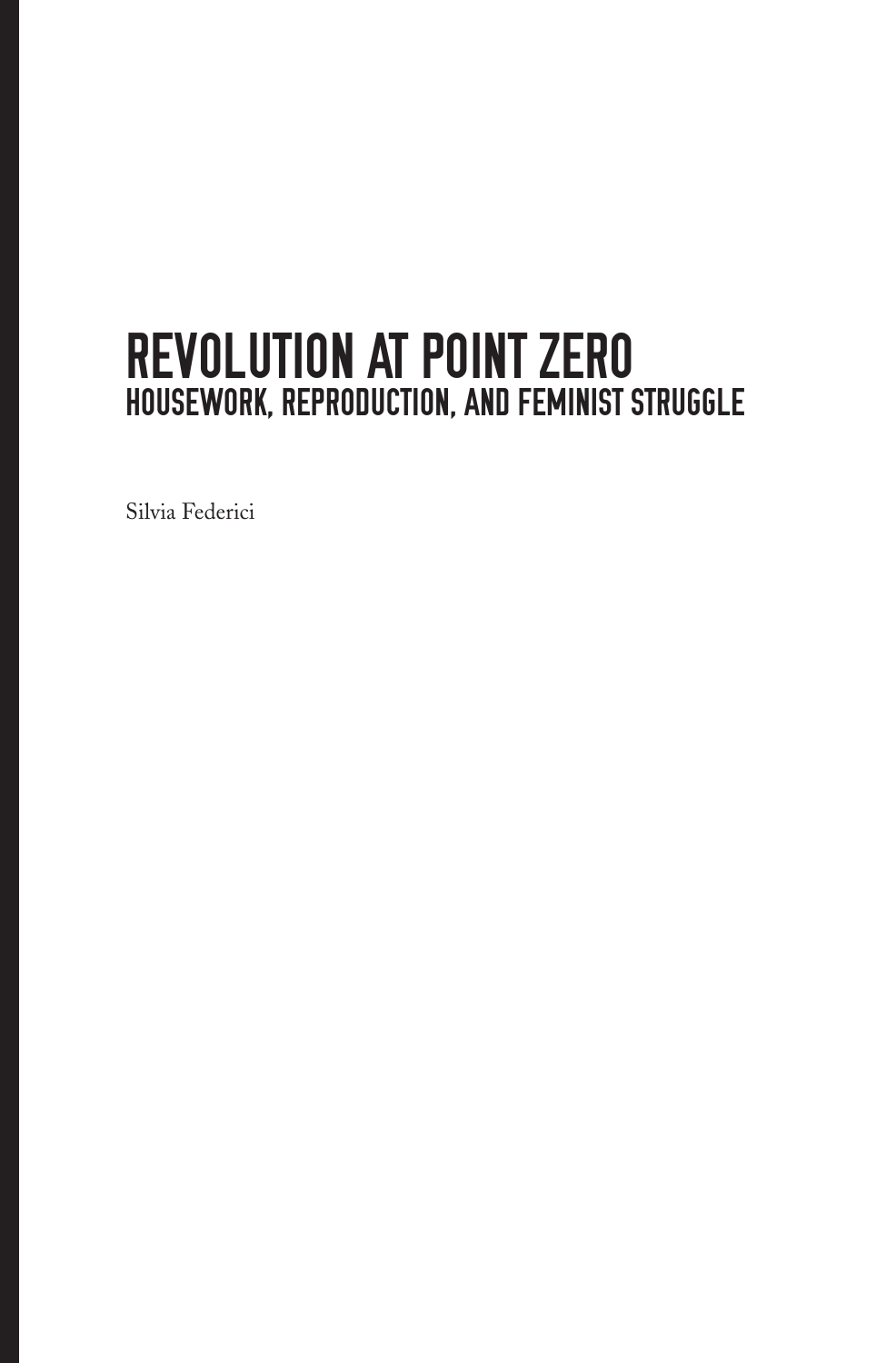Revolution at Point Zero: Housework, Reproduction, and Feminist Struggle Silvia Federici ©2012 Silvia Federici This edition ©2012 PM Press

#### $\circledcirc\circledcirc$

This work is licensed under the Creative Commons Attribution-NonCommercial-ShareAlike 3.0 Unported License. To view a copy of this license, visit http://creativecommons.org/licenses/by-nc-sa/3.0/

ISBN: 978-1-60486-333-8 LCCN: 2011939663

Cover and interior design: Antumbra Design/antumbradesign.org

10 9 8 7 6 5 4 3 2 1

PM Press Common Notions PO Box 23912 Brooklyn, NY www.pmpress.org

Oakland, CA 94623 www.commonnotions.org

Autonomedia PO Box 568 Williamsburgh Station Brooklyn, NY 11211-0568 www.autonomedia.org

Printed in the USA on recycled paper by the Employee Owners of Thomson-Shore in Dexter, Michigan. www.thomsonshore.com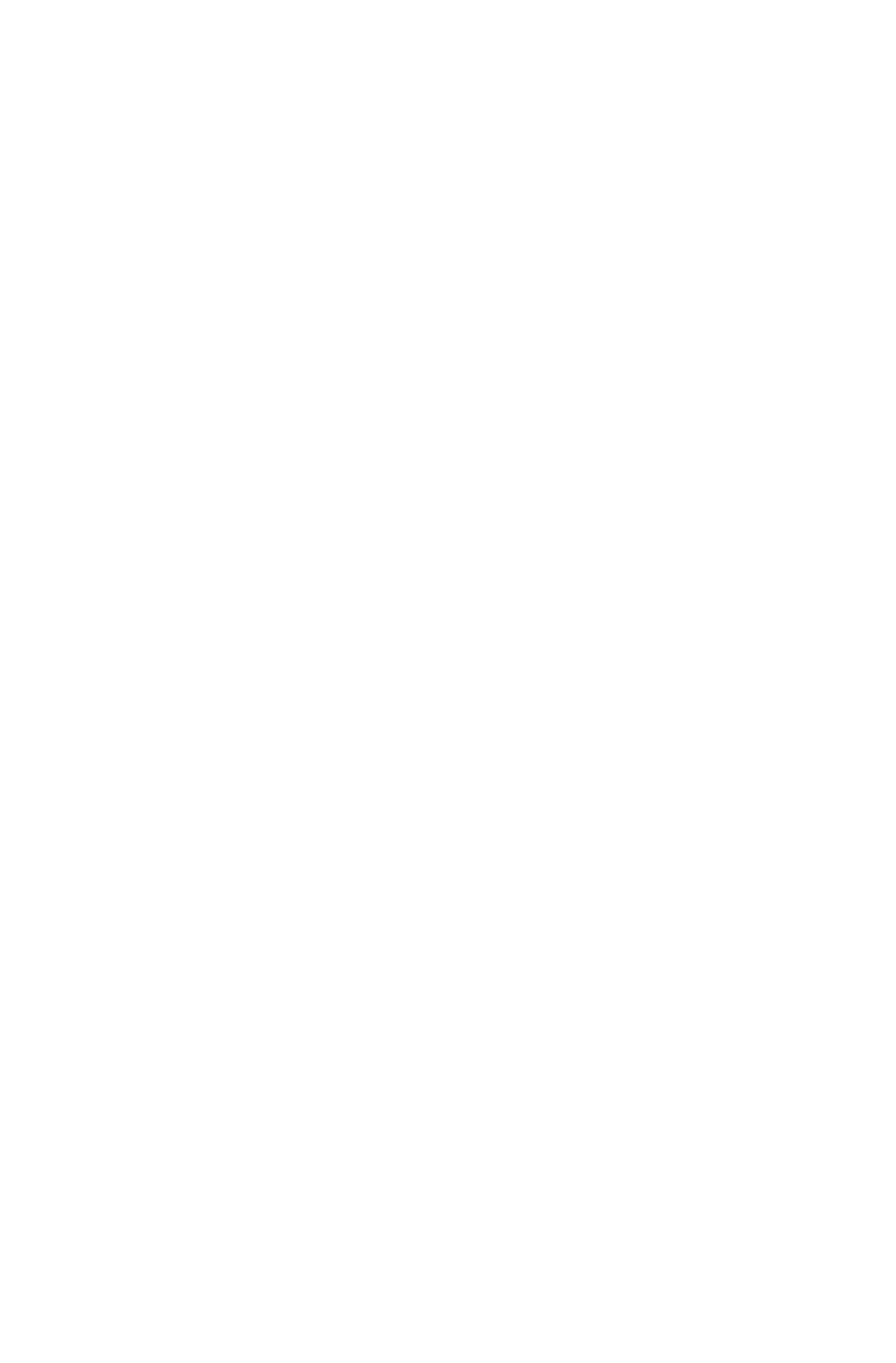# ACKNOWLEDGMENTS

Political ideas come from movements but their journey to a book requires the work of many individuals. Among the people who have made this book possible I wish to thank two in particular, for their contribution to this project and the creativity and generosity of their political activism: Malav Kanuga, the editor of the Common Notions Series, who encouraged me to publish this work and assisted me through this process with enthusiasm and excellent advise; and Josh MacPhee whose design for the book cover is one more example of the power of his art and his conception of images as seeds of change.

I also want to thank Nawal El Saadawi, feminist, writer, revolutionary, whose work *Woman at Point Zero* has inspired the title of this book and much more.

*Revolution at Point Zero* is about the transformation of our everyday life and the creation of new forms of solidarity. In this spirit, I dedicate this book to Dara Greenwald who through her art, her political activism, and her fight against cancer brought into existence a community of care concretely embodying that "healing island" Dara constructed during her disease.

"Wages against Housework" was first published as *Wages against Housework* (Bristol: Falling Wall Press, 1975). Also published in *The Politics of Housework*, ed. Ellen Malos (Cheltenham: New Clarion Press, 1980) and *Dear Sisters: Dispatches from the Women's Liberation Movement*, eds. Rosalyn Baxandall and Linda Gordon (New York: Basic Books, 2000).

"Why Sexuality Is Work" (1975) was originally written as part of a presentation to the second international Wages for Housework conference held in Toronto in January 1975.

"Counterplanning from the Kitchen" was first published as *Counterplanning from the Kitchen* (Bristol: Falling Wall Press, 1975). Also published in *From Feminism to Liberation*, ed. Edith Hoshino Altbach (Cambridge, MA: Schenkman Publishing Company, 2007).

"The Restructuring of Social Reproduction in the United States in the 1970s" was a paper delivered at a conference convened by the Centro Studi Americani in Rome on "The Economic Policies of Female Labor in Italy and the United States," December 9–11, 1980, sponsored by the German Marshall Fund of the United States. Also published in *The Commoner* 11 (Spring–Summer 2006).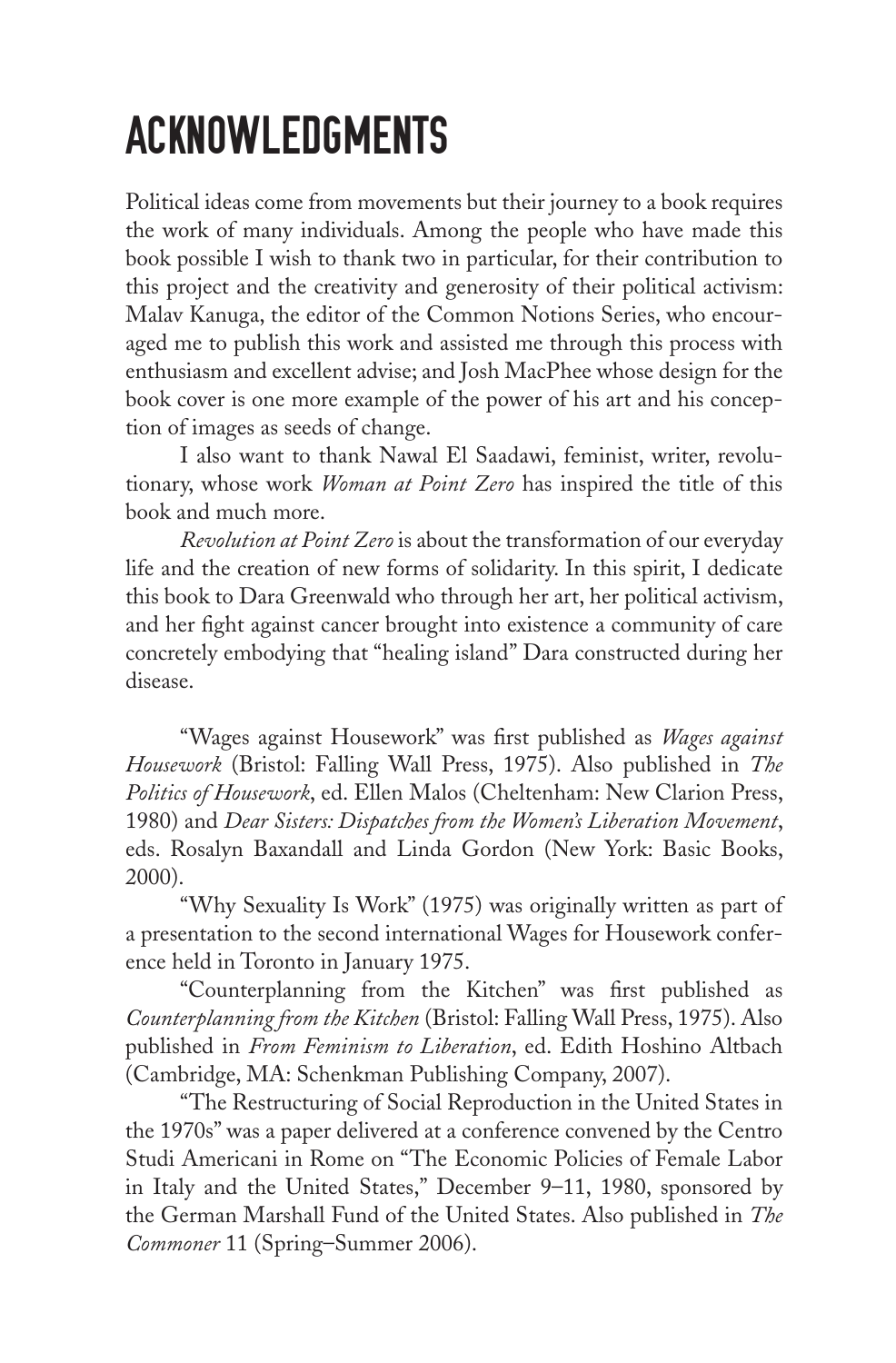"Putting Feminism Back on Its Feet" first appeared in *The Sixties Without Apologies*, ed. Sohnya Sayres, et al. (Minneapolis: University of Minnesota Press, 1984).

"Reproduction and Feminist Struggle in the New International Division of Labor" first appeared in *Women, Development and Labor Reproduction: Struggles and Movements*, eds. Mariarosa Dalla Costa and Giovanna Franca Dalla Costa (Trenton, NJ: Africa World Press, 1999).

"War, Globalization, and Reproduction" first appeared in *Peace and Change* 25, no. 2, (April 2000). It was also published in *There Is an Alternative: Subsistence and Worldwide Resistance to Corporate Globalization*, eds. Veronika Bennholdt-Thomsen, Nicholas Faraclas, and Claudia von Werlhof (London: Zed Books, 2001); and in *Seeds of Hope*, eds. Matt Meyer and Elavie Ndura-Ouedraogo (Pan-African Peace Studies for the Twenty-First Century).

"Women, Globalization, and the International Women's Movement" first appeared in a special issue of *Canadian Journal of Development Studies* 22 (2001).

"The Reproduction of Labor Power in the Global Economy and the Unfinished Feminist Revolution" was a paper presented at the UC Santa Cruz seminar "The Crisis of Social Reproduction and Feminist Struggle," on January 27, 2009.

"On Elder Care Work and the Limits of Marxism" was first published in German as "Anmerkungen über Altenpflegearbeit und die Grenzen des Marxismus" in *Uber Marx Hinaus*, eds. Marcel van der Linden and Karl Heinz Roth (Hamburg: Assoziation A, 2009).

"Women, Land Struggles, and Globalization" first appeared in *Journal of Asian and African Studies*, special issue, *Africa and Globalization: Critical Perspectives* 39, no. 1–2 ( January–March 2004).

"Feminism and the Politics of the Commons" first appeared in *Uses of a Whirlwind: Movement, Movements, and Contemporary Radical Currents in the United States*, ed. Team Colors (Baltimore: AK Press, 2010) and in *The Commoner* 14 (2011).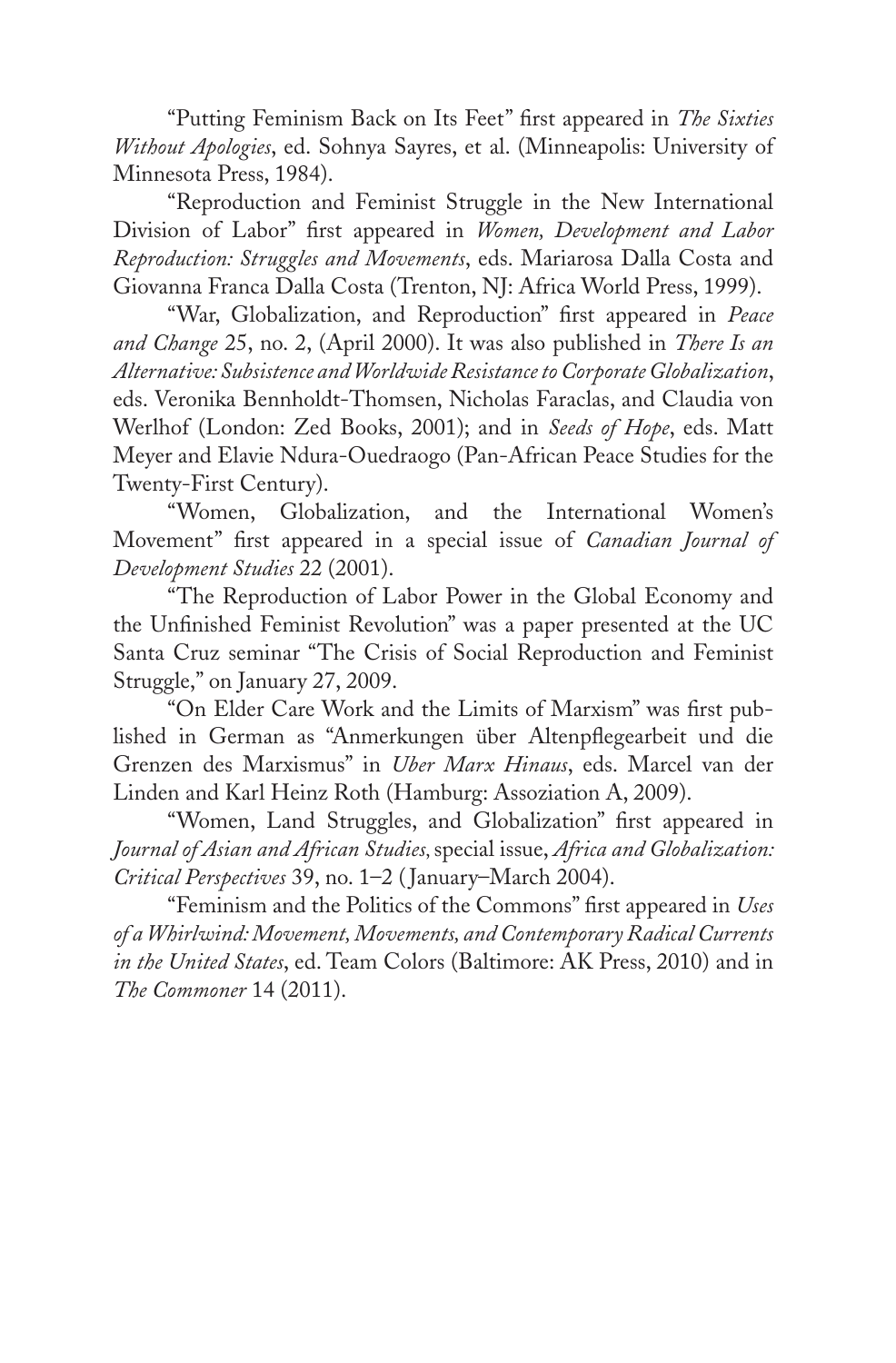## **CONTENTS**

| Preface                                                     | $\mathbf{1}$ |
|-------------------------------------------------------------|--------------|
| Introduction                                                | 5            |
| Part I: Theorizing and Politicizing Housework               |              |
| Wages against Housework (1975)                              | 15           |
| Why Sexuality Is Work (1975)                                | 23           |
| Counterplanning from the Kitchen (1975)                     | 28           |
| The Restructuring of Housework and Reproduction in the      |              |
| United States in the 1970s (1980)                           | 41           |
| Putting Feminism Back on Its Feet (1984)                    | 54           |
| Part II: Globalization and Social Reproduction              |              |
| Reproduction and Feminist Struggle in the New International |              |
| Division of Labor (1999)                                    | 65           |
| War, Globalization, and Reproduction (2000)                 | 76           |
| Women, Globalization, and the International Women's         |              |
| Movement (2001)                                             | 85           |
| The Reproduction of Labor Power in the Global Economy       |              |
| and the Unfinished Feminist Revolution (2008)               | 91           |
| <b>Part III: Reproducing Commons</b>                        |              |
| On Elder Care Work and the Limits of Marxism (2009)         | 115          |
| Women, Land Struggles, and Globalization:                   |              |
| An International Perspective (2004)                         | 126          |
| Feminism and the Politics of the Common in an Era of        |              |
| Primitive Accumulation (2010)                               | 138          |
| <b>Notes</b>                                                | 149          |
| Bibliography                                                | 172          |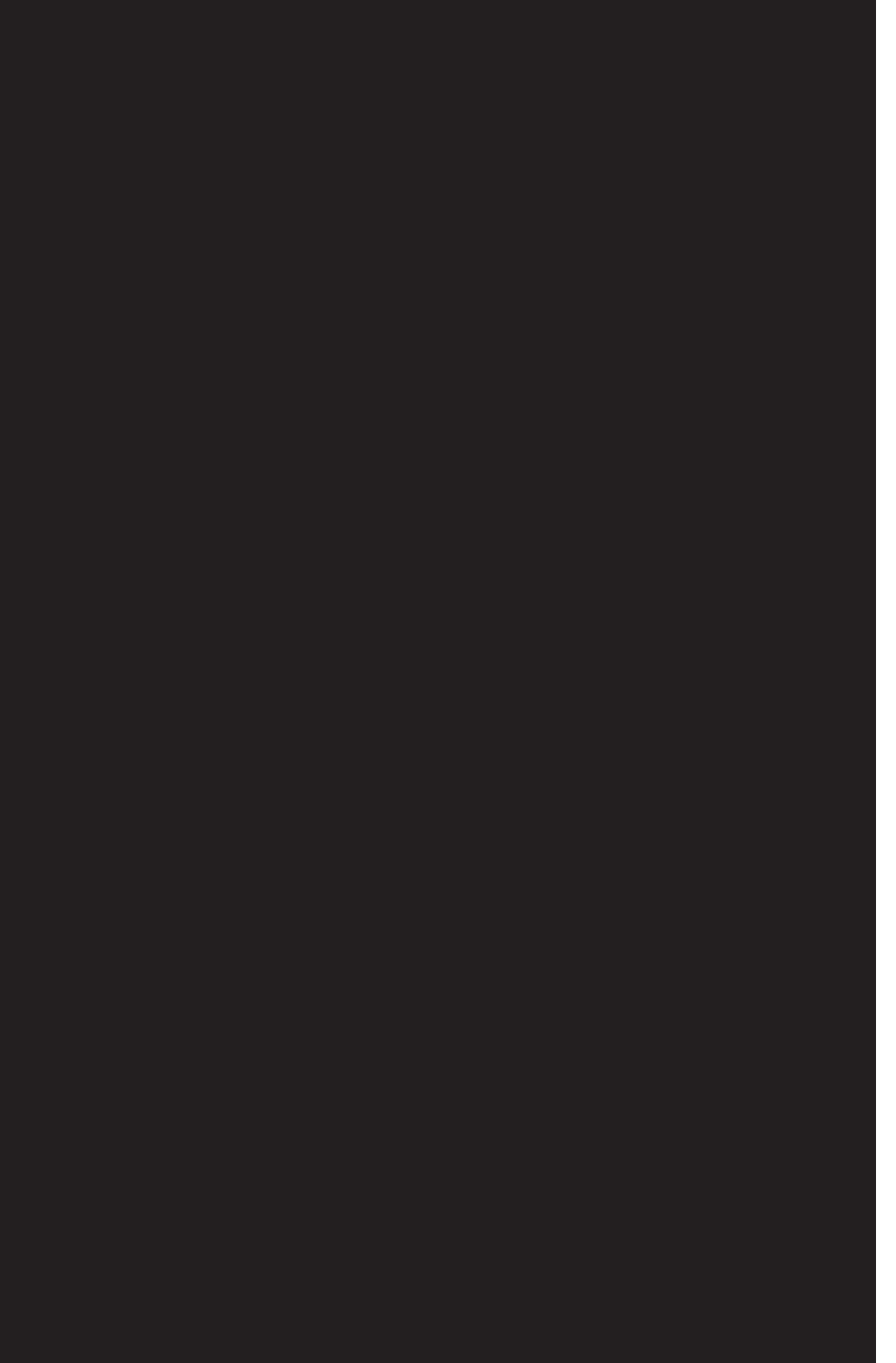### PREFACE

The determining force in history is the production and reproduction of immediate life.

—Frederick Engels

This task . . . of making home a community of resistance has been shared by black women globally, especially black women in white supremacist societies.

—bell hooks

T his book collects more than thirty years of reflection and research on the nature of housework, social reproduction, and women's struggles on this terrain—to escape it, to better its conditions, to reconstruct it in ways that provide an alternative to capitalist relations. It is a book that mixes politics, history, and feminist theory. But it is also one that reflects the trajectory of my political activism in the feminist and antiglobalization movements and the gradual shift in my relation to this work from "refusal" to "valorization" of housework, which I now recognize as expressive of a collective experience.

There is no doubt that among women of my generation, the refusal of housework as women's natural destiny was a widespread phenomenon in the post–World War II period. This was especially true in Italy, the country where I was born and raised, that in the 1950s was still permeated by a patriarchal culture consolidated under fascism, and yet was already experiencing a "gender crisis" partially caused by the war, and partially by the requirements of postwar reindustrialization.

The lesson of independence that our mothers learned during the war and communicated to us made the prospect of a life dedicated to housework, family, and reproduction unfeasible for most, and for some intolerable. When I wrote in "Wages against Housework" (1975) that becoming a housewife seemed "a fate worse than death," I expressed my own attitude toward this work. And, indeed, I did all I could to escape it.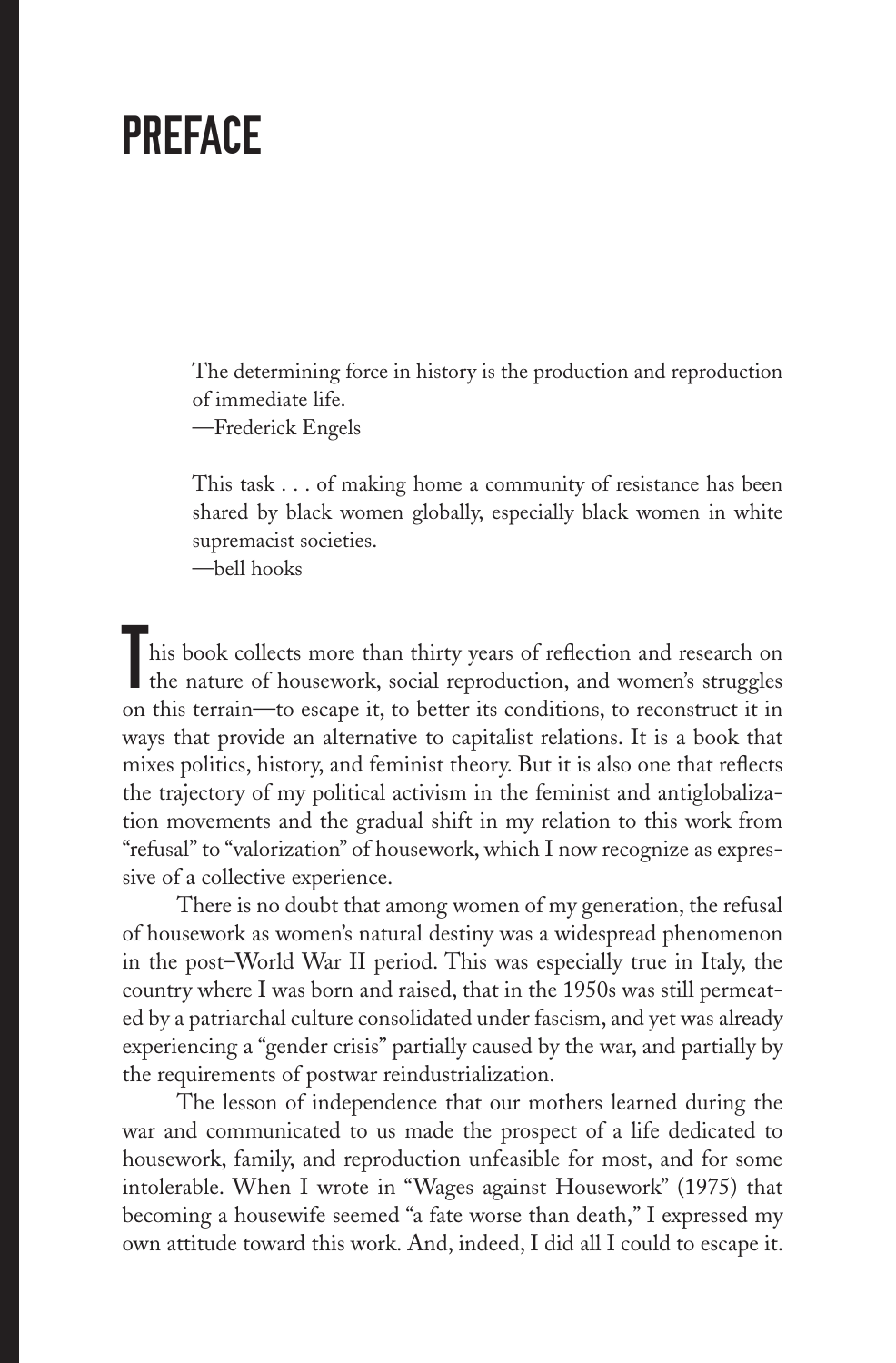In retrospect, it seems ironic, then, that I should spend the next forty years of my life dealing with the question of reproductive labor, at least theoretically and politically if not in practice. In the effort to demonstrate why as women we should fight against this work, at least as it has been constituted in capitalism, I came to understand its importance not only for the capitalist class but also for our struggle and our reproduction.

Through my involvement in the women's movement I realized that the reproduction of human beings is the foundation of every economic and political system, and that the immense amount of paid and unpaid domestic work done by women in the home is what keeps the world moving. But this theoretical realization grew on the practical and emotional ground provided by my own family experience, which exposed me to a world of activities that for a long time I took for granted, and yet as a child and teenager I often observed with great fascination. Even now, some of the most treasured memories of my childhood are of my mother making bread, pasta, tomato sauce, pies, liqueurs, and then knitting, sewing, mending, embroidering, and attending to her plants. I would sometimes help her in selected tasks, most often however with reluctance. As a child, I saw her work; later, as a feminist, I learned to see her struggle, and I realized how much love there had been in that work, and yet how costly it had been for my mother to see it so often taken for granted, to never be able to dispose of some money of her own, and to always have to depend on my father for every penny she spent.

Through my experience at home—through my relations to my parents—I also discovered what I now call the "double character" of reproductive work as work that reproduces us and "valorizes" us not only in view of our integration in the labor market but also against it. I certainly cannot compare my experiences and memories of home with an account like that of bell hooks, who pictures the "homeplace" as a "site of resistance."1 Nevertheless, the need to not measure our lives by the demands and values of the capitalist labor market was always assumed, and at times openly affirmed, as a principle that should guide the reproduction of our lives. Even today, the efforts that my mother made to develop in us a sense of our own value give me the strength to face difficult situations. What often saves me when I cannot protect myself is my commitment to protect her work and myself as the child to whom it was dedicated. Reproductive work is undoubtedly not the only form of labor where the question of what we give to capital and "what we give to our own" is posed.2 But certainly it is the work in which the contradictions inherent in "alienated labor" are most explosive, which is why it is the *ground zero* for revolutionary practice, even if it is not the only ground zero.3 For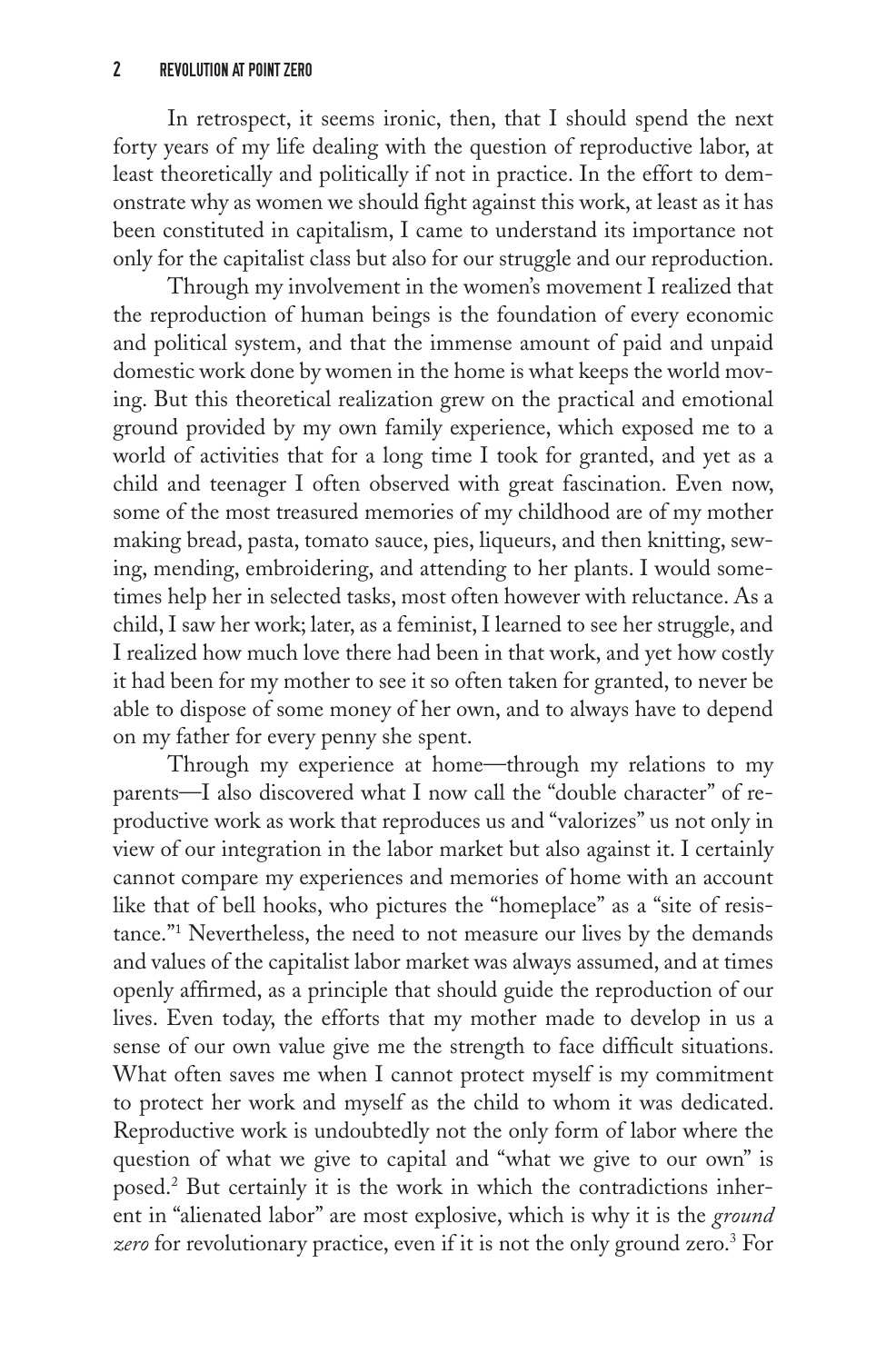nothing so effectively stifles our lives as the transformation into work of the activities and relations that satisfy our desires. By the same token, it is through the day-to-day activities by means of which we produce our existence, that we can develop our capacity to cooperate and not only resist our dehumanization but learn to reconstruct the world as a space of nurturing, creativity, and care.

Silvia Federici, Brooklyn, NY, June 2011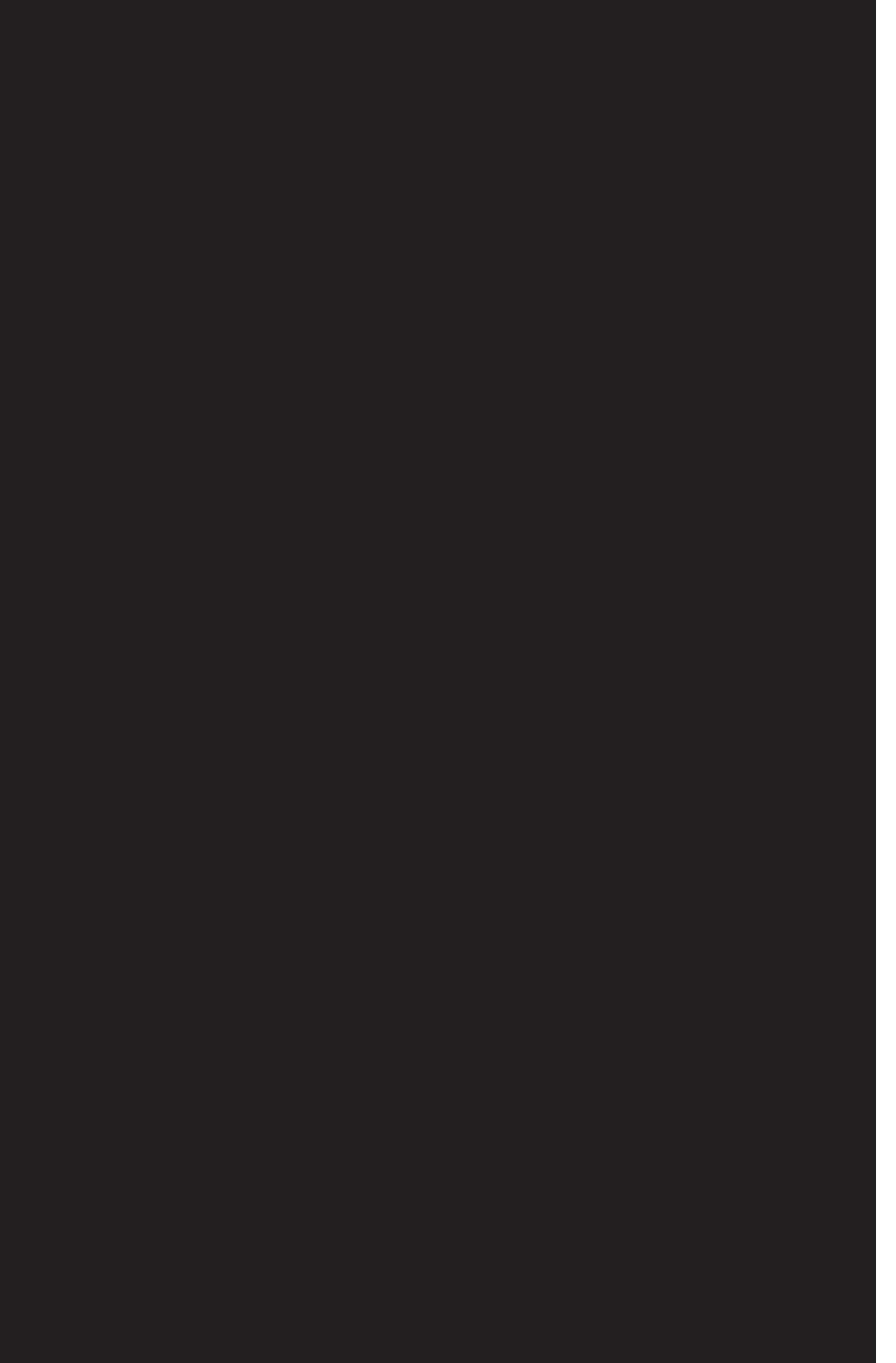### INTRODUCTION

have hesitated in the past to publish a volume of essays concerned exclusively with the question of "reproduction" as it seemed an artificial abstraction from the varieties of issues and struggles to which I have dedicated my work over many years. There is, however, a logic behind the concentration of writings in this collection: the question of reproduction, intended as the complex of activities and relations by which our life and labor are daily reconstituted, has been a thread that has run through all my writing and political activism.

The confrontation with "reproductive work"—understood, at first, as housework, domestic labor—was the defining factor for many women of my generation, who came of age in the aftermath of World War II. For after two world wars that in a space of three decades decimated more than seventy million people, the lures of domesticity and the prospect of sacrificing our lives to produce more workers and soldiers for the state had no hold on our imagination. Indeed, even more than the experience of self-reliance that the war bestowed on many women—symbolized in the United States by the iconic image of Rosie the Riveter—what shaped our relation to reproduction in the postwar period, especially in Europe, was the memory of the carnage into which we had been born. This is a chapter in the history of the international feminist movement still to be written.1 Yet, in recalling the visits that as school children in Italy we made to exhibits on the concentration camps, and the tales told around the dinner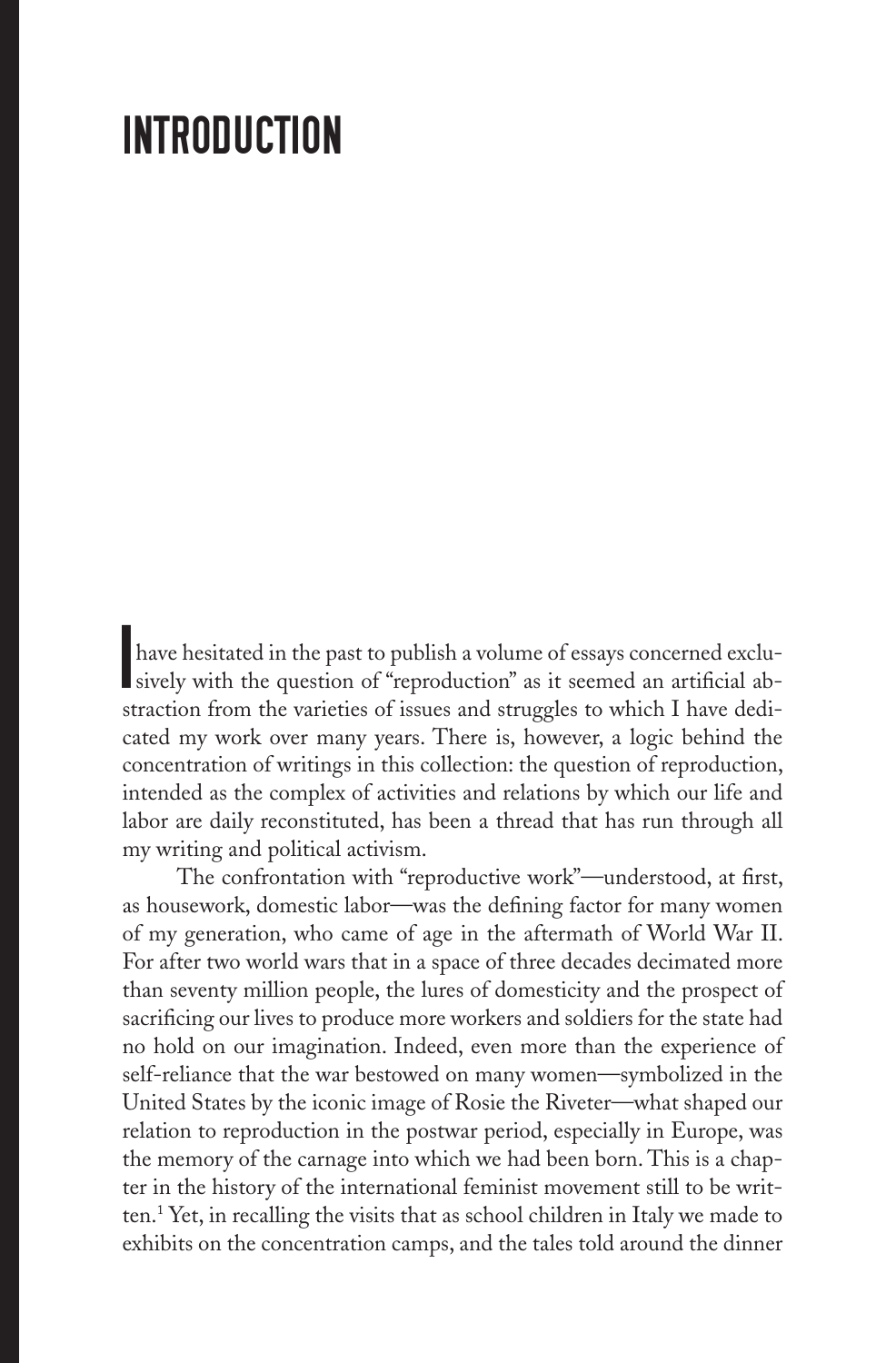table of the many times we barely escaped being killed by bombs, running through the night searching for safety under a blazing sky, I cannot help wondering how much those experiences weighed on my and other women's decisions not to have children and not to become housewives.

This antiwar perspective, perhaps, is why unlike previous feminist critics of the home, family, and housework, our attitude could not be that of the reformers. Looking backward at the feminist literature of the early 1970s, I am struck by the absence of the type of concerns that preoccupied feminists into the '20s, when reimagining the home, in terms of its domestic tasks, technology, and space organization was a major issue for feminist theory and practice.<sup>2</sup> That for the first time, feminism implied a lack of identification with reproduction, not only when done for others but even when imagined for our families and kin, can possibly be attributed to the watershed that the war constituted for women, especially since its threat never ended, but escalated with the development of nuclear weapons.

While housework was crucial to feminist politics, it had a special significance for the organization I joined in 1972: the international Wages for Housework Campaign, in which I was active for the following five years. Wages for Housework (WfH) was rather unique, as it brought together political currents coming from different parts of the world and different sectors of the world proletariat, each rooted in a history of struggles and seeking a common ground that our feminism provided and transformed. While for most feminists the points of reference were liberal, anarchist, or socialist politics, the women who launched WfH came from a history of militancy in Marxist-identified organizations, filtered through the experiences of the anticolonial movement, the Civil Rights Movement, the Student Movement, and the "Operaist" movement. The latter developed in Italy in the early 1960s as an outcome of the resurgence of factory struggles, leading to a radical critique of "communism" and a rereading of Marx that has influenced an entire generation of activists, and still has not exhausted its analytic power as the worldwide interest in the Italian autonomist movement demonstrates.<sup>3</sup>

It was *through* but also *against* the categories articulated by these movements that our analysis of the "women's question" turned into an analysis of housework as the crucial factor in the definition of the exploitation of women in capitalism, which is the theme running through most of the articles in this volume. As best expressed in the works of Samir Amin, Andre Gunder Frank, and Frantz Fanon, the anticolonial movement taught us to expand the Marxian analysis of unwaged labor beyond the confines of the factory and, therefore, to see the home and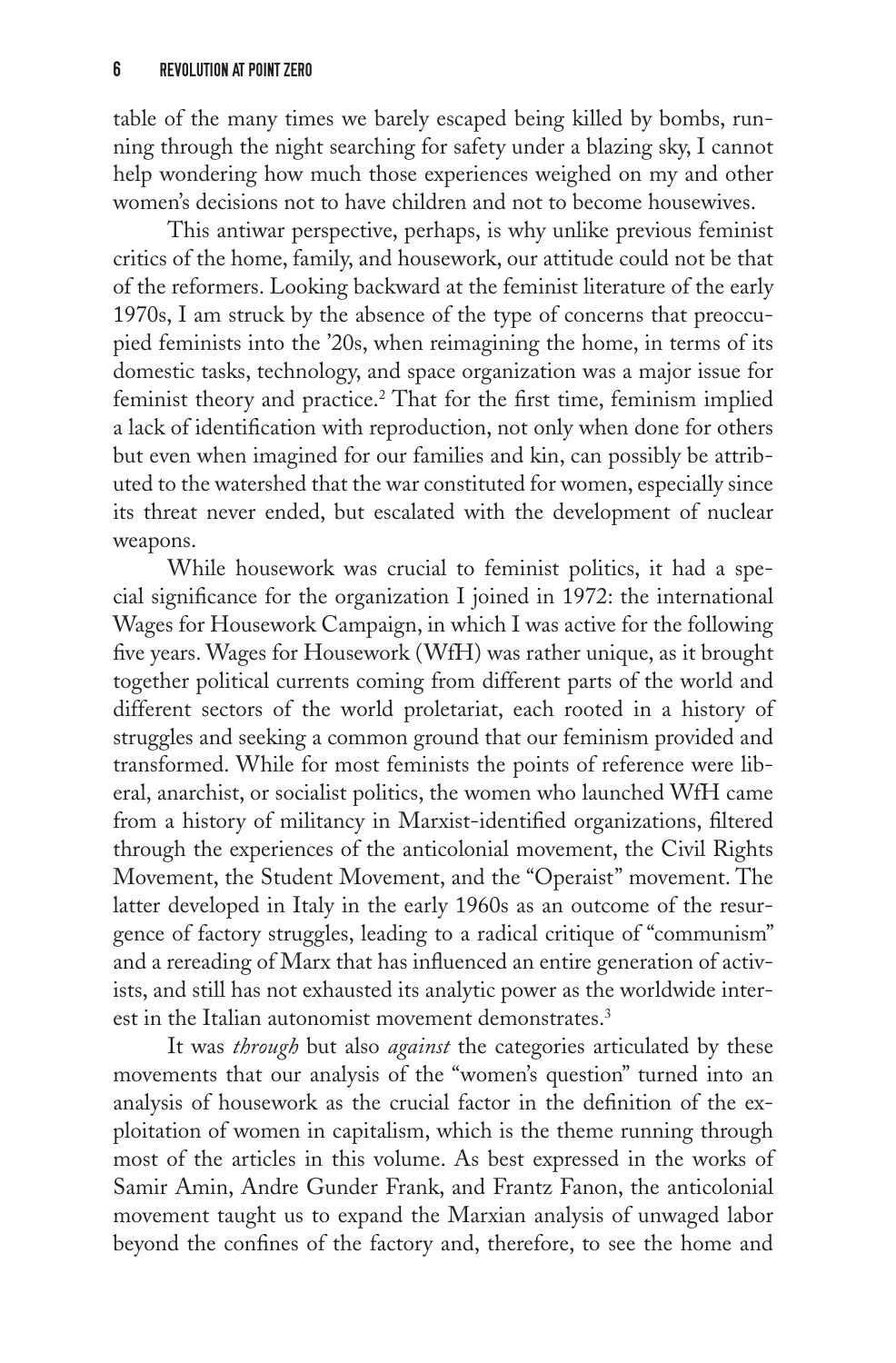housework as the foundations of the factory system, rather than its "other." From it we also learned to seek the protagonists of class struggle not only among the male industrial proletariat but, most importantly, among the enslaved, the colonized, the world of wageless workers marginalized by the annals of the communist tradition to whom we could now add the figure of the proletarian housewife, reconceptualized as the subject of the (re)production of the workforce.

The social/political context in which the feminist movement developed facilitated this identification. Since at least the nineteenth century, it has been a constant in American history that the rise of feminist activism has followed in the footsteps of the rise of Black liberation. The feminist movement in the second half of the twentieth century was no exception. I have long believed that the first example of feminism in the '60s in the United States, was the struggle of welfare mothers who, led by African American women inspired by the Civil Rights Movement, mobilized to demand a wage from the state for the work of raising their children, laying the groundwork on which organizations like Wages for Housework could grow.

From the Operaist movement that stressed the centrality of workers' struggles for autonomy in the capital-labor relation, we learned the political importance of the wage as a means of organizing society, and, at the same time, as a lever to undermine the hierarchies within the working class. In Italy, this political lesson came to fruition in the factory struggles of the "hot autumn" (of 1969), when workers demanded wage raises inversely proportional to productivity and wages equal for all, signifying a determination to seek not sectorial gains but the end of the divisions based on wage differentials.4 From my perspective, this conception of the wage—which rejected the Leninist separation of economic and political struggle—became a means to unearth the material roots of the sexual and international division of labor and, in my later work, the "secret of primitive accumulation."

Equally important for the development of our perspective was the Operaist concept of the "social factory." This translated Mario Tronti's theory, in *Operai e Capitale* (1966) according to which at a certain stage of capitalist development capitalist relations become so hegemonic that every social relation is subsumed under capital and the distinction between society and factory collapses, so that society becomes a factory and social relations *directly become relations of production*. Tronti referred here to the increasing reorganization of the "territory" as a social space structured in view of the needs of factory production and capital accumulation. But to us, it was immediately clear that the circuit of capitalist production, and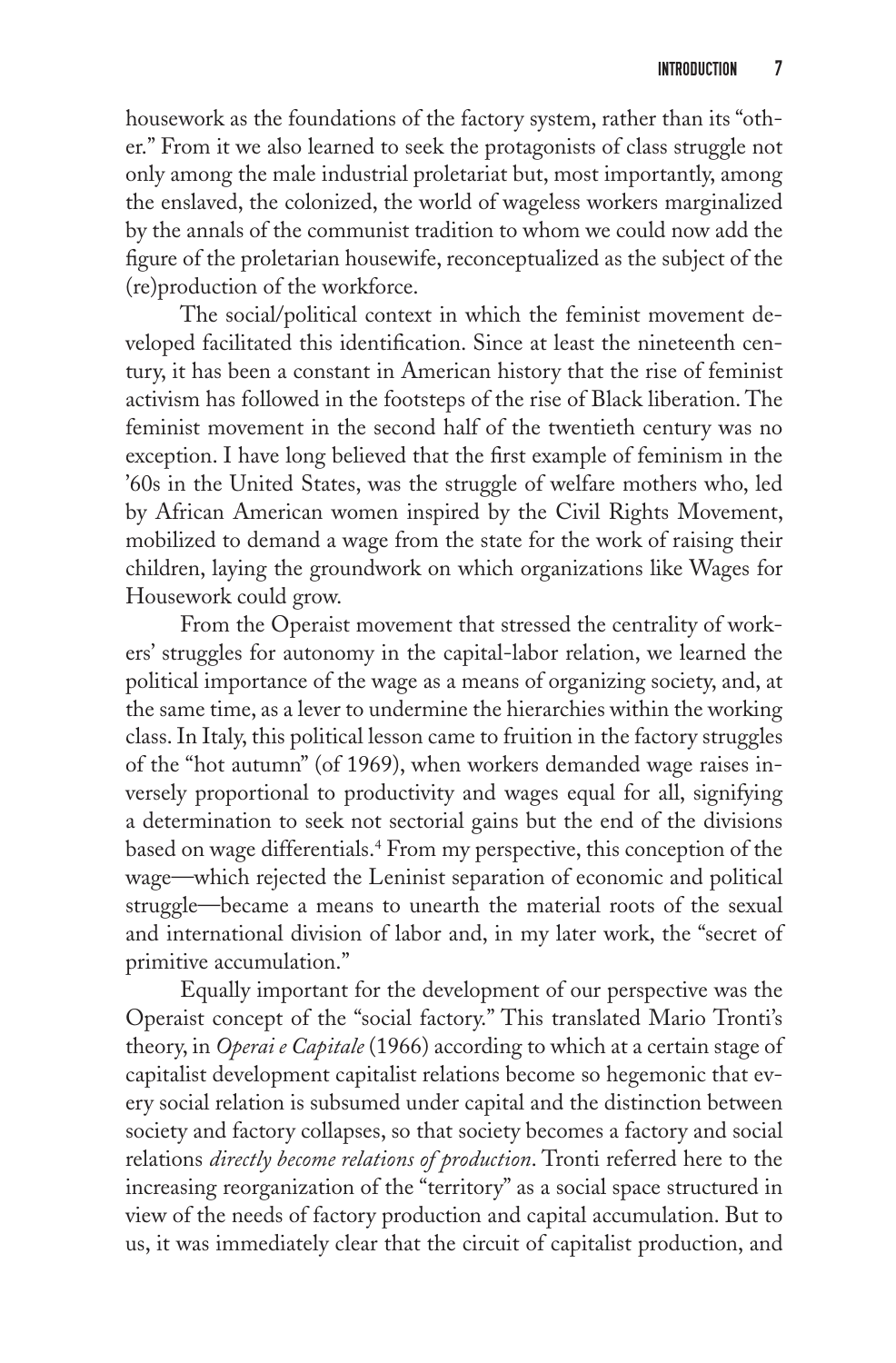the "social factory" it produced, began and was centered above all in the kitchen, the bedroom, the home—insofar as these were the centers for the production of labor-power—and from there it moved on to the factory, passing through the school, the office, the lab. In sum, we did not passively receive the lessons of the movements I have mentioned, but turned them upside down, exposed their limits, using their theoretical bricks to build a new type of political subjectivity and strategy.

The definition of this political perspective and its defense against the charges leveraged against it by leftists and feminists alike is the unifying topic of the essays collected in Part One, all written between 1974 and 1980, the period of my organizational engagement in the campaign for Wages for Housework. Their main concern was to demonstrate the fundamental differences between housework and other types of work; unmask the process of naturalization this work had undergone because of its unwaged condition; show the specific capitalist nature and functioning of the wage; and demonstrate that historically the question of "productivity" has always been connected with the struggle for social power. Most importantly, these essays attempted to establish that the attributes of femininity are in effect *work functions* and to rebut the economistic way in which the demand for wages for housework was conceived by many critics, due to their inability to understand the function of money beside its immediate character as a form of remuneration.

The campaign for wages for housework was launched in the summer of 1972 in Padua with the formation of the International Feminist Collective by a group of women from Italy, England, France, and the United States. Its objective was to open a process of international feminist mobilization that would force the state to recognize that domestic work is work—that is, an activity that should be remunerated as it contributes to the production of the labor force and produces capital, thus enabling every other form of production to take place. WfH was a revolutionary perspective not only because it exposed the root cause of "women's oppression" in a capitalist society but because it unmasked the main mechanisms by which capitalism has maintained its power and kept the working class divided. These are the devaluation of entire spheres of human activity, beginning with the activities catering to the reproduction of human life, and the ability to use the wage to extract work also from a large population of workers who appear to be outside the wage relation: slaves, colonial subjects, prisoners, housewives, and students. In other words, WfH was revolutionary for us because we recognized that capitalism requires unwaged reproductive labor in order to contain the cost of labor power, and we believed that a successful campaign draining the source of this unpaid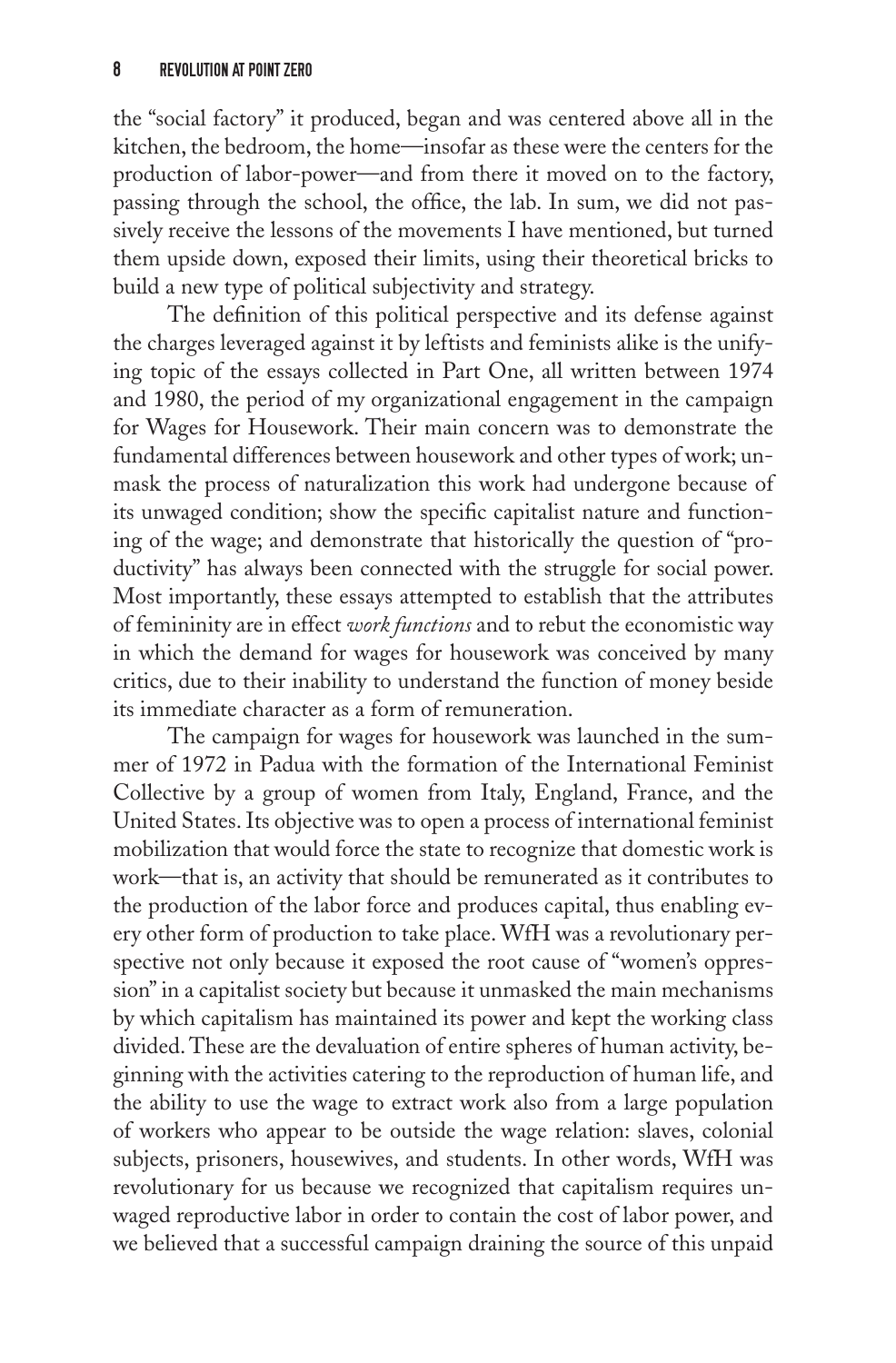labor would break the process of capital accumulation, and confront capital and the state on a terrain common to most women. Finally, we also saw WfH as revolutionary because it put an end to the naturalization of housework, dispelling the myth that it is "women's labor"; and instead of fighting for more work, it demanded that women be paid for the work we already do. I should stress here that we fought for wages *for housework* not for housewives, convinced that this demand would go a long way toward "degenderizing" this work. We also demanded wages for housework not from the husbands but from the state as the representative of collective capital—the real "Man" profiting from this work.

Today, especially among younger women, this kind of problematic may seem outdated, because you can escape much of this work when you are young. Moreover, compared to my generation, younger women today are more economically independent and autonomous from men. But domestic work has not disappeared, and its devaluation, monetarily and otherwise, continues to be a problem for most of us, whether it is unpaid or done for wages. Furthermore, after four decades of full-time employment outside the home, the assumption spread among feminists in the 1970s that a waged job is a path to "liberation" can no longer be sustained. This is why many elements of the WfH framework are now more easily accepted, as long as they remain on a theoretical level. A key factor in this acceptance has been the work of feminist activists/scholars such as Ariel Salleh in Australia and Maria Mies in Germany, who brought the analysis of reproductive labor to a new level from an eco-feminist perspective and the viewpoint of women in the "colonies."5 As a result, we have seen even classic WfH arguments discussed matter-of-factly by academic feminists, as if they had just invented them. But in the 1970s, few political positions aroused so much vehement opposition.

By the late 1970s, two decades of international struggles that shook up the foundations of the capitalist accumulation process came to an end, put on the defensive by the engineering of a still continuing global crisis. Starting with the oil embargo of 1974, a long period of capitalist experimentation in class "decomposition" began under the guises of the "Washington Consensus," neoliberalism, and "globalization." From "Zero Growth" (in 1974–75) to the debt crisis and then to industrial relocation and the imposition of structural adjustment on regions of the former colonial world, a new world was forced into existence, radically changing the balance of power between workers and capital worldwide.

I have discussed some of the effects of this change on the reproduction of the workforce in the articles contained in Part Two of this volume and the essays I contributed to *Midnight Notes*, especially in the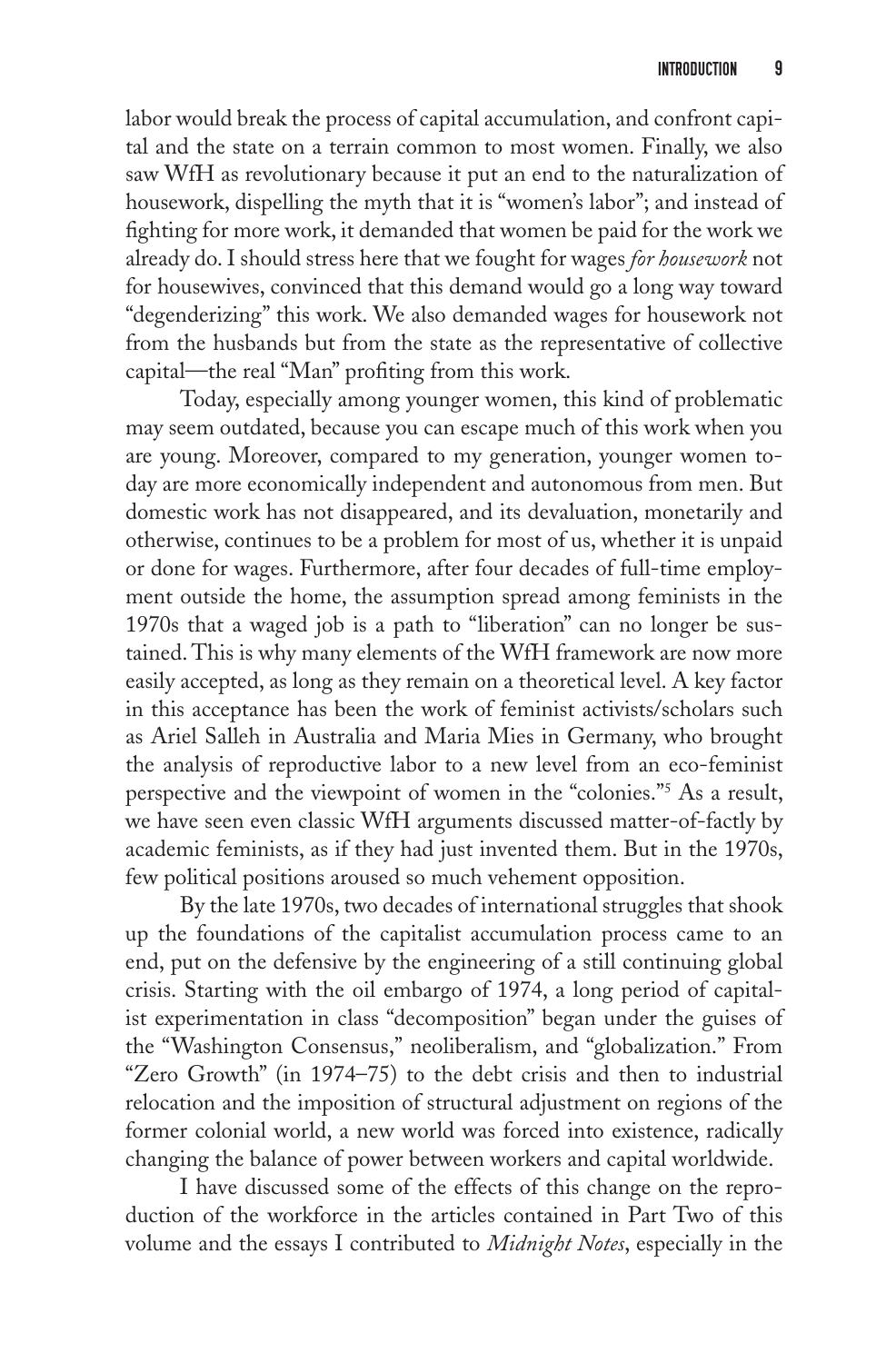issue titled "The New Enclosures."6 Here, I want to add that thanks to the analysis we developed first in WfH and later in *Midnight Notes*, I could see that what was afoot was not an industrial reconversion but a restructuring of class relations starting from the process of social reproduction.7 My understanding of the new world order was facilitated by two developments that profoundly affected my theoretical and political practice. First, there was my decision in the late '70s to begin a study of the history of women in the transition to capitalism, which culminated with the publication of *Il Grande Calibano* (1984), coauthored with Leopoldina Fortunati, and, later, of *Caliban and the Witch: Women, the Body and Primitive Accumulation* (2004).

Second, my work as a contract teacher at the University of Port Harcourt (Nigeria), in the mid '80s, provided the opportunity to observe the devastating social consequences of the austerity programs imposed by the World Bank and the International Monetary Fund on "debtor nations" in exchange for new loans.

The historical work deepened my understanding not only of "women in capitalism" but of capitalism itself. It enabled me to draw a connection between the processes activated by "structural adjustment" (as a centerpiece of the emerging new global economy) and those which I describe in *Caliban and the Witch* as the "true secret" of "Primitive Accumulation," starting with the war that capitalism launched against women through three centuries of witch-hunts. Revisiting the rise of capitalism also expanded my concept of reproduction from housework to subsistence farming, "opening the door" (as Mariarosa Dalla Costa has put it in a recent essay) from the kitchen to the garden and the land.<sup>8</sup> My rethinking of reproductive work was also prompted by the situation in Nigeria. In a context where, despite the destructive impact of oil production, access to land was still a major condition of the reproduction of daily life, and most of the food consumed in the country was provided by subsistence farming mostly done by women, the concept of "domestic work" had to take on a broader meaning.

The articles contained in Part Two reflect these realizations and the broader scope of my analysis, which soon translated into new political practices. From my stay in Nigeria, I date the beginning of my activism in the antiglobalization movement, which in Africa was already taking shape in the early 1980s through the rise of feminist movements, such as Women in Nigeria and the movements against structural adjustment. As a whole, these essays are an attempt to understand the architecture of the new world economic order and to counter the reformist impulses within this movement, which became especially strong when it reached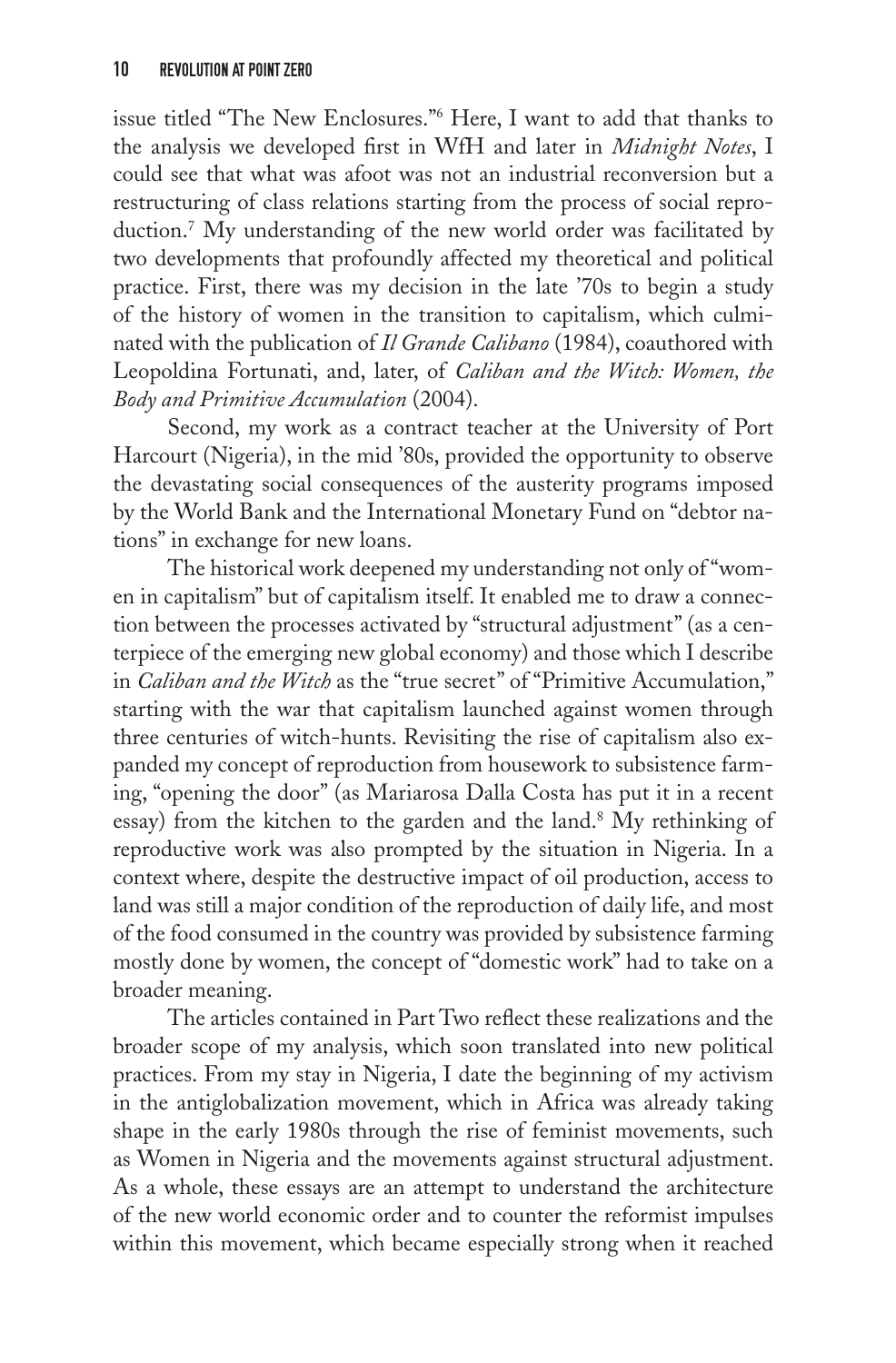the "developed" world. In contrast to those who saw the movement's task as reforming, humanizing, and "genderizing" the World Bank and IMF, these essays look at these institutions as the instruments of a new process of recolonization, and worldwide capitalist attack on workers' power. In particular, they examine the relation between the large migratory movements triggered by structural adjustment programs in the early '90s, and what Arlie Hochschild has termed the "globalization of care." They also investigate the connection between warfare and the destruction of subsistence farming and, most importantly, the motivations behind the new global economy's war against women.

A running theme throughout the essays of Part Two is also the critique of the institutionalization of feminism and the reduction of feminist politics to instruments of the neoliberal agenda of the United Nations. For those of us who for years had stubbornly insisted on defining feminist autonomy as autonomy not just from men but from capital and the state, the gradual loss of initiative by the movement and its subsumption under the wings of the United Nations was a defeat, especially at a time when this institution was preparing to legitimize new wars by military and economic means. Retrospectively, this critique was well placed. Four global conferences on women and a decade dedicated to women's rights have not produced any improvement in the lives of most women, nor a serious feminist critique or mobilization against the corporate takeover of the world's wealth and the United Nations itself. On the contrary, these celebrations of "women's empowerment" have gone hand in hand with the sanctioning of bloody policies that have taken the lives of millions, expropriated lands and coastal waters, dumped toxic poisons in them, and turned entire populations into refugees.

Inevitably, such a historic attack on people's lives eternalized by the politics of "permanent crisis" has led many of us to rethink our political strategies and perspectives. In my case, it has led me to reconsider the question of "wages for housework" and to investigate the meaning of the growing call in different international radical circles for the production of "commons."

The WfH movement had identified the "house-worker" as the crucial social subject on the premise that the exploitation of her unwaged labor and the unequal power relations built upon her wageless condition were the pillars of the capitalist organization of production. However, the return of "Primitive Accumulation" on a world scale, starting with the immense expansion of the world labor market, the fruit of multiple forms of expropriation, has made it impossible for me to still write (as I had done in the early 1970s) that WfH is the strategy not only for the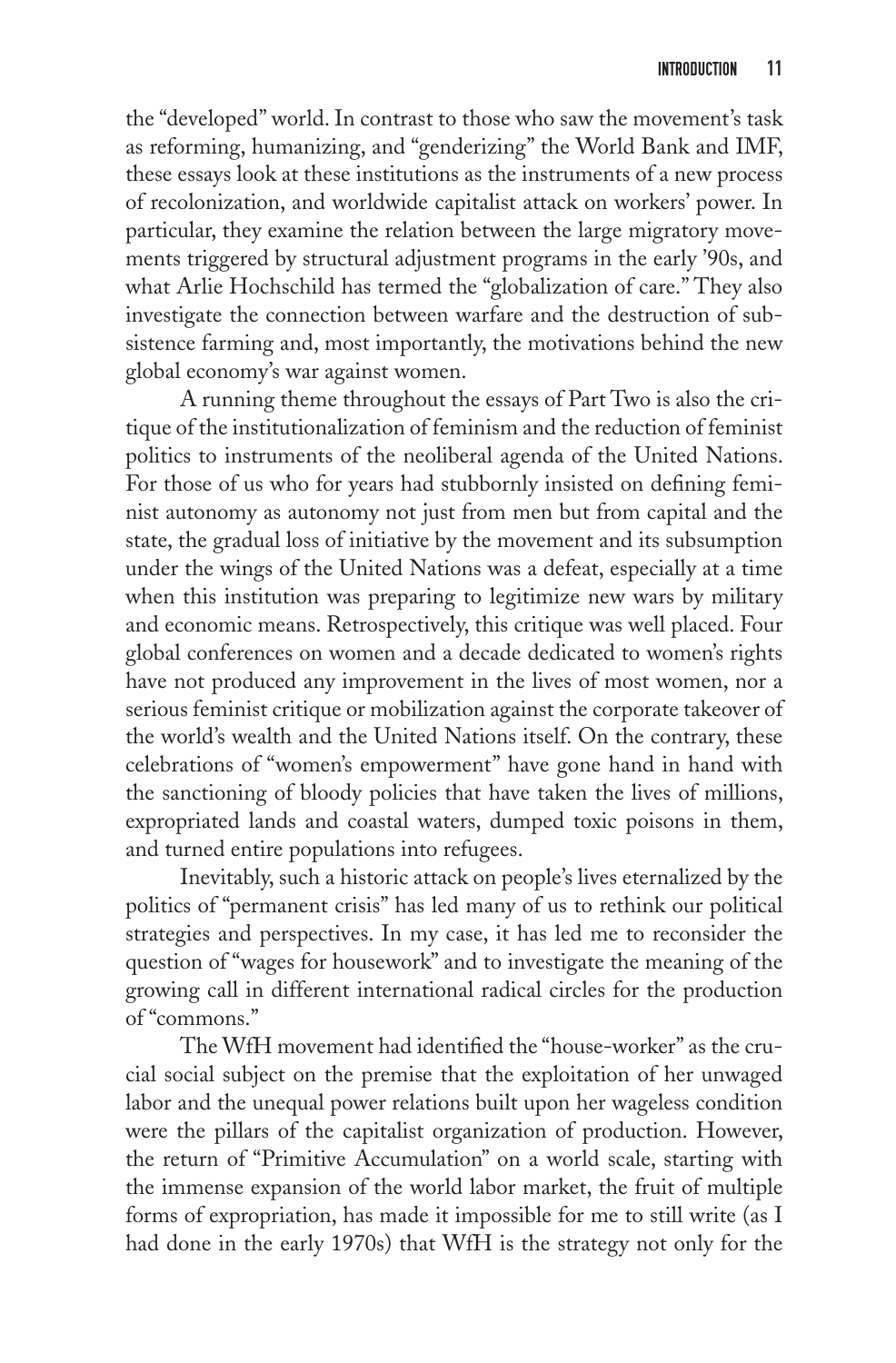feminist movement "but for the entire working class." The reality of entire populations practically demonetized by drastic devaluations in addition to proliferating land privatization schemes and the commercialization of all natural resources urgently poses the question of the reclamation of the means of production and the creation of new forms of social cooperation. These objectives should not be conceived as alternatives to the struggles for and over the "wage." For instance, the struggle of immigrant domestic workers fighting for the institutional recognition of "carework" is strategically very important, for the devaluation of reproductive work has been one of the pillars of capital accumulation and the capitalistic exploitation of women's labor. Forcing the state to pay a "social wage" or a "guaranteed income" guaranteeing our reproduction also remains a key political objective, as the state is holding hostage much of the wealth we have produced.

The creation of common/s, then, must be seen as a complement and presupposition of the struggle over the wage, in a context in which employment is ever more precarious, in which monetary incomes are subject to constant manipulations, and in which flexibilization, gentrification, and migration have destroyed the forms of sociality that once characterized proletarian life. Clearly, as I argue in Part Three, reappropriating lands, defending forests from the loggers, and creating urban farms is only the beginning. What matters most, as Massimo De Angelis and Peter Linebaugh have so often stressed in their works and political activity, is the production of "commoning" practices, starting with new collective forms of reproduction, confronting the divisions that have been planted among us along the lines of race, gender, age, and geographical location. This is one of the issues that has most interested me during these last years and to which I intend to dedicate a good part of my future work, both on account of the current reproduction crisis—including the destruction of an entire generation of young people, mostly of young people of color, now rotting in our jails—and on account of the recognition growing among activists in the United States that a movement that does not learn to reproduce itself is not sustainable.9 In New York, this realization has for some years inspired a discussion about "self-reproducing movements" and "communities of care" side by side with the development of a variety of community-based structures. Expanding the notion of the commons and giving it a more broad political meaning also shapes the horizon of the Occupy Movement, the Arab Spring and the many enduring antiausterity struggles worldwide. For their transformational powers stem from their ability to appropriate spaces that are controlled by the state and commodified by the market and turn them once again into common lands.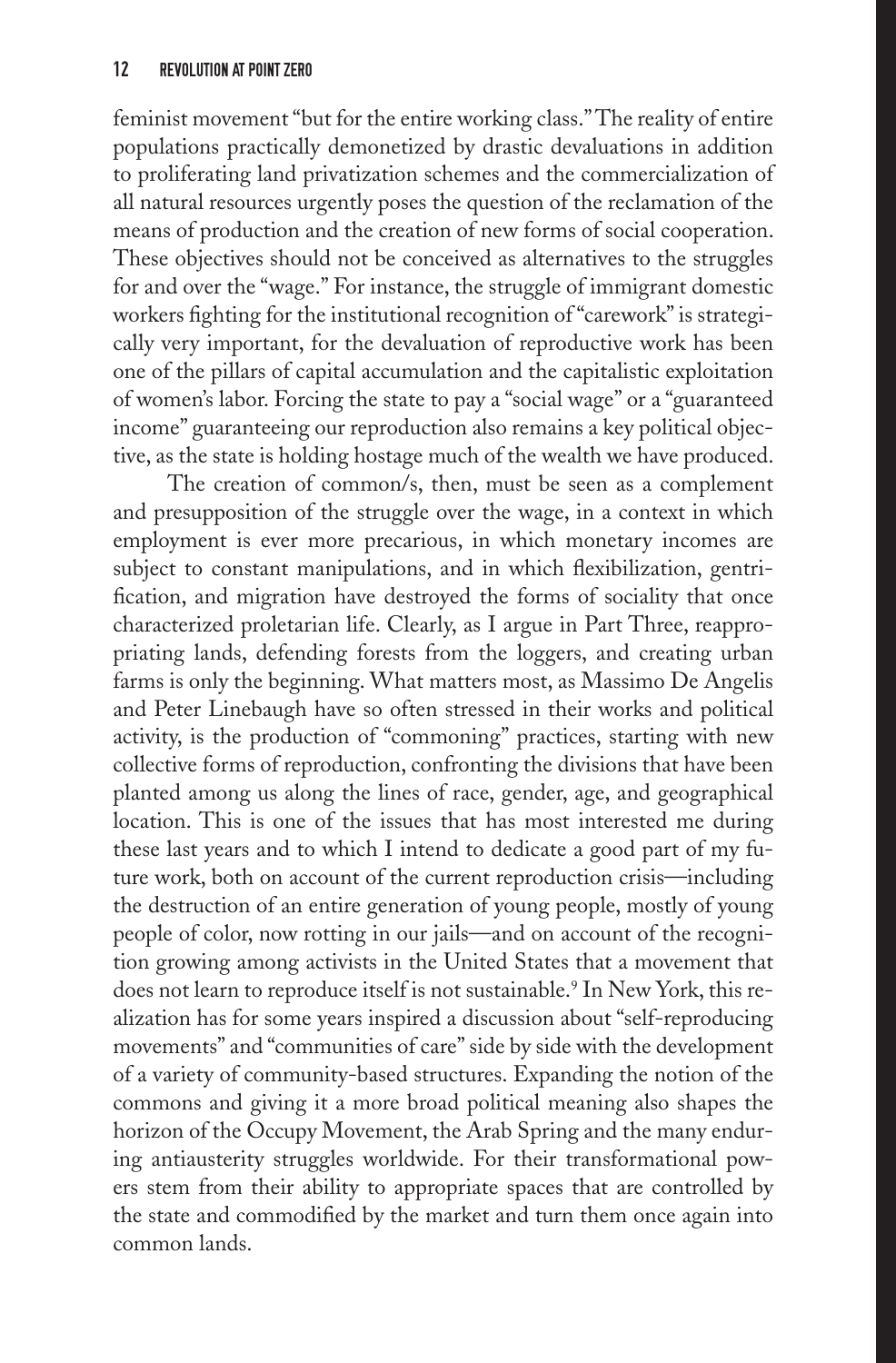**I** THEORIZING AND POLITICIZING HOUSEWORK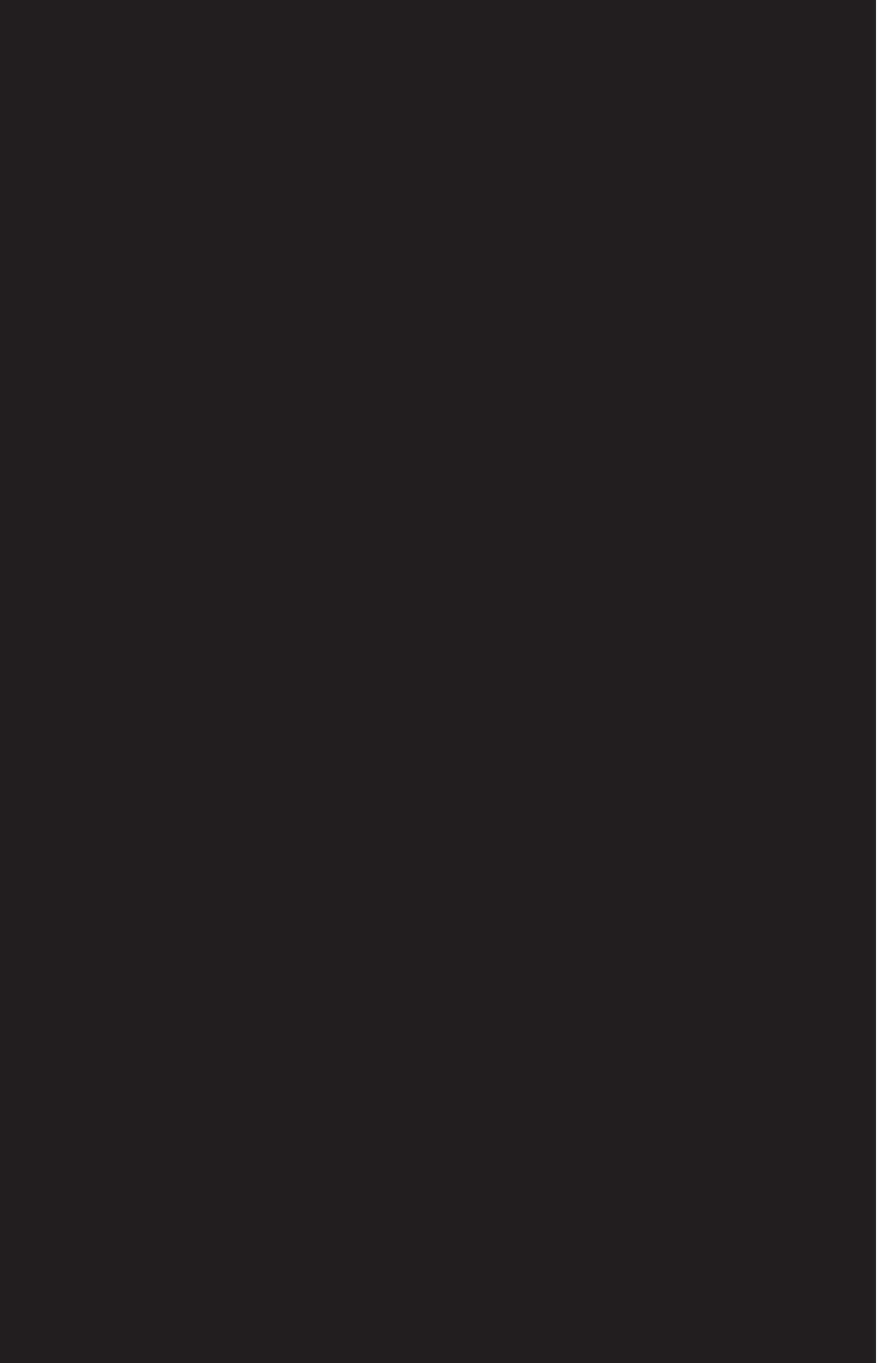### WAGES AGAINST HOUSEWORK (1975)

*They say it is love. We say it is unwaged work. They call it frigidity. We call it absenteeism. Every miscarriage is a work accident. Homosexuality and heterosexuality are both working conditions . . . but homosexuality is workers' control of production, not the end of work. More smiles? More money. Nothing will be so powerful in destroying the healing virtues of a smile. Neuroses, suicides, desexualization: occupational diseases of the housewife.*

any times the difficulties and ambiguities that women express in discussing wages for housework stem from the fact that they reduce wages for housework to a thing, a lump of money, instead of viewing it as a political perspective. The difference between these two standpoints is enormous. To view wages for housework as a thing rather than a perspective is to detach the end result of our struggle from the struggle itself and to miss its significance in demystifying and subverting the role to which women have been confined in capitalist society.

When we view wages for housework in this reductive way we start asking ourselves: what difference could more money make to our lives? We might even agree that for a lot of women who do not have any choice except for housework and marriage, it would indeed make a lot of difference. But for those of us who seem to have other choices—professional work, an enlightened husband, a communal way of life, gay relations or a combination of these—it would not make much of a difference. For us there are supposedly other ways of achieving economic independence, and the last thing we want is to get it by identifying ourselves as housewives, a fate that we all agree is, so to speak, worse than death. The problem with this position is that in our imagination we usually add a bit of money to the wretched lives we have now and then ask "so what?" on the false premise that we could ever get that money without at the same time revolutionizing—in the process of struggling for it—all our family and social relations. But if we take wages for housework as a political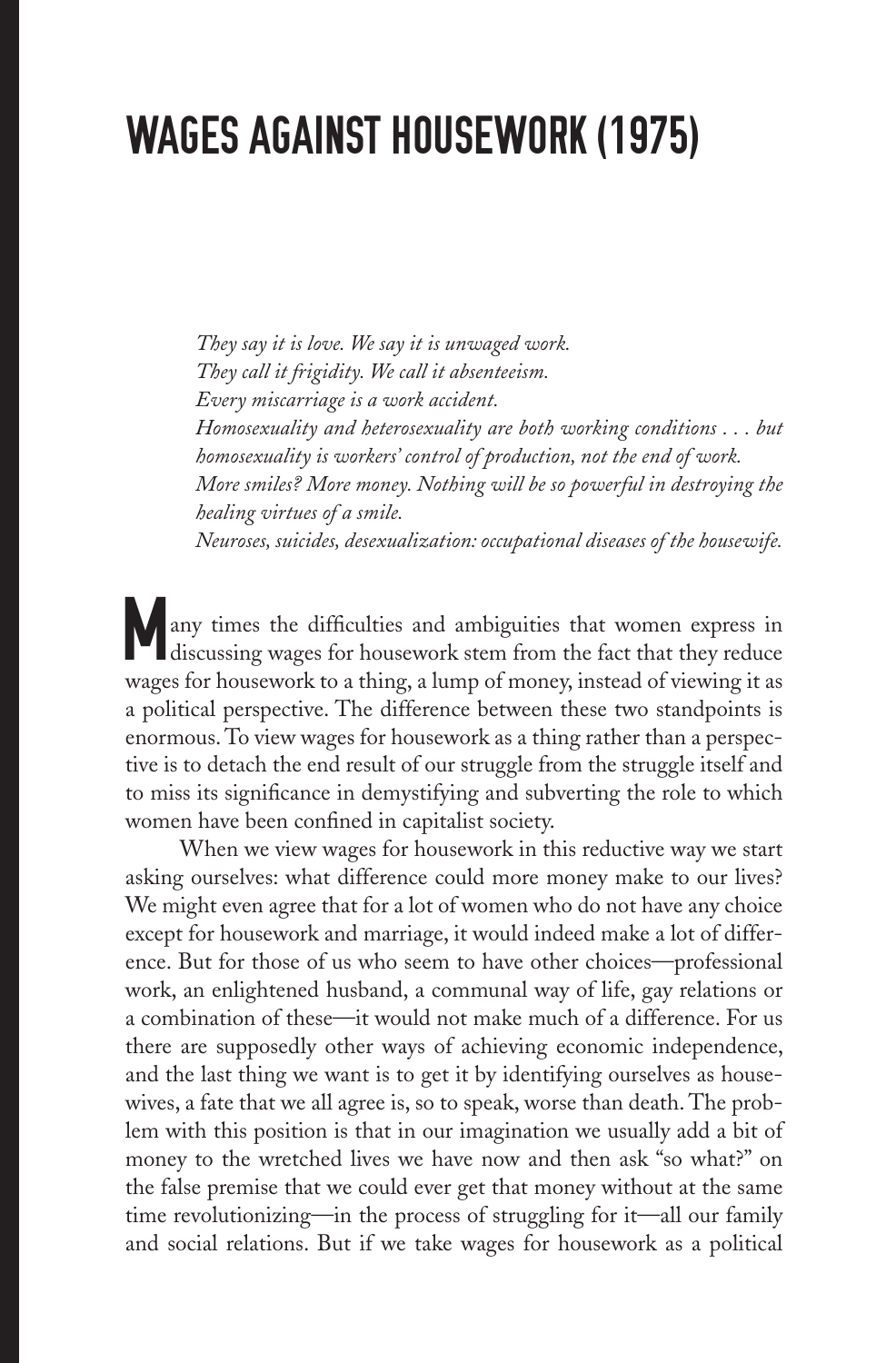perspective, we can see that struggling for it is going to produce a revolution in our lives and in our social power as women. It is also clear that if we think we do not need that money, it is because we have accepted the particular forms of prostitution of body and mind by which we get the money to hide that need. As I will try to show, not only is wages for housework a revolutionary perspective, but it is the only revolutionary perspective from a feminist viewpoint.

#### "A Labor of Love"

It is important to recognize that when we speak of housework we are not speaking of a job like other jobs, but we are speaking of the most pervasive manipulation, and the subtlest violence that capitalism has ever perpetrated against any section of the working class. True, under capitalism every worker is manipulated and exploited and his or her relation to capital is totally mystified. The wage gives the impression of a fair deal: you work and you get paid, hence you and your boss each get what's owed; while in reality the wage, rather than paying for the work you do, hides all the unpaid work that goes into profit. But the wage at least recognizes that you are a worker, and you can bargain and struggle around and against the terms and the quantity of that wage, the terms and the quantity of that work. To have a wage means to be part of a social contract, and there is no doubt concerning its meaning: you work, not because you like it, or because it comes naturally to you, but because it is the only condition under which you are allowed to live. Exploited as you might be, you are not that work. Today you are a postman, tomorrow a cabdriver. All that matters is how much of that work you have to do and how much of that money you can get.

The difference with housework lies in the fact that not only has it been imposed on women, but it has been transformed into a natural attribute of our female physique and personality, an internal need, an aspiration, supposedly coming from the depth of our female character. Housework was transformed into a natural attribute, rather than being recognized as work, because it was destined to be unwaged. Capital had to convince us that it is a natural, unavoidable, and even fulfilling activity to make us accept working without a wage. In turn, the unwaged condition of housework has been the most powerful weapon in reinforcing the common assumption that housework is not work, thus preventing women from struggling against it, except in the privatized kitchen-bedroom quarrel that all society agrees to ridicule, thereby further reducing the protagonist of a struggle. We are seen as nagging bitches, not as workers in struggle.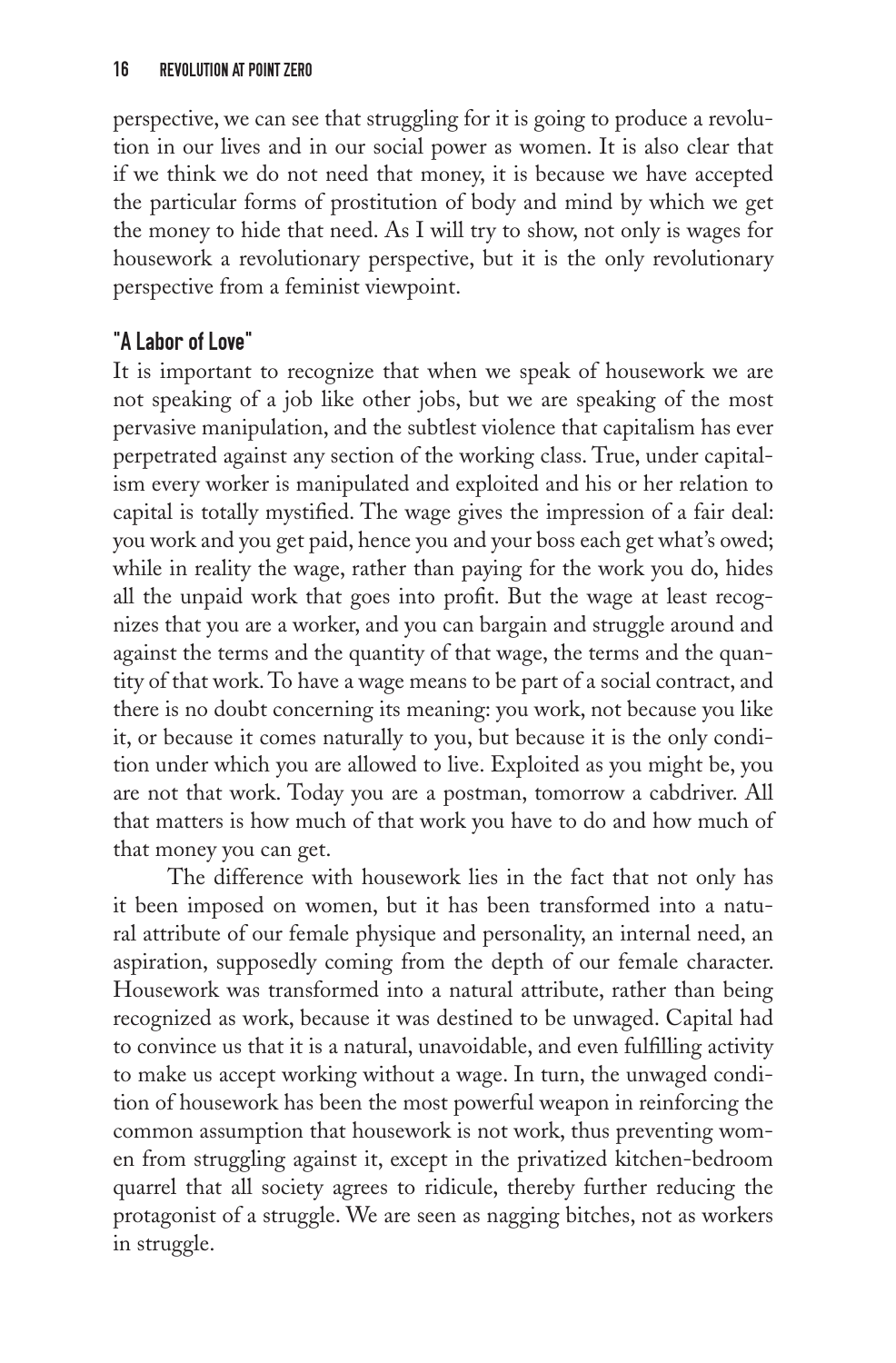Yet, how natural it is to be a housewife is shown by the fact that it takes at least twenty years of socialization, day-to-day training, performed by an unwaged mother, to prepare a woman for this role, to convince her that children and husband are the best that she can expect from life. Even so, it hardly succeeds. No matter how well trained we are, few women do not feel cheated when the bride's day is over and they find themselves in front of a dirty sink. Many of us still have the illusion that we marry for love. A lot of us recognize that we marry for money and security; but it is time to make it clear that while the love or money involved is very little, the work that awaits us is enormous. This is why older women always tell us, "Enjoy your freedom while you can, buy whatever you want now." But unfortunately it is almost impossible to enjoy any freedom if, from the earliest days of your life, you are trained to be docile, subservient, dependent and, most importantly, to sacrifice yourself and even to get pleasure from it. If you don't like it, it is your problem, your failure, your guilt, and your abnormality.

We must admit that capital has been very successful in hiding our work. It has created a true masterpiece at the expense of women. By denying housework a wage and transforming it into an act of love, capital has killed many birds with one stone. First of all, it has gotten a hell of a lot of work almost for free, and it has made sure that women, far from struggling against it, would seek that work as the best thing in life (the magic words: "Yes, darling, you are a real woman"). At the same time, it has also disciplined the male worker, by making "his" woman dependent on his work and his wage, and trapped him in this discipline by giving him a servant after he himself has done so much serving at the factory or the office. In fact, our role as women is to be the unwaged but happy and most of all loving servants of the "working class," i.e., those strata of the proletariat to which capital was forced to grant more social power. In the same way as god created Eve to give pleasure to Adam, so did capital create the housewife to service the male worker physically, emotionally, and sexually, to raise his children, mend his socks, patch up his ego when it is crushed by the work and the social relations (which are relations of loneliness) that capital has reserved for him. It is precisely this peculiar combination of physical, emotional and sexual services that are involved in the role women must perform for capital that creates the specific character of that servant which is the housewife, that makes her work so burdensome and at the same time so invisible. It is not an accident, then, if most men start thinking of getting married as soon as they get their first job. This is not only because now they can afford it, but also because having somebody at home who takes care of you is the only condition of not going crazy after a day spent on an assembly line or at a desk. Every woman knows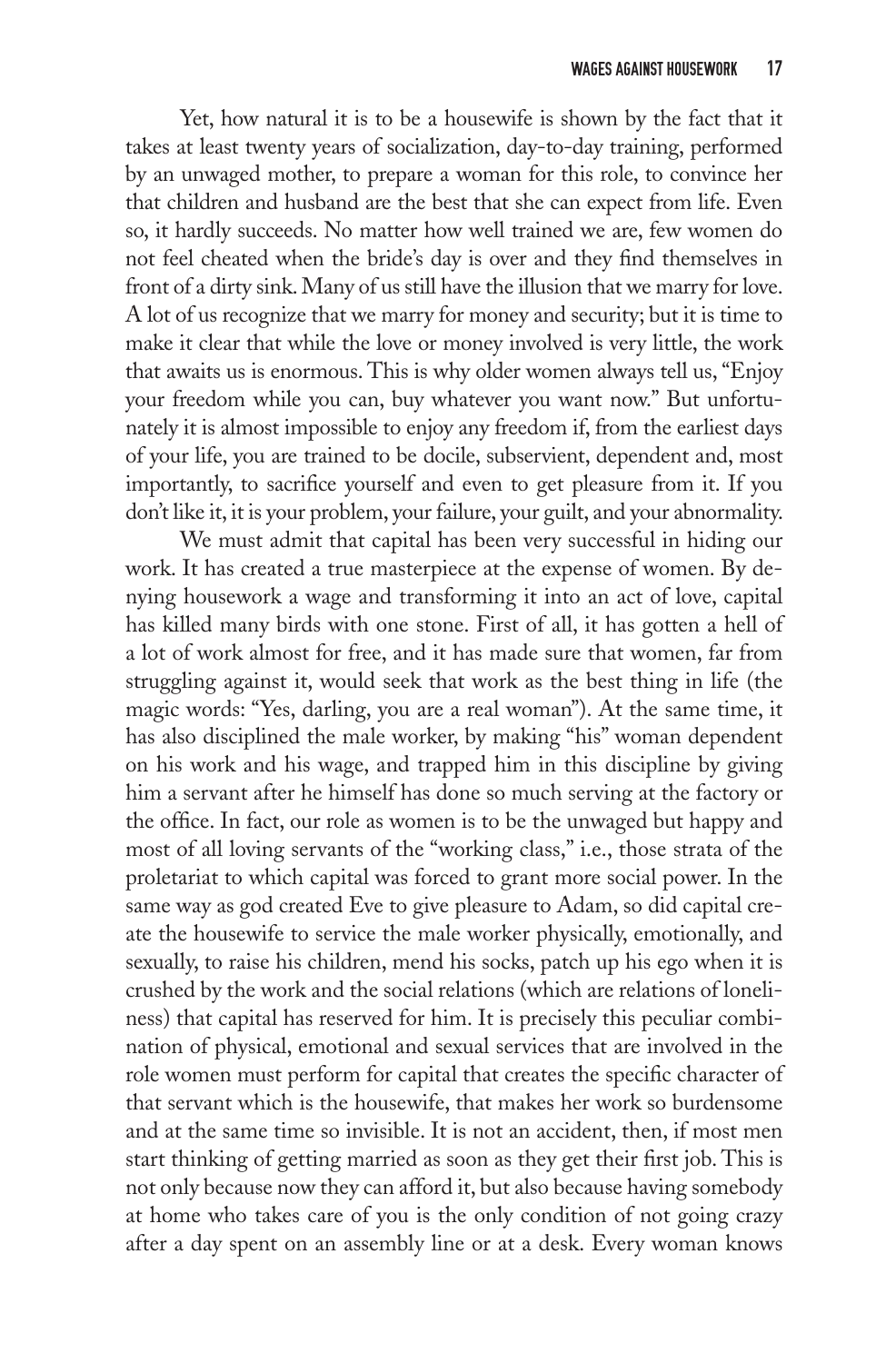that this is what she should be doing to be a true woman and have a "successful" marriage. And in this case too, the poorer the family the higher the enslavement of the woman, and not simply because of the monetary situation. In fact capital has a dual policy, one for the middle class and one for the working class family. It is no accident that we find the most unsophisticated machismo in the latter: the more blows the man gets at work the more his wife must be trained to absorb them, the more he is allowed to recover his ego at her expense. You beat your wife and vent your rage against her when you are frustrated or overtired by your work or when you are defeated in a struggle (but to work in a factory is already a defeat). The more the man serves and is bossed around, the more he bosses around. A man's home is his castle and his wife has to learn: to wait in silence when he is moody, to put him back together when he is broken down and swears at the world, to turn around in bed when he says, "I'm too tired tonight," or when he goes so fast at lovemaking that, as one woman put it, he might as well make it with a mayonnaise jar. Women have always found ways of fighting back, or getting back at them, but always in an isolated and privatized way. The problem, then, becomes how to bring this struggle out of the kitchen and the bedroom and into the streets.

This fraud that goes under the name of love and marriage affects all of us, even if we are not married, because once housework is totally naturalized and sexualized, once it becomes a feminine attribute, all of us as women are characterized by it. If it is natural to do certain things, then all women are expected to do them and even like doing them—even those women who, due to their social position, can escape some of that work or most of it, because their husbands can afford maids and shrinks and enjoy various forms of relaxation and amusement. We might not serve one man, but we are all in a servant relation with respect to the entire male world. This is why to be called a female is such a putdown, such a degrading thing. "Smile, honey, what's the matter with you?" is something every man feels entitled to ask you, whether he is your husband, or the man who takes your ticket on a train, or your boss at work.

#### The Revolutionary Perspective

If we start from this analysis we can see the revolutionary implications of the demand for wages for housework. *It is the demand by which our nature ends and our struggle begins because just to want wages for housework means to refuse that work as the expression of our nature*, and therefore to refuse precisely the female role that capital has invented for us.

To ask for wages for housework will by itself undermine the expectations that society has of us, since these expectations—the essence of our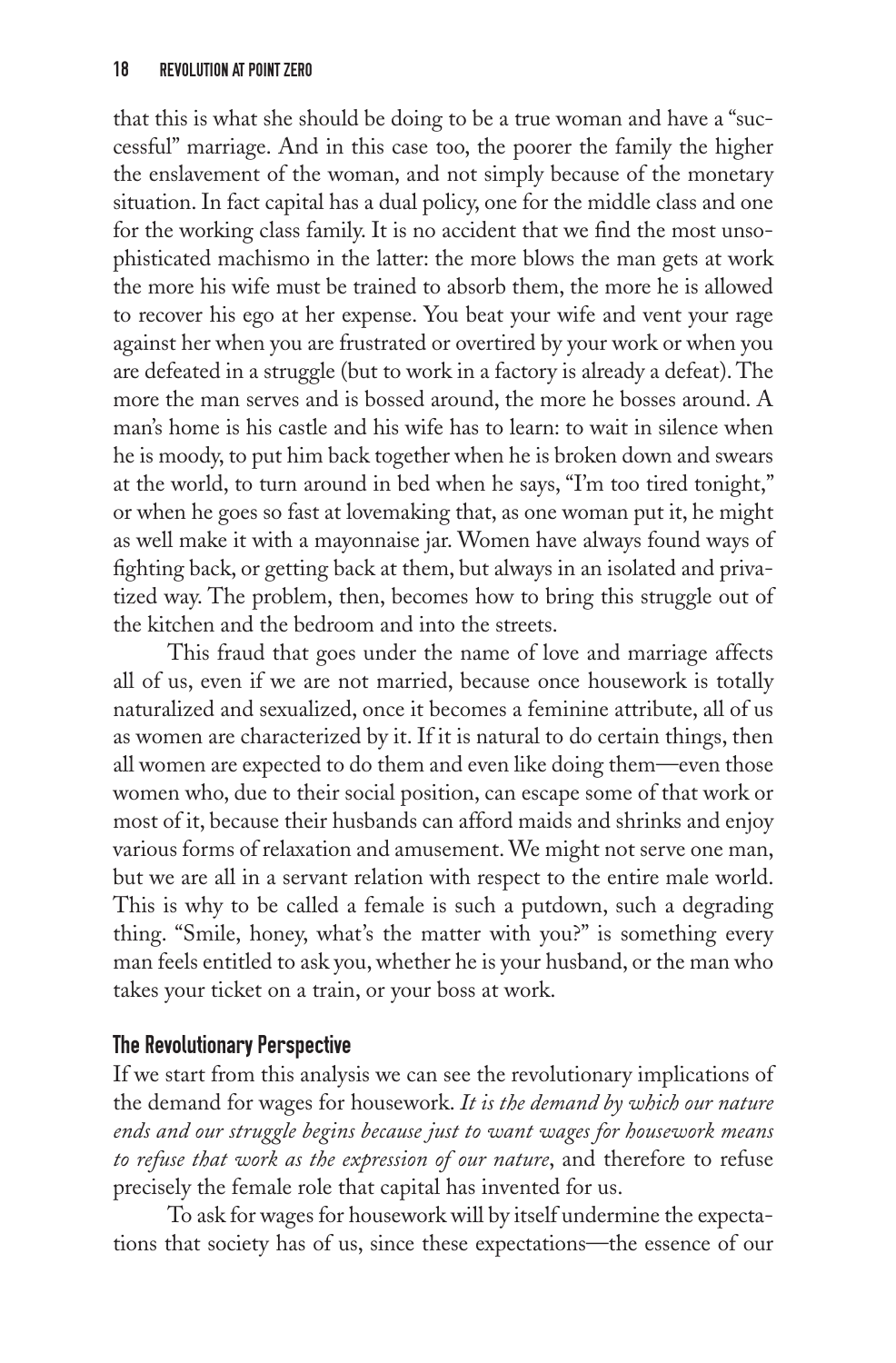socialization—are all functional to our wageless condition in the home. In this sense, it is absurd to compare the struggle of women for wages for housework to the struggle of male workers in the factory for more wages. In struggling for more wages, the waged worker challenges his social role but remains within it. When we struggle for wages for housework we struggle unambiguously and directly against our social role. In the same way, there is a qualitative difference between the struggles of the waged worker and the struggles of the slave for a wage against that slavery. It should be clear, however, that when we struggle for a wage we do not struggle to enter capitalist relations, because we have never been out of them. We struggle to break capital's plan for women, which is an essential moment of that division of labor and social power within the working class through which capital has been able to maintain its hegemony. Wages for housework, then, is a revolutionary demand not because by itself it destroys capital, but because it forces capital to restructure social relations in terms more favorable to us and consequently more favorable to the unity of the class. In fact, to demand wages for housework does not mean to say that if we are paid we will continue to do this work. It means precisely the opposite. To say that we want wages for housework is the first step towards refusing to do it, because the demand for a wage makes our work visible, which is the most indispensable condition to begin to struggle against it, both in its immediate aspect as housework and its more insidious character as femininity.

Against any accusation of "economism" we should remember that money is capital, i.e., it is the power to command labor. Therefore to reappropriate that money which is the fruit of our labor—of our mothers' and grandmothers' labor—means at the same time to undermine capital's power to extract more labor from us. And we should not distrust the power of the wage to demystify our femininity and making visible our work—our femininity as work—since the lack of a wage has been so powerful in shaping this role and hiding our work. To demand wages for housework is to make it visible that our minds, our bodies and emotions have all been distorted for a specific function, in a specific function, and then have been thrown back at us as a model to which we should all conform if we want to be accepted as women in this society.

To say that we want wages for housework is to expose the fact that housework is already money for capital, that capital has made and makes money out of our cooking, smiling, fucking. At the same time, it shows that we have cooked, smiled, fucked throughout the years not because it was easier for us than for anybody else, but because we did not have any other choice. Our faces have become distorted from so much smiling, our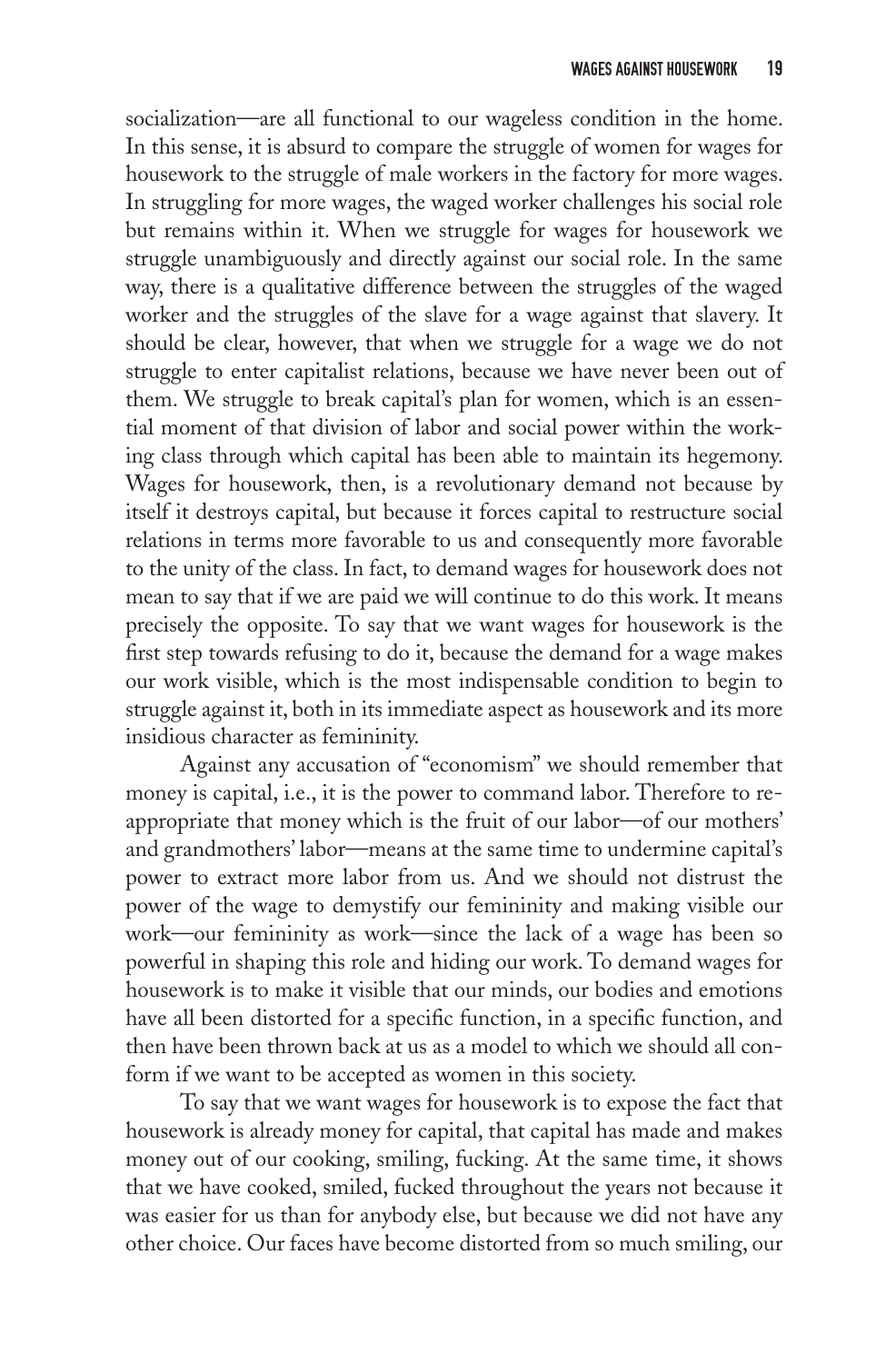feelings have got lost from so much loving, our oversexualization has left us completely desexualized.

Wages for housework is only the beginning, but its message is clear: from now on, they have to pay us because as women we do not guarantee anything any longer. We want to call work what is work so that eventually we might rediscover what is love and create our sexuality, which we have never known. And from the viewpoint of work, we can ask not only one wage but many wages, because we have been forced into many jobs at once. We are housemaids, prostitutes, nurses, shrinks; this is the essence of the "heroic" spouse who is celebrated on "Mother's Day." We say: stop celebrating our exploitation, our supposed heroism. From now on we want money for each moment of it, so that we can refuse some of it and eventually all of it. In this respect nothing can be more effective than to show that our female virtues have already a calculable money value: until today only for capital, increased in the measure that we were defeated, from now on, against capital, for us, in the measure that we organize our power.

#### The Struggle for Social Services

This is the most radical perspective we can adopt because, although we can ask for day care, equal pay, free laundromats, we will never achieve any real change unless we attack our female role at its roots. Our struggle for social services, that is, for better working conditions, will always be frustrated if we do not first establish that our work is work. Unless we struggle against the totality of it we will never achieve any victories with respect to any of its moments. We will fail in the struggle for free laundromats unless we first struggle against the fact that we cannot love except at the price of endless work, which day after day cripples our bodies, our sexuality, our social relations, and unless we first escape the blackmail whereby our need to give and receive affection is turned against us as a work duty, for which we constantly feel resentful against our husbands, children and friends, and then guilty for that resentment. Getting a second job does not change that role, as years and years of female work outside the home have demonstrated. The second job not only increases our exploitation, but simply reproduces our role in different forms. Wherever we turn we can see that the jobs women perform are mere extensions of the housewife's condition in all its implications. Not only do we become nurses, maids, teachers, secretaries—all functions for which we are well trained in the home—but we are in the same bind that hinders our struggles in the home: isolation, the fact that other people's lives depend on us, and the impossibility to see where our work begins and ends, where our work ends and our desires begin. Is bringing coffee to your boss and chatting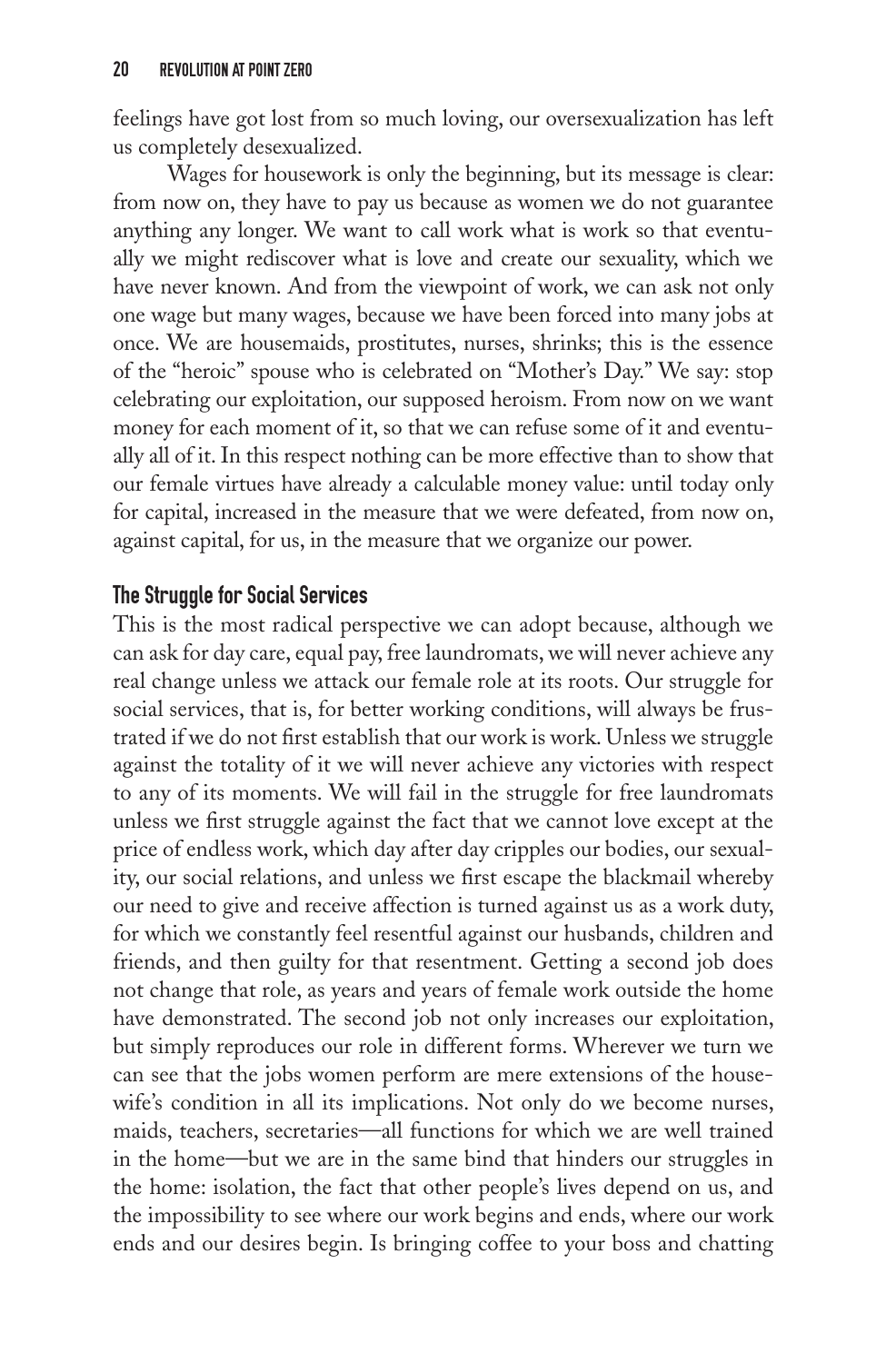with him about his marital problems secretarial work or is it a personal favor? Is the fact that we have to worry about our looks on the job a condition of work or is it the result of female vanity? (Until recently airline stewardesses in the United States were periodically weighed and had to be constantly on a diet—a torture that all women know—for fear of being laid off.) As is often said when the needs of the waged labor market require her presence there, "A woman can do any job without losing her femininity," which simply means that no matter what you do you are still a "cunt."

As for the proposed socialization and collectivization of housework, a couple of examples will be sufficient to draw a line between these alternatives and our perspective. It is one thing to set up a day care center the way we want it, and then demand that the State pay for it. It is quite another thing to deliver our children to the State and then ask the State to control them not for five but for fifteen hours a day. It is one thing to organize communally the way we want to eat (by ourselves, in groups) and then ask the State to pay for it, and it is the opposite thing to ask the State to organize our meals. In one case we regain some control over our lives, in the other we extend the State's control over us.

#### The Struggle against Housework

Some women say: how is wages for housework going to change the attitudes of our husbands towards us? Won't our husbands still expect the same duties as before and even more than before once we are paid for them? But these women do not see that men can expect so much from us precisely because we are not paid for our work, because they assume that it is "a woman's thing" which does not cost us much effort. Men are able to accept our services and take pleasure in them because they presume that housework is easy for us, and that we enjoy it because we do it for their love. They actually expect us to be grateful because by marrying us, or living with us, they have given us the opportunity to express ourselves as women (i.e., to serve them). "You are lucky you have found a man like me," they say. Only when men see our work as work—our love as work and most important our determination to refuse both, will they change their attitude towards us. Only when thousands of women will be in the streets saying that endless cleaning, always being emotionally available, fucking at command for fear of losing our jobs is hard, hated work that wastes our lives, will they be scared and feel undermined as men. But this is the best thing that can happen to them from their own point of view, because by exposing the way capital has kept us divided (capital has disciplined them through us and us through them—each other, against each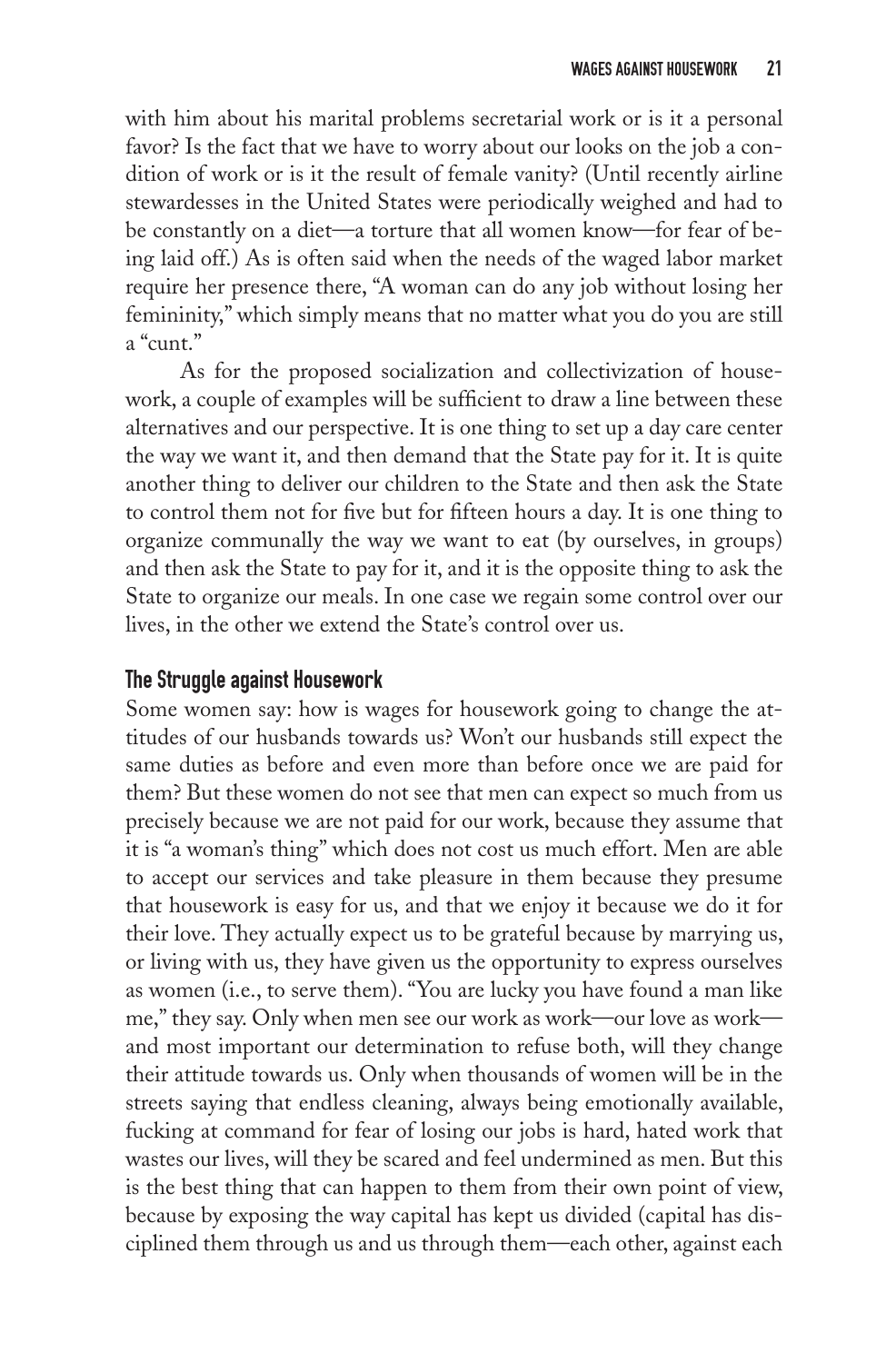other), we—their crutches, their slaves, their chains—open the process of their liberation. In this sense wages for housework will be much more educational than trying to prove that we can work as well as them, that we can do the same jobs. We leave this worthwhile effort to the "career woman," the woman who escapes from her oppression not through the power of unity and struggle, but through the power of the master, the power to oppress—usually other women. And we don't have to prove that we can "break the blue collar barrier." A lot of us have broken that barrier a long time ago and have discovered that the overalls did not give us any more power than the apron—quite often even less, because now we had to wear both and had even less time and energy to struggle against them. The things we have to prove are our capacity to expose what we are already doing as work, what capital is doing to us, and our power to struggle against it.

Unfortunately, many women—particularly single women—are afraid of the perspective of wages for housework because they are afraid of identifying even for a second with the housewife. They know that this is the most powerless position in society and they do not want to realize that they are housewives too. This is precisely our weakness, as our enslavement is maintained and perpetuated through this lack of self-identification. We want and must say that we are all housewives, we are all prostitutes, and we are all gay, because as long as we accept these divisions, and think that we are something better, something different than a housewife, we accept the logic of the master. We are all housewives because, no matter where we are, they can always count on more work from us, more fear on our side to put forward our demands, and less insistence that they should be met, since presumably our minds are directed elsewhere, to that man in our present or our future who will "take care of us."

And we also delude ourselves that we can escape housework. But how many of us, in spite of working outside the home, have escaped it? And can we really so easily disregard the idea of living with a man? What if we lose our jobs? What about ageing and losing even the minimal amount of power that youth (productivity) and attractiveness (female productivity) afford us today? And what about children? Will we ever regret having chosen not to have them, not having even been able to realistically ask that question? And can we afford gay relations? Are we willing to pay the possible price of isolation and exclusion? But can we really afford relations with men?

The question is: why are these our only alternatives and what kind of struggle will take us beyond them?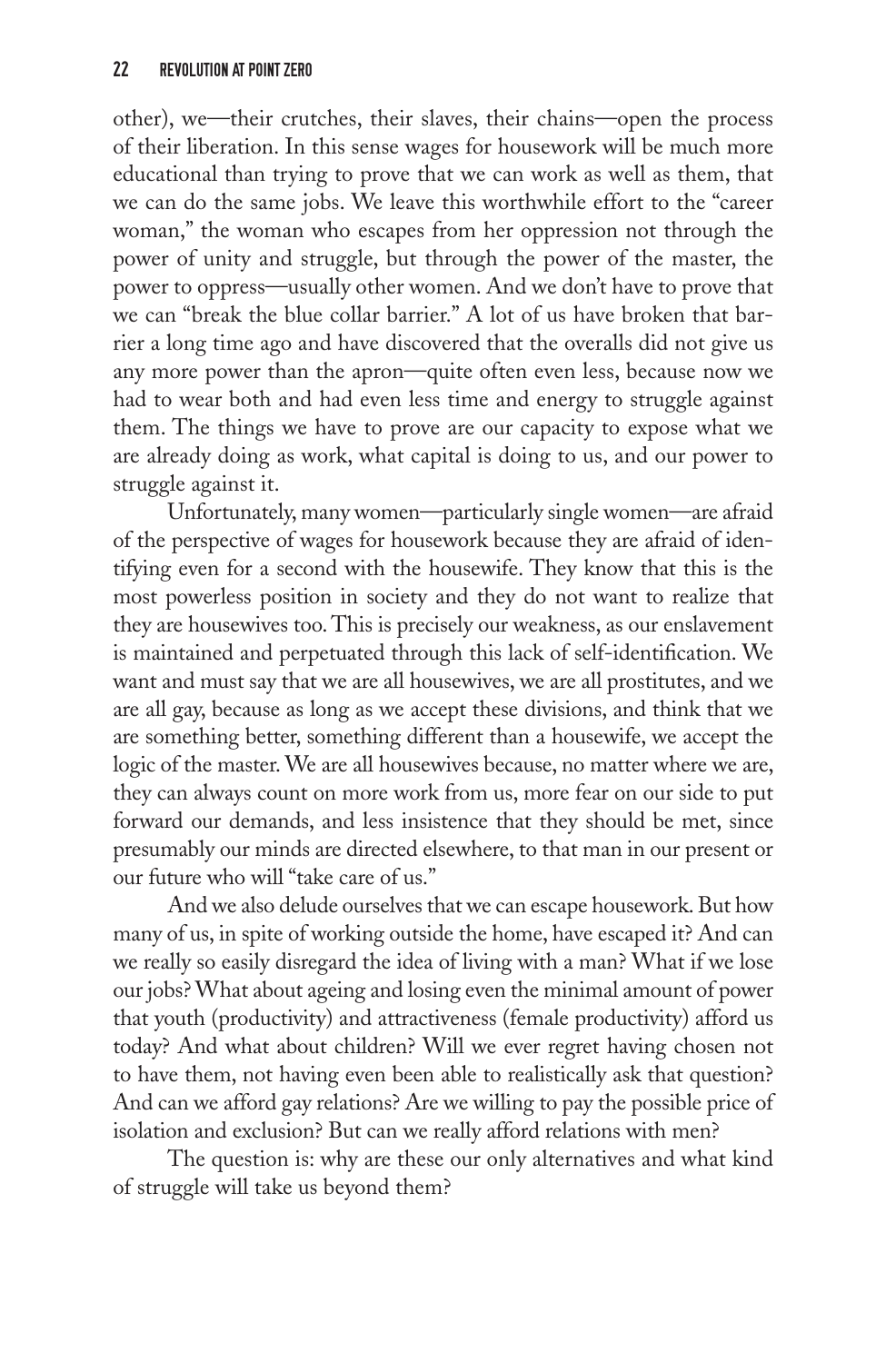### WHY SEXUALITY IS WORK (1975)

Sexuality is the release we are given from the discipline of the work process. It is the necessary complement to the routine and regimentation of the workweek. It is a license to "go natural," to "let go," so that we can return more refreshed on Monday to our job. "Saturday night" is the irruption of the "spontaneous," the irrational in the rationality of the capitalist discipline of our life. It is supposed to be the compensation for work and is ideologically sold to us as the "other" of work: a space of freedom in which we can presumably be our true selves—a possibility for intimate, "genuine" connections in a universe of social relations in which we are constantly forced to repress, defer, postpone, hide, even from ourselves, what we desire.

This being the promise, what we actually get is far from our expectations. As we cannot go back to nature by simply taking off our clothes, so cannot become "ourselves" simply because it is time to make love. Little spontaneity is possible when the timing, conditions, and the amount of energy available for love, are out of our control. After a week of work our bodies and feelings are numb, and we cannot turn them on like machines. But what comes out when we "let go" is more often our repressed frustration and violence than our hidden self ready to be reborn in bed.

Among other things, we are always aware of the falseness of this spontaneity. No matter how many screams, sighs, and erotic exercises we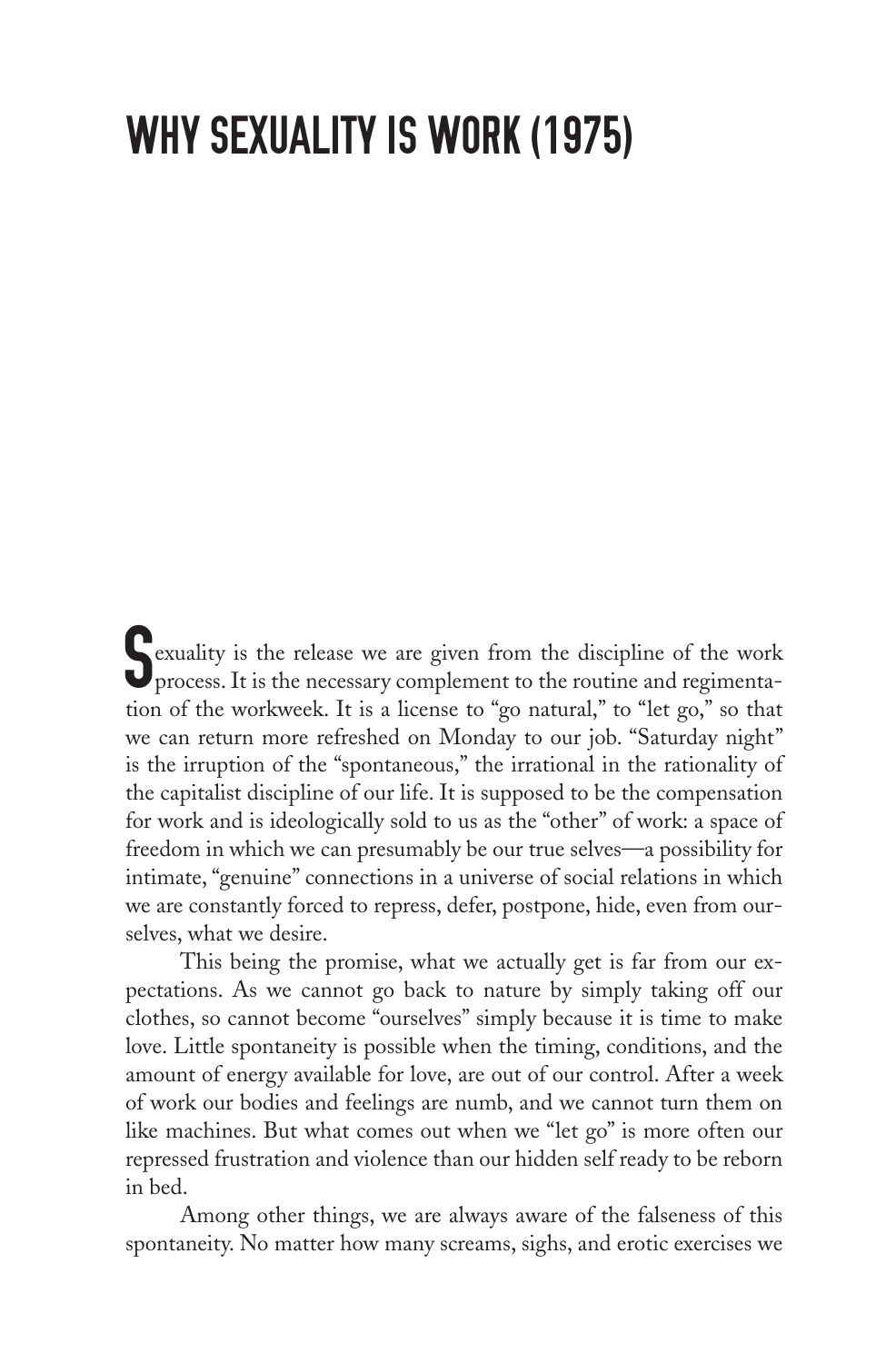make in bed, we know that it is a parenthesis and tomorrow both of us will be back in our civilized clothes (we will have coffee together as we get ready for work). The more we know that this is a parenthesis which the rest of the day or the week will deny, the more difficult it becomes for us to try to turn into "savages" and "forget everything." And we cannot avoid feeling ill at ease. It is the same embarrassment that we experience when we undress knowing that we will be making love; the embarrassment of the morning after, when we are already busy reestablishing distances; the embarrassment (finally) of pretending to be completely different from what we are during the rest of the day. This transition is painful particularly for women; men seem to be experts at it, possibly because they have been subjected to a more strict regimentation in their work. Women have always wondered how it was possible that after a nightly display of passion, "he" could get up already in a different world, so distant at times that it would be difficult to reestablish even a physical connection with him. In any case, it is always women who suffer most from the schizophrenic character of sexual relations, not only because we arrive at the end of the day with more work and more worries on our shoulders, but additionally because we have the responsibility of making the sexual experience pleasurable for the man. This is why women are usually less sexually responsive than men. Sex is work for us, it is a duty. The duty to please is so built into our sexuality that we have learned to get pleasure out of giving pleasure, out of getting men aroused and excited.

Since we are expected to provide a release, we inevitably become the object onto which men discharge their repressed violence. We are raped, both in our beds and in the streets, precisely because we have been set up to be the providers of sexual satisfaction, the safety valves for everything that goes wrong in a man's life, and men have always been allowed to turn their anger against us if we do not measure up to the role, particularly when we refuse to perform.

Compartmentalization is only one aspect of the mutilation of our sexuality. The subordination of our sexuality to the reproduction of labor power has meant that heterosexuality has been imposed on us as the only acceptable sexual behavior. In reality, every genuine communication has a sexual component, for our bodies and emotions are indivisible and we communicate at all levels all the time. But sexual contact with women is forbidden because, in bourgeois morality, anything that is unproductive is obscene, unnatural, perverted. This has meant the imposition of a true schizophrenic condition upon us, as early in our lives we must learn to draw a line between the people we can love and the people we just talk to, those to whom we can open our body and those to whom we can only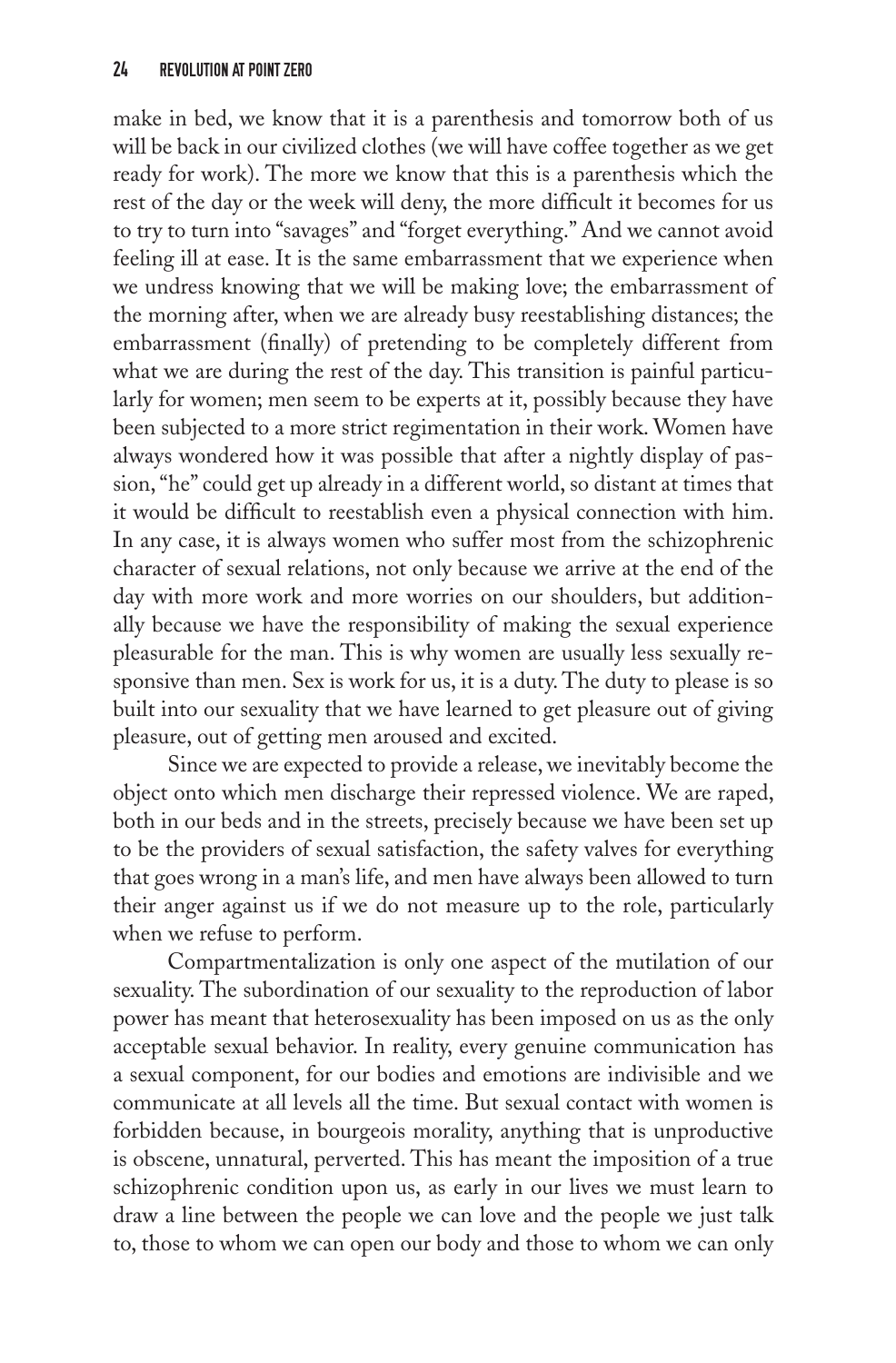open our "souls," our lovers and our friends. The result is that we are bodiless souls for our female friends, and soulless flesh for our male lovers. And this division separates us not only from other women, but from ourselves as well, in term of what we do or do not accept in our bodies and feelings, the "clean" parts that are there for display, and the "dirty," "secret" parts which can only be disclosed (and thereby become clean) in the conjugal bed, at the point of production.

The same concern for production has demanded that sexuality, especially in women, be confined to certain periods of our lives. Sexuality is repressed in children and adolescent as well as in older women. Thus, the years in which we are allowed to be sexually active are the very years in which we are most burdened with work, when enjoying our sexual encounters becomes a feat.

But the main reason why we cannot enjoy the pleasure that sexuality may provide is that for women *sex is work*. Giving pleasure to man is an essential part of what is expected of every woman.

Sexual freedom does not help. Certainly it is important that we are not stoned to death if we are "unfaithful," or if it is found that we are not 'virgins.' But "sexual liberation" has intensified our work. In the past, we were just expected to raise children. Now we are expected to have a waged job, still clean the house and have children and, at the end of a double workday, be ready to hop in bed and be sexually enticing. For women the right to have sex is the duty to have sex and to enjoy it (something which is not expected of most jobs), which is why there have been so many investigations, in recent years, concerning which parts of our body—whether the vagina or the clitoris—are more sexually productive.

But whether in its liberalized or its more repressive form, our sexuality is still under control. The law, medicine, and our economic dependence on men, all guarantee that, although the rules are loosened, spontaneity is ruled out of our sexual life. Sexual repression within the family is a function of that control. In this respect, fathers, brothers, husbands, pimps all have acted as agents of the state, to supervise our sexual work, to ensure that we would provide sexual services according to the established, socially sanctioned productivity norms.

Economic dependence is the ultimate form of control over our sexuality. This is why sexual work is still one of the main occupations for women and prostitution underlines every sexual encounter. Under these conditions there cannot be any spontaneity for us in sex, and this is why pleasure is so ephemeral in our sexual life.

Precisely because of the exchange involved, sexuality for us is always accompanied by anxiety and it is undoubtedly the part of housework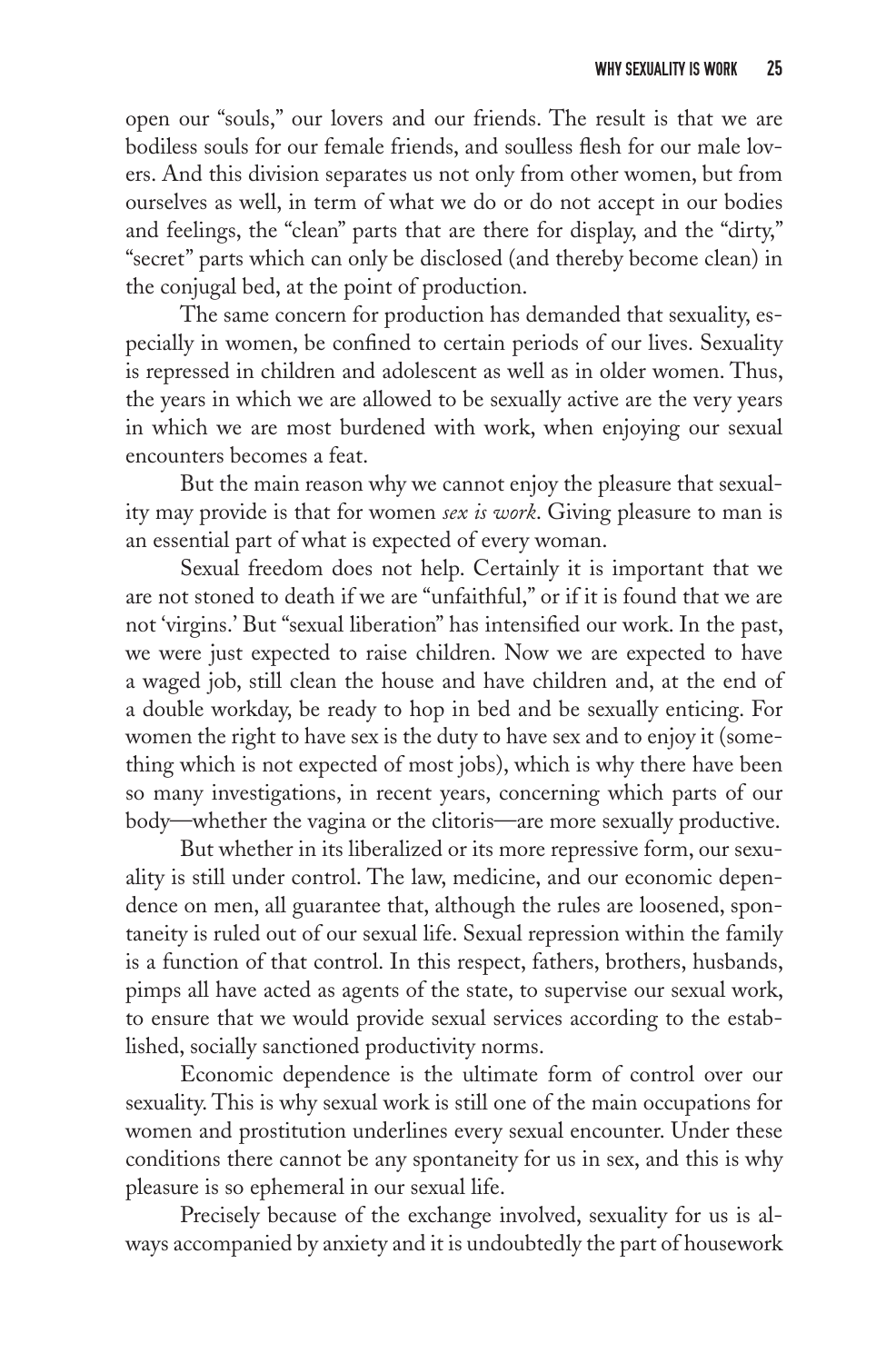most responsible for our self-hatred. In addition, the commercialization of the female body makes it impossible for us to feel comfortable with our body regardless of its shape or form. No woman can happily undress in front of a man knowing that not only she is being evaluated, but there are standards of performance for female bodies to be reckoned with, that everyone, male or female, is aware of, as they are splashed all around us, on every wall in our cities and TV screen. Knowing that, in some way, we are selling ourselves has destroyed our confidence and our pleasure in our bodies.

This is why, whether we are skinny or plump, long or short nosed, tall or small, we all hate our bodies. We hate it because we are accustomed to looking at it from the outside, with the eyes of the men we meet, and with the body-market in mind. We hate it because we are used to thinking of it as something to sell, something that has become alienated from us and is always on the counter. We hate it because we know that so much depends on it. On how our body looks depends whether we can get a good or bad job (in marriage or out of the home), whether we can gain some social power, some company to defeat the loneliness that awaits us in our old age and often in our youth as well. And we always fear our body may turn against us, we may get fat, get wrinkles, age fast, make people indifferent to us, lose our right to intimacy, lose our chance of being touched or hugged.

In sum, we are too busy performing, too busy pleasing, too afraid of failing, to enjoy making love. The sense of our value is at stake in every sexual relation. If a man says we make love well, we excite him, whether or not we like making love with him, we feel great, it boosts our sense of power, even if we know that afterwards we still have to do the dishes. But we are never allowed to forget the exchange involved, because we never transcend the value-relation in our love relation with a man. "How much?" is the question that always governs our experience of sexuality. Most of our sexual encounters are spent in calculations. We sigh, sob, gasp, pant, jump up and down in bed, but in the meantime our mind keeps calculating "how much"—how much of ourselves can we give before we lose or undersell ourselves, how much will we get in return? If it is our first date, it is how much can we allow him to get: can he go up our skirt, open our blouse, put his fingers under our brassiere? At what point should we tell him "stop!"? How strongly should we refuse? How soon can we tell him that we like him before he starts thinking that we are "cheap"?

Keep the price up—that's the rule, at least the one we are taught. If we are already in bed the calculations become even more complicated, because we also have to calculate our chances of getting pregnant, which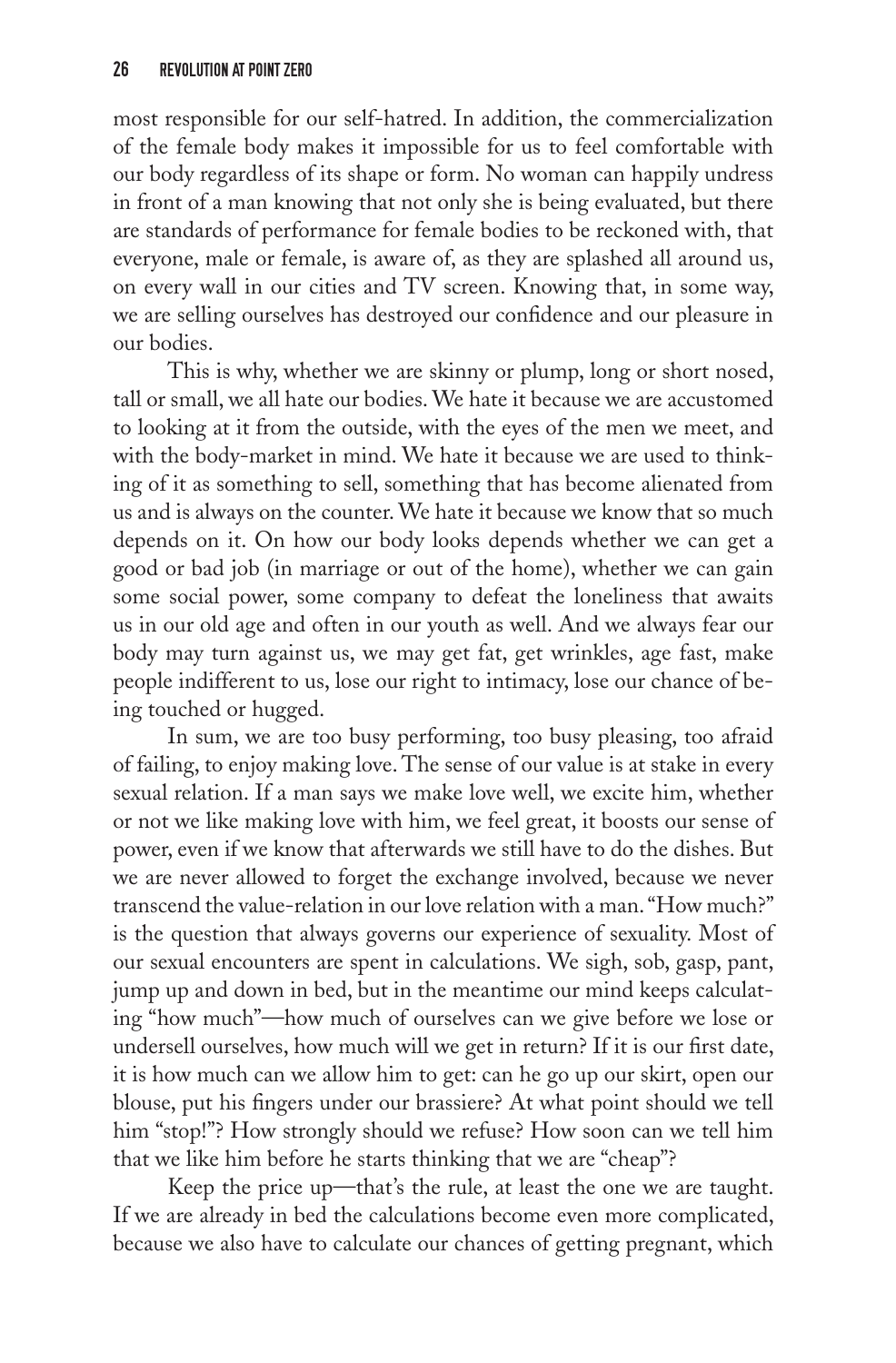means that throughout the sighing and gasping and other shows of passion we also have to quickly run down the schedule of our period. But faking excitement during the sexual act, in the absence of an orgasm, is extra work and a hard one, because when you're faking it, you never know how far you should go, and you always end up doing more for fear of not doing enough.

Indeed, it has taken a lot of struggle and a leap of power on our side to finally begin to admit that *nothing was happening*.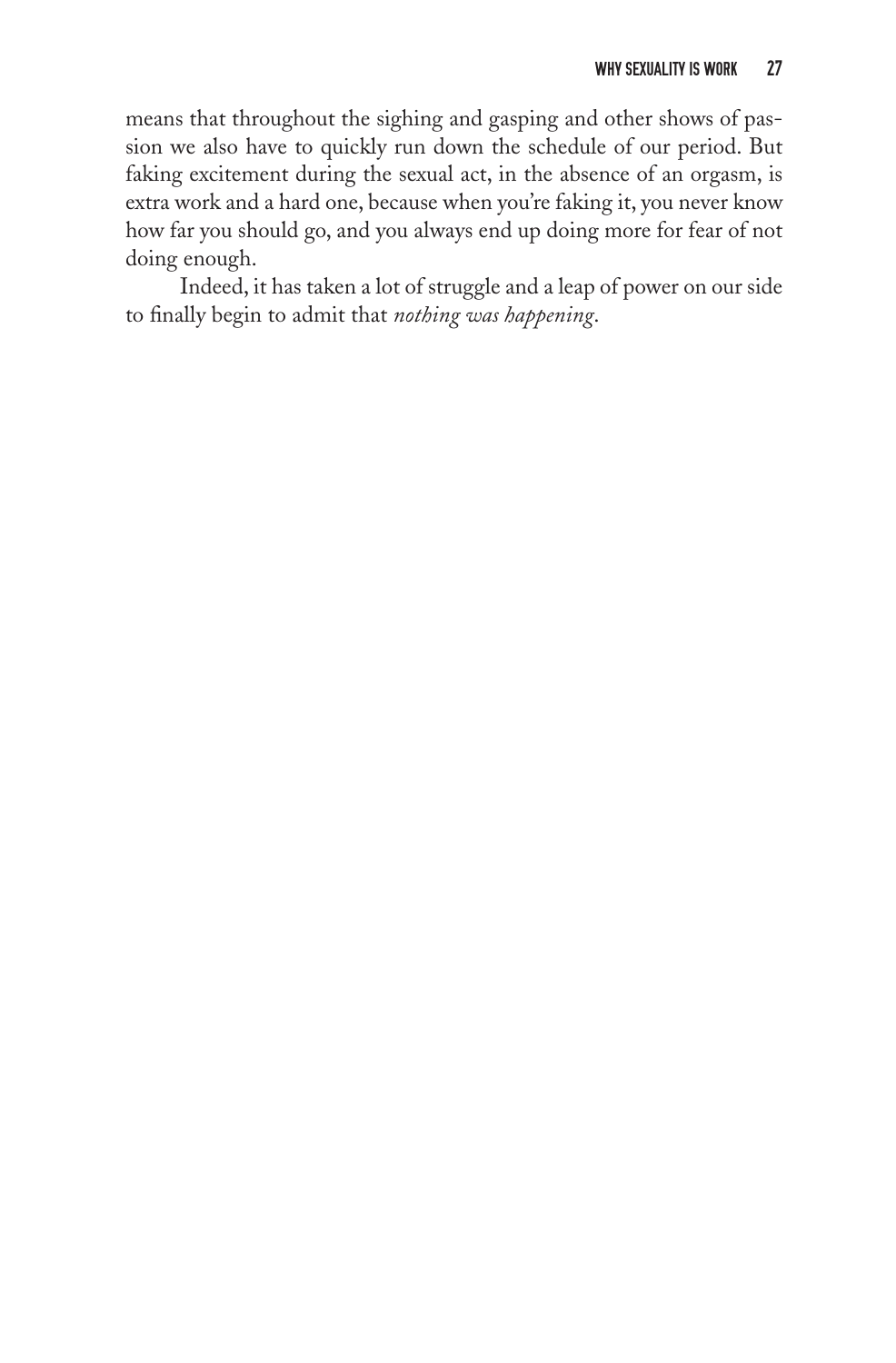# COUNTERPLANNING FROM THE KITCHEN (1975)

(With Nicole Cox)

[This article was originally written in reply to an article that appeared in the magazine *Liberation*, entitled "Women and Pay for Housework" by Carol Lopate.<sup>1</sup> Our reply was turned down by the editors of the magazine. We publish it now because Lopate articulates with more openness than most the assumptions of the Left and its relation to the international feminist movement at this moment in time. By the publication of this document we are not opening a sterile debate with the Left but closing one.]

 $\blacksquare$ ince Marx, it has been clear that capital rules and develops through the wage, that is, that the foundation of capitalist society was the wage laborer and his or her direct exploitation. What has been neither clear nor assumed by the organizations of the working class movement is that precisely through the wage has the exploitation of the non-wage laborer been organized. This exploitation has been even more effective because the lack of a wage hid it . . . *where women are concerned, their labor appears to be a personal service outside of capital*. 2

It is no accident that in the last few months several journals of the Left have published attacks on Wages for Housework. Whenever the women's movement has taken an autonomous position, the Left has felt threatened. The Left realizes that this perspective has implications that go beyond the "women question" and represents a break with their politics, past and present, both with respect to women and to the rest of the working class. Indeed, the sectarianism the Left has traditionally shown in relation to women's struggles is a consequence of their shallow understanding of the way capitalism rules and the direction class struggle must take to break this rule.

In the name of "class struggle" and "the unified interest of the working class," the Left has always selected certain sectors of the working class as revolutionary subjects and condemned others to a merely supportive role in the struggles these sectors were waging. The Left has thus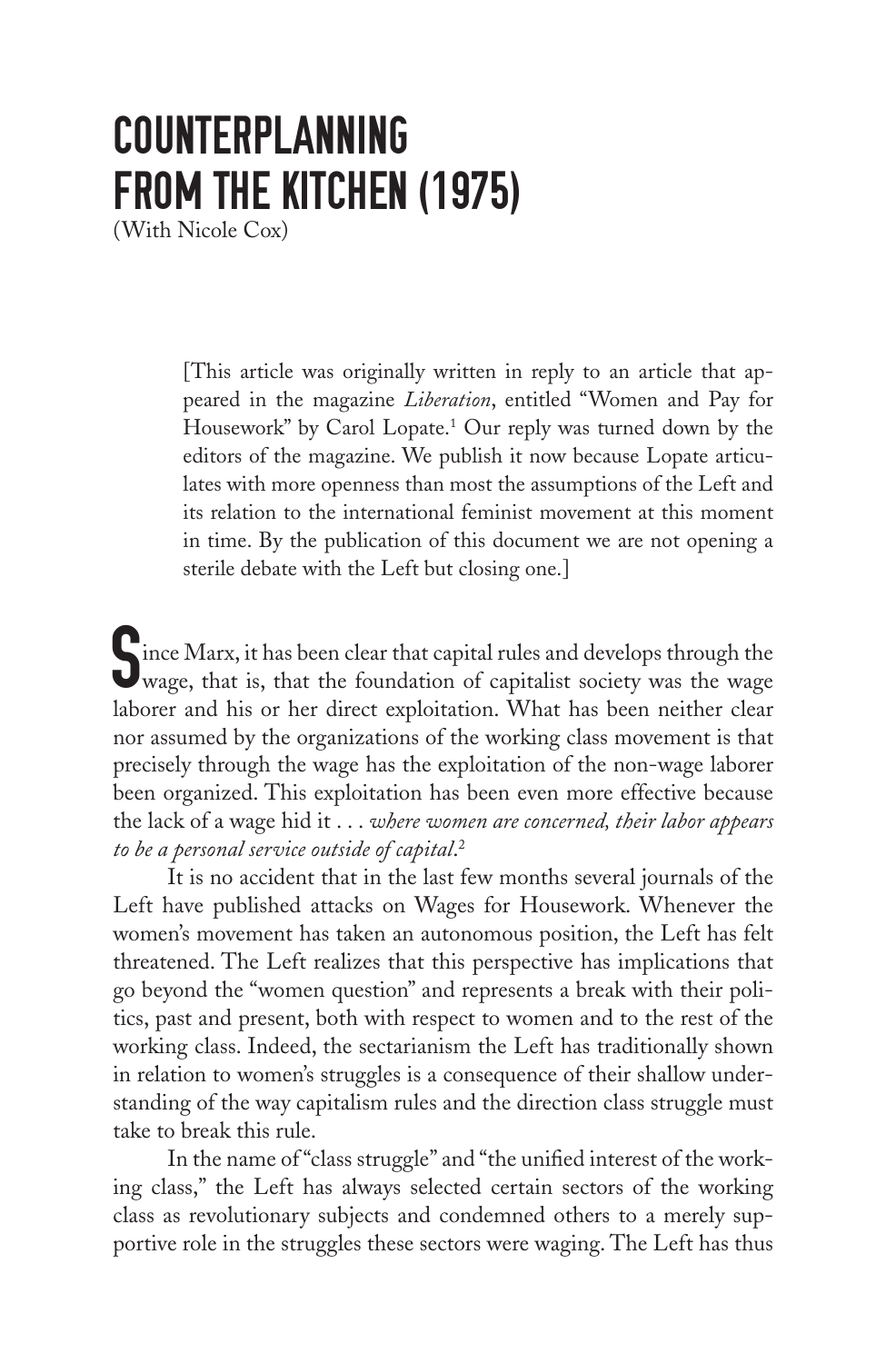reproduced in its organizational and strategic objectives the same divisions of the class that characterize the capitalist division of labor. In this respect, despite the variety of tactical positions, the Left has been strategically united. When it comes to the choice of revolutionary subjects, Stalinists, Trotskyites, Anarcho-Libertarians, old and new Left, join hands with the same assumptions and arguments for a common cause.

#### They Offer Us "Development"

Since the Left has accepted the wage as the dividing line between work and non-work, production and parasitism, potential power and powerlessness, the immense amount of unwaged labor that women perform for capital in the home has escaped their analysis and strategy. From Lenin through Gramsci to Juliet Mitchell, the entire leftist tradition has agreed on the marginality of housework to the reproduction of capital and the marginality of the housewife to revolutionary struggle. According to the Left, as housewives, women are not suffering from capital, but are suffering from the absence of it. Our problem, it seems, is that capital has failed to reach into our kitchens and bedrooms, with the twofold consequence that we presumably remain at a feudal, precapitalist stage, and whatever we do in our kitchens and bedrooms is irrelevant to social change. Obviously, if our kitchens are outside of capital, our struggle to destroy them will never succeed in causing capital to fall.

Why would capital allow so much unprofitable work, so much unproductive labor time to survive is a question the Left never asks, forever confident of capital's irrationality and inability to plan. Ironically, they have translated their ignorance of the specific relation of women to capital into a theory of women's political backwardness to be overcome only by our entering the factory gates. Thus, the logic of an analysis that sees women's oppression as caused by their exclusion from capitalist relations inevitably results in a strategy for us to enter these relations rather than destroy them.

In this sense, there is an immediate connection between the strategy the Left has for women and the strategy it has for the "Third World." In the same way as they want to bring women to the factories, they want to bring factories to the "Third World." In both cases they presume that the "underdeveloped"—those of us who are unwaged and work at a lower technological level—are backward with respect to the "real working class" and can catch up only by obtaining a more advanced type of capitalist exploitation, a bigger share of factory work. In both cases, the struggle which the Left offers to the wageless, the "underdeveloped," is not a struggle against capital, but a struggle for capital, in a more rationalized,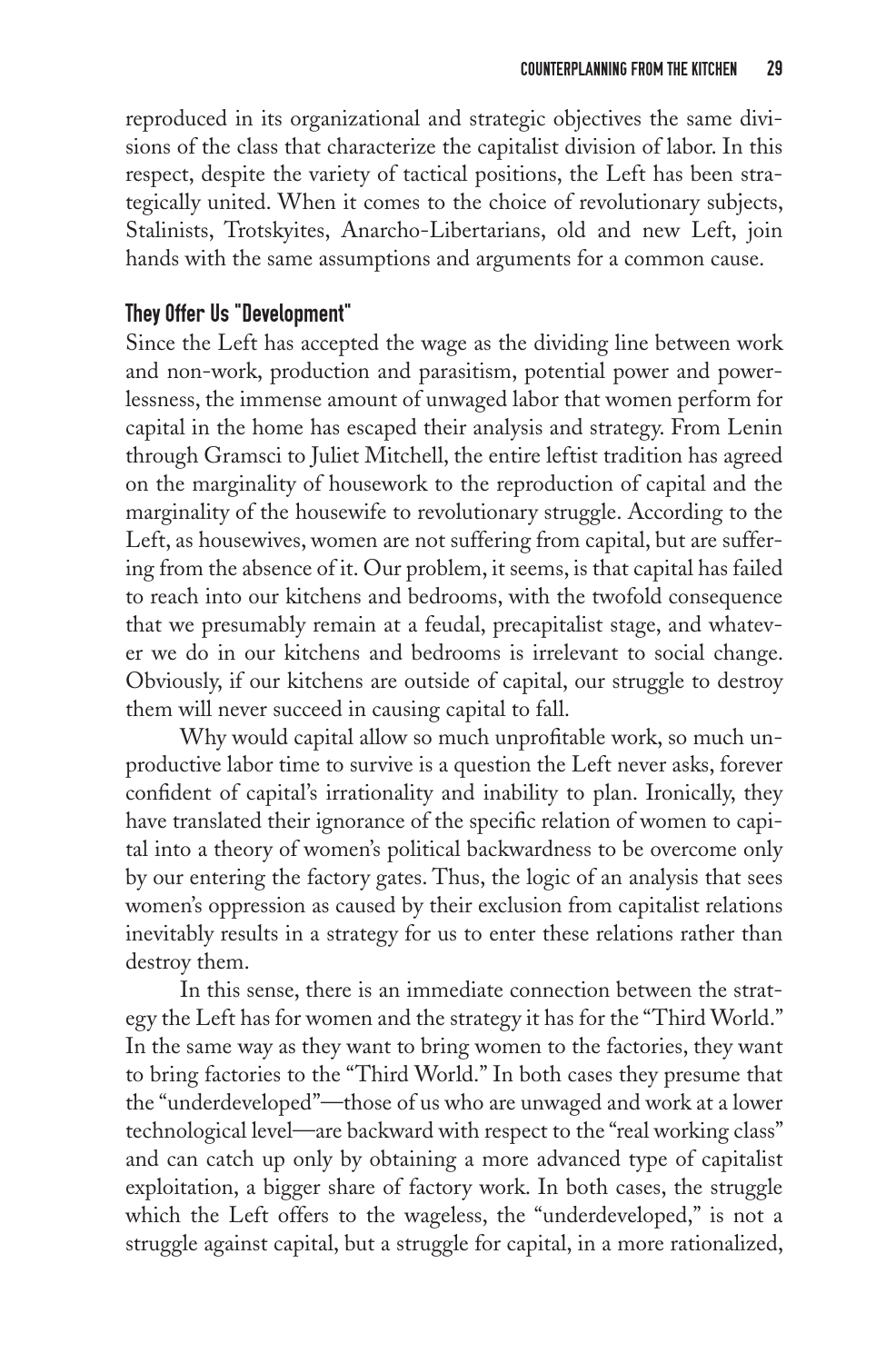developed, and productive form. In our case, they offer us not only the "right to work" (this they offer to every worker), but the right to work more, the right to be further exploited.

## A New Ground of Struggle

The political foundation of Wages for Housework is the refusal of this capitalist ideology that equates wagelessness and low technological development with political backwardness, lack of power and, ultimately, with a need for capital to organize us as a precondition for our getting organized. It is our refusal to accept that because we are wageless or work at a lower technological level (and these two conditions are deeply connected) our needs must be different from those of the rest of the working class. We refuse to accept that while a male autoworker in Detroit can struggle against the assembly line, starting from our kitchens in the metropolis, or from the kitchens and fields of the "Third World," our goal must be the factory work that workers all over the world are increasingly refusing. Our rejection of leftist ideology is one and the same as our rejection of capitalist development as a road to liberation or, more specifically, our rejection of capitalism in whatever form it takes. Inherent in this rejection is a redefinition of what capitalism is and who the working class is—that is, a new evaluation of class forces and class needs.

Wages for Housework, then, is not one demand among others, but a political perspective that opens a new ground of struggle, beginning with women but for the entire working class.<sup>3</sup> This must be emphasized, since the reduction of Wages for Housework to a demand is a common element in the attacks of the Left upon it, as a way of discrediting it that enables its critics to avoid confronting the political issues it raises.

Lopate's article, "Women and Pay for Housework," is exemplary of this trend. Already the title—"Pay for Housework"—misrepresents the issue, for a wage is not just a bit of money, but is the expression of the power relation between capital and the working class. A more subtle way of discrediting Wages for Housework is to claim that this perspective is imported from Italy and bears little relevance to the situation in the United States where women "do work."4 Here is another example of misinformation. *The Power of Women and the Subversion of the Community*—the only source Lopate refers to—acknowledges the international dimension of the context in which Wages for Housework originated. In any case, tracing the geographical origin of Wages for Housework is beside the point at the present stage of capital's international integration. What matters is its political genesis, which is the refusal to see work, exploitation, and the power to revolt against it only in the presence of a wage. In our case, it is the end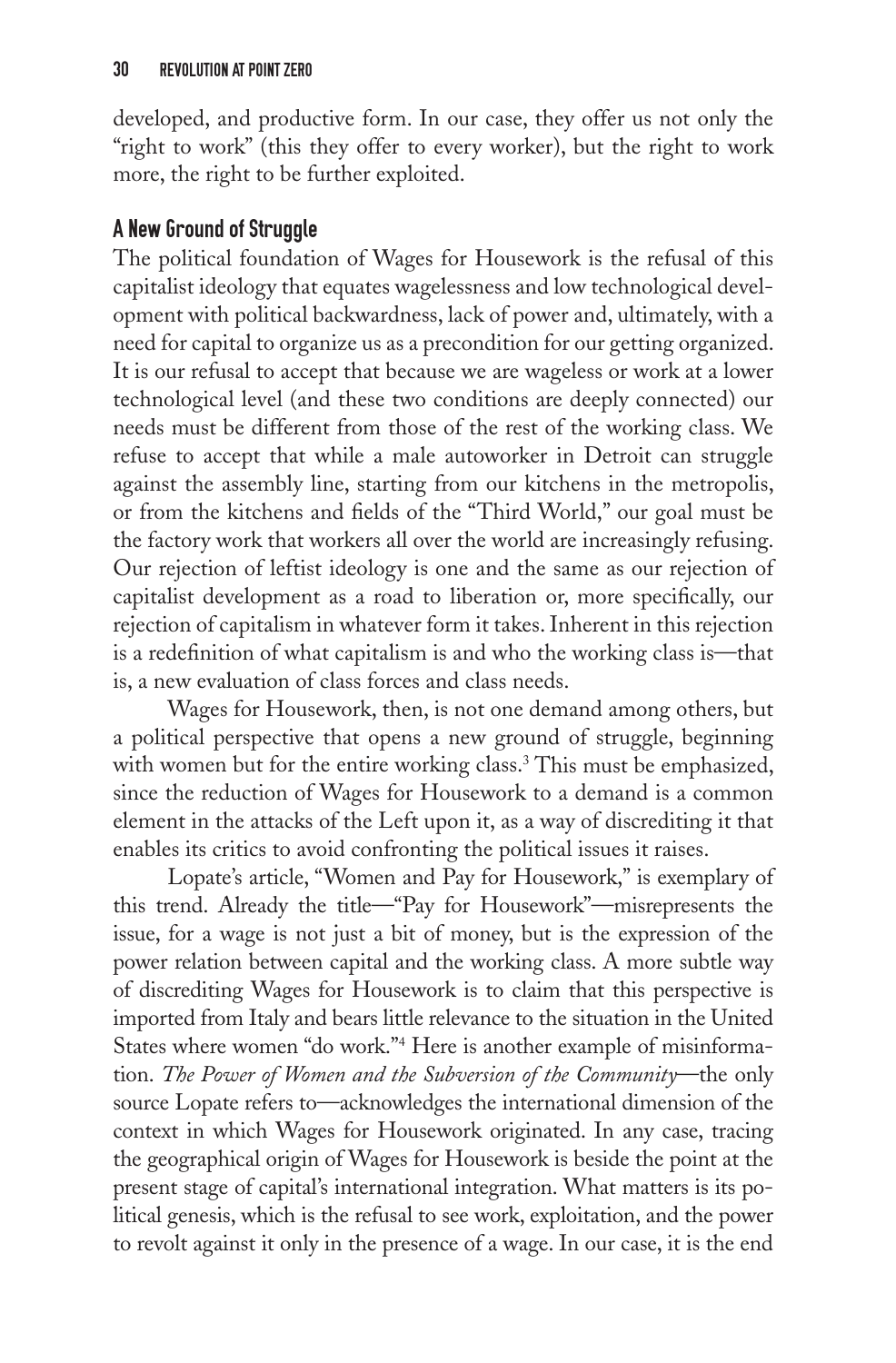of the division between women "who do work" and women "who do not work" (they are "just housewives"), which implies that unwaged work is not work, that housework is not work and, paradoxically, that only in the United States do most women work and struggle because many hold a second job. But to not see women's work in the home is to be blind to the work and struggles of the overwhelming majority of the world's population that is wageless. It is to ignore that American capital was built on slave labor as well as waged labor and, up to this day, it thrives on the unwaged labor of millions of women and men in the fields, kitchens, and prisons of the United States and throughout the world.

## The Hidden Work

Beginning with ourselves as women, we know that the working day for capital does not necessarily produce a paycheck, it does not begin and end at the factory gates, and we rediscover the nature and extent of housework itself. For as soon as we raise our heads from the socks we mend and the meals we cook and look at the totality of our working day, we see that while it does not result in a wage for ourselves, we nevertheless produce the most precious product to appear on the capitalist market: labor power. Housework is much more than house cleaning. It is servicing the wage earners physically, emotionally, sexually, getting them ready for work day after day. It is taking care of our children—the future workers—assisting them from birth through their school years, ensuring that they too perform in the ways expected of them under capitalism. This means that behind every factory, behind every school, behind every office or mine there is the hidden work of millions of women who have consumed their life, their labor, producing the labor power that works in those factories, schools, offices, or mines.<sup>5</sup>

This is why to this day, both in the "developed" and "underdeveloped" countries, housework and the family are the pillars of capitalist production. The availability of a stable, well-disciplined labor force is an essential condition of production at every stage of capitalist development. The conditions of our work vary from country to country. In some countries we are forced into an intensive production of children, in others we are told not to reproduce, particularly if we are black or on welfare, or tend to reproduce "troublemakers." In some countries we produce unskilled labor for the fields, in others we produce skilled workers and technicians. But in every country our unwaged work and the function we perform for capital are the same.

Getting a second job has never released us from the first. Two jobs have only meant for women even less time and energy to struggle against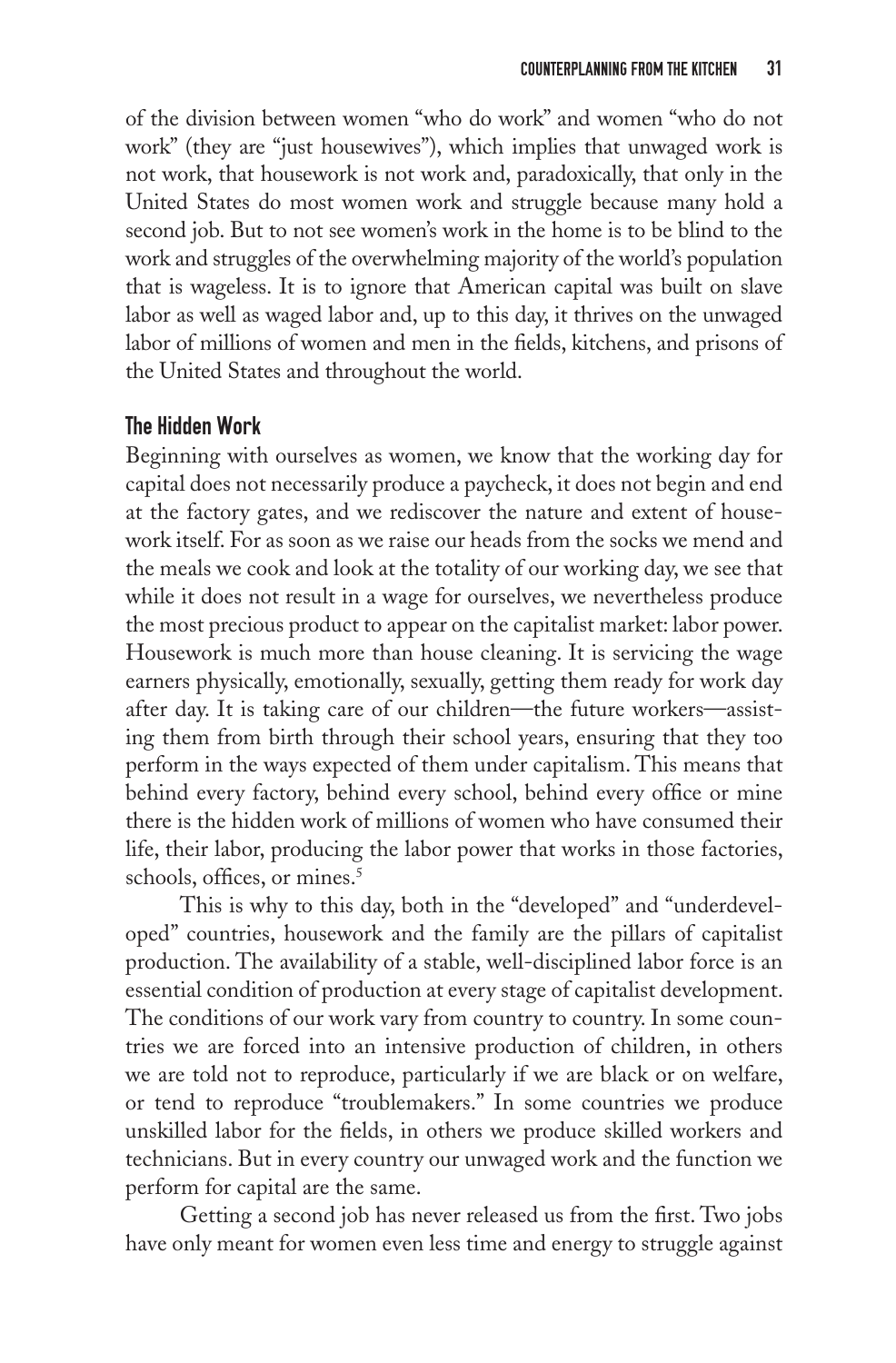both. Moreover, a woman, working full-time in the home or outside of it as well, married or single, has to put hours of labor into reproducing her own labor power, and women well know the tyranny of this task, for a pretty dress and hairdo are conditions for their getting the job, whether on the marriage market or on the wage labor market.

Thus, we doubt that in the United States, "schools, nurseries, daycare and television have taken away from mothers much of the responsibility for the socialization of their children," and that "the decrease in house size and the mechanization of housework has meant that the housewife is potentially left with much greater leisure time" and she is just "kept busy buying, using and repairing the devices . . . which are theoretically geared towards saving her time."6

Day care centers and nurseries have never liberated any time for ourselves, but only our time for additional work. As for technology, it is in the United States that we measure the gap between the technology socially available and the technology that trickles down into our kitchens. And in this case too, it is our wageless condition that determines the quantity and quality of the technology we get. For "if you are not paid by the hour, within certain limits, nobody cares how long it takes you to do your work."7 If anything, the situation in the United States proves that neither technology nor a second job can liberate women from housework, and that "producing a technician is not a less burdensome alternative to producing an unskilled worker, if between these two fates does not stand the refusal of women to work for free, whatever might be the technological level at which this work is done, the refusal of women to live in order to produce, whatever might be the particular type of child to be produced."8

It remains to be clarified that by saying that the work we perform in the home is capitalist production, we are not expressing a wish to be legitimated as part of the "productive forces," in other words, it is not a resort to moralism. Only from a capitalist viewpoint being productive is a moral virtue, if not a moral imperative. From the viewpoint of the working class, being productive simply means being exploited. As Marx recognized, "to be a productive laborer is therefore not a piece of luck, but a misfortune."9 Thus we derive little "self-esteem" from it.<sup>10</sup> But when we say that housework is a moment of capitalist production we clarify our specific function in the capitalist division of labor and the specific forms that our revolt against it must take. Ultimately, when we say that we produce capital, we say that we can and want to destroy it, rather than engage in a losing battle to move from one form and degree of exploitation to another.

We must also clarify that we are not "borrowing categories from the Marxist world."11 Yet, we admit that we are less eager than Lopate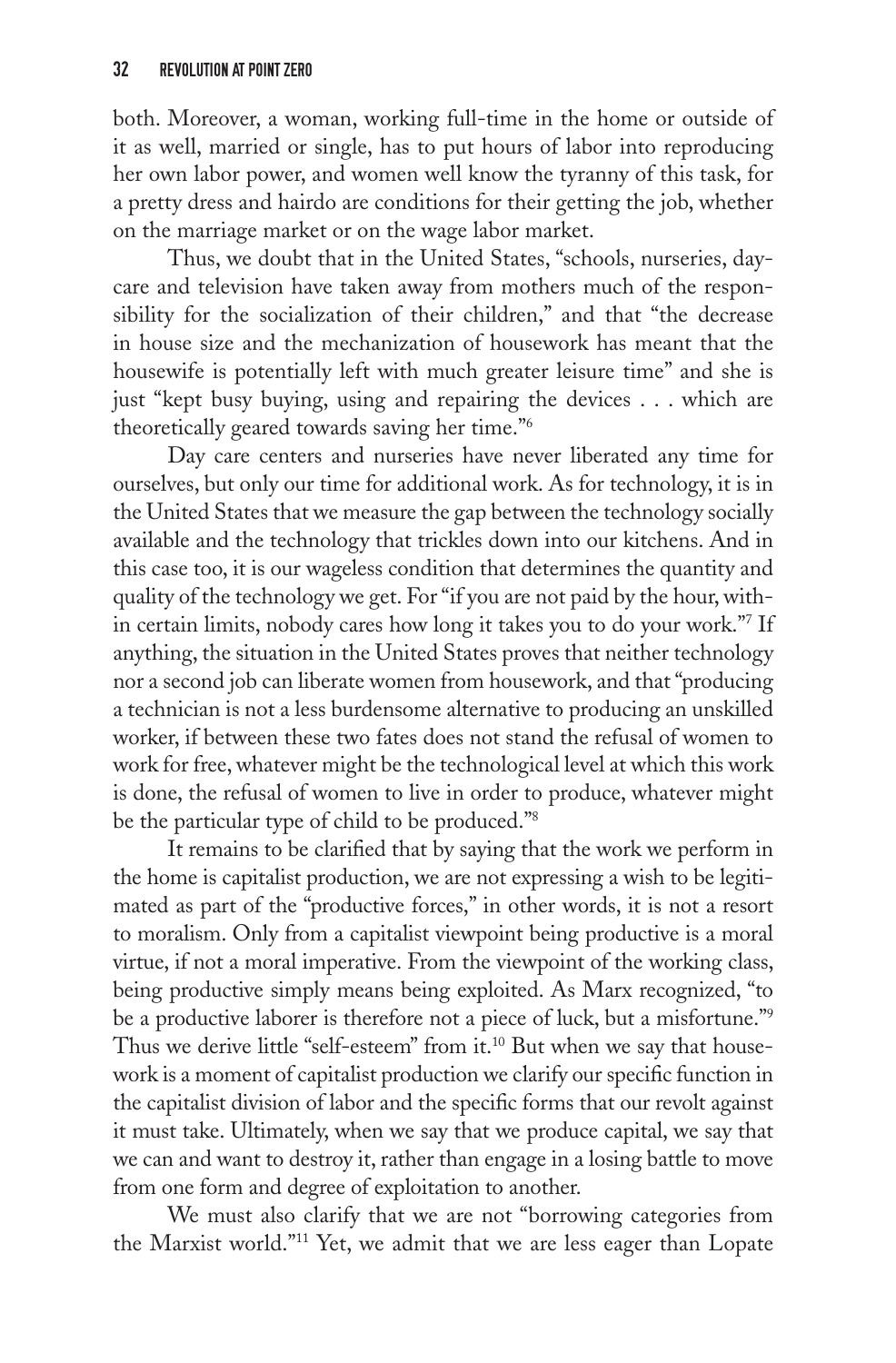to discard Marx's work, as it has given us an analysis that to this day is indispensable for understanding how we function in capitalist society. We also suspect that Marx's apparent indifference to housework may be grounded in historical factors. We do not refer only to the dose of male chauvinism that Marx certainly shared with his contemporaries (and not only with them). At the time when Marx was writing, the nuclear family and housework had yet to be fully created.<sup>12</sup> What Marx had before his eyes was the proletarian woman, who was employed along with her husband and children in the factory, and the bourgeois woman who had a maid and, whether or not she also worked, was not producing the commodity labor power. The absence of the nuclear family did not mean that workers did not mate and copulate. It meant, however, that it was impossible to have family relations and housework when each member of the family spent fifteen hours a day in a factory, and neither the time nor the physical space were available for family life.

It was only after epidemics and overwork decimated the workforce and, most important, after waves of proletarian struggles, in the 1830s and 1840s, brought England close to a revolution, that the need for a more stable and disciplined labor force led capital to organize the nuclear family as the center for the reproduction of labor power. Far from being a precapitalist structure, the family, as we know it in the "West," is a creation of capital for capital, as an institution that is supposed to guarantee the quantity and quality of labor power and its control. Thus, "like the trade union, the family protects the worker but also ensures that he and she will never be anything but workers. And that is why the struggle of the woman of the working class against the family is crucial."13

#### Our Wagelessness as a Discipline

The family is essentially the institutionalization of our unwaged labor, of our wageless dependence on men and, consequently, the institutionalization of an unequal division of power that has disciplined us as well as men. For our wagelessness and our dependence have kept men tied to their jobs, by ensuring that whenever they wanted to refuse their work they would be faced with the wife and children who depended on their wage. Here is the basis of those "old habits—the men's and ours" that Lopate has found so difficult to break. It is no accident that it is difficult for a man "to ask for special time schedules so he can be involved equally in childcare."14 A reason why men cannot arrange for part-time hours is that the male wage is crucial for the survival of the family, even when the wife brings in a second wage. And if we "found ourselves preferring or finding less consuming jobs, which have left us more time for house care"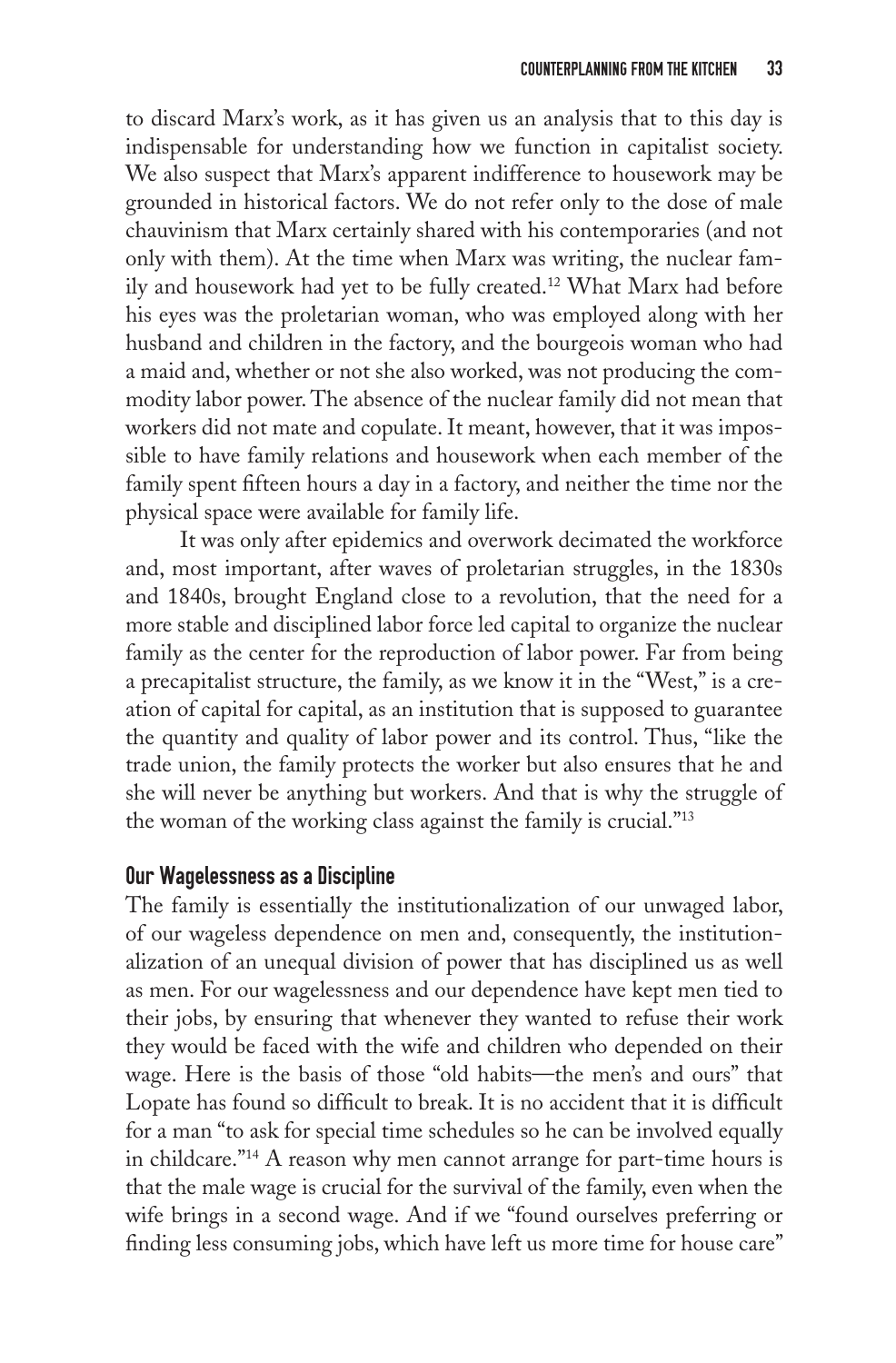it is because we were resisting an intensified exploitation, being consumed in a factory and then being consumed more rapidly at home.<sup>15</sup>

Our lack of a wage for the work we do in the home has also been the primary cause of our weakness in the wage labor market. Employers know that we are used to work for nothing, and we are so desperate for some money of our own that they can get us at a low price. Since female has become synonymous with housewife, we carry this identity and the "homely skills" we acquire from birth wherever we go. This is why female employment is so often an extension of housework, and our road to the wage often leads us to more house care. The fact that housework is unwaged has given this socially imposed condition an appearance of naturality ("femininity") that affects us whatever we do. Thus we don't need to be told by Lopate that "the essential thing to remember is that we are a 'sex.'"16 For years capital has told us that we're only good for sex and making babies. This is the sexual division of labor and we refuse to eternalize it, as inevitably happens when we ask: "What does being female actually mean; what, if any, specific qualities necessarily and for all time adhere to that characteristic?"17 To ask this question is to beg for a sexist reply. Who is to say who we are? All we can know now is who we are not, to the degree that through our struggle we gain the power to break with our imposed social identity. It is the ruling class, or those who aspire to rule, who presuppose a natural and eternal human personality—it is to eternalize their power over us.

## Glorification of the Family

Not surprisingly Lopate's quest for the essence of femaleness leads her to a blatant glorification of unwaged work in the home and unwaged labor in general:

> The home and the family have traditionally provided the only interstice of capitalist life in which people can possibly serve each other's needs out of love or care, even if it is often also out of fear and domination. Parents take care of children at least partly out of love. . . . I even think that this memory lingers on with us as we grow up so that we always retain with us as a kind of utopia the work and caring which come out of love, rather than being based on financial reward.18

The literature of the women's movement has shown the devastating effects that this love, care and service have had on women. These are the chains that have tied us to a condition of near slavery. We refuse then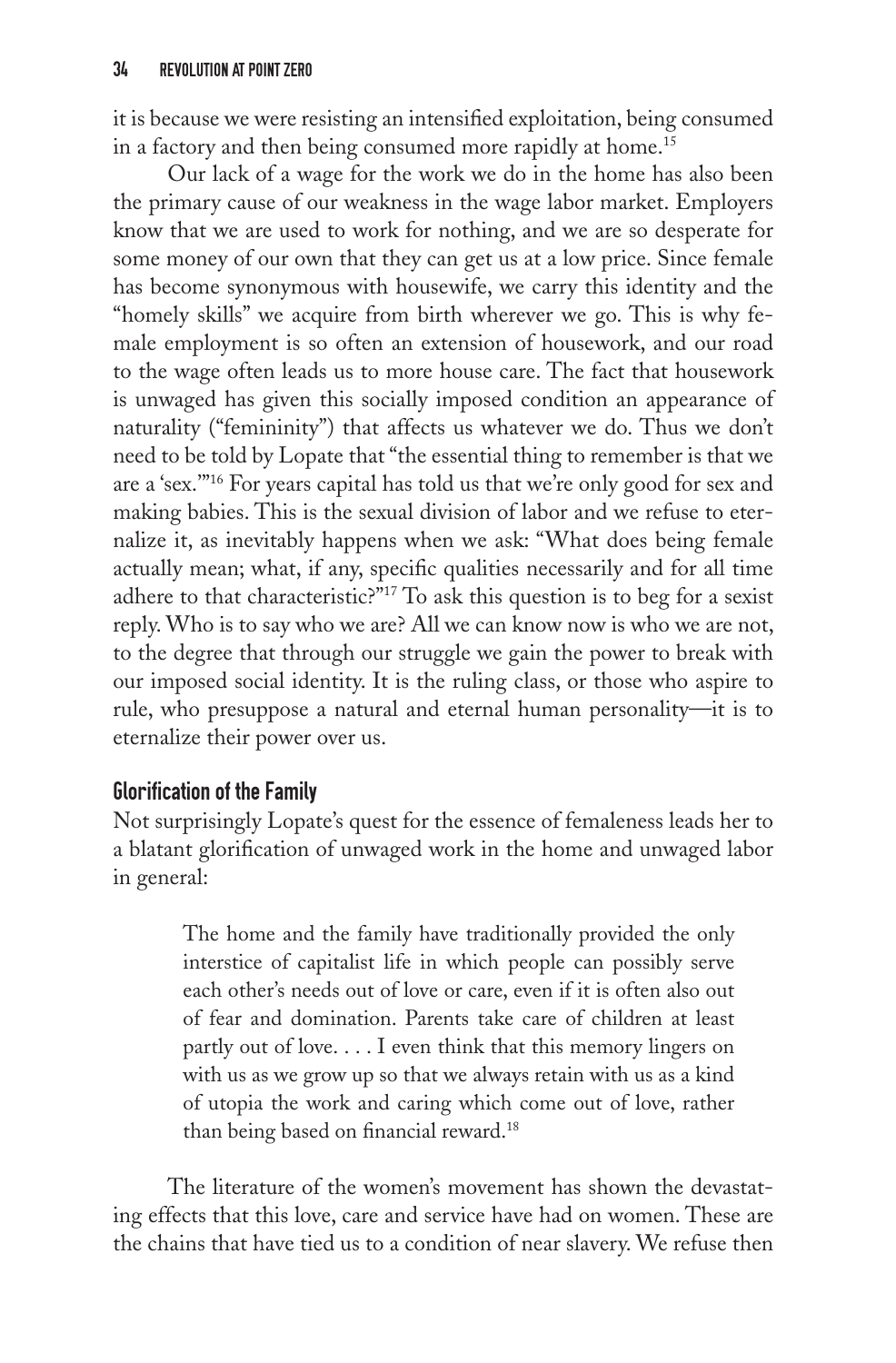to retain with us and elevate to a utopia the misery of our mothers and grandmothers and our own misery as children! When capital or the State does not pay a wage, it is those who are loved, cared for, also wageless and even more powerless, who must pay with their lives.

We also refuse Lopate's suggestion that asking for remuneration for domestic work "would only serve to obscure from us still further the possibilities of free and unalienated labor,"19 which means that the quickest way to "disalienate" work is to do it for free. No doubt President Ford would appreciate this suggestion. The voluntary labor on which the modern State increasingly rests is based on such charitable dispensations of our time. It seems to us, however, that if, instead of relying on love and care, our mothers had had a financial remuneration, they would have been less bitter, less dependent, less blackmailed, and less blackmailing to their children, who were constantly reminded of their sacrifices. Our mothers would have had more time and power to struggle against that work and would have left us at a more advanced stage in that struggle.

It is the essence of capitalist ideology to glorify the family as a "private world," the last frontier where men and women "keep [their] souls alive," and it is no wonder that this ideology is enjoying a renewed popularity with capitalist planners in our present times of "crisis" and "austerity" and "hardship."20 As Russell Baker recently stated in the *New York Times*, love kept us warm during the Depression and we had better bring it with us on our present excursion into hard times.<sup>21</sup> This ideology that opposes the family (or the community) to the factory, the personal to the social, the private to the public, productive to unproductive work, is functional to our enslavement to the home, which, in the absence of a wage, has always appeared as an act of love. This ideology is deeply rooted in the capitalist division of labor that finds one of its clearest expressions in the organization of the nuclear family.

The way in which the wage relation has mystified the social function of the family is an extension of the way capital has mystified waged labor and the subordination of our social relations to the "cash nexus." We have learned from Marx that the wage hides the unpaid labor that goes into profit. But measuring work by the wage also hides the extent to which our family and social relations have been subordinated to the relations of production—*they have become relations of production*—so that every moment of our lives functions for the accumulation of capital. The wage and the lack of it have allowed capital to obscure the real length of our working day. Work appears as just one compartment of our lives, taking place only in certain times and spaces. The time we consume in the "social factory," preparing ourselves for work or going to work, restoring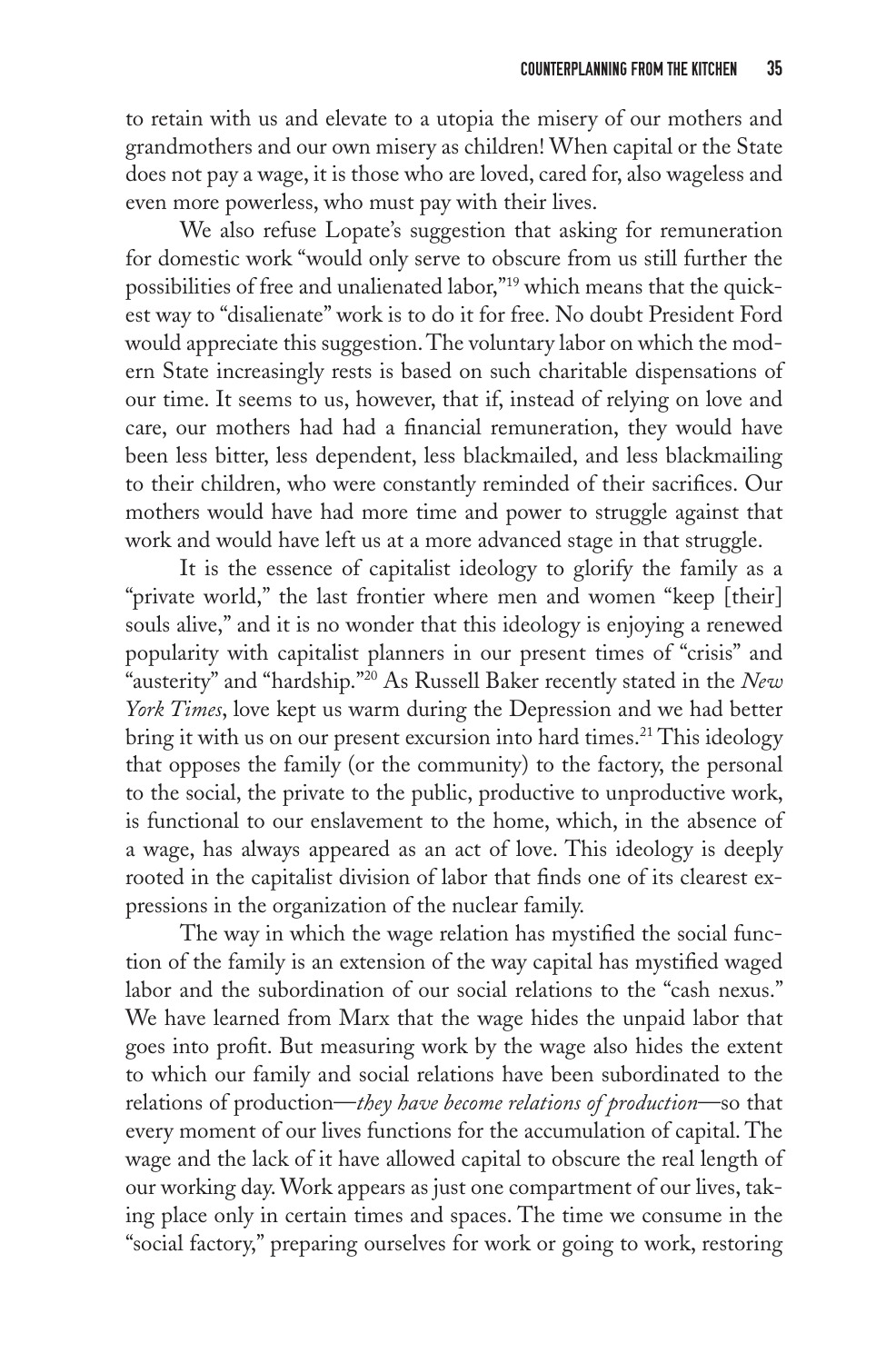our "muscles, nerves, bones and brains"22 with quick snacks, quick sex, movies, all this appears as leisure, free time, individual choice.

### Different Labor Markets

Capital's use of the wage also obscures who is the working class and keeps workers divided. Through the wage relation, capital organizes different labor markets (a labor market for blacks, youth, women and white males), and opposes a "working class" to a "non-working" proletariat, supposedly parasitic on the work of the former. Thus, as welfare recipients we are told we live off the taxes of the "working class," as housewives we are pictured as the bottomless pits of our husbands' paychecks.

But ultimately the social weakness of the wageless has been and is the weakness of the entire working class with respect to capital. As the history of the "runaway shop" demonstrates, the availability of unwaged labor, both in the "underdeveloped" countries and in the metropolis, has allowed capital to leave those areas where labor had made itself too expensive, thus undermining the power that workers there had reached. Whenever capital could not run to the "Third World," it opened the gates of the factories to women, blacks, and youth in the metropolis or to migrants from the "Third World." Thus it is no accident that while capitalism is presumably based on waged labor, more than half of the world's population is unwaged. Wagelessness and underdevelopment are essential elements of capitalist planning, nationally and internationally. They are powerful means to make workers compete on the national and international labor market, and make us believe that our interests are different and contradictory.23

 Here are the roots of sexism, racism and welfarism (contempt for the workers who have succeeded in getting some money from the State), which are the expressions of different labor markets and thus different ways of regulating and dividing the working class. If we ignore this use of capitalist ideology and its roots in the wage relation, we not only end up considering racism, sexism and welfarism as moral diseases, products of "false consciousness," but we are confined to a strategy of "education" that leaves us with nothing but "moral imperatives to bolster our side."24

We finally find a point of agreement with Lopate when she says that our strategy relieves us from relying on "men's being 'good' people" to attain liberation.<sup>25</sup> As the struggles of black people in the 1960s showed, it was not by good words, but by the organization of their power that they made their needs "understood." In the case of women, trying to educate men has always meant that our struggle was privatized and fought in the solitude of our kitchens and bedrooms. Power educates. First men will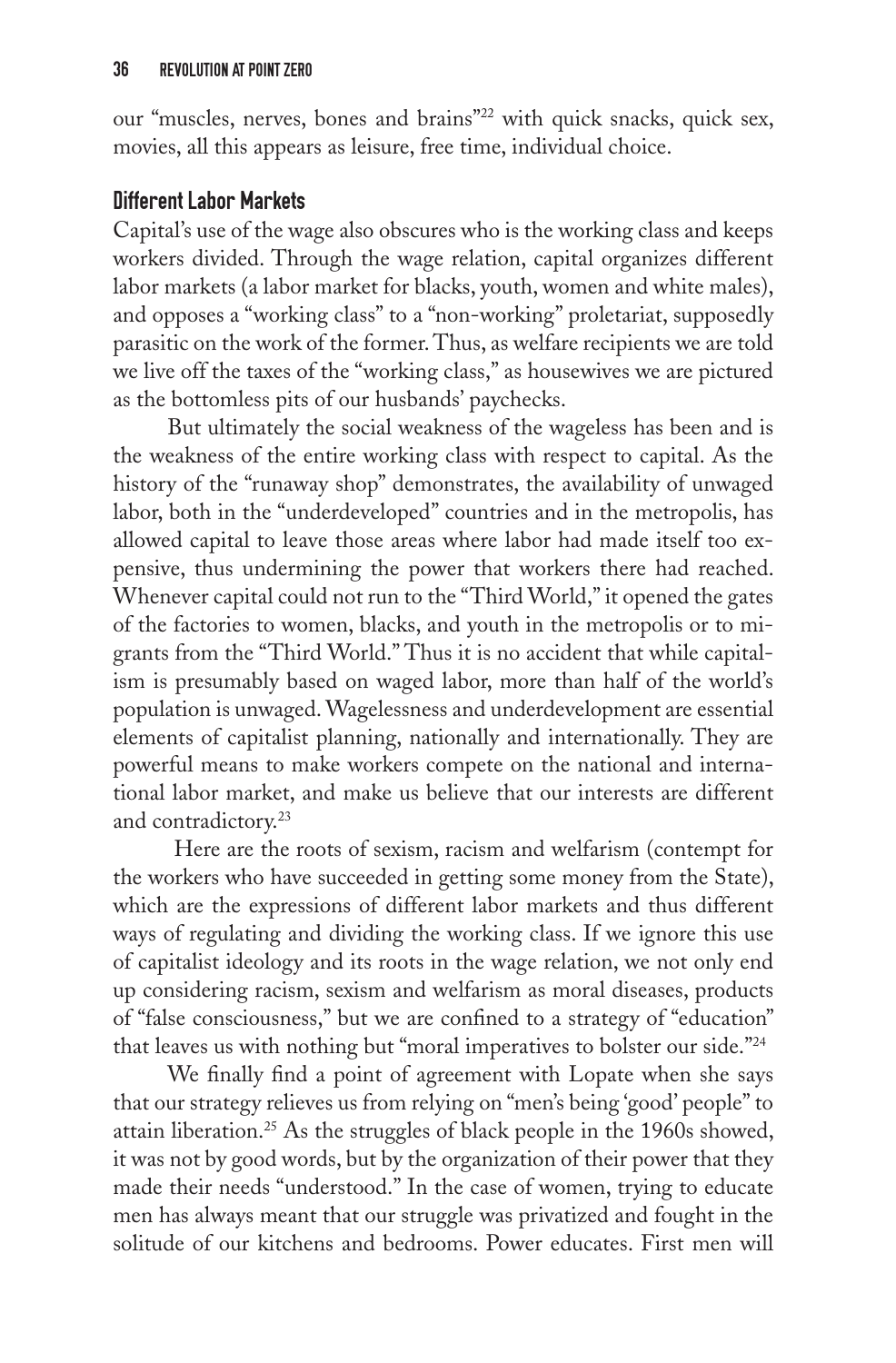fear, then they will learn because capital will fear. For we are not struggling for a more equal redistribution of the same work. We are struggling to put an end to this work and the first step is to put a price tag on it.

#### Wage Demands

Our power as women begins with the social struggle for the wage, not to be let into the wage relation (for we were never out of it) but to be let out of it, for every sector of the working class to be let out. Here we have to clarify what is the nature of the wage struggle. When the Left maintains that wage demands are "economistic," "union demands," they ignore that the wage, as well as the lack of it, is the direct measure of our exploitation and therefore the direct expression of the power relation between capital and the working class and within the working class. They also ignore that the wage struggle takes many forms and it is not limited to wage raises. Reduction of work-time, obtaining better social services, as well as obtaining more money—all these are wage gains that determine how much labor is taken away from us and how much power we have over our lives. This is why the wage has historically been the main ground of struggle between workers and capital. And as an expression of the class relation the wage has always two sides: the side of capital that uses it to control workers, by ensuring that every wage raise is matched by an increase in productivity; and the side of the workers, who increasingly are fighting for more money, more power, and less work.

As the history of the present capitalist crisis demonstrates, fewer and fewer workers are now willing to sacrifice their lives at the service of capitalist production and to listen to the calls for increased productivity.26 But when the "fair exchange" between wages and productivity is upset, the struggle over wages becomes a direct attack on capital's profit and its capacity to extract surplus labor from us. Thus the struggle for the wage is at the same time a struggle against the wage, for the power it expresses and against the capitalist relation it embodies. In the case of the wageless, in our case, the struggle for the wage is even more clearly an attack on capital. Wages for Housework means that capital will have to pay for the enormous amount of social services employers now save on our backs. Most important, to demand Wages for Housework is to refuse to accept our work as a biological destiny, which is an indispensable condition to struggle against it. Nothing, in fact, has been so powerful in institutionalizing our work, the family, and our dependence on men, as the fact that not a wage but "love" has always paid for this work. But for us, as for waged workers, the wage is not the price of a productivity deal. In return for a wage we will not work as much or more than before, we will work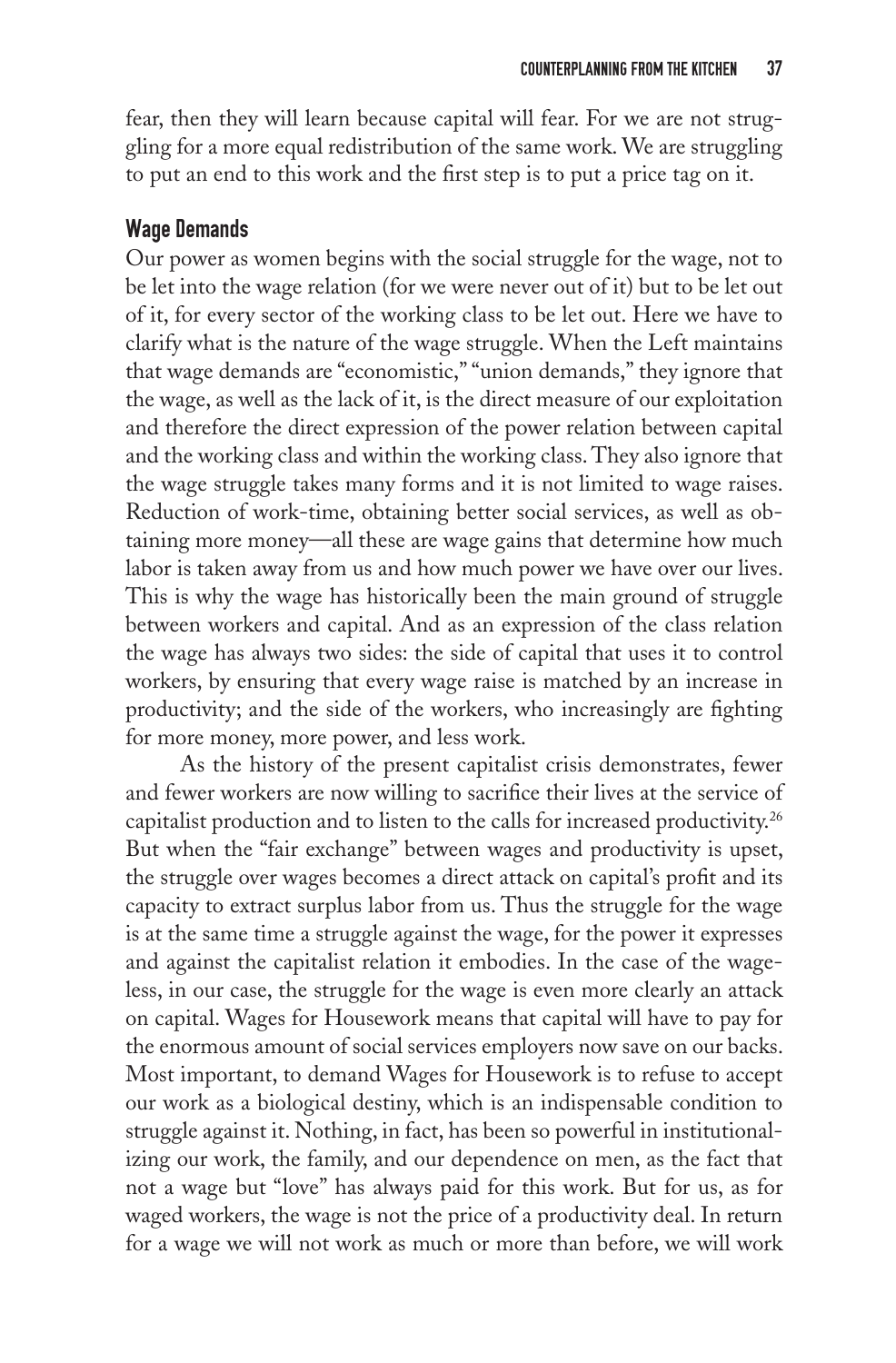less. We want a wage to be able to dispose of our time and our energies, to make a struggle, and not be confined by a second job because of our need for financial independence.

Our struggle for the wage opens for the waged and the unwaged alike the question of the real length of the working day. Up to now the working class, male and female, had its working day defined by capital—from punching in to punching out. That defined the time we belonged to capital and the time we belonged to ourselves. But we have never belonged to ourselves, we have always belonged to capital every moment of our lives and it is time that we make capital pay for every moment of it. In class terms this is to demand a wage for every moment we live at the service of capital.

## Making Capital Pay

This is the class perspective that has shaped the struggles in the 1960s in the United States and internationally. In the United States the struggles of blacks and welfare mothers—the "Third World" of the metropolis expressed the revolt of the wageless and their refusal of the only alternative capital offers: more work. These struggles, which had their center of power in the community, were not for development, but for the reappropriation of the social wealth that capital has accumulated from the wageless as well as from the waged. They challenged the capitalist organization of society that imposes work as the only condition for our existence. They also challenged the leftist dogma that only in the factories can the working class organize its power.

But you don't need to enter a factory to be part of a working class organization. When Lopate argues that "the ideological preconditions for working class solidarity are networks and connections which arise from working together" and "these preconditions cannot arise out of isolated women working in separate homes," she writes off the struggles these "isolated" women made in the 1960s (rent strikes, welfare struggles etc.).27 She assumes that we cannot organize ourselves if we are not first organized by capital; and since she denies that capital has already organized us, she denies the existence of our struggle. But to confuse capital's organization of our work, whether in the kitchens or in the factories, with the organization of our struggle against it is a sure road to defeat. To struggle for work is already a defeat; and we can be sure that every new form of organization of work will try to isolate us even more. For it is an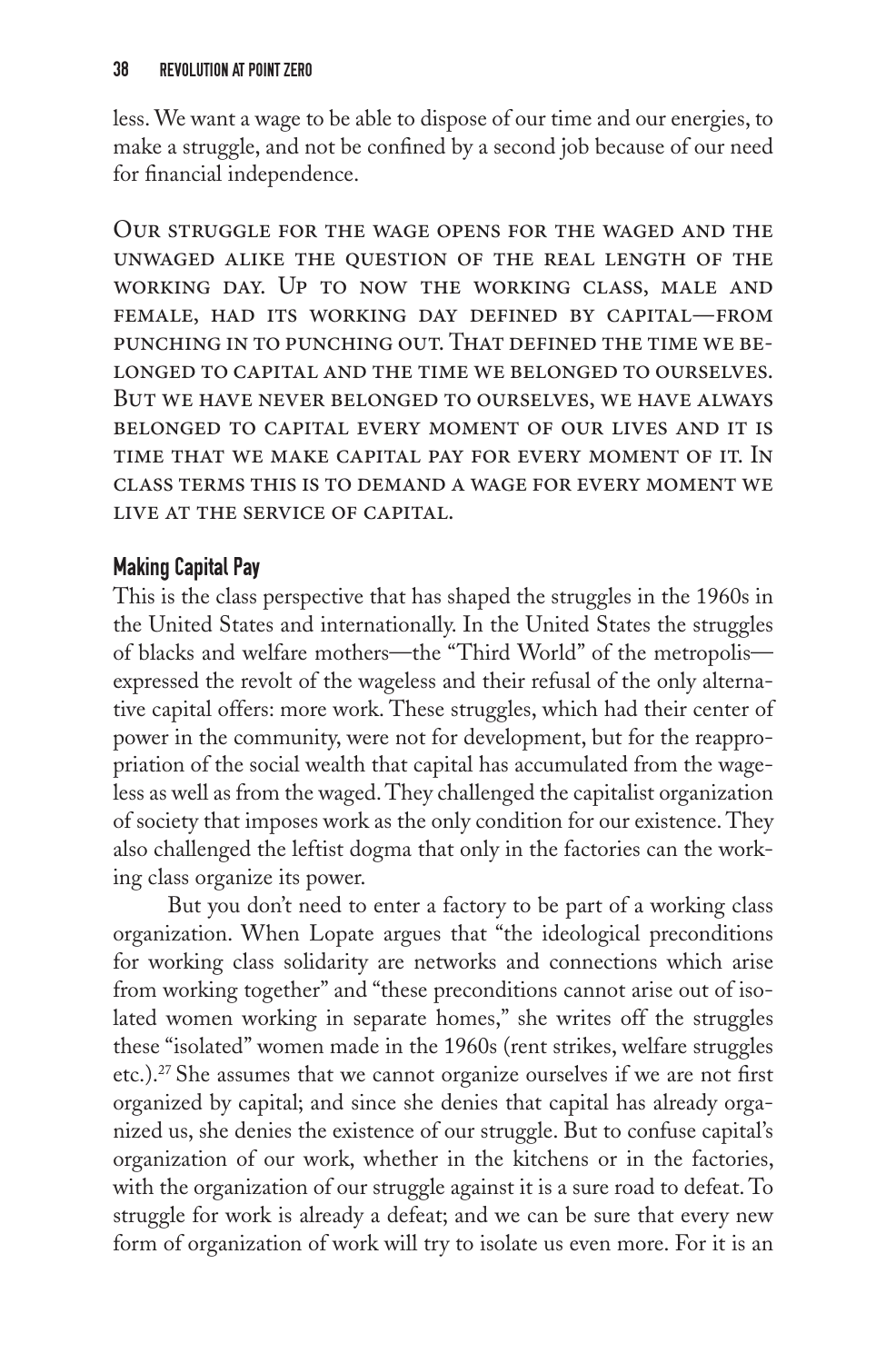illusion to imagine that capital does not divide us when we are not working in isolation from each other.

In opposition to the divisions typical of the capitalist organization of work, we must organize according to our needs. In this sense, Wages for Housework is as much a refusal of the socialization of the factory as it is a refusal of a possible capitalist "rationalization" of the home, as proposed by Lopate: "We need to look seriously at the tasks which are 'necessary' to keep a house going . . .We need to investigate the time and labor saving devices and decide which are useful and which merely cause a further degradation of housework."28

It is not technology per se that degrades us, but the use capital makes of it. Moreover, "self-management" and "workers' control" have always existed in the home. We always had a choice of Monday or Saturday to do the laundry, or the choice between buying a dishwasher or a vacuum cleaner, provided we could afford either. Thus, we should not ask capitalism to change the nature of our work, but struggle to refuse reproducing ourselves and others as workers, as labor power, as commodities; and a condition for achieving this goal is that this work be recognized as work through a wage. Obviously, as long as the capitalist wage-relation exists, so too does capitalism. Thus we do not say that winning a wage is the revolution. We say that it is a revolutionary strategy because it undermines the role we are assigned in the capitalist division of labor and consequently it changes the power relations within the working class in terms more favorable to us and the unity of the class.

As for the financial aspects of Wages for Housework, they are "highly problematical" only if we take the viewpoint of capital, the viewpoint of the Treasury Department, which always claims poverty when addressing workers.29 Since we are not the Treasury Department and have no aspiration to be, we cannot imagine planning for them systems of payment, wage differentials and productivity deals. It is not for us to put limits on our power, it is not for us to measure our value. It is only for us to organize a struggle to get what we want, for us all, on our terms. Our aim is to be priceless, to price ourselves out of the market, for housework and factory work and office work to become "uneconomic."

Similarly, we reject the argument that some other sector of the working class would pay for our eventual gains. According to this logic, we could say that waged workers are now paid with the money that capital does not give us. But this is the way the State talks. In fact, to claim that the demands for social welfare programs made by blacks in the 1960s had a "devastating effect on any long-range strategy . . . on white-black relations" since "workers knew that they, not the corporations, ended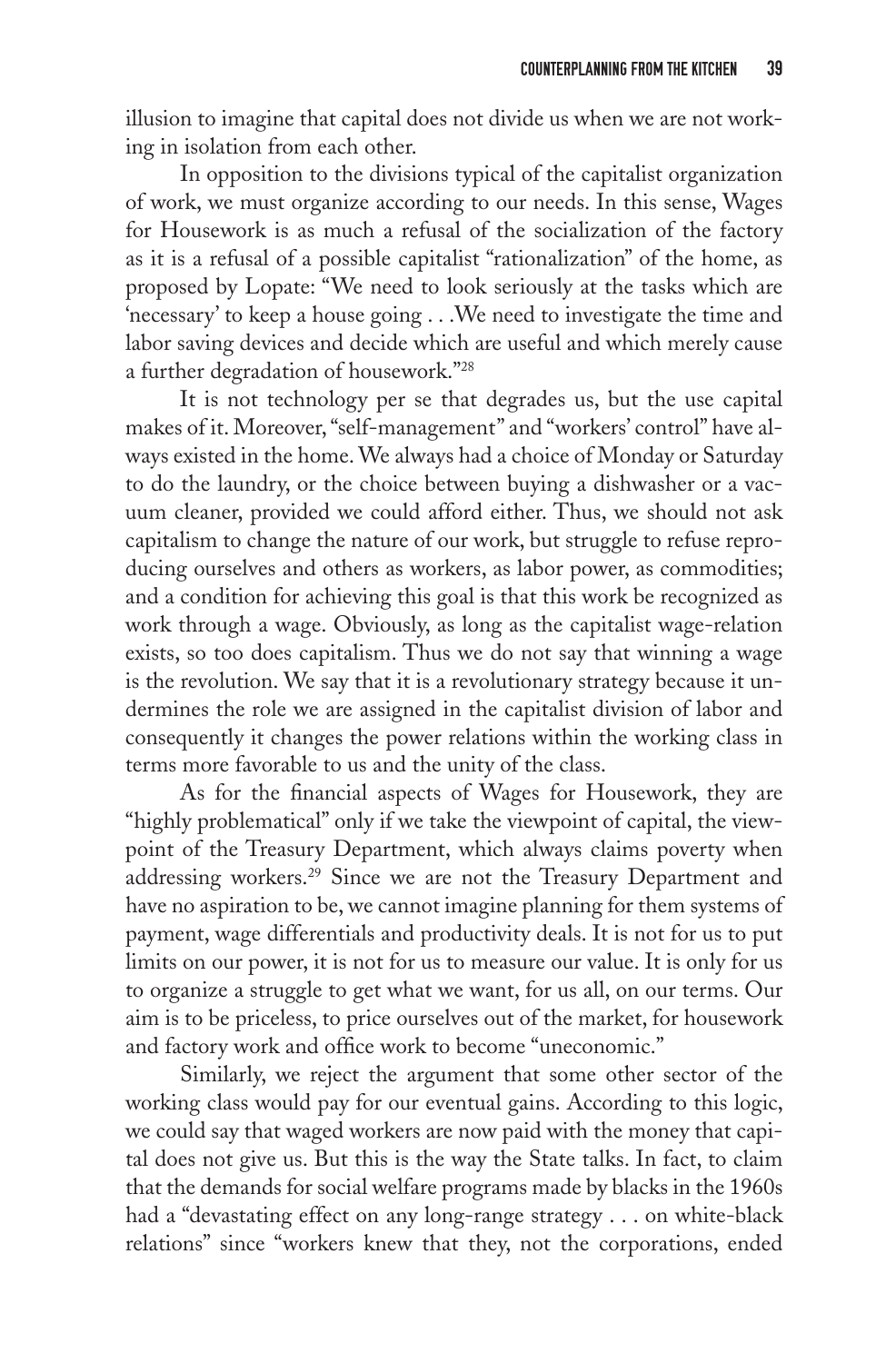up paying for those programs" is plain racism.30 If we assume that every struggle must end up in a redistribution of poverty we assume the inevitability of our defeat. Indeed, Lopate's article is written under the sign of defeatism, which means accepting capitalist institutions as inevitable. Lopate cannot imagine that were capital to lower other workers' wages to give us a wage, those workers would be able to defend their interest and ours too. She also assumes that "obviously men would receive the highest wages for their work in the home"—in short, she assumes that we can never win.31

Finally, Lopate warns us that if we obtained wages for housework, capital would send supervisors to control our work. Since she sees housewives only as victims, incapable of a struggle, she cannot imagine that we could organize collectively to shut our doors in the face of a supervisor if they tried to impose this control. She further assumes that since we don't have official supervisors then our work is not controlled. But even if being waged meant that the state would try to control more directly our work, this would still be preferable to the present situation; for this attempt would expose who commands our work, and it would be better to know who is our enemy than blaming and hating ourselves because we are compelled to "love or care" "out of fear and domination."32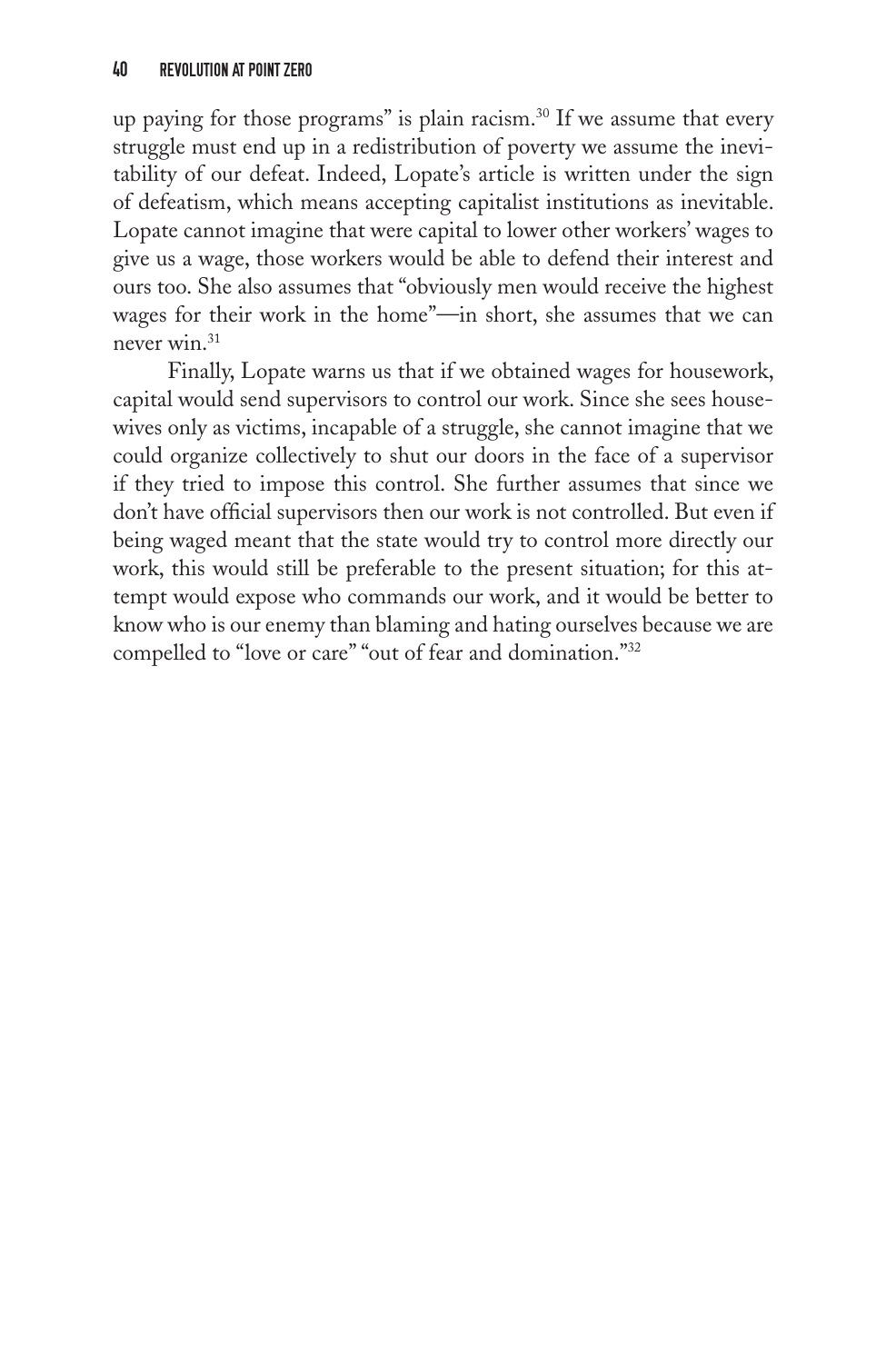## THE RESTRUCTURING OF HOUSEWORK AND REPRODUCTION IN THE UNITED STATES IN THE 1970S (1980)

[The following is the text of a presentation at a Conference held in Rome on December 9–11, 1980, on "The Economic Policies of Female Labor in Italy and the United States," cosponsored by the Centro Studi Americani and German Marshall Fund of the United States.]

If women wish the position of the wife to have the honor which they attach to it, they will not talk about the value of their services and about stated incomes, but they will live with their husbands in the spirit of the vow of the English marriage service, taking them "for better, for worse, for richer, for poorer, in sickness and in health, to love, honor, obey." This is to be a wife. —"Wives' Wages," *New York Times*, August 10, 1876.

The most valuable of all social capital is that invested in human beings and of that capital the most precious part is the result of the care and influence of the mother, so long as she retains her tender and unselfish instincts. —Alfred Marshall, *Principles of Economics* (1890).

While it is generally recognized that the dramatic expansion of the female labor force is possibly the most important social phenomenon of the 1970s, uncertainty still prevails among economists as to its origins. Technological advancement in the home, the reduction of family size and the growth of the service sector are offered as likely causes of this trend. Yet, it is also argued that these factors may be an effect of women's entering the labor force and that looking for a cause would lead us into a vicious circle, a "chicken or egg" problem. This uncertainty among economists stems from their failure to recognize that the dramatic increase of the female labor force in the 1970s reflects women's refusal to function as unwaged workers in the home, catering to the reproduction of the national workforce. In fact, what goes under the name of "homemaking" is (to use Gary Becker's expression) a "productive consumption" process,<sup>1</sup> producing and reproducing "human capital," or in the words of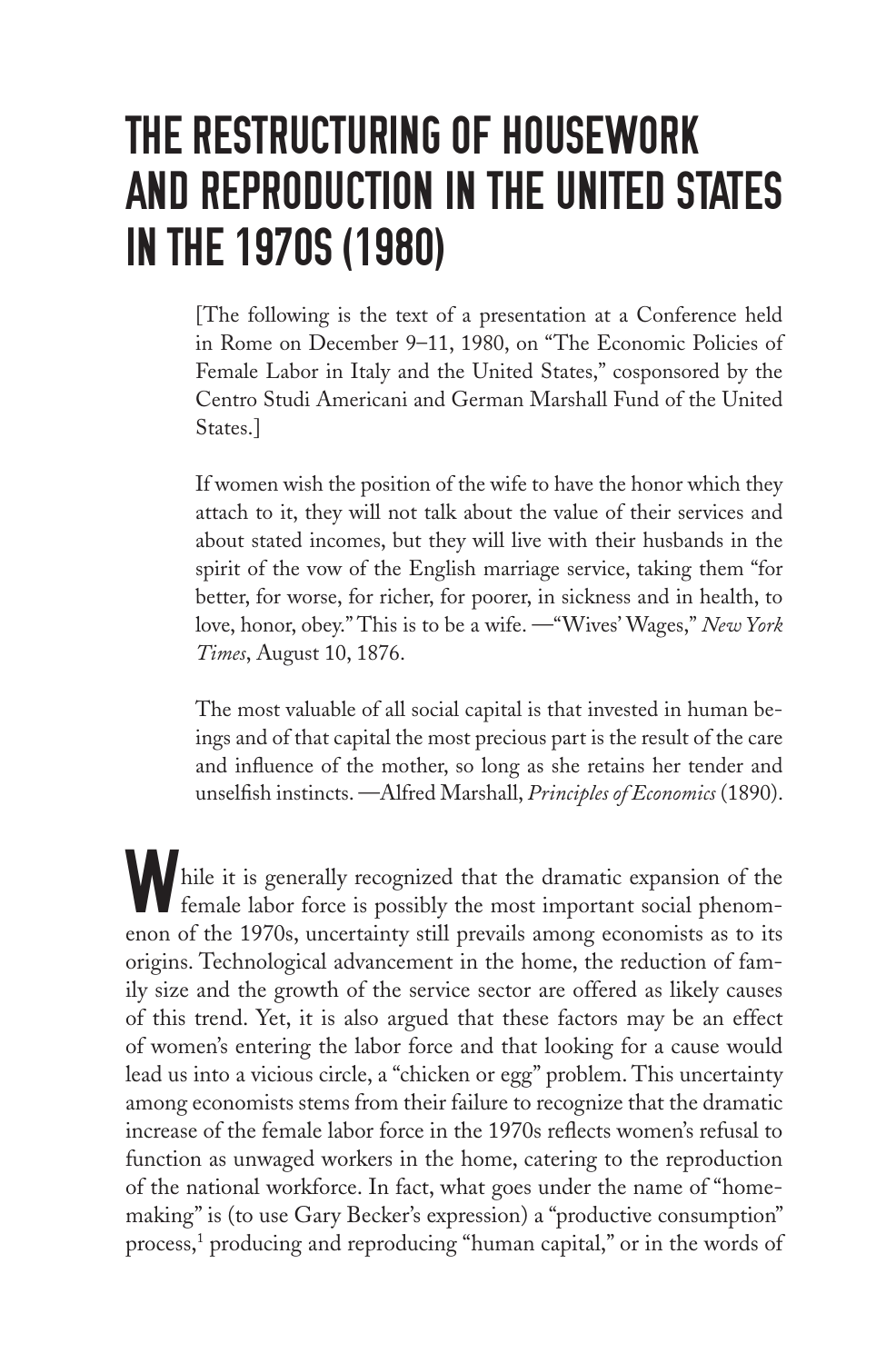Alfred Marshall, the laborer's "general ability" to work.<sup>2</sup> Social planners have often recognized the importance of this work for the economy. Yet, as Becker points out, the productive consumption that takes place in the home has had a "bandit-like existence in economic thought."3 For the fact that this work is not waged, in a society where work and wages are synonyms, makes it invisible as work, to the point that the services it provides are not included in the Gross National Product (GNP) and the providers are absent from the calculations of the national labor force.

Given the social invisibility of housework, it is not surprising that economists have failed to see that through the 1960s and 1970s this work has been the main battleground for women, so much so that even their opting for market jobs must be seen as a strategy that women have used to free themselves from this work. In this process, women have triggered a major reorganization of social reproduction that is putting into crisis the prevailing sexual division of labor and the social policies that have shaped the reorganization of reproduction in the postwar period. However, despite much evidence that women are breaking away from unpaid domestic labor, today more than 30 percent still work primarily as homemakers, and even those who hold a market job devote a considerable amount of their time to work that entitles them to no pay, no social security or pension. This means that housework is still the major source of employment for American women, and that most American women spend most of their time doing work that affords them none of the benefits that come with a wage.

It is also becoming clear that, in the absence of monetary remuneration, women face serious obstacles in their attempt to gain "economic independence," not to mention the heavy price they often pay for it: the inability to choose whether to have children or not, low wages and the burden of a double shift when they enter the labor market. The problems that women are facing appear particularly serious given the economic perspectives we are currently offered, as they emerge from the current debate on the "energy crisis" and the feasibility of a growth versus a non-growth economy. It appears that no matter which path will prevail, women will be the main losers in the "battle to control inflation" and energy consumption. The recent experience of Three Mile Island has shown what might be the likely effects on women's lives of the type of economic growth sponsored by the "business community" and the government, which is based on the expansion of nuclear power, the deregulation of many economic activities, and increased military spending. Equally unappealing, however, is the no-growth alternative which, as currently articulated, promises to women an unlimited intensification of domestic work to compensate for the reduction and increasing cost of services it proposes.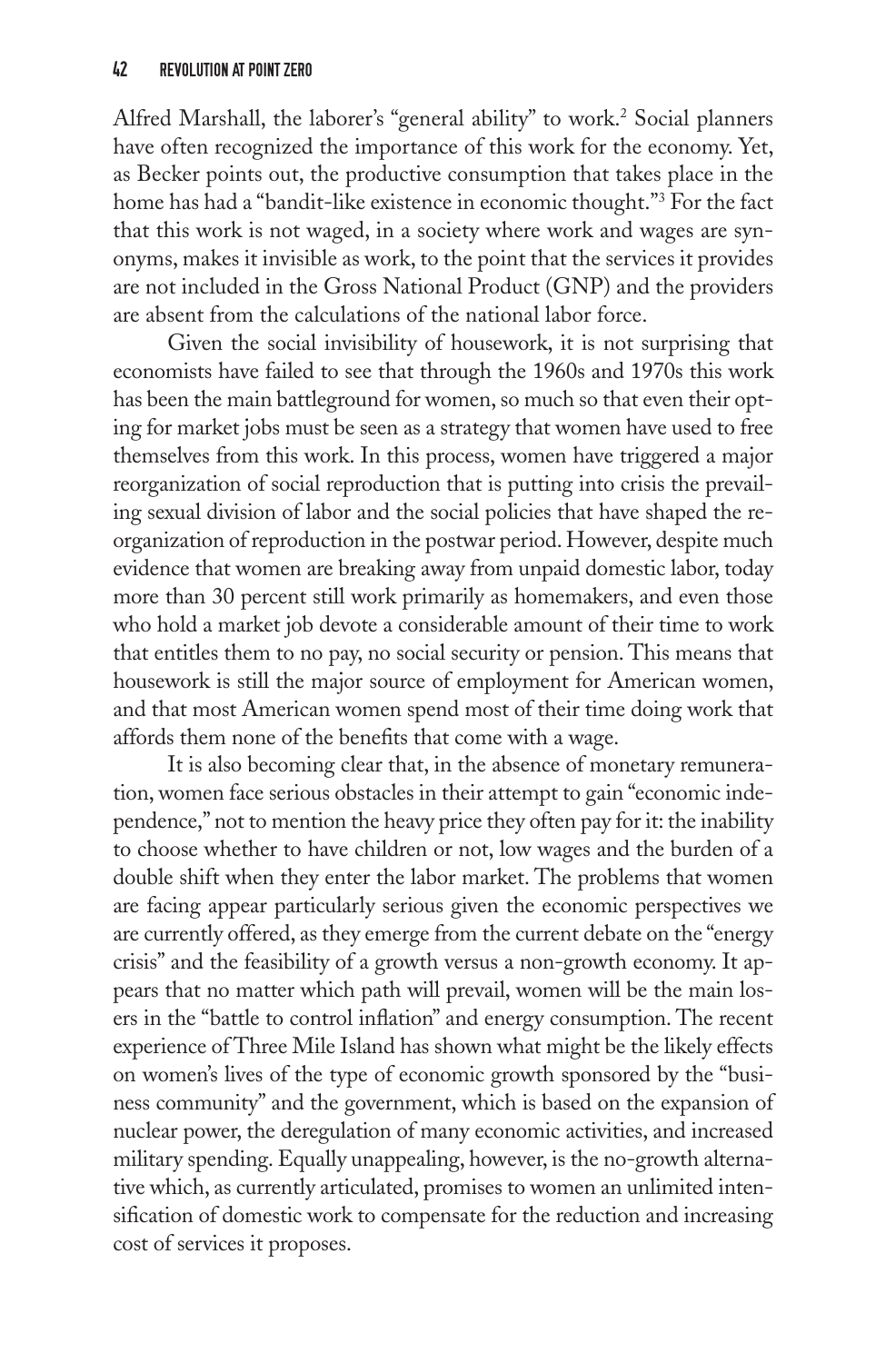#### The Revolt against Housework

Although rarely recognized, the first signals of women's refusal to function as unpaid workers in the home did not come from Betty Friedan's bestseller *The Feminine Mystique* (1963), but from the struggles of "welfare mothers," that is women receiving AID for Dependent Children, in the mid 1960s. While developing in the wake of the Civil Rights Movement and usually perceived as a minority issue, the struggle of welfare mothers actually gave voice to the dissatisfaction that many American women felt with a social policy that ignored the work they did in the home, stigmatized them as parasites when they demanded public assistance, while reaping enormous benefits from the wide variety of services that they provided to the maintenance of the national workforce. Welfare mothers, for example, denounced the absurdity of the government policy that recognizes childcare as work only when it involves the children of others, thus paying the foster parent more than the welfare mother, while devising programs to "put the welfare mother to work." The spirit of the welfare struggles is well expressed in the words of one of its organizers: "If the government was smart it would start calling AFDC [Aid For Dependent Children] 'Day and Night Care,' create a new agency, pay us a decent wage for the service work we are doing now and say that the welfare crisis has been solved, because welfare mothers have been put to work."4

 A few years later, discussing the Family Assistance Plan (FAP) proposal presented in 1971 by the Nixon administration, Senator Daniel Patrick Moynihan recognized that this demand was far from extravagant: "If American society recognized homemaking and child rearing as productive work to be included in the national economic accounts . . . the receipt of welfare might not imply dependency. But we don't. It may be hoped that the Women's Movement of the present time will change this. But as of the time I write it had not."5

Moynihan was soon proven wrong. At the very time when he was recalling the legislative adventures of FAP, a Wages for Housework Movement was emerging in the United States, strong enough to cause the National Women's Conference held in Houston in 1977 to recommend in its Plan of Action that welfare should be called a wage.<sup>6</sup> Not only did the welfare mothers' struggle place the question of housework on the national agenda, though disguised as a "poverty issue," it also made it clear that the government could no longer hope to regulate women's work through the organization of the male wage. A new era was beginning in which the government would have to deal with women directly, without the mediation of men.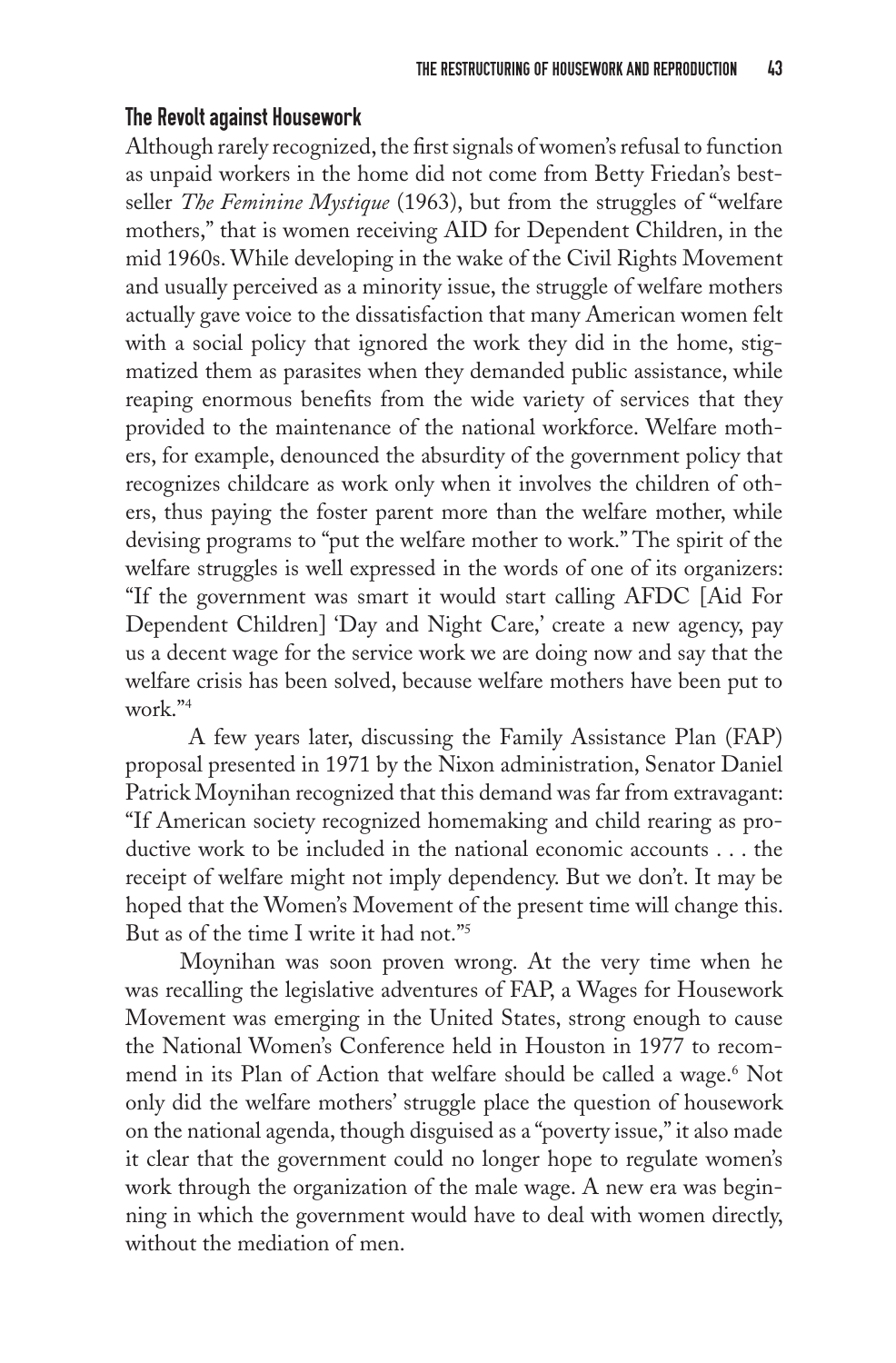That refusal of housework has become a widespread social phenomenon was further dramatized by the development of the Feminist Movement. Women protesting bridal fairs and Miss America contests were an indication that fewer and fewer accepted "femininity," marriage, and the home as their natural destiny. By the early '70s, however, women's refusal of housework had taken the form of a migration into the waged labor force. Economists explain this trend as the result of technological advancement in the home and the spreading of birth control, which presumably "liberated women's time for work." Yet, with the exception of the microwave oven and the food processor, little technological innovation has entered the home in the 1970s, not enough to justify the record growth in the female waged labor force.7 As for the decline of fertility rates, past trends indicate that family size is not *per se* a determinant factor in the decision of women to search for a market job, as proven by the example of the 1950s when, in the presence of a baby boom, women, particularly married ones and with young children, began returning in record numbers to the waged labor force.<sup>8</sup> How little women's time has been liberated from domestic work was also shown by the results of several studies, like the one Chase Manhattan Bank conducted in 1971, showing that, at the end of the '60s, American women were still spending an average of forty-five hours per week doing housework, a number that easily escalated in the presence of young children.

If we also consider that the highest rates for women entering the labor force have been among women with preschool children, we can hardly conclude that it is work per se that women have been missing, particularly since the jobs most women find are extensions of housework. The truth, as Juanita Kreps points out, is that women "are eager to trade (housework) for a market job that is equally routine and repetitive (because) the difference is that the job pays a salary."9 Another crucial reason for the record expansion of the female labor force, particularly after 1973, has been the extensive cuts of welfare benefits in the course of the '70s. Starting with the Nixon administration, a daily campaign has been carried out in the media blaming all social problems on the "welfare mess." Meanwhile, across the nation, eligibility rules have been tightened, cutting the number of women who qualify, while the benefits themselves have been reduced, despite the steady increase in the cost of living.<sup>10</sup>

As a result, while Aid to Families with Dependence Children (AFDC) benefits were higher than the median female wage until 1969, by the mid seventies the opposite was true, even though the median real wage had fallen compared with that of the '60s. Faced with the assault on welfare, women seem to have followed the advice of the welfare mother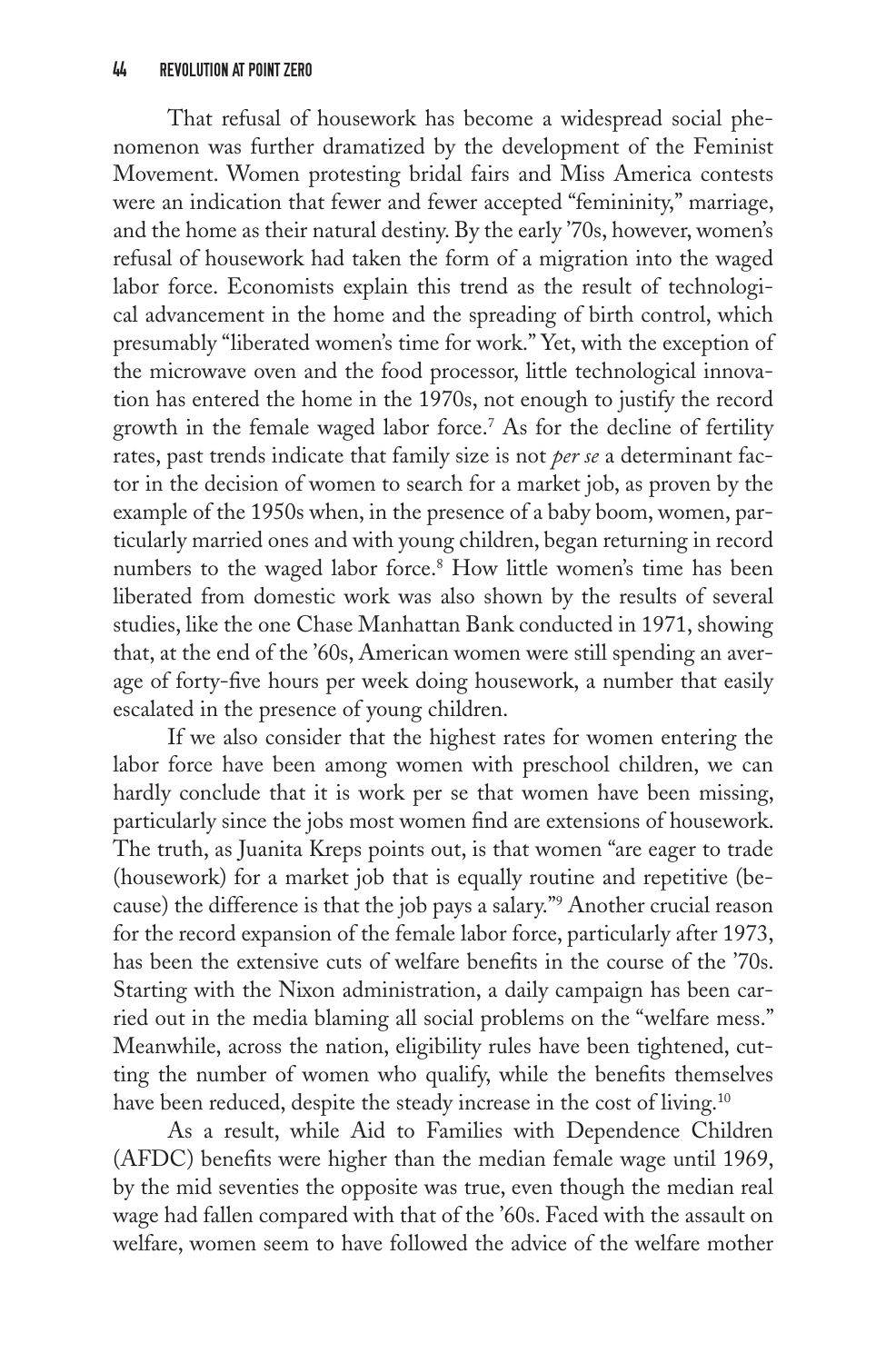who once commented that if the government is willing to pay women only when they take care of the children of others then women should "swap their children." Given that in the labor market women are concentrated in service sector jobs involving reproductive labor, it can be argued that women have traded off unpaid housework for their families for paid housework in the marketplace.

That the growth of the female labor force reflects women's refusal of housework also explains the seeming paradox whereby at the very moment when women were entering the labor market in record numbers, housework began surfacing as a worthwhile ground of economic investigation. The 1970s saw a boom in studies on housework. Then, in 1975, even the government decided to measure the contribution that housewives' chores make to the GNP. Again, in 1976, researchers at the Social Security Administration, studying the impact of illness on national productivity, included in their figures the dollar value of housework.11 Based on a market-cost approach, the estimates reached were extremely conservative. Yet, the very fact that an attempt was made to make these calculations demonstrates the government's rising concern with the "family-housework crisis." Indeed, behind the sudden interest for housework lies the old truth that this work remains invisible only as long as it is done. Other reasons as well made the "housework crisis" worrisome for policymakers. First and foremost there has been the threat to "family stability," as a correlation has been made between the increasing earning capacity of American women, the escalating divorce rate, and the concomitant increase in the number of female-headed families. By the mid '70s, the government was also becoming concerned that the expansion of the female waged labor force was growing beyond projected accounts, revealing an autonomous character that thwarted its plans for it.12 For example, far from providing a "solution" to growing welfare rates, the increase in the number of women seeking a waged job created a buffer for welfare benefits, for the disparity between the number of women looking for a job and the jobs available continually blocked the government's attempts to "put welfare women to work." Equally worrisome for government and employers, in the context of the severest recession since the Depression, and in the face of prolonged unemployment, has been the seeming "rigidity" of female participation in the waged labor market.

Would women accept to go back to the home empty handed, as they did in the postwar period, after experiencing the financial benefits of a wage?13 It is in this climate that a revaluation of housework has taken place. Yet, despite much lip service little has been done. The economic value of housework has been recognized in minor legislative proposals. For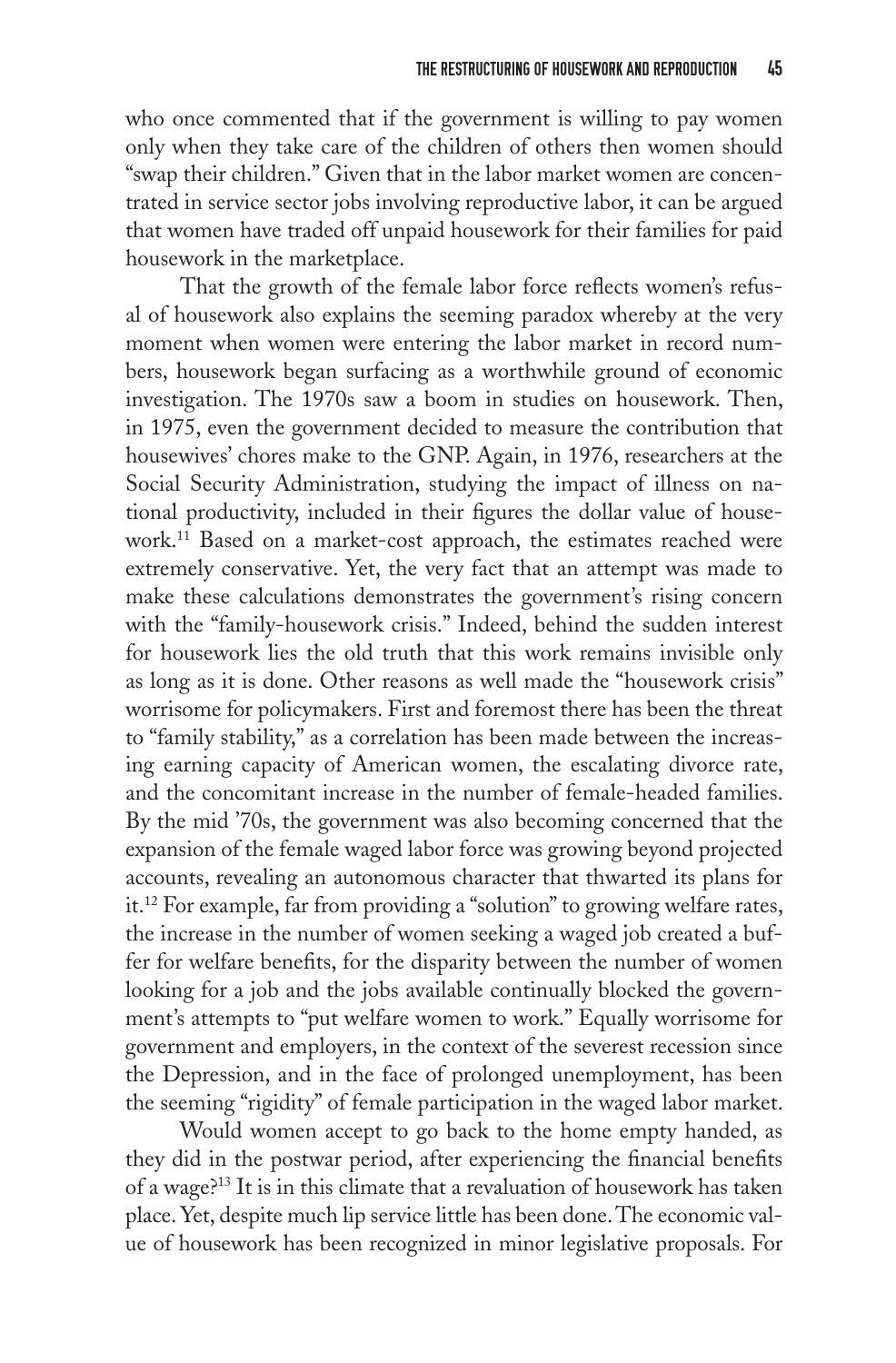example, a government authorized retirement plan passed in 1976 (as part of the Tax Reform Act) has allowed husbands to make contributions to an Individual Retirement Plan (IRA) also on behalf of their non-employed wives. The wife's contribution to the family's welfare is also recognized, at least formally, in the no-fault divorce laws that several states have passed in recent years, which allow for a division of the family property on account of the services the wife provided. (Recent court cases, however, have turned down the demands some women have made for a division of the male wage). Finally, the Tax Reform Act of 1976 has allowed parents to deduct childcare expenses from their taxes up to a maximum of \$400 per child (but parents must spend \$2,000 to qualify for that sum). As for the possibility of a remuneration for housework, the only suggested proposal, so far, has been a symbolic price tag functional to its calculation into the GNP. The assumption is that this would give women a heightened sense of their value and increase their satisfaction with this work. Typical of this approach is the recommendation made by a task force studying work in America:

> The clear fact is that keeping a house and raising children is work, work that is, on average, as difficult to do well and as useful to the larger society as almost any paid job involving the production of goods and services. The difficulty is . . . that we have not, as a society, acknowledged this fact in our public system of values and rewards. Such an acknowledgement may begin by simply counting housewives in the labor force, assigning a money value to their work.14

In reality, the only response to women's revolt against housework has been the continuing growth of inflation, that has increased women's work in the home and their dependence on the male wage. Yet, despite the absence of supportive legislation and the growth of inflation, women's refusal of unpaid labor in the home has continued through the '70s, producing significant changes in the organization of housework and the general process of social reproduction.

## The Reorganization of Social Reproduction

Women's relation to housework in the '70s is a good example of what economists call the "income effect," that is, the tendency of workers to reduce their work in the face of increased earnings, although in the case of women what has been reduced has been exclusively their unpaid work in the home. Three trends have emerged in this respect: reduction,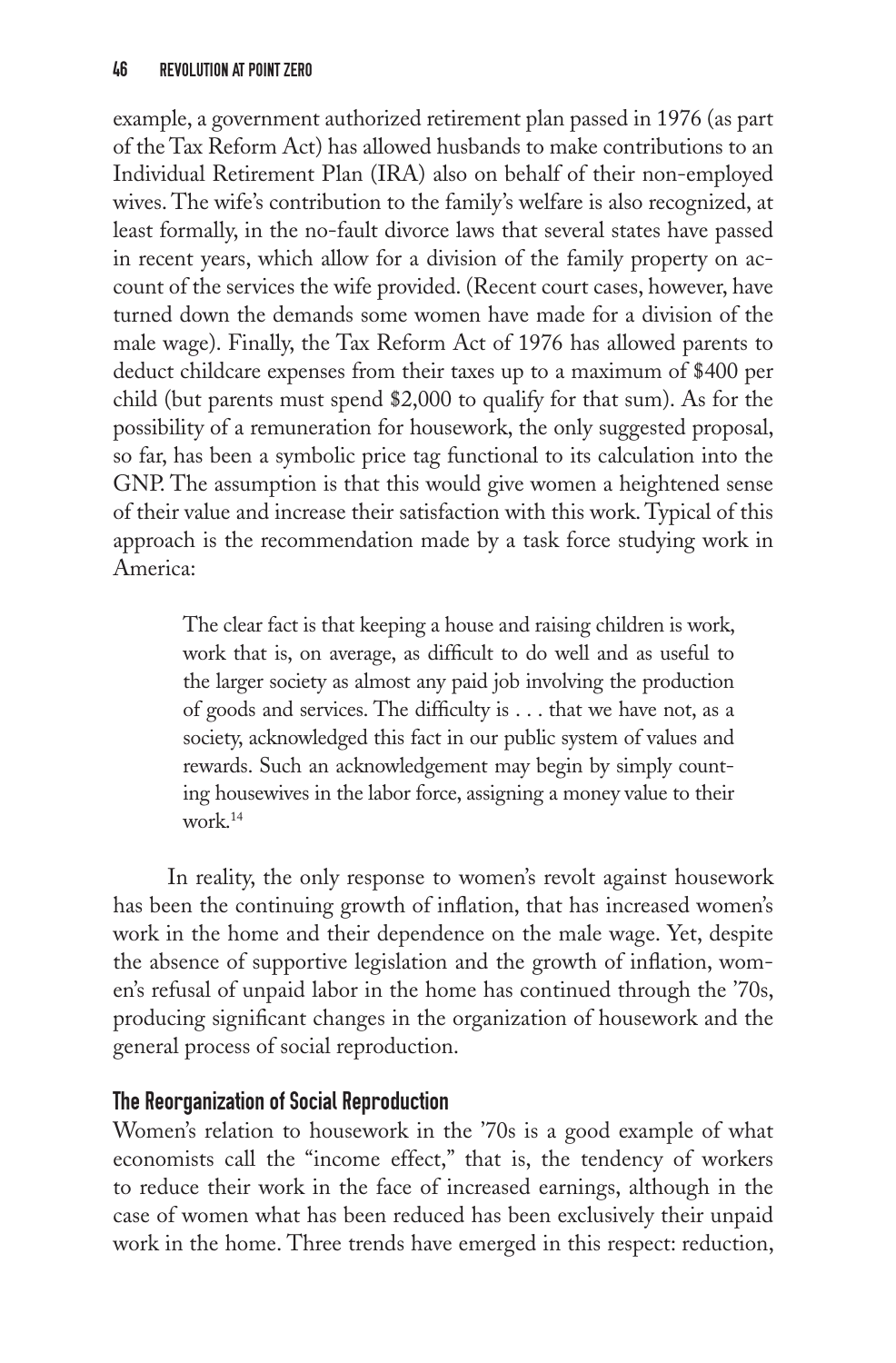redistribution (otherwise known as "sharing"), and the socialization of housework.

The reduction of housework has come primarily through the reorganization of many housework services on a market basis and the reduction of family size, beginning with a dramatic reduction in the number of children. By contrast, labor saving devices have played a minor role in this process. Few technological innovations have entered the home in the '70s. Moreover, the persistent stagnation in the sales of household appliances<sup>15</sup> shows a tendency towards the dis-accumulation of capital in the home, in line with the reduction of family size and the dis-accumulation of the services the household provides. Even the apartment and furniture designs—the virtually nonexistent kitchen, the trend towards modular units and knock out furniture—are indicative of the tendency to expel from the home large slices of its previous reproductive functions. Indeed, the only true labor saving devices women have used in the '70s have been contraceptives, as indicated by the collapse of the birth rate, which in 1979 plummeted to 1.75 children per 1,000 women aged fifteen to fortyfour. As we are often told, the baby boom of the '50s has turned into a baby bust that is deeply affecting every area of social life: the school system, the labor force, which, if the present trend continues, will see a progressively aging population, industrial production, which is readjusting its priorities to address the needs of a more adult population.16

Despite predictions that a new baby boom is on the way, this trend is likely to continue. In contrast to the 1950s, American women today are willing to forego motherhood, even to the point of accepting sterilization in order to keep a job, rather than submitting to the work and sacrifices that having children entails.17

A reduction of the work done in the home is also evidenced by the increasing number of women who delay marriage or do not marry (living alone or in same-sex couples, or in communal settings), as well as the escalating rate of divorces (still primarily filed by women) that, in the '70s, has marked a new record every year. It seems marriage is no longer a "good bargain" for women or a necessary one, and while refusal of marriage is still not on the agenda, women have clearly gained a new mobility with respect to men and can now establish part-time relations with them, where the work element is substantially reduced. To what extent women are refusing to serve men for free is also reflected in the continuous growth of female-headed families.

Here, however, some clarification is needed since too often this trend has been interpreted as a "broken home syndrome" caused by the current welfare policies that prevent the payment of Aid to Families with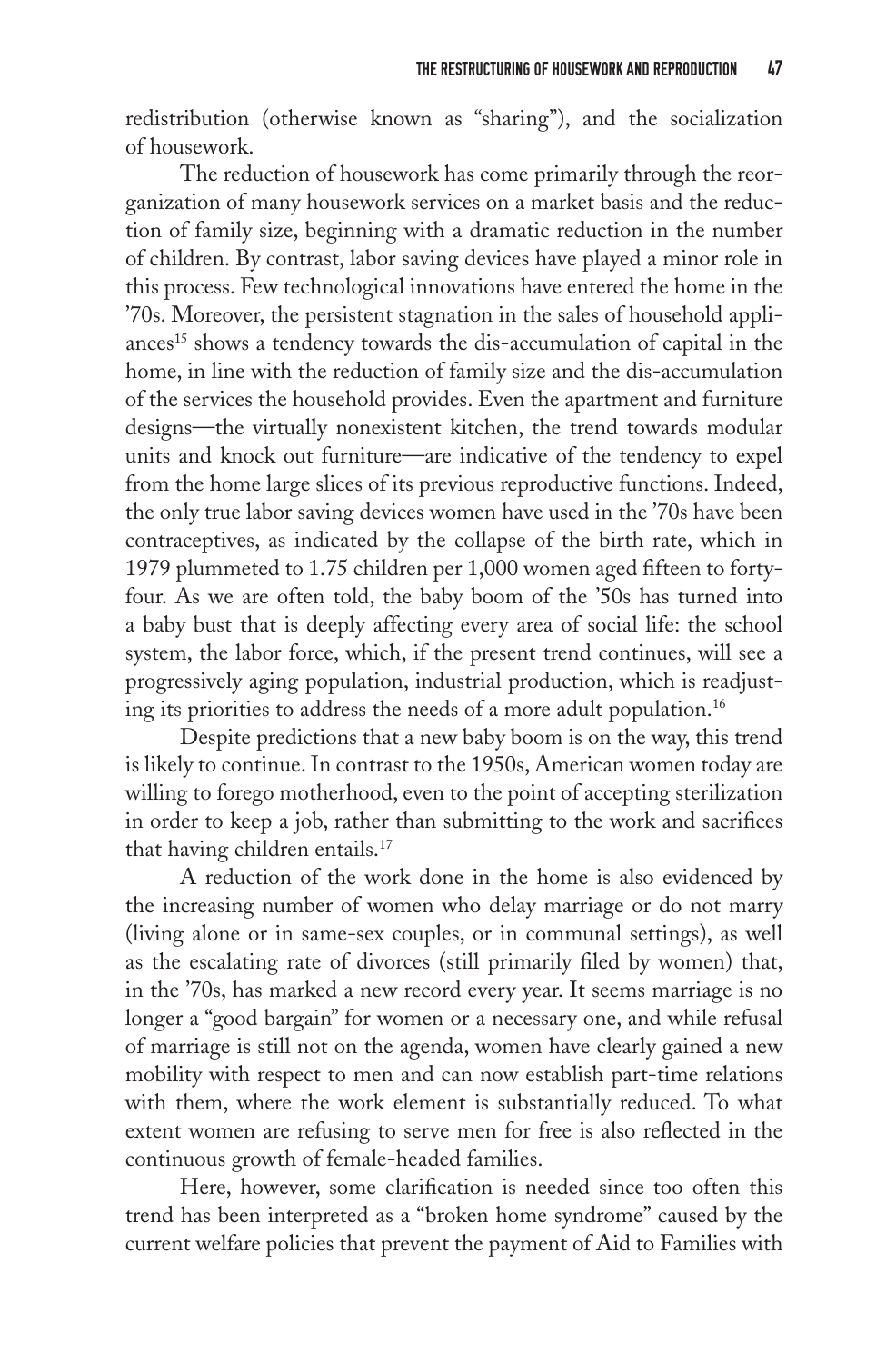Dependent Children (AFDC) in the presence of a husband in the home. In other words, too often the growth of female-headed families is seen in a perspective of victimization that ignores women's attempt to reduce the work and the discipline that come with a male presence in the home. That the impact of welfare policies has been overrated is shown by a recent experiment conducted in Seattle where welfare benefits were given to intact couples. After one year, these couples had the same rate of marital dissolution as other welfare families. This shows that families do not break up to qualify for welfare, rather, welfare buys women more autonomy from men and the possibility of terminating relationships predicated on monetary concerns.18

Not only have women reduced housework, they have also changed the conditions of this work. For example, women have challenged the right of the husband to claim sexual services from his wife independently of her consent. The 1979 trial of a man charged with raping his wife was a landmark in this respect, as never before had forcing one's wife to have sex had been considered a crime. Equally significant has been women's revolt against battering, that is to say, corporal punishment in the home, traditionally condoned by the courts and the police that implicitly legitimized it as a condition of being a housewife. Based of the power that women have gained and their determination to refuse the traditional "hazards" of housework, the courts have increasingly recognized the battered wife's right to self-defense.

Another growing trend in the '70s has been "sharing the housework" which has long been supported by many feminists as the ideal solution to the housework problem. Yet, precisely when we consider what has been achieved in this area, we realize the obstacles that women face when they try to enforce a more egalitarian division of labor in the home.

Undoubtedly, men are more likely today to do some housework, particularly among couples where both partners have a job. Many new couples even stipulate a marriage contract establishing the division of labor in the family. In the '70s a new phenomenon has also begun to appear: the *househusband*, possibly more widespread than it is acknowledged, as many men are reluctant to admit that their wives support them. Yet, despite a trend towards a desexualization of housework, as a recent survey indicates, most of the work done in the home is still done by women, even when they have a second job. Even couples that establish more egalitarian relations face a true turn of the tables when a child is born. The reason for this change is the wage benefits that a man forfeits when he takes time off from work to take care of his children. This suggests that even such innovations as flextime are not sufficient to guarantee that housework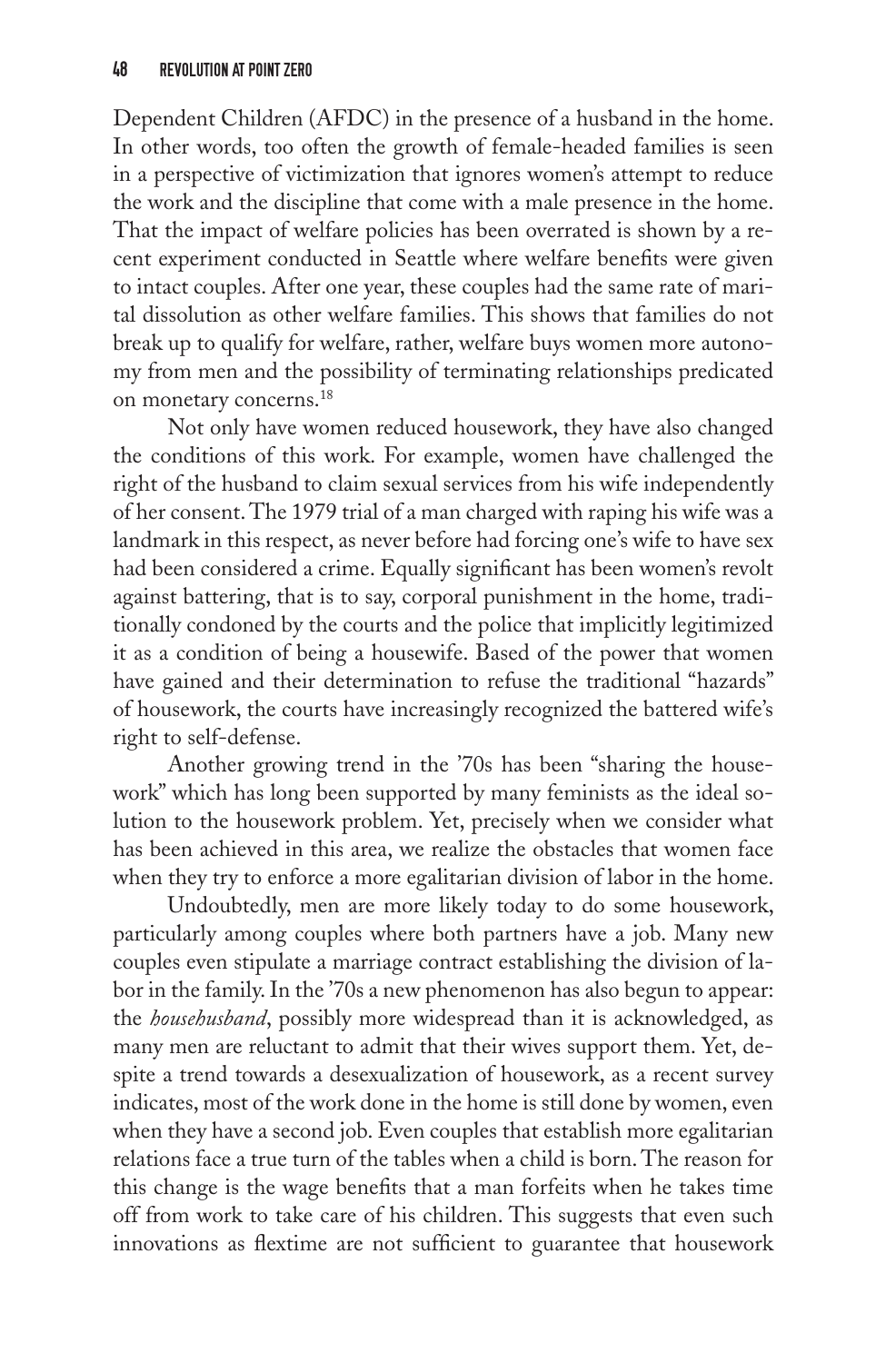will be equally shared, given the decline in the standard of living that the absence of the men from waged work involves. It also suggests that women's attempt to redistribute housework in the family is more likely to be frustrated by the low wages they command in the labor market than by entrenched male attitudes towards this work.

Yet, the clearest evidence that women have used the power of the wage to reduce their unpaid labor in the home has been the explosion of the service sector in the '70s.19 Cooking, cleaning, taking care of children, even problem solving and companionship have been increasingly "taken out of the home" and organized on a commercial basis. It is calculated that, at present, Americans eat half of their meals away from home, and the fast food industry has grown in the '70s at a yearly 15 percent rate, despite the fact that inflation has encouraged the revival of the "do it yourself" habits. Equally significant has been the explosion of the recreation and entertainment industry that are picking up the traditionally female task of making one's family happy and relaxed. In fact, as wives and mothers have "gone on strike," many of their previously invisible services have become saleable commodities around which entire industries have been built. A typical example is the novel growth of the body industry—ranging from the health club to the massage parlor, with its multiple—sexual, therapeutic, emotional—services, and the industries that have been created around jogging (the popularity of jogging is by itself an indication of the new general awareness that you have to "take care of yourself" because nobody else may be doing it). Further evidence of the trend towards the dis-accumulation of services in the home has been the growth of daycare centers and the dramatic increase in the number of children enrolled in preschool (194 percent for age three between 1966 and 1976).<sup>20</sup>

Taken as whole, these trends indicate a major transformation in the organization of social reproduction, in the sense that this work is increasingly desexualized, taken out of the home and, most important, waged. Thus, while the home remains the center for the reproduction of labor power (or "human capital" from a business viewpoint), its importance as the backbone of reproductive services is waning. The organization of reproduction that prevailed in the Keynesian economic model of the postwar period has entered into crisis. Within it, housework was commanded and regulated through the organization of the male wage that functioned both as direct investments in human capital and as a stimulus to production through its demand-consumption role. In this model, not only did women's work in the home become hidden in the male wage, while the only activity recognized as work was the (waged)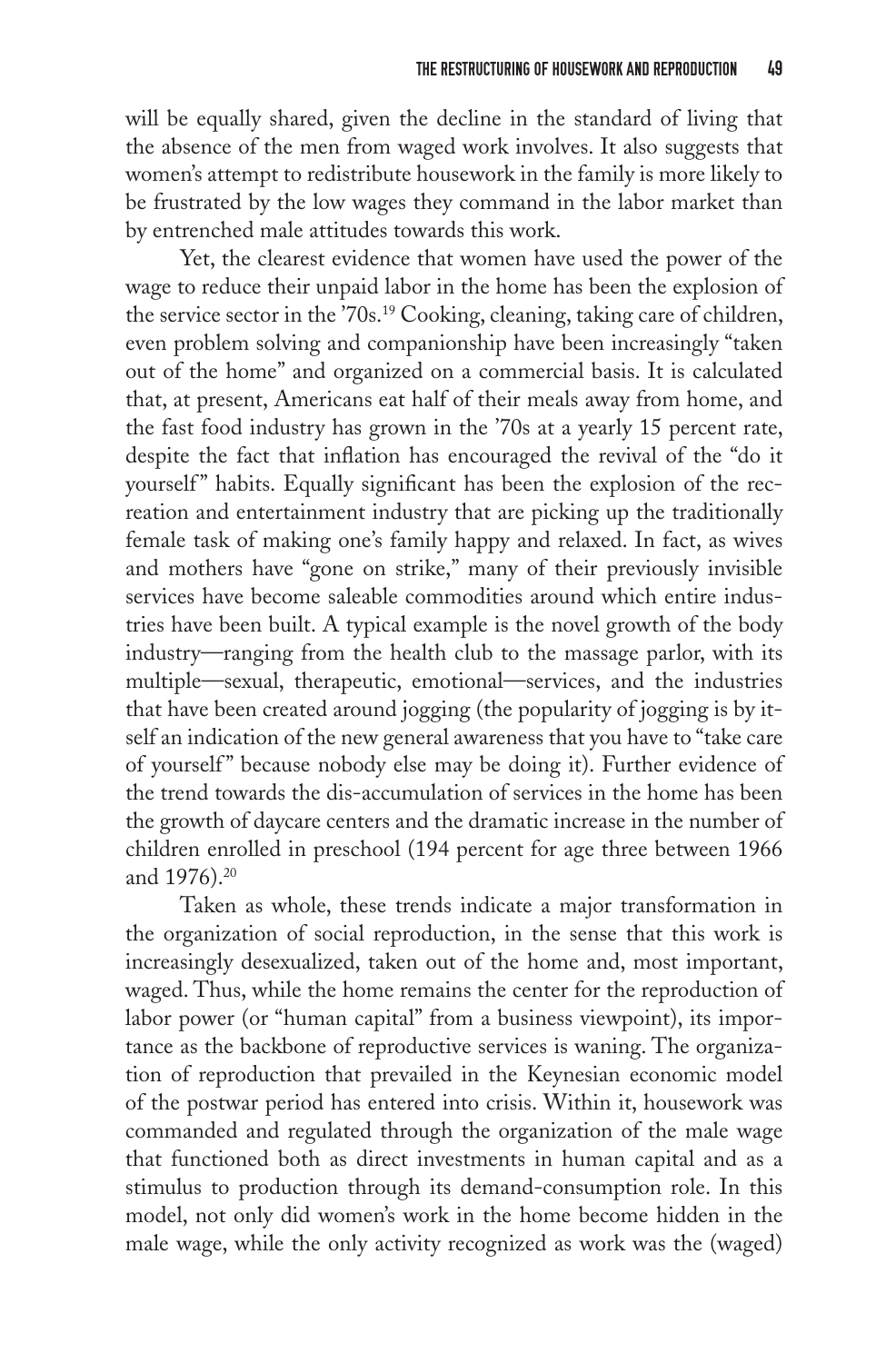production of commodities, women became appendages, dependent variables of the changes and transformations in the workplace. Where your husband lived, what job he had and what wages he made directly dictated the intensity of women's work and their required levels of productivity. However, in refusing to work for free, women have broken with this deal. They have broken with the home/factory, male wage/housework cycle, posing themselves as "independent variables" that government and employers must confront directly even at the point of reproduction. *With this development we see the reproduction of labor power assume an autonomous status in the economy with respect to the production of commodities*, so much so that the productivity of reproductive work is no longer measured (as it used to be) by the productivity of the male worker on the job, but directly at the point where the services are delivered.

Undoubtedly, throughout the 1970s, government and business have used this reorganization of reproduction to dismantle the social welfare programs that sustained the "human capital development" policy that characterized the postwar period up to the Great Society, and to contain the male wage that had been climbing through the '60s. Claiming that social welfare spending has failed to produce the expected results, the government has encouraged the reorganization of reproduction on a market basis, for it seems to guarantee (despite its low productivity level, at least measured in conventional terms) immediate returns, independent of the productivity of the labor-power to be produced. Yet, while succeeding in reducing welfare spending and creating a climate where welfare is blamed as one of the main problems of American society, the government has failed to eliminate what can be considered the first "wages for housework." Most important, while the "female welfare wage" has fallen and women and poverty are still synonyms, the total wage in the hands of women has decisively increased. As for the attempt to use women's demand for market jobs to contain male wages (through a reorganization of production that underdevelops the manufacturing sectors while encouraging the development of the service sector) this too has failed to provide the expected results.

It has been noticed that despite the high rates of unemployment, we have not witnessed in the 1970s the backlash against women's employment (particularly married women's employment) that was so pronounced in the 1930s and '40s.<sup>21</sup> Men seem to have recognized the benefits of a double income, as indicated by the continued reduction of male participation in the labor force. It is even claimed that men are behaving increasingly like women as far as their work patterns are concerned. Not only is the husband-breadwinner-wife-homemaker model breaking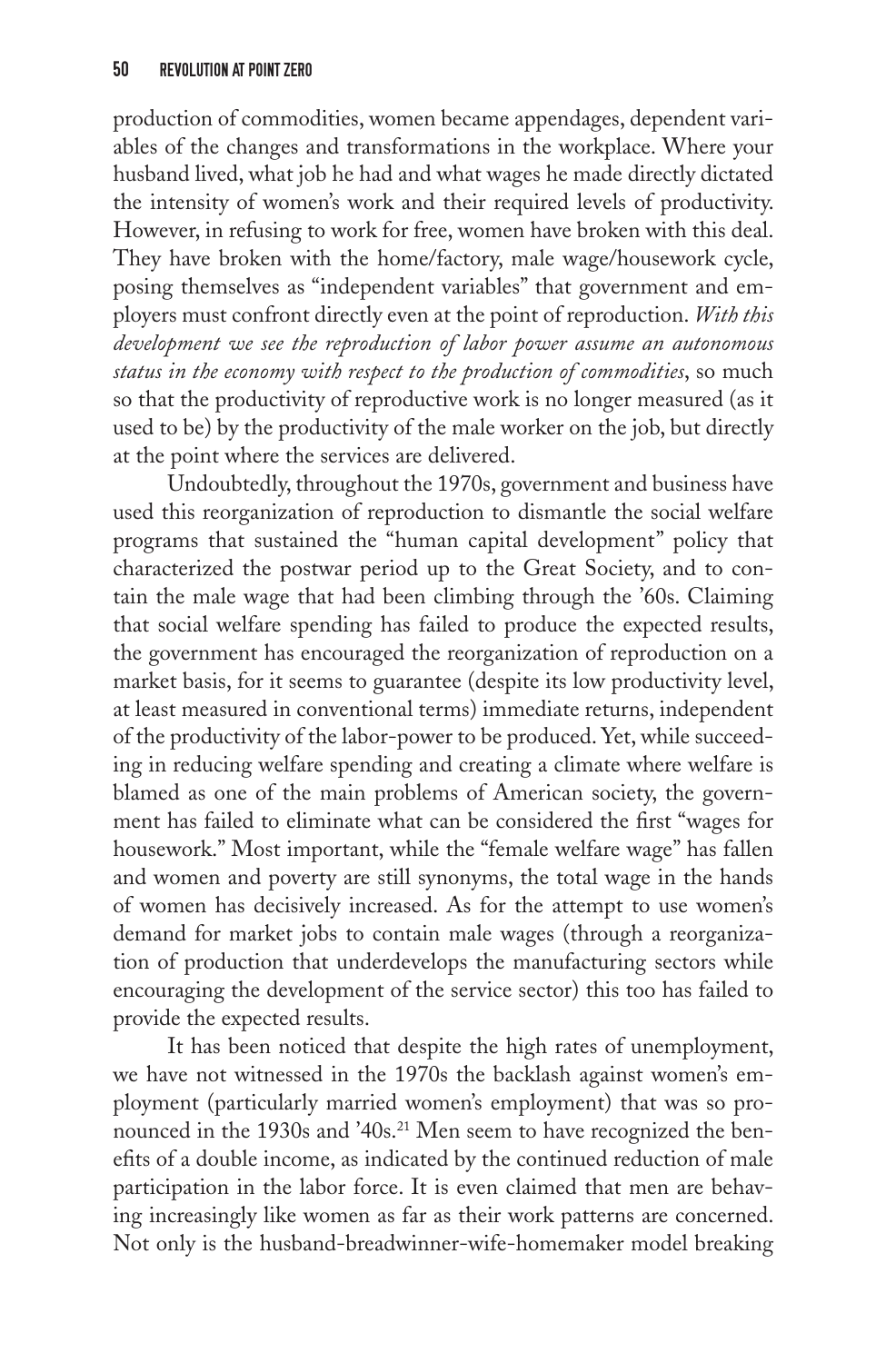down (according to the statistics by the Department of Labor this applies today to only 34 percent of men of working age), but husbands with wives holding a market job are less likely to accept job transfers (often turning down job promotions rather than face a move that would disrupt their wives' employment), they also change jobs more frequently, prefer jobs that entail shorter hours to higher salaries, and retire earlier than in the past. Moreover, the double paycheck in the family has provided a crucial buffer against unemployment and inflation, as shown by the experience of the last few years when a predicted recession would not precipitate because consumer demand (and consumer debt) kept expanding. Cushioned by the prospect of a double income, families were less afraid of borrowing and spending, to the point that inflation has had the opposite effect that it has had traditionally: it increased spending rather than diminishing it.

#### **Conclusions**

It is clear that women's refusal to be unpaid workers in the home has caused important changes in the organization of reproduction and the conditions of women's work. What we are witnessing is the crisis of the traditional sexual division of labor that confined women to (unwaged) reproductive labor and men to the (waged) production of commodities. All the power relations between men and women have been built on this "difference," as most women have had no alternative but to depend on men for their economic survival and submit to the discipline that comes with this dependence. As already indicated, the main change in this respect has been accomplished by women's increasing migration into the waged labor force which, in the '70s, has been the main contributor to women's growing social-economic power. This strategy, however, has many limits. While men's work has decreased during the last decade, women today work even harder than in the past. This is particularly true for women heads of families and women with low wages, who are often forced to moonlight to make ends meet.<sup>22</sup> The burden women are still carrying is well reflected in their medical history. Much is made of the fact that women live longer than men. Yet, medical records tell a different story. Women, particularly in their early thirties, have the highest rate of suicide among the young population, as well as the highest rates of drug use, mental breakdown and mental treatment (inpatient and outpatient), and they are more likely to report stress and discomfort than men.<sup>23</sup> These statistics are a symptom of the price that women are paying for either their life as full-time homemakers, or the burden of a double shift, that is, the burden of a life built exclusively on work. Clearly, no positive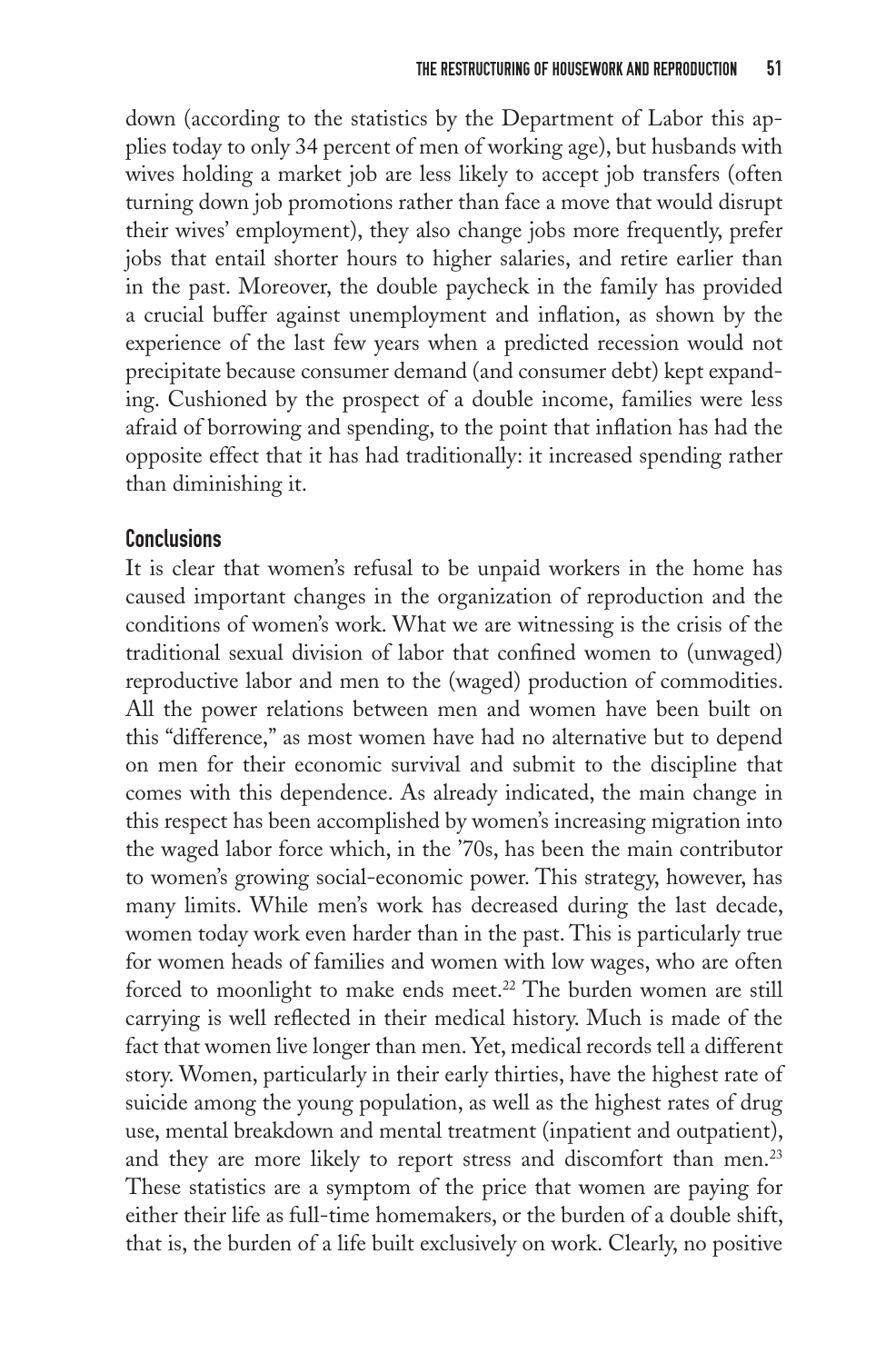change can occur in women's lives unless a profound transformation occurs in social and economic policies and social priorities.

However, if what the newly elected Reagan presidency has promised comes true, women will have to fight a hard battle even to defend what they have gained in the '60s and '70s. We are told that welfare spending will be cut, that the military budget will be increased, and that new tax cuts are planned that will certainly benefit business while giving thin relief to low-income people and none to people with no income. Furthermore, the kind of economic growth that the supply-side economists of the Reagan entourage are promoting threatens women with the nightmare of a continuously growing pollution, brought about by accumulating nuclear waste and industrial deregulation. This means more Three Mile Islands, more Love Canals, more diseases in the family, more day-to-day worrying about one's health and the health of one's children and relatives, more work to cope with it.

At the same time, it is doubtful that a slower rate of economic growth, based on reduced energy consumption, "could have a beneficial effect on women's role in society."24 The slow-growth economic model usually proposed is the model of a society based on intensive labor, intensifying in particular that component of it that is not waged: housework. What "creative personal activities" the soft technological path opens for women is indicated in the words of one of its supporters, the English economist Amory Lovins: gardening, canning, weaving, do-it-yourself carpentry, making preserves from your own fruits and vegetables, sewing clothes, insulating windows and attics, recycling materials.25 In exalting the return to "do-it-yourself habits" as a victory of quality over mediocrity, individualism over the System (the emotions such activities release—we are told—are "powerful, lasting, and contagious"), Lovins complains that: "We have substituted earning for an older ethics of serving and caring, as the only legitimate motivation for work. Thus, alienation in the place of fulfillment, inner poverty."26

Along the same lines Nancy Barrett envisions that in a slow-growing economy:

> The line between work and leisure may become blurred . . . the person who stays at home would not feel useless, if he or she were contributing to fuel conservation and increasing the food supply. To the extent that non-market activity is felt to be socially useful, it is much more likely that non-working people (predominantly women given the prevailing patterns of behavior) will feel more content with staying out of the labor force than in the recent past.<sup>27</sup>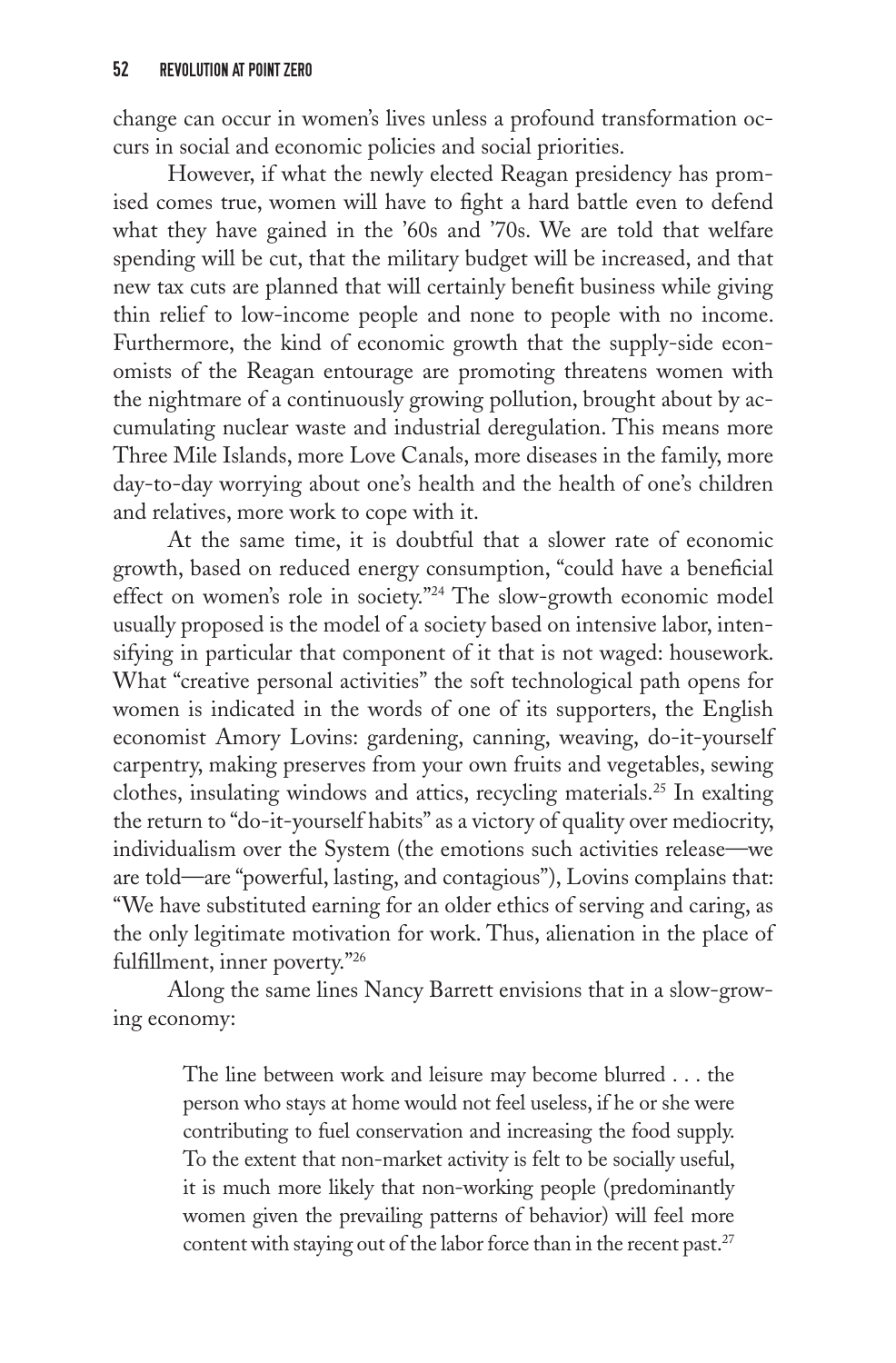But—it is legitimate to ask—is this idyllic picture of a life built entirely around reproducing oneself and others not the life that women have always had? Are we not hearing again the same glorification of housework, which has traditionally served to justify its unpaid status, by contrasting this "meaningful, useful, and more importantly unselfish activity," with the presumably greedy aspirations of those who demand to be paid for their work? Finally, are we not facing again a variety of the old rationale that has been used to send women back to the home?

However, if the changes women have made over the past decade are any indication of the direction in which American women are moving, it is unlikely that they will be satisfied with an increased in their workload in the home, though accompanied, as it may be, by a universal, but purely moral, recognition of the value of homemaking. In this context, we agree with Nancy Barrett that women:

> May find it necessary to center their interest on financial support for non-market activities (and) Wages for Housework, Social Security . . . and other fringe benefits for housework will be matters of increased concern.28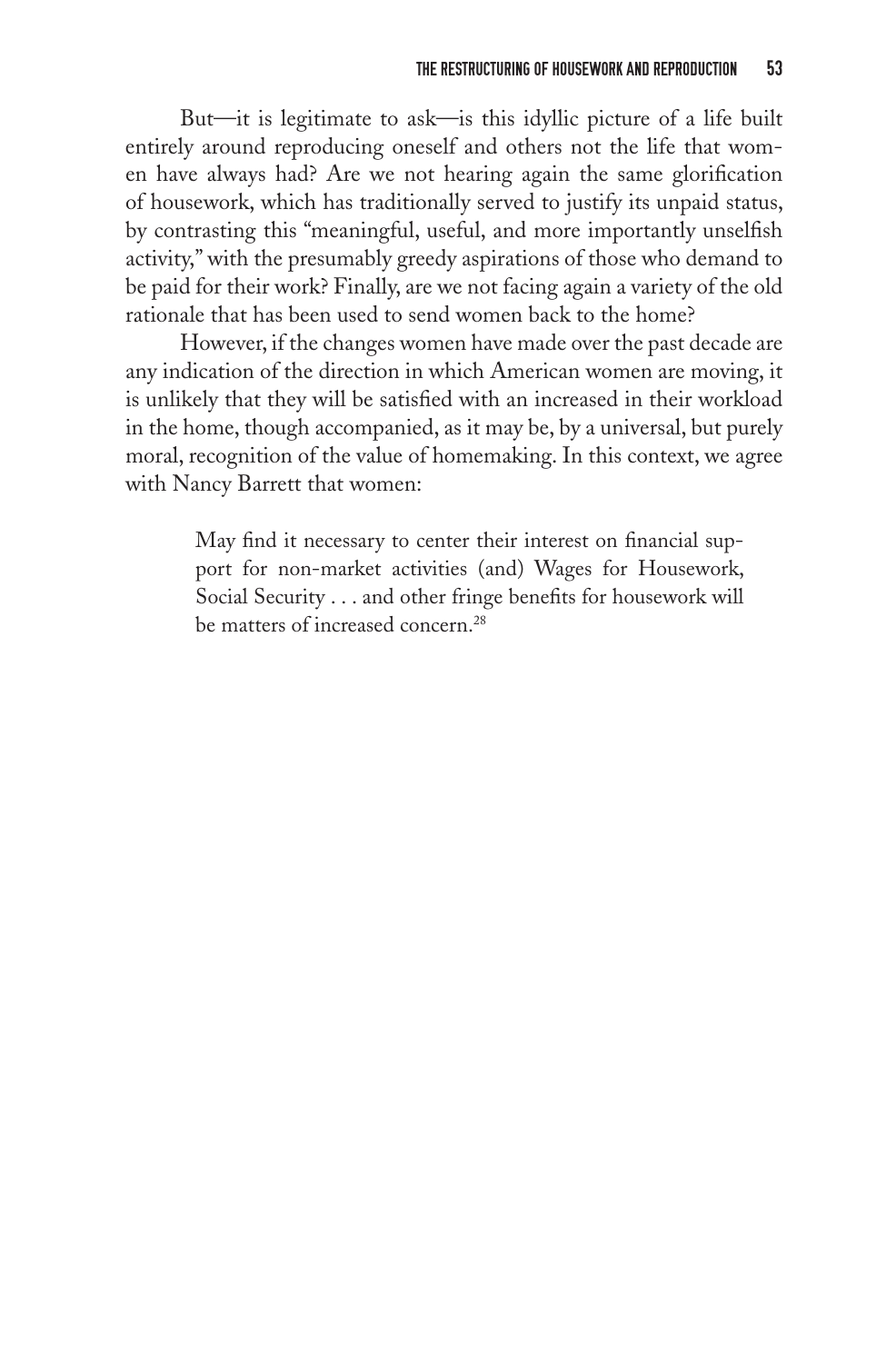## PUTTING FEMINISM BACK ON ITS FEET (1984)

Almost fourteen years have passed since I first became involved in the women's movement. At first it was with a certain distance. I would go to some meetings but with reservations, since to the "politico" that I was, it seemed difficult to reconcile feminism with a "class perspective." Or this at least was the rationale. More likely I was unwilling to accept my identity as a woman after having for years pinned all my hopes on my ability to pass for a man. Two experiences were crucial in my becoming a committed feminist. First my living with Ruth Geller, who has since become a writer and recorded in her *Seed of a Woman* (1979) the beginning of the movement, and who in the typical feminist fashion of the time would continually scorn my enslavement to men. And then my reading Mariarosa Dalla Costa's *Women and the Subversion of the Community* (1970), a pamphlet that was to become one of the most discussed feminist documents of the era. By the time I read the last page, I knew that I had found my home, my tribe and my own self, as a woman and a feminist. From that also stemmed my involvement in the Wages for Housework campaign that women like Mariarosa Dalla Costa and Selma James were organizing in Italy and Britain, and my decision to start, in 1973, Wages for Housework groups in the United States.

Of all the positions that developed in the women's movement, Wages for Housework was likely the most controversial and often the most antagonized. I think that marginalizing the struggle for wages for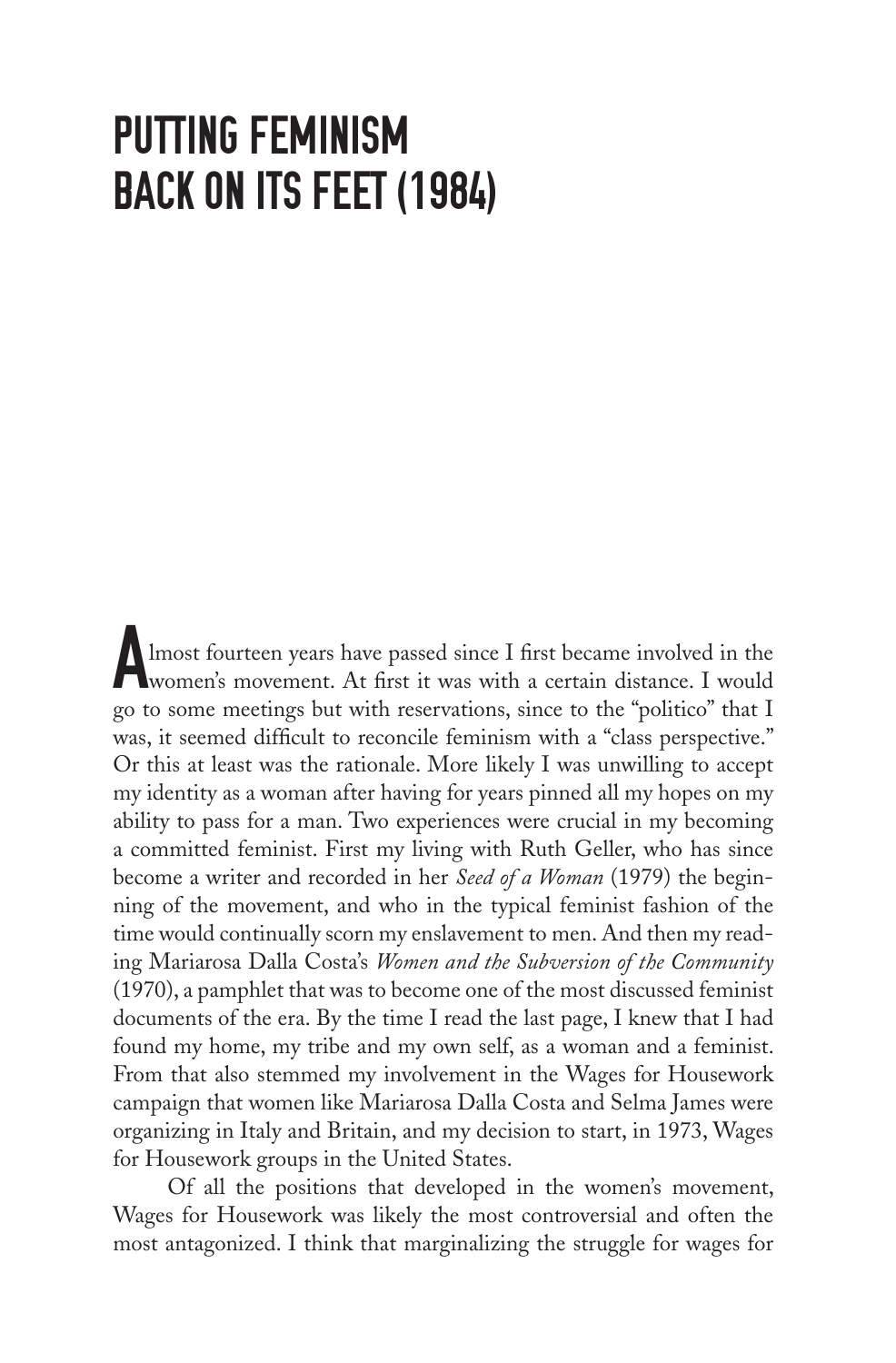housework was a serious mistake that weakened the movement. It seems to me now, more than ever, that if the women's movement is to regain its momentum and not be reduced to another pillar of a hierarchical system, it must confront the material condition of women's lives.

Today our choices are more defined because we can measure what we have achieved and see more clearly the limits and possibilities of the strategies adopted in the past. For example, can we still campaign for "equal pay for equal work" when wage differentials are being introduced even in what have traditionally been the strongholds of male working class power? Or can we afford to be confused as to "who is the enemy," when the attack on male workers, by technological unemployment and wage cuts, is used to contain our demands as well? And can we believe that liberation begins with "getting a job and joining the union," when the jobs we get are at the minimum wage and the unions only seem capable of bargaining over the terms of our defeat?

When the women's movement started in the late '60s we believed it was up to us women to turn the world upside down. Sisterhood was a call to build a society free from existing power relations, where we would learn to cooperate and share on an equal basis the wealth our work and the work of other generations before us have produced. Sisterhood also expressed a massive refusal to be housewives, a position that, we all realized, is the first cause of the discrimination against women. Like other feminists before us we discovered that the kitchen is our slave ship, our plantation, and if we wanted to liberate ourselves we first had to break with our identification with housework and, in Marge Piercy's words, refuse to be a "grand coolie damn." We wanted to gain control over our bodies and our sexuality, put an end to the slavery of the nuclear family and to our dependence on men, and explore what kind of human beings we would want to be once we would begin to free ourselves from the scars that centuries of exploitations have left on us. Despite emerging political differences, these were the goals of the women's movement, and to achieve them we battled on every front. No movement, however, can sustain itself and grow unless it develops a strategic perspective unifying its struggles and mediating its long-term objectives with the possibilities open in the present. This sense of strategy is what has been missing in the women's movement, which has continually shifted between a utopian dimension posing the need for a total change and a day-to-day practice that has assumed the immutability of the institutional system.

One of the main shortcomings of the women's movement has been its tendency to overemphasize the role of consciousness in the context of social change, as if enslavement were a mental condition and liberation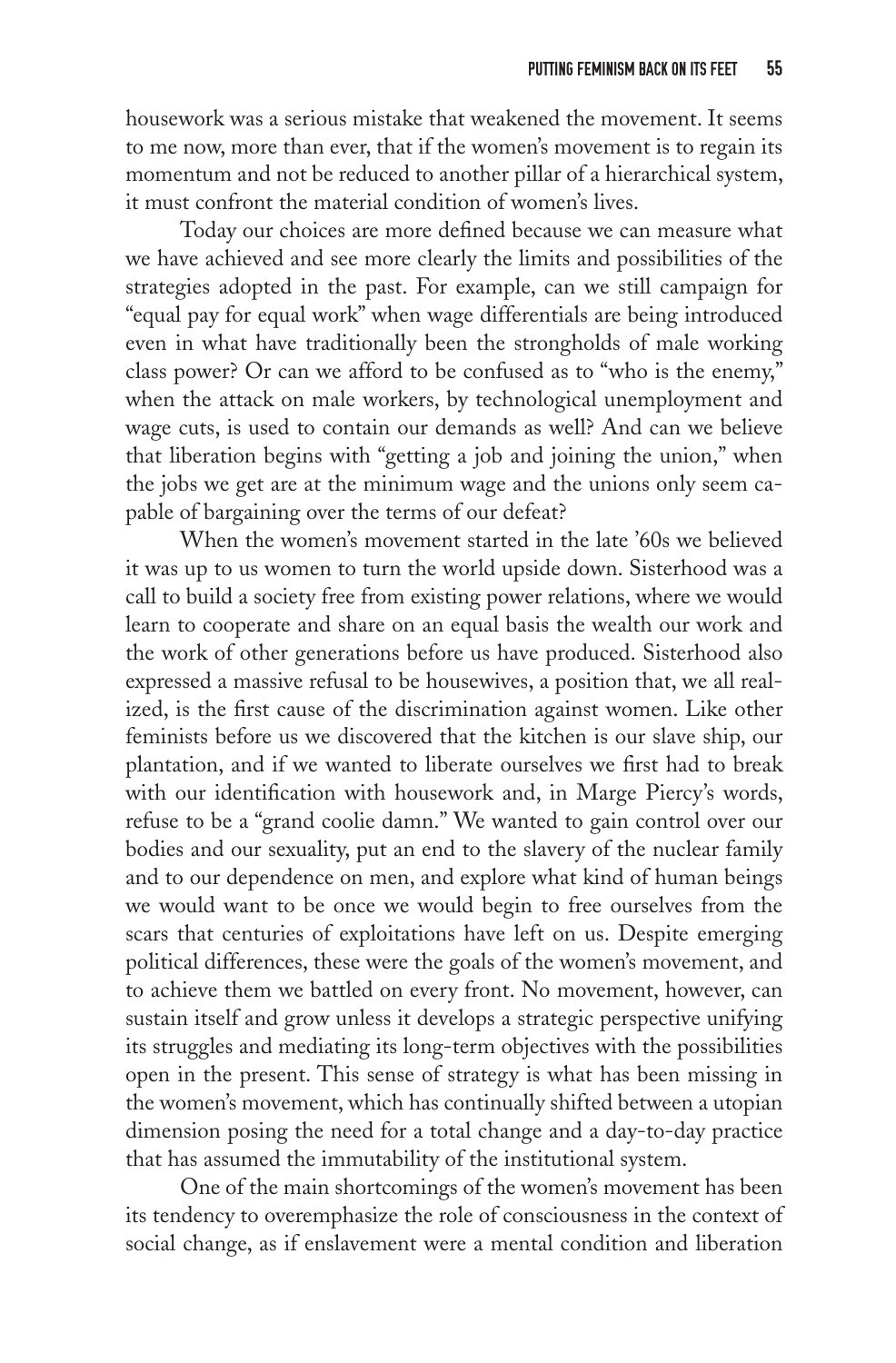could be achieved by an act of will. Presumably, if we wanted, we could stop being exploited by men and employers, raise our children according to our standards, come out and, starting from the present, revolutionize our day-to-day life. Undoubtedly some women already had the power to take these steps, so that changing their lives could actually appear an act of will. But for millions of us these recommendations could only turn into an imputation of guilt, short of building the material conditions that would make them possible. And when the question of the material conditions was posed, the choice of the movement was to fight for what seemed compatible with the structure of the economic system, rather than for what would expand our social basis and provide a new level of power for all women.

Though the "utopian" moment was never completely lost, increasingly, feminism has operated in a framework in which the system—its goals, its priorities, its productivity deals—is not questioned and sexual discrimination can appear as the malfunctioning of otherwise perfectible institutions. Feminism has become equated with gaining equal opportunity in the labor market, from the factory to the corporate room, gaining equal status with men, and transforming our lives and personalities to fit our new productive tasks. That "leaving the home" and "going to work" is a precondition for our liberation is something few feminists, already in the early '70s, ever questioned. For the liberals the job was coated in the glamour of the career, for the socialists it meant that women would "join the class struggle" and benefit from the experience of performing "socially useful, productive labor." In both cases, what for women was an economic necessity was elevated into a strategy whereby work itself seemed to become a path to liberation. The strategic importance attributed to women's "entering the workplace" can be measured by the widespread opposition to our campaign for wages for housework, which was accused of being economistic and institutionalizing women in the home. Yet, the demand for wages for housework was crucial from many viewpoints. First it recognized that housework is work—the work of producing and reproducing the workforce—and in this way it exposed the enormous amount of unpaid labor that goes on unchallenged and unseen in this society. It also recognized that housework is the one problem all of us have in common, thus providing the possibility of uniting women around a common objective and fighting on the terrain where our forces are strongest. Finally it seemed to us that posing "getting a job" as the main condition for becoming independent of men would alienate those women who do not want to work outside the home, because they work hard enough taking care of their families, and if they "go to work" they do it because they need the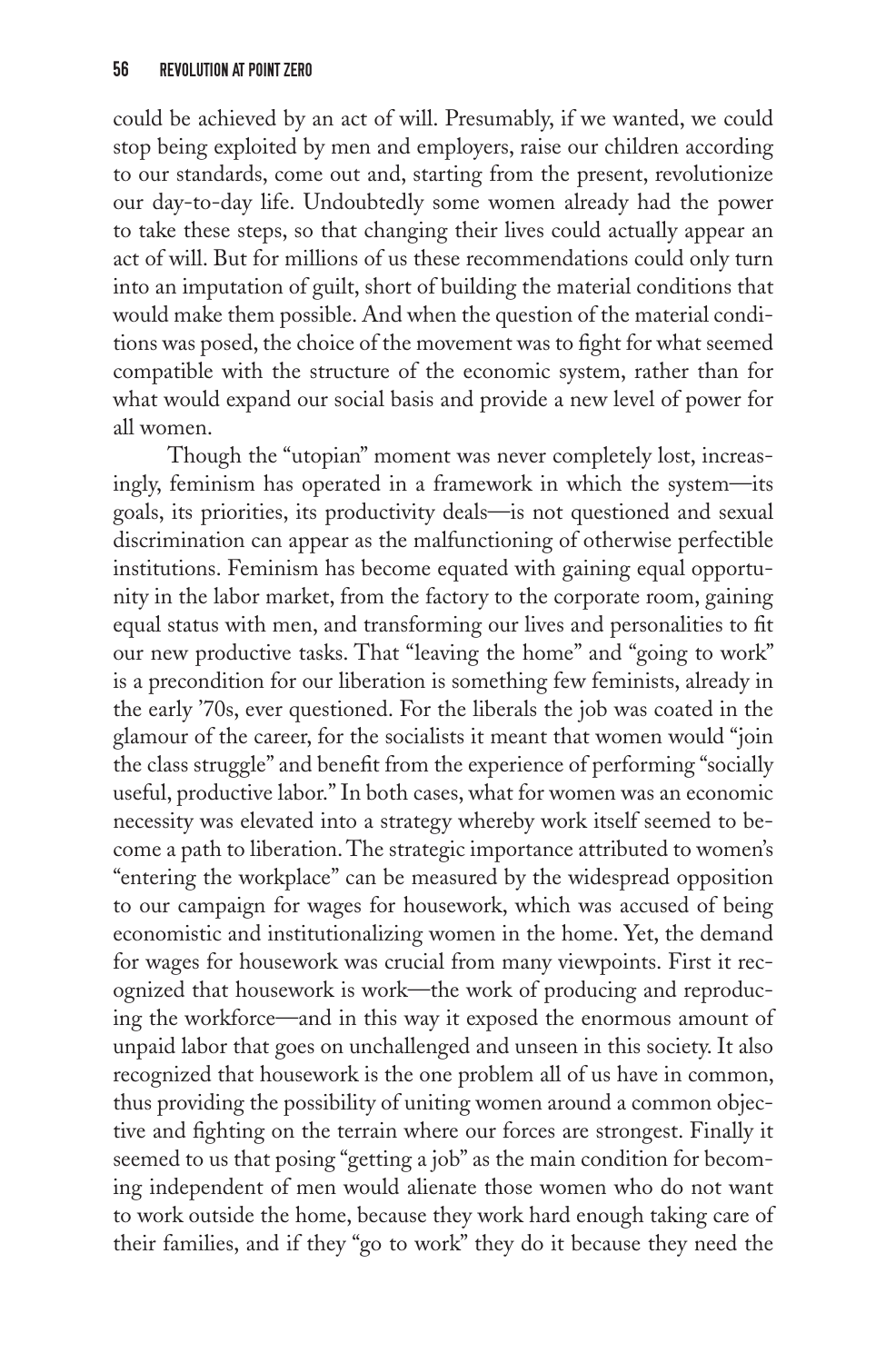money and not because they consider it a liberating experience, particularly since having a job never frees you from housework.

We believed that the women's movement should not set models to which women would have to conform, but rather devise strategies to expand our possibilities. Once getting a job is considered necessary to our liberation, the woman who refuses to exchange her work in a kitchen for work in a factory is inevitably branded as backward and, beside being ignored, her problems are turned into her own fault. It is likely that many women who were later mobilized by the New Moral Majority could have been won to the movement if it had addressed their needs. Often when an article appeared about our campaign, or we were invited to talk on a radio program, we received dozens of letters by women who would tell us about their lives or at times would simply write: "Dear Sir, tell me what I have to do to get wages for housework." Their stories were always the same. They worked long hours, with no time left and no money of their own. And then there were older women, starving on SSI (Supplementary Security Income), who would ask us whether they could keep a cat, because they were afraid that if the social worker found out they had an animal their benefits would be cut. What did the women's movement have to offer to these women? Go out and get a job so that you can join the struggles of the working class? But their problem was that they already worked too much, and eight hours at a cash register or on an assembly line is hardly an enticing proposition when you have to juggle it with a husband and kids at home. As we so often repeated, what we need is more time, more money, not more work. And we need daycare centers, not just to be liberated for more work, but to be able to take a walk, talk to our friends, or go to a women's meeting.

Wages for housework meant opening a struggle directly on the question of reproduction, and establishing that raising children and taking care of people is a social responsibility. In a future society free from exploitation we will decide how this social responsibility is best absolved and shared among us. In this society where money governs all our relations, to ask for social responsibility is to ask that those who benefit from housework (business and the state as the "collective capitalist") pay for it. Otherwise we subscribe to the myth—so costly for us women—that raising children and serving those who work is a private, individual matter and that only "male culture" is to blame for the stifling ways in which we live, love and congregate with each other. Unfortunately the women's movement has largely ignored the question of reproduction or offered individual solutions, like sharing the housework, which do not provide an alternative to the isolated battles many of us have already been waging.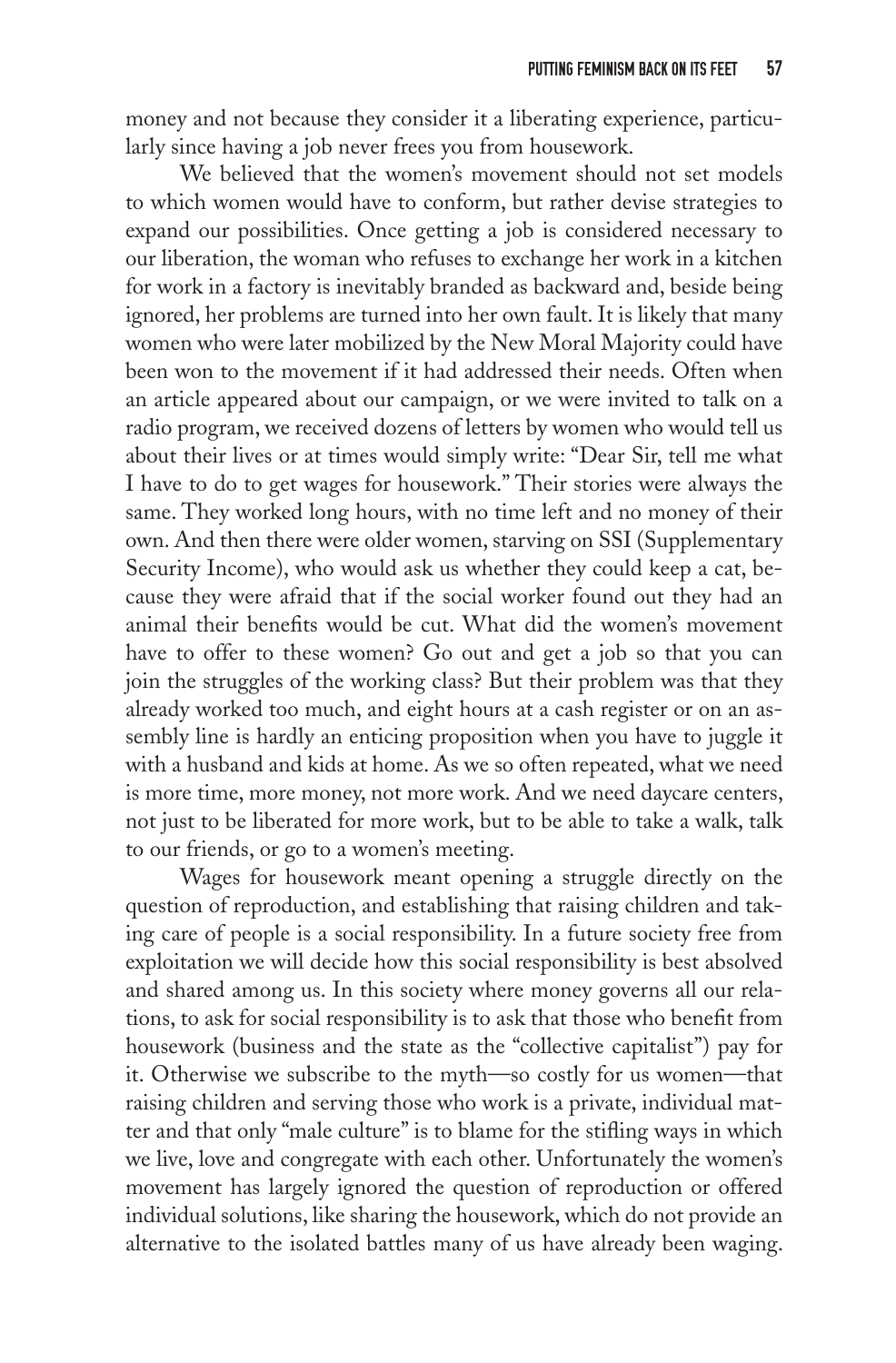Even during the struggle for abortion most feminists fought only for the right not to have children, though this is just one side of control over our bodies and reproductive choice. What if we want to have children but cannot afford to raise them, except at the price of not having any time for ourselves and being continuously plagued by financial worries? For as long as housework goes unpaid, there will be no incentives to provide the social services necessary to reduce our work, as proved by the fact that, despite a strong women's movement, subsidized day care has been steadily reduced through the '70s. I should add that wages for housework never meant simply a paycheck. It also meant more social services and free social services.

Was this a utopian dream? Many women seemed to think so. I know, however, that in several cities of Italy, as a result of the student movement, in the hours when students go to school, buses are free. In Athens, until 9 a.m., the time when most people go to work, you do not pay on the subway. And these are not rich countries. Why, then, in the United States, where more wealth is accumulated than in the rest of the world, should it be unrealistic to demand that women with children be entitled to free transportation, since everybody knows that at three dollars a trip, no matter how high your consciousness is raised, you are inevitably confined to the home? Wages for housework was a reappropriation strategy, expanding the famous "pie" to which workers in this country are considered entitled. It would have meant a major redistribution of wealth from the rich in favor of women and male workers as well, since nothing would so quickly de-sexualize housework as a paycheck for it. But there was a time when money was a dirty word for many feminists.

One of the consequences of the rejection of wages for housework is that little effort was made to mobilize against the attack on welfare benefits that have unfolded since the beginning of the '70s, and thus the struggle over welfare has been undermined. For if it is true that housework should not be paid, then women on ADC (Aid to Dependent Children) are not entitled to the money they receive, and the state is right in trying to "make them work" for their checks. Most feminists had the same attitude towards women on welfare as many have towards "the poor": compassion, but not identification, though it was generally agreed that we are all "a husband away from a welfare line."

An example of the divisions the politics of the movement has fostered is in the history of the Coalition of Labor Union Women (CLUW). Feminists mobilized when CLUW was formed in 1974, and by the hundreds participated in the founding conference held in Chicago in March of that year. But when a group of welfare mothers led by Beulah Sanders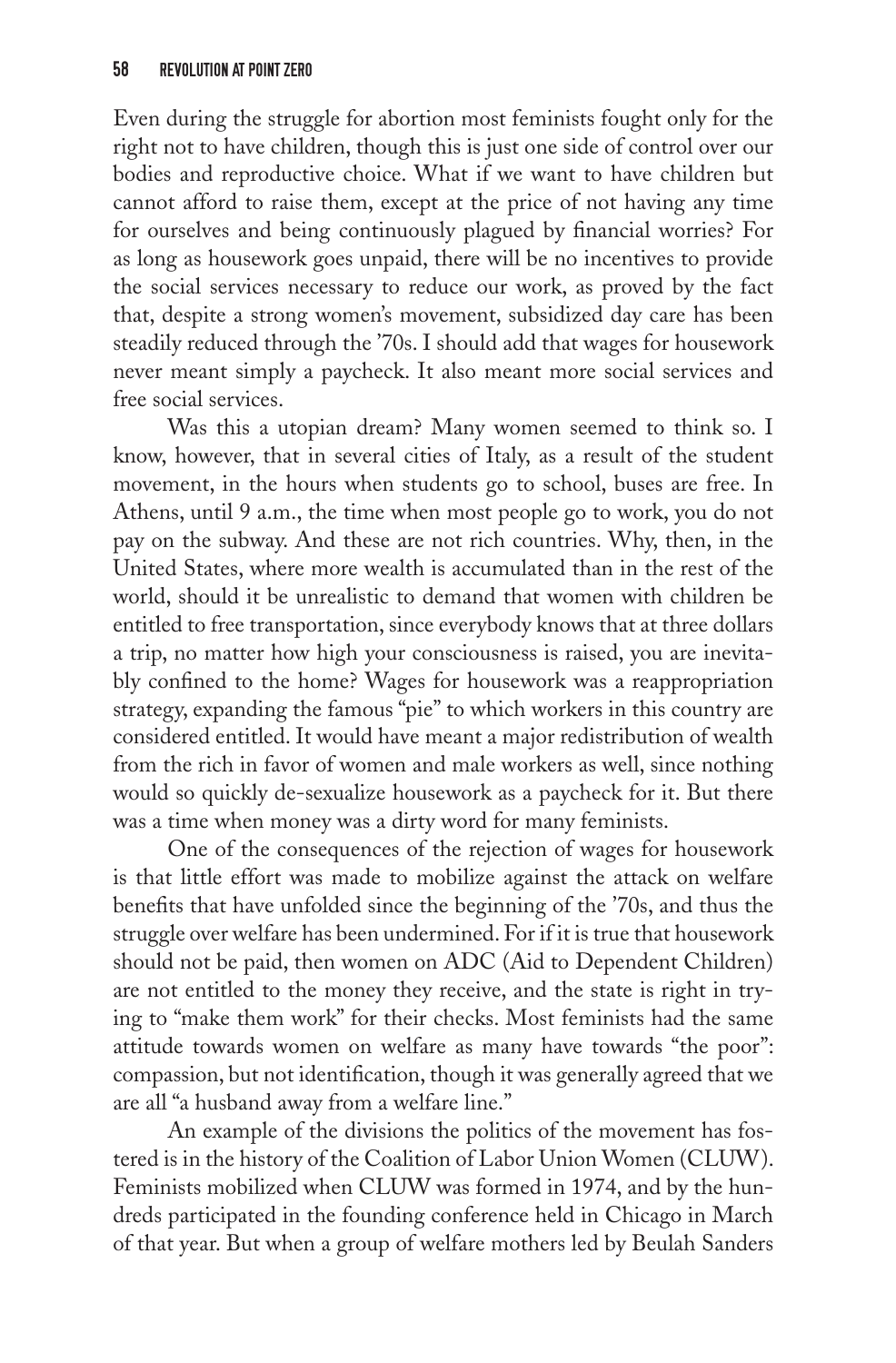and the wives of the miners on strike at Harlan County asked to participate, claiming they too were workers, they were turned down (with the promise of a "solidarity dinner" on that Saturday) because, they were told, the conference was reserved to card carrying union members.

The history of the last five years has shown the limits of these politics. As everybody admits, "women" has become synonymous with "poverty," as women's wages have been continuously falling both in absolute terms and relative to male wages (in 1984, 72 percent of full-time working women made less than \$14,000, the majority averaging \$9,000– \$10,000, while women with two children on welfare made \$5,000 at best). Moreover, we have lost most subsidized forms of childcare, and many women now work on a cottage-industry basis, at piecework rates often below the minimum wage, because it is the only possibility they have to earn some money and take care of their children at the same time.

Feminists charged that wages for housework would isolate women in the home. But are you less isolated when you are forced to moonlight and have no money to go any place, not to mention the time to do political work? Isolation also means being forced to compete with other women for the same jobs, or with a black or white man over who should be fired first. This is not to suggest that we should not fight to keep our jobs. But a movement that purports to struggle for liberation should have a broader perspective, particularly in a country like the United States, where the level of accumulated wealth and technological development make utopia a concrete possibility.

The women's movement must realize that work is not liberation. Work in a capitalist system is exploitation and there is no pleasure, pride or creativity in being exploited. Even the "career" is an illusion as far as self-fulfillment is concerned. What is rarely acknowledged is that most career-type jobs require that you exert power over other people, often other women and this deepens the divisions between us. We try to escape blue collar or clerical ghettos in order to have more time and more satisfaction only to discover that the price we pay for advancing is the distance that intervenes between us and other women. However there is no discipline we impose on others that we do not at the same time impose on ourselves, which means that in performing these jobs we actually undermine our own struggles.

Even holding a position in the academic world is not a road to becoming more fulfilled or creative. In the absence of a strong women's movement working in academia can be stifling, because you have to meet standards you do not have the power to determine and soon you begin to speak a language that is not your own. From this point of view it does not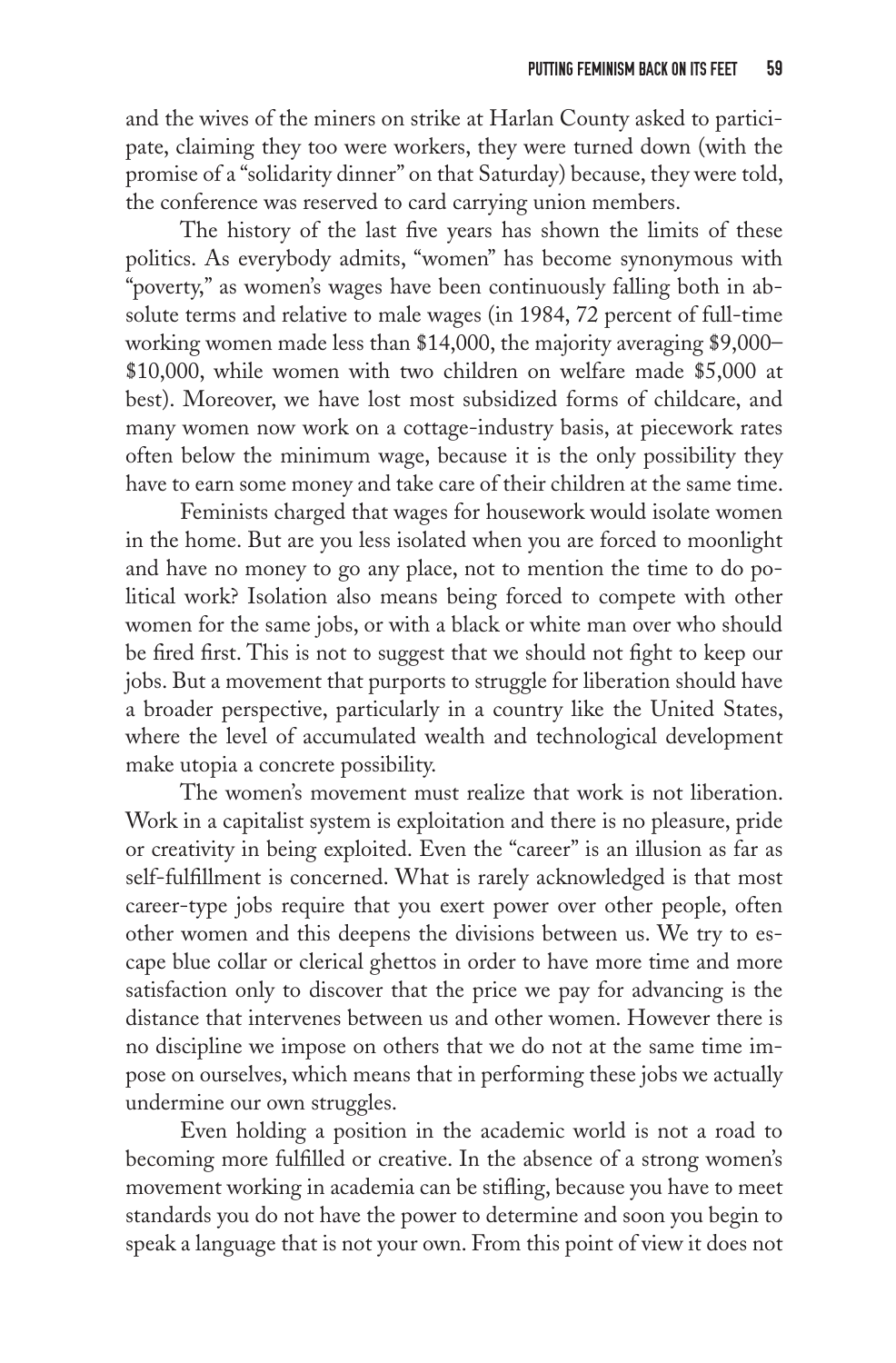make any difference whether you teach Euclidean geometry or women's history, though women's studies still provide an enclave that, relatively speaking, allows us to be "more free." But little islands are not enough. It is our relation to intellectual work and academic institutions that has to be changed. Women's Studies are reserved to those who can pay or are willing to make a sacrifice, adding a school day to the workday in continuing education courses. But all women should have free access to school, for as long as studying is a commodity we have to pay for, or a step in the "job hunt," our relation to intellectual work cannot be a liberating experience.

In Italy in 1973, the metal mechanic workers won 150 hours of school on paid work-time as part of their contract and shortly after many other workers began to appropriate this possibility, even if it was not in their contract. More recently in France a school reform proposed by the Mitterrand government opened access to the university to women, independently of any qualifications. Why hasn't the women's movement posed the question of freeing the university, not simply in terms of what subjects should be studied, but in terms of eliminating the financial cost of studying?

I am interested in building a society in which creativity is a mass condition and not a gift reserved to the happy few, even if half of them are women. Our story at present is that of thousands of women who are agonizing over the book, the painting or the music they can never finish, or cannot even begin, because they have neither the time nor money. We must also broaden our conception of what it means to be creative. At its best, one of the most creative activities is being involved in a struggle with other people, breaking out of our isolation, seeing our relations with others change, discovering new dimensions in our lives. I will never forget the first time I found myself in a room with 500 other women, on New Year's Eve 1970, watching a feminist theatre group: it was a leap in consciousness few books had ever produced. In the women's movement this was a mass experience. Women who had been unable to say a word in public would learn to give speeches, others who were convinced they had no artistic skills would make songs, design banners and posters. It was a powerful collective experience. Overcoming our sense of powerlessness is indispensable for creative work. It is a truism that you cannot produce anything worthwhile unless you speak to what matters in your life. Bertolt Brecht said that what is produced in boredom can only generate boredom and he was right. But in order to translate our pains and pleasures into a page or a song or a drawing we must have a sense of power, enough to believe that our words will be heard. This is why the women's movement saw an explosion of creativity. Think of journals from the early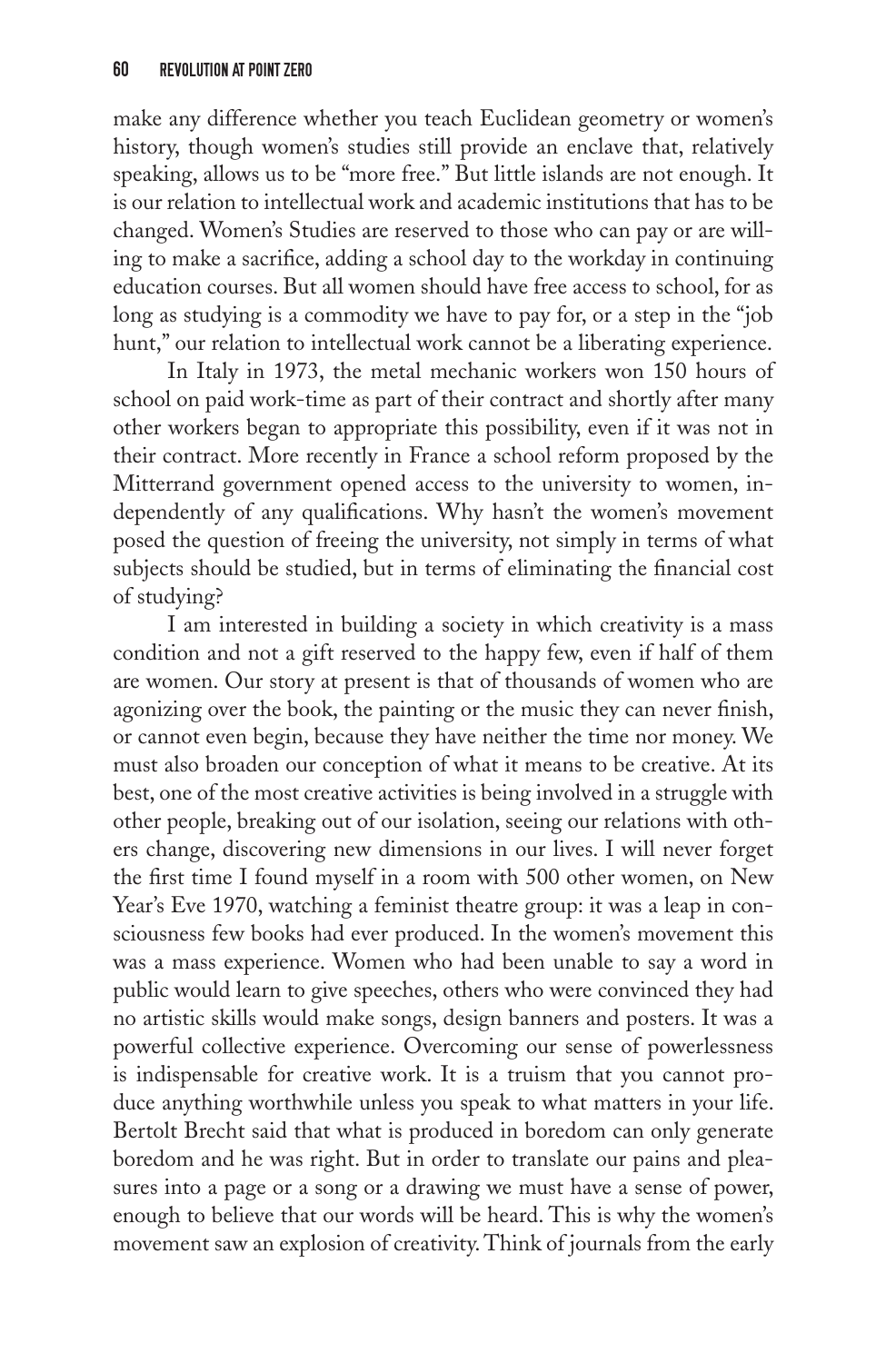'70s like *Notes from the First Year* (1970) and *No More Fun and Games* (1970), such powerful language, almost all of a sudden, after we had been mute for so long.

It is power—not power over others but against those who oppress us—that expands our consciousness. I have often said that our consciousness is very different depending on whether we are with 10,000 women in the streets, or in small groups, or alone in our bedrooms. This was the strength the women's movement gave to us. Women who ten years earlier may have been subdued suburban housewives called themselves Witches and sabotaged bridal fairs, dared to be blasphemous, proposing, as in the *SCUM Manifesto* (1967), suicidal centers for men, and from the vantage point of our position at the bottom declared that we had to shake the entire social system off its foundations. But it is the moderate soul of the movement that has prevailed. Feminism now is winning the Equal Rights Amendment, as if the objective of women's struggles were the universalization of the male condition. Let me clarify, since criticism of the ERA is usually taken as a betrayal of the feminist movement, that I am not against a legislative act stating that we are equal to men. I am against concentrating all our energies on fighting for a law that at best can have a limited effect on our lives. We should also decide *in what respect we want to be equal to men*, unless we assume that men are already liberated. One type of equality we should refuse is equality in the military, i.e., winning women's right to have a combat role. This is a goal organizations like NOW have campaigned for in the '70s, so much so that the defeat of Carter's proposal to draft women could paradoxically be represented as a defeat for feminism. But if this is feminism I am not a feminist, because I don't want to assist the U.S. imperialistic politics and perhaps die in the process. To fight for equal rights in this case undermines the struggle that men are waging to refuse the draft. For how can you legitimize your struggle when what you refuse is presumably considered a privilege by the other half of the population? Another example is protective legislation. There is no doubt that protective legislations were always instituted with the sole purpose of excluding women from certain jobs and certain unions, and not out of concern for our well-being. But we cannot simply demand that protective legislation be struck down in a country where every year 14,000 people on an average die in work-related accidents, not to mention those who remain maimed or die slowly of cancer or chemical intoxication. *Otherwise the equality we gain is the equality of black lungs, the equal right to die in a mine, as women miners have already done. We need to change working conditions for both women and men, so that everybody is protected.* The ERA, moreover, does not even begin to address the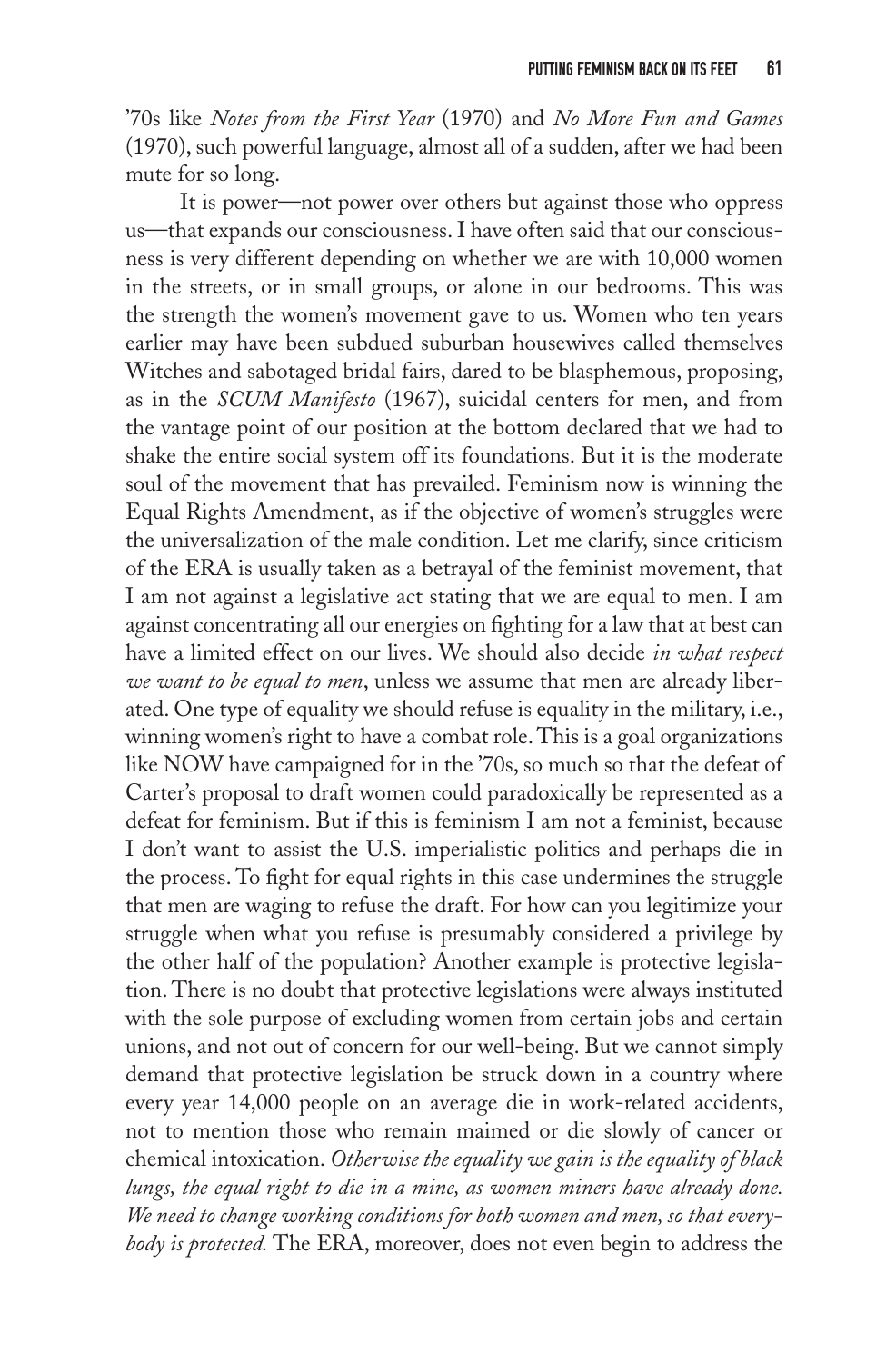question of housework and child-raising, although as long as children are our responsibility any notion of equality is doomed to remain an illusion.

I am convinced that these are the issues the women's movement must confront if it wants to be an autonomous political force. Certainly, there is now a widespread awareness of feminist issues. But feminism risks becoming an institution. There is hardly a politician who dares not to profess eternal devotion to women's rights, and wisely so, since what they have in mind is our "right to work," for our cheap labor is a true cornucopia for the system. Meanwhile feminist heroines are no longer Emma Goldman or Mother Jones, but Sally Ride, the first woman in space, the ideal symbol of the self-reliant, highly skilled woman capable of conquering the most secluded male territories, and Mrs. Wilson, the head of the National Caucus who, despite her pregnancy, decided to run for a second term.

There are however signs today that the paralysis the women's movement has suffered from may be coming to an end. A turning point has been the organization of the Seneca Women's Encampment, which has marked the beginning of a *feminist-lesbian antiwar movement*. With this our experiences are coming full circle. The first feminist groups were formed by women who had been active in antiwar organizations but had discovered that their "revolutionary brothers," so sensitive to the needs of the exploited of the world, would blatantly ignore their concerns, unless they took their struggle into their own hands. Now, fourteen years later, women are building their antiwar movement starting directly from their needs.

Today the revolt of women against all types of wars is visible across the world: from Greenham Common to Seneca Falls, from Argentina, where the mothers of the *desaparecidos* have been in the forefront of the resistance to military repression, to Ethiopia, where this summer women have taken to the streets to reclaim their children the government has drafted. A women's antiwar movement is particularly crucial in the United States, a country that seems bent on asserting, by the power of its bombers, its domination over the planet.

In the '60s, we were inspired by the struggles of the Vietnamese women, who showed to us that we too could fight and change the course of the world. Today we should be warned by the despair we see on women's faces, cast every night on our screens as they crowd into refugee camps or wander with their children among the wrecks of their homes destroyed by the bombs our wage cuts have paid for. Unless we regain our impulse to change this society from the bottom up, the agony they currently suffer may be soon our own.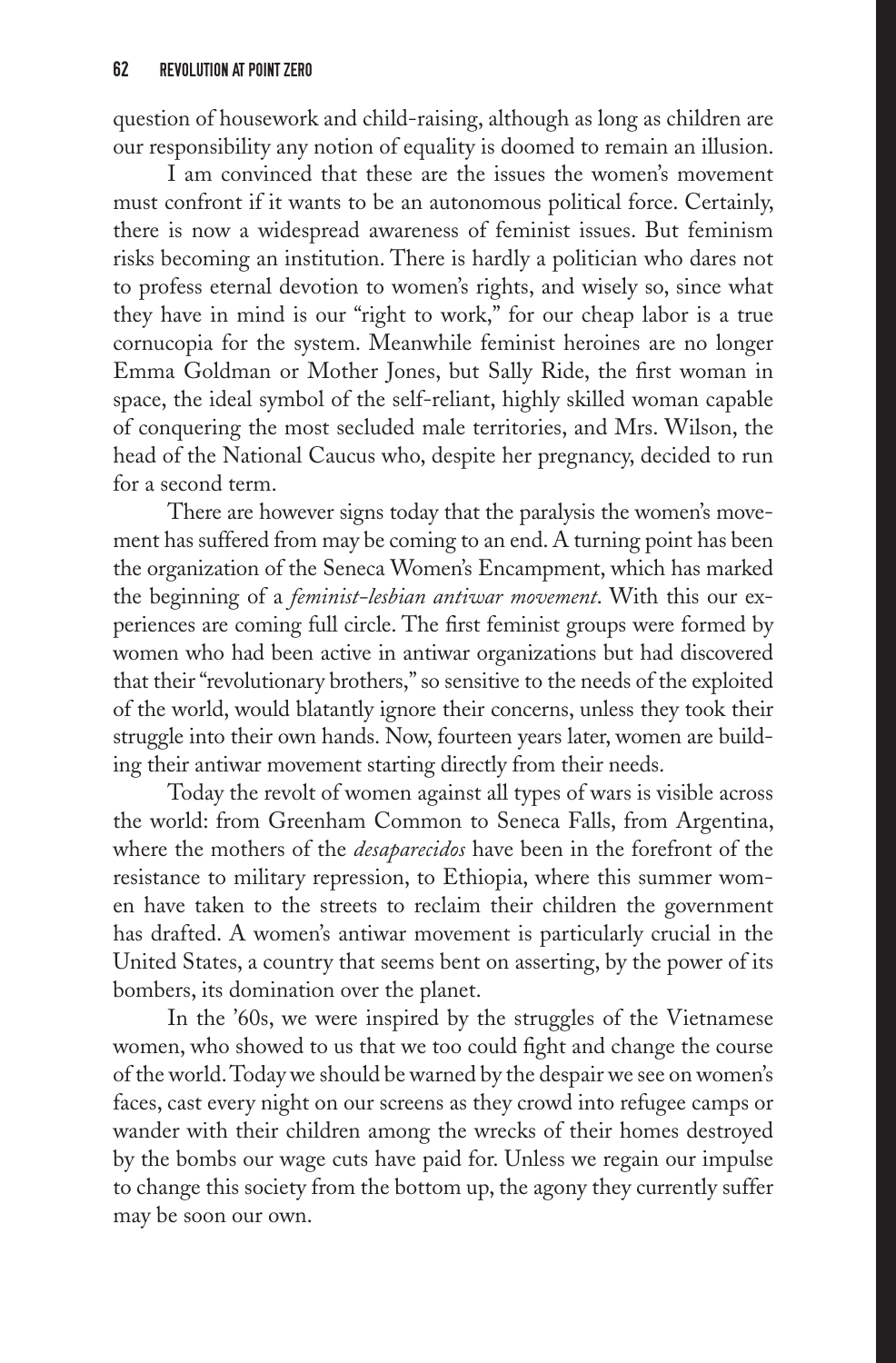# II GLOBALIZATION AND SOCIAL REPRODUCTION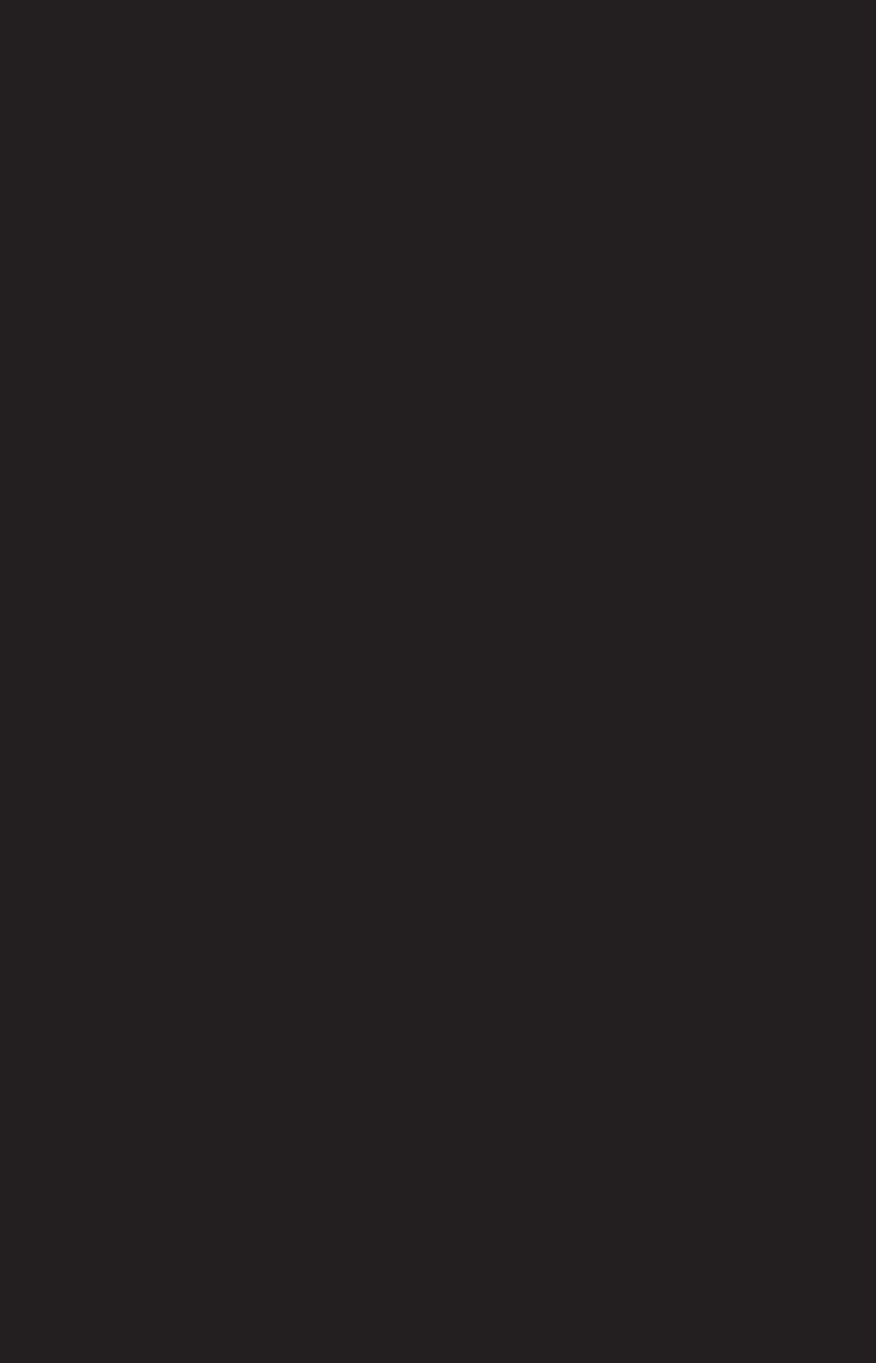# REPRODUCTION AND FEMINIST STRUGGLE IN THE NEW INTERNATIONAL DIVISION OF LABOR (1999)

Starting with the recognition that patriarchy and accumulation on a world scale constitute the structural and ideological framework within which women's reality today has to be understood, the feminist movement worldwide cannot but challenge this framework, along with the sexual and the international division of labor, which are bound up with it.

—Maria Mies, *Patriarchy and Accumulation on a World Scale* (1986)

Capitalist development has always been unsustainable because of its human impact. To understand this point, all we need to do is to take the viewpoint of those who have been and continue to be killed by it. A presupposition of capitalism's birth was the sacrifice of a large part of humanity—mass extermination, the production of hunger and misery, slavery, violence and terror. Its continuation requires the same presuppositions.

—Mariarosa Dalla Costa, "Capitalism and Reproduction" (1995)

### Introduction

tis generally recognized that in the last two decades the women's liberation movement has acquired an international dimension, as feminist t is generally recognized that in the last two decades the women's liberamovements and networks have formed in every part of the world, especially in the wake of the global conferences on women the United Nations has sponsored. Thus, we seem to have a better understanding today of the problems women face across the planet than at any other time in the past.

However, if we examine the perspectives that shape feminist politics in the United States and Europe, we must conclude that most feminists have not reckoned with the changes the restructuring of the world economy has produced in the material conditions of women, and their implications for feminist organizing. We have case studies showing that women have been impoverished across the planet. But few feminists acknowledge that globalization has not only caused a global "feminization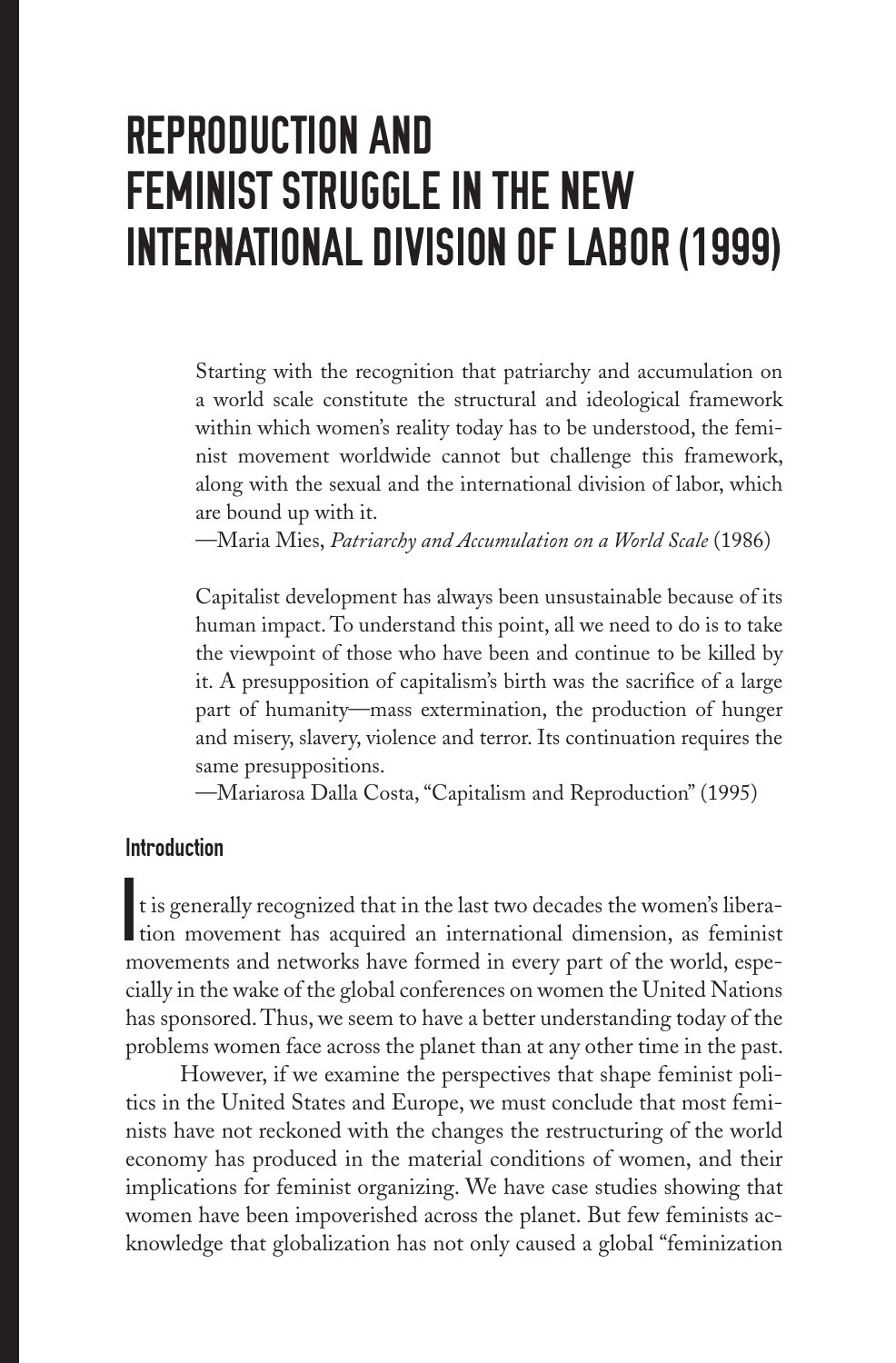of poverty," but has led to the emergence of a new colonial order and created new divisions among women that feminists must oppose. Even those critical of the policies pursued by the World Bank and the International Monetary Fund (IMF) often settle for reformist positions that condemn gender discrimination but leave the global hegemony of capitalist relations intact. Many feminists for instance deplore the "unequal burden" structural adjustment and other austerity programs place on women, and recommend that development agencies pay more attention to women's needs, or promote women's "participation in development planning."1 But rarely do they take a stand against the programs themselves or the agencies that impose them, or acknowledge that poverty and economic exploitation also affect men.2 There is also a tendency to view the problems women face internationally as a matter of "human rights" and privilege legal reform as the primary means of governmental intervention.3 This approach however fails to challenge the international economic order that is the root cause of the new forms of exploitation to which women are subject. Also the campaign against violence against women, that has taken off in recent years, has centered on rape and domestic violence, along the lines set by the United Nations.<sup>4</sup> It has ignored the violence inherent in the process of capitalist accumulation, the violence of the famines, wars and counterinsurgency programs that, through the '80s and '90s, have cleared the way to economic globalization.

In this context, my first objective is to show that the globalization of the world economy has caused a major crisis in the social reproduction of populations in Africa, Asia, Latin America, and that a new international division of labor has been built on this crisis that harnesses the labor of women from these regions for the reproduction of the "metropolitan" workforce. This means that women across the world are being "integrated" in the world economy as producers of workers not only for the local economies, but for the industrialized countries as well, in addition to producing cheap commodities for global export. I argue that this global restructuring of reproductive work opens a crisis in feminist politics, as it introduces new divisions among women that undermine the possibility of international feminist solidarity and threaten to reduce feminism to a vehicle for the rationalization of the world economic order.

# The New International Division of Labor (NIDL)

In order to evaluate the consequences of the NIDL for women it is necessary to consider what we mean by this concept, for the conventional theory gives us a partial vision of the changes that have occurred. The NIDL is usually identified with the international restructuring of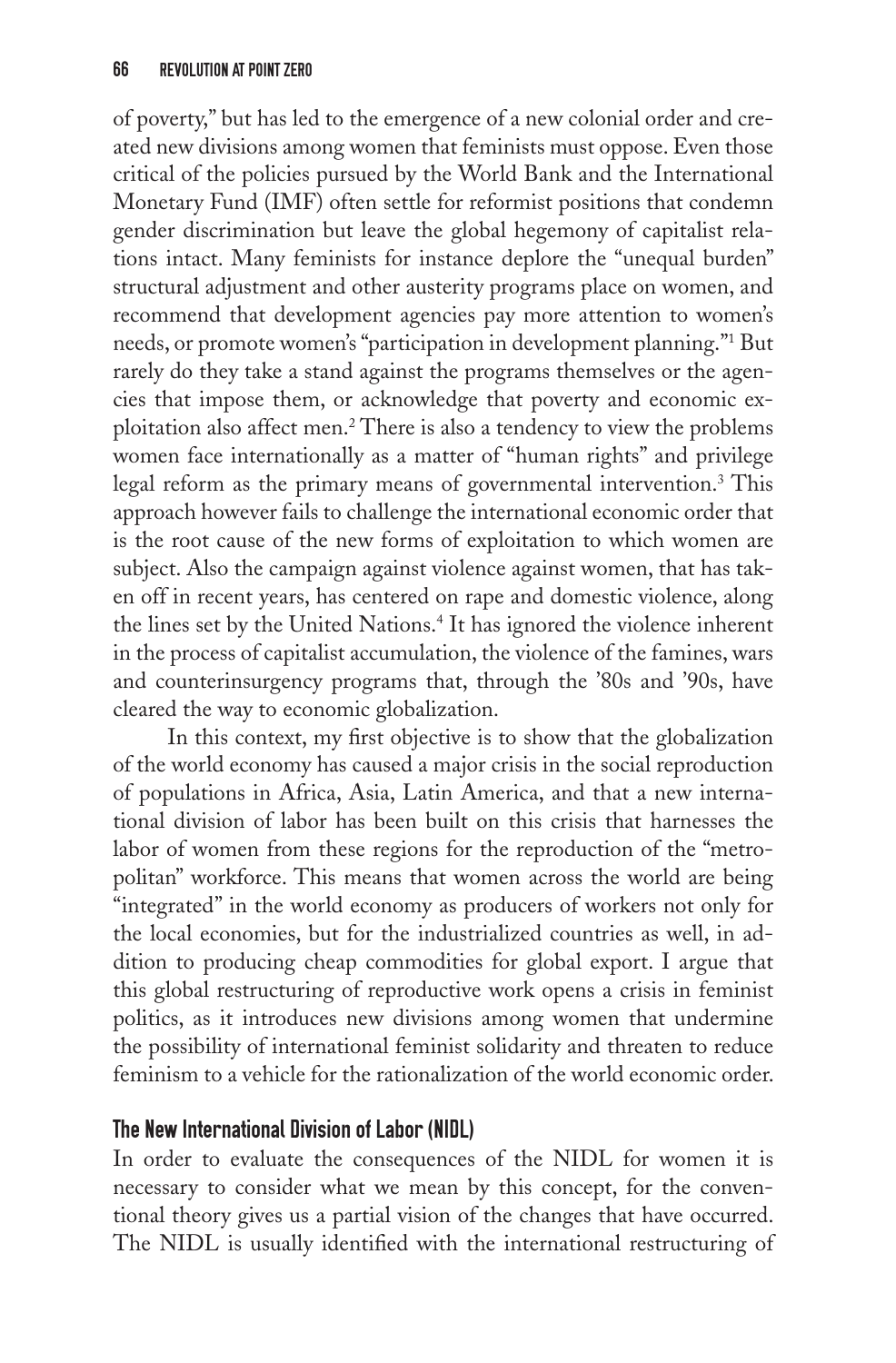commodity production that has taken place since the mid '70s when, in response to intensifying labor conflict, the multinational corporations began to relocate their industrial outfits, especially in labor-intensive sectors like textile and electronics, in the "developing countries." The NIDL is thus identified with the formation of Free Trade Zones—industrial sites exempt from any labor regulation producing for export—and with the organization of "global assembly lines" by transnational corporations.<sup>5</sup>

Relying on this theory, both the media and economic planners have relaunched the myth of capitalism as the great equalizer and promoter of "interconnectedness," this time presumably achieved on a planetary scale. As the argument goes, we are witnessing the industrialization of the "Third World." We are told this process will both eliminate the hierarchies that have historically characterized the international division of labor, and will also have a positive impact on the sexual division of labor. The women working in the Free Trade Zones presumably benefit from engagement in industrial labor, gaining a new independence and the skills necessary to compete on the international labor market.<sup>6</sup>

Although accepted by neoliberal economists, $7$  this theory has not been exempt from criticism.8 Already in *The New Helots* (1987), Robin Cohen observed that the movement of capital from the "North" to the "South" is not quantitatively sufficient to justify the hypothesis of a "New" International Division of Labor. By the end of the 1980s, only 14 percent of the world manufacturing activities was taking place in "developing countries," and the industrial "boom" was concentrated in just a few areas: South Korea, Honk Kong, Taiwan, Mexico.<sup>9</sup> It has also become evident that the introduction of Free Trade Zones does not develop the industrial basis of the host countries, nor does it have a positive effect on their employment levels, while it is a drain on local resources.10 As for the women employed in the Free Trade Zones, their organizations have denounced that this work generates "underdevelopment" and is a hidden form of slavery.<sup>11</sup> Wages in the Free Trade Zones are kept below subsistence levels, many times lower than the minimum wages in industrialized countries, through all forms of intimidation. In Indonesia, work in the FTZ pays so little that the workers' families must supplement their income.12

Additionally, women are forced to work long hours in unsafe conditions, are subjected to daily body searches to check if they take anything out of the plants; they are often forced to take birth control pills to ensure that they do not get pregnant and disrupt production, and their movements are restricted.13 In many cases, they are locked up until they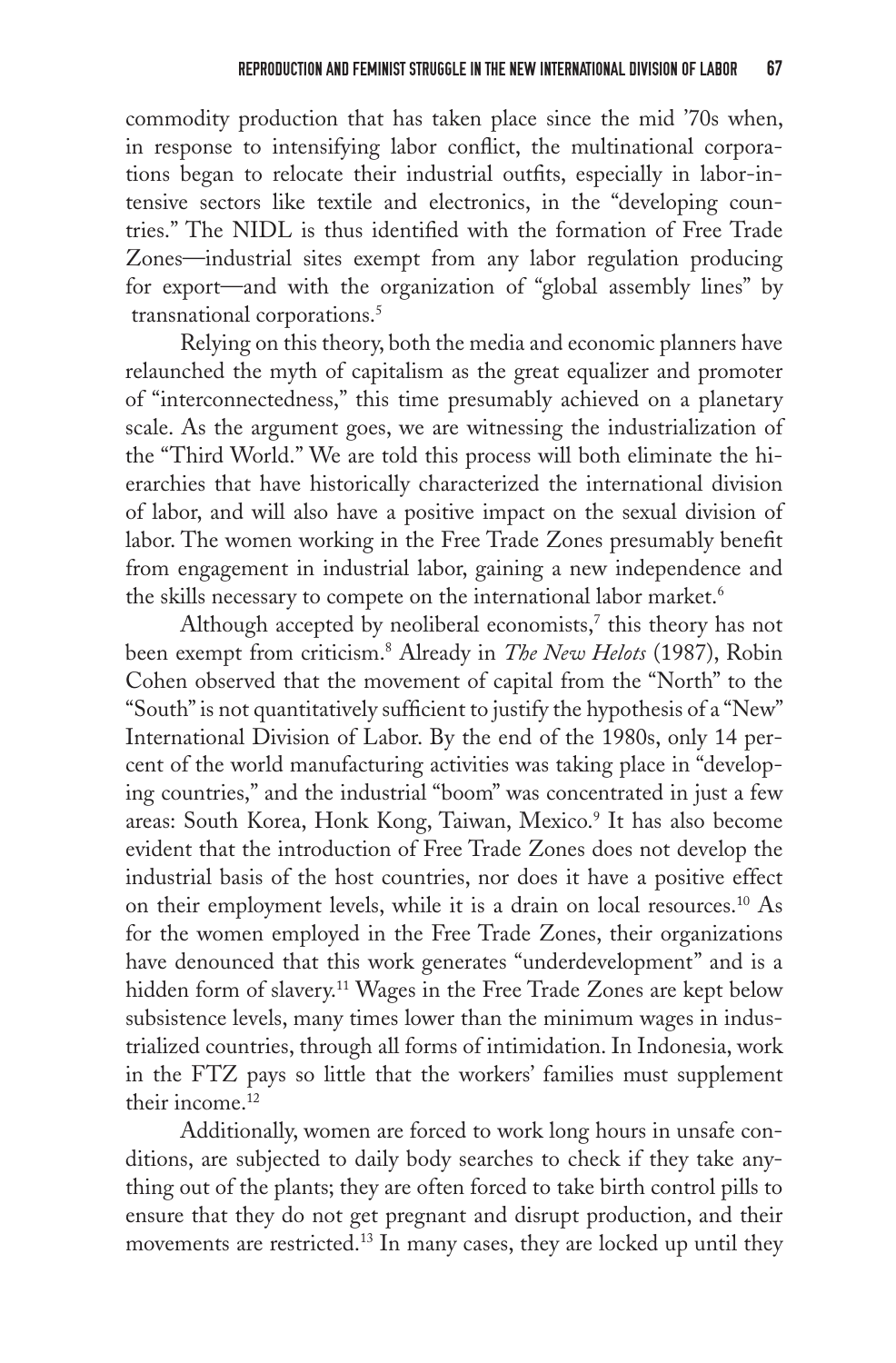fill their work quotas, so that both in Mexico and China, hundreds have died because they could not flee from buildings shaken by an earthquake or burning up in flames.14 And in every country they are persecuted when they try to organize.<sup>15</sup> Despite these harsh conditions, workers in the FTZs have not been passive victims of the penetration of capitalist relations in their communities. From Mexico to the Philippines and the Caribbean Islands, women workers in the FTZ have built support networks and organized struggles that have put the company managers and the governments who had given the green light to the FTZs on the defensive. Nevertheless any optimism concerning the economic impact of FTZ on the workers they employ is misplaced. For their very reason of existence is to create a work environment in which workers have no rights.

This is not the only reason why the conventional theory about the NIDL must be revised. Equally important is the fact that the only work and economic activity the conventional theory recognizes is the production of commodities, while it pays no attention to the work of reproduction, despite decades of feminist writings on the contribution of this activity to the accumulation of capital. The conventional theory then has nothing to say about the macroscopic changes that the expansion of capitalist relations has introduced in the conditions of social reproduction in the "Global South." The only aspect of reproduction that the theorists of the NIDL usually mention is the impact of working in the Free Trade Zones on women's family life and housework management.<sup>16</sup> Yet, this is only a part of a much wider process that destroys people's lives, without which Free Trade Zones and the new international division of labor would not be possible.

If we look at the NIDL from the viewpoint of production and reproduction, we draw a very different picture of it than the one projected by advocates of the New World Order.<sup>17</sup> We see first that the expansion of capitalist relations is still premised (as at the time of the English Enclosures and conquest of the Americas) on the separation of the producers from the means of (re)production and on the destruction of any economic activity not market-oriented, beginning with subsistence agriculture. We also see that economic globalization has led to the formation of a world proletariat without any means of reproduction, forced to depend on monetary relations for its survival, but with no access to a monetary income. This is the situation the World Bank and IMF have created in much of Africa, Asia, and South America through the politics of economic liberalization. These policies have so undermined the reproduction of the populations of the "Third World" that even the World Bank has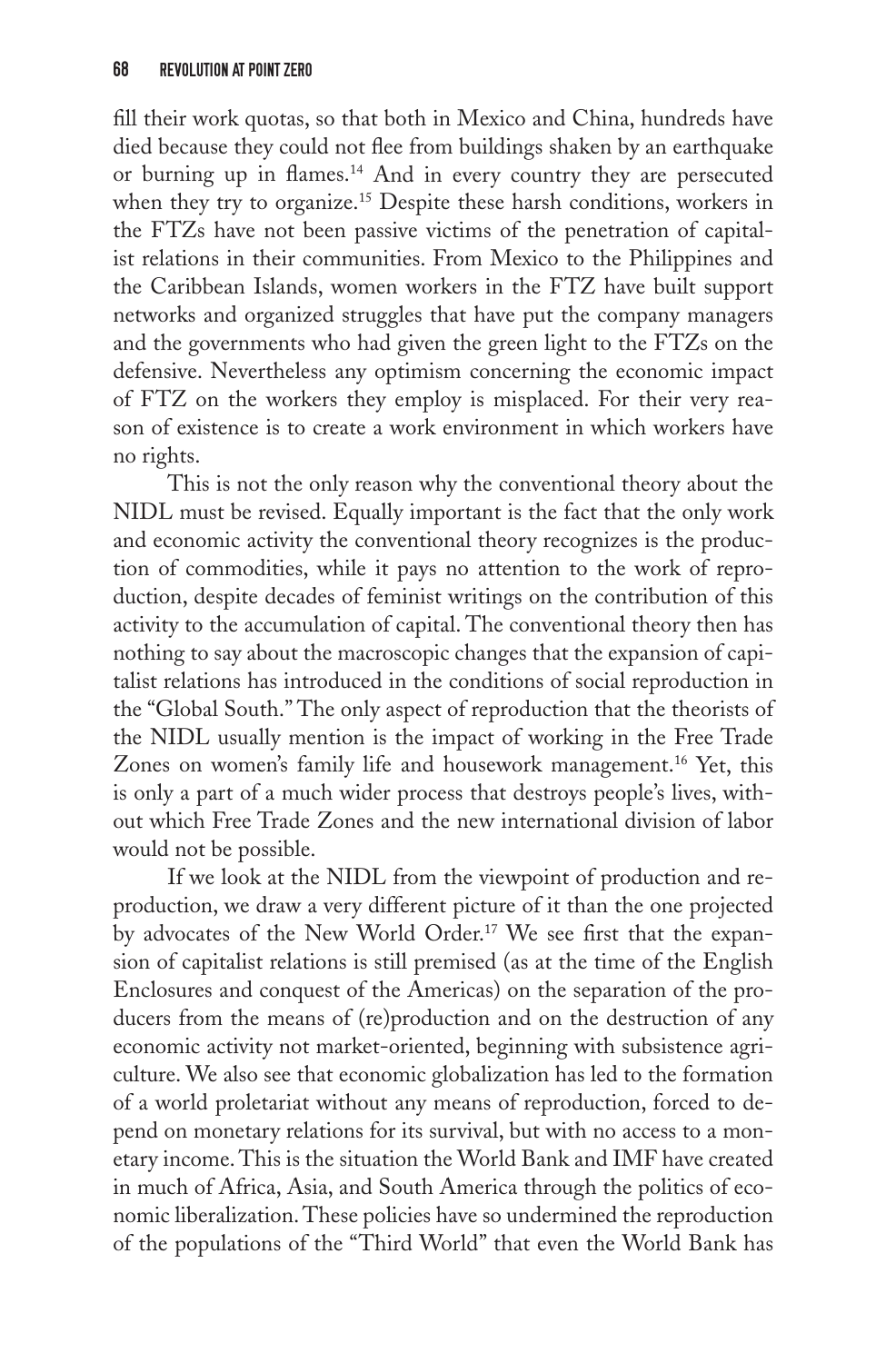had to concede to having made mistakes.<sup>18</sup> They have led to a level of poverty unprecedented in the postcolonial period, and have erased the most important achievement of the anticolonial struggle: the commitment by the new independent nation states to invest in the reproduction of the national proletariat.

Massive cuts in government spending for social services, repeated currency devaluations, wage freezes, these are the core of the "structural adjustment programs" and the neoliberal agenda. We must also mention the ongoing land expropriations that are being carried out for the sake of the commercialization of agriculture, and the institution of a state of constant warfare.19 Endless wars, massacres, entire populations in flight from their lands and turned into refugees, famines: these are not only the consequences of a dramatic impoverishment that intensifies ethnic, political, and religious conflicts, as the media want us to believe. They are the necessary complements of the privatization of land relations and the attempt to create a world in which nothing escapes the logic of profit.<sup>20</sup> They are the ultimate means to expropriate populations who, until recently, had access to land and natural resources, which now are taken over by multinational corporations.

Structural adjustment and economic liberalization have also put an end to the "import-substitution" politics which former colonial countries had adopted in the '60s to achieve a certain degree of industrial autonomy. This move has dismantled the local industries, for opening the domestic markets to foreign imports has allowed transnational corporations to flood them with imported products, with which the local industries could not compete.21 The construction of Free Trade Zones has not remedied this situation; it has only taken advantage of it, allowing foreign companies to keep wages below subsistence levels, which is why, as Saskia Sassen has argued, Free Trade Zones function primarily as springboards for migration.<sup>22</sup>

That the industrialization of the of the "Third World" is a myth is further proven by the fact that, throughout the '80s and '90s, the transfer of capital and industries from the "first" to the "third world" has been superseded by the transfer of capital and labor from the "third" to the "first world." The scale of this phenomenon is immense.

Remittances are the second largest international monetary flow after the revenues of the oil companies. In some parts of the world (e.g., Mexico), entire villages depend on them. According to World Bank, from \$24 billion in the '70s, remittances have grown to \$65 billion in the '80s, and these figures only refer to remittances that pass through the banks; they do not include those in kind, like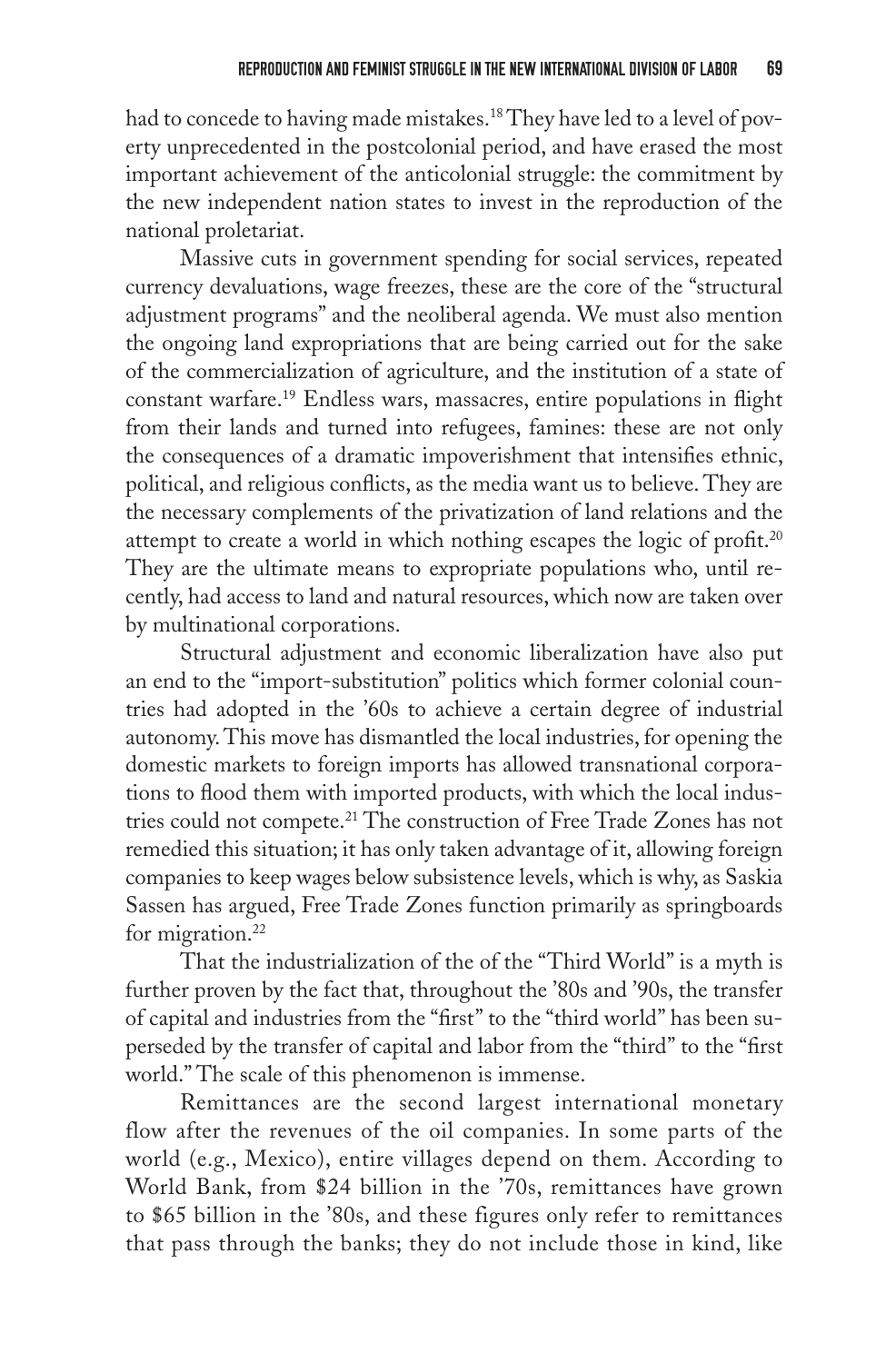furniture, TV sets, and other goods that immigrants bring back on their visits home.<sup>23</sup>

The first consequence of the impoverishment to which economic liberalization has condemned the world proletariat has been the take-off of a vast migratory movement from "South" to "North," following the transfer of capital that the payment of the foreign debt has caused.

This migratory movement of biblical proportions, $24$  structurally connected to the new economic order, and bound to the globalization of the labor-market, is telling evidence of the ways in which the international division of labor has been restructured.25 It demonstrates that the debt crisis and "structural adjustment" have created a system of global *apartheid*. For they have transformed the "Third World" into an immense pool of cheap labor, functioning with respect to the metropolitan economies in the same way as the "homelands" functioned with respect to the white areas in South Africa. Not accidentally, exit from it is regulated by a similar system of passes and restrictions, guaranteeing that in the countries of arrival immigrants are twice devalued, as immigrants and as undocumented workers. By introducing restrictions that force immigrant workers to be undocumented, immigration can be used to cut the cost of labor.<sup>26</sup> For only if immigrants are socially and politically devalued can immigration be used to contain the demands of the localworking class.27

For those who cannot migrate or do not have access to remittances sent by immigrants, the alternative is a life of great hardships. Lack of food, medicines, potable water, electricity, schools, and viable roads, as well as mass unemployment, are now for most a daily reality, reflected in the constant outbreak of epidemics, the disintegration of family life,<sup>28</sup> and the phenomenon of children living in the streets or working in slave-like conditions.29 This reality is also reflected in the intense struggles, at times taking the form of riots, by which every day the populations in "adjusted" countries resist the closing of local industries, the hikes in the prices of basic goods and transports, and the financial squeeze to which they are subjected in the name of debt repayment.<sup>30</sup>

On the basis of this situation it should be possible to see that any feminist project exclusively concerned with sexual discrimination and failing to place the "feminization of poverty" in the context of the advance of capitalist relations, is condemned to irrelevance and co-optation. In addition, the NIDL introduces an international redistribution of reproduction work that strengthens the hierarchies inherent in the sexual division of labor and creates new divisions among women.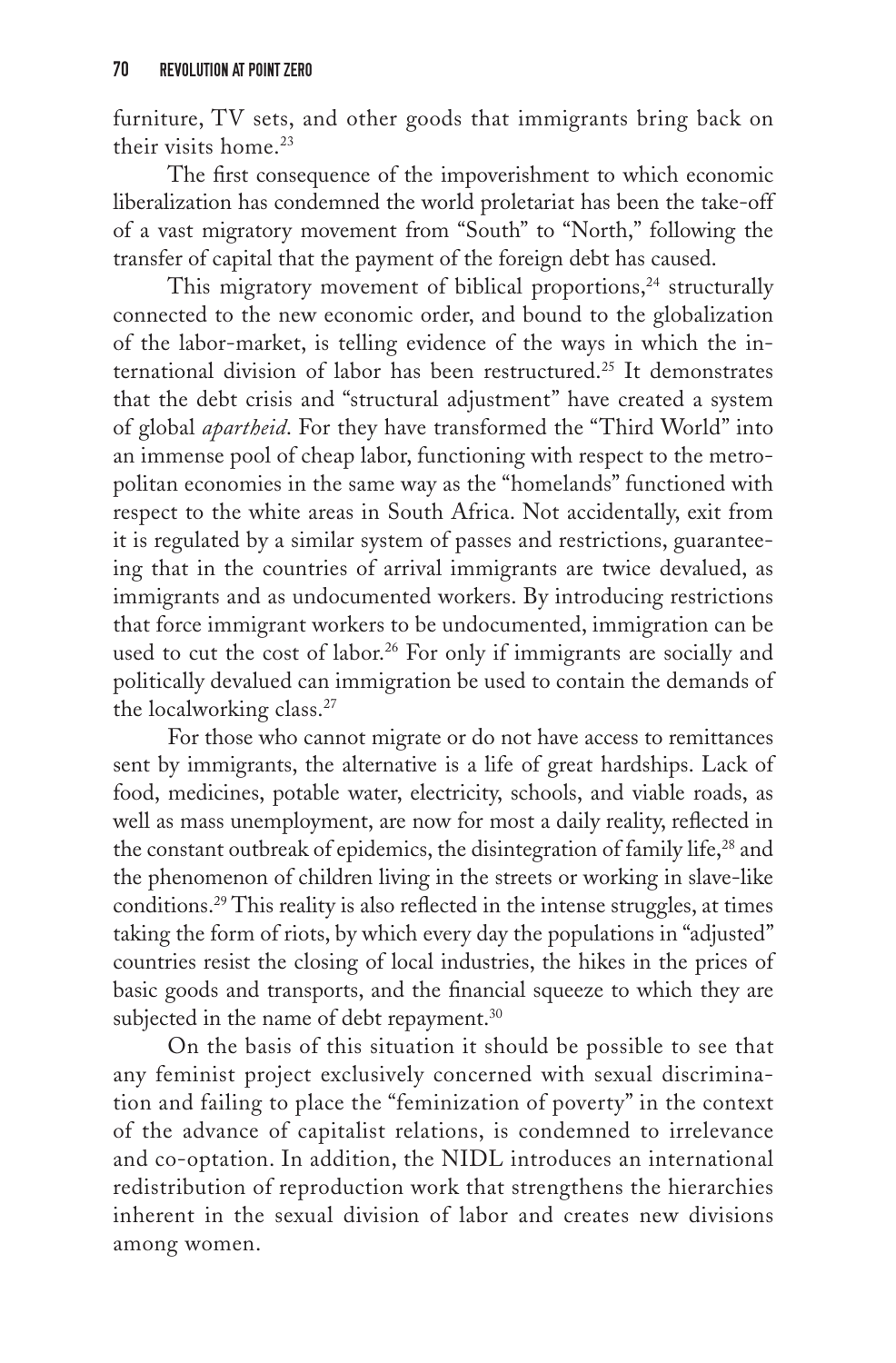#### Emigration, Reproduction, and International Feminism

If it is true that the remittances sent by immigrants constitute the main international monetary flow after the revenues of the oil companies, then the most important commodity that the "Third World" today exports to the "First" is labor. In other words, as in the past, today as well, capitalist accumulation is above all the accumulation of workers, a process that occurs primarily through immigration.<sup>31</sup> This means that a significant part of the work necessary to reproduce the metropolitan workforce is now performed by women in Africa, Asia, Latin America or the former socialist countries, the main points of origin of the contemporary migratory movements. This is labor that is never considered in the computation of the "Third World" debt and yet directly contributes to the accumulation of wealth in the "advanced" capitalist countries, as immigration serves to offset demographic decline, keep wages down and transfer surplus from the colonies to the "metropoles."32 This is a fact that feminists must acknowledge, both to unmask what "integration in the global economy" involves and to demystify the ideology of "aid to the third world," which hides an immense appropriation of women's labor.

Not only do women across the world produce the workers the keep the global economy in motion. Starting in the early '90s there has been a leap in female migration from the Global South to the North, where they provide an increasing percentage of the workforce employed in the service sector and domestic labor.<sup>33</sup> As Cynthia Enloe has observed, by imposing economic policies that incentivize migration, the International Monetary Fund and World Bank have enabled governments in Europe, the United States, and Canada to resolve the housework crisis at the origin of the feminist movement, and "free" thousand of women for extradomestic work. The employment of Filipino or Mexican women who, for a modest sum, clean houses, raise children, prepare meals, take care of the elderly, allows many middle class women to escape a work that they do not want or can no longer perform, without simultaneously reducing their standard of living.<sup>34</sup> However, this "solution" is problematic as it creates a "maids-madams" relation among women, complicated by the biases surrounding housework: the assumption that it is not real work and should be paid as little as possible, that it does not have defined boundaries and so forth.<sup>35</sup> The employment of a domestic worker, moreover, makes women (rather than the state) responsible for the work of reproduction and weakens the struggle against the division of labor in the family, sparing women the task of forcing their male partners to share this work.<sup>36</sup> As for immigrant women, taking a job as domestics is a painful choice, for the work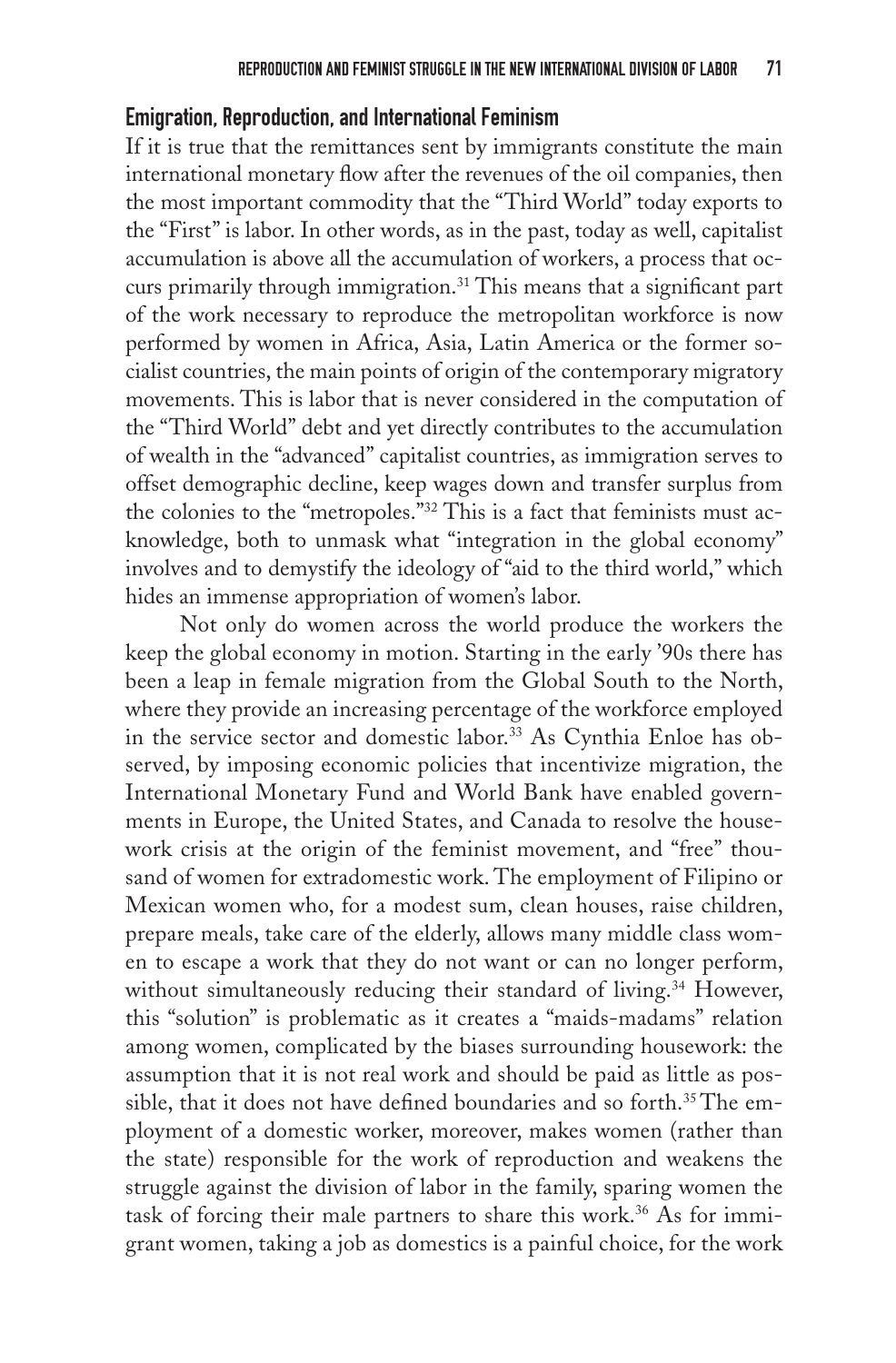is poorly paid, and it requires that they take care of other people's families while they have to leave their own behind.

In the course of the '80s and '90s, other phenomena have developed that demonstrate the attempt to redistribute the reproduction of the metropolitan workforce on the shoulders of women in and from the "Third World." Among the most significant, there has been the development of a vast international baby-market, organized through the system of adoptions, now evolved into a multibillion dollars business. By the end of the 1980s, it was calculated that an adopted child entered the United States every forty-eight minutes and, at the beginning of the 1990s, from South Korea alone, 5,700 children were being exported yearly to the United States.<sup>37</sup> Today, what feminists have described as an international "traffic in children" has spread also to the former socialist countries, above all Poland and Russia, where the discovery of agencies that sell children (in 1994 more than 1,500 were exported just to the United States) has fueled a national scandal.<sup>38</sup> We have also seen the development of baby farms, in which children are produced specifically for export,<sup>39</sup> and the increasing employment of "third world women" as surrogate mothers.40 Surrogacy, like adoption, allows women from the "advanced" capitalist countries to avoid interrupting their career or jeopardizing their health to have a child. In turn, "Third World" governments benefit from the fact that the sale of every child brings foreign currency to their coffers; and the World Bank and the International Monetary Fund tacitly approve this practice, because the sale of children serves to correct "demographic excesses" and is in harmony with the principle that debtor nations must export all their resources from forests to human beings.

We also have seen a massification, especially in parts of Asia (Thailand, South Korea, Philippines), of the sex-industry and sex-tourism, serving an international clientele, including the U.S. Army who, since the Vietnam War, has used these countries as Rest and Recreation areas.41 By the end of the 1980s, in Thailand alone, out of a population of 52 million people, one million women worked in the sex-industry. To this we must add the enormous increase in the number of women from the "Third World" or the former socialist countries who work as prostitutes in Europe, the United States, and Japan, often in conditions of near slavery.42

Not last is the "traffic" in "mail-order brides" that, in the '80s, developed internationally.43 In the United States alone, about 3,500 men every year marry women chosen by mail order. The brides are young women coming from the poorest regions of South East Asia or South America,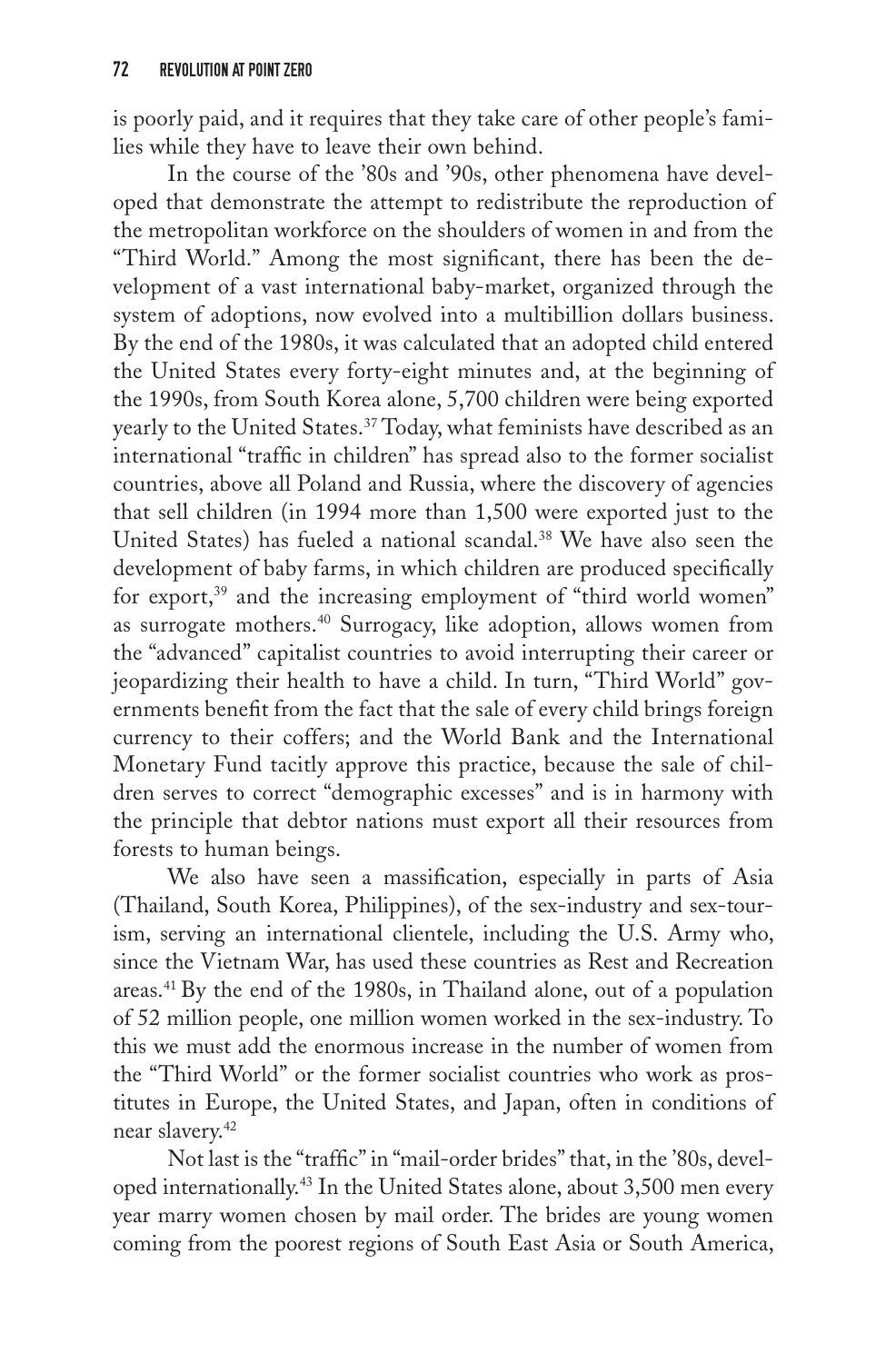although women from Russia and other former socialist countries have also chosen this means of emigration. In 1979, 7,759 Filipino women left their country by this means.44 The traffic in "mail-order brides" exploits on one side the impoverishment of women and, on the other, the sexism and racism of European and American men, who want a wife they can control, and count on the vulnerability of women who depend on them for their stay in the country.

Taken as a whole, these phenomena show that far from being a means of female emancipation the NIDL is the vehicle of a political project that intensifies the exploitation of women, and brings back forms of coerced labor that we would have thought extinct with the demise of the colonial empires. It also relaunches the image of women as sexual objects and breeders, and institutes among women a relation similar to that between white and black women under the apartheid regime in South Africa.

The antifeminist character of the new international division of labor is so evident that we must ask to what extent it has been the work of the "invisible hand" of the market, or it has been a planned response to the struggles women have made against discrimination, unpaid labor and "underdevelopment" in all its forms. In either case, feminists must organize against the recolonization attempt of which the NDIL is a vehicle and reopen the struggle on the terrain of reproduction.

It is no use, in fact, to criticize women who employ domestic workers, as some feminists do. As long as reproductive work remains an individual or family responsibility, we may not have much of a choice, particularly when we have to care for people who are ill or not self-sufficient, and in addition have jobs outside the home. This is why many women with young children are on welfare; but this alternative is on the way to extinction.45 There is also the danger that condemning the employment of domestic workers, without proposing an alternative, reinforces the illusion that housework is not necessary work. This assumption has plagued feminist politics in the '70s, and we have paid a high price for it. If the feminist movement had struggled to make the state recognize reproductive work as work and take financial responsibility for it, we might not have seen the dismantling of the few welfare provisions available to us, and a new colonial solution to the "housework question."46 Today too, a feminist mobilization that forced the state to pay for reproductive work would be quite effective in improving the conditions of this work and building solidarity among women.

Similar considerations apply to the efforts that feminists have made to convince governments to criminalize domestic violence and the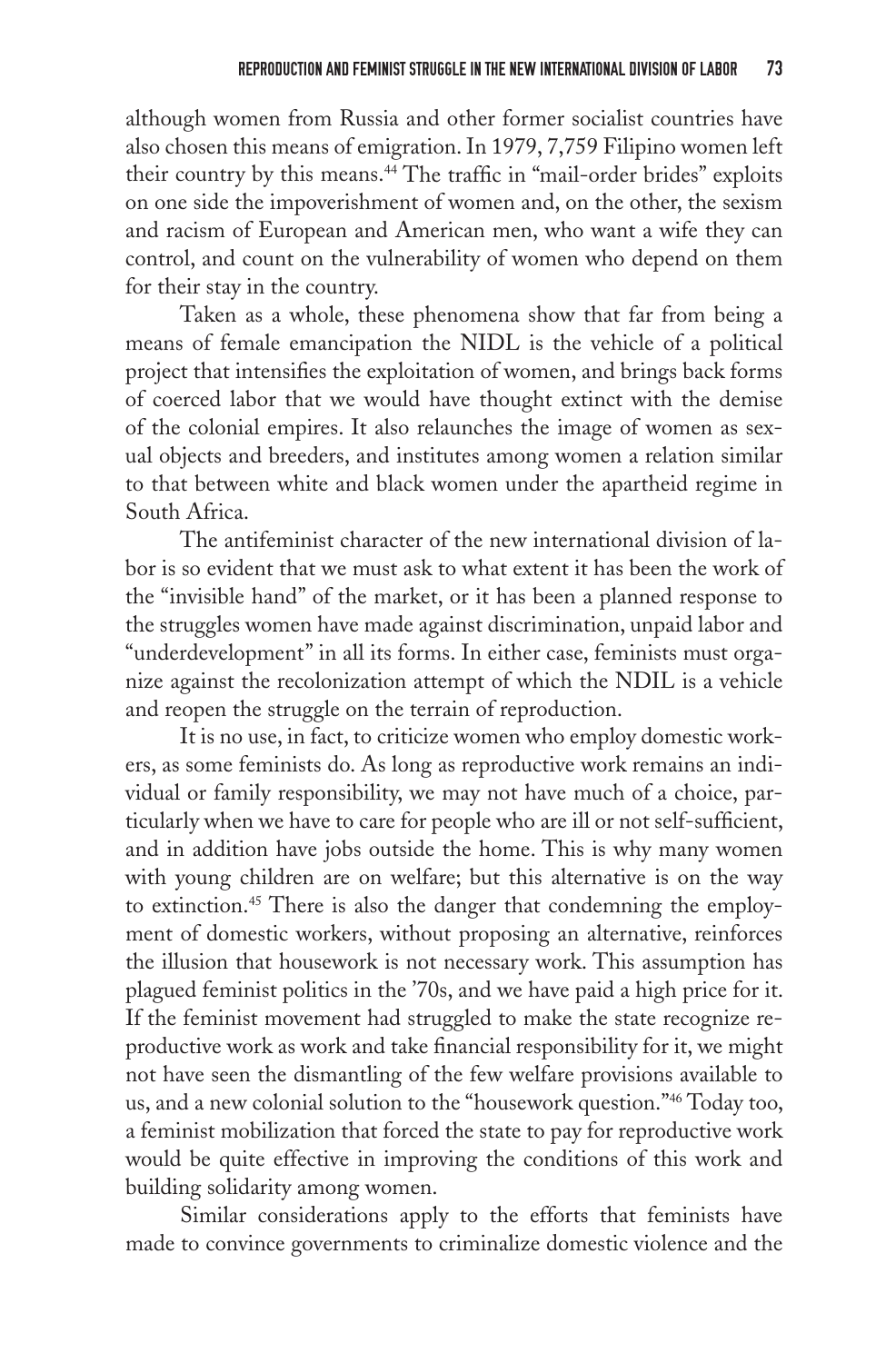"traffic" in women. These initiatives do not go to the roots of the abuses perpetrated against women.

Can punishments remedy the situation of abject poverty that leads parents in some countries to sell their children into prostitution? And how can governments in Asia or Africa upgrade the condition of women when the World Bank and the IMF force them to cut all social spending and adopt the strictest austerity programs?<sup>47</sup> How can these governments give women equal access to education or better health care when structural adjustment requires them to cut all subsidies to these programs? And will parents be likely to send their daughters to schools when their sons are unemployed after obtaining a diploma?<sup>48</sup>

If international feminism and global sisterhood are to be possible, feminists must campaign against structural adjustment, the payment of the foreign debt, and the introduction of intellectual property laws, which are the means by which the new international division of labor is being organized, and the livelihood of the majority of the world population is undermined.

As "Third World" feminists have often stressed, the inequalities that exist among women at the international level also affect the politics of the feminist movement. Access to greater resources (travel, grants, publications, rapid means of communications) allows European and North American feminists to impose their agendas on the occasion of global conferences, and play a hegemonic role in the definition of what feminism and feminist struggles must be like.<sup>49 50</sup>

The power relations the NIDL generates are also reflected in the role that women play in metropolitan Non Governmental Organizations (NGOs) that finance "income generating projects" for women in the "third world." Besides mobilizing women's unpaid labor to compensate for the loss of social services that structural adjustment causes, these projects create a patron-client relation among women. Metropolitan NGOs decide which projects to finance, how to evaluate them, which women to recruit, all of this with no accountability to the women whose labor they organize. It should be noticed that the function that metropolitan NGOs play with regard to the women they "help" is in part a response to the weakening role of the husbands and the state as supervisors of women's work in the countries subject to structural adjustment. As the men migrate, or do not have the money to support a family, and as the state lacks or is presumed not to have funds to invest in social reproduction, a new patriarchal regime comes into existence, that places women in the "Third World" under the control of the World Bank, the IMF and the many NGOs that manage "income generating projects" and "aid" programs.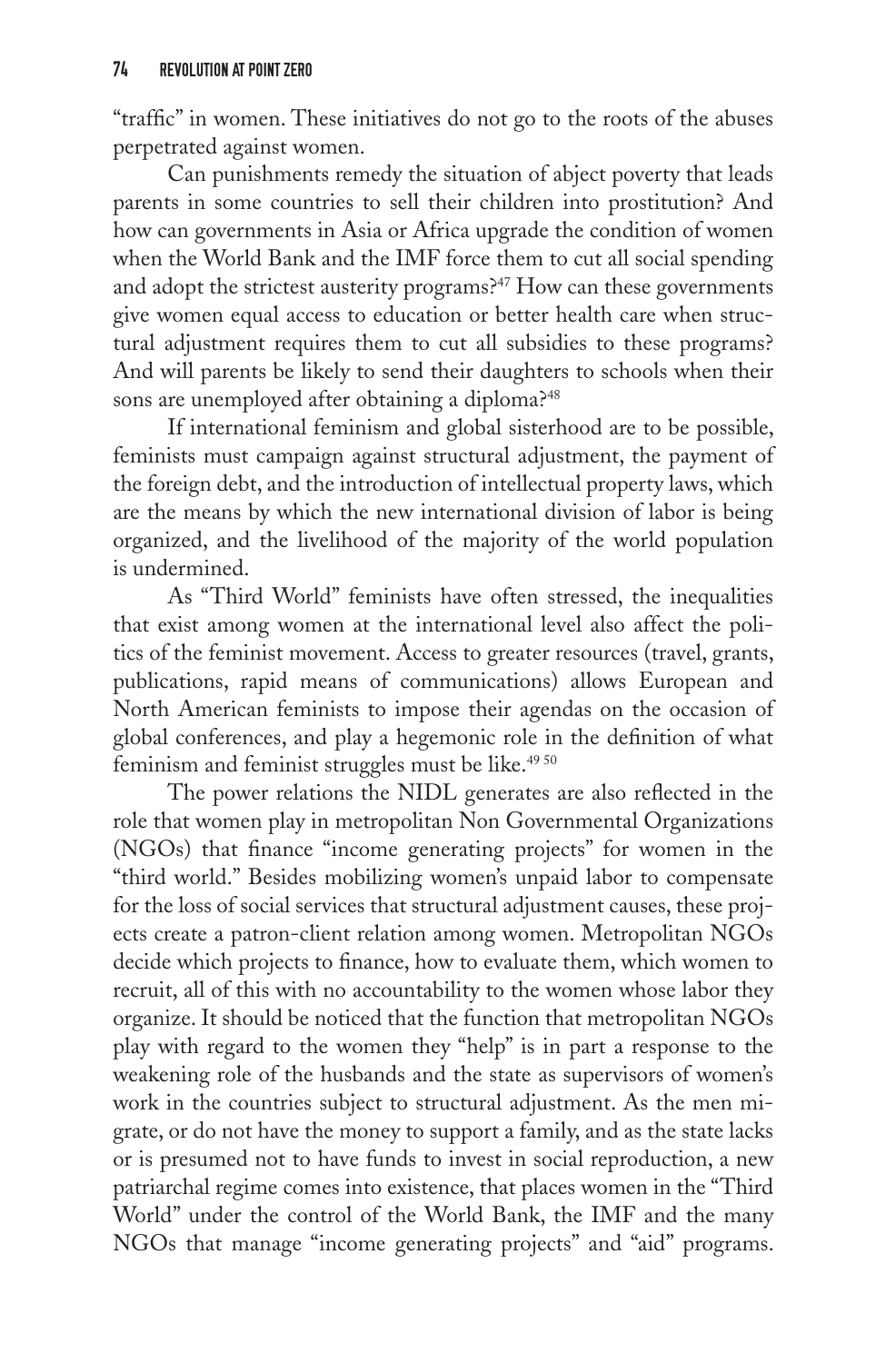These are the new supervisors and exploiters of women's reproductive work, and this new patriarchy relies on the collaboration of European and North American women who, like new missionaries, are recruited to train women in the "colonies" to develop the attitudes necessary to become integrated in the global economy.<sup>51</sup>

# **Conclusion**

My analysis of the NIDL shows the limits of a feminist political strategy that does not place the struggle against sexual discrimination in an anticapitalist framework. It also shows that not only does capitalist development continue to produce poverty, disease, and war, but it can survive only by creating divisions in the proletariat that preclude the realization of a society free from exploitation. Feminist politics, then, must subvert the new international division of labor and the globalization project from which it originates. These are the politics of grassroots feminist movements across the planet, which demand the return of the expropriated lands, the nonpayment of the foreign debt, and the abolition of structural adjustment and land privatization. They remind us that we cannot separate the demand for equality from a critique of the role of international capital in the recolonization of their countries and that the struggles that women are daily making to survive are political struggles and feminist struggles.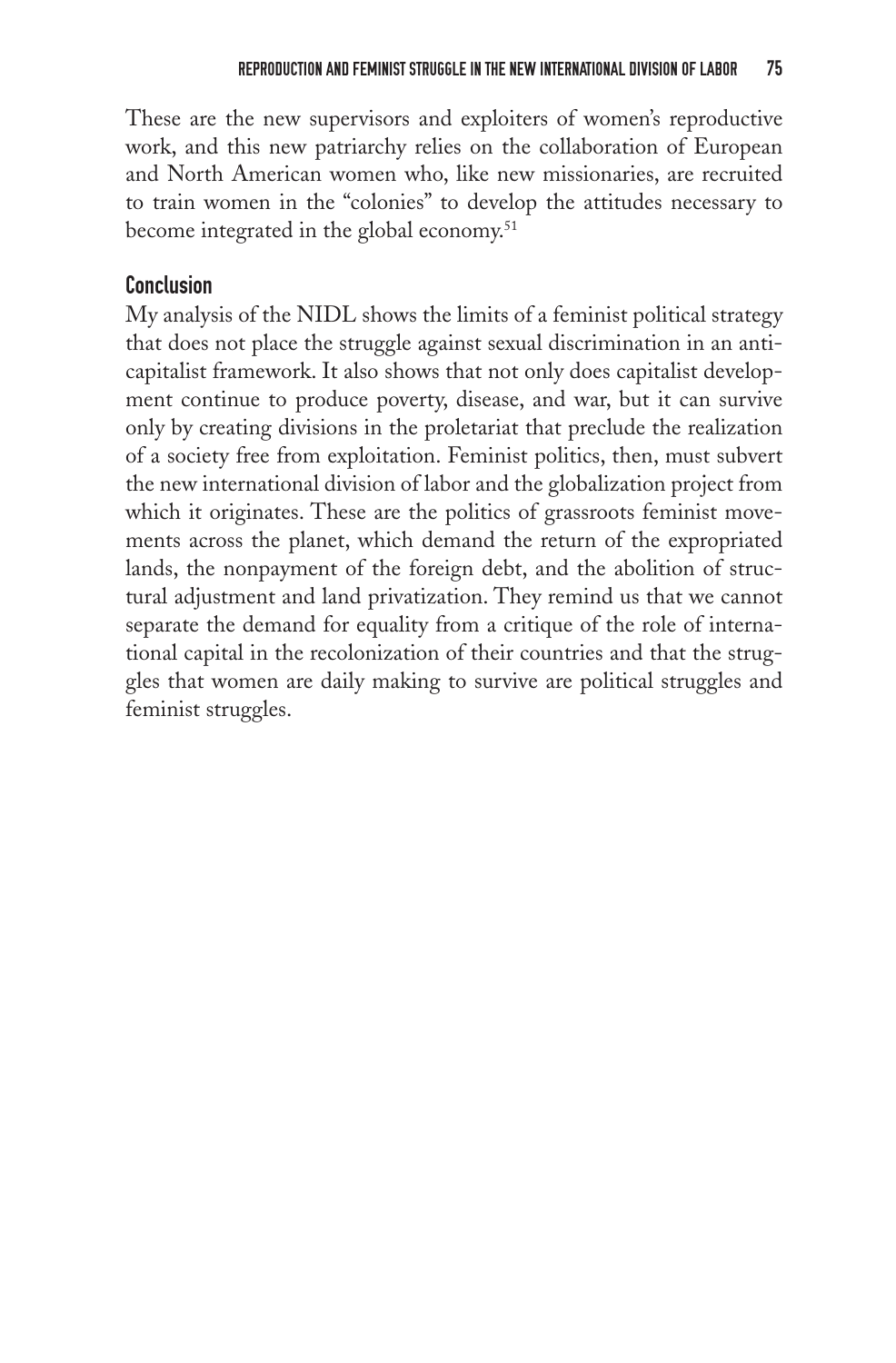# WAR, GLOBALIZATION, AND REPRODUCTION (2000)

First came the foreign bankers eager to lend at extortionate rates; then the financial controllers to see that the interest was paid; then the thousands of foreign advisors taking their cut. Finally, when the country was bankrupt and helpless, it was time for the foreign troops to "rescue" the ruler from his "rebellious" people. One last gulp and the country had gone. —Thomas Pakenham, *The Scramble for Africa*<sup>1</sup>

You who hunger, who shall feed you? Come to us, we too are starving. Only hungry ones can feed you. —Bertolt Brecht, "All or Nothing"

As the proliferation of conflicts in Africa, Asia, and the Middle East, **Tand the zest of the United States for military intervention through** the 1980s and 1990s demonstrate, war is on the global agenda.<sup>2</sup> This is because the new phase of capitalist expansionism that we are witnessing requires the destruction of any economic activity not subordinated to the logic of accumulation, and this is necessarily a violent process. Corporate capital cannot extend its reach over the planet's resources—from the seas to the forests to people's labor, to our very genetic pools—without generating an intense resistance worldwide. Moreover, it is in the nature of the present capitalist crisis that no mediation is possible and development planning in the so-called "Third World" gives way to war.3

That the connection between integration in the global economy and warfare is not usually recognized is due to the fact that globalization today, while in essence continuing the nineteenth century imperial project, presents itself primarily as an economic program. Its first and most visible weapons are structural adjustment programs, trade liberalization, privatizations, intellectual property rights. All these policies are responsible for an immense transfer of wealth from the "colonies" to the metropoles, but they do not require territorial conquest, and thus are assumed to work by purely peaceful means.4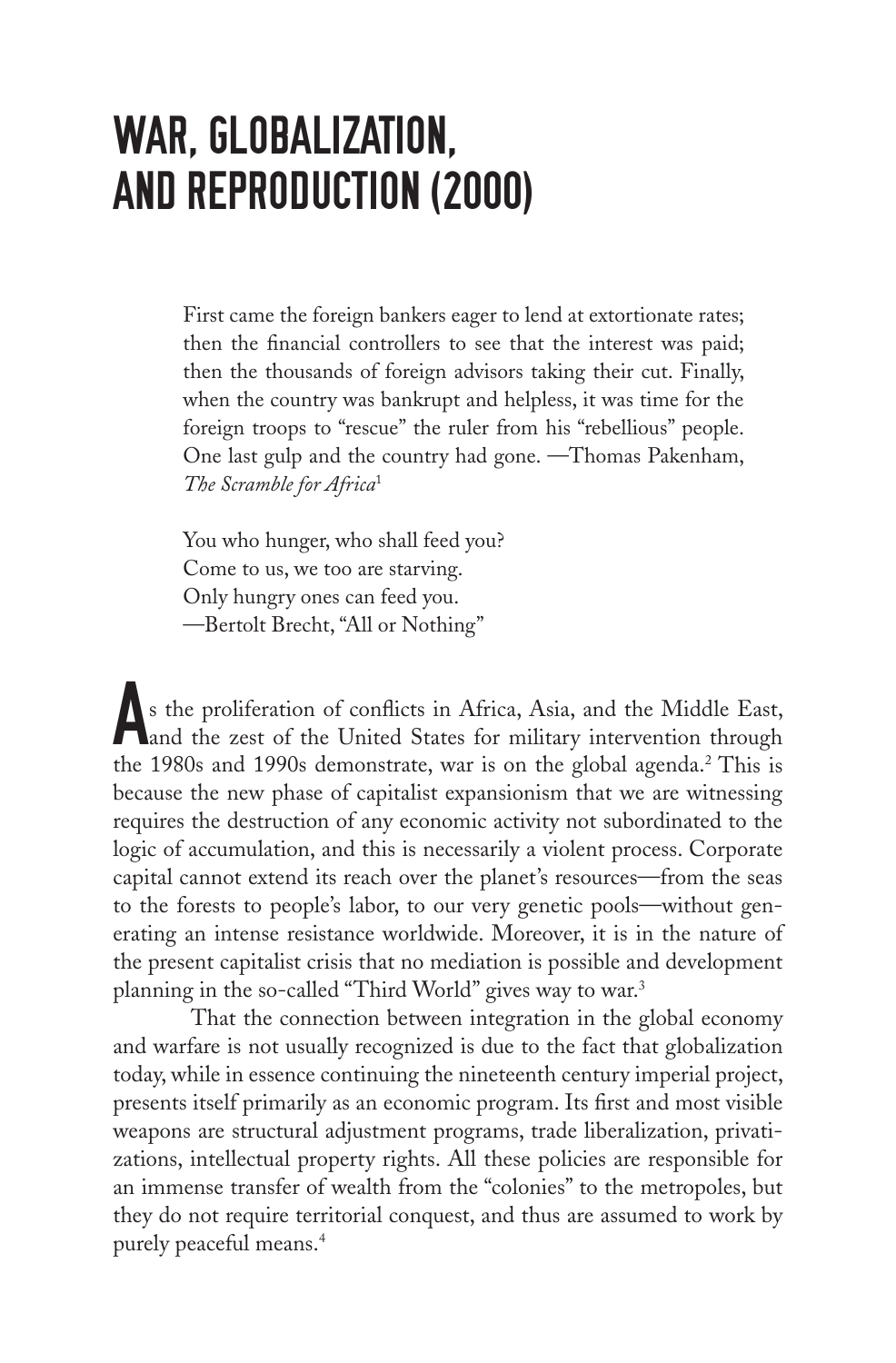Military intervention too is taking new forms, often appearing under the guise of benevolent initiatives, such as "food aid" and "humanitarian relief," or, in Latin America, the "war against drugs." A further reason why the marriage between war and globalization—the form that imperialism takes today—is not more evident is that most of the new "globalization wars" have been fought on the African continent, whose current history is systematically distorted by the media, which blame every crisis in it on the Africans' alleged "backwardness," "tribalism," and incapacity to achieve democratic institutions.

#### Africa, War, and Structural Adjustment

In reality, the situation in Africa shows the tight connection between the implementation of the structural adjustment programs (SAPs), introduced in the 1980s by the World Bank and the International Monetary Fund (IMF) to facilitate the advance of multinational capital in the region, and the development of a state of constant warfare. It shows that structural adjustment generates war and war, in turn, completes the work of structural adjustment, as it makes the affected countries dependent on international capital and the powers that represent it, beginning with the United States, the European Union, and the United Nations. In other words, to paraphrase Clausewitz, "structural adjustment is war by other means."

 There are many ways in which "structural adjustment" promotes war. This type of program was imposed by the World Bank and the IMF on most African countries starting in the early 1980s, allegedly to spur economic recovery and help the African governments pay for the debts that they had contracted during the previous decade in order to finance development projects. Among the reforms it prescribes are land privatization (starting with the abolition of communal land tenure), trade liberalization (the elimination of tariffs on imported goods), the deregulation of currency transactions, the downsizing of the public sector, the de-funding of social services, and a system of controls that effectively transfers economic planning from the African governments to the World Bank and non-governmental organizations (NGOs).5

This economic restructuring was presumably meant to boost productivity, eliminate inefficiency and increase Africa's "competitive edge" on the global market. But the opposite has occurred. More than a decade after its adoption, local economies have collapsed, foreign investment has not materialized, and the only productive activities in place in most African countries are once again, as in the colonial period, mineral extraction and export-oriented agriculture that contribute to the gluts in the global market while Africans do not have enough food to eat.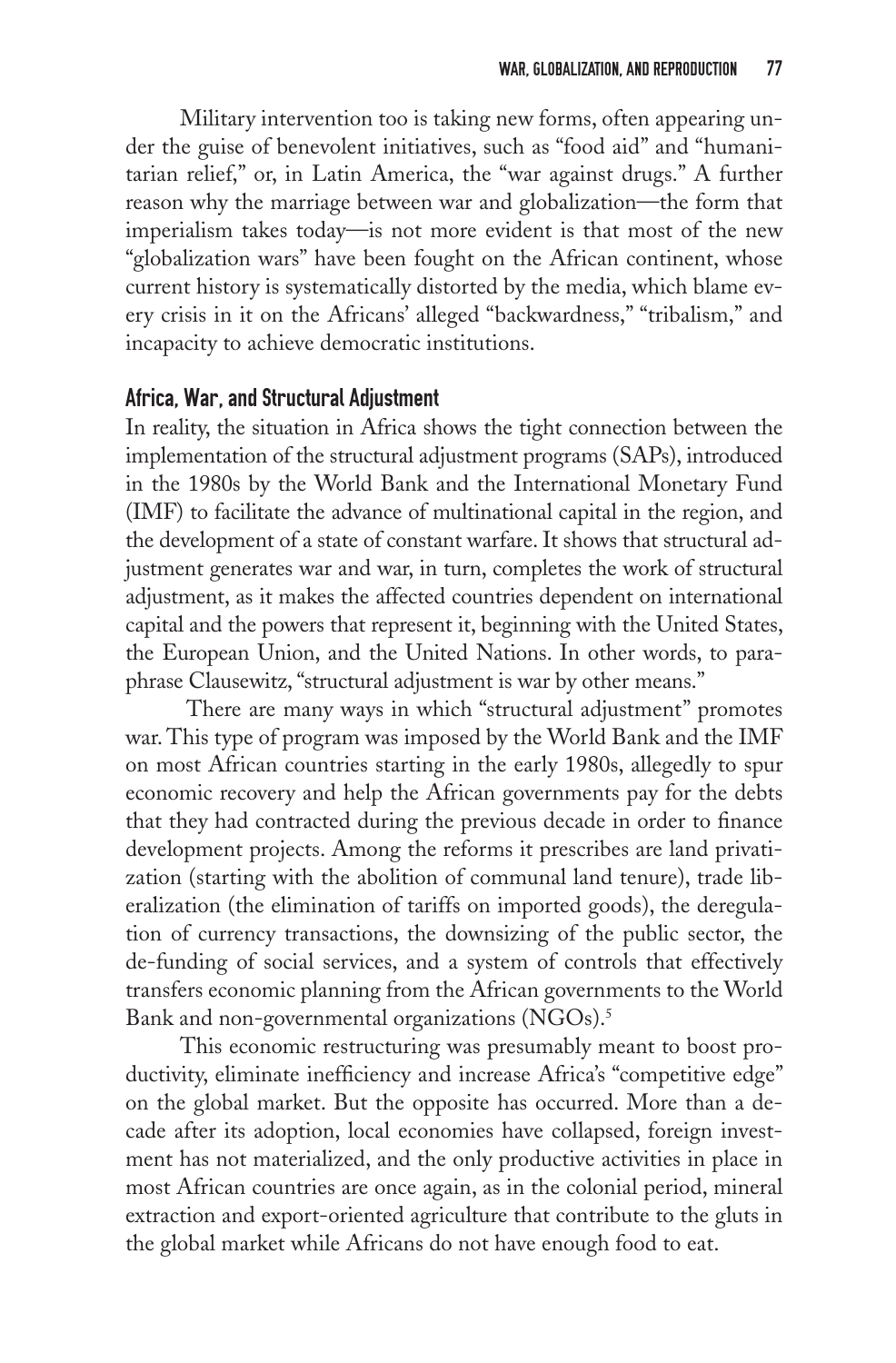In this context of generalized economic bankruptcy, violent rivalries have exploded everywhere among different factions of the African ruling class, who, unable to enrich themselves through the exploitation of labor, are now fighting for access to state power as the key condition for the accumulation of wealth. State power, in fact, is the key to the appropriation and sale on the international market of either the national assets and resources (land, gold, diamonds, oil, timber), or the assets possessed by rival or weaker groups.6 Thus, war has become the necessary underbelly of a new mercantile economy, or (according to some) an "economy of plunder,"7 thriving with the complicity of foreign companies and international agencies, who, for all their complaints about "corruption," benefit from it.

The World Bank's insistence that everything be privatized has weakened the State, as in the case of Russia, and exaggerated this process. In the same way, the deregulation of banking activities and currency transactions (also demanded by the World Bank) has helped the spread of the drug trade that since the 1980s has been playing a major role in Africa's political economy, contributing to the formation of private armies.<sup>8</sup>

A further source of warfare in Africa has been the brutal impoverishment into which structural adjustment has plunged the majority of the population. While intensifying social protest, this, over the years, has torn the social fabric of many countries in the region, as millions of people have been forced to leave their villages and go abroad in search of new sources of livelihood; and the struggle for survival has laid the groundwork for the manipulation of local antagonisms and the recruitment of the unemployed (particularly the youth) by warring parties. Many "tribal" and religious conflicts in Africa (no less than the "ethnic" conflicts in Yugoslavia) have been rooted in these processes. From the mass expulsions of immigrants and religious riots in Nigeria in the early and mid-1980s, to the "clan" wars in Somalia in the early 1990s,<sup>9</sup> to the bloody wars between the state and the fundamentalists in Algeria, in the background of most contemporary African conflicts there have been the World Bank's and the IMF's "conditionalities," that have wrecked peoples' lives and undermined the conditions for social solidarity.<sup>10</sup>

There is no doubt, for instance, that the youths who have been fighting the numerous African wars of recent years are the same who two decades ago could have been in school, and could have hoped to make a living through trade or a job in the public sector, and could have looked at the future with the hope of being able to contribute to their families' wellbeing. Similarly, the appearance of child-soldiers in the 1980s and 1990s would never have been possible if, in many countries, the extended family had not been undermined by financial hardships, and millions of children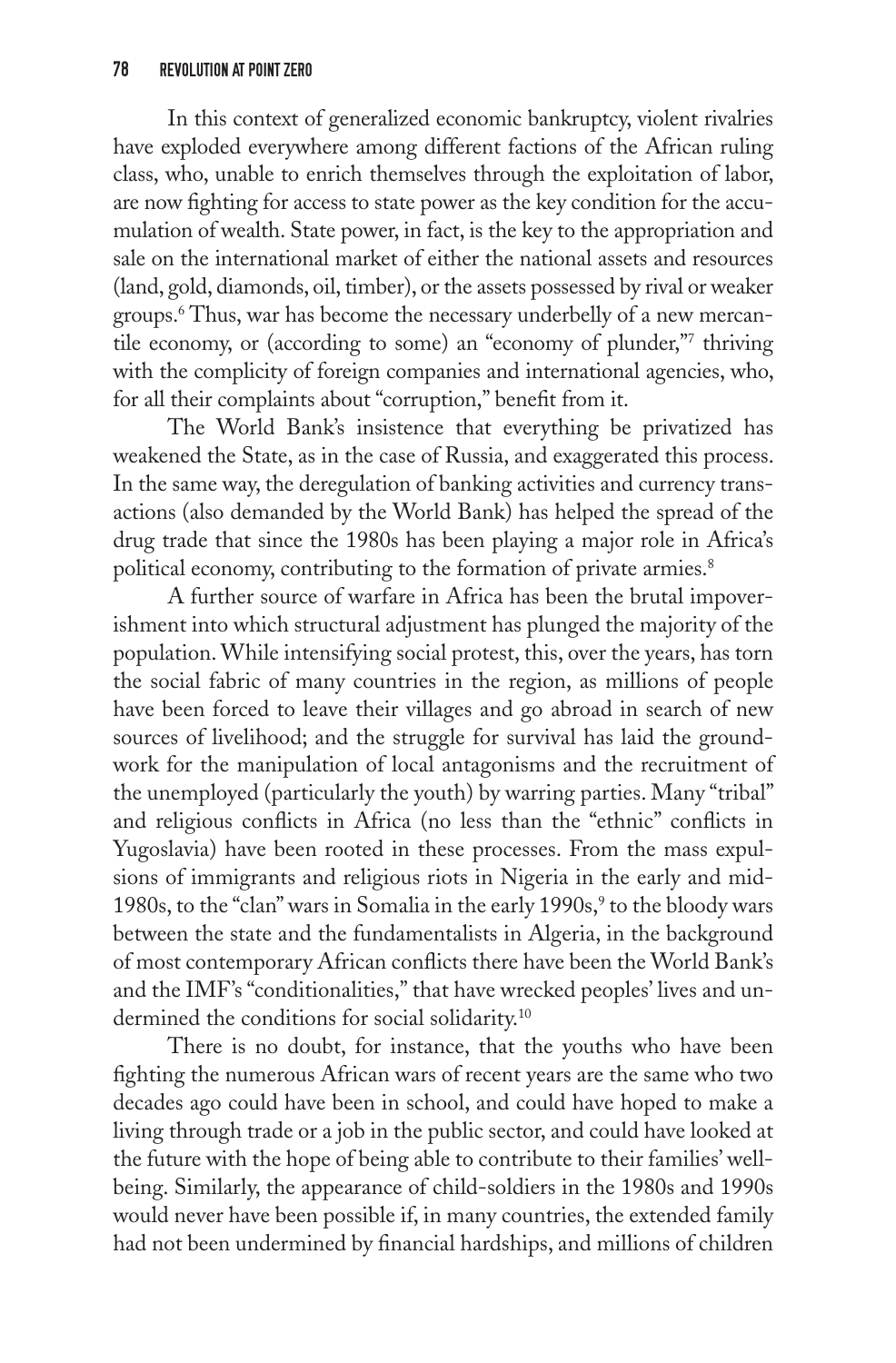were not without a place to go except for the street and had someone to provide for their needs.<sup>11</sup>

War has not only been a consequence of economic change; it has also been a means to produce it. Two objectives stand out when we consider the prevailing patterns of war in Africa, and the way in which warfare intersects with globalization. First, war forces people off the land, i.e., it separates the producers from the means of production, a condition for the expansion of the global labor market. War also reclaims the land for capitalist use, boosting the production of cash crops and exportoriented agriculture. Particularly in Africa, where communal land tenure is still widespread, this has been a major goal of the World Bank, whose raison d'être as an institution has been the capitalization of agriculture.12 Thus, it is hard today to see millions of refugees or famine victims fleeing their localities without thinking of the satisfaction this must bring to World Bank officers as well as agribusiness companies, who surely see the hand of progress working through it.

War also undermines people's opposition to "market reforms" by reshaping the territory and disrupting the social networks that provide the basis for resistance. Significant here is the correlation—frequent in contemporary Africa-between anti-IMF protest and social conflict.<sup>13</sup> This is most visible perhaps in Algeria, where the rise of anti-government Islamic fundamentalism dates from the anti-IMF uprising of 1988, when thousands of young people took over the streets of the capital for several days in the most intense and widespread protest since the heyday of the anti-colonial struggle.14

1. External intervention—often seizing upon local struggles and turning them into global conflicts—has played a major role in this context. This can be seen even in the case of the military interventions by the United States that are usually read through the prism of "geo-politics" and the Cold War, like the support given by the Reagan Administration to the governments of Sudan and Somalia and to the National Union for the Total Independence of Angola (UNITA). Both in the Sudan and Somalia SAPs were underway since the early 1980s, when both countries were among the major recipients of U.S. military aid. In the Sudan, U.S. military assistance strengthened the Neimeri regime's hand against the coalition of forces that were opposing the cuts demanded by the IMF, even though, in the end, it could not stem the uprising that in 1985 was to depose him. In Somalia, U.S. military aid helped Siad Barre's attack on the Isaaks, an episode in the ongoing war waged by national and international agencies over the last decade against Africa's pastoralist groups.15 In Angola, too, U.S. military aid to UNITA served to force the government not just to renounce socialism and the help of Cuban troops,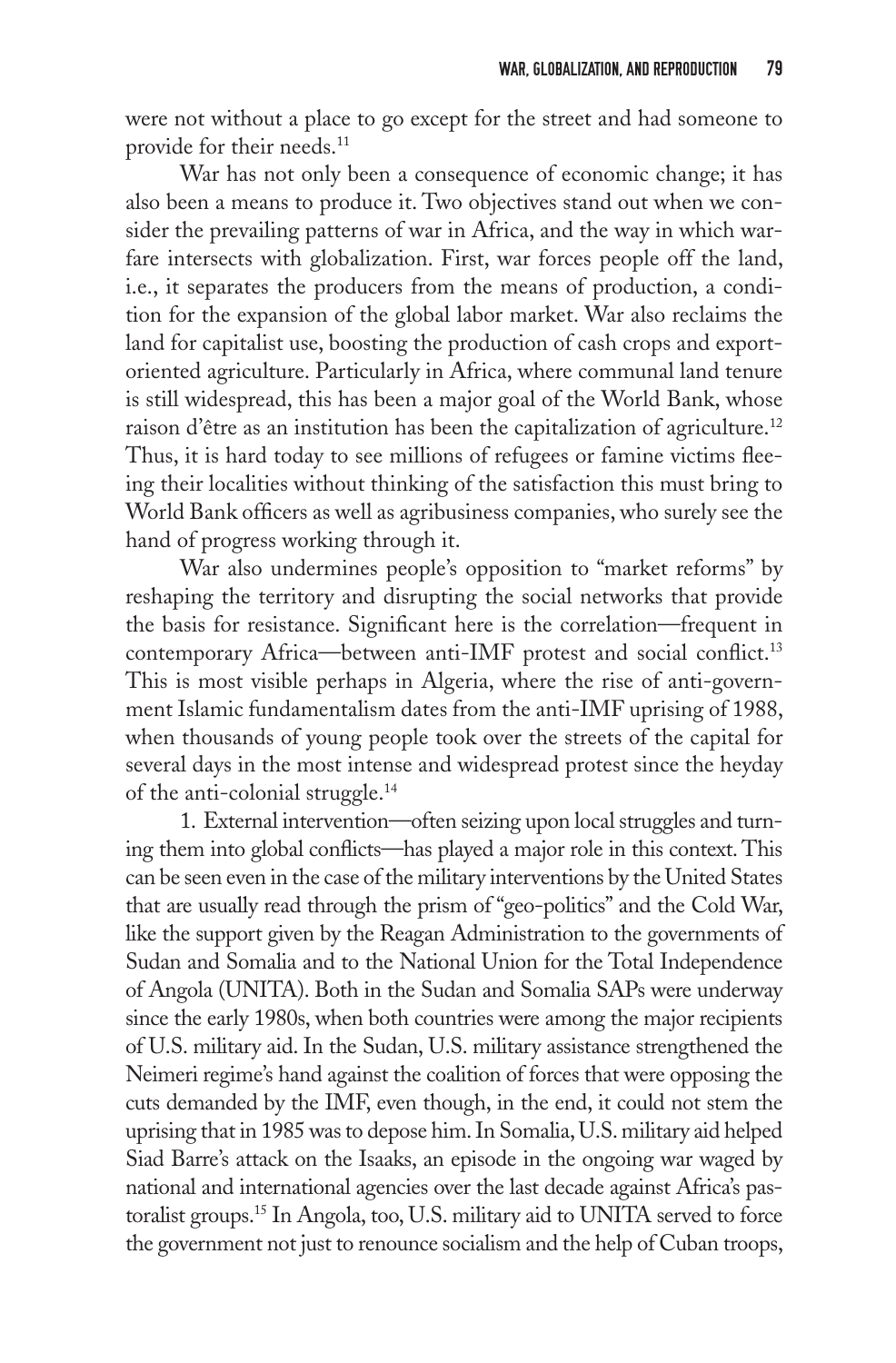but to negotiate with the IMF, and it undoubtedly strengthened the bargaining power of the oil companies operating in the country.16

# Food Aid as Stealth Warfare

In many cases, what arms could not accomplish was achieved through "food aid," provided by the United States, the United Nations and various NGOs to the refugees and the victims of the famines that the wars had produced. Often delivered to both sides of the conflict (as in the Sudan, Ethiopia, and Angola), food aid has become a major component of the contemporary neocolonial war-machine, and the war-economy generated by it. First, it has entitled international organizations other than the Red Cross to claim the right to intervene in areas of conflict in the name of providing relief (in 1988 the United Nations passed a resolution asserting the right of donors to deliver aid).17 It is on this basis that the U.S./ UN military intervention in Somalia in 1992–1993 ("Operation Restore Hope") was justified.

But even when it is not accompanied by troops, the delivery of "food aid" in conflict situations is always a form of political and military intervention, as it prolongs the war by feeding the contending armies (often more than the civilian population), it shapes military strategy, and helps the stronger party—the one best equipped to take advantage of food distributions—to win.18 This is exactly what took place in the Sudan and Ethiopia in the 1980s, where, by providing "food aid," the United States, the United Nations and NGOs like CARE became major protagonists in the wars fought in these countries.<sup>19</sup>

In addition, food aid contributes to the displacement and the relocation of rural communities, by setting up feeding centers organized around the needs of the NGOs; it also undermines local agriculture by causing the prices of locally marketed produce to collapse; and it introduces a new source of warfare, for the prospect of appropriating large food supplies and selling them locally or on the international market provides a new motive for conflict, creating a war-economy especially in countries that have been radically impoverished.<sup>20</sup>

So questionable has food assistance been in its effects, so dubious its ability to guarantee people's livelihood (which would have been better served by the distribution of agricultural tools and seeds, and above all by the end of hostilities), that one has to ask whether the true purpose of this initiative was not the phasing out of subsistence farming, and the creation of a long-term dependence on imported food—both being center-pieces of World Bank reform, and conditions for the "integration" of African countries into the global economy. This question is all the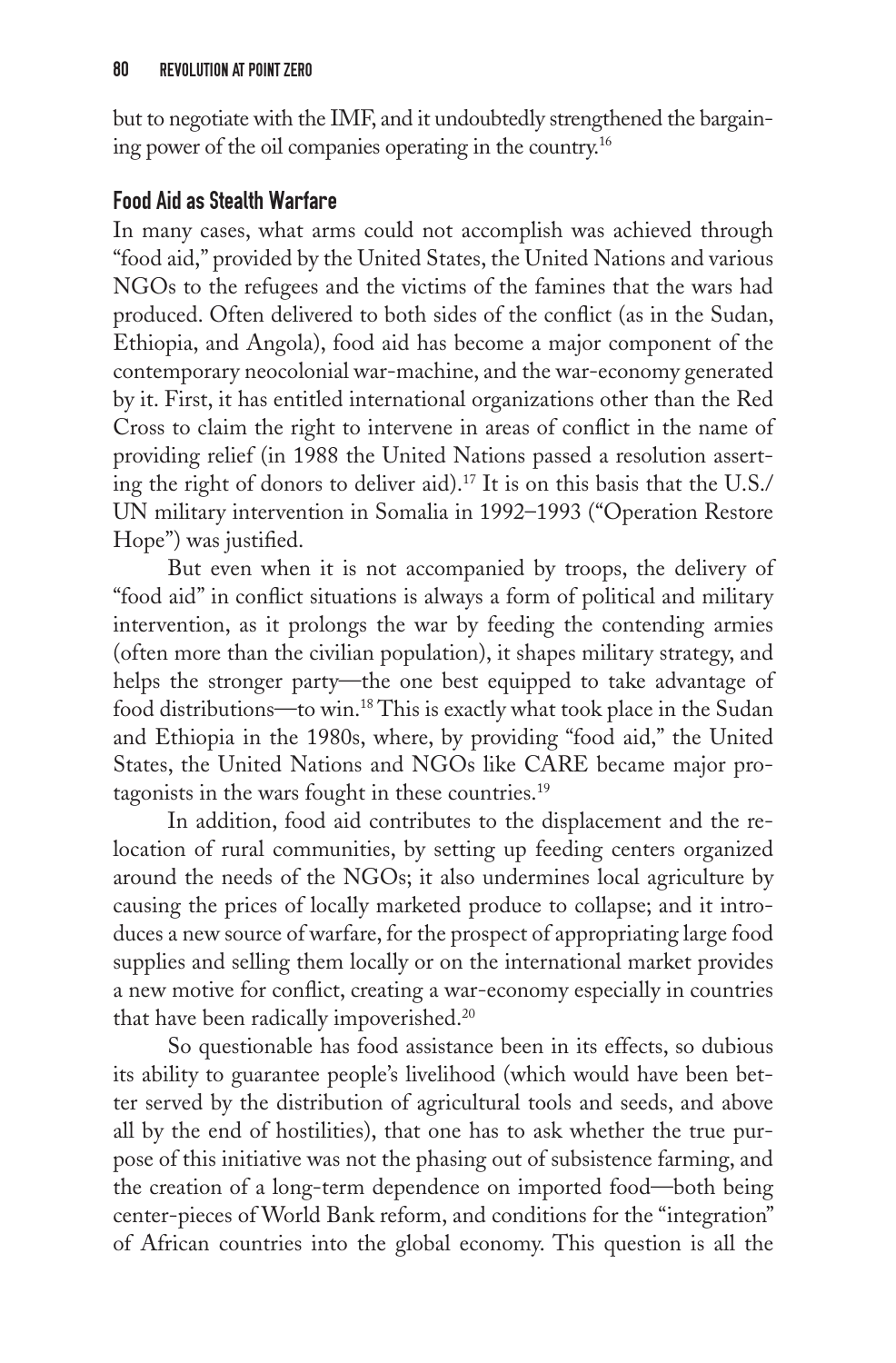more legitimate considering that the negative effects of "food aid" have been well-known since the 1960s, when it became the object of much protest and research throughout the former colonial world. Since then, it has been almost an axiom that "you don't help people by giving them food, but by giving them the tools to feed themselves," and that even under famine conditions, what people need most to survive is to preserve their ability to farm. How the United Nations and the World Bank could have forgotten this lesson is indeed unexplainable, unless we presume that the appearance of "food aid" in contemporary war-related operations in Africa has had as one of its major objectives the commercialization of land and agriculture and the take-over of the African food markets by international agribusiness.

It must be added that "relief operations," relying on the intervention of foreign NGOs and aid organizations have further marginalized the victims of conflicts and famines, who have been denied the right to control the relief activities, while being portrayed all along in the international media by the same NGOs as helpless beings unable to care for themselves. Indeed, as Joanna Macrae and Anthony Zwi point out, the only right that has been recognized has been the right of the "donors" to deliver assistance, which, as we have seen, has been used (in Somalia in 1992–1993) to call for military intervention.<sup>21</sup>

#### Mozambique: A Paradigm Case of Contemporary War

How war first, and then humanitarian relief can be used to recolonize a country, bring it to the market, and break its resistance to economic and political dependence is best seen in the case of Mozambique.<sup>22</sup> Indeed, the war that Renamo (Mozambique National Resistance), a proxy of apartheid South Africa and the United States, waged against this country for almost a decade (1981–1990) contains all the key elements of today's new globalization wars:

i. The destruction of the country's physical and social (re)productive infrastructure to provoke a reproduction crisis and enforce economic and political subordination.

This Renamo achieved through (a) the use of systematic terror against the population (massacres, enslavement, the infliction of horrendous mutilations) to force people off their land and turn them into refugees (more than 1 million people were killed in this war); (b) the demolition of roads, bridges, hospitals, schools, and above all the destruction of all agricultural activities and assets—the basic means of subsistence for a population of farmers. The case of Mozambique shows the strategic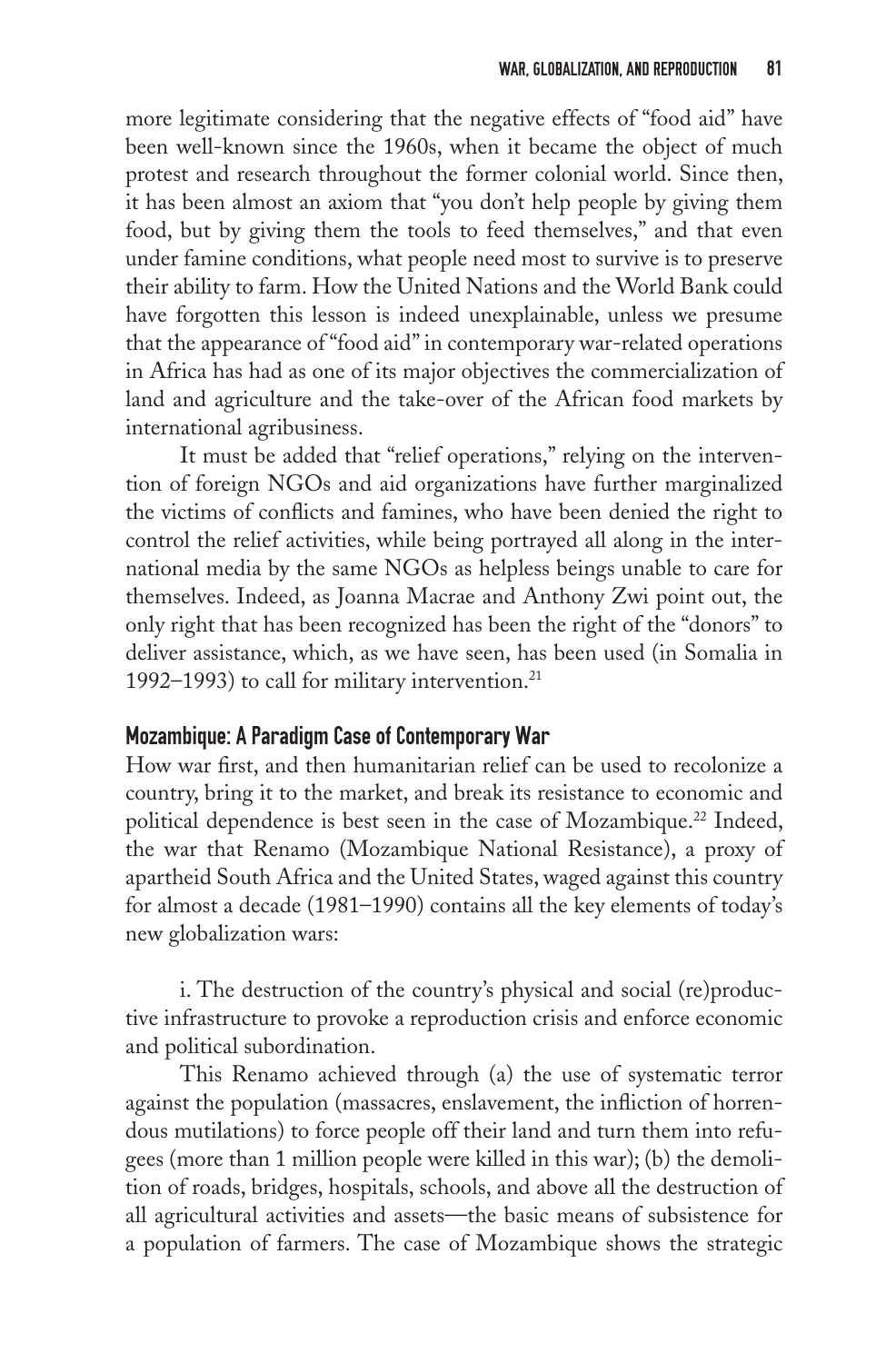significance of "low-intensity warfare," beginning with the use of landmines, making it impossible for people to farm, and thereby creating a famine situation requiring external help.

ii. The use of "food aid" delivered to displaced people and victims of famine to ensure compliance with economic conditionalities, create long-term food dependency, and undermine a country's ability to control its economic and political future. It must not be forgotten that food aid is a great boost to U.S. agribusiness, which profits from it twice, first by being relieved of its huge surpluses and, later, by cashing in on the "aided" country's dependence on imported food.

iii. The transfer of decision-making from the state to international organizations and NGOs. So thorough was the attack on Mozambican sovereignty that, once it was forced to ask for aid, Mozambique had to accept that the NGOs be given the green light in the management of relief operations, including the right to enter any part of its territory, and distribute food directly to the population at places of their choice. As Joseph Hanlon has shown, in *Mozambique: Who Calls the Shots?*, the government was hard put to protest the NGOs' politics, even in the case of Right-wing NGOs like World Vision, that used the relief distributions for political and religious propaganda, or NGOs like CARE that were suspected of collaborating with the CIA.

iv. The imposition of impossible peace conditions, like "reconciliation" and power-sharing with Renamo—the Mozambican government's and population's greatest enemy, responsible for many atrocities and the massacre of more than a million people—which have created the potential for permanent destabilization. This "reconciliation" policy, now cynically and widely imposed from Haiti to South Africa as a "peace-condition," is the political equivalent of the practice of feeding both parties in a conflict context, and is one of the most telling expressions of the present recolonization drive, for it proclaims that people in the "Third World" should never have the right to have peace and protect themselves from proven enemies. It also proclaims that not every country has the same rights, since the United States, or any country of the EU, would never dream of accepting such a foul proposition.

# Conclusion: From Africa to Yugoslavia and Beyond

The case of Mozambique is not unique. Not only are most African countries practically run by U.S.-supported agencies and NGOs; the sequence—destruction of infrastructure, imposition of market-reforms,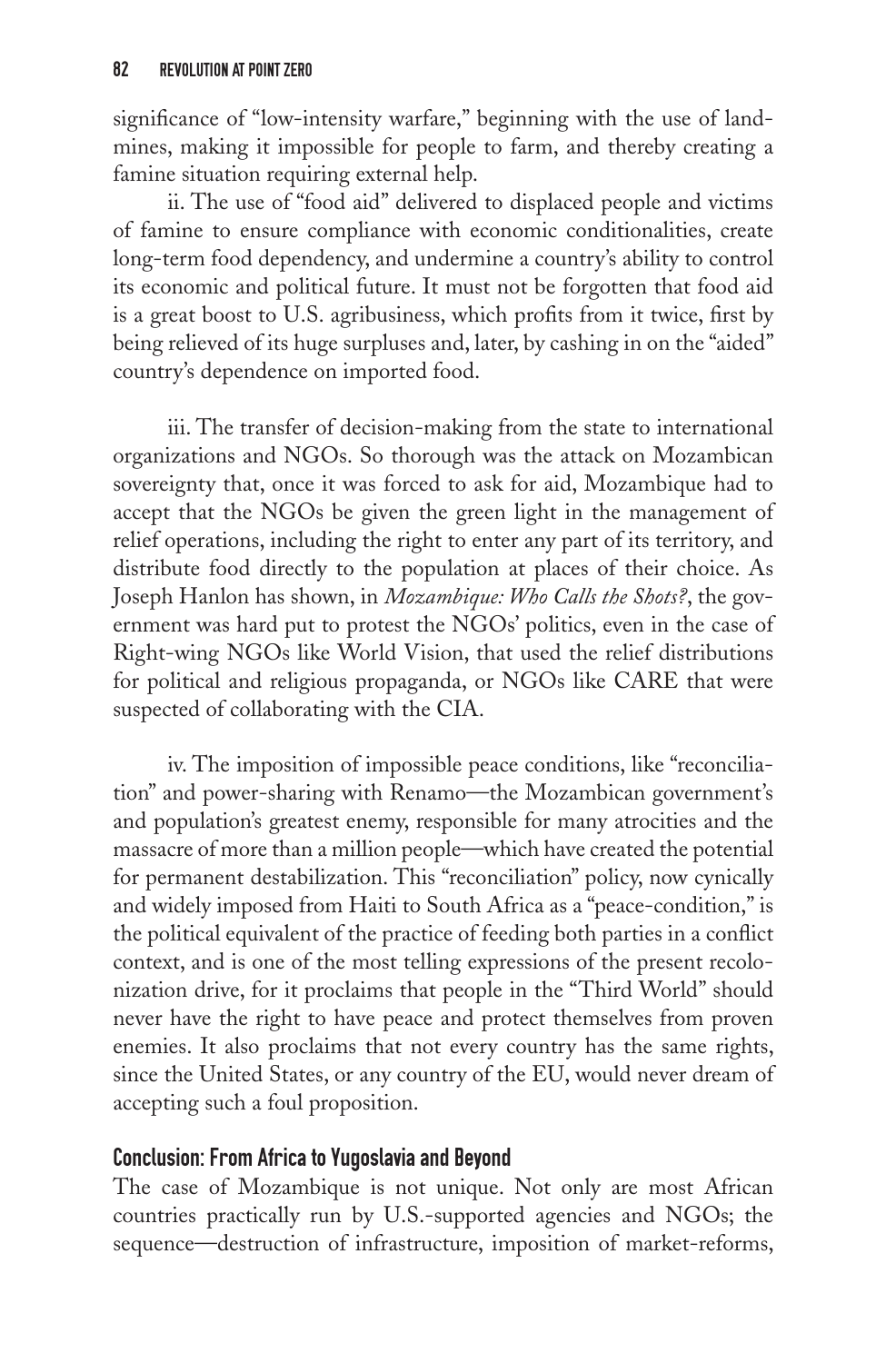forced reconciliation with murderous, "irreconcilable" enemies, destabilization—is found, in different degrees and combinations, everywhere in Africa today, to such a point that several countries, like Angola and Sudan, are in a state of permanent emergency, where their viability as political entities is now in question.

It is through this combination of financial and military warfare that the African people's resistance against globalization has so far been held in check, in the same way as it has in Central America (El Salvador, Nicaragua, Guatemala, Panama) where throughout the 1980s open U.S. military intervention has been the rule.

The difference is that, in Africa, the right of the United States/ United Nations to send troops has generally been justified in the name of "peacekeeping," "peacemaking" and "humanitarian intervention," possibly because under any other condition, a landing of the marines (of the type we have seen in Panama and Grenada), would not have been internationally accepted. These interventions, however, are the new faces of colonialism, and not in Africa alone. This is a colonialism that aims at controlling policies and resources rather than gaining territorial possession. In political terms, it is a "philanthropic," "humanitarian," "footloose" colonialism that aims at "governance" rather than "government," for the latter involves a commitment to a specific institutional and economic set up, whereas modern-day free enterprise imperialism wants to maintain its freedom to always choose the institutional set up, the economic forms, and the locations best suited to its needs.23 However, as in the colonialism of old, soldiers and merchants are not far apart, as the marriage of "foodaid" distributions and military intervention today demonstrates.

What is the significance of this scenario for the anti-war movement?

First, we can expect the situation that has developed in postadjustment Africa—with its mixture of economic and military warfare and the sequencing of structural adjustment-conflict-intervention—to be reproduced over and over again in the coming years throughout the planet. We can also expect to see more wars develop in the former socialist countries, for the institutions and forces that are pushing the globalization process find state-owned industry and other remnants of socialism as much of an obstacle to "free enterprise" as African communalism.

In this sense, NATO's war against Yugoslavia is likely to be the first example (after that of Bosnia) of what is to come, as the end of statesocialism is being replaced by liberalization and the free market, and NATO's advance to the East provides "the security framework" for the region. So close is the relation between NATO's "humanitarian intervention" in Yugoslavia and "humanitarian intervention" in Africa that relief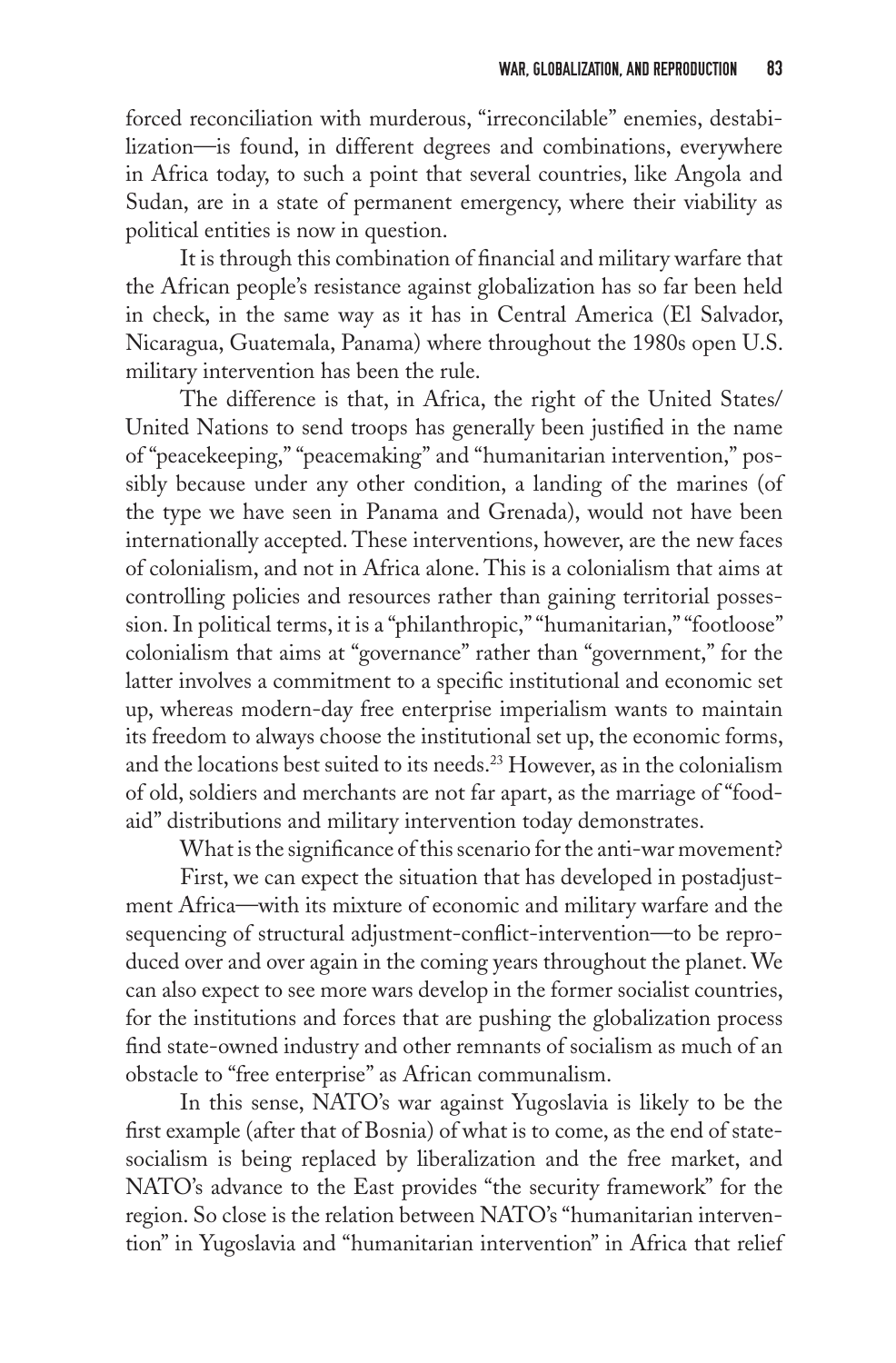workers—the ground troops of the contemporary war-machine—were brought from Africa to Kosovo, where they have had the opportunity to assess the relative value of African and European lives in the eyes of international organizations, measured by the quality and quantity of the resources provided to refugees.

We can also see that the situation we confront is very different from the imperialism of the late nineteenth and early twentieth century. For the imperialist powers of those days were tied to, and responsible for territorially defined social, political and infrastructural arrangements. Thus, in the imperialist era of the gunboat and the machine-gun, which could kill thousands of people from afar, responsibility for massacres, famines and other forms of mass murder, could always be identified. We know, for instance, that it was King Leopold of Belgium who had a personal responsibility for the killing of millions of people in the Congo.24 By contrast, today, millions of Africans are dying every year because of the consequences of structural adjustment but no one is held responsible for it. On the contrary, the social causes of death in Africa are increasingly becoming as invisible as the "invisible hand" of the capitalist market.<sup>25</sup>

Finally, we have to realize that we cannot mobilize against the bombings alone, nor demand that bombing stops and call that "peace." We know from the postwar scenario in Iraq, that the destruction of a country's infrastructure produces more deaths than the bombs themselves. What we need to learn is that death, hunger, disease, and destruction are currently a daily reality for most people across the planet. More than that, structural adjustment—the most universal program in the world today, the one that, in all its forms (including the African Growth and Opportunity Act), represents the contemporary face of capitalism and colonialism—is war. Thus, the program of the anti-war movement must include the elimination of structural adjustment in all of its many forms and, most crucially, the construction of a world no longer built upon the logic of capitalist accumulation, if war and the imperialistic project it embodies are to come to an end.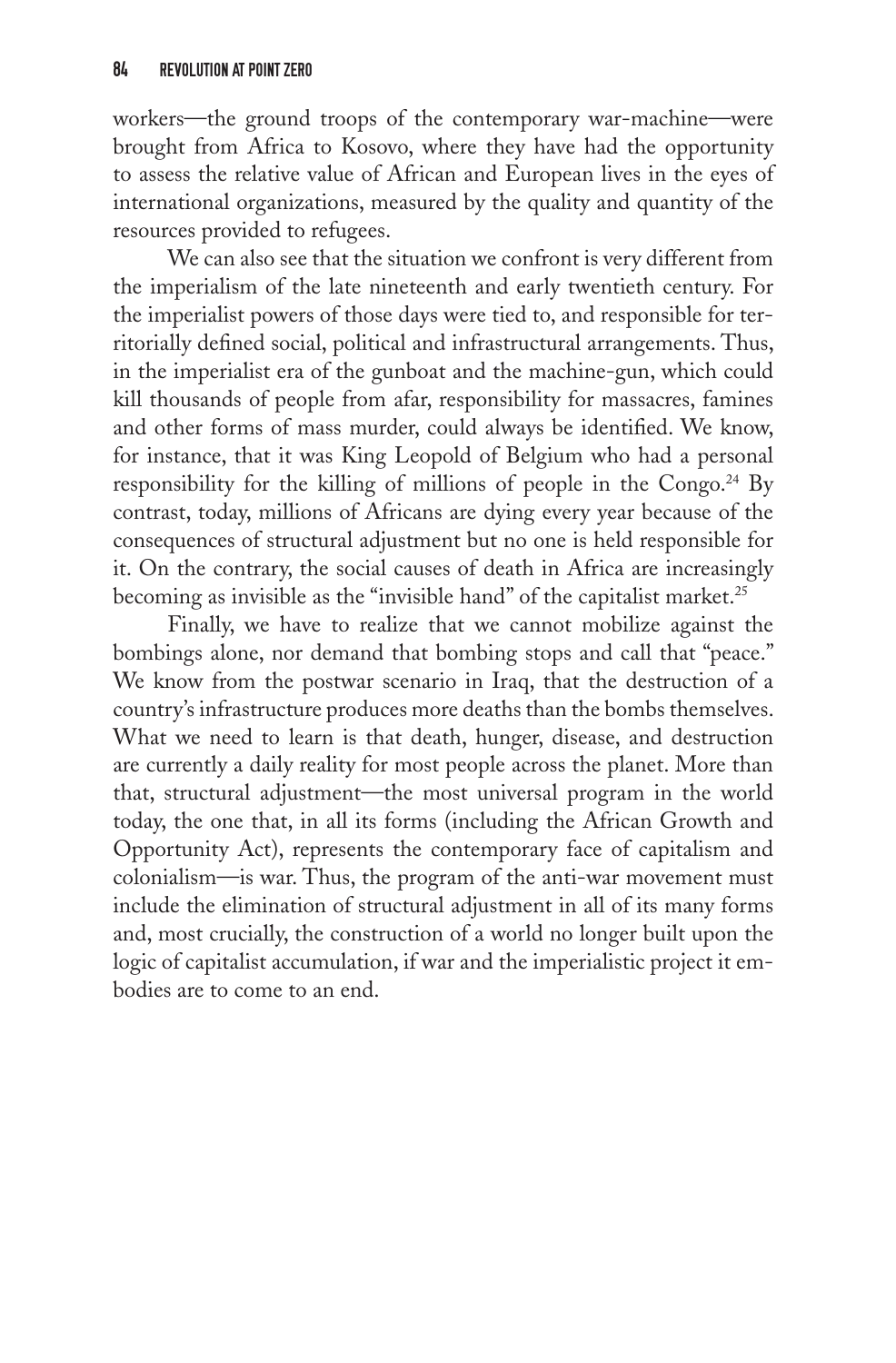# WOMEN, GLOBALIZATION, AND THE INTERNATIONAL WOMEN'S MOVEMENT (2001)

Images of women clutching their children among the rubble of what was once their homes, or struggling to recreate a living under the tents of mages of women clutching their children among the rubble of what was refugee camps, or working in sweatshops, brothels, or as domestic workers in foreign countries, have been for years a staple of news reports. And statistical accounts support the story of victimization told by these images, so much so that "feminization of poverty" has become a textbook sociological category. Yet, the factors motivating such dramatic deterioration of women's living conditions—ironically coinciding with the UN campaign to improve the status of women<sup>1</sup>—are not well understood in the United States, even in feminist circles. Feminist sociologists now agree that women worldwide are bearing a "disproportionate cost" for their countries' "integration in the global economy." But why this is the case is not discussed or it is attributed to the patriarchal bias of the international agencies that preside over globalization. Thus, some feminist organizations have proposed a new "march through the institutions," in order to influence global development and make financial agencies like the World Bank "more sensitive to gender."2 Others have begun pressuring governments to implement the United Nations recommendations, convinced that the best strategy is "participation."

However, globalization is especially catastrophic for women not because it is managed by male-dominated agencies unaware of women's needs, but because of the objectives it is intended to achieve.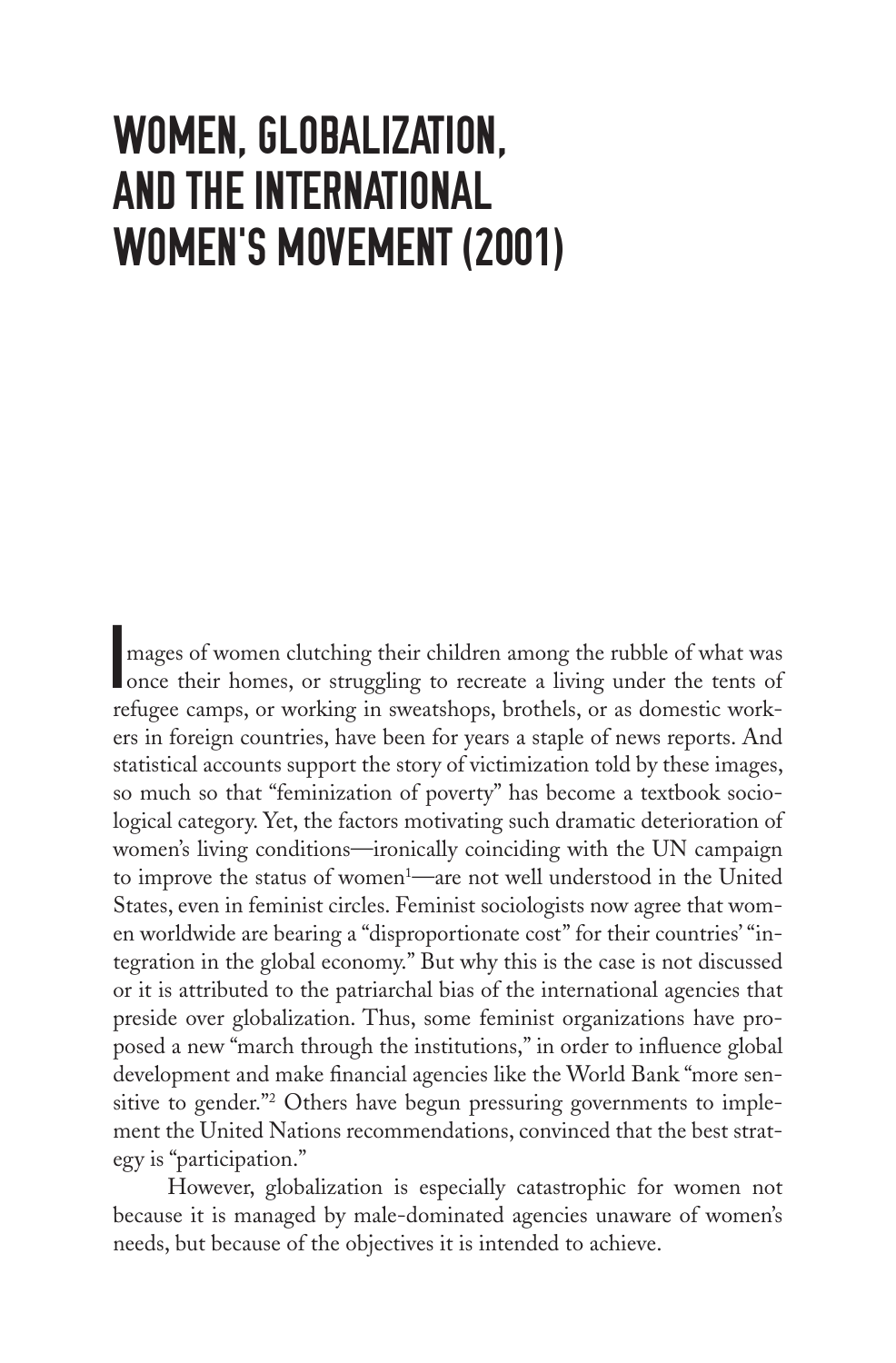Globalization aims to give corporate capital total control over labor and natural resources. Thus it must expropriate workers from any means of subsistence that may enable them to resist a more intense exploitation. As such it cannot succeed except through a systematic attack on the material conditions of social reproduction and on the main subjects of this work, which in most countries are women.

Women are also victimized because they are guilty of the two main crimes which globalization is supposed to combat. They are the ones who, with their struggles, have contributed most to "valorizing" the labor of their children and communities, challenging the sexual hierarchies on which capitalism has thrived and forcing the nation state to expand investment in the reproduction of the workforce.<sup>3</sup> They have also been the main supporters of a noncapitalist use of natural resources (lands, waters, forests) and subsistence-oriented agriculture, and therefore have stood in the way of both the full commercialization of "nature" and the destruction of the last remaining commons.4

This is why globalization in all its capitalist forms—structural adjustment, trade liberalization, low intensity warfare—is in essence a war against women, a war that is particularly devastating for women in the "Third World," but undermines the livelihood and autonomy of proletarian women in every region of the world, including the "advanced" capitalist countries. From this it follows that the economic and social condition of women cannot be improved without a struggle against capitalist globalization and the de-legitimization of the agencies and programs that sustain capital's global expansion, starting with the IMF and the World Bank, and WTO. By contrast, any attempt to "empower" women by "gendering" these agencies is not only doomed to fail, but is bound to have a mystifying effect, allowing these agencies to co-opt the struggles that women are making against the neoliberal agenda and for the construction of a noncapitalist alternative.<sup>5</sup>

### Globalization: An Attack on Reproduction

To understand why globalization is a war against women we must read this process "politically," as a strategy aiming to defeat workers' "refusal of work" by means of the global expansion of the labor market. It is a response to the cycle of struggles that, starting with the anticolonial movement and continuing through the Black Power, Blue Collar and Feminist Movements of the '60s and '70s, challenged the international and sexual division of labor, causing not only a historic profit crisis but a true social and cultural revolution. The struggles of women—against dependence on men, for the recognition of housework as work, against racial and sexual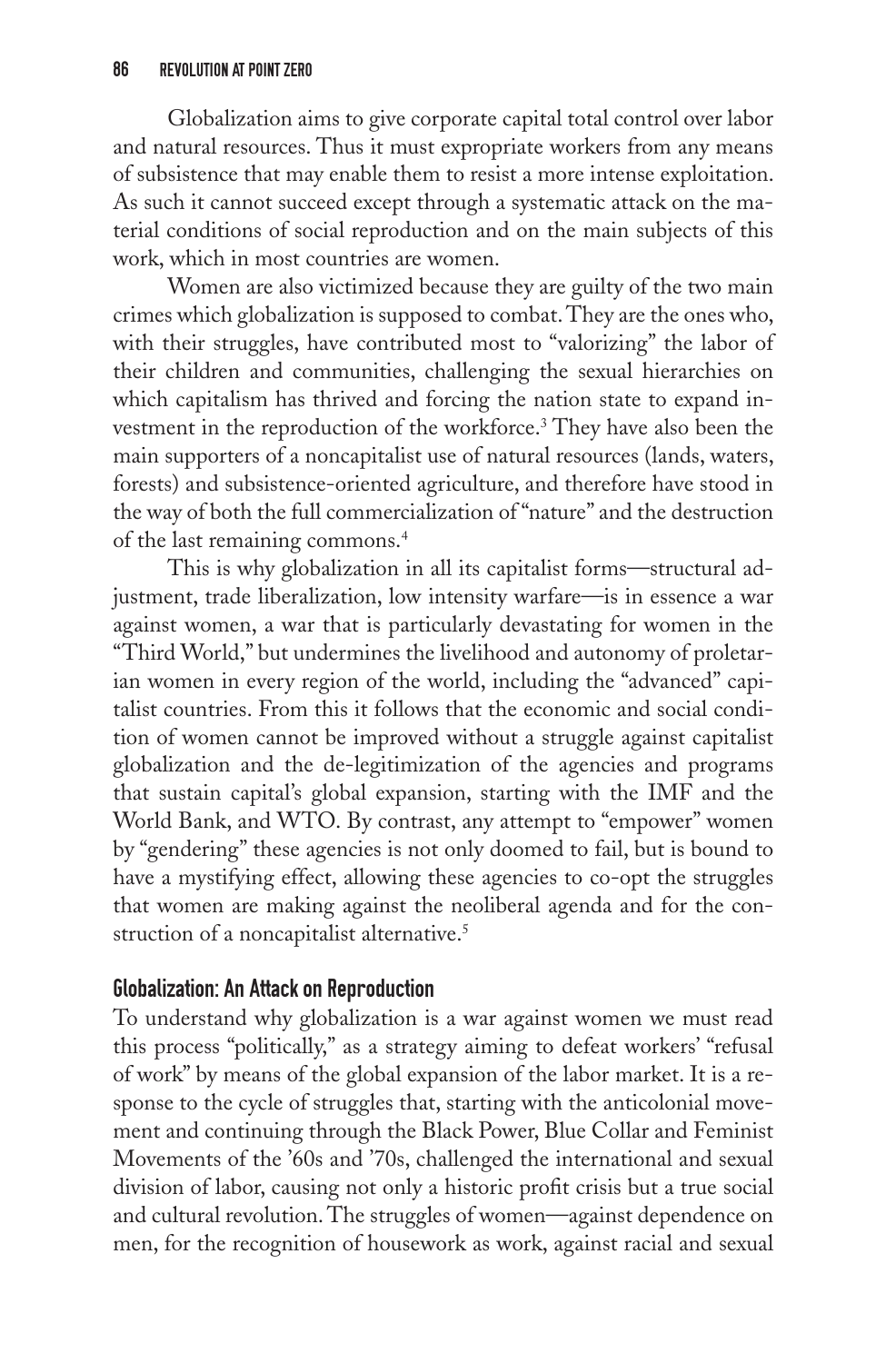hierarchies—have been a key aspect of this crisis. Thus it not an accident that all the programs associated with globalization have taken women as their primary target.

Structural adjustment programs, for instance, though promoted as a means to economic recovery, have destroyed women's livelihood, making it impossible for them to reproduce their families and themselves. One of the main objectives of SAPs is the "modernization" of agriculture, that is its reorganization on a commercial and export basis. This means that more land is diverted to the cultivation of cash crops and more women, the world's main subsistence farmers, are displaced. Women have also been displaced by the retrenchment of the public sector that has resulted in the gutting of social services and public employment. Here too women have paid the heaviest price not only because they have been the first to be fired, but because lack of access to healthcare and childcare for them means the difference between life and death.6

Also the creation of "global assembly lines," which disseminates sweatshops across the world, feeding on the work of young women, is part of this war on women and reproduction. Certainly doing industrial work for the global market may represent an opportunity for increased autonomy for some women.7 But even when this is true, it is an autonomy that women pay with their health and the possibility of having a family, given the long hours of work and hazardous conditions in Free Export Zones. It is an illusion to think that working in these industrial zones may be a good temporary solution for young women on the way to marriage. Most of them end up spending their lives locked up in jaillike factories, and even those who quit find that their bodies have already been harmed. Take the case of the young women working in the flower industry in Colombia or Kenya, who after a few years or even months on the job go blind or develop deadly diseases because of constant exposure to fumigation and pesticides.<sup>8</sup>

Evidence of the war that international agencies are waging against women, especially in the South is the fact that so many have been forced to leave their countries and migrate to the North, where the only employment they often find is domestic work. It is women from the South in fact who today take care of the children and the elderly in many countries of Europe and the United States, a phenomenon some have described as the development "global mothering" and "global care."9

To consolidate itself, the new world economy relies heavily on the state's disinvestment in the process of social reproduction. So crucial is cutting the cost of labor for the profitability of the new global economy that, where debt and adjustment have not sufficed, war has completed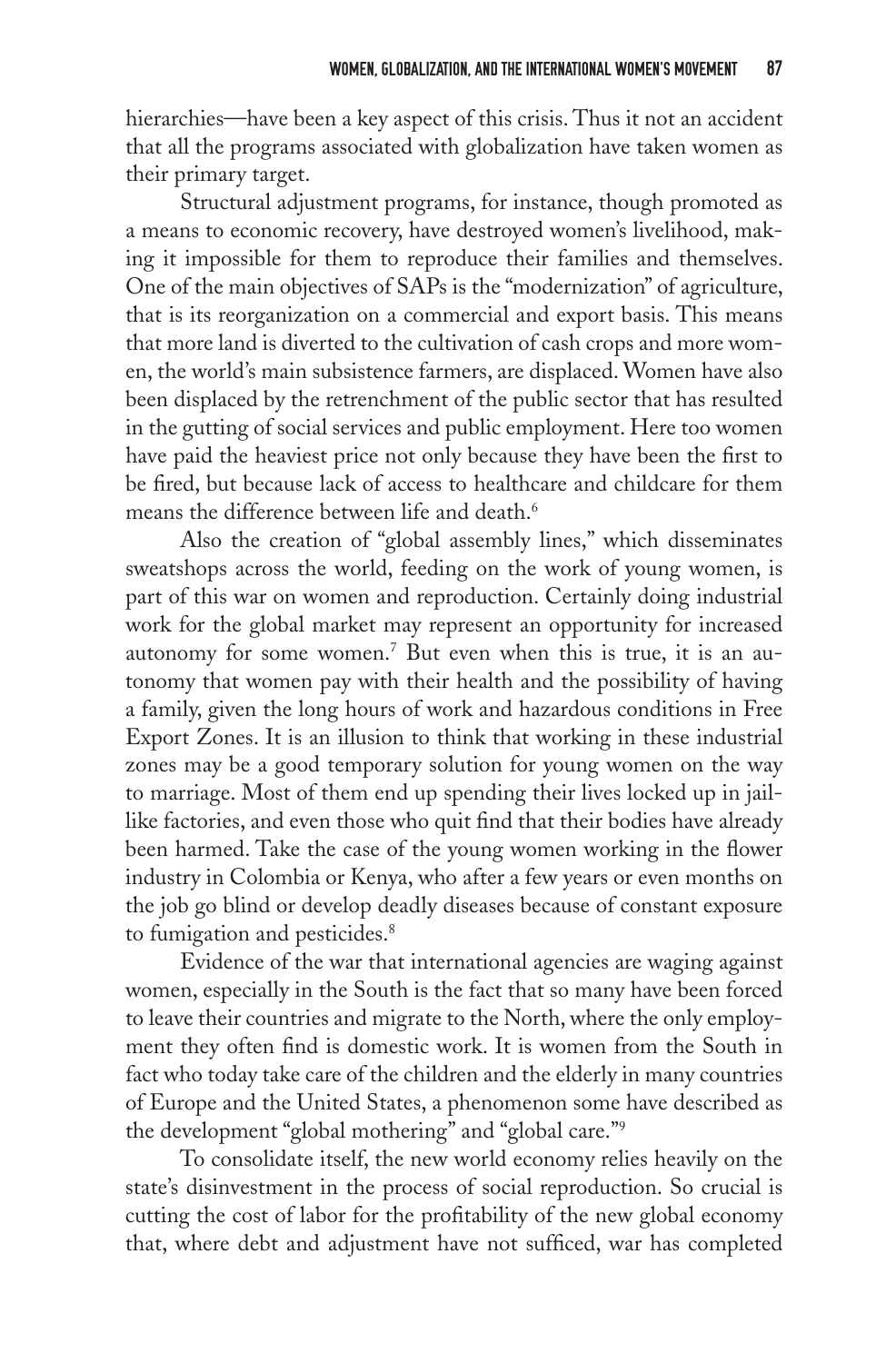the task. Elsewhere I have shown that many wars, waged in recent years on the African continent, stem from the politics of structural adjustment, which exacerbates local conflicts and forecloses all avenues to accumulation for the local elites other than pillage and plunder. Here I want to stress that much contemporary warfare is intended to destroy subsistence farming and thus targets primarily women. This is also true of both the "war on drugs," which serves to destroy the crops of small farmers, as well as low-intensity warfare and "humanitarian interventions."

Other phenomena proceeding from the globalization process have destructive consequences for women and reproduction: environmental contamination, the privatization of water—the latest mission of the World Bank who cavalierly predicts that twenty-first century wars will be water wars—the clear-cutting and exporting of entire forests.<sup>10</sup> There is a logic at work that brings back work regimes typical of the colonial plantations, where workers were consumed producing for the global market and hardly reproduced. All vital statistics measuring the quality of life in "adjusted" countries are eloquent on this point. Typically they indicate:

- increased mortality rates and reduced life expectancy (five years at birth, for African children).<sup>11</sup>
- the breakdown of families and communities, leading children to live in the street or working like slaves.12
- increased number of refugees, mostly women, displaced by war or economic policies.13
- the growth of mega-shantytowns fed by the expulsion of farmers from their land.
- increased violence against women at the hands of male relatives, governmental authorities and warring armies.14

In the "North" as well, globalization has ravaged the political economy that sustains women's lives. In the United States, presumably the most successful example of neoliberalism, the welfare system has been dismantled—especially AFDC, which affects women with dependent children.15 Thus female-headed families have been completely pauperized, and working class women must now hold more than one job to survive. Meanwhile the number of women in jail has continued to increase, and a policy of mass incarceration has prevailed that is consistent with the return of plantation-type economies also in the heartland of industrialism.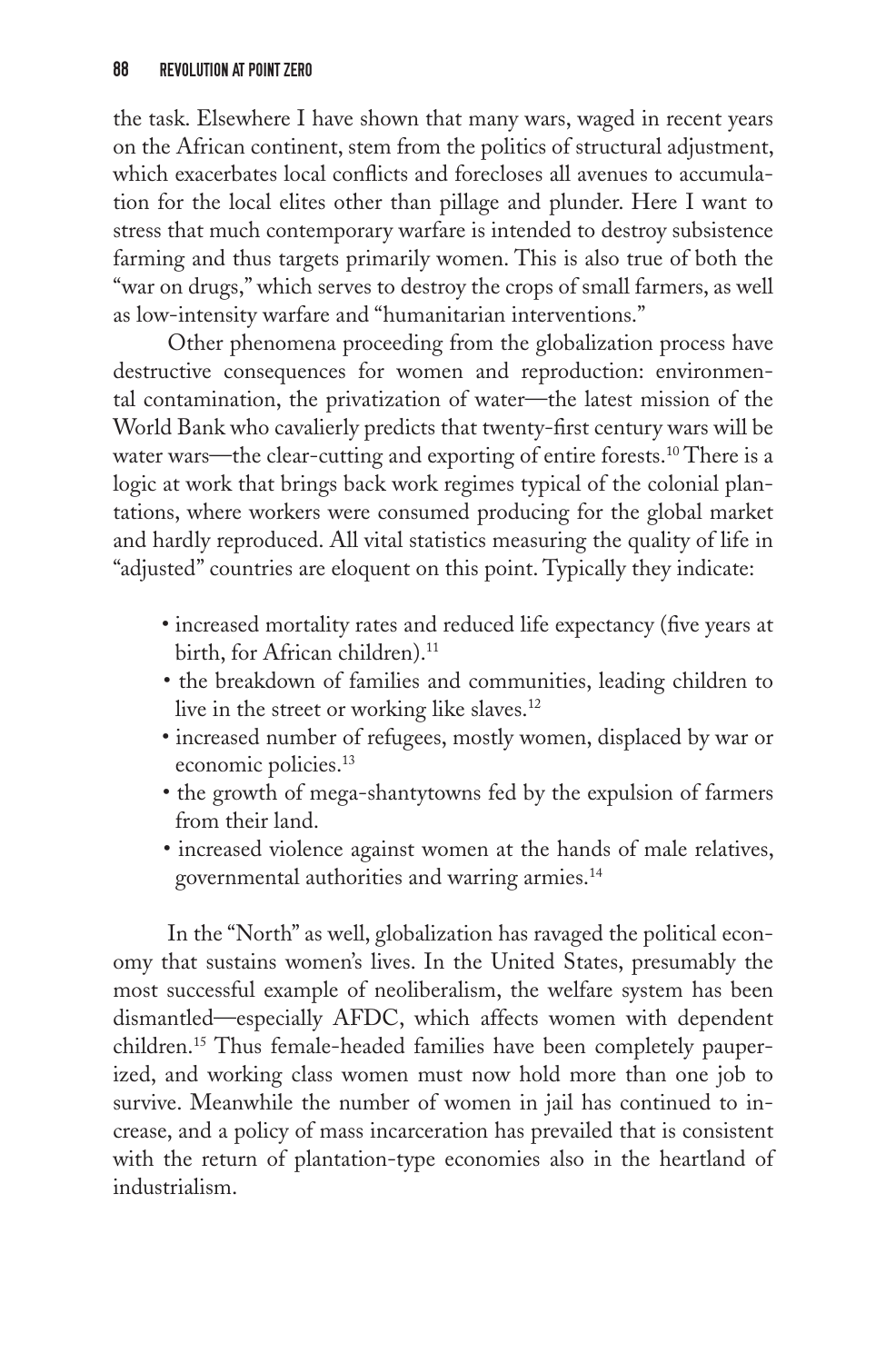# Women's Struggle and the International Feminist Movement

What are the implications of this situation for the international feminist movements? The immediate answer is that feminists should not only support the cancellation of the "Third World debt" but engage in a campaign for a policy of reparations, returning to communities devastated by "adjustment" the resources taken away from them. In the long run, feminists must recognize that we cannot expect any betterment of our lives from capitalism. For we have seen that, as soon as the anticolonial, the civil rights, and the feminist movements forced the system to make concessions, it reacted with the equivalent of a nuclear war.

If the destruction of our means of subsistence is indispensable for the survival of capitalist relations, this must be our terrain of struggle. We should join the struggles that women are making in the "South," which have shown that women can shake up even the most repressive regimes.<sup>16</sup> An example is the Madres de la Plaza de Mayo in Argentina, who for years have defied one of the most repressive regimes on earth, at a time when no one else in the country dared to move.<sup>17</sup> A similar case is that of proletarian/indigenous women in Chile who, after the military coup of 1973, came together to ensure that their families would have some food—organizing communal soup kitchens, in this process becoming aware of their needs and their strength as women.<sup>18</sup>

These examples show that the power of women does not come from above, dispensed by global institutions like the United Nations, but must be built from below, for only through self-organization can women revolutionize their lives. Indeed, feminists would do well to consider that the United Nation's initiatives on behalf of women's rights have coincided with the most devastating attack on women across the planet, whose responsibility lies squarely with agencies that are members of the United Nations system: the World Bank, IMF, WTO, and above all the UN Security Council. In contrast to UN-made feminism, with its NGOs, its income-generating projects and paternalistic relations with local movements, stand the grassroots organizations that women have formed in Africa, Asia, and Latin America to fight for basic services (like roads, schools, clinics), to resist the governments' attacks on street vending which is one of women's main forms of subsistence, and to defend each other from their husbands' abuses.19

Like every form of self-determination, women's liberation requires specific material conditions, starting with control over the basic means of production and subsistence. As Maria Mies and Veronika Bennholdt-Thomsen have argued in *The Subsistence Perspective* (2000), this principle holds not only for women in the "Third World," who have been major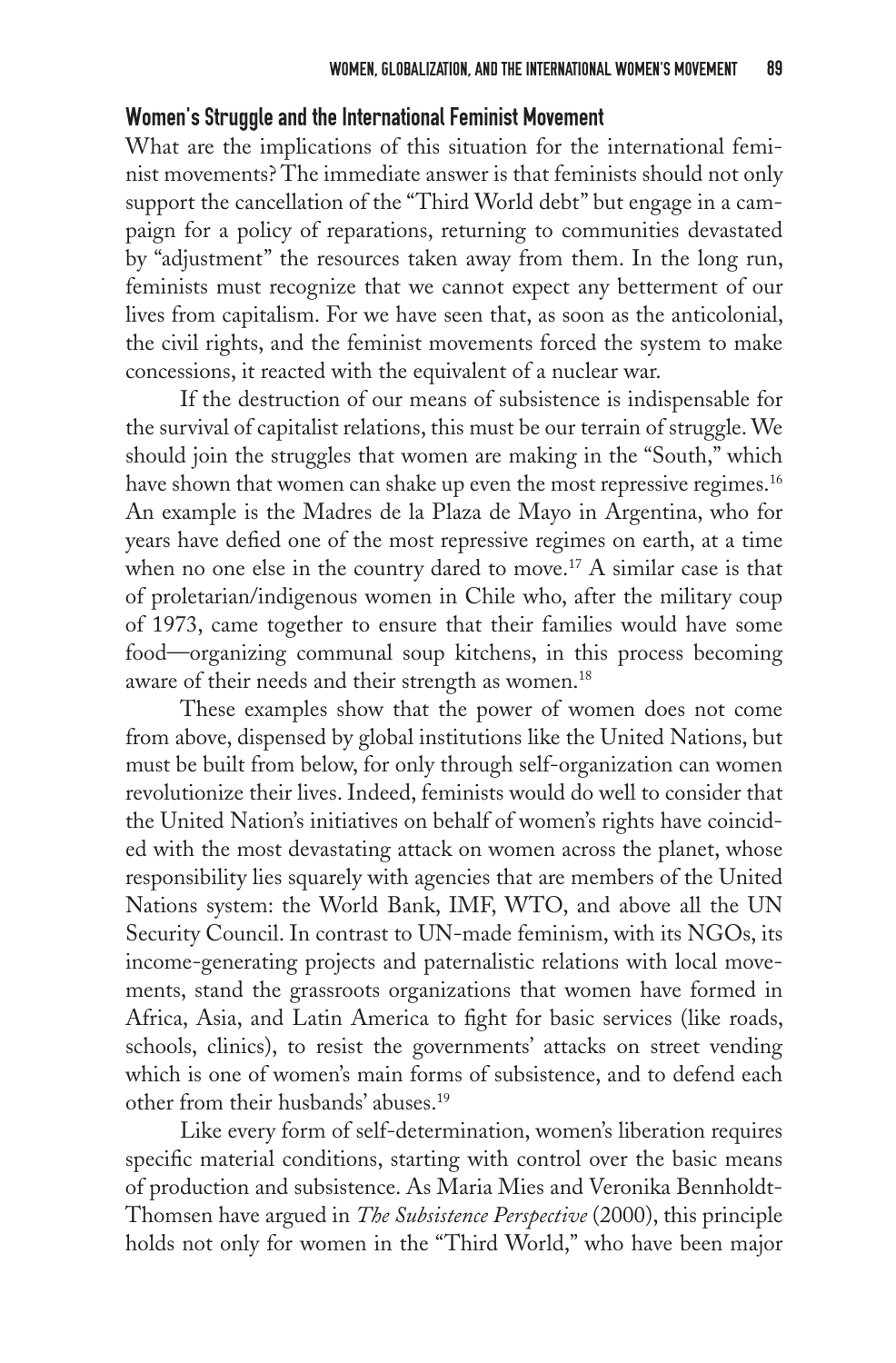protagonists of land struggles to recover land occupied by big landowners but also for women in industrialized countries. In New York, women are defending from bulldozers their urban gardens, the products of much collective work that brought together entire communities and revitalized neighborhoods previously considered disaster zones.20

But the repression that has met even such projects indicates that we need a feminist mobilization against the intervention of the state in our daily life, as well as in international affairs. Feminists too must organize against police brutality, the military build up, and first of all war. Our first and most important step must be to oppose the recruitment of women into the armies, which regrettably was introduced with the support of some feminists and in the name of women's equality and emancipation. There is much we can learn from this misguided policy. For the image of the uniformed woman, gaining equality with men through the right to kill, is the image of what globalization can offer to us, which is the right to survive at the expense of other women and their children, whose countries and resources corporate capital needs to exploit.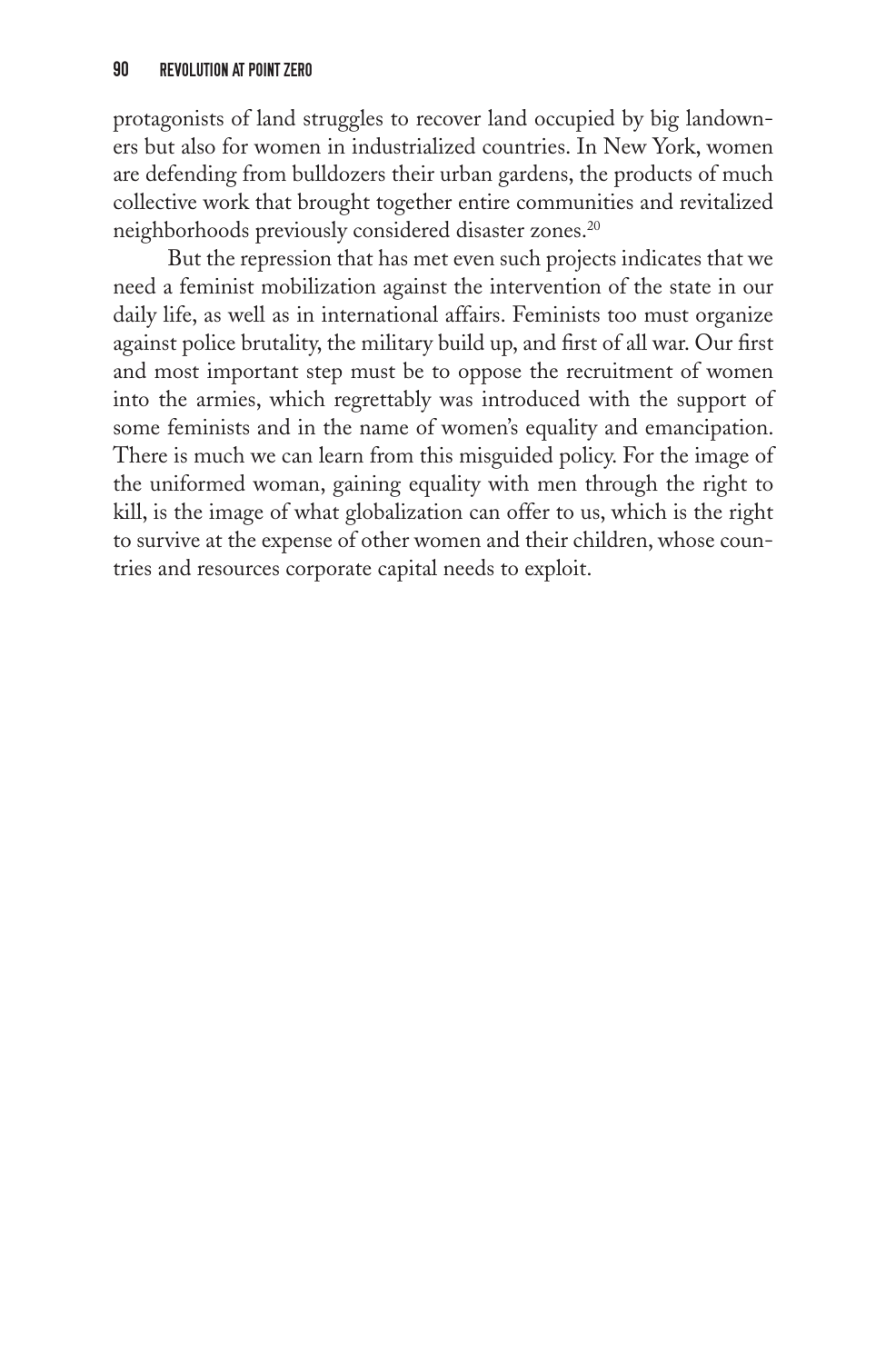# THE REPRODUCTION OF LABOR POWER IN THE GLOBAL ECONOMY AND THE UNFINISHED FEMINIST REVOLUTION (2008)

Women's work and women's labor are buried deeply in the heart of the capitalist social and economic structure. —David Staples, *No Place Like Home* (2006)

It is clear that capitalism has led to the super-exploitation of women. This would not offer much consolation if it had only meant heightened misery and oppression, but fortunately it has also provoked resistance. And capitalism has become aware that if it completely ignores or suppresses this resistance it might become more and more radical, eventually turning into a movement for self-reliance and perhaps even the nucleus of a new social order. —Robert Biel, *The New Imperialism* (2000)

The emerging liberative agent in the Third World is the unwaged force of women who are not yet disconnected from the life economy by their work. They serve life not commodity production. They are the hidden underpinning of the world economy and the wage equivalent of their life-serving work is estimate at \$16 trillion. —John McMurtry, *The Cancer State of Capitalism* (1999)

The pestle has snapped because of so much pounding. Tomorrow I will go home. Until tomorrow, until tomorrow. . . . Because of so much pounding, tomorrow I will go home.

—Hausa women's song from Nigeria

### Introduction

hat follows is a political reading of the restructuring of the (re)production of labor power in the global economy, but it is also a feminist critique of Marx that, in different ways, has been developing since the 1970s. This critique was first articulated by activists in the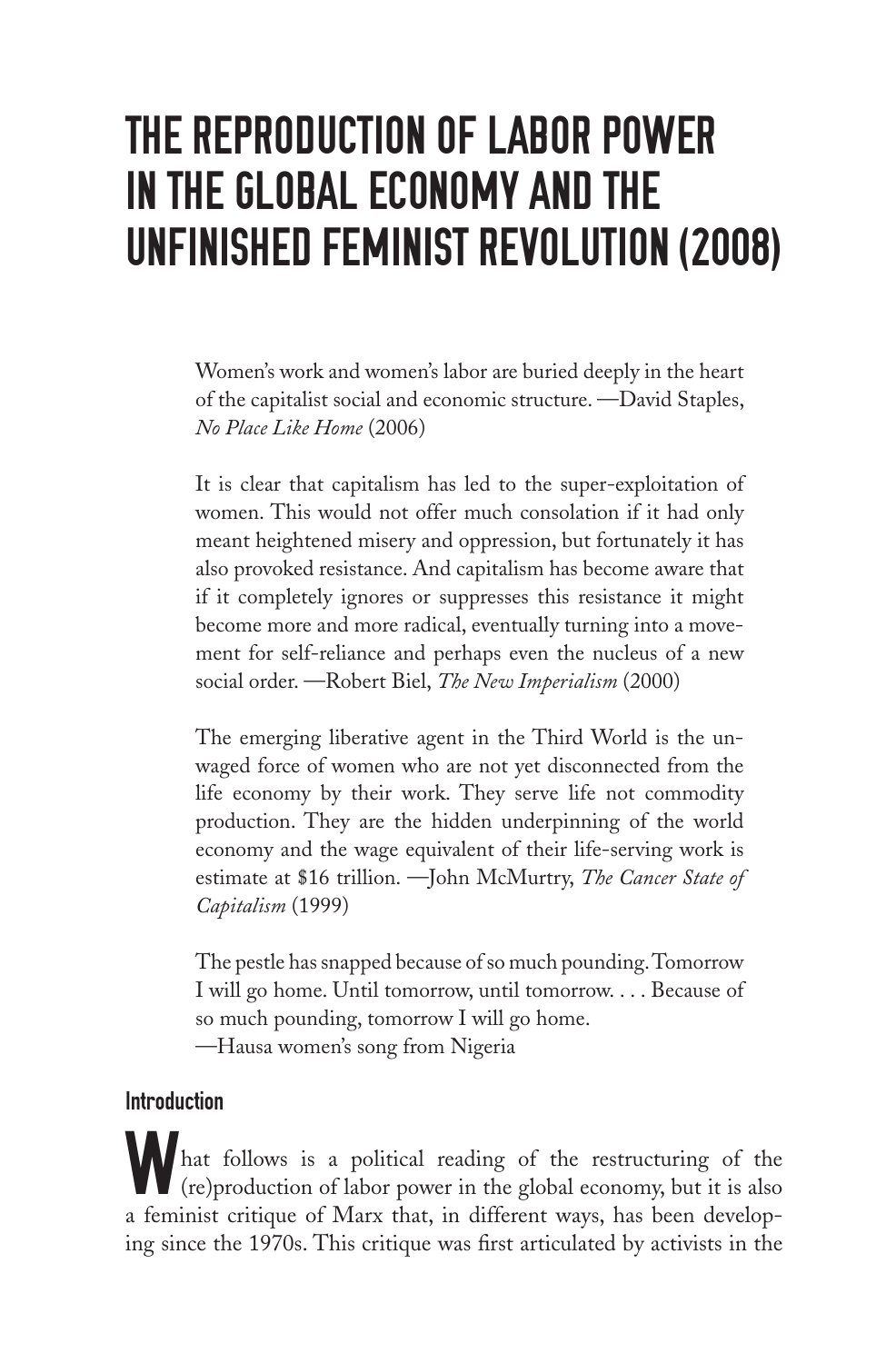Campaign for Wages for Housework, especially Mariarosa Dalla Costa, Selma James, Leopoldina Fortunati, among others, and later by Ariel Salleh in Australia and the feminists of the Bielefeld school, Maria Mies, Claudia Von Werlhof, Veronica Bennholdt-Thomsen. At the center of this critique is the argument that Marx's analysis of capitalism has been hampered by his inability to conceive of value-producing work other than in the form of commodity production and his consequent blindness to the significance of women's unpaid reproductive work in the process of capitalist accumulation. Ignoring this work has limited Marx's understanding of the true extent of the capitalist exploitation of labor and the function of the wage in the creation of divisions within the working class, starting with the relation between women and men. Had Marx recognized that capitalism must rely on both an immense amount of unpaid domestic labor for the reproduction of the workforce, and the devaluation of these reproductive activities in order to cut the cost of labor power, he may have been less inclined to consider capitalist development as inevitable and progressive. As for us, a century and a half after the publication of Capital, we must challenge the assumption of the necessity and progressivity of capitalism for at least three reasons.

First, five centuries of capitalist development have depleted the resources of the planet rather than creating the "material conditions" for the transition to "communism" (as Marx anticipated) through the expansion of the "forces of production" in the form of large scale industrialization. They have not made "scarcity"—according to Marx a major obstacle to human liberation—obsolete. On the contrary, scarcity on a world scale is today directly a product of capitalist production. Second, while capitalism seems to enhance the cooperation among workers in the organization of commodity production, in reality it divides workers in many ways: through an unequal division of labor, through the use of the wage, giving the waged power over the wageless, and through the institutionalization of sexism and racism, that naturalize and mystify through the presumption of different personalities the organization of differentiated labor regimes. Third, starting with the Mexican and the Chinese Revolution, the most antisystemic struggles of the last century have not been fought only or primarily by waged industrial workers, Marx's projected revolutionary subjects, but have been fought by rural, indigenous, anticolonial, antiapartheid, feminist movements. Today as well, they are fought by subsistence farmers, urban squatters, as well as industrial workers in Africa, India, Latin America, and China. Most important, theses struggles are fought by women who, against all odds, are reproducing their families regardless of the value the market places on their lives, valorizing their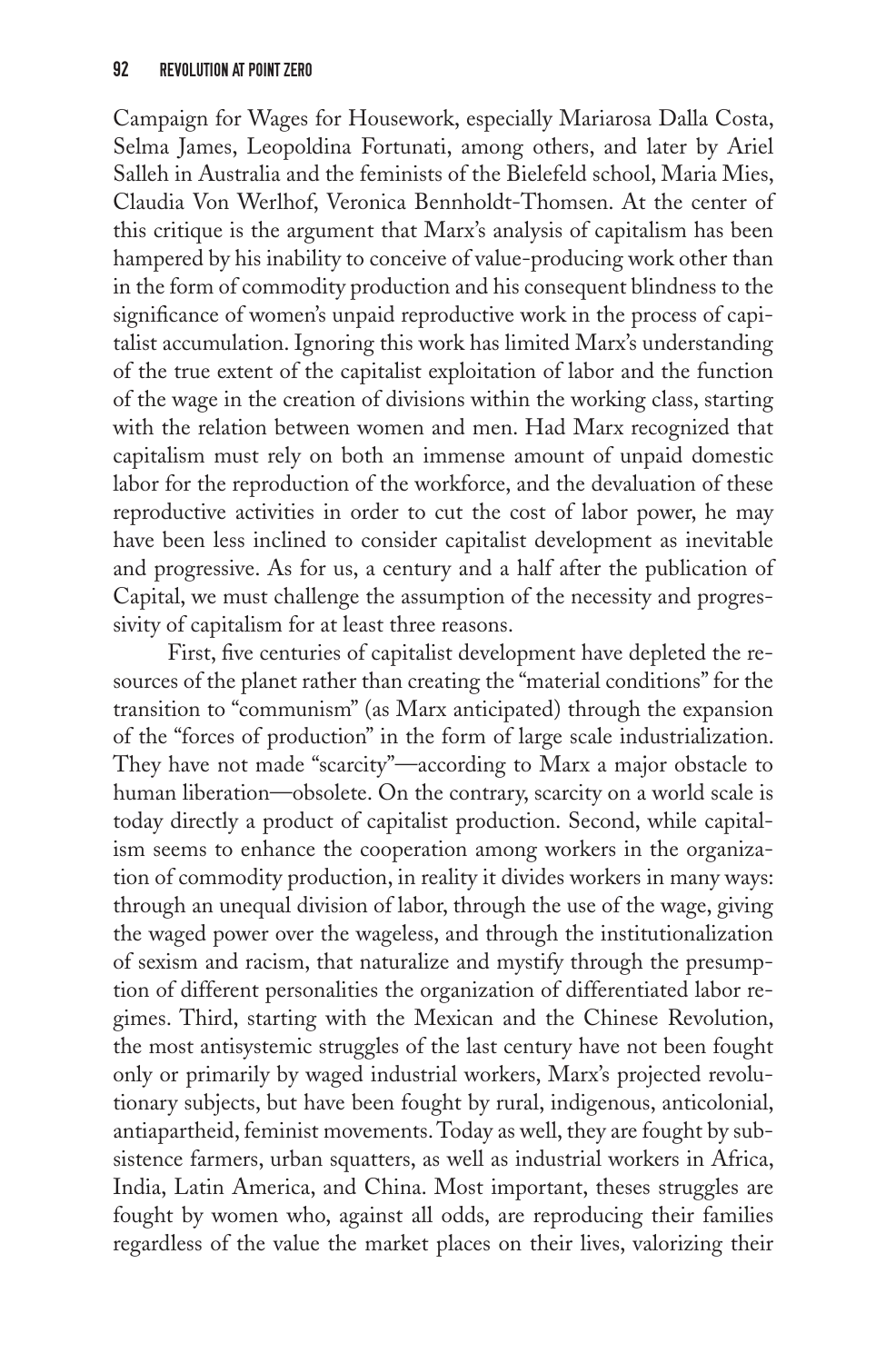existence, reproducing them for their own sake, even when the capitalists declare their uselessness as labor power.

What are the prospects, then, that Marxist theory may serve as a guide to "revolution" in our time? I ask this question by analyzing the restructuring of reproduction in the global economy. My claim is that if Marxist theory is to speak to twenty-first-century anticapitalist movements, it must rethink the question of "reproduction" from a planetary perspective. Reflecting on the activities that reproduce our life dispels the illusion that the automation of production may create the material conditions for a nonexploitative society, showing that the obstacle to revolution is not the lack of technological know-how, but the divisions that capitalist development produces in the working class. Indeed, the danger today is that besides devouring the earth, capitalism unleashes more wars of the kind the United States has launched in Afghanistan and Iraq, sparked by the corporate determination to appropriate all the planet's natural resources and control the world economy.

#### Marx and the Reproduction of the Workforce

Surprisingly, given his theoretical sophistication, Marx ignored the existence of women's reproductive work. He acknowledged that, no less than every other commodity, labor power must be produced and, insofar as it has a monetary value, it represents "a definite quantity of the average social labor objectified in it."1 But while he meticulously explored the dynamics of yarn production and capitalist valorization, he was succinct when tackling the question of reproductive work, reducing it to the workers' consumption of the commodities their wages can buy and the work the production of these commodities requires. In other words, as in the neoliberal scheme, in Marx's account too, all that is needed to (re)produce labor power is commodity production and the market. No other work intervenes to prepare the goods the workers consume or to restore physically and emotionally their capacity to work. No difference is made between commodity production and the production of the workforce.2 One assembly line produces both. Accordingly, the value of labor power is measured by the value of the commodities (food, clothing, housing) that have to be supplied to the worker, to "the man, so that he can renew his life-process," that is, they are measured on the labor time socially necessary for their production.<sup>3</sup>

Even when he discusses the reproduction of the workers on a generational basis, Marx is extremely brief. He tells us that wages must be sufficiently high to ensure "the worker's replacements," his children, so that labor power may perpetuate its presence on the market.<sup>4</sup> But, once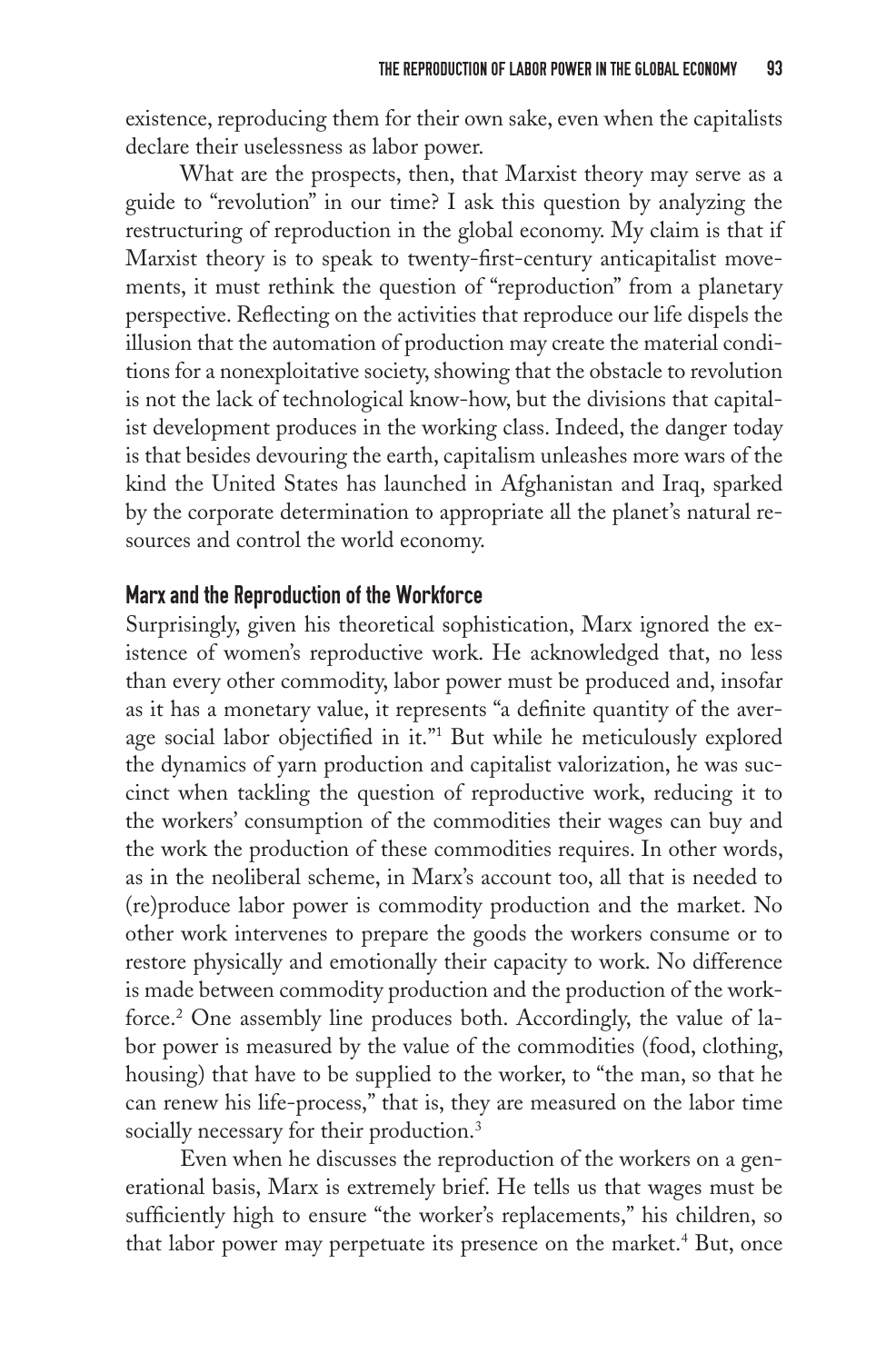again, the only relevant agents he recognizes in this process are the male, self-reproducing workers, their wages and their means of subsistence. The production of workers is by means of commodities. Nothing is said about women, domestic labor, sexuality and procreation. In the few instances in which he refers to biological reproduction, he treats it as a natural phenomenon, arguing that it is through the changes in the organization of production that a surplus population is periodically created to satisfy the changing needs of the labor market.

Why did Marx so persistently ignore women's reproductive work? Why, for instance, he did not ask what transformations the raw materials involved in the process of reproduction of labor power must undergo in order for their value to be transferred into their products (as he did in the case of other commodities)? I suggest that the conditions of the working class in England—Marx's and Engels's point of reference—partly account for this omission.<sup>5</sup> Marx described the condition of the industrial proletariat of his time as he saw it, and women's domestic labor was hardly part of it. Housework, as a specific branch of capitalist production, was under Marx's historic and political horizon at least in the industrial working class. Although from the first phase of capitalist development, and especially in the mercantilist period, reproductive work was formally subsumed to capitalist accumulation, it was only in the late nineteenth century that domestic work emerged as the key engine for the reproduction of the industrial workforce, organized by capital for capital, according to the requirements of factory production. Until the 1870s, consistently with a policy tending to the "unlimited extension of the working day" and the utmost compression of the cost of labor power production, reproductive work was reduced to a minimum, resulting in the situation powerfully described in volume 1 of *Capital*, in the chapter on the Working Day, and in Engels's *Conditions of the Working Class in England* (1845): that is, the situation of a working class almost unable to reproduce itself, averaging a life expectancy of twenty years of age, dying in its youth of overwork.<sup>6</sup>

Only at the end of the nineteenth century did the capitalist class began to invest in the reproduction of labor, in conjunction with a shift in the form of accumulation, from light to heavy industry, requiring a more intensive labor-discipline and a less emaciated type of worker. In Marxian terms, we can say that the development of reproductive work and the consequent emergence of the full-time housewife were the products of the transition from "absolute" to "relative surplus" value extraction as a mode of exploitation of labor. Not surprisingly, while acknowledging that "the maintenance and reproduction of the working class remains a necessary condition for the reproduction of capital," Marx could immediately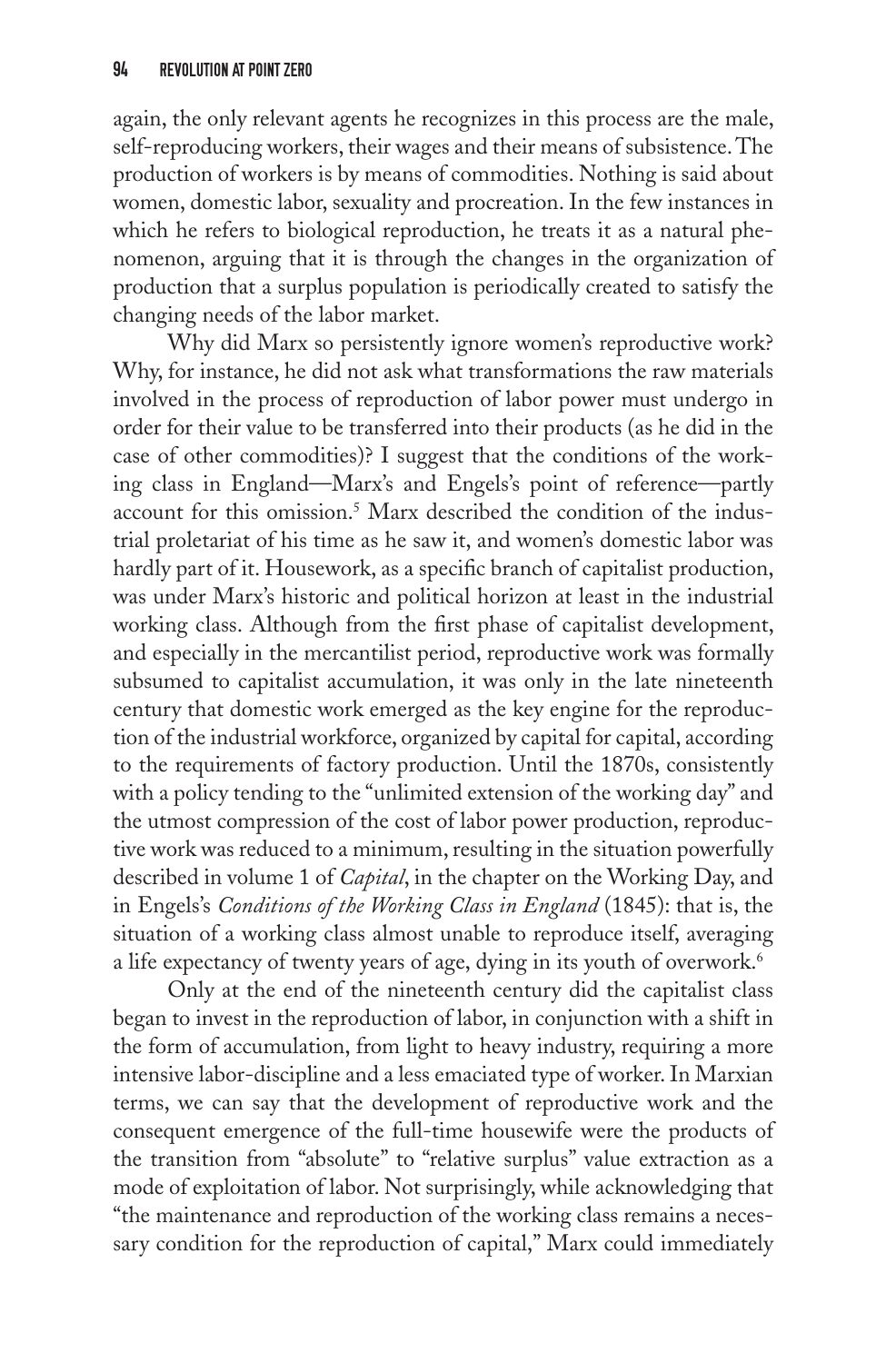add: "But the capitalist may safely leave this to the worker's drives for self-preservation and propagation. All the capitalist cares for is to reduce the worker's individual consumption to the necessary minimum."7

We can also presume that the difficulties posed by the classification of a form of labor not subject to monetary valuation further motivated Marx to remain silent on this matter. But there is a further reason, more indicative of the limits of Marxism as a political theory, that we must take into account, if we are to explain why not just Marx, but generations of Marxists, raised in epochs in which housework and domesticity were triumphant, have continued to be blind to this work.

I suggest that Marx ignored women's reproductive labor because he remained wedded to a technologistic concept of revolution, where freedom comes through the machine, where the increase in the productivity of labor is assumed to be the material foundation for communism, and where the capitalist organization of work is viewed as the highest model of historical rationality, held up for every other form of production, including the reproduction of the workforce. In other words, Marx failed to recognize the importance of reproductive work because he accepted the capitalist criteria for what constitutes work, and he believed that waged industrial work was the stage on which the battle for humanity's emancipation would be played.

With few exceptions, Marx's followers have reproduced the same assumptions, (witness the continuing love affair with the famous "Fragment on Machines" in the *Grundrisse* (1857–1858), demonstrating that the idealization of science and technology as liberating forces has continued to be an essential component of the Marxian view of history and revolution to our day. Even Socialist Feminists, while acknowledging the existence of women's reproductive work in capitalism, have in the past tended to stress its presumably antiquated, backward, precapitalist character and imagined the socialist reconstruction of it in the form of a rationalization process, raising its productivity level to that achieved by the leading sectors of capitalist production.

One consequence of this blind spot in modern times has been that Marxist theorists have been unable to grasp the historic importance of the post–World War II women's revolt against reproductive work, as expressed in the Women's Liberation Movement, and have ignored its practical redefinition of what constitutes work, who is the working class, and what is the nature of class struggle. Only when women left the organizations of the Left did Marxists recognized the political importance of the Women's Liberation Movement. To this day, many Marxists do not acknowledge the gendered character of much reproductive work, as it is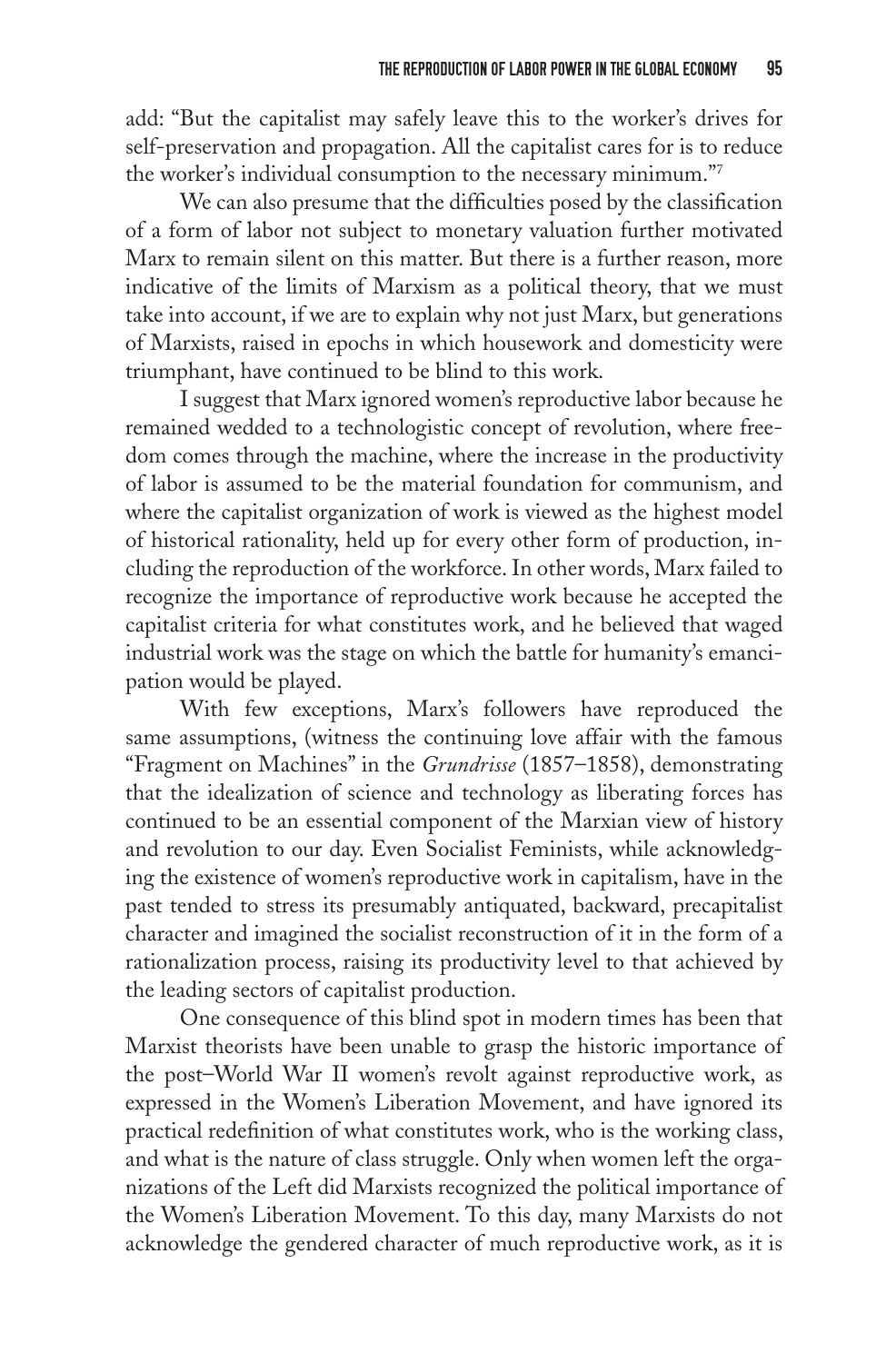the case of even an eco-Marxist like Paul Burkett, or pay lip service to it, as in Negri's and Hardt's conception of "affective labor." Indeed, Marxist theorists are generally more indifferent to the question of reproduction than Marx himself, who devoted pages to the conditions of factory children, whereas today it would be a challenge to find any reference to children in most Marxist texts.

I'll return later to the limits of contemporary Marxism, to notice its inability to grasp the significance of the neoliberal turn and the globalization process. For the moment suffice it to say that by the 1960s, under the impact of the anticolonial struggle and the struggle against apartheid in the United States, Marx's account of capitalism and class relations was subjected to a radical critique by Third Worldist political writers like Samir Amin and Andre Gunder Frank who criticized its Eurocentrism and his privileging the wage industrial proletariat as the main contributor to capitalist accumulation and revolutionary subject.8 However, it was the revolt of women against housework, in Europe and the United States, and later the spread of feminist movements across the planet, in the 1980s and 1990s, that triggered the most radical rethinking of Marxism.

# Women's Revolt against Housework and the Feminist Redefinition of Work, Class Struggle, and Capitalist Crisis

It seems to be a social law that the value of labor is proven and perhaps created by its refusal. This was certainly the case of housework which remained invisible and unvalued until a movement of women emerged who refused to accept the work of reproduction as their natural destiny. It was women's revolt against this work in the '60s and '70s that disclosed the centrality of unpaid domestic labor in capitalist economy, reconfiguring our image of society as an immense circuit of domestic plantations and assembly lines where the production of workers is articulated on a daily and generational basis.

Not only did feminists establish that the reproduction of labor power involves a far broader range of activities than the consumption of commodities, since food must be prepared, clothes have to be washed, bodies have to be stroked and cared for. Their recognition of the importance of reproduction and women's domestic labor for capital accumulation led to a rethinking of Marx's categories and a new understanding of the history and fundamentals of capitalist development and the class struggle. Starting in the early 1970s, a feminist theory took shape that radicalized the theoretical shift which the Third Worldist critiques of Marx had inaugurated, confirming that capitalism is not necessarily identifiable with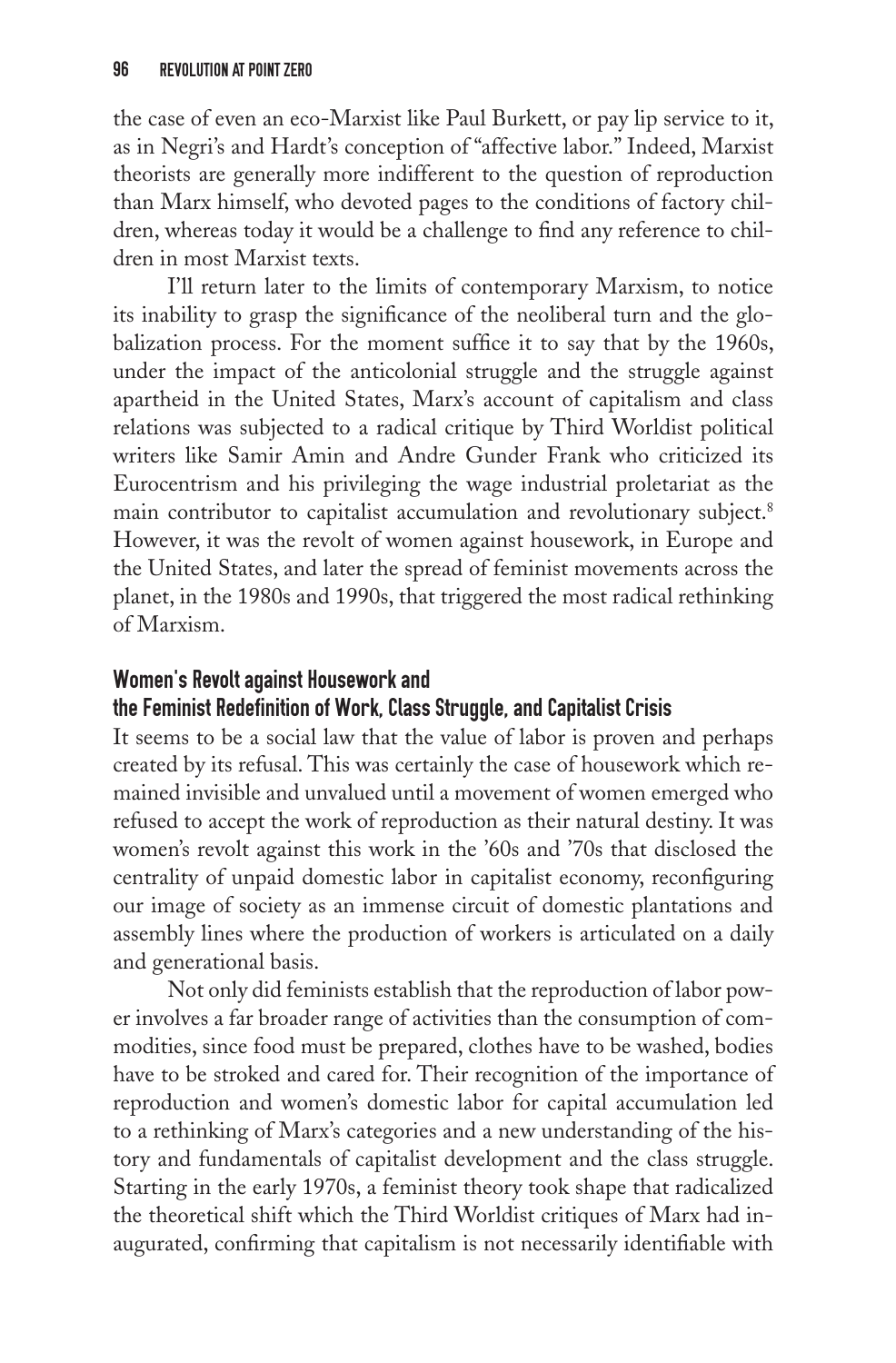waged, contractual work, arguing that, in essence, it is unfree labor, and revealing the umbilical connection between the devaluation of reproductive work and the devaluation of women's social position.

This paradigm shift also had political consequences. The most immediate was the refusal of the slogans of the Marxist Left such as the ideas of the "general strike" or "refusal of work," both of which were never inclusive of house-workers. Over time, the realization has grown that Marxism, filtered through Leninism and social-democracy, has expressed the interests of a limited sector of the world proletariat, that of white, adult, male workers, largely drawing their power from the fact that they worked in the leading sectors of capital industrial production at the highest levels of technological development.

On the positive side, the discovery of reproductive work has made it possible to understand that capitalist production relies on the production of a particular type of worker—and therefore a particular type of family, sexuality, procreation—and thus to redefine the private sphere as a sphere of relations of production and a terrain of anticapitalist struggle. In this context, policies forbidding abortion could be decoded as devices for the regulation of the labor supply, the collapse of the birth rate and increase in the number of divorces could be read as instances of resistance to the capitalist discipline of work. The personal became political and capital and the state were found to have subsumed our lives and reproduction down to the bedroom.

On the basis of this analysis, by the mid 1970s—a crucial time in capitalist policy making, during which the first steps were taken toward a neoliberal restructuring of the world economy—many feminists could see that the unfolding capitalist crisis was a response not only to factory struggles but to women's refusal of housework, as well as to the increasing resistance of new generations of Africans, Asians, Latin Americans, Caribbeans to the legacy of colonialism. Key contributors to this perspective were activists in the Wages for Housework Movement, like Mariarosa Dalla Costa, Selma James, Leopoldina Fortunati, who showed that women's invisible struggles against domestic discipline were subverting the model of reproduction that had been the pillar of the Fordist deal. Dalla Costa, for instance, in "Emigrazione e Riproduzione" (1974) pointed out that, since the end of World War II, women in Europe had been engaged in a silent strike against procreation, as evinced by the collapse of the birth rate and governments' promotion of immigration. Fortunati in *Brutto Ciao* (1976) examined the motivations behind Italian women's post–World War II exodus from the rural areas, their reorientation of the family wage toward the reproduction of the new generations,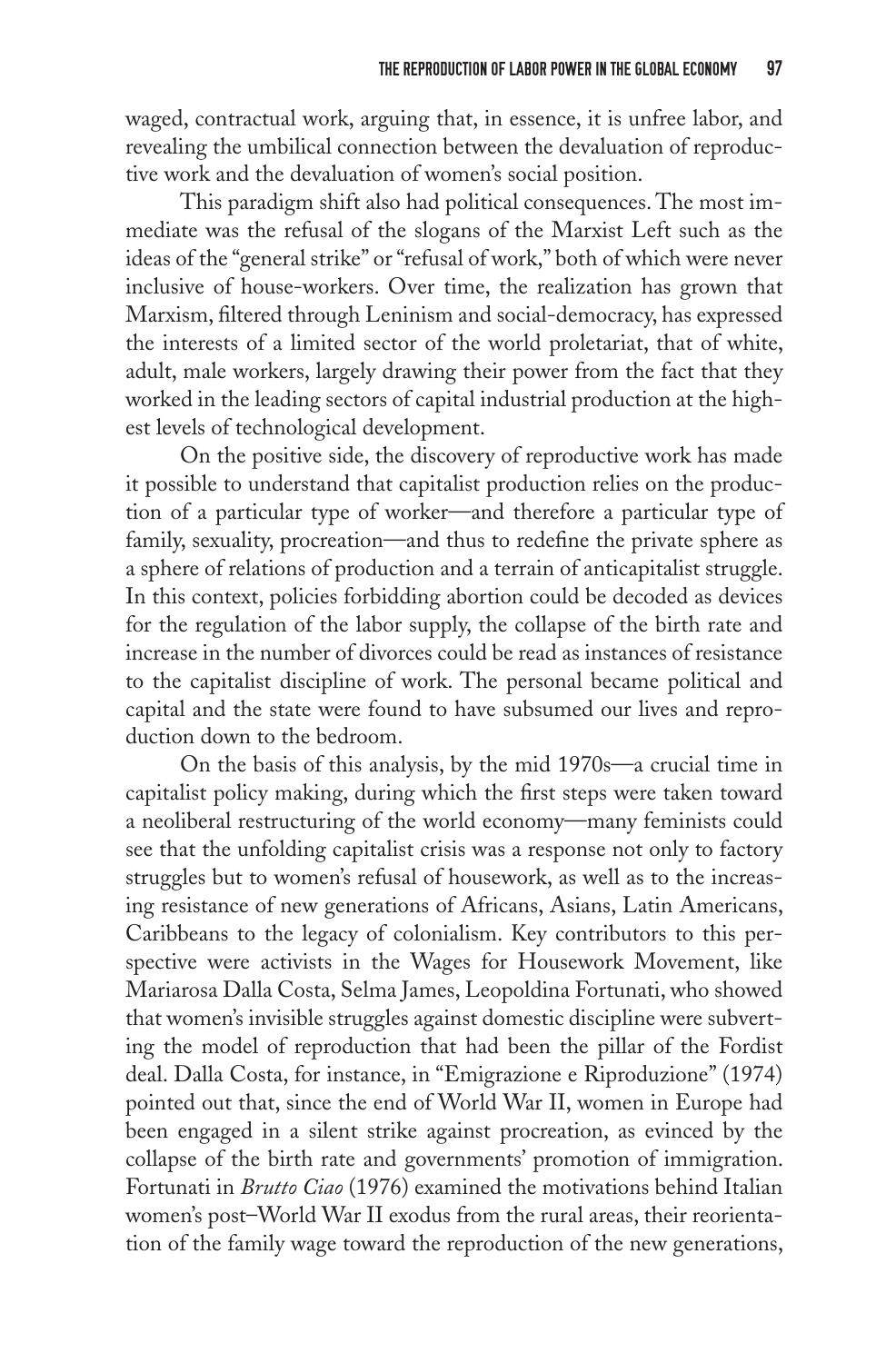and the connections between women's postwar quest for independence, their increased investment in their children, and the increased combativeness of the new generations of workers. Selma James in "Sex, Race and Class" (1975) showed that women's "cultural" behavior and social "roles" should be read as a "response and rebellion against" the totality of their capitalist lives.

By the mid 1970s women's struggle were no longer "invisible," but had become an open repudiation of the sexual division of labor, with all its corollaries: economic dependence on men, social subordination, confinement to an unpaid, naturalized form of labor, a state-controlled sexuality and procreation. Contrary to a widespread misconception, the crisis was not confined to white middle class women. Rather, the first women's liberation movement in the United States was arguably a movement formed primarily by black women. It was the Welfare Mothers Movement that, inspired by the Civil Rights Movement, led the first campaign for statefunded "wages for housework" (under the guise of Aid to Dependent Children) that women have fought for in the country, asserting the economic value of women's reproductive work and declaring "welfare" a women's right.<sup>9</sup>

Women were on the move also across Africa, Asia, Latin America, as the decision by the United Nations to intervene in the field of feminist politics as the sponsor of women's rights, starting with the Global Conference on Women held in Mexico City in 1975, demonstrated. Elsewhere I have suggested that the United Nations played the same role, with respect to the spreading international women movements, that it had already played, in the 1960s, in relation to the anticolonial struggle.10 As in the case of its (selective) sponsorship of "decolonization," its self-appointment as the agency in charge of promoting women's rights enabled it to channel the politics of women's liberation within a frame compatible with the needs and plans of international capital and the developing neoliberal agenda. Indeed, the Mexico City conference and those that followed stemmed in part from a realization that women's struggles over reproduction were redirecting postcolonial economies toward increased investment in the domestic workforce and were the most important factor in the failure of the World Bank's development plans for the commercialization of agriculture. In Africa, women had consistently refused being recruited to work on their husbands' cash crops, and instead had defended subsistence oriented agriculture, turning their villages from sites for the reproduction of cheap labor—as in the image of it proposed by Meillassoux<sup>11</sup>—into sites of resistance to exploitation. By the 1980s, this resistance was recognized as the main factor in the crisis of the World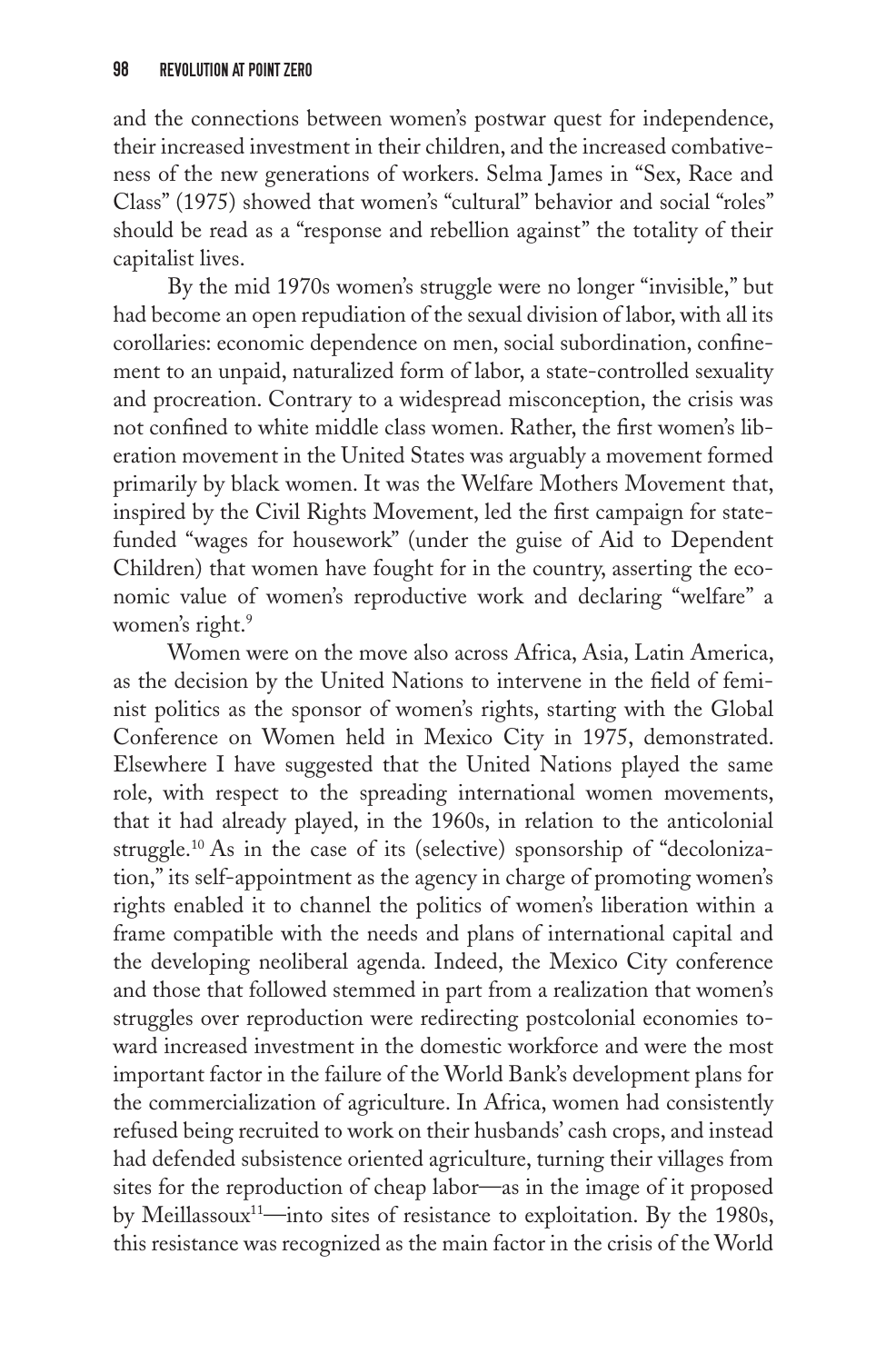Bank's agricultural development projects, prompting a flood of articles on "women's contribution to development," and later, initiatives aimed at integrating them into the money economy such as NGO-sponsored "income generating projects" and microcredit lending schemes. Given these events, it is not surprising that the restructuring produced by the globalization of the world economy has led to a major reorganization of reproduction, as well as a campaign against women in the name of "population control."

In what follows, I outline the modalities of this restructuring, identify the main trends, its social consequences, and its impact on class relations. First, however, I should explain why I continue to use the concept of labor power, even though some feminists have criticized it as reductive, pointing out that women produce living individuals—children, relatives, friends—not labor power. The critique is well taken. Labor power is an abstraction. As Marx tells us, echoing Sismondi, labor power "is nothing unless it is sold" and utilized.12 I maintain this concept, however, for various reasons. First, in order to highlight the fact that in capitalist society reproductive work is not the free reproduction of ourselves or others according to our and their desires. To the extent that, directly or indirectly, it is exchanged for a wage, reproduction work is, at all points, subject to the conditions imposed on it by the capitalist organization of work and relations of production. In other words, housework is not a free activity. It is "the production and reproduction of the capitalist most indispensable means of production: the worker."13 As such, it is subject to all the constraints that derive from the fact that its product must satisfy the requirements of the labor market.

Second, highlighting the reproduction of "labor power" reveals the dual character and the contradiction inherent in reproductive labor and, therefore, the unstable, potentially disruptive character of this work. To the extent that labor power can only exist in the living individual, its reproduction must be simultaneously a production and valorization of desired human qualities and capacities, and an accommodation to the externally imposed standards of the labor market. As impossible as it is, then, to draw a line between the living individual and its labor power, it is equally impossible to draw a line between the two corresponding aspects of reproductive work. Nevertheless, maintaining the concept brings out the tension, the potential separation, and it suggests a world of conflicts, resistances, contradictions that have political significance. Among other things (an understanding that was crucial for the women's liberation movement) it tells us that we can struggle against housework without having to fear that we will ruin our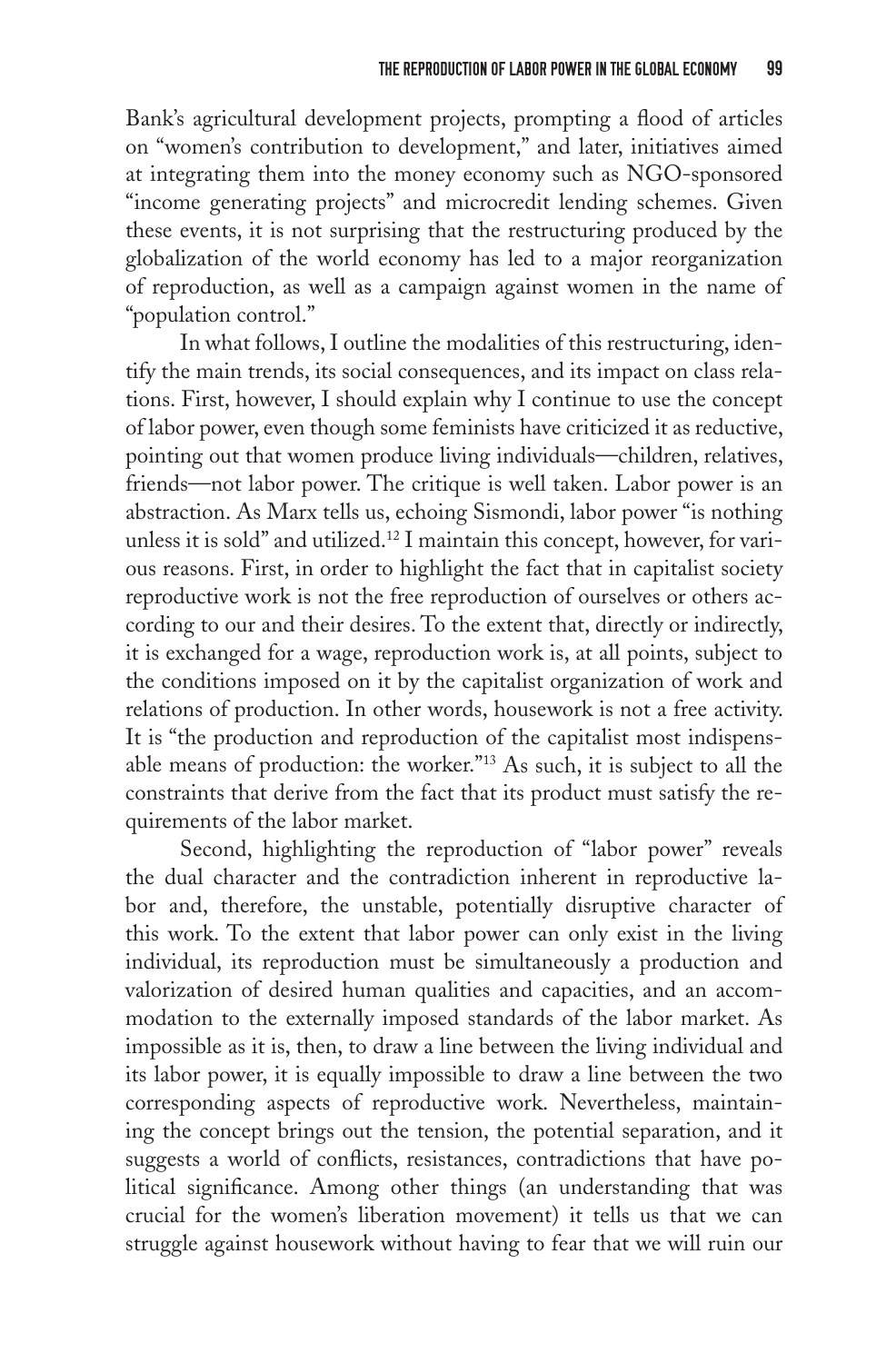communities, for this work imprisons the producers as well as those reproduced by it.

I also want to defend my continuing to maintain, against postmodern trends, the separation between production and reproduction. There is certainly one important sense in which the difference between the two has become blurred. The struggles of the 1960s in Europe and United States, especially the student and feminist movements, have taught the capitalist class that investing in the reproduction of the future generation of workers "does not pay." It is not a guarantee of an increase in the productivity of labor. Thus, not only has state investment in the workforce drastically declined, but reproductive activities have been reorganized as value-producing services that workers must purchase and pay for. In this way, the value that reproductive activities produce is immediately realized, rather than being made conditional on the performance of the workers they reproduce. But the expansion of the service sector has by no means eliminated home-based, unpaid reproductive work, nor has it abolished the sexual division of labor in which it is embedded, which still divides production and reproduction in terms of the subjects of these activities and the discriminating function of the wage and lack of it.

Lastly, I speak of "reproductive," rather than "affective" labor because in its dominant characterization, the latter describes only a limited part of the work that the reproduction of human beings requires and erases the subversive potential of the feminist concept of reproductive work. By highlighting its function in the production of labor power, and thus unveiling the contradictions inherent in this work, the concept of "reproductive labor" recognizes the possibility of crucial alliances and forms of cooperation between producers and the reproduced: mothers and children, teachers and students, nurses and patients.

Keeping this particular character of reproductive work in mind, let us ask then: how has economic globalization restructured the reproduction of the workforce? And what have been the effects of this restructuring on workers and especially on women, traditionally the main subjects of reproductive work? Finally, what do we learn from this restructuring concerning capitalist development and the place of Marxist theory in the anticapitalist struggles of our time? My answer to these questions is in two parts. First, I will discuss briefly the main changes that globalization has produced in the general process of social reproduction and the class relation, and then I will discuss more extensively the restructuring of reproductive work.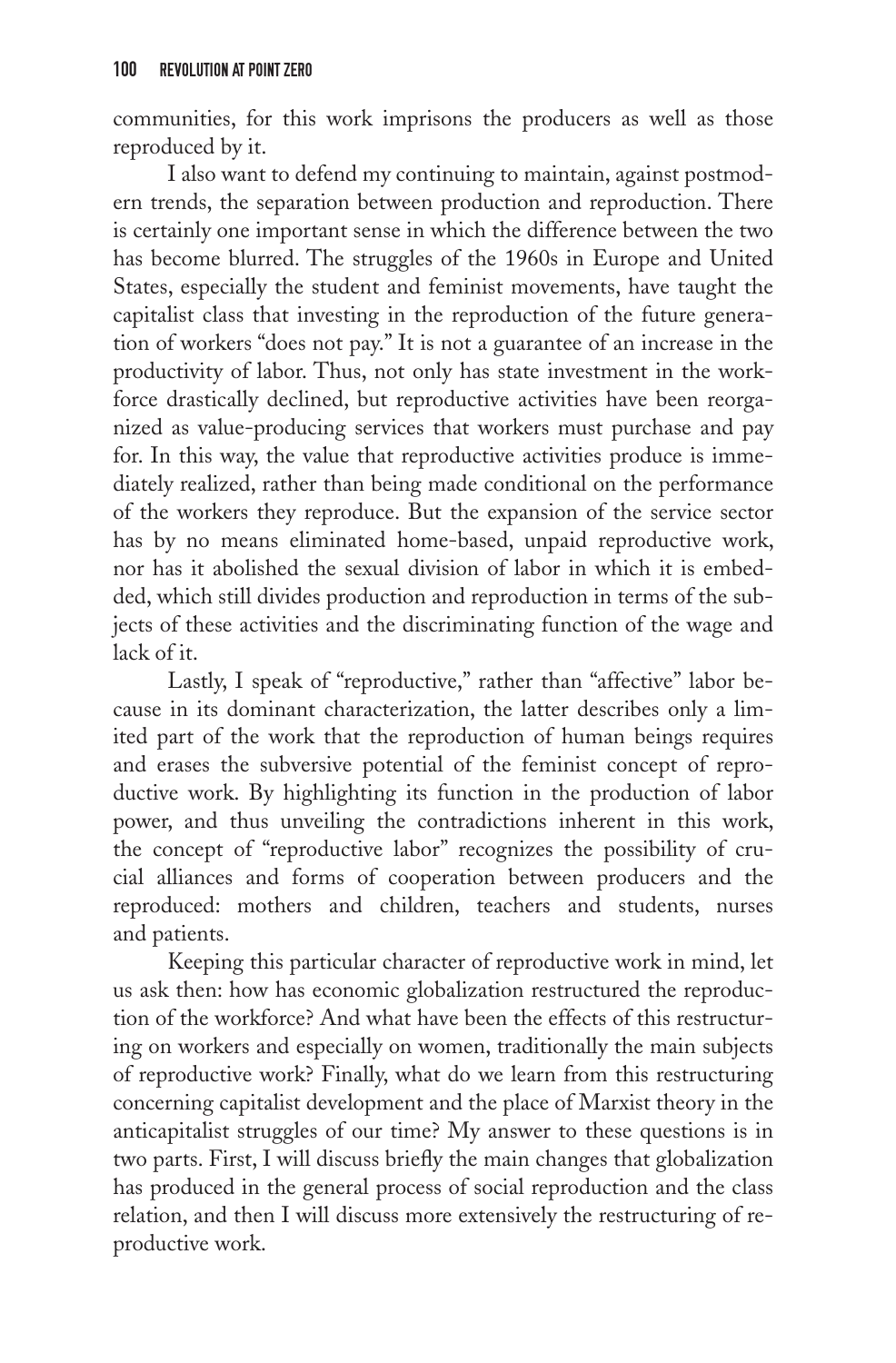#### Naming of the Intolerable:

### Primitive Accumulation and the Restructuring of Reproduction

There are five major ways in which the restructuring of the world economy has responded to the cycle of struggles of the 1960s and 1970s and transformed the organization of reproduction and class relations. First, there has been the expansion of the labor market. Globalization has produced a historic leap in the size of the world proletariat, both through a global process of "enclosures" that has separated millions form their lands, their jobs, their "customary rights," and through the increased employment of women. Not surprisingly, globalization has presented itself as a process of primitive accumulation, which has taken many forms. In the North, globalization has taken the form of industrial de-concentration and relocation, as well as the flexibilization and precarization of work, and just-in-time production. In the former socialist countries, there has been the de-statalization of industry, the de-collectivization of agriculture and privatization social wealth. In the South, we have witnessed the *maquilization* of production, import liberalization, and land privatization. The objective, however, has everywhere been the same.

By destroying subsistence economies, by separating producers from the means of subsistence and making millions dependent on monetary incomes, even when unable to access waged employment, the capitalist class has relaunched the accumulation process and cut the cost of labor-production. Two billion people have been added to the world labor market demonstrating the fallacy of theories arguing that capitalism no longer requires massive amounts of living labor, because it presumably relies on the increasing automation of work.

Second, the de-territorialization of capital and financialization of economic activities, which the "computer revolution" has made possible, have created the conditions whereby primitive accumulation has become a permanent process, through the almost instantaneous movement of capital across the world, breaking over and over the constraints placed on capital by workers' resistance to exploitation.

Third, we have witnessed the systematic disinvestment by the state in the reproduction of the workforce, implemented through structural adjustment programs and the dismantling of the "welfare state." As already mentioned, the struggles of the 1960s have taught the capitalist class that investing in the reproduction of labor power does not necessarily translate into a higher productivity of work. As a result, a policy and an ideology have emerged that recast workers as microentrepreneurs, responsible for their self-investment, being presumably the exclusive beneficiaries of the reproductive activities expended on them. Accordingly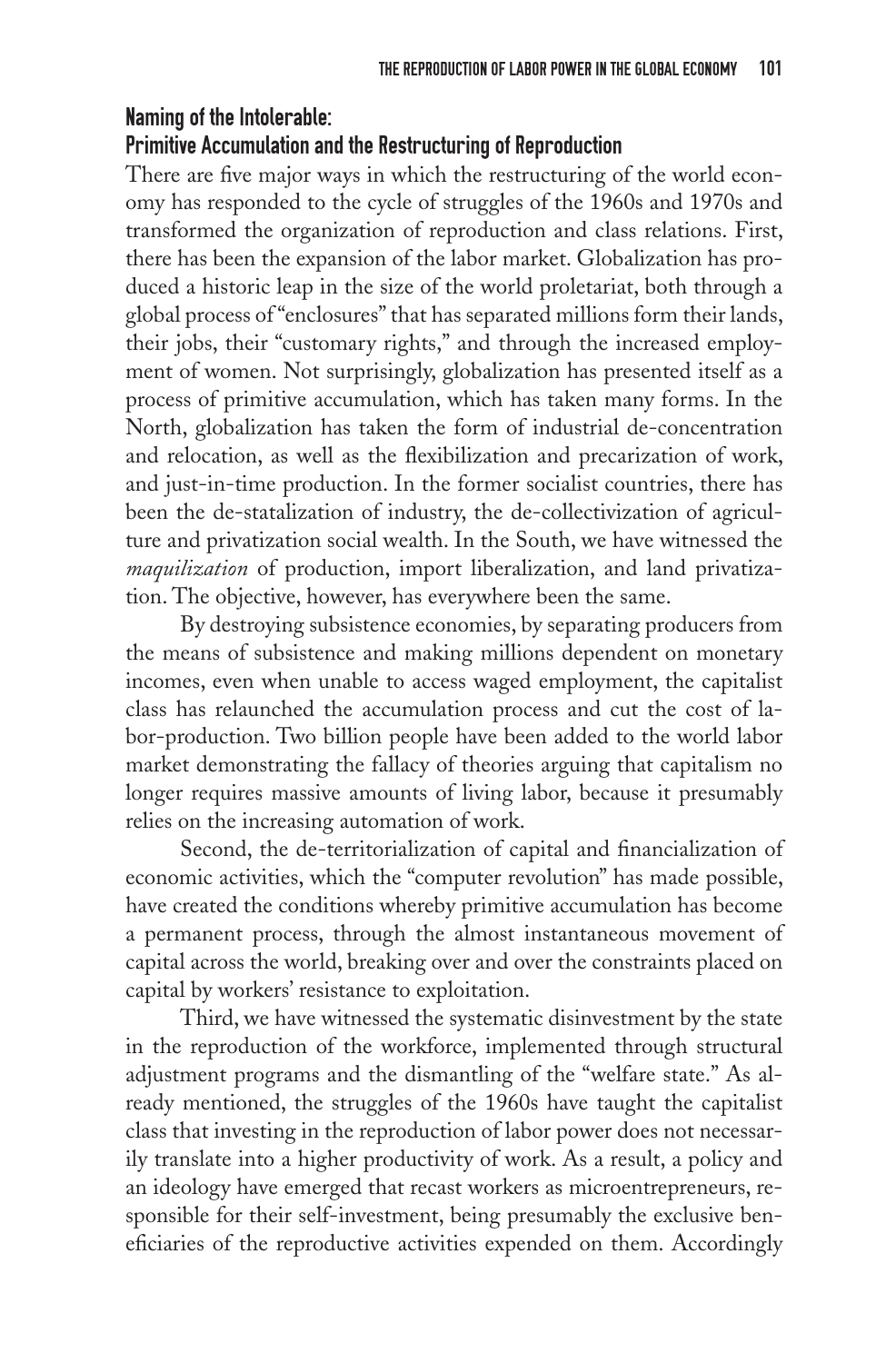a shift has occurred in the temporal fix between reproduction and accumulation. As subsidies to healthcare, education, pensions, and public transport have all been cut, as high fees have been placed upon them, and workers have been forced to take on the cost of their reproduction, every articulation of the reproduction of labor power has been turned into an immediate point of accumulation.

Fourth, the corporate appropriation and destruction of forests, oceans, waters, fisheries, coral reefs, animal and vegetable species has reached an historic peak. In country after country, from Africa to the Pacific Islands, immense tracts of crop lands, and coastal waters—home and sources of livelihood for large populations—have been privatized and made available for agribusiness, mineral extraction, or industrial fishing. Globalization has so unmistakably revealed the cost of capitalist production and technology that it has become unconceivable to speak, as Marx did in the *Grundrisse*, of the "civilizing influence of capital," issuing from its "universal appropriation of nature" and "its production of a stage of society [where] nature becomes simply an object for mankind, purely a matter of utility, [where] it ceases to be recognized as a power in its own right; and the theoretical acknowledgement of its independent laws appears only as a stratagem designed to subdue it to human requirements, either as an object of consumption or a means of production."14

In 2011, after the BP spill and Fukushima—among other corporate made disasters—as the oceans are dying, imprisoned by islands of trash, as space is becoming a junkyard as well as an army depot, such words can have for us only ominous reverberations.

In different degrees, these development have affected all populations across the planet. Yet, the New World Order is best described as a process of recolonization. Far from flattening the world into a network of interdependent circuits, it has reconstructed it as a pyramidal structure, increasing inequalities and social/economic polarization, and deepening the hierarchies that have historically characterized the sexual and international division of labor, which the anticolonial and the women's liberation movements had undermined.

The strategic center of primitive accumulation has been the former colonial world, historically the underbelly of the capitalist system, the place of slavery and plantations. I call it the "strategic center" because its restructuring has been the foundation and precondition for the global reorganization of production and the world labor market. It is here, in fact, that we have witnessed the first and most radical processes of expropriation and pauperization and the most radical disinvestment by the state in the reproduction of the labor force. These processes are well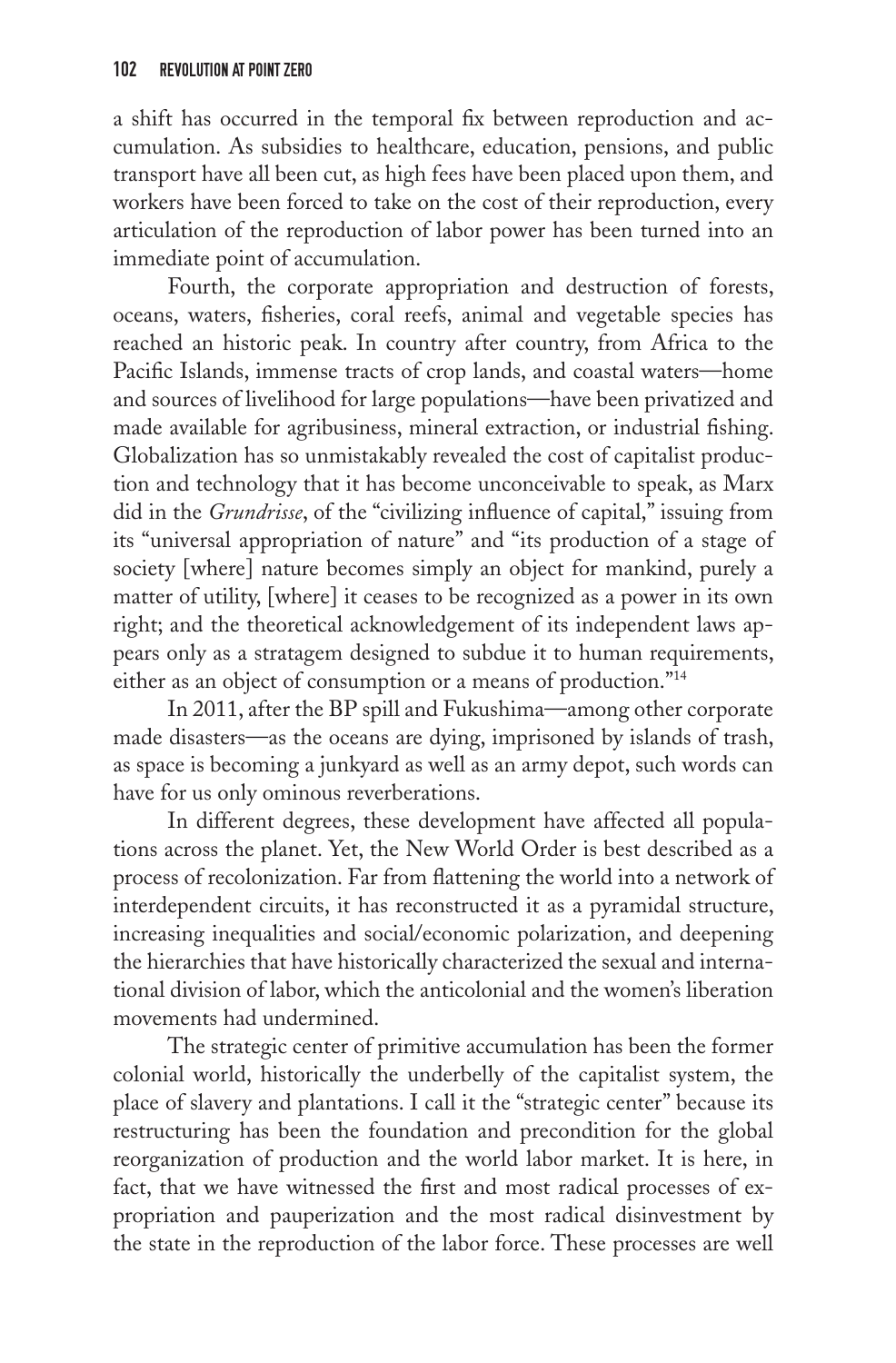documented. Starting in the early 1980s, as a consequence of structural adjustment, unemployment in most "Third World" countries has soared so high that USAID could recruit workers offering nothing more than "Food for Work." Wages have fallen so low that women *maquila* workers have been reported buying milk by the glass and eggs or tomatoes one at a time. Entire populations have been demonetized, while their lands has been taken away for government projects or given to foreign investors. Currently, half the African continent is on emergency food aid.15 In West Africa, from Niger, to Nigeria, to Ghana, the electricity has been turned off, national grids have been disabled, forcing those who can afford them to buy individual generators whose buzzing sound fills the nights, making it difficult for people to sleep. Governmental health and education budgets, subsidies to farmers, support for basic necessities, all have been gutted, slashed, and axed. As a consequence, life expectancy is falling and phenomena have reappeared that capitalism's civilizing influence was supposed to have erased from the face of the earth long ago: famines, starvation, recurrent epidemics, even witch-hunts.16 Where "austerity" programs and land grabbing could not reach, war has completed the task, opening new grounds for oil drilling and the harvesting of diamonds or coltan. As for the targets of these clearances, they have become the subjects of a new diaspora, siphoning millions of people from the land to the towns, which more and more resemble encampments. Mike Davis has used the phrase "Planet of Slums" in referring to this situation, but a more correct and vivid description would speak of a planet of ghettos and a regime of global apartheid.

If we further consider that, through the debt crisis and structural adjustment, "Third World" countries have been forced to divert food production from the domestic to the export market, to turn arable land from cultivation of edible crops to mineral extraction and biofuel production, to clear-cut their forests, and become dumping grounds for all kinds of waste as well as grounds of predation for corporate gene hunters, then, we must conclude that, in international capital's plans there are now world regions destined to "near-zero-reproduction." Indeed, the destruction of life in all its forms is today as important as the productive force of biopower in the shaping of capitalist relations, as a means to acquire raw materials, dis-accumulate unwanted workers, blunt resistances, and cut the cost of labor production.

It is a measure of the degree to which the reproduction of the workforce has been underdeveloped that worldwide, millions are facing untold hardships and the prospect of death and incarceration in order to migrate. Certainly migration is not just a necessity, but an exodus toward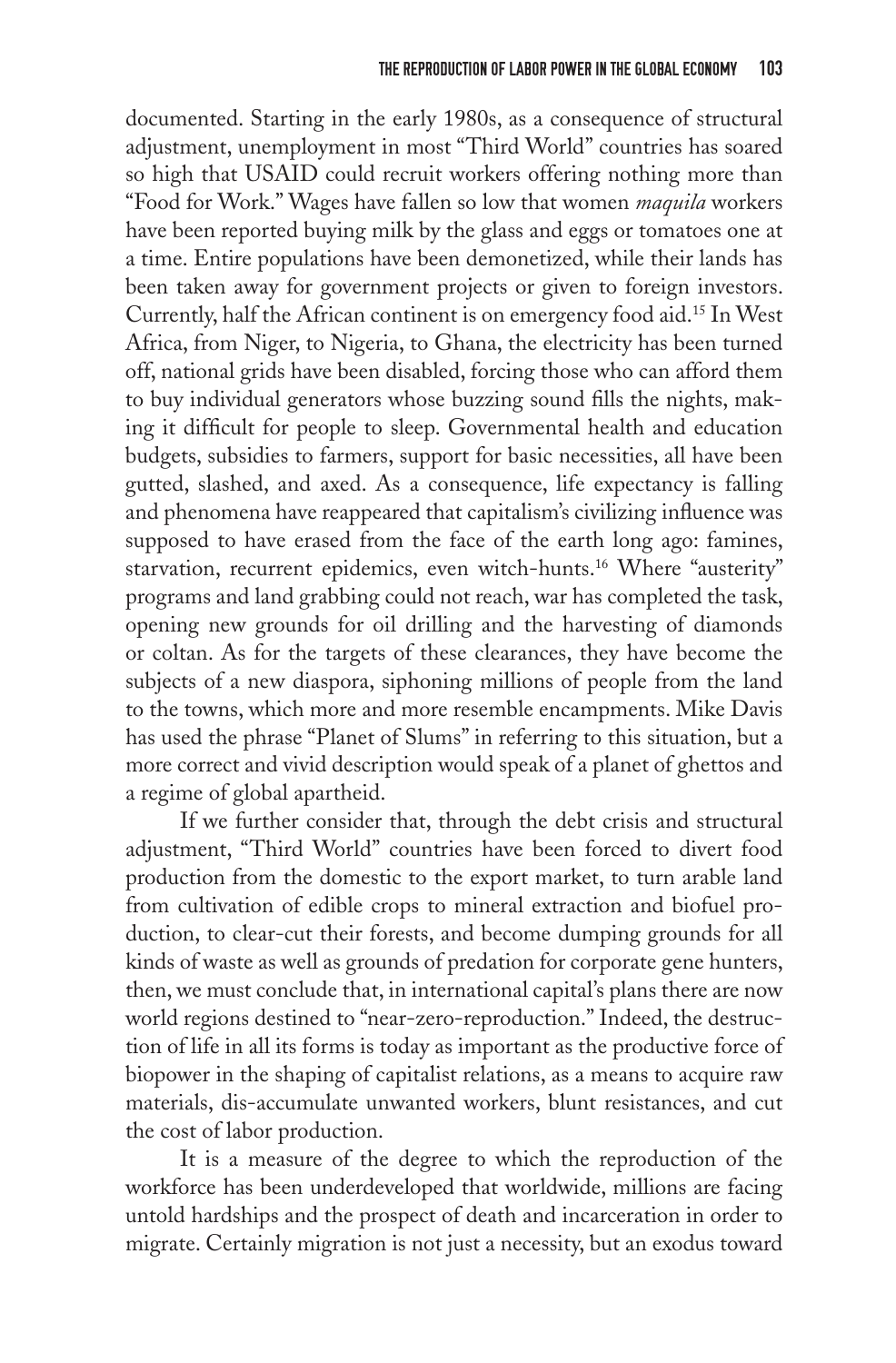higher levels of struggle, a means to reappropriate the stolen wealth, as argued by Yann Moulier Boutang and Dimitris Papadopoulos, among others.17 This is why migration has acquired an autonomous character that makes it difficult to use as a regulatory mechanism for the structuring of the labor market. But there is no doubt that, if millions of people leave their countries for an uncertain destiny, thousands of miles away from their homes, it is because they cannot reproduce themselves, not at least under adequate living conditions. This is especially evident when we consider that half of the migrants are women, many married with children they must leave behind. From a historical viewpoint this practice is highly unusual. Women are usually those who stay, not due to lack of initiative or traditional restraints, but because they are those who have been made to feel most responsible for the reproduction of their families. They are the ones who have to make sure that the children have food, often themselves going without it, and who make sure that the elderly or the sick are cared for. Thus, when hundreds of thousands leave their homes to face years of humiliation and isolation, living with the anguish of not being able to give to the people they love the same care they give to strangers across the world, we know that something quite dramatic is happening in the organization of world reproduction.

We must reject, however, the conclusion that the indifference of the international capitalist class to the loss of life which globalization is producing is a proof that capital no longer needs living labor. In reality, the destruction of human life on a large scale has been a structural component of capitalism from its inception, as the necessary counterpart of the accumulation of labor power, which is inevitably a violent process. The recurrent "reproduction crises" that we have witnessed in Africa over the last decades are rooted in this dialectic of labor accumulation and destruction. Also the expansion of noncontractual labor and of other phenomena that may seem like abominations in a "modern world"—such as mass incarceration, the traffic in blood, organs and other human parts—should be understood in this context.

Capitalism fosters a permanent reproduction crisis. If this has not been more apparent in our lifetimes, at least in many parts of the Global North, it is because the human catastrophes it has caused have been most often externalized, confined to the colonies, and rationalized as an effect of cultural backwardness or attachment to misguided traditions and "tribalism." For most of the '80s and '90s, moreover, the effects of the global restructuring in the North were hardly felt except in communities of color, or could appear in some cases (e.g., the flexibilization and precarization of work) as liberating alternatives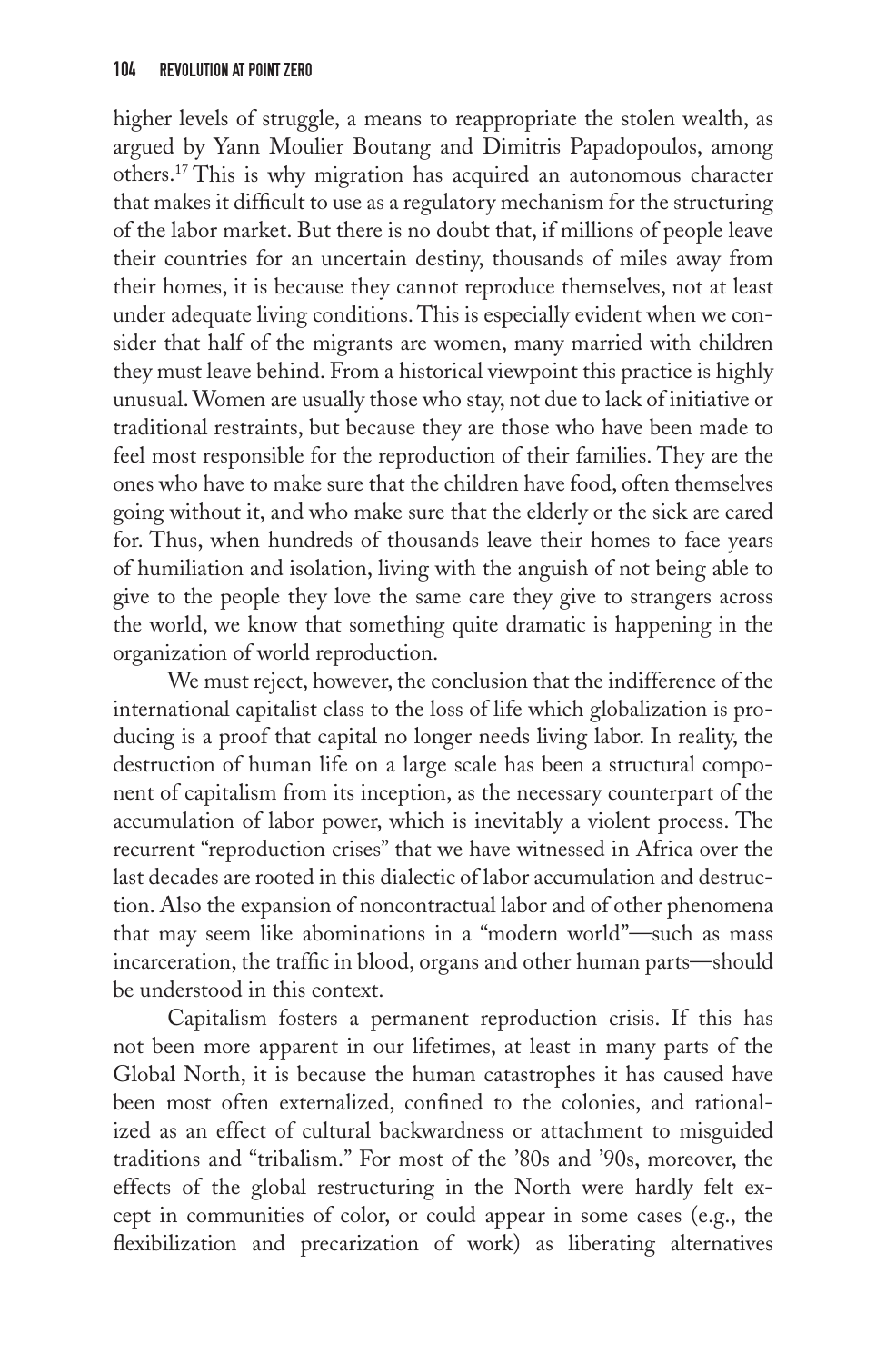to the regimentation of the 9-to-5 routine, if not anticipations of a workerless society.

But seen from the viewpoint of the totality of worker-capital relations, these developments demonstrate capital's continuing power to de-concentrate workers and undermine workers' organizational efforts in the waged workplace. Combined, these trends have abrogated social contracts, deregulated labor relations, reintroduced noncontractual forms of labor not only destroying the pockets of communism a century of workers' struggle had won but threatening the production of new "commons."

In the North as well, real incomes and employment have fallen, access to land and urban spaces has been reduced, and impoverishment and even hunger have become widespread. Thirty-seven million are going hungry in the United States, according to a recent report, while 50 percent of the population, by estimates conducted in 2011, is considered "low income." Add that the introduction of labor saving technologies far from reducing the length of the working day has greatly extended it, to the point that (in Japan) we have seen people dying from work, while "leisure time" and retirement have become a luxury. Moonlighting is now a necessity for many workers in the United States while, stripped of their pensions, many sixty-to-seventy years old are returning to the labor market. Most significantly, we are witnessing the development of a homeless, itinerant workforce, compelled to nomadism, always on the move, on trucks, trailers, buses, looking for work wherever an opportunity appears, a destiny once reserved in the United States to seasonal agricultural workers chasing crops, like birds of passage, across the country.

Along with impoverishment, unemployment, overwork, homelessness, and debt has gone the increasing criminalization of the working class, through a mass incarceration policy recalling the seventeenth century Grand Confinement, and the formation of an *ex-lege* proletariat made of undocumented immigrant workers, students defaulting on their loans, producers or sellers of illicit goods, sex workers. It is a multitude of proletarians, existing and laboring in the shadow, reminding us that the production of populations without rights—slaves, indentured servants, peons, convicts, *sans papiers*—remains a structural necessity of capital accumulation.

Especially harsh has been the attack on youth, particularly working class black youth, the potential heir of the politics of Black Power, to whom nothing has been conceded, neither the possibility of secure employment nor access to education. But for many middle class youth as well the future is in question. Studying comes at a high cost, causing indebtedness and the likely default on student loans repayment.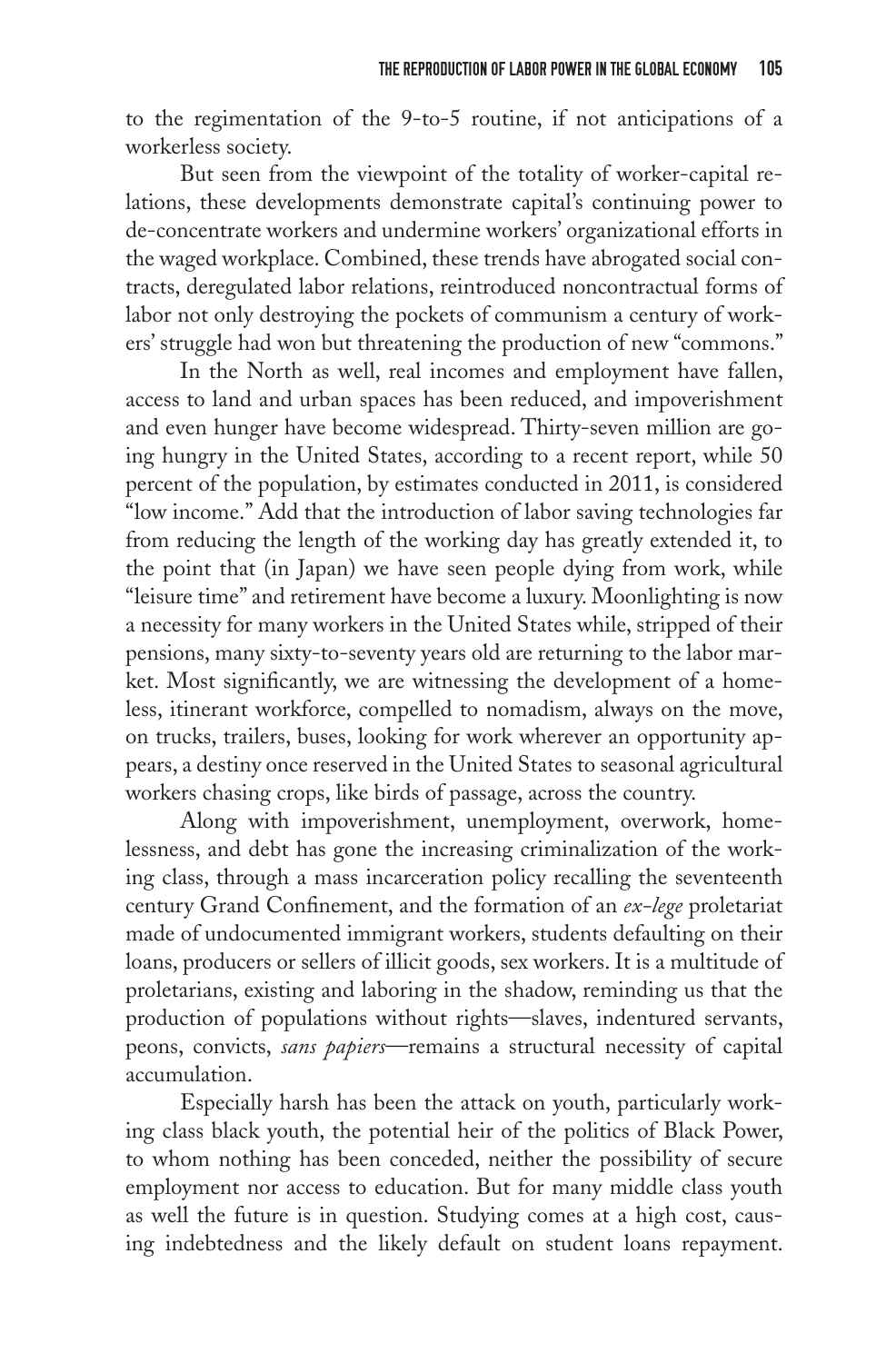Competition for employment is stiff, and social relations are increasingly sterile as instability prevents community building. Not surprisingly, among the social consequences of the restructuring of reproduction, there has been an increase in youth suicide, as well as an increase in violence against women and children including infanticide. It is impossible, then, to share the optimism of those like Negri and Hardt, who in recent years have argued that the new forms of production the global restructuring of the economy has created already provide for the possibility of more autonomous, more cooperative forms of work.

The assault on our reproduction has not gone unchallenged, however. Resistance has taken many forms, some remaining invisible until they are recognized as mass phenomena. The financialization of everyday reproduction through the use of credit cards, loans, indebtedness, especially in the United States, should be also seen in this perspective, as a response to the decline in wages and a refusal of the austerity imposed by it, rather than simply a product of financial manipulation. Across the world, a movement of movements has also grown that, since the '90s, has challenged every aspect of globalization—through mass demonstrations, land occupations, the construction of solidarity economies and other forms of commons building. Most important, the recent spread of prolonged mass uprisings and "Occupy" movements that over the last year has swept much of the world, from Tunisia, to Egypt, through most of the Middle East, to Spain, and the United States have opened a space where the vision of a major social transformation again becomes possible. After years of apparent closure, where nothing seemed capable of stopping the destructive powers of a declining capitalist order, the "Arab Spring" and the sprawling of tents across the American landscape, joining the many already set in place by the growing population of homeless, show the bottom is once again rising, and a new generation is walking the squares determined to reclaim their future, and choosing forms of struggle that potentially can begin to build a bridge across some of the main social divides.

## Reproductive Labor, Women's Work, and Gender Relations in the Global Economy

Against this background, we must now ask how reproductive work has fared in the global economy, and how the changes it has undergone have shaped the sexual division of labor and the relations between women and men. Here as well, the substantive difference between production and reproduction stands out. The first difference to be noticed is that while production has been restructured through a technological leap in key areas of the world economy, no technological leap has occurred in the sphere of domestic work, significantly reducing the labor socially necessary for the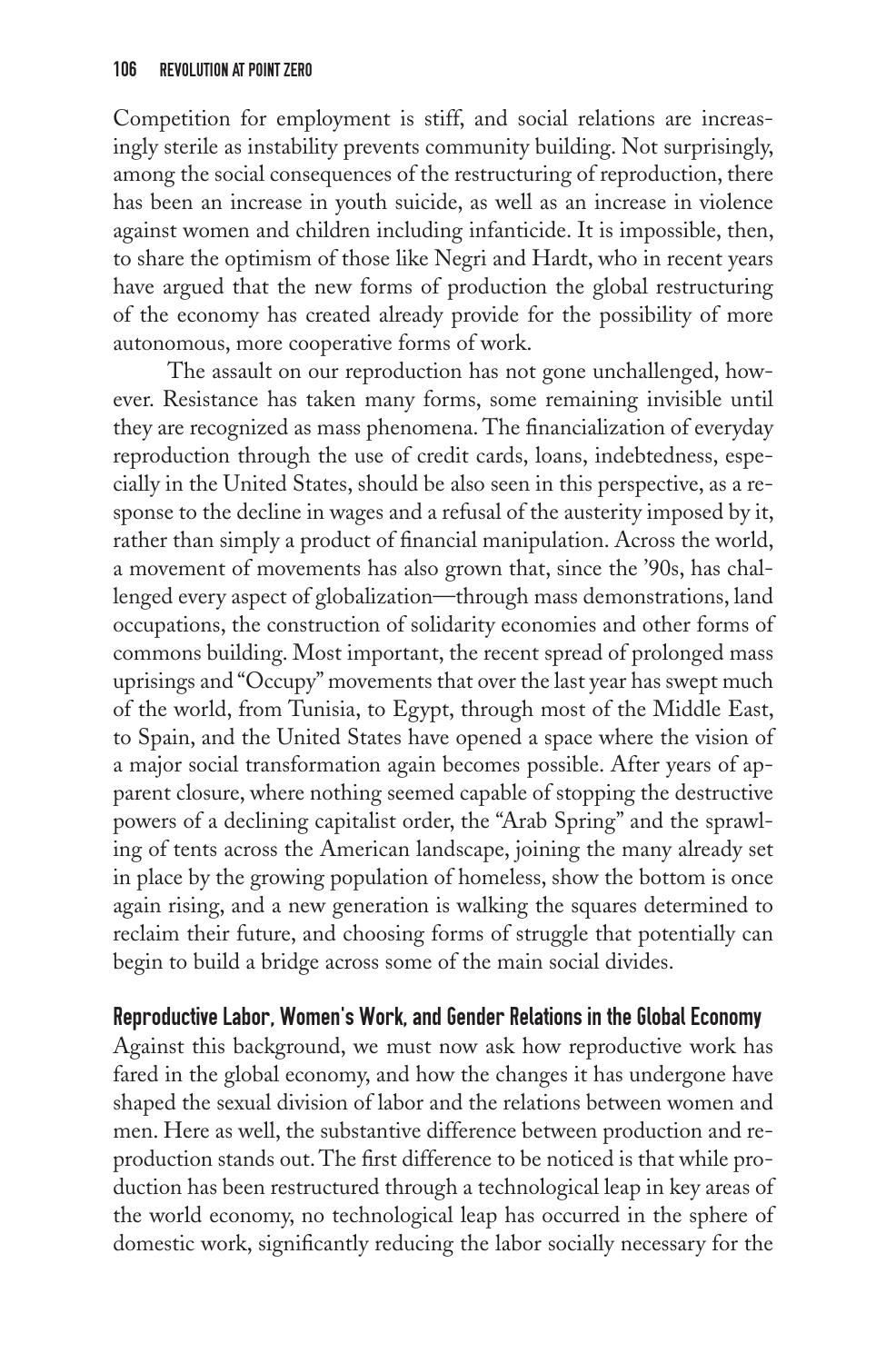reproduction of the workforce, despite the massive increase in the number of women employed outside the home. In the North, the personal computer has entered the reproduction of a large part of the population, so that shopping, socializing, acquiring information, and even some forms of sex-work can now be done online. Japanese companies are promoting the robotization of companionship and mating. Among their inventions are "nursebots" that give baths to the elderly and the interactive lover to be assembled by the customer, crafted according to his fantasies and desires. But even in the most technologically developed countries, housework has not been significantly reduced. Instead, it has been marketized, redistributed mostly on the shoulders of immigrant women from the South and the former socialist countries. And women continue to perform the bulk of it. Unlike other forms of production, the production of human beings is to a great extent irreducible to mechanization, requiring a high degree of human interaction and the satisfaction of complex needs in which physical and affective elements are inextricably combined. That reproductive work is a labor-intensive process is most evident in the care of children and the elderly that, even in its most physical components, involves providing a sense of security, consoling, anticipating fears and desires.18 None of these activities is purely "material" or "immaterial," nor can be broken down in ways making it possible for it to be mechanized or replaced by the virtual flow of online communication.

This is why, rather than being technologized, housework and care work have been redistributed on the shoulders of different subjects through its commercialization and globalization. As the participation of women in waged work has immensely increased, especially in the North, large quotas of housework have been taken out of the home and reorganized on a market basis through the virtual boom of the service industry, which now constitutes the dominant economic sector from the viewpoint of wage employment. This means that more meals are now eaten out of the home, more clothes are washed in laundromats or by dry-cleaners, and more food is bought already prepared for consumption.

There has also been a reduction of reproductive activities as a result of women's refusal of the discipline involved in marriage and child-raising. In the United States, the number of births has fallen from 118 per 1,000 women in 1960s to 66.7 in 2006, resulting in an increase in the median age of first time mothers from 30 in 1980 to 36.4 in 2006. The drop in the demographic growth has been especially high in Western and Eastern Europe, where in some countries (e.g., Italy and Greece), women's "strike" against procreation continues, resulting in a zero growth demographic regime that is raising much concern among policy makers, and is the main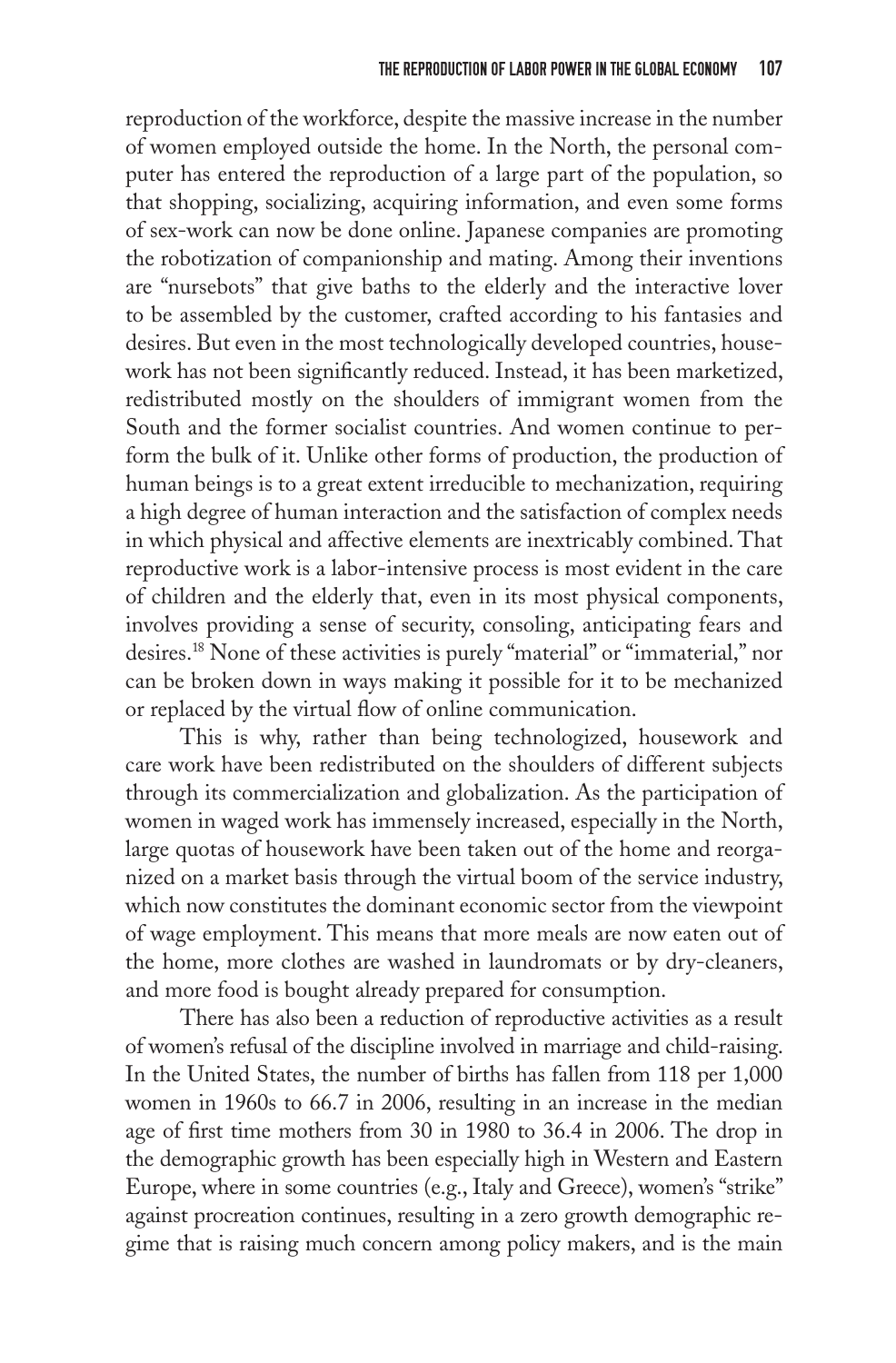factor behind the growing call for an expansion of immigration. There has also been a decline in the number of marriages and married couples, in the United States from 56 percent of all households in 1990 to 51 percent in 2006, and a simultaneous increase in the number of people living alone—in the United States by seven and a half million, from twenty-three to thirty and a half million—amounting to a 30 percent increase.

 Most important, in the aftermath of structural adjustment and economic reconversion, a restructuring of reproductive work has taken place internationally, whereby much of the reproduction of the metropolitan workforce is now performed by immigrant women coming from the Global South, especially providing care to children and the elderly and for the sexual reproduction of male workers.<sup>19</sup> This has been an extremely important development from many viewpoints. Nevertheless its political implications are not yet sufficiently understood among feminists from the viewpoint of the power relations it has produced among women, and the limits of the commercialization of reproduction it has exposed. While governments celebrate the "globalization of care," which enables them to reduce investment in reproduction, it is clear that this "solution" has a tremendous social cost, not only for the individual immigrant women but for the communities from which they originate.

Neither the reorganization of reproductive work on a market basis, nor the "globalization of care," much less the technologization of reproductive work, have "liberated women" or eliminated the exploitation inherent to reproductive work in its present form. If we take a global perspective we see that not only do women still do most of the unpaid domestic work in every country, but due to cuts in social services and the decentralization of industrial production, the amount of domestic work, paid and unpaid, that women perform may have actually increased, even when they have had a extradomestic job.

Three factors have lengthened women's workday and returned work to the home. First, women have been the shock absorbers of economic globalization, having had to compensate with their work for the deteriorating economic conditions produced by the liberalization of the world economy and the states' increasing disinvestment in the reproduction of the workforce. This has been especially true in the countries subjected to structural adjustment programs where the state has completely cut spending for healthcare, education, infrastructure and basic necessities. As a consequences of these cuts, in most of Africa and South America, women must now spend more time fetching water, obtaining and preparing food, and dealing with illnesses that are far more frequent at a time when the privatization of healthcare has made visits to clinics unaffordable for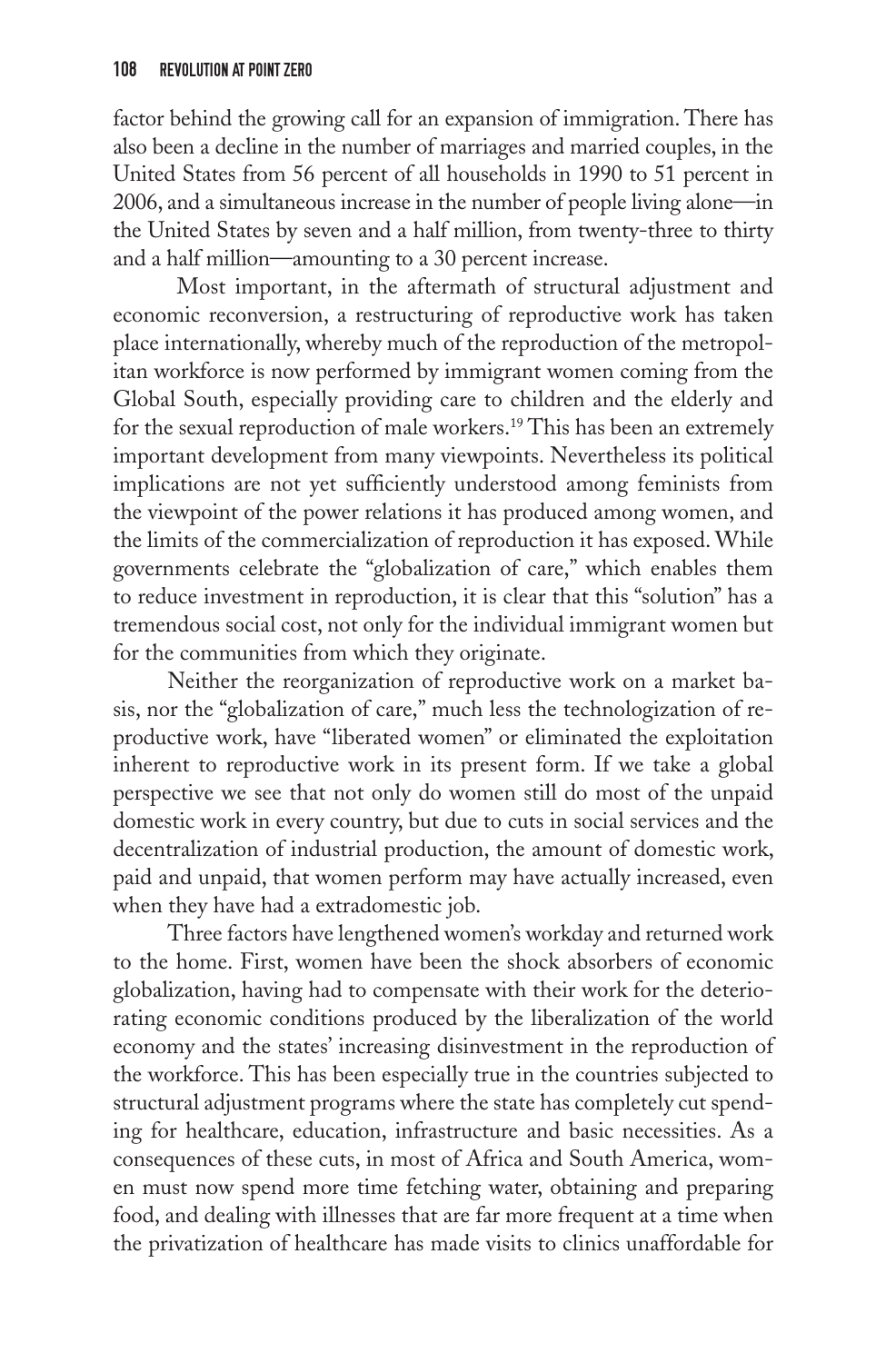most, while malnutrition and environmental destruction have increased people's vulnerability to disease.

In the United States, too, due to budget cuts, much of the work that hospitals and other public agencies have traditionally done has been privatized and transferred to the home, tapping women's unpaid labor. Currently, for instance, patients are dismissed almost immediately after surgery and the home must absorb a variety of postoperative and other therapeutic medical tasks (e.g., for the chronically ill) that in the past would have been done by doctors and professional nurses.<sup>20</sup> Public assistance to the elderly (with housekeeping, personal care) has also been cut, house visits have been much shortened, and the services provided reduced.

The second factor that has recentered reproductive labor in the home has been the expansion of "homework," partly due to the deconcentration of industrial production, partly to the spread of informal work. As David Staples writes in *No Place Like Home* (2006), far from being an anachronistic form of work, home-based labor has demonstrated to be a long-term capitalist strategy, which today occupies millions of women and children worldwide, in towns, villages, and suburbs. Staples correctly points out that work is inexorably drawn to the home by the pull of unpaid domestic labor, in the sense that by organizing work on a home basis, employers can make it invisible, can undermine workers' effort to unionize, and drive wages down to a minimum. Many women choose this work in the attempt to reconcile earning an income with caring for their families; but the result is enslavement to a work that earns wages "far below the median wage it would pay if performed in a formal setting, and reproduces a sexual division of labor that fixes women more deeply to housework."21

Lastly, the growth of female employment and restructuring of reproduction has not eliminated gender labor hierarchies. Despite growing male unemployment, women still earn a fraction of male wages. We have also witnessed an increase in male violence against women, triggered in part by fear of economic competition, in part by the frustration men experience in not being able to fulfill their role as family providers, and most important, triggered by the fact that men now have less control over women's bodies and work, as more women have some money of their own and spend more time outside the home. In a context of falling wages and widespread unemployment that makes it difficult for them to have a family, many men also use women's bodies as a means of exchange and access to the world market, through the organization of pornography or prostitution.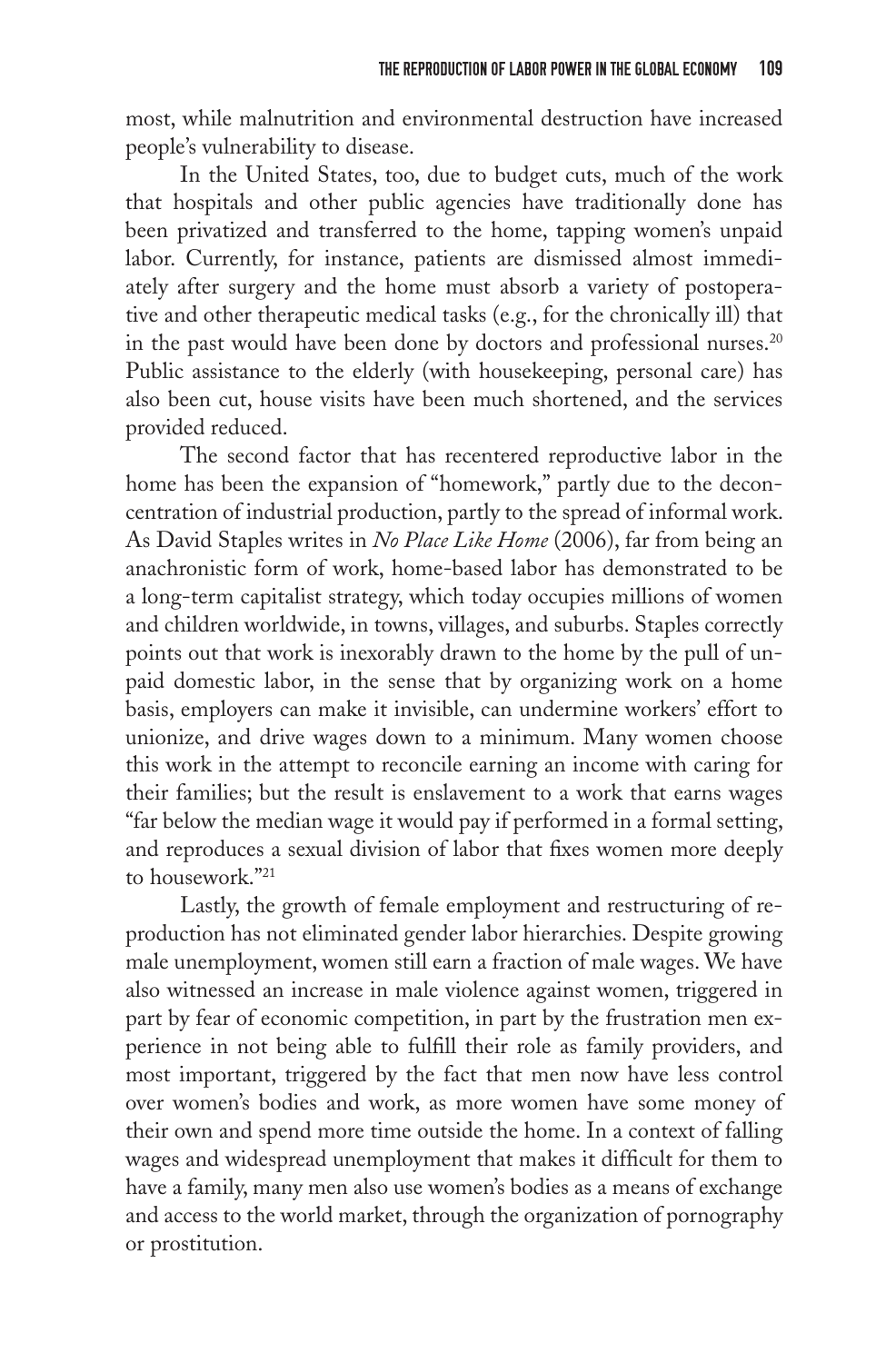This rise of violence against women is hard to quantify and its significance is better appreciated when considered in qualitative terms, from the viewpoint of the new forms it has taken. In several countries, under the impact of structural adjustment, the family has all but disintegrated. Often this occurs out of mutual consent—as one or both partners migrate(s) or both separate in search of some form of income. But many times, it is a more traumatic event, when husbands desert their wives and children, for instance, in the face of pauperization. In parts of Africa and India, there have also been attacks on older women, who have been expelled from their homes and even murdered after being charged with witchcraft or possession by the devil. This phenomenon likely reflects a larger crisis in family support for members who are seen as no longer productive in the face of rapidly diminishing resources. Significantly, it has also been associated with the ongoing dismantling of communal land systems.22 But it is also a manifestation of the devaluation that reproductive work and the subjects of this work have undergone in the face of the expansion of monetary relations.<sup>23</sup>

Other examples of violence traceable to the globalization process have been the rise of dowry murder in India, the increase in trafficking and other forms of coerced sex work, and the sheer increase in the number of women murdered or disappeared. Hundreds of young women, mostly maquila workers, have been murdered in Ciudad Juárez and other Mexican towns in the borderlands with the United States, apparently victims of rape or criminal networks producing pornography and "snuff." A ghastly increase in the number of women murder victims has also been registered in Mexico and Guatemala. But it is above all institutional violence that has escalated. This is the violence of absolute pauperization, of inhuman work conditions, of migration in clandestine conditions. That migration can also be viewed as a struggle for increased autonomy and self-determination through flight, as a search for more favorable power relations, cannot obliterate this fact.

Several conclusions are to be drawn from this analysis. First, fighting for waged work or fighting to "join the working class in the workplace," as some Marxist feminist liked to put it, cannot be a path to liberation. Wage employment may be a necessity but it cannot be a coherent political strategy. As long as reproductive work is devalued, as long it is considered a private matter and women's responsibility, women will always confront capital and the state with less power than men, and in conditions of extreme social and economic vulnerability. It is also important to recognize that there are serious limits to the extent to which reproductive work can be reduced or reorganized on a market basis. How far, for example, can we reduce or commercialize the care for children, the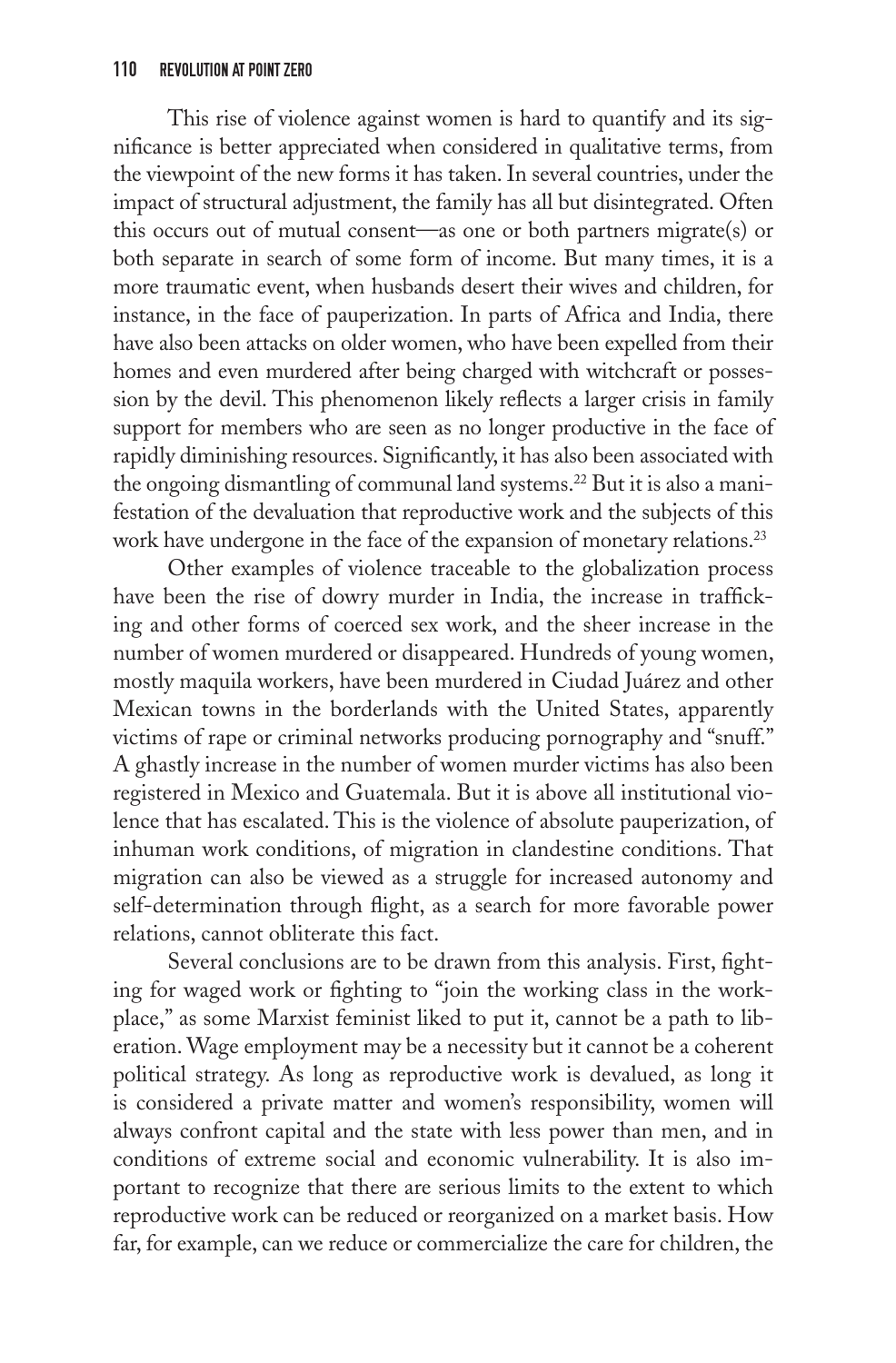elderly, the sick, without imposing a great cost on those in need of care? The degree to which the marketization of food production has contributed to the deterioration of our health (leading, for example, to the rise of obesity even among children) is instructive. As for the commercialization of reproductive work through its redistribution on the shoulders of other women, as currently organized this "solution" only extends the housework crisis, now displaced to the families of the paid care providers, and creates new inequalities among women.

What is needed is the reopening of a collective struggle over reproduction, reclaiming control over the material conditions of our reproduction and creating new forms of cooperation around this work outside of the logic of capital and the market. This is not a utopia, but a process already under way in many parts of the world and likely to expand in the face of a collapse of the world financial system. Governments are now attempting to use the crisis to impose stiff austerity regimes on us for years to come. But through land takeovers, urban farming, community-supported agriculture, through squats, the creation of various forms of barter, mutual aid, alternative forms of healthcare—to name some of the terrains on which this reorganization of reproduction is more developed—a new economy is beginning to emerge that may turn reproductive work from a stifling, discriminating activity into the most liberating and creative ground of experimentation in human relations.

As I stated, this is not a utopia. The consequences of the globalized world economy would certainly have been far more nefarious except for the efforts that millions of women have made to ensure that their families would be supported, regardless of their value on the capitalist labor market. Through their subsistence activities, as well as various forms of direct action (from squatting on public land to urban farming) women have helped their communities to avoid total dispossession, to extend budgets and add food to the kitchen pots. Amid wars, economic crises, and devaluations, as the world around them was falling apart, they have planted corn on abandoned town plots, cooked food to sell on the side of the streets, created communal kitchens—ola communes, as in Chile and Peru—thus standing in the way of a total commodification of life and beginning a process of reappropriation and recollectivization of reproduction that is indispensable if we are to regain control over our lives. The festive squares and "occupy" movements of 2011 are in a way a continuation of this process as the "multitudes" have understood that no movement is sustainable that does not place at its center the reproduction of those participating in it, thus also transforming the protest demonstrations into moments of collective reproduction and cooperation.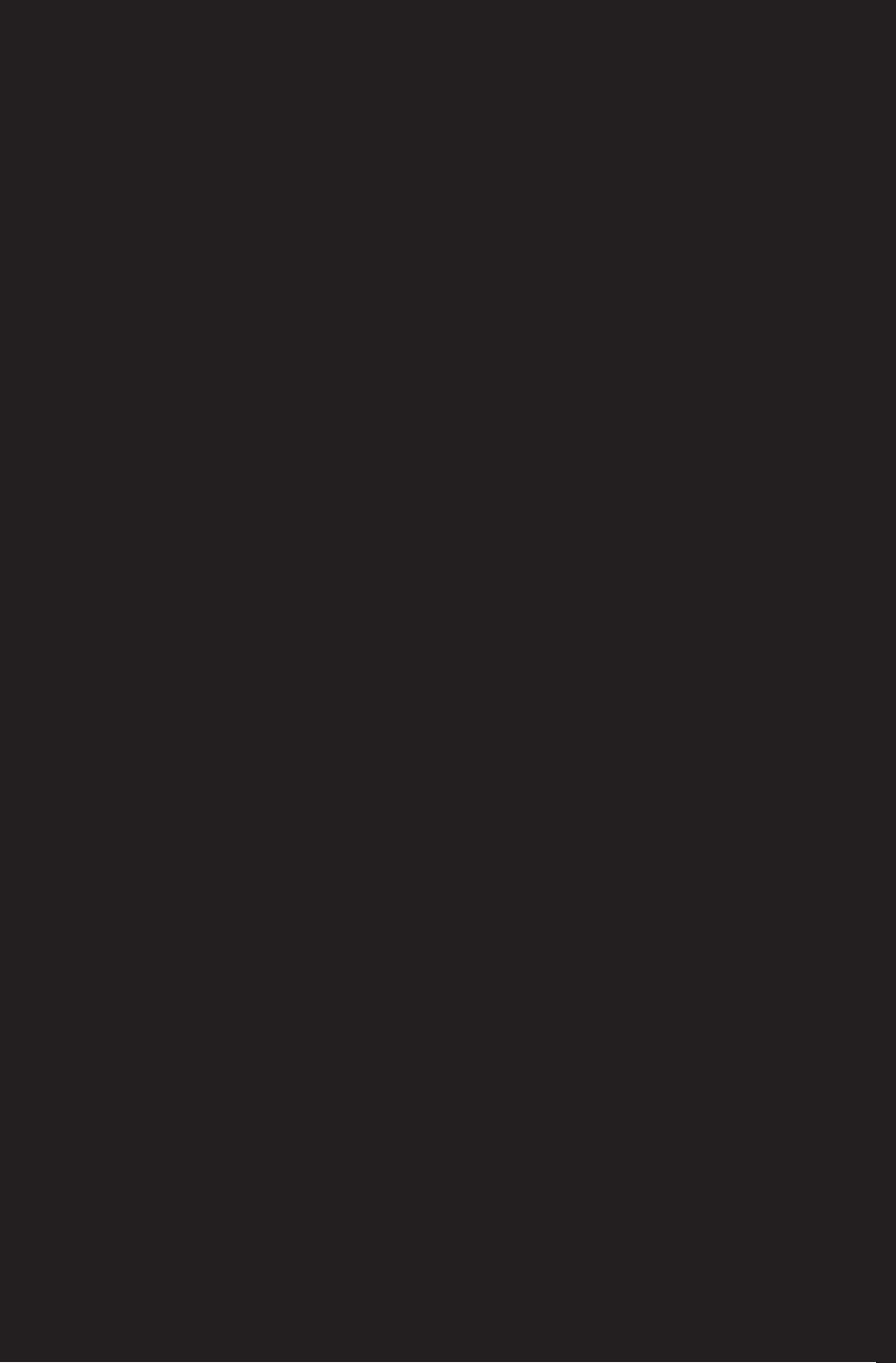# III REPRODUCING COMMONS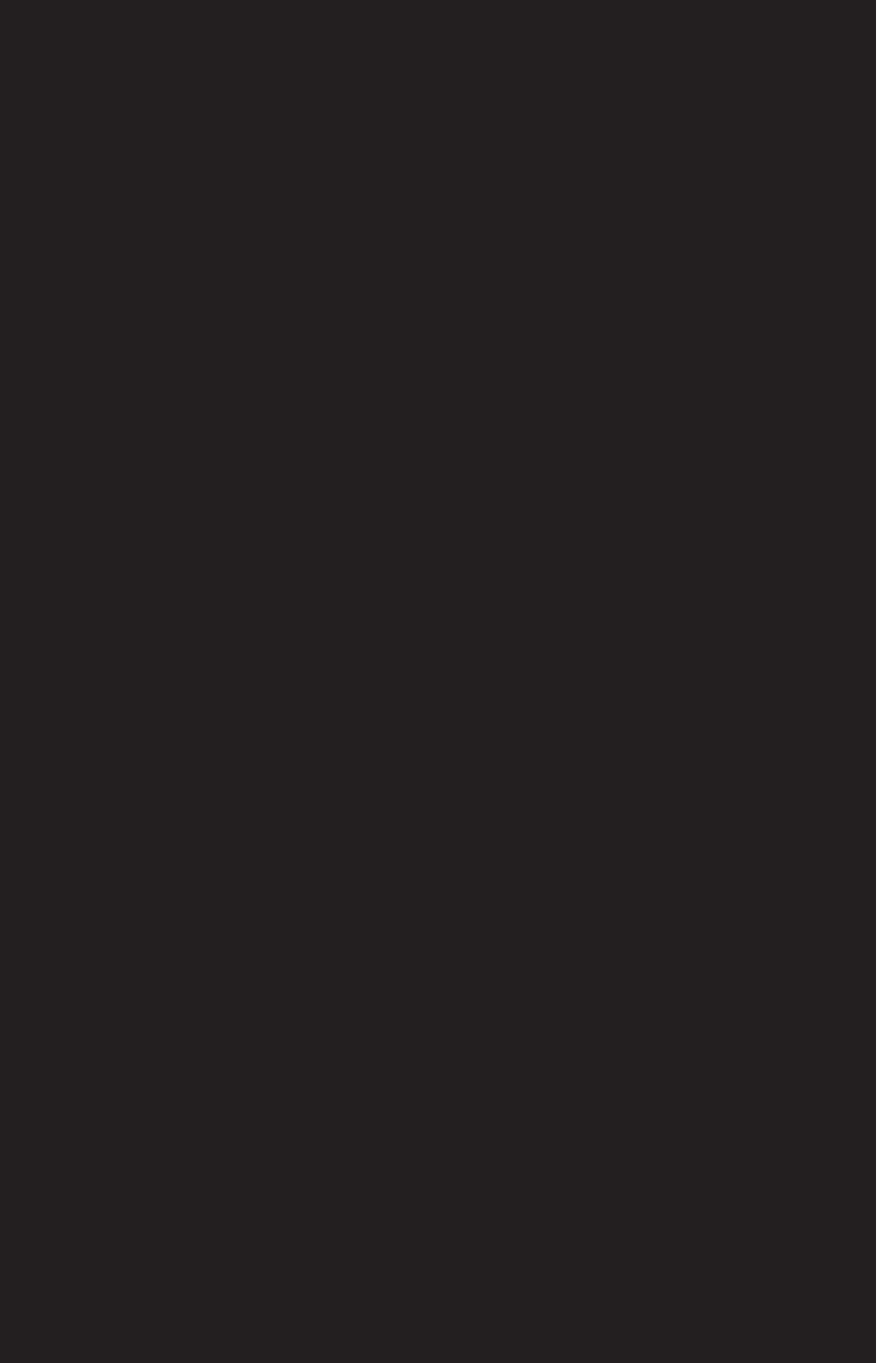# ON ELDER CARE WORK AND THE LIMITS OF MARXISM (2009)

#### Introduction

**CALC** are work," especially eldercare, has come in recent years to the center of public attention in the countries of the Organization for Economic Cooperation and Development (OECD) in response to a number of trends that have put many traditional forms of assistance into crisis. First among these trends have been the growth, in relative and absolute terms, of the old age population, and the increase in life expectancy, that have not been matched, however, by a growth of the services catering to the old.<sup>1</sup> There has also been the expansion of women's waged employment that has reduced their contribution to the reproduction of their families.<sup>2</sup> To these factors we must add the continuing process of urbanization and the gentrification of working class neighborhoods, that have destroyed the support networks and the forms of mutual aid on which older people living alone could once rely, as neighbors would bring them food, make their beds, come for a chat. As a result of these trends, for a large number of elderly, the positive effects of a longer life span have been voided or are clouded by the prospect of loneliness, social exclusion and increased vulnerability to physical and psychological abuse. With this in mind, I present some reflections on the question of eldercare in contemporary social policy, especially in the United States, to then ask what action can be taken on this terrain, and why the question of elder care is absent in the literature of the radical Left.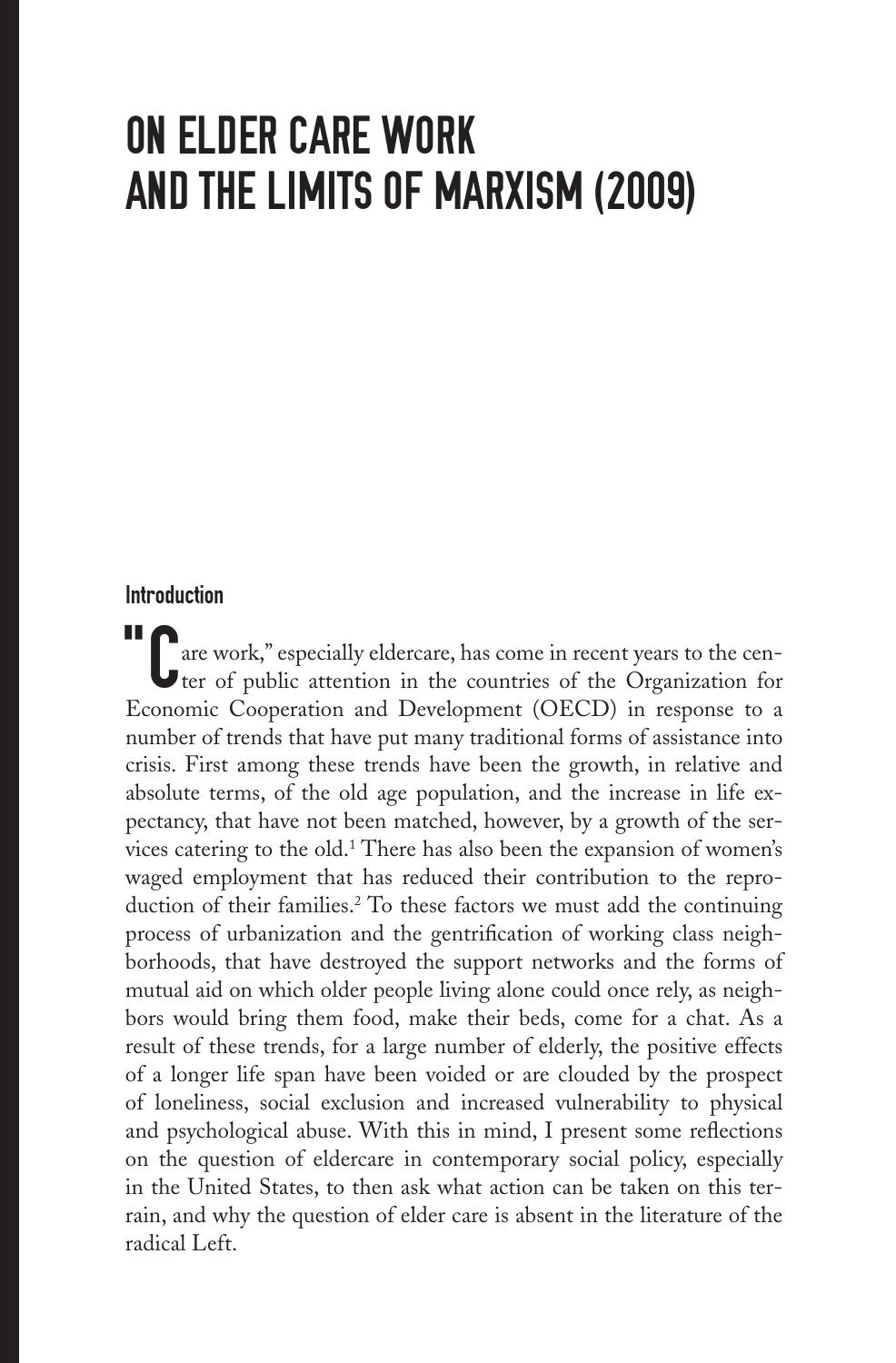My main objective here is to call for a redistribution of the social wealth in the direction of elder care, and the construction of collective forms of reproduction, enabling older people to be provided for, when no longer self-sufficient, and not at the cost of their providers' lives. For this to occur, however, the struggle over elder care must be politicized and placed on the agenda of social justice movements. A cultural revolution is also necessary in the concept of old age, against its degraded representation as a fiscal burden on the state, on one side and, on the other, an "optional" stage in life that we can overcome and even prevent, if we adopt the right medical technology and the "life enhancing" devises disgorged by the market.3 At stake in the politicization of elder care are not only the destinies of older people and the unsustainability of radical movements failing to address such a crucial issue in our lives, but the possibility of generational and class solidarity, which for years have been the targets of a relentless campaign by political economists and governments, portraying the provisions which workers have won for their old age (such as pensions and other forms of social security) as an economic time-bomb and a heavy mortgage on the future of the young.

# The Crisis of Elder Care in the Global Era

In some respects the present crisis of elder care is nothing new. Eldercare in capitalist society has always been in a state of crisis, both because of the devaluation of reproductive work in capitalism and because the elderly are seen as no longer productive, instead of being treasured as they were in many precapitalist societies as depositories of the collective memory and experience. In other words, elder care suffers from a double cultural and social devaluation. Like all reproductive work, it is not recognized as work, but unlike the reproduction of labor-power, whose product has a recognized value, it is deemed to absorb value but not to produce it. Thus, funds designated for eldercare have traditionally been disbursed with a stinginess reminiscent of the nineteenth century Poor Laws, and the task of caring for the old who are no longer self-sufficient has been left to the families and kin with little external support, on the assumption that women should naturally take on this task as part of their domestic work.

It has taken a long struggle to force capital to reproduce not just labor-power "in use," but the working class throughout its entire life cycle, with the provision of assistance also to those who are no longer part of the labor market. However, even the Keynesian state fell short of this goal. Witness the Social Security legislation of the New Deal, enacted in 1940 in the United States, and considered "one of the achievement of our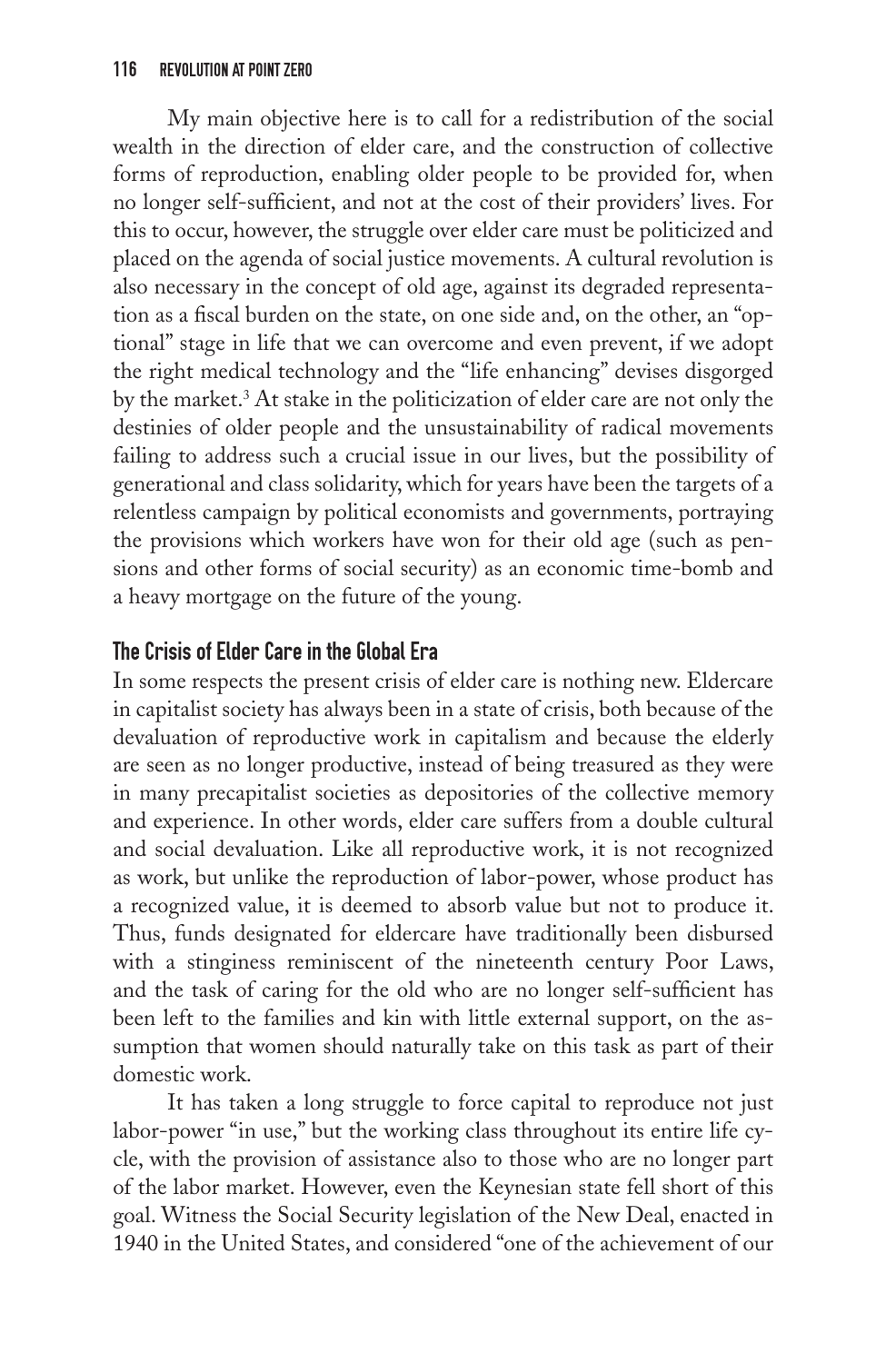century"; only partly did it respond to the problems faced by the old, as it tied social insurance to the years of waged employment and provided elder care only to those in a state of absolute poverty.<sup>4</sup>

The triumph of neoliberalism has worsened this situation. In some countries of the OECD, steps have been taken in the 1990s to increase the funding of home-based care, and provide counseling and services to caregivers.<sup>5</sup> In England the government has given caregivers the right to demand flexible work schedules from employers, so they can "reconcile" waged work and care work.<sup>6</sup> But the dismantling of the "welfare state" and the neoliberal insistence that reproduction is the workers' personal responsibility, have triggered a countertendency that is gaining momentum and the present economic crisis will undoubtedly accelerate.

The demise of welfare provisions for the elderly has been especially severe in the United States, where it has reached such a point that workers are often impoverished in the effort to care for a disabled parent. One policy in particular has created great hardships. This has been the transfer of much hospital care to the home, a move motivated by purely financial concerns and carried out with little consideration given to the structures required to replace the services that hospitals used to provide. As described by Nona Glazer, this development has not only increased the amount of care-work that family members, mostly women, must do.<sup>7</sup> It has also shifted to the home "dangerous" and even "life threatening" operations that in the past only registered nurses and hospitals would have been expected to perform.<sup>8</sup> At the same time, subsidized home-care workers have seen their workload double, while the length of their visits has increasingly been cut,<sup>9</sup> forcing them to reduce their jobs "to household maintenance and bodily care."<sup>10</sup> Federally financed nursing homes have also been "Taylorized," "using time-and-motion studies to decide how many patients their workers can be expected to serve."<sup>11</sup>

The "globalization" of elder care in the 1980s and 1990s has not remedied this situation. The new international division of reproductive work, that globalization has promoted, has shifted a large amount of care-work on the shoulders of immigrant women. This development has been very advantageous for governments, enabling them to save billions of dollars they otherwise would have had to pay to provide services catering to the elderly. It has also enabled many elderly, who wished to maintain their independence, to remain in their homes without going bankrupt. But this cannot be considered a "solution" to elder care, short of a total social and economic transformation in the conditions of care workers and the factors motivating their "choice" of this work.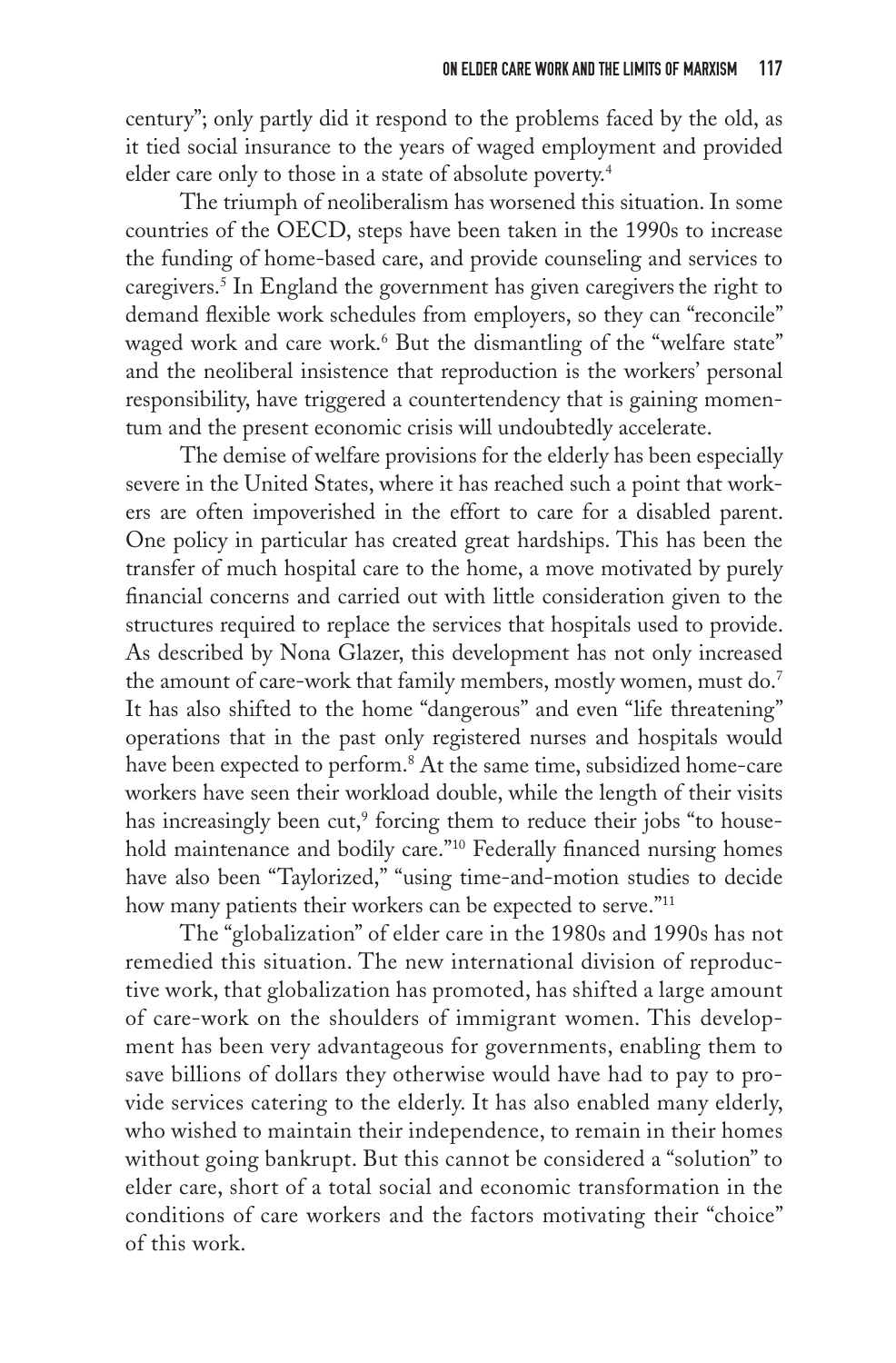It is because of the destructive impact of "economic liberalization" and "structural adjustment" in their countries of origins that millions of women from Africa, Asia, the Caribbean Islands, and the former socialist world, migrate to the more affluent regions of Europe, the Middle East and the United States, to serve as nannies, domestics, and caregivers for the elder. To do this they must leave their own families including children and aging parents behind, and recruit relatives or hire other women with less power and resources than themselves to replace the work they can no longer provide.12 Taking the case of Italy as an example, it is calculated that three out of four *badanti* (as care workers for the elderly are called) have children of their own, but only 15 percent have their families with them.13 This means that the majority suffer a great deal of anxiety, confronting the fact that their own families must go without the same care they now give to people across the globe. Arlie Hochschild has spoken, in this context, of a "global transfer of care and emotions," and the formation of a "global care-chain."14 But the chain often breaks down: immigrant women become estranged from their children, stipulated arrangements fall apart, relatives die during their absence.

Equally important, because of the devaluation of reproductive work and the fact that they are immigrants, often undocumented, and women of color, paid care workers are vulnerable to a great deal of blackmail and abuse: long hours of work, no paid vacations, or other benefits, exposure to racist behavior and sexual assault. So low is the pay of home care workers in the United States that nearly half must rely on food stamps and other forms of public assistance to make ends meet.15 Indeed, as Domestic Workers United—the main domestic/care workers organization in New York State, promoter of a Domestic Workers Bill of Rights, has put it, care workers live and work in "the shadow of slavery."16

It is also important to stress that most elderly people and families cannot afford hiring care-workers or paying for services matching their real need. This is particularly true of elderly people with disabilities who require daylong care. According to statistics of the CNEL of 2003, in Italy only 2.8 percent of elderly receive nonfamily assistance at home; in France it is twice as many, in Germany three times.<sup>17</sup> But the number is still low. A large number of elderly live alone, facing hardships that are all the more devastating the more invisible they are. In the "hot summer" of 2003, thousands of elderly people died throughout Europe of dehydration, lack of food and medicines or just the unbearable heat. So many died in Paris that the authorities had to stack their bodies in refrigerated public spaces until their families reclaimed them.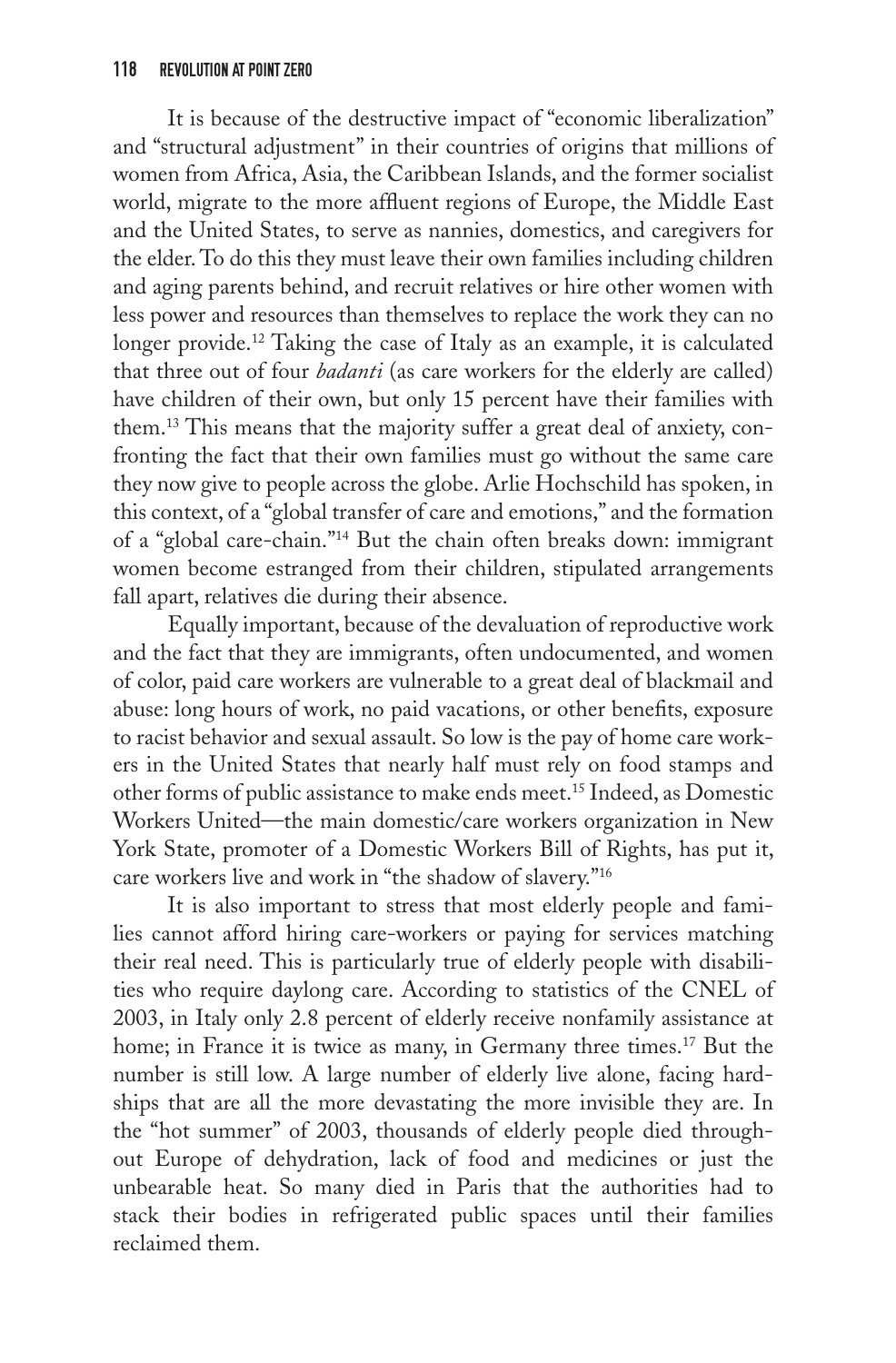When family members care for the old, the tasks fall mostly on the shoulders of women,<sup>18</sup> who for months or years at times live on the verge of nervous and physical exhaustion, consumed by the work and the responsibility of having to provide a care and often perform procedures for which they are usually unprepared. Many have jobs outside the home, though they have to abandon them when the care work intensifies. Particularly stressed are the "sandwich generation" who are simultaneously raising children and caring for their parents.19 The crisis of care work has reached such a point that in low-income, single-parent families in the United States, teenagers and children, some no more than eleven years old, take care of their elders, also administering therapies and injections. As the *New York Times* has reported, a study conducted nationwide in 2005 revealed that "3 percent of households with children ages eight to eighteen included child caregivers."20

The alternative, for those who cannot afford buying some form of "assisted care," are publicly funded nursing homes, which, however, are more like prisons than hostels for the old. Typically, due to a lack of staff and funds, these institutions provide minimal care. At best, they let their residents lie in bed for hours without anyone at hand to change their positions, adjust their pillows, massage their legs, tend to their bed sores, or simply talk to them, basic elements in their maintaining a sense of their sense of identity and dignity and still feeling alive and valued. At worst, nursing homes are places where old people are drugged, tied to their beds, left to lie in their excrements and subjected to all kind of physical and psychological abuses. This much has emerged from a series of reports, including one recently published by the U.S. government in 2008, which speaks of a history of abuse, neglect, and violation of safety and health standards in 94 percent of nursing homes.<sup>21</sup> The situation is not more encouraging in other countries. In Italy, reports of abuses in nursing homes perpetrated against disabled or chronically ill elders are very frequent, as are the cases in which needed medical assistance is denied.<sup>22</sup>

#### Eldercare, the Unions, and the Left

The problems I have described are so common and pressing that we would imagine that eldercare should top the agenda of the social justice movements and labor unions internationally. This, however, is not the case. When not working in institutions, as it is the case with nurses and aides, care workers have been ignored by labor unions, even the most combative like Congress of South African Trade Unions (COSATU).23

Unions negotiate pensions, the conditions of retirement, and healthcare. But there is little discussion in their programs of the support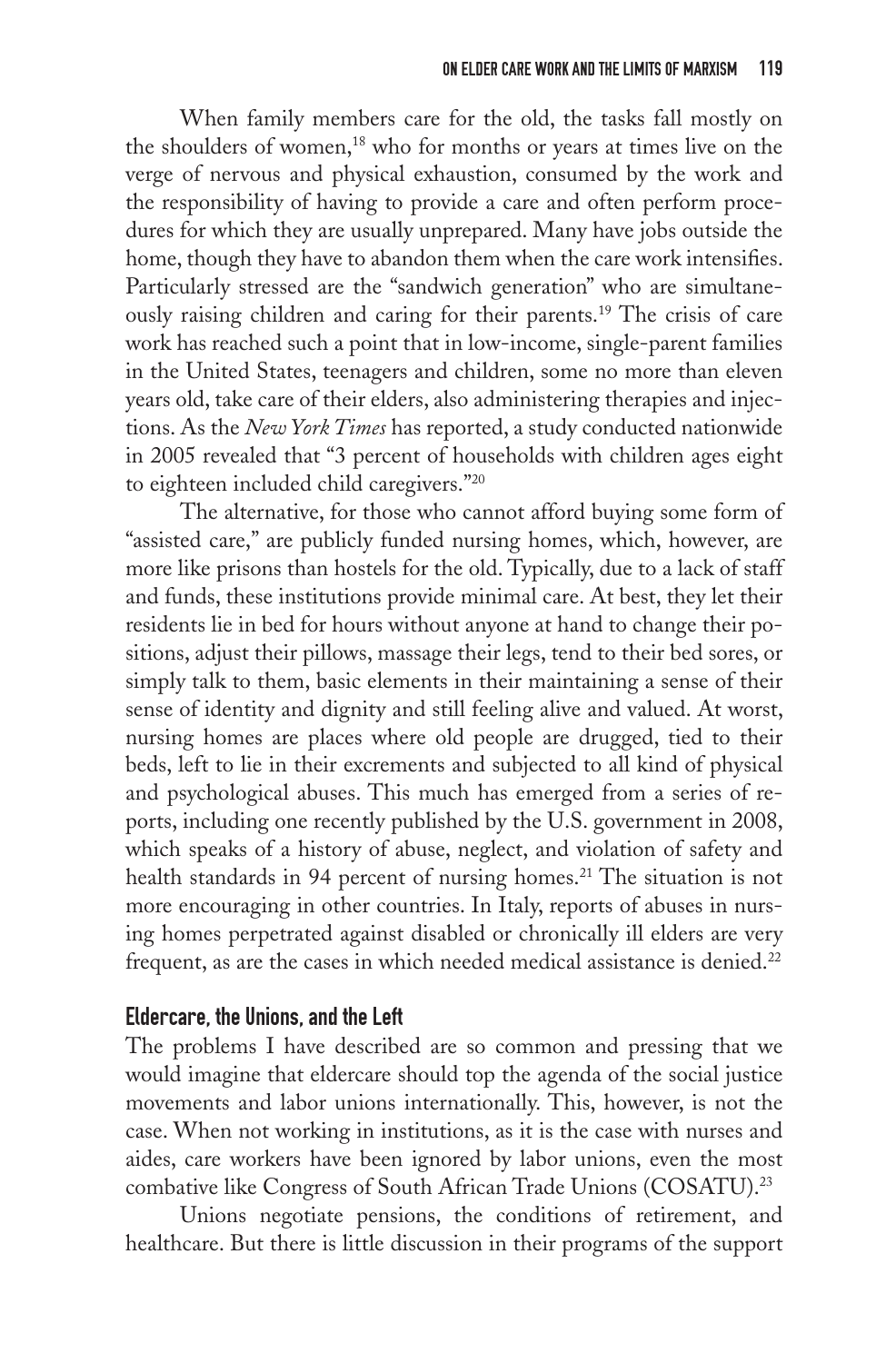systems required by people aging and by care workers, whether or not they work for pay. In the United States, until recently, labor unions did not even try to organize care workers, much less unpaid house-workers. Thus, to this day, care workers working for individuals or families have been excluded from the Fair Labor Standards Act, a New Deal legislation that guarantees "access to minimum wages, overtime, bargaining rights and other workplace protections."24 As already mentioned, among the fifty states, only New York State has so far recognized care workers as workers, with the passing of a Bill of Rights, in November 2010, that Domestic Workers United had long fought for. And the United States is not an isolated case. According to an ILO survey of 2004, "cross-national unionization rates in the domestic service sector are barely 1 percent."25 Pensions too are not available to all workers, but only to those who have worked for wages, and certainly not to unpaid family caregivers. Because reproductive work is not recognized as work and pension systems compute benefits on the basis of the years spent in waged employment, women who have been fulltime housewives can obtain a pension only through a wage-earning husband, and have no social security in case they divorce.

Labor organizations have not challenged these inequities, nor have social movements and the Marxist Left, who, with few exceptions, seems to have written the elderly off the struggle, judging by the absence of any reference to elder care in contemporary Marxist analyses. The responsibility for this state of affairs can in part be traced back to Marx himself. Elder care is not a theme that we find in his works, although the question of old age had been on the revolutionary political agenda since the eighteenth century, and mutual aid societies and utopian visions of recreated communities (Fourierist, Owenite, Icarian) abounded in his time.<sup>26</sup>

Marx was concerned with understanding the mechanics of capitalist production and the manifold ways in which the class struggle challenges it and reshapes its form. Security in old age and elder care did not enter this discussion. Old age was a rarity among the factory workers and miners of his time, whose life expectancy on average, in industrial areas, like Manchester and Liverpool, did not surpass thirty years at best, if the reports of Marx's contemporaries are to be believed.<sup>27</sup>

Most importantly, Marx did not recognize the centrality of reproductive work, neither for capital accumulation nor for the construction of the new communist society. Although both him and Engels described the abysmal conditions in which the working class in England lived and worked, he almost naturalized the process of reproduction, never envisaging how reproductive work could be reorganized in a postcapitalist society or in the very course of the struggle. For instance, he discussed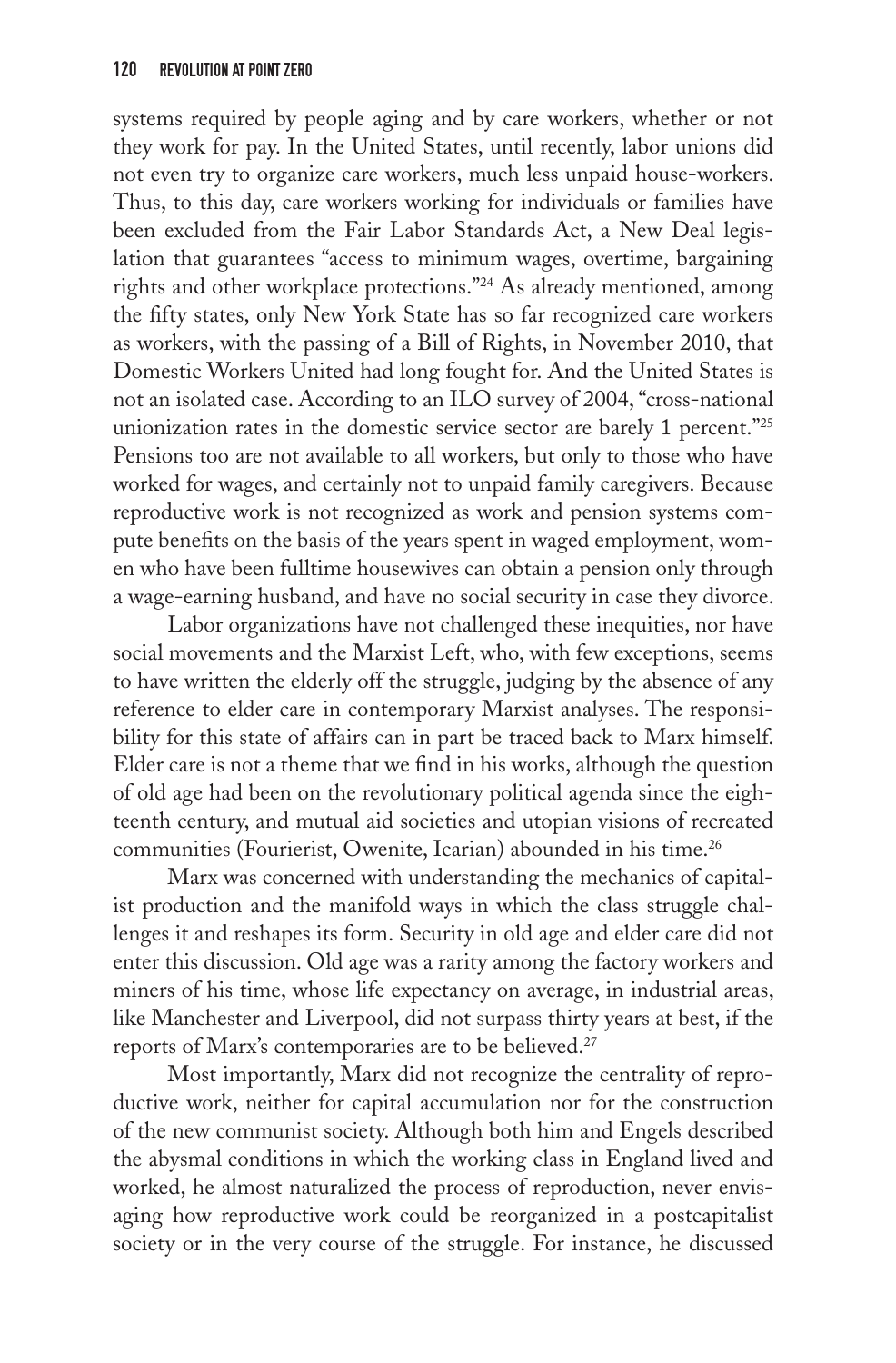"cooperation" only in the process of commodity production overlooking the qualitatively different forms of proletarian cooperation in the process of reproduction which Kropotkin later called "mutual aid."28

Cooperation among workers is for Marx a fundamental character of the capitalist organization of work, "entirely brought about by the capital[ists]," coming into place only when the workers "have ceased to belong to themselves," being purely functional to the increase in the efficiency and productivity of labor.<sup>29</sup> As such, it leaves no space for the manifold expressions of solidarity and the many "institutions for mutual support"—"associations, societies, brotherhoods, alliances"—that Kropotkin found present among the industrial population of his time.<sup>30</sup> As Kropotkin noted, these very forms of mutual aid put limits to the power of capital and the State over the workers' lives, enabling countless proletarians not to fall into utter ruin, and sowing the seeds of a selfmanaged insurance system, guaranteeing some protection against unemployment, illness, old age and death.<sup>31</sup>

Typical of the limits of Marx's perspective is his utopian vision in the "Fragment on the Machines" in the *Grundrisse* (1857–58), where he projects a world in which machines do all the work and human beings only tend to them, functioning as their supervisors. This picture, in fact, ignores that, even in advanced capitalist countries, much of the socially necessary labor consists of reproductive activities and that this work has proven irreducible to mechanization.

Only minimally can the needs, desires, possibilities of older people, or people outside the waged workplace, be addressed by incorporating technologies into the work by which they are reproduced. The automation of eldercare is a path already well traveled. As Nancy Folbre (the leading feminist economist and theorist of eldercare in the United States) has shown, Japanese industries are quite advanced in the attempt to technologize it, as they are generally in the production of interactive robots. Nursebots giving people baths or "walking [them] for exercise," and "companion robots" (robotic dogs, teddy bears) are already available on the market, although at prohibitive costs.32 We also know that televisions and personal computers have become surrogate *badanti* for many elders. Electronically commanded wheelchairs enhance the mobility of those who are sufficiently in charge of their movements to master their commands.

These scientific and technological developments can greatly benefit older people, if they are made affordable for them. The circulation of knowledge they provide certainly places a great wealth at their disposal. But this cannot replace the labor of care workers, especially in the case of elders living alone or suffering from illnesses and disabilities. As Folbre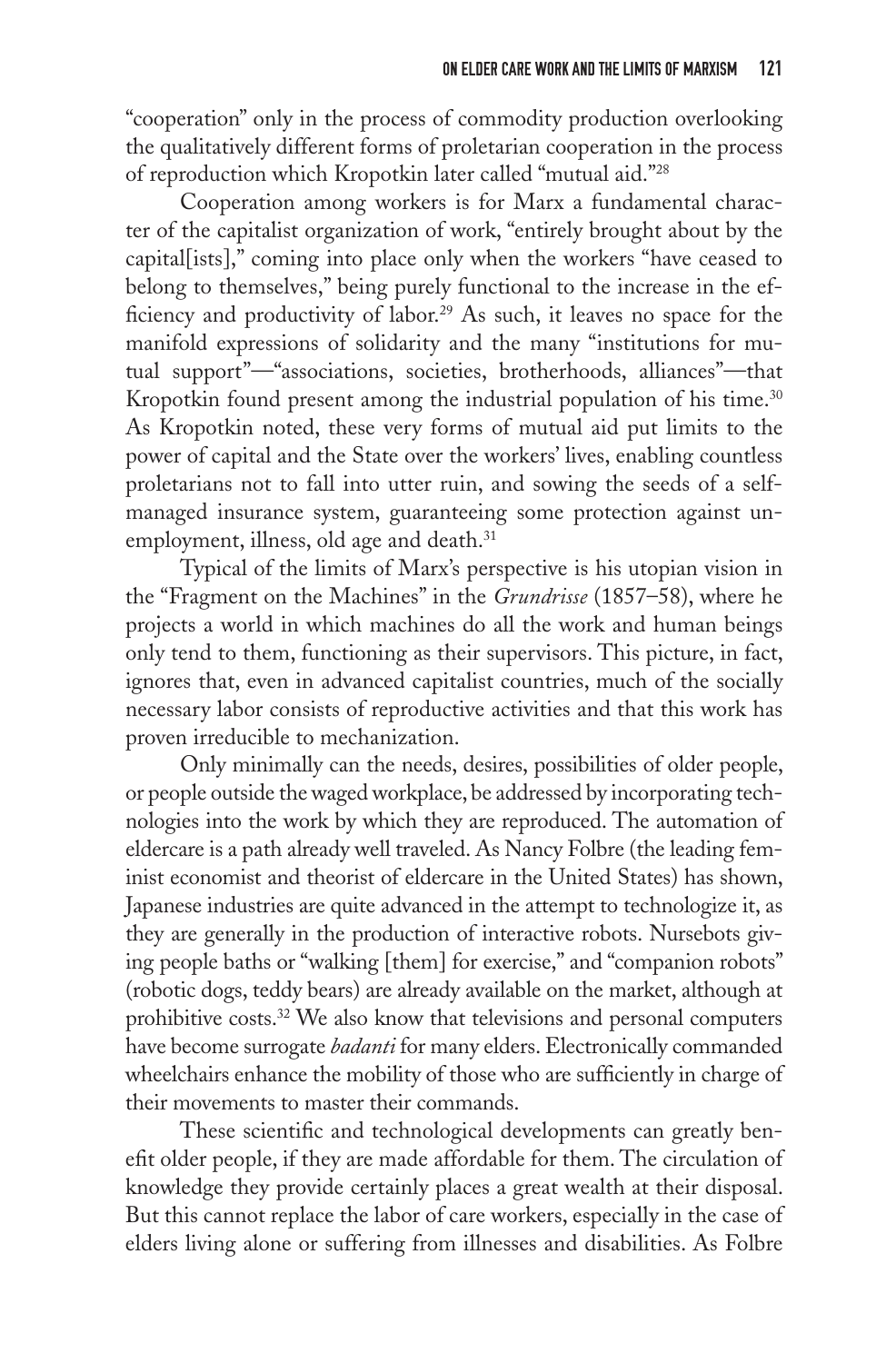points out, robotic partners can even increase people's loneliness and isolation.33 Nor can automation address the predicaments—fears, anxieties, loss of identity and sense of one's dignity—that people experience as they age and become dependent on others for the satisfaction of even their most basic needs.

It is not technological innovation that is needed to address the question of elder care, but a change in social relations, whereby the valorization of capital no longer commands social activity and reproduction become a collective process. This, however, will not be possible within a Marxist framework, short of a major rethinking of the question of work, of the type feminists began in the 1970s as part of our political discussion of the function of housework and the origin of gender-based discrimination. Feminists have rejected the centrality that Marxism has historically assigned to waged industrial work and commodity production as the crucial sites for social transformation, and they have criticized its neglect of the reproduction of human beings and labor power. The feminist movement's lesson has been that not only is reproduction the pillar of the "social factory," but changing the conditions under which we reproduce ourselves is an essential part of our ability to create "self-reproducing movements."34 For ignoring that the "personal" is "political" greatly undermines the strength of our struggle.

On this matter, contemporary Marxists are not ahead of Marx. Taking the Autonomist Marxist theory of "Affective" and "Immaterial Labor" as an example, we see that it still sidesteps the rich problematic that the feminist analysis of reproductive work in capitalism uncovered.<sup>35</sup> This theory argues that in the present phase of capitalist development, the distinction between production and reproduction has become totally blurred, as work becomes the production of states of being, "affects," and "immaterial" rather than physical objects.<sup>36</sup> In this sense "affective labor" is a component of every forms of work rather than a specific form of (re)production. The examples given of the ideal-type "affective laborers" are the fast-food female workers who must flip hamburgers at McDonald's with a smile or the stewardesses who must sell a sense of security to the people she attends to. But such examples are deceptive, for much reproductive work, as exemplified by care for the elderly, demands a complete engagement with the persons to be reproduced, a relation that can hardly be conceived as "immaterial."

It is important, however, to recognize that the concept of "care work" is also to some extent reductive. The term has entered the common usage in the 1980s and 1990s in conjunction with the emergence of a new division of labor within reproductive work, separating the physical from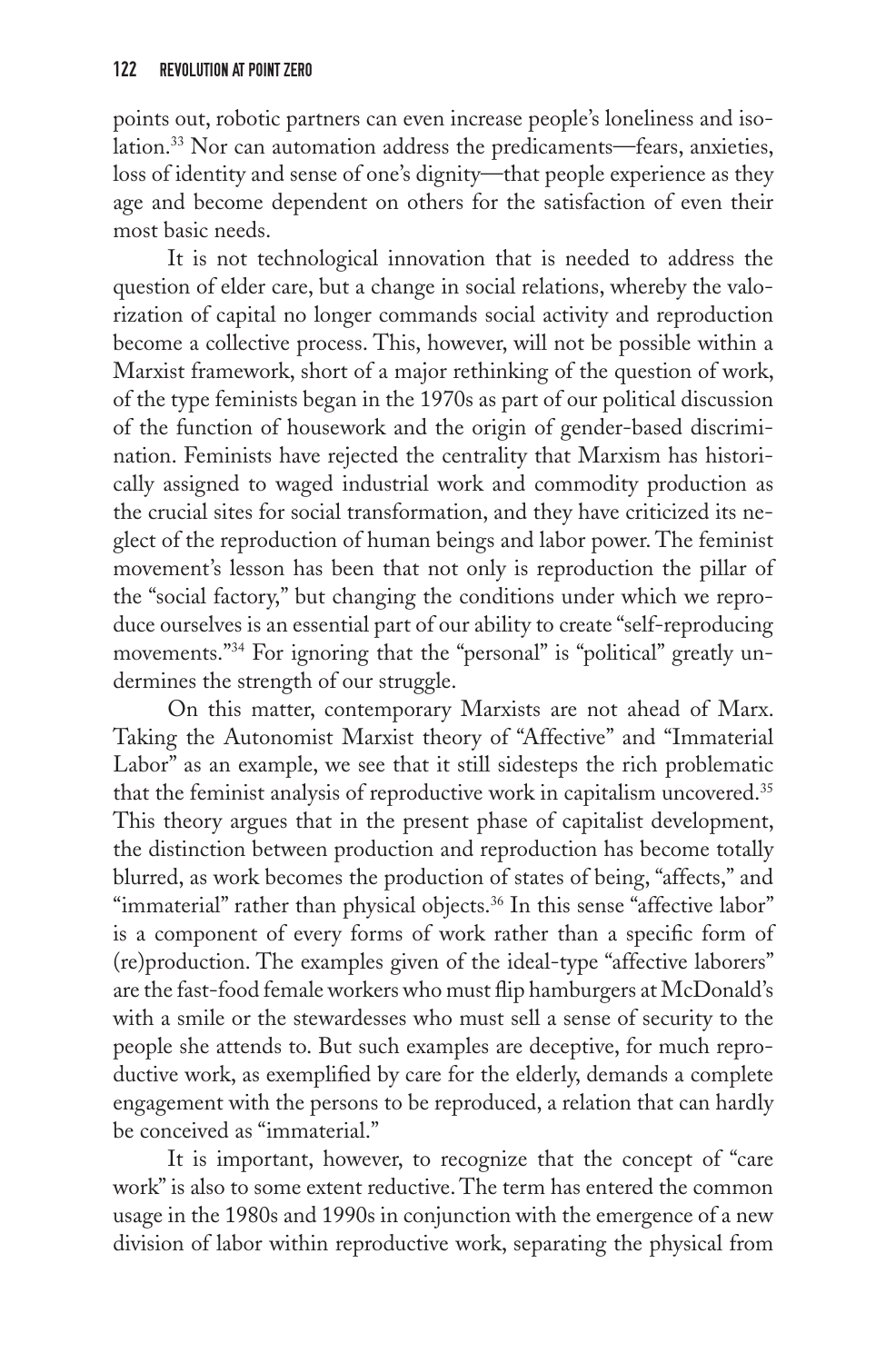the emotional aspects of this work. Paid care workers have held on to this distinction, wishing to specify the jobs that can be expected of them from their employers, and establish that the work they provide is skilled labor. But the distinction is untenable and care workers are the first to recognize it. For what differentiates the reproduction of human beings from the production of commodities is the holistic character of many of the tasks involved. Indeed, to the extent that a separation is introduced, to the extent that elderly people (or for that matter children) are fed, washed, combed, massaged, given medicines, without any consideration for their emotional, "affective" response and general state of being, we enter a world of radical alienation. The theory of "affective labor" ignores this problematic and the complexity involved in the reproduction of life. It also suggests that all forms of work in "postindustrial" capitalism are increasingly homogenized.37 Yet, a brief look at the organization of elder care, as currently constituted, dispels this illusion.

# Women, Aging, and Elder Care in the Perspective of Feminist Economists

As feminist economists have argued, the crisis of elder care, whether considered from the viewpoint of the elders or their care providers, is essentially a gender question. Although increasingly commodified, most care work is still done by women and in the form of unpaid labor that does not entitle them to any pension. Thus, paradoxically, the more women care for others the less care they can receive in return, because they devote less time to waged labor than men and many social insurance plans are calculated on the years of waged work done. Paid caregivers too, as we have seen, are affected by the devaluation of reproductive work, forming an "underclass" that still must fight to be socially recognized as workers. In sum, because of the devaluation of reproductive work, almost everywhere women face old age with fewer resources than men, measured in terms of family support, monetary incomes, and available assets. In the United States, where pensions and Social Security are calculated on years of employment, women are the largest group of elderly who are poor and the largest number of residents of low-income nursing homes, the concentration camps of our time, precisely because they spend so much of their lives outside of the waged workforce, in activities not recognized as work.

Science and technology cannot resolve this problem. What is required is a transformation in the social/sexual division of labor and, above all, the recognition of reproductive work as work, entitling those performing it to remuneration, so that family members providing care are not penalized for their work.38 The recognition and valorization of reproductive work is also crucial for overcoming the divisions that exist among care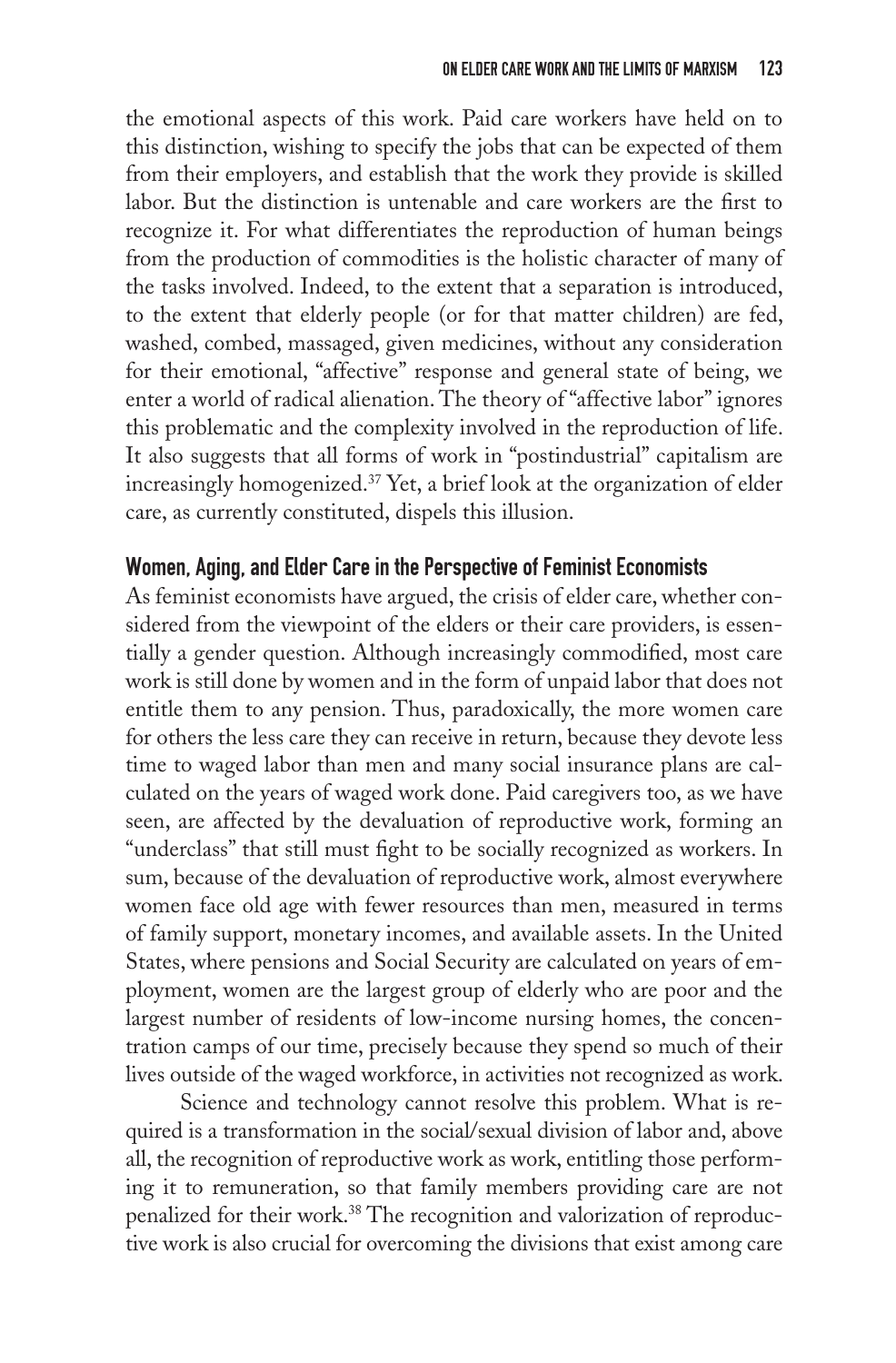workers, which pit, on one side, the family members trying to minimize their expenses, and, on the other, the hired care-givers facing the demoralizing consequences of working at the edge of poverty and devaluation.

Feminist economists working on this issue have articulated possible alternatives to the present systems. In *Warm Hands in Cold A*g*e*, Nancy Folbre, Lois B. Shaw, and Agneta Stark discuss the reforms needed to give security to the aging population, especially elderly women, by taking an international perspective, and evaluating which countries are in the lead in this respect.39 At the top, they place the Scandinavian countries that provide almost universal systems of insurance. At the bottom there are the United States and England, where elderly assistance is tied to the history of employment. But in both cases, there is a problem in the way policies are configured, as they reflect an unequal sexual division of labor and the traditional expectations concerning women's role in the family and society. This is one crucial area where change must occur.

Folbre also calls for a redistribution of resources to rechannel public money from the military-industrial complex and other destructive enterprises to the care of people in old age. She acknowledges that this may seem "unrealistic," equivalent to calling for a revolution. But she insists that it should be placed on "our agenda," for the future of every worker is at stake, and a society blind to the tremendous suffering that awaits so many people once they age, as it is the case with the United States today, is a society bound for self-destruction.

There is no sign, however, that this blindness may soon be overcome. In the name of the economic crisis, policy makers are turning their eyes away from it, everywhere striving to cut social spending and bring state pensions and social security systems, including subsidies to care work, under the ax. The dominant refrain is the obsessive complaint that a more vital and energetic elderly population, stubbornly insisting on living on, is making even the provision of state-funded pensions unsustainable. It was possibly with in mind the millions of Americans determined on living past eighty, that Alan Greenspan in his memoirs confessed that he was frightened when realizing that the Clinton Administration had actually accumulated a financial surplus!40 Even before the crisis, however, for years policy makers had been orchestrating a generational war, incessantly warning that that the growth of the sixty-five-plus population would bankrupt the Social Security system, leaving a heavy mortgage on the shoulders of the younger generations. Now, as the crisis deepens, the assault on assistance to old age and elder care is bound to escalate, whether in the form of a hyperinflation decimating fixed incomes, or the partial privatization of social security systems, or the rising retirement age. What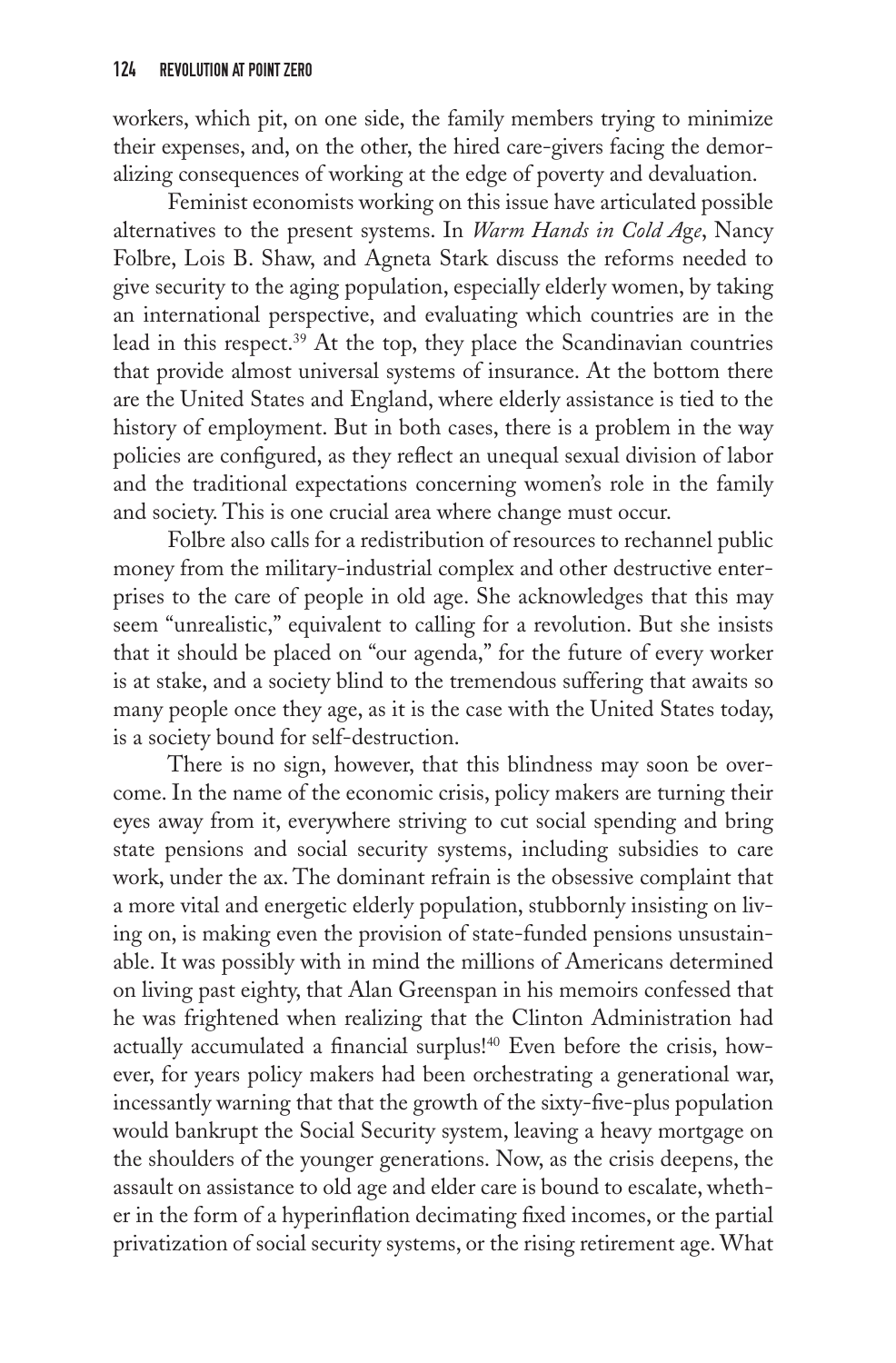is certain is that no one is arguing for an increase in government funding for elder care.<sup>41</sup>

It is urgent, then, that social justice movements, including radical scholars and activists, intervene on this terrain to prevent a triage solution to the crisis at the expense of the old, and to formulate initiatives capable of bringing together the different social subjects who are implicated in the question of elder care—care workers, the families of the elders, and first of all the elders themselves—who are now often placed in an antagonistic relation with each other. We are already seeing examples of such an alliance in some of the struggle over elder care, as nurses and patients, paid care workers and families of their clients are increasingly coming together to jointly confront the state, aware that when the relations of reproduction become antagonistic, both producers and reproduced pay the price.

 Meanwhile, the "commoning" of reproductive/care work is also under way. Communal forms of living based upon "solidarity contracts" are currently being created in some Italian cities by elders who, in order to avoid being institutionalized, pool together their efforts and resources when they cannot count on their families or hire a care worker. In the United States, "communities of care" are being formed by the younger generations of political activists, who aim at socializing, collectivizing the experience of illness, pain, grieving and the "care work" involved, in this process beginning to reclaim and redefine what it means to be ill, to age, to die.42 These efforts need to be expanded. They are essential to a reorganization of our everyday life and the creation of nonexploitative social relations. For the seeds of the new world will not be planted "online," but in the cooperation we can develop among ourselves, starting from those of us who must face the most vulnerable time in our lives without the resources and help they need, a hidden but no doubt widespread form of torture in our society.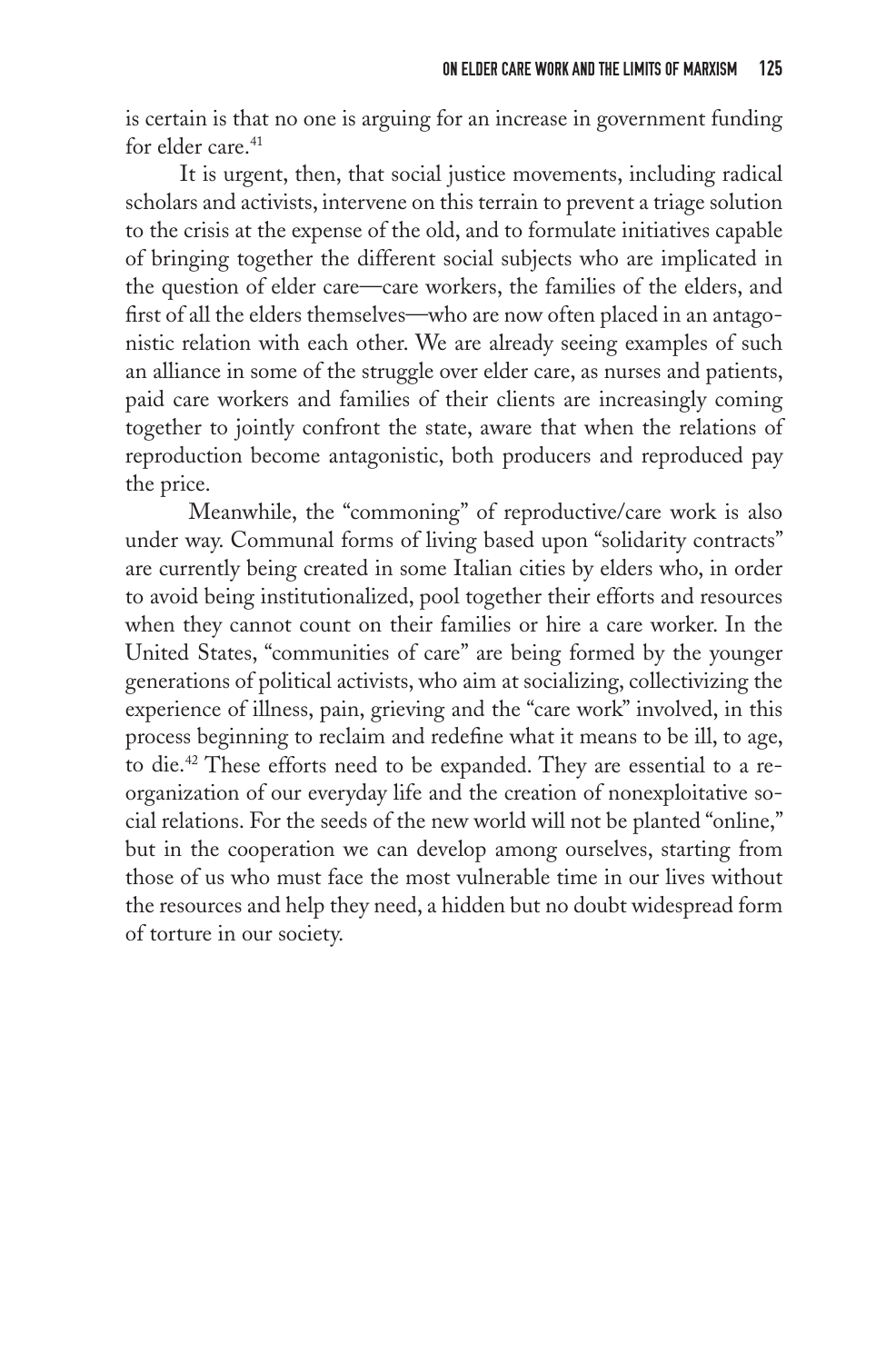# WOMEN, LAND STRUGGLES, AND GLOBALIZATION: AN INTERNATIONAL PERSPECTIVE (2004)

Despite a systematic attempt by colonial powers to destroy female systems of farming, across the planet, women today constitute the bulk of agricultural workers and are in the forefront of the struggle for a noncapitalist use of natural resources (land, forests, waters). Defending subsistence agriculture, communal access to land, and opposing land expropriation, women internationally are building the way to a new nonexploitative society, one in which the threat of famines and ecological devastation will be dispelled.

> How can we ever get out of poverty if we can't get a piece of land to work? If we had land to plant, we wouldn't need to get food sent to us all the way from the United States. No. We'd have our own. But as long as the government refuses to give us the land and other resources we need, we'll continue to have foreigners running our country. - Elvia Alvarado<sup>1</sup>

### Women Keep the World Alive

Until recently, issues relating to land and land struggles would have failed to generate much interest among most North Americans, unless they were farmers or descendants of the American Indians for whom the importance of land as the foundation of life is still paramount, culturally at least. For many land issues seemed to have receded to a vanishing past.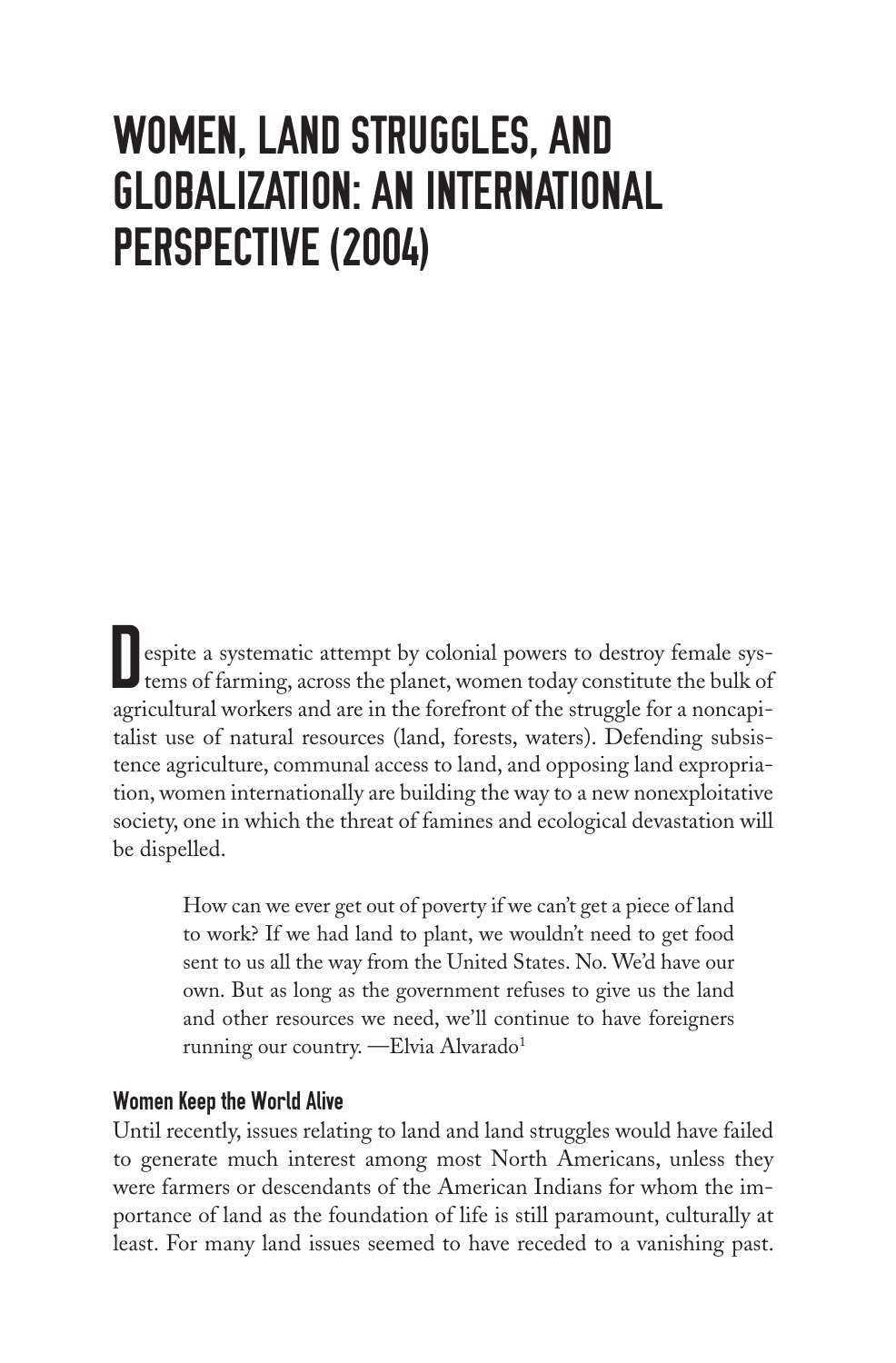In the aftermath of massive urbanization, land no longer appeared to be the fundamental means of reproduction, and new industrial technologies claimed to provide the power, self-reliance, and creativity that people once associated with self-provisioning and small-scale farming.

This has been a great loss, if only because this amnesia has created a world where the most basic questions about our existence—where our food comes from, whether it nourishes us or instead, poisons our bodies—remain unanswered and often unasked. This indifference to land among urban dwellers is coming to an end, however. Concern for the genetic engineering of agricultural crops and the ecological impact of the destruction of the tropical forests, together with the example offered by the struggles of indigenous people, such as the Zapatistas who have risen up in arms to oppose land privatization, have created a new awareness in Europe and North America about the importance of the "land question," not long ago still identified as a "Third World" issue.

As a result of this conceptual shift it is now recognized that land is not a largely irrelevant "factor of production" in modern capitalism. Land is the material basis for women's subsistence work, which is the main source of "food security" for millions of people across the planet. Against this background, I look at the struggles that women are making worldwide not only to reappropriate land, but to boost subsistence farming and a noncommercial use of natural resources. These efforts are extremely important not only because thanks to them billions of people are able to survive, but because they point to the changes that we have to make if we are to construct a society where reproducing ourselves does not comes at the expense of other people nor presents a threat to the continuation of life on the planet.

#### Women and Land: A Historical Perspective

It is an undisputed fact but one difficult to measure that in rural as well as urban areas, women are the subsistence farmers of the planet. That is, women produce the bulk of the food that is consumed by their families (immediate or extended) or is sold at the local markets for consumption, especially in Africa and Asia where the bulk of the world population lives.

Subsistence farming is difficult to measure because, for the most part, it is unwaged work and often is not done on a formal farm. Moreover, many of the women who do it do not describe it as work. This parallels another well-known economic fact: the number of house-workers and the value of their work are hard to measure. Given the capitalist bias toward production for the market, housework is not counted as work, and is still not considered by many as "real work."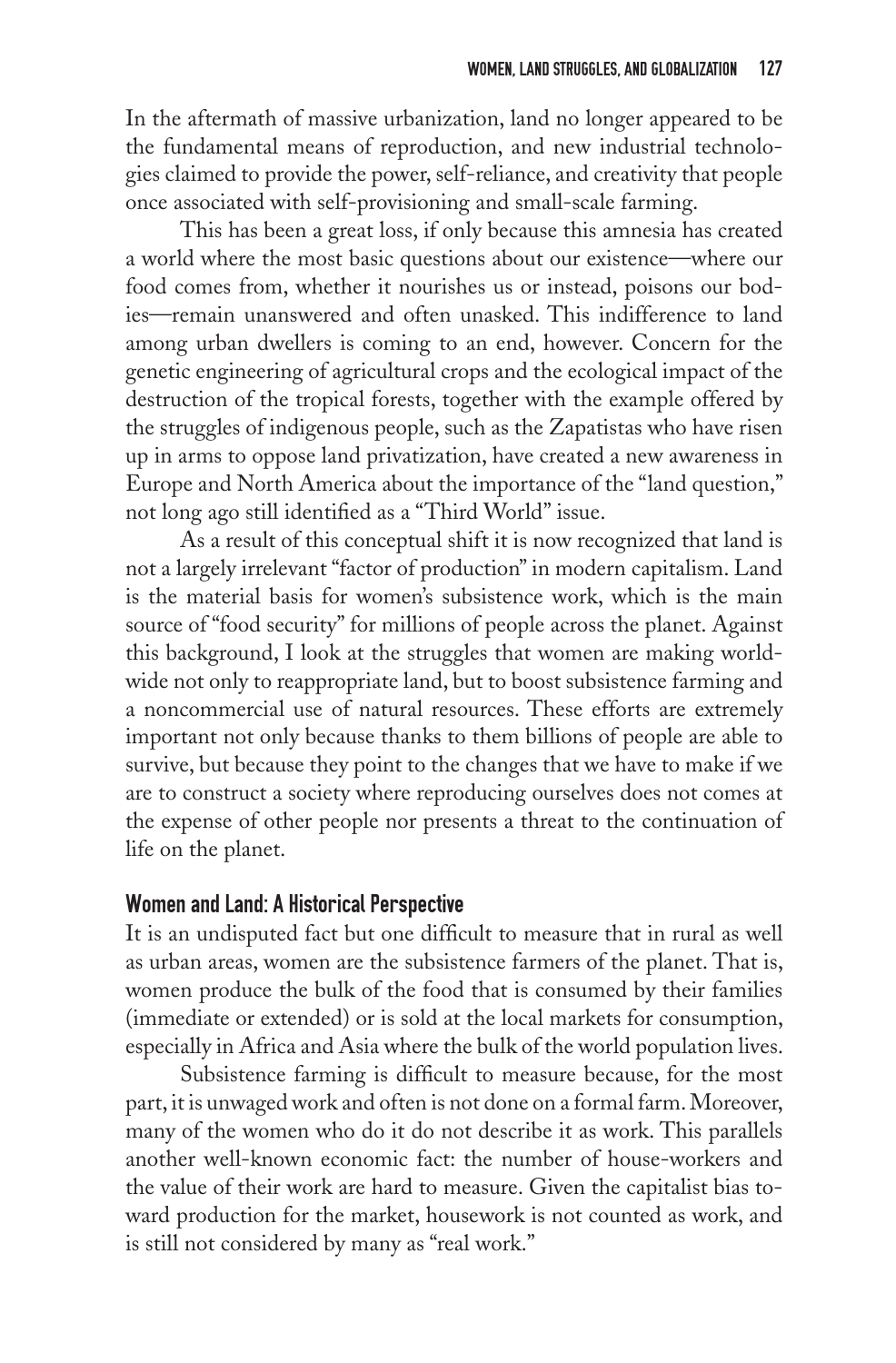International agencies such as the Food and Agriculture Association (FAO), the International Labor Organization (ILO), and the United Nations have often ignored the difficulties presented by the measurement of subsistence work. But they have recognized that much depends on what definition is used. They have noted, for instance, that "in Bangladesh, [the] labour force participation of women was 10 percent according to the Labour Force Survey of 1985–86. But when, in 1989, the Labour Force Survey included in the questionnaire specific activities such as threshing, food processing and poultry rearing the economic activity rate went up to 63 percent."<sup>2</sup>

It is not easy, then, to precisely assess, on the basis of the statistics available, how many people, and women in particular, are involved in subsistence farming; but it is clear that it is a substantial number. In sub-Saharan Africa, for example, according to the Food and Agriculture Organization, "women produce up to 80 percent of all the basic foodstuffs for household consumption and for sale."<sup>3</sup> Given that the population of sub-Saharan Africa is about three-quarters of a billion people, with a large percentage of them being children, this means that more than a hundred million African women must be subsistence farmers.<sup>4</sup> As the feminist slogan goes: "women hold up *more* than half the sky."

We should recognize that the persistence of subsistence farming is an astounding fact considering that capitalist development has been premised on the separation of agricultural producers, women in particular, from the land. It can only be explained on the basis of a tremendous struggle women have made to resist the commercialization of agriculture.

Evidence for this struggle is found throughout the history of colonization, from the Andes to Africa. In response to land expropriation by the Spaniards (assisted by local chiefs), women in Mexico and Peru in the sixteenth and seventeenth centuries ran to the mountains, rallied the population to resist the foreign invaders, and became the staunchest defenders of the old cultures and religions, which were centered on the worship of nature-gods.<sup>5</sup> Later, in the nineteenth century, in Africa and Asia, women defended the traditional female farming systems from the systematic attempts that the European colonialists made to dismantle them and to redefine agricultural work as a male job.

As Ester Boserup (among others) has shown with reference to West Africa, not only did colonial officers, missionaries, and later agricultural developers impose commercial crops at the expense of food production, but they excluded African women, who did most of the farming, from the study of modern farming systems and technical assistance. They invariably privileged men with regard to land assignment, even when absent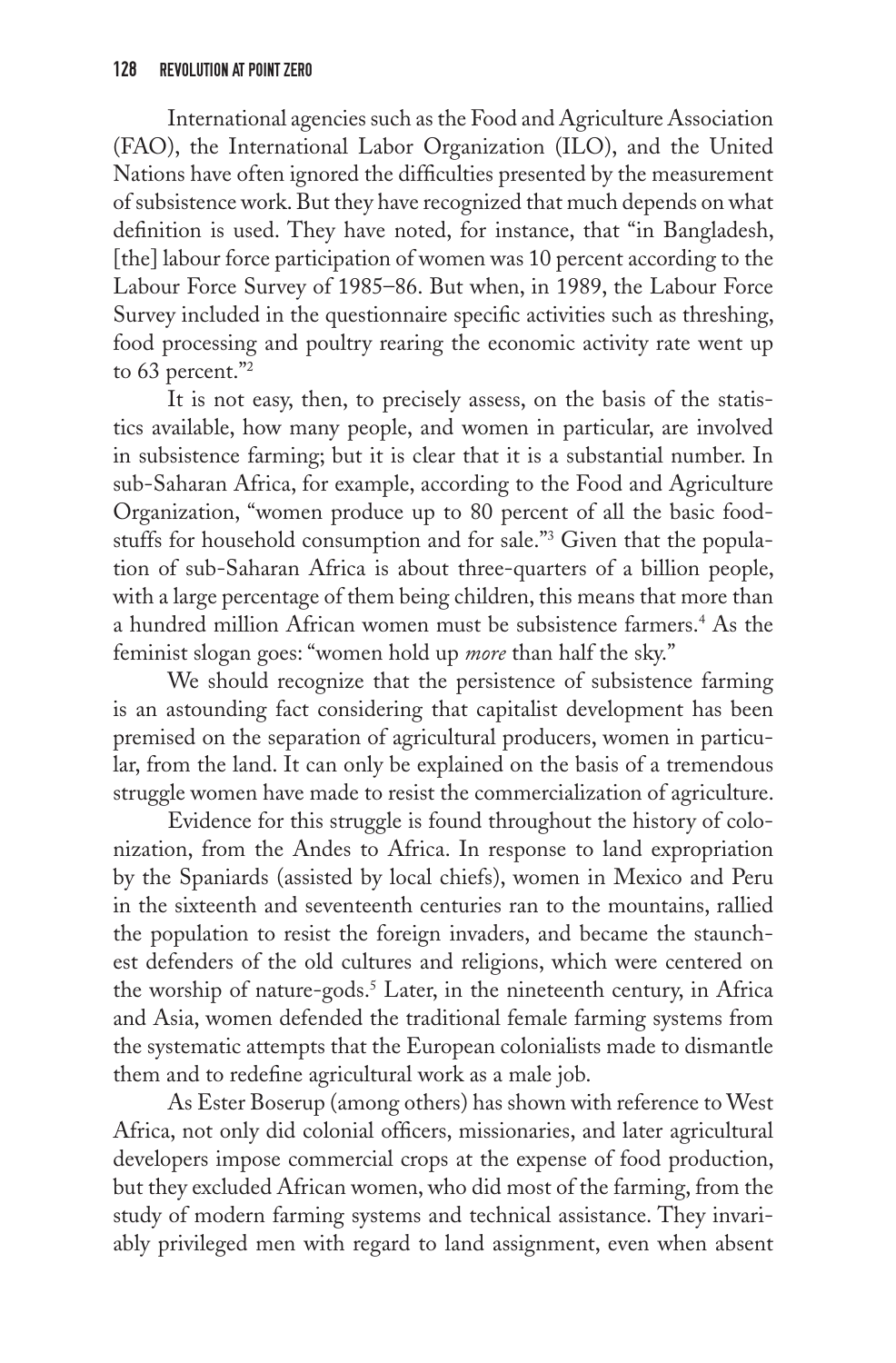from their homes.<sup>6</sup> Thus, in addition to eroding women's "traditional" rights as participants in communal land systems and independent cultivators, colonialists and developers alike introduced new divisions between women and men. They imposed a new sexual division of labor, based upon women's subordination to men, which, in the colonialists' schemes, included unpaid cooperation with their husbands in the cultivation of cash crops.

Women, however, did not accept this deterioration in their social position without protest. In colonial Africa whenever they feared that the government might sell their land or appropriate their crops, they revolted. Exemplary was the protest that women mounted against the colonial authorities in Kedjom Keku and Kedjom Ketinguh (northwestern Cameroon, then under British rule) in 1958. Angered by rumors claiming that the government was going to put their land up for sale, seven thousand women repeatedly marched to Bamenda, the provincial capital at the time, and in their longest stay camped for two weeks outside the British colonial administrative buildings, "singing loudly and making their rumbustious presence felt."7

In the same region, women fought against the destruction of their subsistence farms by foraging cattle owned by members of the local male elite or by nomadic Fulani to whom the colonial authorities had granted seasonal pasturage rights expecting to collect a herd tax. In this case too, the women's boisterous protest defeated the plan, forcing the authorities to sanction the offending pasturalists. As Susan Diduk writes,

> In the protests women perceived themselves as fighting for the survival and subsistence needs of family and kin. Their agricultural labor was and continues to be indispensable to daily food production. Kedjom men also emphasize the importance of these roles in the past and present. Today they are frequently heard to say, "Don't women suffer for farming and for carrying children for nine months? Yes, they do good for the country."8

There were many similar struggles, in the 1940s and 1950s, throughout Africa, by women resisting the introduction of cash crops and the extra work it imposed on them, which took them away from their subsistence farming. The power of women's subsistence farming, from the viewpoint of the survival of the colonized communities, can be seen from the contribution it made to the anticolonial struggle, in particular to the maintenance of liberation fighters in the bush (e.g., in Algeria, Kenya, and Mozambique).9 In the postindependence period as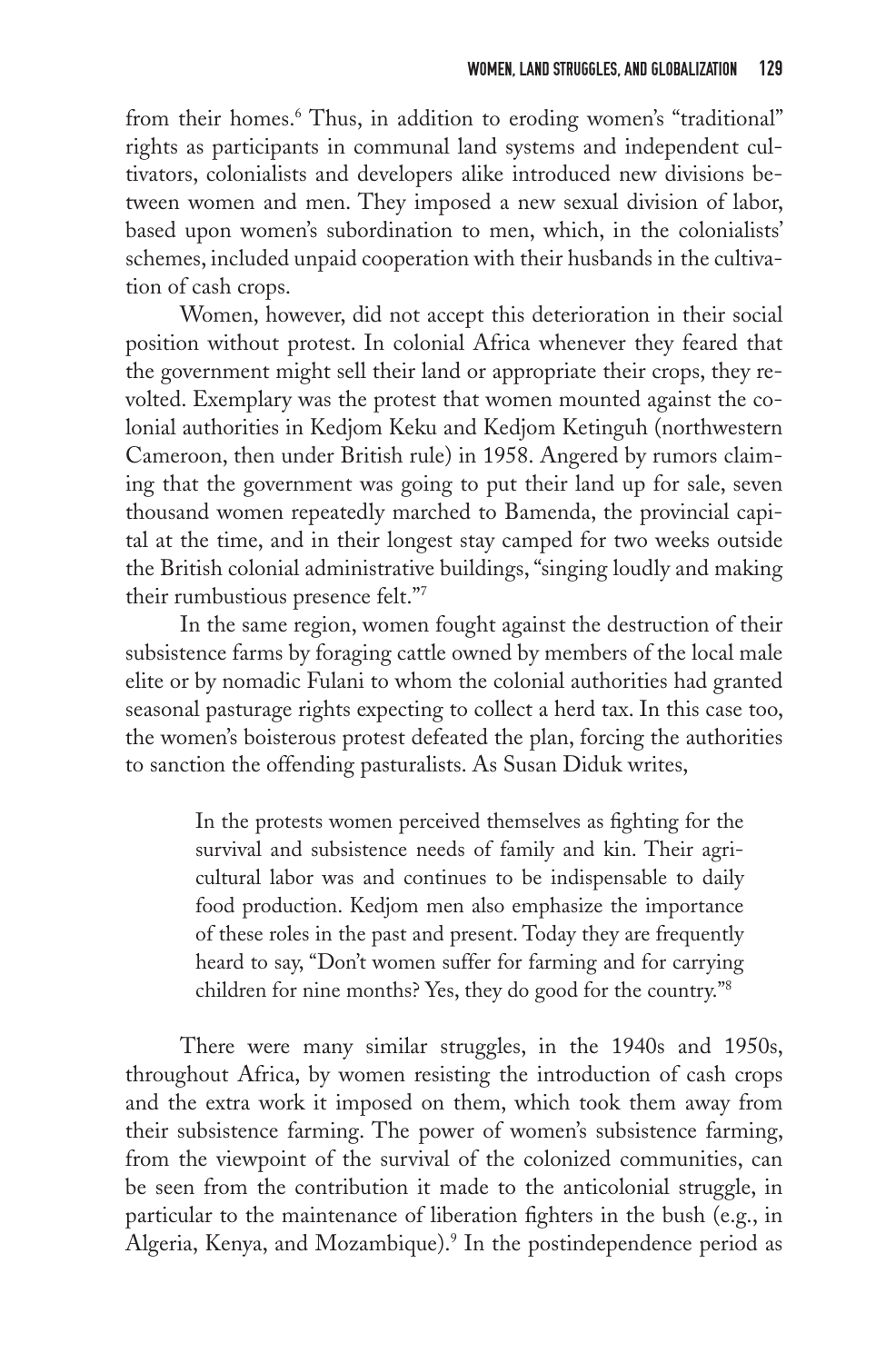well, women fought against being recruited in agricultural development projects as unpaid "helpers" of their husbands. The best example of this resistance is the intense struggle they made in the Senegambia against cooperation in the commercial cultivation of rice crops, which came at the expense of their subsistence food production.10

It is because of these struggles—which are now recognized as the main reason for the failure of the agricultural development projects of the 1960s and 1970s—that a sizable subsistence sector has survived in many regions of the world, despite the commitment of pre- and postindependence governments to "economic development" along capitalist lines.<sup>11</sup>

The determination of millions of women in Africa, Asia, and the Americas to not abandon subsistence farming must be emphasized to counter the tendency, common even among radical social scientists, to interpret the survival of female subsistence agriculture as a function of international capital's need to both cheapen the cost of the reproduction of labor and "liberate" male workers for the cultivation of cash crops and other kinds of waged work. Claude Meillassoux, a Marxist proponent of this theory, has argued that female subsistence-oriented production, or the "domestic economy" as he calls it, has served to ensure a supply of cheap workers for the capitalist sector at home and abroad and, as such, it has subsidized capitalist accumulation.12 As his argument goes, thanks to the work of the "village," the laborers who migrated to Paris or Johannesburg provided a "free" commodity for the capitalists who hired them; since employers neither had to pay for their upbringing nor had to support them with unemployment benefits when they no longer needed their work.

 From this perspective, women's labor in subsistence farming is a bonus for governments, companies, and development agencies, enabling them to more effectively exploit wage labor and obtain a constant transfer of wealth from the rural to the urban areas, in effect degrading the quality of female farmers' lives.13 To his credit, Meillassoux acknowledges the efforts made by international agencies and governments to "underdevelop" the subsistence sector. He sees the constant draining of its resources, and recognizes the precarious nature of this form of labor-reproduction, anticipating that it may soon undergo a decisive crisis.14 But he too fails to see the struggle underlining the survival of subsistence work and its continuing importance, despite the attack waged upon it, from the viewpoint of the community's capacity to resist the encroachment of capitalist relations.

 As for liberal economists—their view of "subsistence work" completely degrades it to the level of "uneconomic," "unproductive" activity, in the same way as liberal economics refuses to see women's unpaid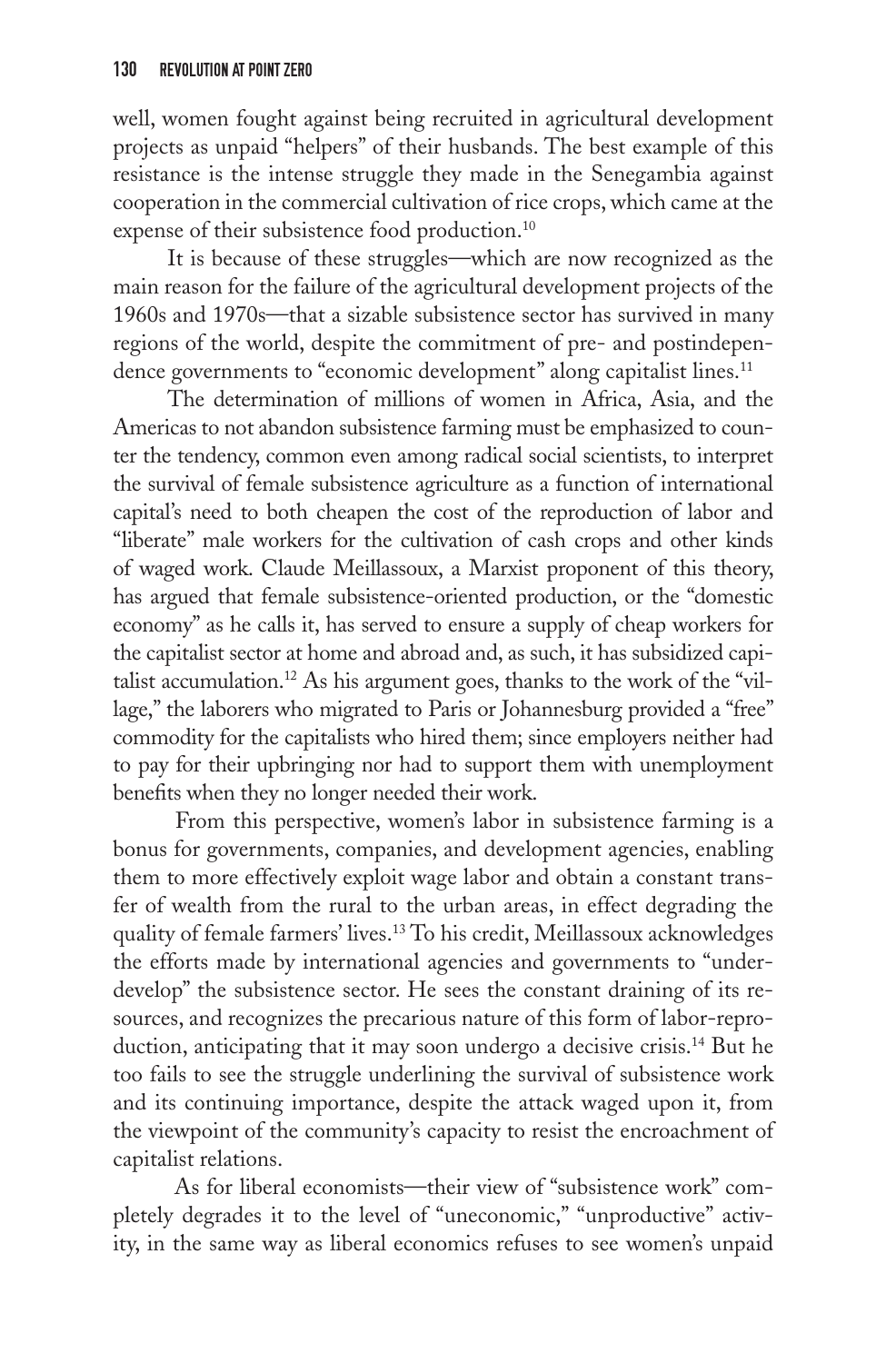domestic labor in the home as work. Thus, liberal economists, even when appearing to take a feminist stand, propose, as an alternative, "income generating projects," the universal remedy to poverty and presumably the key to women's emancipation in the neoliberal era.<sup>15</sup>

What these different perspectives ignore is the strategic importance that access to land has had for women and their communities, despite the ability of companies and governments to use it at times for their own ends. An analogy can be made here with the situation that prevailed in some islands of the Caribbean (for example, Jamaica) during slavery, when plantation owners gave the slaves plots of land ("provision grounds") to cultivate for their own support. The owners took this measure to save on their food imports and reduce the cost of reproducing their workers. But this strategy had advantages for the slaves as well, giving them a higher degree of mobility and independence such that—according to some historians—even before emancipation, in some islands, a protopeasantry had formed with a remarkable degree of freedom of movement, already deriving some income from the sale of its own products.16

 Extending this analogy to illustrate the postcolonial capitalist use of subsistence labor we can say that subsistence agriculture has been an important means of support for billions of workers, giving wage laborers the possibility to contract better conditions of work and survive labor strikes and political protests, so that in several countries the wage sector has acquired an importance disproportionate to its small numerical size.<sup>17</sup>

 The "village"—a metaphor for subsistence farming in a communal setting—has also been a crucial site for women's struggle, providing a base from which to reclaim the wealth the state and capital was removing from it. It is a struggle that has taken many forms, often as much directed against men as against governments, but always strengthened by the fact that women had direct access to land and, in this way, they could support themselves and their children and gain some extra cash through the sale of their surplus product. Thus, even after they became urbanized, women continued to cultivate any patch of land they could gain access to, in order to feed their families and maintain a certain degree of autonomy from the market.<sup>18</sup>

 To what extent the village has been a source of power for female and male workers across the former colonial world can be measured by the radical attack that, since the early 1980s through the 1990s, the World Bank, the International Monetary Fund (IMF), and the World Trade Organization (WTO) have waged against it under the guise of structural adjustment and "globalization."19

The World Bank has made the destruction of subsistence agriculture and the promotion of land commercialization the centerpiece of its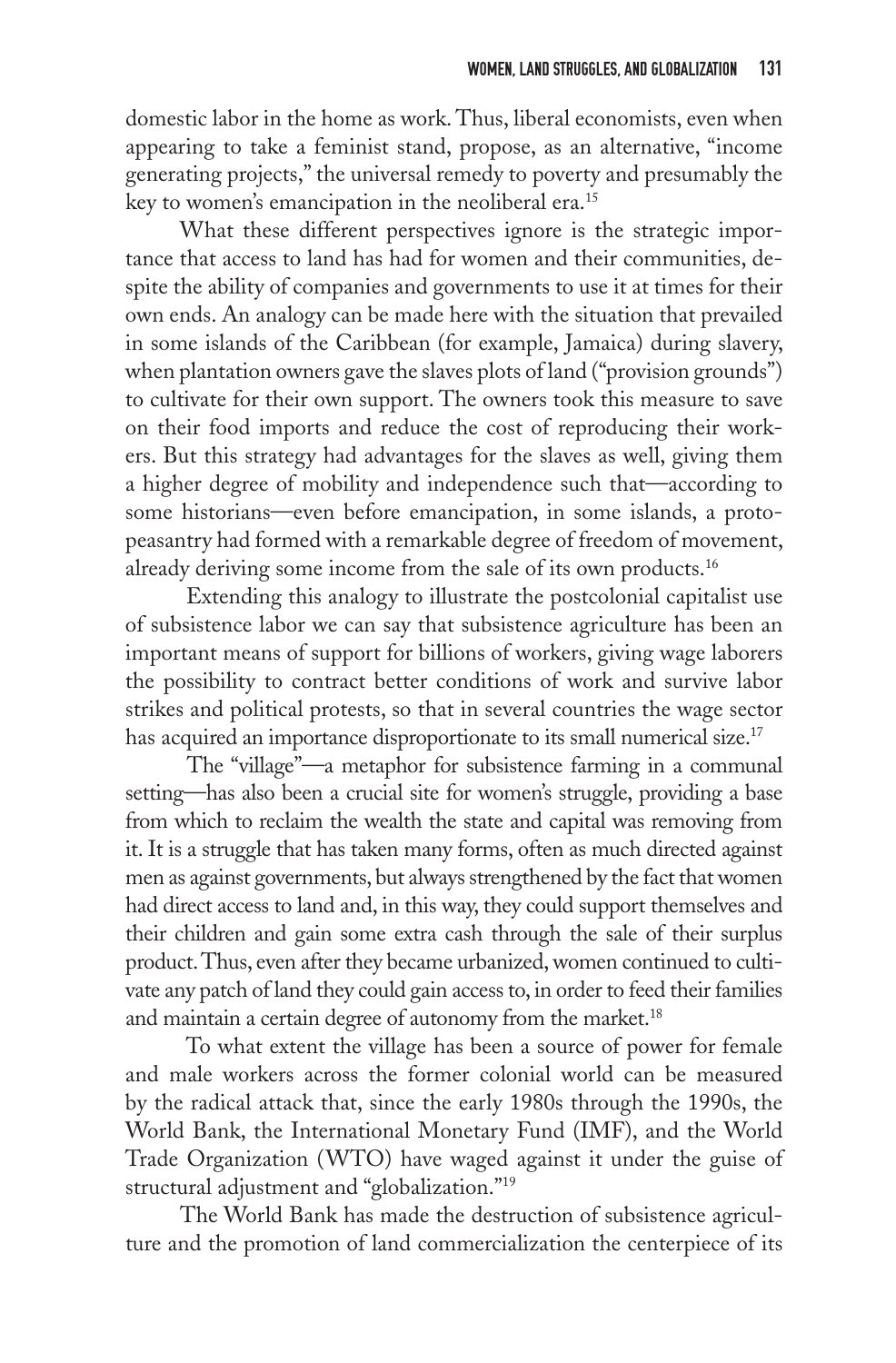ubiquitous structural adjustment programs.20 In the late 1980s and 1990s, not only has land been fenced off, but "cheap" (i.e., subsidized) imported food from Europe and North America has flooded the now liberalized economies of Africa and Asia (which are not allowed to subsidize their farmers), further displacing women farmers from the local markets. Meanwhile, large tracts of once communal land have been taken over by agribusiness companies and devoted to cultivation for export. Finally, war and famine have terrorized millions into flight from their homelands.

What has followed has been a major reproduction crisis of a type and proportions not seen even in the colonial period. Even in regions once famous for their agricultural productivity, like Southern Nigeria, food is now scarce or too expensive to be within reach of the average person who, in the wake of structural adjustment, has to simultaneously contend with price hikes, frozen wages, devalued currency, widespread unemployment and cuts in social services.<sup>21</sup>

Here is where the importance of women's struggles for land stands out. Women have been the main buffer for the world proletariat against starvation under the World Bank's neoliberal regime. They have been the main opponents of the neoliberal demand that "market prices" determine who should live and who should die, and they are the ones who have provided a practical model for the reproduction of life in a noncommercial way.

# Struggles for Subsistence and against "Globalization" in Africa, Asia, and the Americas

Faced with a renewed drive toward land privatization, the extension of cash crops, and the rise in food prices in the age of globalization, women have resorted to many strategies pitting them against the most powerful institutions on the planet.

The primary strategy women have adopted to defend their communities from the impact of economic adjustment and dependence on the global market has been the expansion of subsistence farming also in the urban centers. Exemplary is the case of Guinea Bissau, where since the early 1980s, women have planted small gardens with vegetables, cassava, and fruit trees around most houses in the capital city of Bissau and other towns, in time of scarcity preferring to forfeit the earnings they might have made selling their produce in order to ensure that their families would not go without food.22 Still with reference to Africa, Christa Wichterich notes that in the 1990s women subsistence farming and urban gardening ("cooking pot economics") was revived in many cities, the urban farmers being mostly women from the lower class: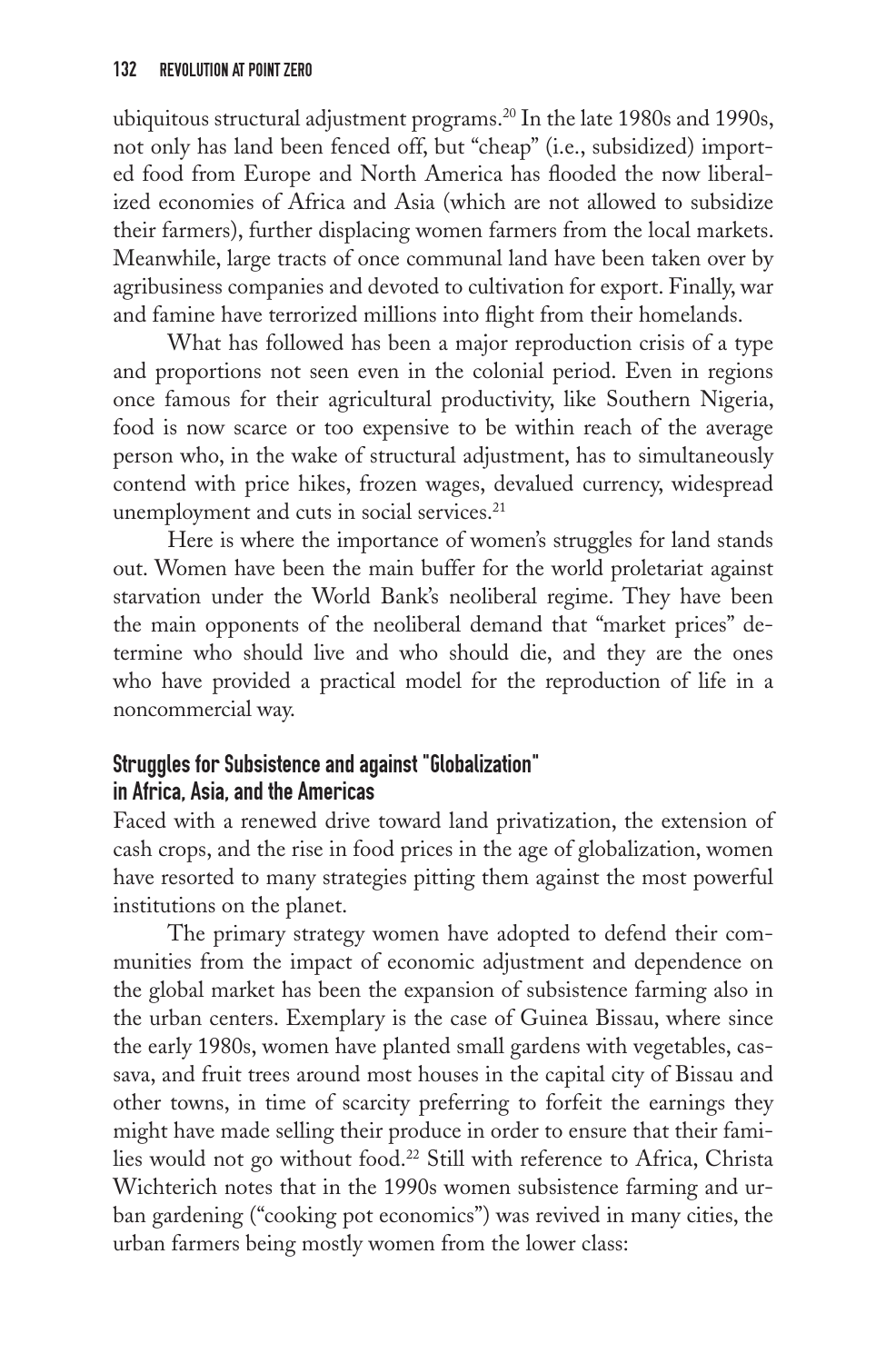There were onions and papaya trees, instead of flower-borders, in front of the housing estates of underpaid civil servants in Dar-es-Salaam; chickens and banana plants in the backyards of Lusaka; vegetables on the wide central reservations of the arterial roads of Kampala, and especially of Kinshasa, where the food supply system had largely collapsed. . . . In [Kenyan] towns [too]...green roadside strips, front gardens and wasteland sites were immediately occupied with maize, plants, sukum wiki, the most popular type of cabbage.23

 To expand food production, however, women have had to expand their access to land, which the international agencies' drives to create land markets have jeopardized. In order to have land to farm other women have preferred to remain in the rural area, while most men have migrated, with the result that there has been a "feminization of the villages," many now consisting of women farming alone or in women's coops."24

Regaining or expanding land for subsistence farming has been one of the main battles also for rural women in Bangladesh, leading to the formation of the Landless Women Association that has been carrying on land occupations since 1992. During this period, the Association has managed to settle fifty thousand families, often confronting landowners in pitched confrontations. According to Shamsun Nahar Khan Doli, a leader of the Association to whom I owe this information, many occupations are on "chars," low-lying islands formed by soil deposits in the middle of a river.<sup>25</sup> Such new lands should be allocated to landless farmers, according to Bangladeshi law, but because of the growing commercial value of land, big landowners have increasingly seized them; however women have organized to stop them, defending themselves with brooms, spears of bamboo, and even knives. They have also set up alarm systems, to alert other women when boats with the landowners or their goons approach, so they can push the attackers off or stop them from landing.

Similar land struggles are being fought in South America. In Paraguay, the Peasant Women's Commission (CMC) was formed in 1985 in alliance with the Paraguayan Peasant's Movement (MCP) to demand land distribution.<sup>26</sup> As Jo Fischer points out, the CMC was the first peasant women's movement that went to the streets in support of its demands, and incorporated in its program women's concerns, also condemning "their double oppression, as both peasants and as women."27

The turning point for the CMC came when the government granted large tracts of land to the peasant movement in the forests close to the Brazilian border. The women took these grants as an opportunity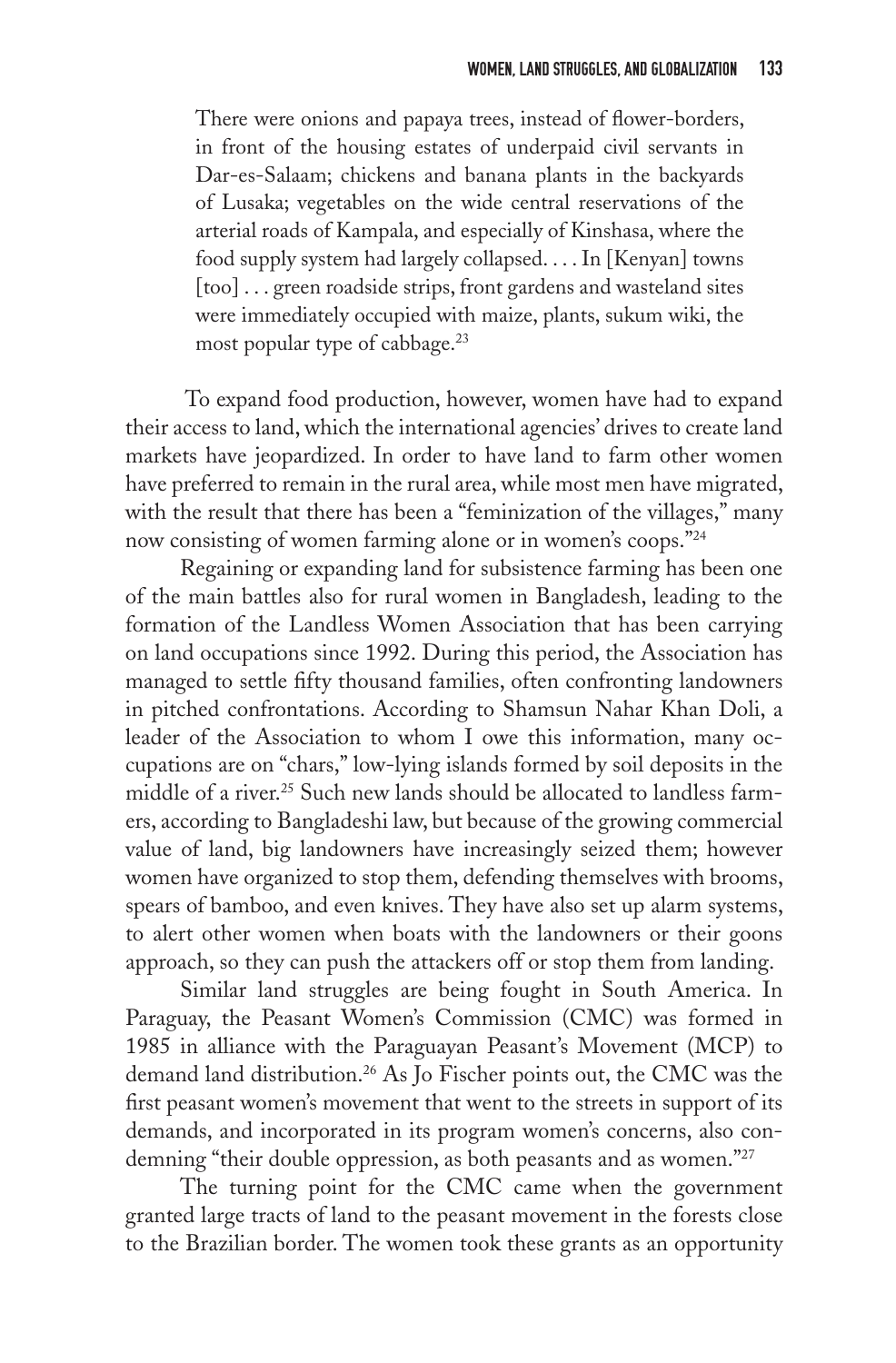to organize a model community, joining together to collectively farm their strips of land. As Geraldina, an early founder of CMC pointed out,

> We work all the time, more now than ever before, but we've also changed the way we work. We're experimenting with communal work to see if it gives us more time for other things. It also gives us a chance to share our experiences and worries. This is a very different way of living for us. Before, we didn't even know our neighbors.28

Women's land struggles have included the defense of communities threatened by commercial housing projects constructed in the name of "urban development." "Housing" has historically involved the loss of "land" for food production. An example of resistance to this trend is the struggle of women in the Kawaala neighborhood of Kampala (Uganda) where the World Bank, in conjunction with the Kampala City Council (KCC), in 1992–1993, sponsored a large housing project that would destroy much subsistence farmland around or near people's homes. Not surprisingly, it was women who most strenuously organized against it, through the formation of an Abataka (Residents) Committee, eventually forcing the Bank to withdraw from the project. According to one of the women leaders:

> While men were shying away, women were able to say anything in public meetings in front of government officials. Women were more vocal because they were directly affected. It is very hard for women to stand without any means of income . . . most of these women are people who basically support their children and without any income and food they cannot do it. . . . You come and take their peace and income and they are going to fight, not because they want to, but because they have been oppressed and suppressed.<sup>29</sup>

Aili Mari Tripp points out that the situation in the Kawaala neighborhood is far from unique.<sup>30</sup> Similar struggles have been reported from different parts of Africa and Asia, where peasant women's organizations have opposed the development of industrial zones threatening to displace them and their families and contaminate the environment.

Industrial or commercial housing development often clashes with women's subsistence farming, in a context in which more and more women even in urban centers are gardening (in Kampala women grow 45 percent of the food for their families). It is important to add that in defending land from the assault by commercial interests and affirming the principle that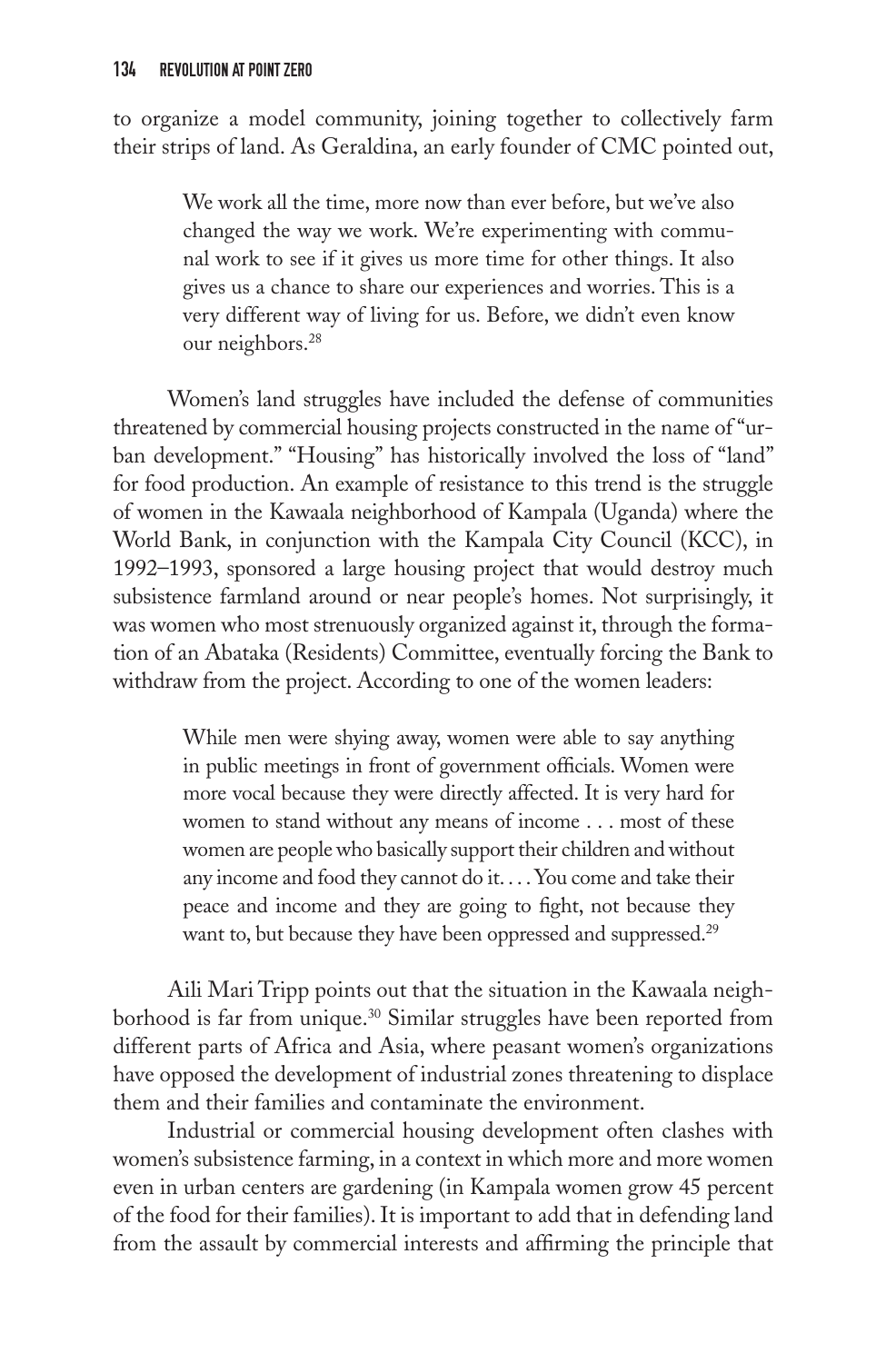"land and life are not for sale," women again, as in the past against colonial invasion, are defending their peoples' history and their culture. In the case of Kawaala, the majority of residents on the disputed land had been living there for generations and had buried there their kin—for many in Uganda the ultimate evidence of land ownership. Tripp's reflections on this land struggle are pertinent to my discussion so far:

> Stepping back from the events of the conflict, it becomes evident that the residents, especially the women involved, were trying to institutionalize some new norms for community mobilization, not just in Kawaala but more widely in providing a model for other community projects. They had a vision of a more collaborative effort that took the needs of women, widows, children, and the elderly as a starting point and recognized their dependence on the land for survival.<sup>31</sup>

Two more developments need to be mentioned in conjunction with women's defense of subsistence production. First, there has been the formation of regional systems of self-sufficiency aiming to guarantee "food security" and maintain an economy based on solidarity and the refusal of competition. The most impressive example in this respect comes from India where women formed the National Alliance for Women's Food Rights, a national movement made of thirty-five women's groups. One of the main efforts of the Alliance has been the campaign in defense of the mustard seed economy that is crucial for many rural and urban women in India. A subsistence crop, the seed has been threatened by the attempts of multinational corporations based in the United States to impose genetically engineered soybeans as a source of cooking oil.32 In response, the Alliance has built "direct producer-consumer alliances" in order to "defend the livelihood of farmers and the diverse cultural choices of consumers," as stated by Vandana Shiva (2000), one of the leaders of the movement. In her words: "We protest soybean imports and call for a ban on the import of genetically engineered soybean products. As the women from the slums of Delhi sing, "*Sarson Bachao, Soya Bhagaa*," or, "Save the Mustard, Dump the Soya."33

Second, across the world, women have been leading the struggle to prevent commercial logging and save or rebuild forests, which are the foundation of people's subsistence economies, providing nourishment as well as fuel, medicine, and communal relations. Forests, Vandana Shiva writes, echoing testimonies coming from every part of the planet, are "the highest expression of earth's fertility and productivity."34 Thus, when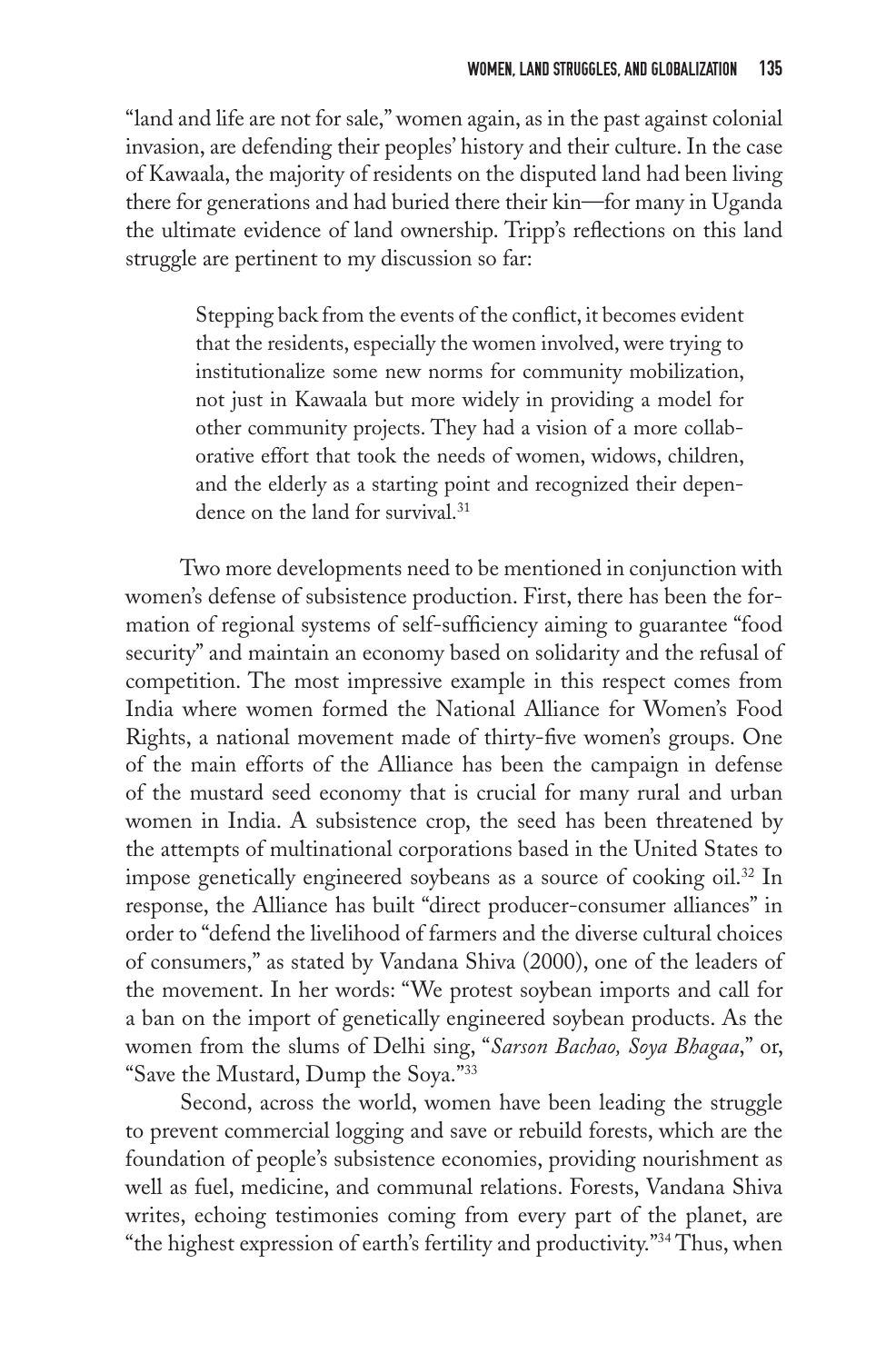forests come under assault it is a death sentence for the tribal people who live in them, especially the women. Therefore, women do everything to stop the loggers. Shiva often cites, in this context, the Chikpo movement—a movement of women, in Garhwal, in the foothills of the Himalayas who, beginning in the early 1970s, started to embrace the trees destined to fall and put their bodies between them and the saws when the loggers come.<sup>35</sup> While women in Garhwal have mobilized to prevent forests from being cut down, in villages of Northern Thailand they have protested the Eucalyptus plantations forcibly planted on their expropriated farms by a Japanese paper-making company with the support of the Thai military government.<sup>36</sup> In Africa, an important initiative has been the "Green Belt Movement," which under the leadership of Wangari Maathai has been committed to planting a green belt around the major cities and, since 1977, has planted tens of millions of trees to prevent deforestation, soil loss, desertification, and fuel-wood scarcity.37

But the most striking struggle for the survival of the forests has taken place in the Niger Delta, where the mangrove tree swamps are being threatened by oil production. Opposition to it has mounted for twenty years, beginning in Ogharefe, in 1984, when several thousand women from the area laid siege to Pan Ocean's Production Station demanding compensation for the destruction of the water, trees, and land. To show their determination, the women also threatened to disrobe themselves should their demands be ignored—a threat they put in action when the company's director arrived, so that he found himself surrounded by thousands of naked women, a serious curse in the eyes of the Niger Delta communities, which convinced him at the time to accept the reparation claims.<sup>38</sup>

The struggle over land has also grown since the 1970s in the most unlikely place—New York City—in the form of an urban gardening movement. It began with the initiative of a women-led group called the "Green Guerrillas," who began cleaning up vacant lots in the Lower East Side. By the 1990s, eight hundred and fifty urban gardens had developed in the city and dozens of community coalitions had formed, such as the Greening of Harlem Coalition that was begun by a group of women who wanted "to reconnect with the earth and give children an alternative to the streets." Now it counts more than twenty-one organizations and thirty garden projects.<sup>39</sup>

It is important to note here that the gardens have been not only a source of vegetables and flowers, but have served to promote communitybuilding and have been a stepping stone for other community struggles like squatting and homesteading. Because of this work, the gardens came under attack during Mayor Giuliani's regime, and for some years now one of the main challenges this movement has faced has been stopping the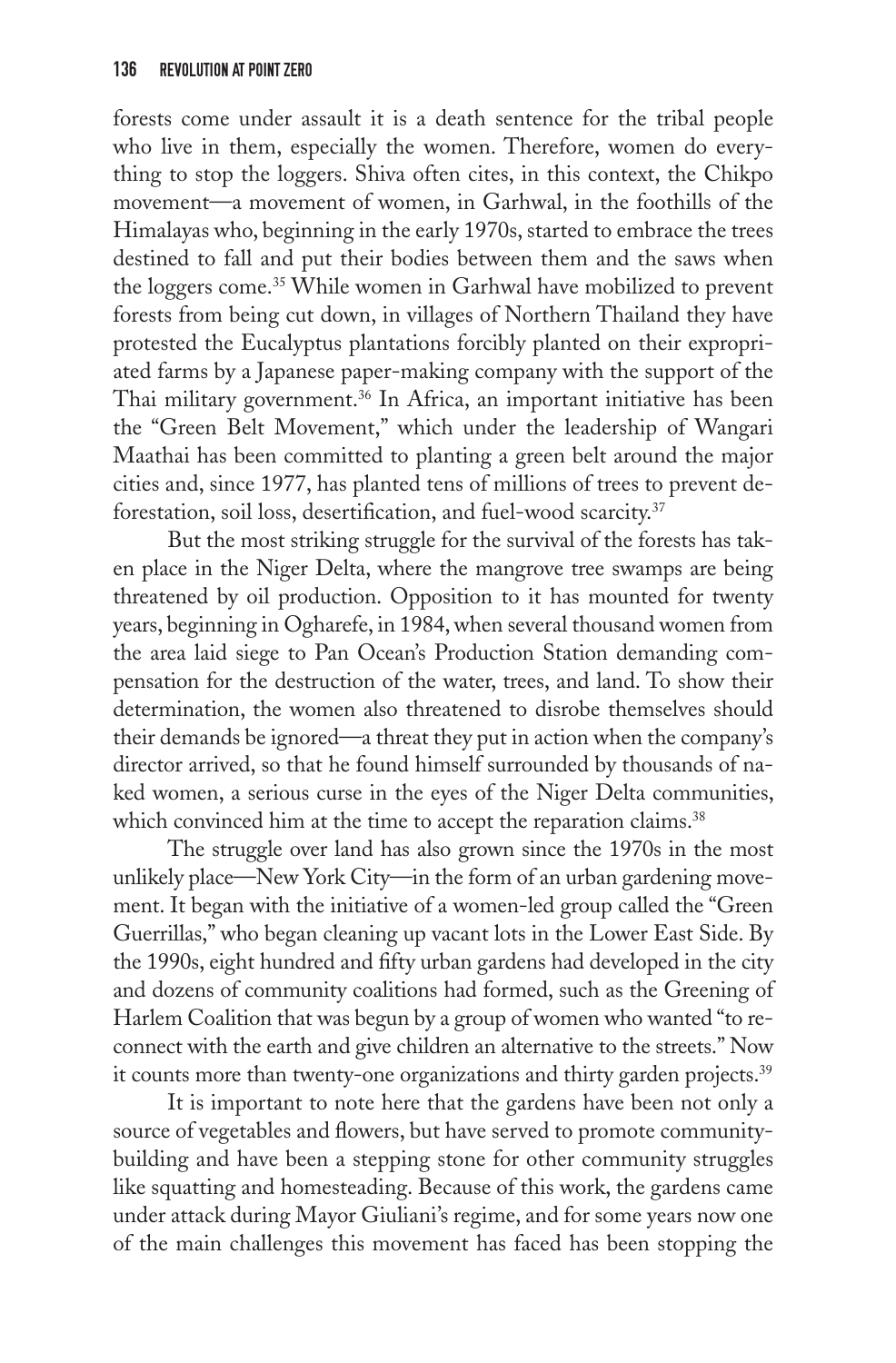bulldozers. One hundred gardens have been lost to "development" over the last decade, more than forty have been slated for bulldozing, and the prospects for the future seem gloomy.40 Since his appointment, in fact, the current mayor of New York City, Michael Bloomberg, like his predecessor, has declared war on these gardens.

# The Importance of the Struggle

As we have seen, in cities across the world, at least a quarter of the inhabitants depend on food produced by women's subsistence labor. In Africa, for example, a quarter of the people living in towns say they could not survive without subsistence food production. This is confirmed by the UN Population Fund, which claims that "some two hundred million city dwellers are growing food, providing about one billion people with at least part of their food supply."41 When we consider that the bulk of the food subsistence producers are women we can see why the men of Kedjom, Cameroon, would say, "Yes, women subsistence farmers do good for humanity." Thanks to them, the billions of people, rural and urban, who earn one or two dollars a day do not go under, even in time of economic crisis.

Women's subsistence production counters the trend by agribusiness to reduce cropland—one of the main causes of high food prices and starvation—while also ensuring some control over the quality of the food produced and protecting consumers against the genetic manipulation of crops and poisoning by pesticides. Further, women subsistence production represents a safe way of farming, a crucial consideration at a time when the effects of pesticides on agricultural crops are causing high rates of mortality and disease among peasants across the world, starting with women.42 Thus, subsistence farming gives women an essential means of control over their health and the health and lives of their families.<sup>43</sup>

We can also see that subsistence production is contributing to a noncompetitive, solidarity-centered mode of life that is crucial for the building of a new society. It is the seed of what Veronika Bennholdt-Thomsen and Maria Mies call the "other" economy, which "puts life and everything necessary to produce and maintain life on this planet at the center of economic and social activity" against "the never-ending accumulation of dead money."44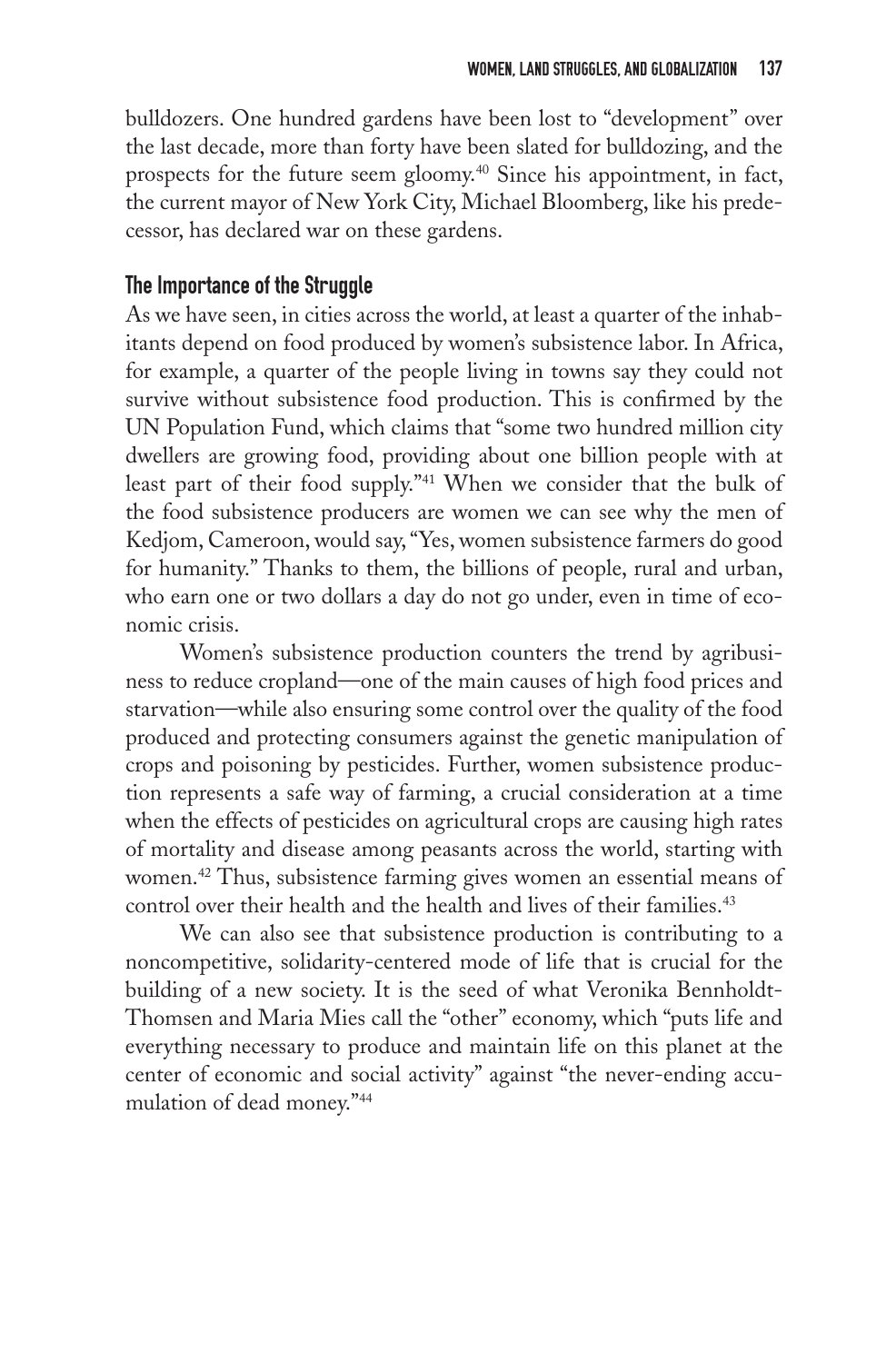# FEMINISM AND THE POLITICS OF THE COMMON IN AN ERA OF PRIMITIVE ACCUMULATION (2010)

Our perspective is that of the planet's commoners: human beings with bodies, needs, desires, whose most essential tradition is of cooperation in the making and maintenance of life; and yet have had to do so under conditions of suffering and separation from one another, from nature and from the common wealth we have created through generations.

—The Emergency Exit Collective, "The Great Eight Masters and the Six Billion Commoners" (Bristol, Mayday 2008)

The way in which women's subsistence work and the contribution of the commons to the concrete survival of local people are both made invisible through the idealizing of them are not only similar but have common roots. . . . In a way, women are treated like commons and commons are treated like women. —Maria Mies and Veronica Benholdt-Thomsen, "Defending, Reclaiming, Reinventing the Commons" (1999)

Reproduction precedes social production. Touch the women, touch the rock. —Peter Linebaugh, *The Magna Carta Manifesto* (2008)

## Introduction: Why Commons?

At least since the Zapatistas, on December 31, 1993, took over the zócalo of San Cristóbal to protest legislation dissolving the ejidal lands of Mexico, the concept of the "commons" has gained popularity among the radical Left, internationally and in the United States, appearing as a ground of convergence among anarchists, Marxists/socialists, ecologists, and eco-feminists.1

There are important reasons why this apparently archaic idea has come to the center of political discussion in contemporary social movements. Two in particular stand out. On the one side, there has been the demise of the statist model of revolution that for decades has sapped the efforts of radical movements to build an alternative to capitalism. On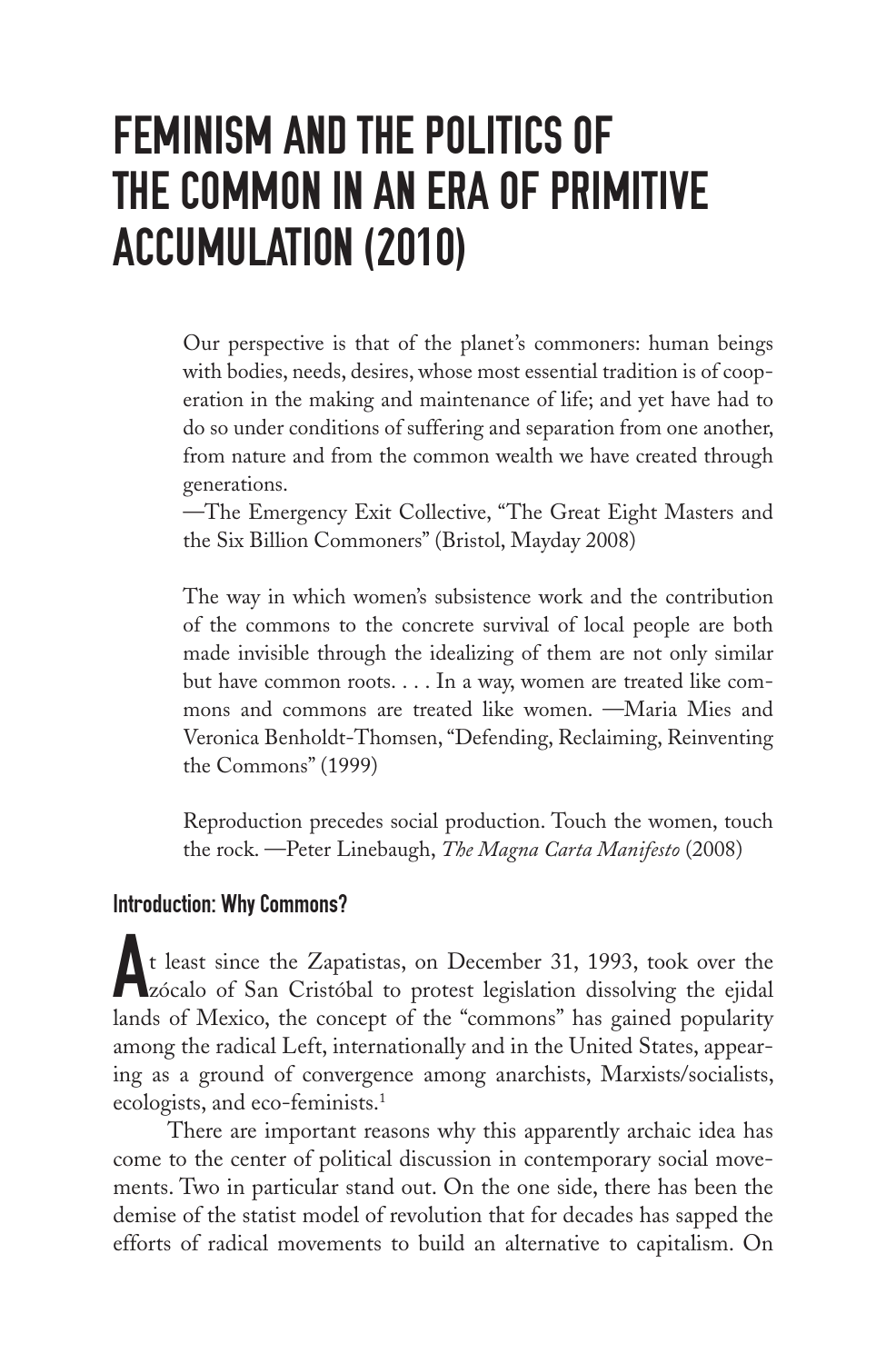the other, the neoliberal attempt to subordinate every form of life and knowledge to the logic of the market has heightened our awareness of the danger of living in a world in which we no longer have access to seas, trees, animals, and our fellow beings except through the cash-nexus. The "new enclosures" have also made visible a world of communal properties and relations that many had believed to be extinct or had not valued until threatened with privatization.2 The new enclosures ironically demonstrated that not only commons have not vanished, but new forms of social cooperation are constantly being produced, also in areas of life where none previously existed, as for example the Internet.

The idea of the common/s, in this context, has offered a logical and historical alternative to both State and Private Property, the State and the Market, enabling us to reject the fiction that they are mutually exclusive and exhaustive of our political possibilities. It has also served an ideological function, as a unifying concept prefiguring the cooperative society that the radical Left is striving to create. Nevertheless, ambiguities as well as significant differences exist in the interpretations of this concept, which we need to clarify, if we want the principle of the commons to translate into a coherent political project.3

What, for example, constitutes a common? Examples abound. We have land, water, air commons, digital commons, service commons; our acquired entitlements (e.g., social security pensions) are often described as commons, and so are languages, libraries, and the collective products of past cultures. But are all these "commons" on the same level from the viewpoint of devising an anticapitalist strategy? Are they all compatible? And how can we ensure that they do not project a unity that remains to be constructed?

With these questions in mind, in this essay, I look at the politics of the commons from a feminist perspective, where feminist refers to a standpoint shaped by the struggle against sexual discrimination and over reproductive work, which (quoting Linebaugh) is the rock upon which society is built, and by which every model of social organization must be tested. This intervention is necessary, in my view, to better define this politics, expand a debate that so far has remained male-dominated, and clarify under what conditions the principle of the common/s can become the foundation of an anticapitalist program. Two concerns make these tasks especially important.

# Global Commons, World Bank Commons

First, since at least the early 1990s, the language of the commons has been appropriated by the World Bank and the United Nations, and put at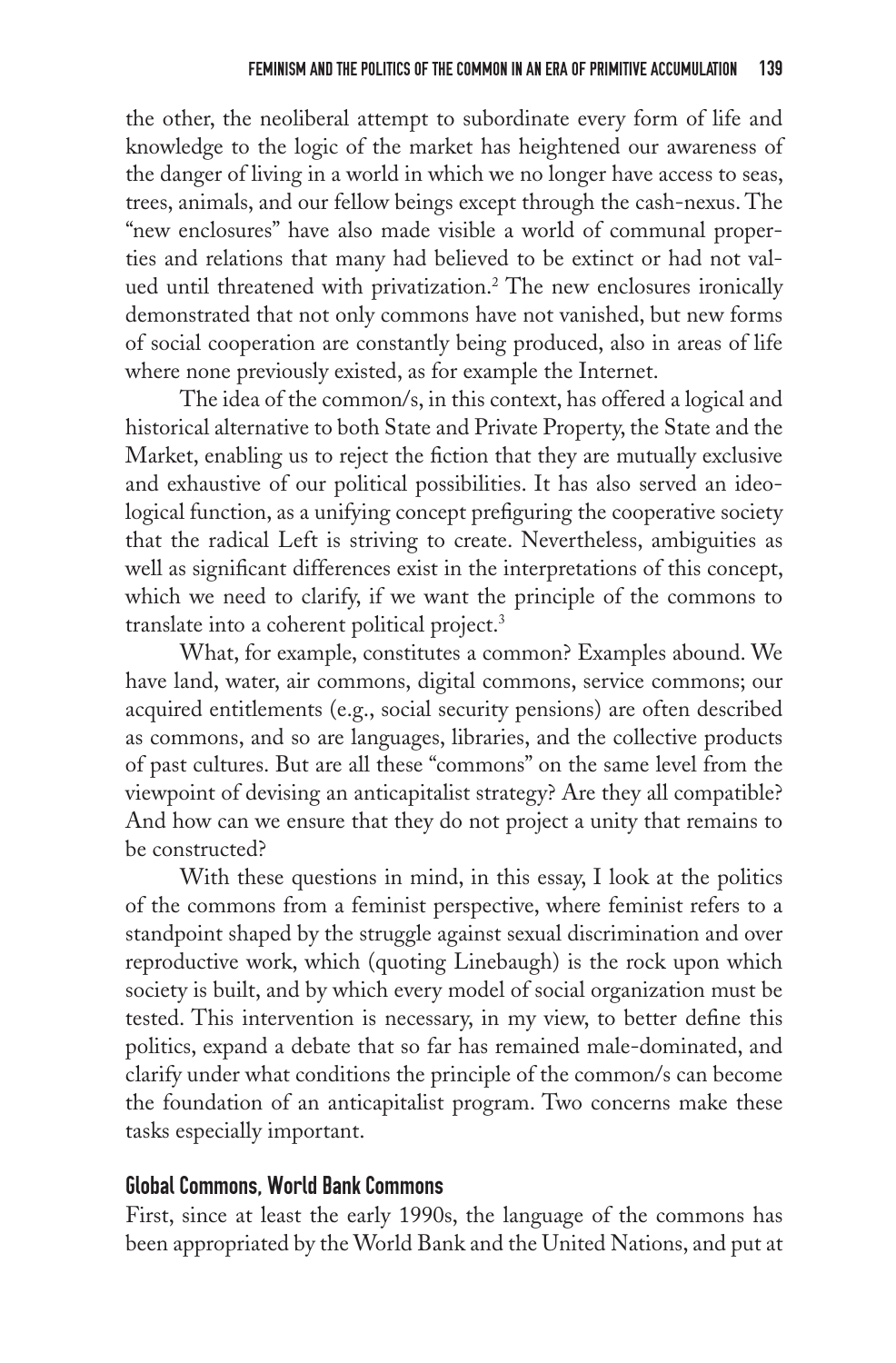the service of privatization. Under the guise of protecting biodiversity and conserving "global commons," the Bank has turned rain forests into ecological reserves, has expelled the populations that for centuries had drawn their sustenance from them, while making them available to people who do not need them but can pay for them, for instance, through ecotourism.4 On its side, the United Nations, in the name again of preserving the common heritage of mankind, has revised the international law governing access to the oceans, in ways enabling governments to consolidate the use of seawaters in fewer hands.<sup>5</sup>

The World Bank and the United Nations are not alone in their adaptation of the idea of the commons to market interests. Responding to different motivations, a revalorization of the commons has become trendy among mainstream economists and capitalist planners, witness the growing academic literature on the subject and its cognates: "social capital," "gift economies," "altruism." Witness also the official recognition of this trend through the conferral of the Nobel Prize for Economics in 2009 to the leading voice in this field, the political scientist Elinor Ostrom.<sup>6</sup>

Development planners and policy-makers have discovered that, under proper conditions, a collective management of natural resources can be more efficient and less conflictual than privatization, and commons can very well be made to produce for the market.7 They have also recognized that, carried to the extreme, the commodification of social relations has self-defeating consequences. The extension of the commodity-form to every corner of the social factory, which neoliberalism has promoted, is an ideal limit for capitalist ideologues, but it is a project not only unrealizable but undesirable from the viewpoint of the long-term reproduction of the capitalist system. Capitalist accumulation is structurally dependent on the free appropriation of immense areas of labor and resources that must appear as externalities to the market, like the unpaid domestic work that women have provided, on which employers have relied for the reproduction of the workforce.

Not accidentally, then, long before the Wall Street "meltdown," a variety of economists and social theorists warned that the marketization of all spheres of life is detrimental to the market's well-functioning, for markets too—the argument goes—depend on the existence of nonmonetary relations like confidence, trust, and gift-giving.<sup>8</sup> In brief, capital is learning about the virtues of the "common good." In its July 31, 2008 issue, even the London *Economist*, the organ of capitalist free-market economics for more than one hundred and fifty years, cautiously joined the chorus. "The economics of the new commons," the journal wrote, "is still in its infancy. It is too soon to be confident about its hypotheses. But it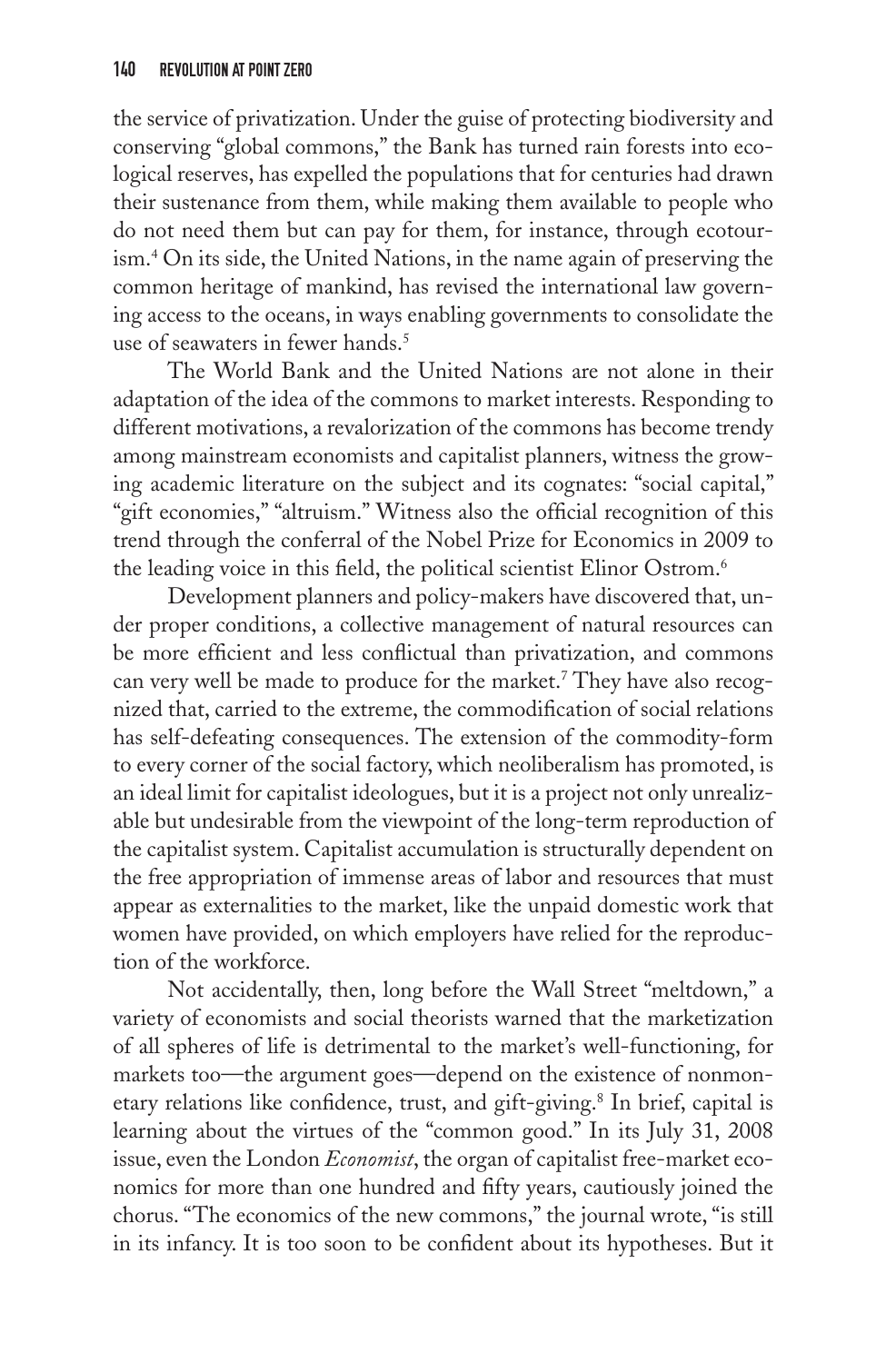may yet prove a useful way of thinking about problems, such as managing the internet, intellectual property or international pollution, on which policymakers need all the help they can get." We must be very careful, then, not to craft the discourse on the commons in such a way as to allow a crisis-ridden capitalist class to revive itself, posturing, for instance, as the guardian of the planet.

# What Commons?

A second concern is that, while international institutions have learned to make commons functional to the market, how commons can become the foundation of a noncapitalist economy is a question still unanswered. From Peter Linebaugh's work, especially *The Magna Carta Manifesto* (2008), we have learned that commons have been the thread that has connected the history of the class struggle into our time, and indeed the fight for the commons is all around us. Mainers are fighting to preserve their fisheries and waters, residents of the Appalachian regions are joining to save their mountains threatened by strip mining, open source, and free software movements are opposing the commodification of knowledge and opening new spaces for communications and cooperation. We also have the many invisible, commoning activities and communities that people are creating in North America, which Chris Carlsson has described in his *Nowtopia*.<sup>9</sup> As Carlsson shows, much creativity is invested in the production of "virtual commons" and forms of sociality that thrive under the radar of the money/market economy.

Most important has been the creation of urban gardens, which have spread, in the 1980s and 1990s, across the country, thanks mostly to the initiatives of immigrant communities from Africa, the Caribbean or the South of the United States. Their significance cannot be overestimated. Urban gardens have opened the way to a "rurbanization" process that is indispensable if we are to regain control over our food production, regenerate our environment and provide for our subsistence. The gardens are far more than a source of food security. They are centers of sociality, knowledge production, cultural and intergenerational exchange. As Margarita Fernandez writes of gardens in New York, urban gardens "strengthen community cohesion," as places where people come together not just to work the land, but to play cards, hold weddings, have baby showers or birthday parties.10 Some have a partnership relation with local schools, whereby they give children after school environmental education. Not last, gardens are "a medium for the transport and encounter of diverse cultural practices," so that African vegetables and farming practices (e.g.) mix with those from the Caribbean.<sup>11</sup>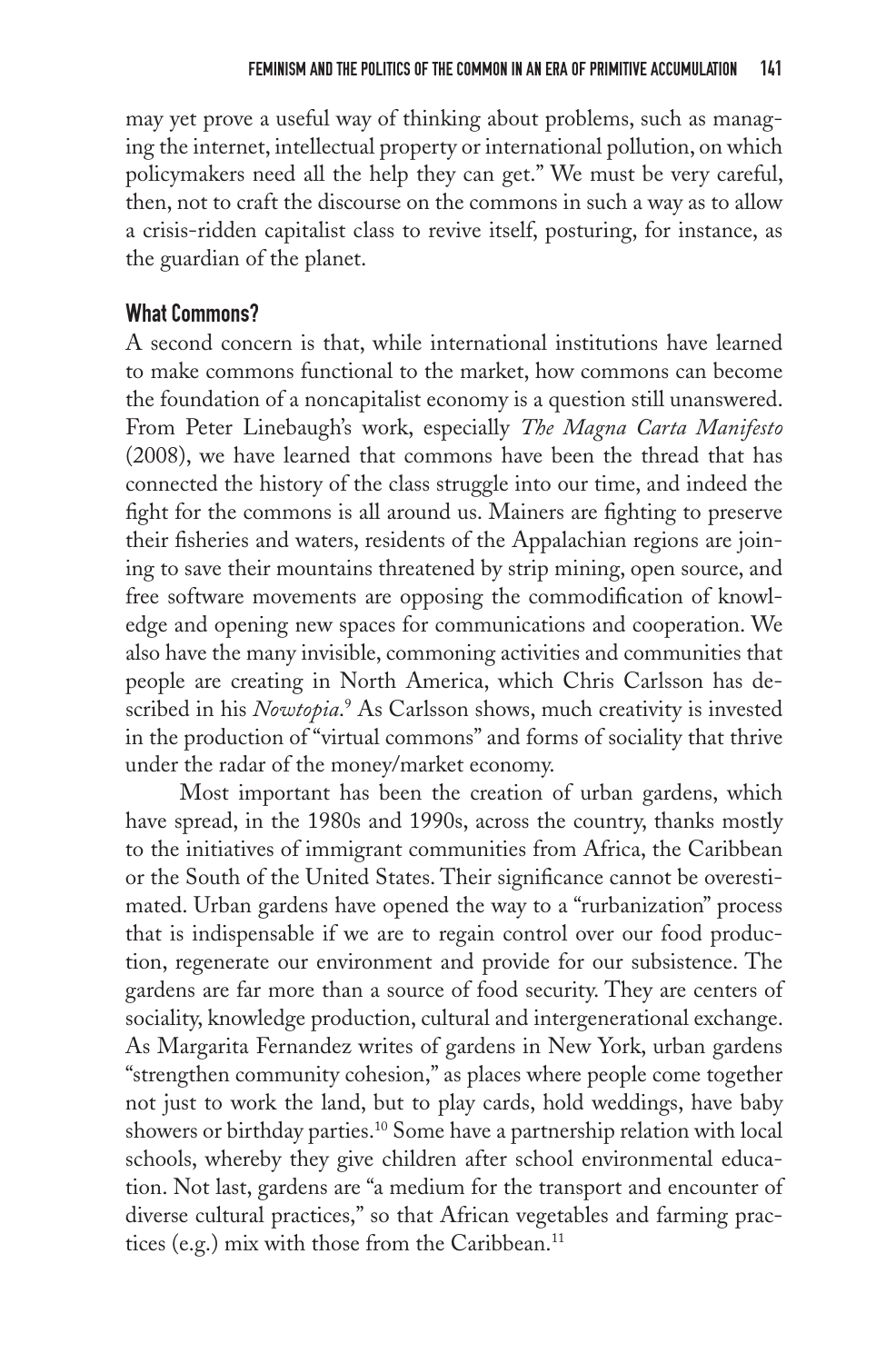Still, the most significant feature of urban gardens is that they produce for neighborhood consumption, rather than for commercial purposes. This distinguishes them from other reproductive commons that either produce for the market, like the fisheries of the "Lobster Coast" of Maine, or are bought on the market, like the land-trusts that preserve the open spaces.12 The problem, however, is that urban gardens have remained a spontaneous grassroots initiative, and there have been few attempts by movements in the United States to expand their presence, and to make access to land a key terrain of struggle. More generally, how the many proliferating commons, being defended, developed, fought for, can be brought together to form a cohesive whole providing a foundation for a new mode of production is a question the Left has not posed.

An exception is the theory proposed by Negri and Hardt in *Empire*  (2000), *Multitude* (2004), and more recently *Commonwealth* (2009), which argues that a society built on the principle of "the common" is already evolving from the informatization of production. According to this theory, as production becomes predominantly a production of knowledge organized through the Internet, a common space is formed which escapes the problem of defining rules of inclusion or exclusion, because access and use multiply the resources available on the net, rather than subtracting from them, thus signifying the possibility of a society built on abundance—the only remaining hurdle confronting the "multitude" being presumably how to prevent the capitalist "capture" of the wealth produced.

The appeal of this theory is that it does not separate the formation of "the common" from the organization of work and production as already constituted, but sees it immanent in it. Its limit is that it does not question the material basis of the digital technology the Internet relies upon, overlooking the fact that computers depend on economic activities—mining, microchip and rare earth production—that, as currently organized, are extremely destructive, socially and ecologically.13 Moreover, with its emphasis on science, knowledge production and information, this theory skirts the question of the reproduction of everyday life. This, however, is true of the discourse on the commons as whole, which has generally focused on the formal preconditions for their existence but much less on the possibilities provided by existing commons, and their potential to create forms of reproduction enabling us to resist dependence on wage labor and subordination to capitalist relations.

# Women and the Commons

It is in this context that a feminist perspective on the commons is important. It begins with the realization that, as the primary subjects of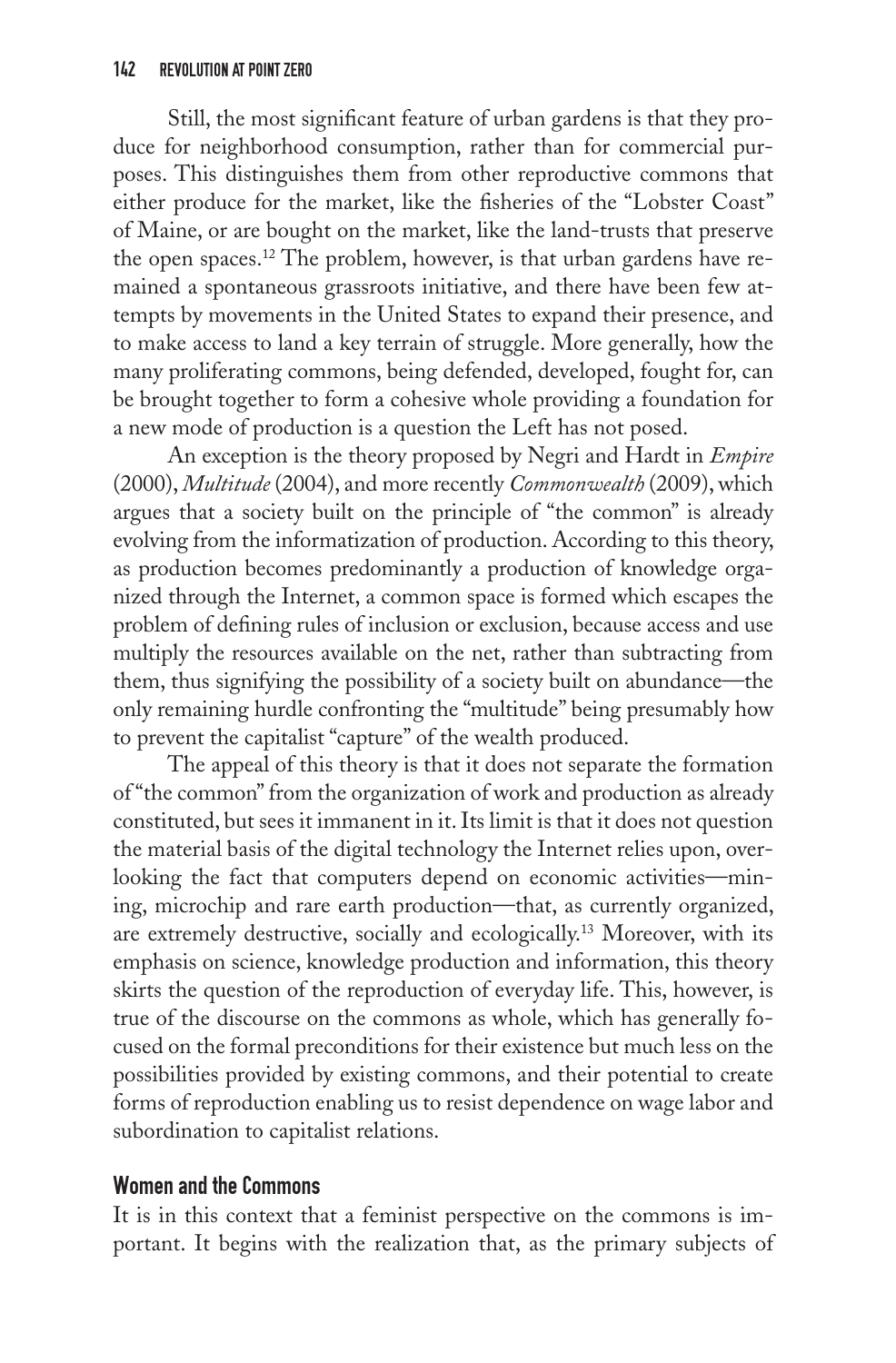reproductive work, historically and in our time, women have depended more than men on access to communal resources, and have been most committed to their defense. As I wrote in *Caliban and the Witch* (2004), in the first phase of capitalist development, women were in the front of the struggle against land enclosures both in England and the "New World," and the staunchest defenders of the communal cultures that European colonization attempted to destroy. In Peru, when the Spanish conquistadores took control of their villages, women fled to the high mountains, where they recreated forms of collective life that have survived to this day. Not surprisingly, the sixteenth and seventeenth centuries saw the most violent attack on women in the history of the world: the persecution of women as witches. Today, in the face of a new process of Primitive Accumulation, women are the main social force standing in the way of a complete commercialization of nature. Women are the subsistence farmers of the world. In Africa, they produce 80 percent of the food people consume, despite the attempts made by the World Bank and other agencies to convince them to divert their activities to cash-cropping. Refusal to be without access to land has been so strong that, in the towns, many women have taken over plots in public lands, planted corn and cassava in vacant lots, in this process changing the urban landscape of African cities and breaking down the separation between town and country.<sup>14</sup> In India too, women have restored degraded forests, guarded trees, joined hands to chase away the loggers, and made blockades against mining operations and the construction of dams.15

The other side of women's struggle for direct access to means of reproduction has been the formation, across the Third World—from Cambodia to Senegal—of credit associations that function as money commons.16 Differently named, "tontines" (in parts of Africa) are autonomous, self-managed, women-made banking systems, providing cash to individuals or groups that can have no access to banks, working purely on the basis of trust. In this, they are completely different from the microcredit systems promoted by the World Bank, which functions on the basis of shame, arriving to the extreme (e.g., in Niger) of posting in public places the pictures of the women who fail to repay the loans so that some have been driven to suicide.<sup>17</sup>

Women have also led the effort to collectivize reproductive labor both as a means to economize on the cost of reproduction, and protect each other from poverty, state violence and the violence of individual men. An outstanding example are the ola communes (common kitchens) that women in Chile and in Peru set up in the 1980s, when, due to stiff inflation, they could no longer afford to shop alone.18 Like collective reforestation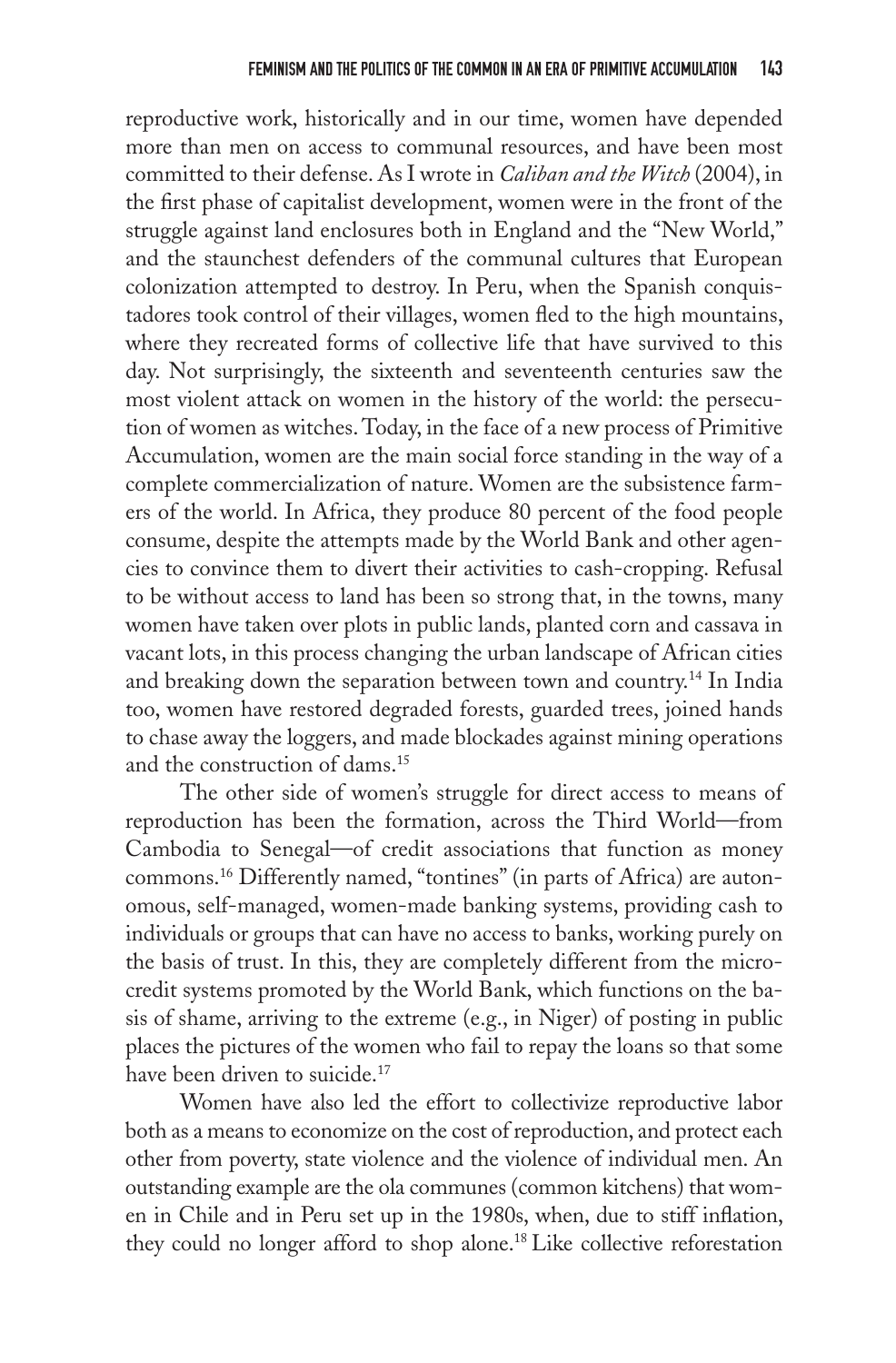and land reclamation, these practices are the expression of a world where communal bonds are still strong. It would be a mistake, however, to consider them as something prepolitical, "natural," a product of "tradition." In reality, as Leo Podlashuc notes in "Saving the Women Saving the Commons," these struggles shape a collective identity, constitute a counterpower in the home and the community, and open a process of self-valorization and selfdetermination from which we have much to learn.

The first lesson to be gained from these struggles is that the "commoning" of the material means of reproduction is the primary mechanism by which a collective interest and mutual bonds are created. It is also the first line of resistance to a life of enslavement, whether in armies, brothels or sweatshops. For us, in North America, an added lesson is that by pooling our resources, by reclaiming land and waters, and turning them into a common, we could begin to de-link our reproduction from the commodity flows that through the world market are responsible for the dispossession of so many people in other parts of the world. We could disentangle our livelihood, not only from the world market but from the war-machine and prison system on which the hegemony of the world market depends. Not last we could move beyond the abstract solidarity that often characterizes relations in the movement, which limits our commitment and capacity to endure, and the risks we are willing to take.

Undoubtedly, this is a formidable task that can only be accomplished through a long-term process of consciousness raising, cross-cultural exchange, and coalition building, with all the communities throughout the United States who are vitally interested in the reclamation of the land, starting with the First American Nations. Although this task may seem more difficult now than passing through the eye of a needle, it is also the only condition to broaden the space of our autonomy, cease feeding into the process of capital accumulation, and refuse to accept that our reproduction occurs at the expense of the world's other commoners and commons.

# Feminist Reconstructions

What this task entails is powerfully expressed by Maria Mies when she points out that the production of commons requires first a profound transformation in our everyday life, in order to recombine what the social division of labor in capitalism has separated. For the distancing of production from reproduction and consumption leads us to ignore the conditions under which what we eat or wear, or work with, have been produced, their social and environmental cost, and the fate of the population on whom the waste we produce is unloaded.<sup>19</sup>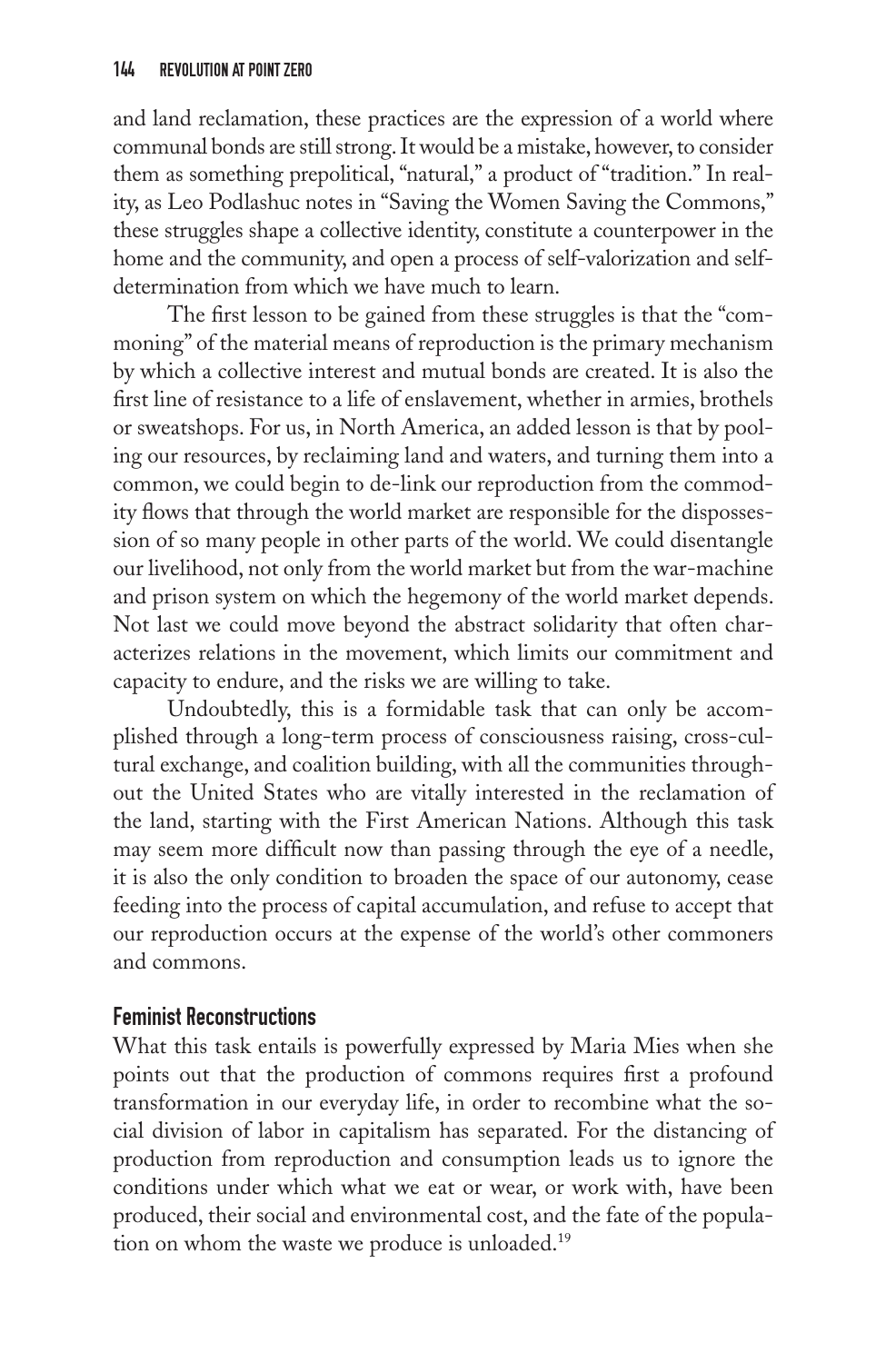In other words, we need to overcome the state of constant denial and irresponsibility, concerning the consequences of our actions, resulting from the destructive ways in which the social division of labor is organized in capitalism; short of that, the production of our life inevitably becomes a production of death for others. As Mies points out, globalization has worsened this crisis, widening the distances between what is produced and what is consumed, thereby intensifying, despite the appearance of an increased global interconnectedness, our blindness to the blood in the food we eat, the petroleum we use, the clothes we wear, the computers with which we communicate.20

Overcoming this oblivion is where a feminist perspective teaches us to start in our reconstruction of the commons. No common is possible unless we refuse to base our life, our reproduction on the suffering of others, unless we refuse to see ourselves as separate from them. Indeed if "commoning" has any meaning, it must be the production of ourselves as a common subject. This is how we must understand the slogan "no commons without community." But "community" not intended as a gated reality, a grouping of people joined by exclusive interests separating them from others, as with community formed on the basis of religion or ethnicity. Community as a quality of relations, a principle of cooperation and responsibility: to each other, the earth, the forests, the seas, the animals.

Certainly, the achievement of such community, like the collectivizing our everyday work of reproduction, can only be a beginning. It is no substitute for broader antiprivatization campaigns and the reconstitution of our commonwealth. But it is an essential part of the process of our education for collective governance and the recognition of history as a collective project—the main casualty of the neoliberal era of capitalism.

On this account, we must include in our political agenda the communalization/collectivization of housework, reviving that rich feminist tradition that we have in the United States, that stretches from the utopian socialist experiments of the mid-nineteenth century to the attempts that the "materialist feminists" made, from the late nineteenth century to the early twentieth century, to reorganize and socialize domestic work and thereby the home, and the neighborhood, through collective housekeeping—efforts that continued until the 1920s, when the "Red Scare" put an end to them.<sup>21</sup> These practices, and the ability that past feminists have had to look at reproductive labor as an important sphere of human activity, not to be negated but to be revolutionized, must be revisited and revalorized.

One crucial reason for creating collective forms of living is that the reproduction of human beings is the most labor-intensive work on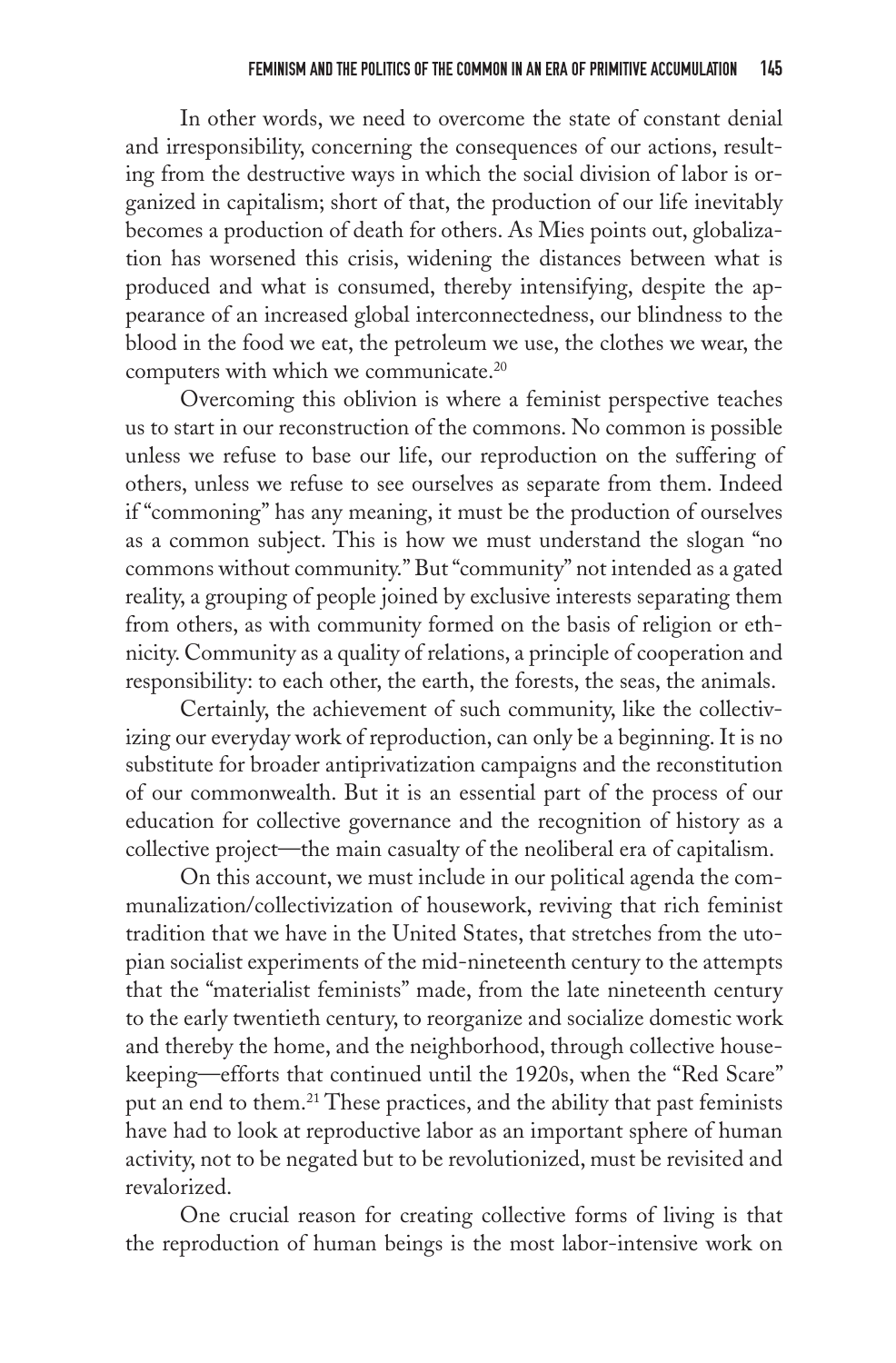earth, and to a large extent it is work that is irreducible to mechanization. We cannot mechanize childcare or the care of the ill, or the psychological work necessary to reintegrate our physical and emotional balance. Despite the efforts that futuristic industrialists are making, we cannot robotize "care" except at a terrible cost for the people involved. No one will accept "nursebots" as care givers, especially for children and the ill. Shared responsibility and cooperative work, not given at the cost of the health of the providers, are the only guarantees of proper care. For centuries the reproduction of human beings has been a collective process. It has been the work of extended families and communities, on which people could rely, especially in proletarian neighborhoods, even when they lived alone, so that old age was not accompanied by the desolate loneliness and dependence that so many of our elderly experience. It is only with the advent of capitalism that reproduction has been completely privatized, a process that is now carried to a degree that it destroys our lives. This we need to change if we are put an end to the steady devaluation and fragmentation of our lives.

The times are propitious for such a start. As the capitalist crisis is destroying the basic element of reproduction for millions of people across the world, including the United States, the reconstruction of our everyday life is a possibility and a necessity. Like strikes, social/economic crises break the discipline of the wage-work, forcing upon us new forms of sociality. This is what occurred during the Great Depression, which produced a movement of hobo-men who turned the freight trains into their commons seeking freedom in mobility and nomadism.<sup>22</sup> At the intersections of railroad lines, they organized "hobo jungles," prefigurations, with their self-governance rules and solidarity, of the communist world in which many of their residents believed.<sup>23</sup> However, but for a few "box-car Berthas," this was predominantly a masculine world, a fraternity of men, and in the long term it could not be sustained.<sup>24</sup> Once the economic crisis and the war came to an end, the hobo men were domesticated by the two grand engines of labor-power fixation: the family and the house. Mindful of the threat of working class recomposition in the Depression, American capital excelled in its application of the principle that has characterized the organization of economic life: cooperation at the point of production, separation and atomization at the point of reproduction. The atomized, serialized family-house Levittown provided, compounded by its umbilical appendix, the car, not only sedentarized the worker, but put an end to the type of autonomous workers' commons the hobo jungles had represented.25 Today, as millions of Americans' houses and cars have been repossessed, as foreclosures, evictions, the massive loss of employment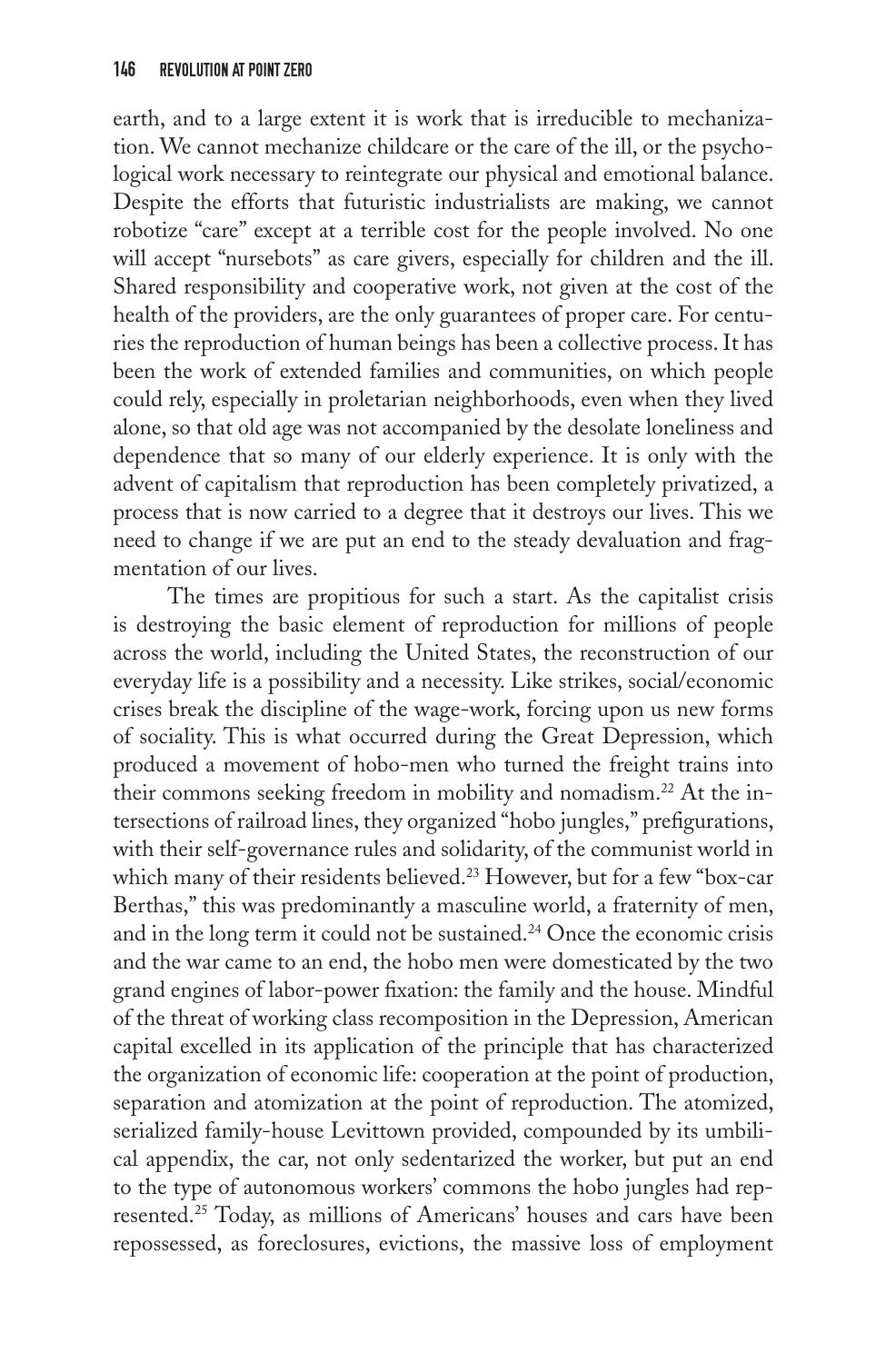are again breaking down the pillars of the capitalist discipline of work, new common grounds are again taking shape, like the tent cities that are sprawling from coast to coast. This time, however, it is women who must build the new commons, so that they do not remain transient spaces or temporary autonomous zones, but become the foundation of new forms of social reproduction.

If the house is the *oikos* on which the economy is built, then it is women, historically the house-workers and house-prisoners, who must take the initiative to reclaim the house as a center of collective life, one traversed by multiple people and forms of cooperation, providing safety without isolation and fixation, allowing for the sharing and circulation of community possessions, and above all providing the foundation for collective forms of reproduction. As already suggested, we can draw inspiration for this project from the programs of the nineteenth century "materialist feminists" who, convinced that the home was a important "spatial component of the oppression of women" organized communal kitchens, cooperative households, calling for workers' control of reproduction.<sup>26</sup> These objectives are crucial at present: breaking down the isolation of life in a private home is not only a precondition for meeting our most basic needs and increasing our power with regard to employers and the state. As Massimo de Angelis has reminded us, it is also a protection from ecological disaster. For there can be no doubt about the destructive consequences of the "uneconomic" multiplication of reproductive assets and self-enclosed dwellings, dissipating, in the winter, warmth into the atmosphere, exposing us to unmitigated heat in the summer, which we now call our homes. Most important, we cannot build an alternative society and a strong self-reproducing movement unless we redefine in more cooperative ways our reproduction and put an end to the separation between the personal and the political, political activism and the reproduction of everyday life.

It remains to clarify that assigning women this task of commoning/collectivizing reproduction is not to concede to a naturalistic conception of "femininity." Understandably, many feminists would view this possibility as "a fate worse than death." It is deeply sculpted in our collective consciousness that women have been designated as men's common, a natural source of wealth and services to be as freely appropriated by them as the capitalists have appropriated the wealth of nature. But, quoting Dolores Hayden, the reorganization of reproductive work, and therefore the reorganization of the structure of housing and public space is not a question of identity; it is a labor question and, we can add, a power and safety question.27 I am reminded here of the experience of the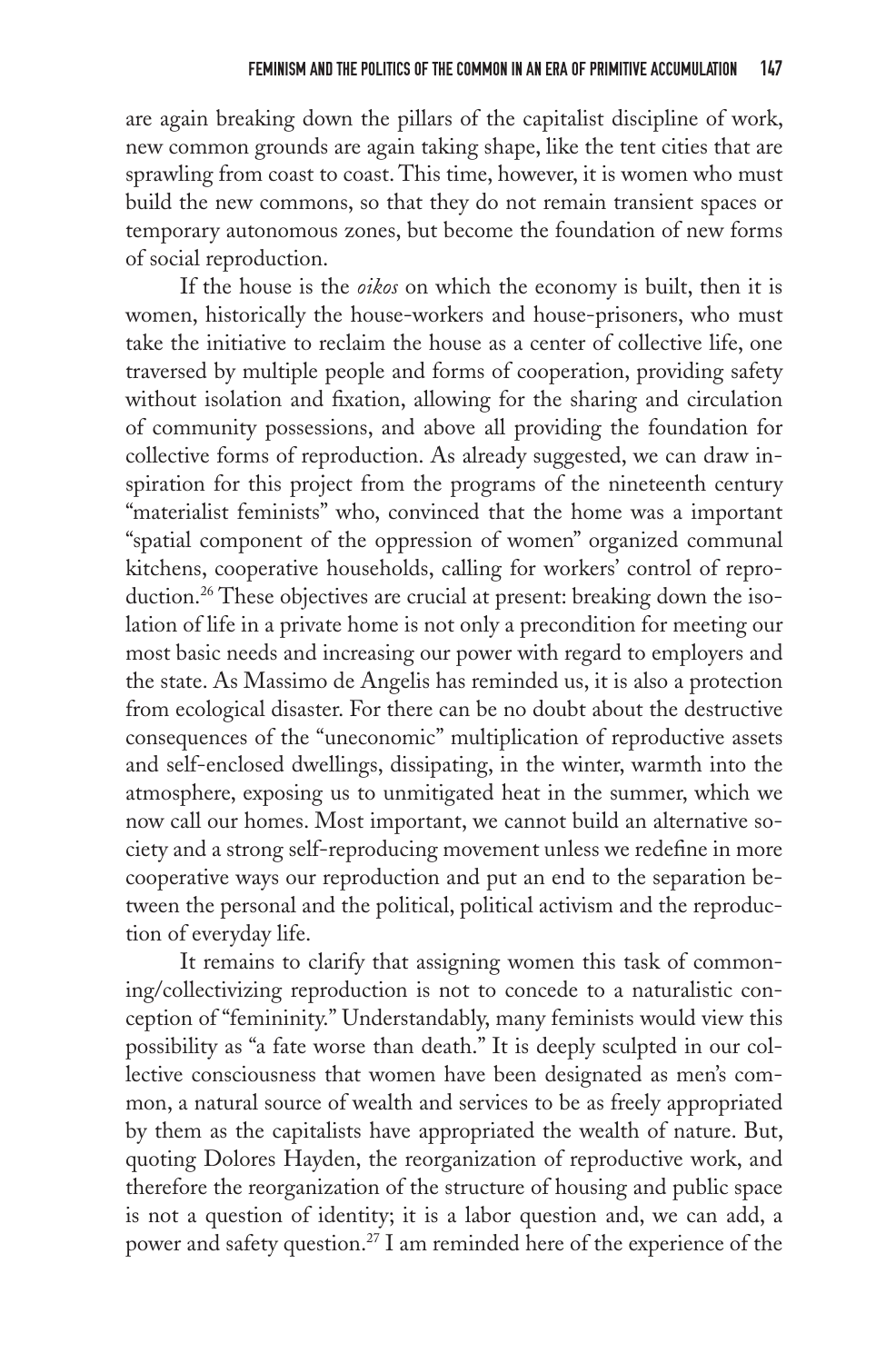women members of the Landless People's Movement of Brazil (MST), who when their communities won the right to maintain the land which they had occupied, insisted that the new houses should be build to form one compound, so they that they could continue to share their housework, wash together, cook together, taking turns with men, as they had done in the course of the struggle, and be ready to run to give each other support if abused by men. Arguing that women should take the lead in the collectivization of reproductive work and housing is not to naturalize housework as a female vocation. It is refusing to obliterate the collective experiences, knowledge, and struggles that women have accumulated concerning reproductive work, whose history has been an essential part of our resistance to capitalism. Reconnecting with this history is today for women and men a crucial step, both for undoing the gendered architecture of our lives and reconstructing our homes and lives as commons.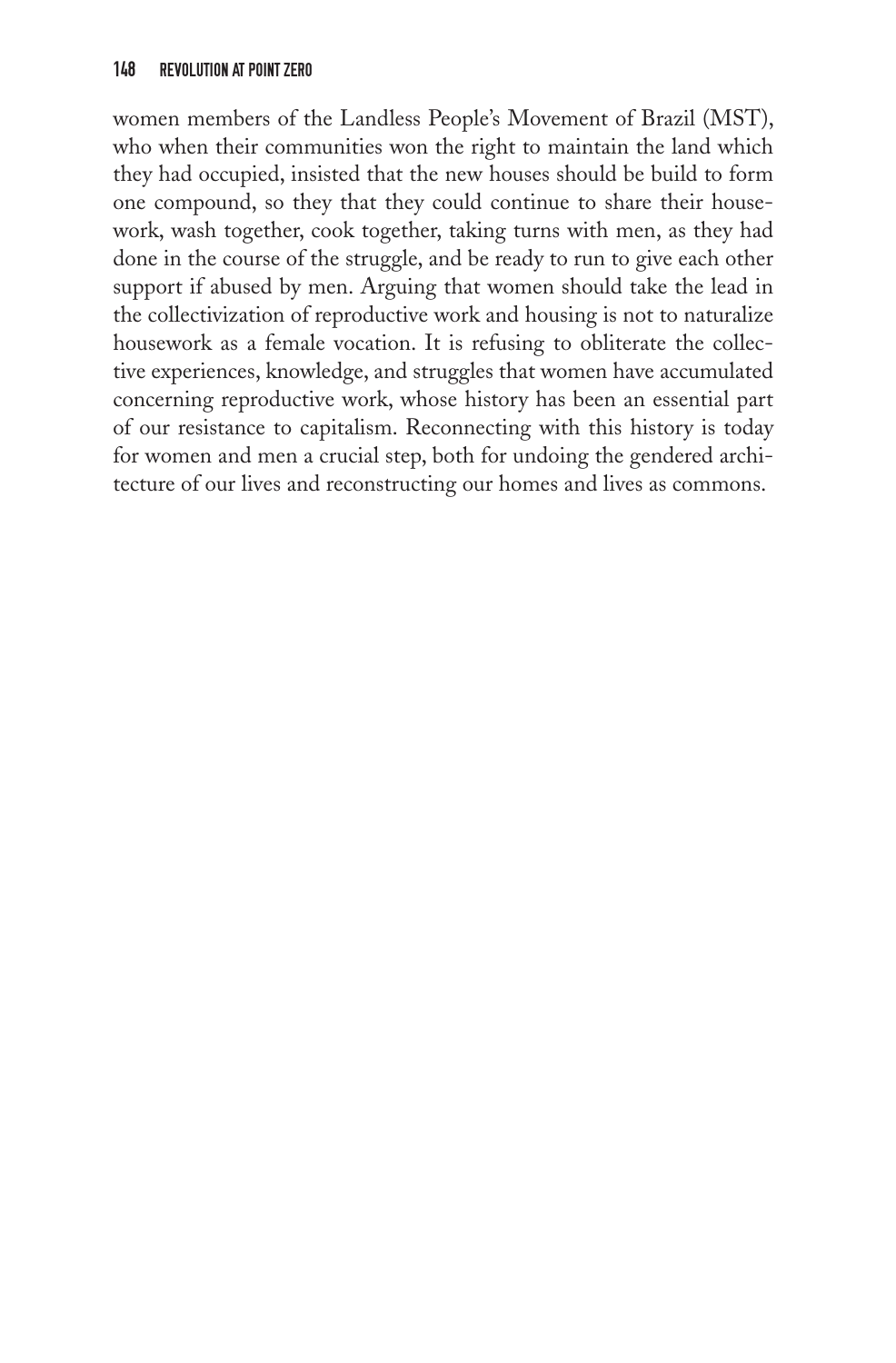# NOTES

# Preface

- 1 bell hooks, "Homeplace: A Site of Resistance," *Yearning: Race, Gender, and Cultural Politics* (Boston: South End Press, 1990).
- 2 Ibid.
- 3 Donna J. Haraway, *Simians, Cyborgs, and Women: The Reinvention of Nature* (London: Routledge, 1990), 181–82. On pages 180–81, Haraway writes, "Feminists have recently claimed that women are given to dailiness, that women more than men somehow sustain life, and so have a privileged epistemological position potentially. There is a compelling aspect to this claim, one that makes visible unvalued female activity and names it as the ground of life. But the ground of life?"

## **Introduction**

- 1 A first step in the writing of this history is Leopoldina Fortunati's "La famiglia: verso la ricostruzione" which looks at the major transformations the war produced in the organization of the Italian and European family, starting with the growth of women's autonomy and rejection of family discipline and dependence on men." Describing World War II as a massive attack on the working class and a major destruction of labor-power, Fortunati writes that "it tore the fabric of the reproduction of the working class undermining in an irreparable way whatever benefit women found in sacrificing for the interest of their families. In this sense, the pre-war type of family remained buried under the rubble." In Mariarosa Dalla Costa, *Brutto Ciao* (Rome: Edizioni delle Donne, 1976), 82.
- 2 On this topic see Dolores Hayden, *The Grand Domestic Revolution* (Cambridge, MA: MIT Press, 1985).
- 3 For a discussion of Italian Operaismo and the autonomist movement as its filiation, see Harry Cleaver's Introduction to *Reading Capital Politically* (Edinburgh: AK Press, 2000).
- 4 See Karl Marx, "Wages of Labour," in *Economic and Philosophic Manuscripts of 1844*.
- 5 See Ariel Salleh, *Ecofeminism as Politics: Nature, Marx, and the Postmodern* (London: Zed Books, 1997); Maria Mies, *Patriarchy and Accumulation on a World Scale* (London: Zed Books, 1986).
- 6 *Midnight Notes* 10 (Fall 1990).
- 7 See "The New Enclosures," *Midnight Notes* 10 (Fall 1990); George Caffentzis, "The Work Energy Crisis," in *Midnight Notes* 3 (1981); Midnight Notes Collective ed., *Midnight Oil: Work, Energy, War. 1973–1992* (New York: Autonomedia, 1992).
- 8 "Mariarosa Dalla Costa," in *Gli Operaisti*, eds. Guido Borio, Francesca Pozzi, Gigi Roggero (Rome: Derive/Approdi, 2005), 121–22.
- 9 On this topic, see Team Colors, "The Importance of Support Building Foundations: Creating Community Sustaining Movements," *Rolling Thunder* 6 (Fall 2008): 29–39.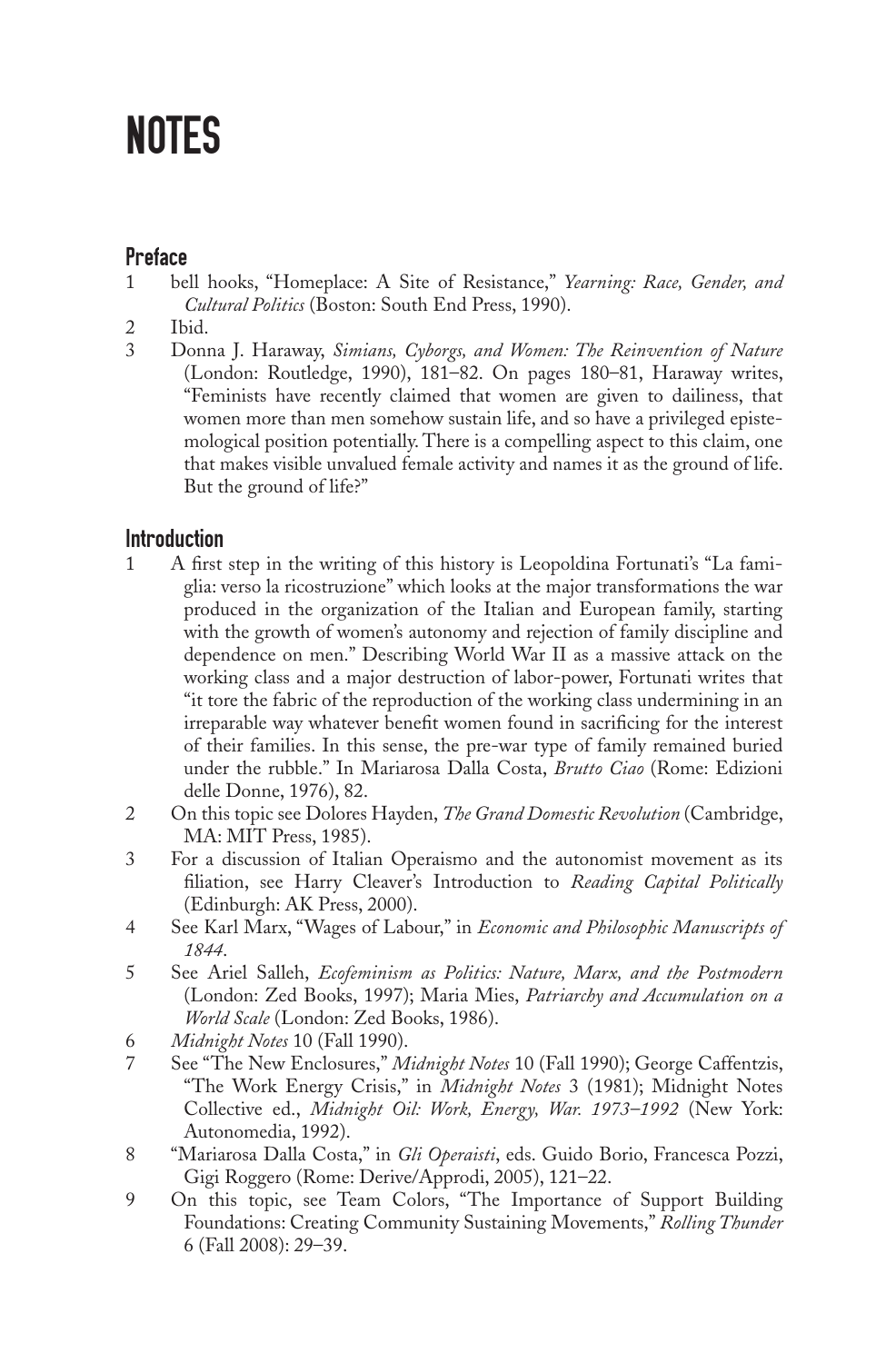# Counterplanning from the Kitchen

- 1 Carol Lopate, "Women and Pay for Housework," *Liberation* 18, no. 8 (May–June 1974), 8–11.
- 2 Mariarosa Dalla Costa, "Women and the Subversion of the Community," in *The Power of Women and the Subversion of the Community*, Dalla Costa and Selma James, 25–26.
- 3 See "Wages against Housework" in this volume.
- 4 "The demand to pay for housework comes from Italy, where the overwhelming majority of women in all classes still remain at home. In the United States, over half of all women do work," 9.
- 5 Mariarosa Dalla Costa, "Community, Factory and School from the Woman's Viewpoint," L'Offensiva (1972): "The community is essentially the woman's place in the sense that women appear and directly expend their labor there. But the factory is just as much the place where is embodied the labor of women who do not appear there and who have transferred their labor to the men who are the only ones to appear there. In the same way, the school embodies the labor of women who do not appear there but who have transferred their labor to the students who return every morning fed, cared for, and ironed by their mothers."
- 6 Lopate, "Women and Pay for Housework," 9.
- 7 Dalla Costa, "Women and the Subversion of the Community," 28–29.
- 8 Dalla Costa, "Community, Factory and School."
- 9 Karl Marx, *Capital,* vol. 1 (London: Penguin Books, 1990), 644.
- 10 Lopate, "Women and Pay for Housework," 9: "it may well be that women need to be wage-earners in order to achieve the self-reliance and self-esteem which are the first steps toward equality."
- 11 Lopate, "Women and Pay for Housework," 11.
- 12 We are now working on the birth of the nuclear family as a stage of capitalist relations.
- 13 Dalla Costa, "Women and the Subversion of the Community," 41.
- 14 Lopate, "Women and Pay for Housework," 11: "Most of us women who have fought in our own lives for such a restructuring have fallen into periodic despair. First, there were the old habits—the men's and ours—to break. Second, there were the real problems of time. . . . Ask any man how difficult it is for him to arrange part-time hours, or for him to ask for special time schedules so that he can be involved equally in childcare!"
- 15 Ibid.
- 16 Lopate, "Women and Pay for Housework," 11: "The essential thing to remember is that we are a SEX. That is really the only word as yet developed to describe our commonalities."
- 17 Ibid.
- 18 Lopate, "Women and Pay for Housework," 10.
- 19 Ibid.: "The elimination of the one large area of capitalist life where all transactions do not have exchange value would only serve to obscure from us still further the possibilities of free and unalienated labor."
- 20 Ibid.: "I believe it is in our private worlds that we keep our souls alive."
- 21 Russell Baker, "Love and Potatoes," *New York Times*, November 25, 1974.
- 22 Marx, *Capital,* vol. 1, 717.
- 23 Selma James, *Sex, Race and Class* (Bristol: Falling Wall Press and Race Today Publications, 1975), reprinted with a postscript in *Sex, Race, and Class: The Perspective of Winning: A Selection of Writings, 1952–2011* (Oakland: PM Press, 2012) 92–101.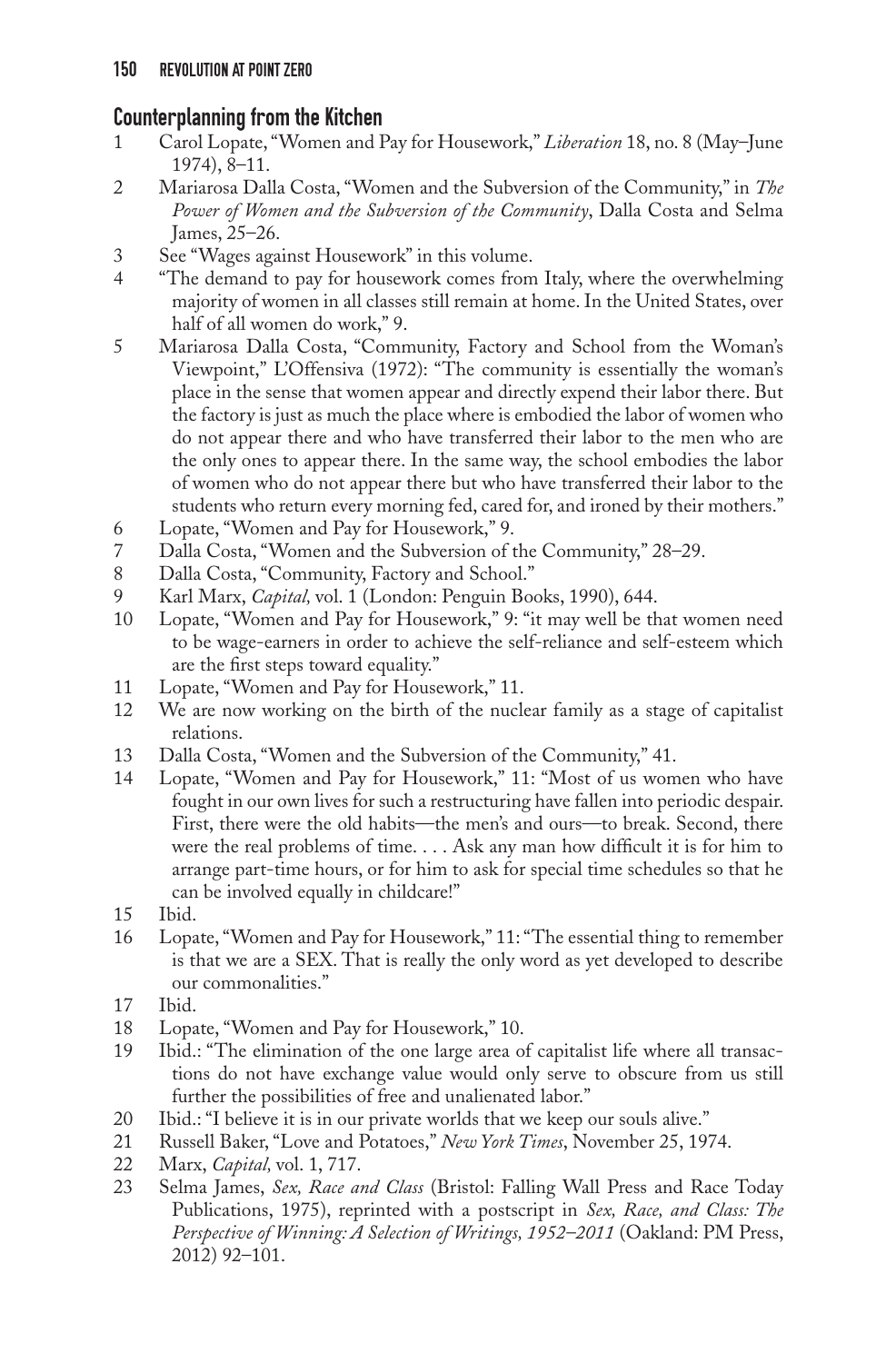- 24 Lopate, "Women and Pay for Housework," 11.
- 25 Ibid.
- 26 *Fortune* (December 1974).
- 27 Lopate, "Women and Pay for Housework," 9.
- 28 Ibid.
- 29 Ibid.
- 30 Ibid., 10.
- 31 Ibid.
- 32 Ibid.

# The Restructuring of Housework and Reproduction in the United States in the 1970s

- 1 Gary Becker, "A Theory of the Allocation of Time," *Economic Journal* 75, no. 299 (1965): 493–517.
- 2 Alfred Marshall, Principles of Economics (London: Macmillan and Co., 1938), 207.
- 3 Gary Becker, *The Economic Approach to Human Behavior* (Chicago: University of Chicago Press, 1976), 89.
- 4 Milwaukee County Welfare Rights Organization, *Welfare Mothers Speak Out* (New York: W.W. Norton Co., 1972), 79.
- 5 Daniel P. Moynihan, *The Politics of a Guaranteed Income* (New York: Random House, 1973), 17.
- 6 The text of the proposal reads: "Congress should approve a Federal floor under payments to provide an adequate standard of living based on each State's cost of living. And, just as with other workers, homemakers receiving income transfer payments should be afforded the dignity of having that payment called a wage, not welfare." National Plan of Action adopted at the National Women's Conference held in Houston in November 1977.
- 7 Also from the viewpoint of consumer expenditure on household appliances, the 1970s have experienced no growth (compared with the '60s) and a decline compared with the '50s. It is also questionable whether more technology can liberate women from work. It has often been the case that labor saving devices have increased women's work. See Ruth Cowan, *More Work for Mother: The Ironies of Household Technology from the Open Hearth to the Microwave* (New York: Basic Books, 1983).
- 8 This point is argued by Valerie Kincaid Oppenheimer in *The Female Labor Force in the United States: Demographic and Economic Factors Governing Its Growth and Changing Composition* (Westport, CT: Praeger, 1976).
- 9 Juanita Morris Kreps, *Sex in the Marketplace* (Policy Studies in Employment & Welfare) (Baltimore, MD: Johns Hopkins University Press, 1971), 68.
- 10 In New York, welfare benefits are frozen to 1972 levels (adjusted in 1974), though the cost of living has doubled in the last eight years.
- 11 It was calculated that a fulltime housewife is worth \$6,000 a year, a low figure compared with the \$13,000 of the Chase Manhattan Bank study, and the \$20,000 of a contemporary study by economist Peter Snell.
- 12 By 1976, women's entrance into the labor force reached figures the Department of Labor did not expect until 1985.
- 13 It is important here to mention the proposal for a revised unemployment insurance debated during the Ford administration. Although not openly admitted, it aimed at cutting unemployment benefits for those persons—read housewives who had just "left the home." It also proposed that unemployed persons with working spouses should not be counted as recipients of unemployed benefits.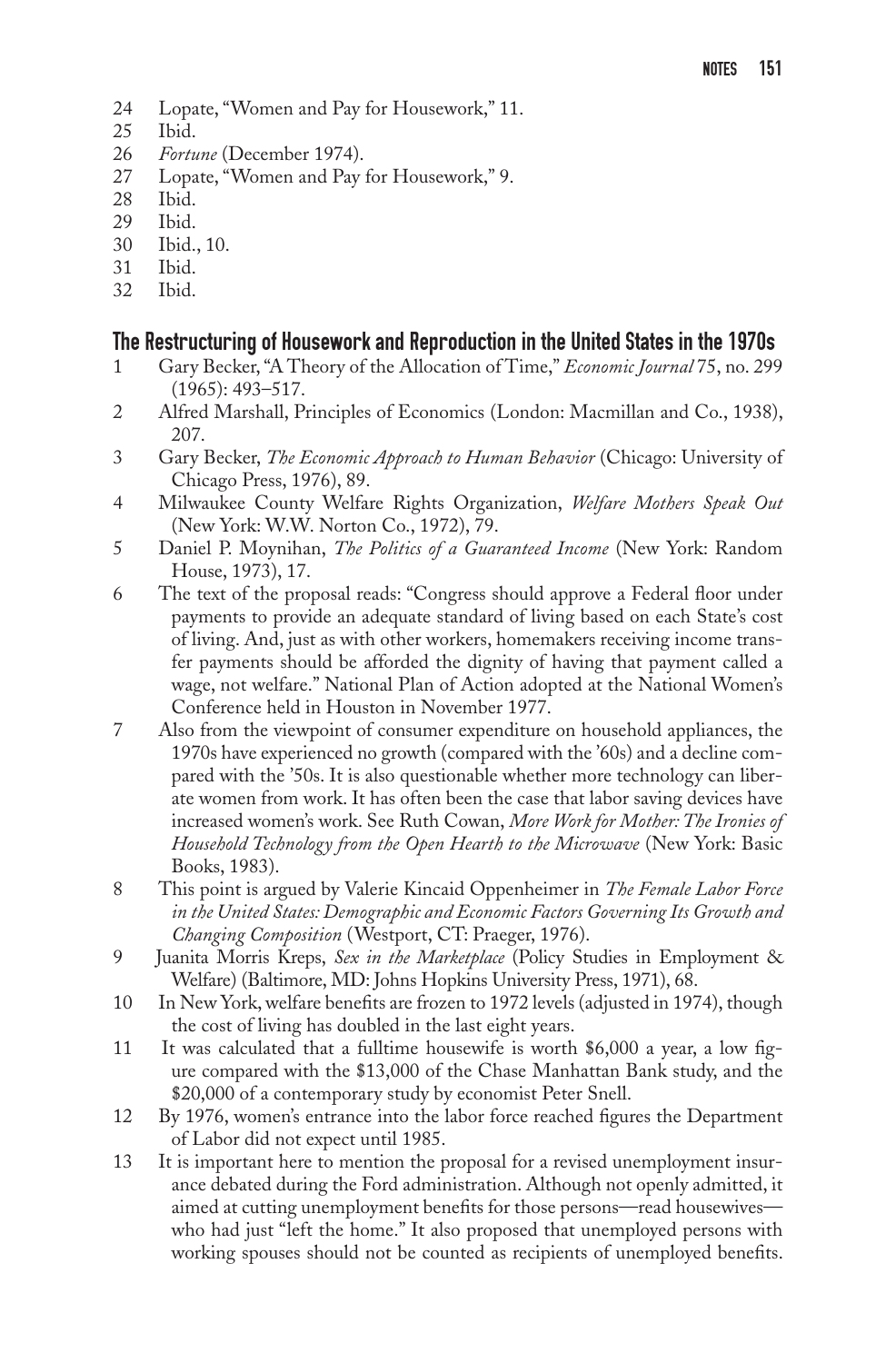Persons "whose lack of education or previous job experiences renders them unqualified" would also be excluded from unemployment insurance. Eileen Shanahan, "Study on Definitions of Jobless Urged," *New York Times*, January 11, 1976.

- 14 Department of Health, Education and Welfare, *Work in America* (Cambridge, MA: MIT, 1975).
- 15 Compare the sales of the service industry with the sales of household appliances. The increase of services sales (compared with appliance sales) doubled in less than ten years. 1965: 6.3 percent; 1970: 8.7 percent; 1975: 11.8 percent; 1976: 11 percent.
- 16 The present collapse of the birth rate plays an important role in current discussions of immigration policies (see Michael L. Wachter, "The Labor Market and Illegal Immigration: The Outlook for the 1980s," Industrial and Labor Relations Review 33, no. 3 (April 1980): 342–54.
- 17 This was the case of five female workers at the Cyanamid Company Wilson Island plant (Pleasant County) in West Virginia, who had themselves sterilized for fear of losing their jobs when the company reduced the number of chemicals to which women could be safely exposed. (Timeline of West Virginia Women's History, compiled by the West Virginia State Archives). As it turned out, in the wake of a suit brought by United Auto Workers (UAW) against General Motors (against restrictions for women of childbearing age) this was not an isolated case.
- 18 The highest rate of increase for female-headed families has been among divorced women. The situation of female-headed families shows the hardships women face when they try to "make it on their own," as they score the lowest income levels for all population groups. This is due both to the low levels of AFDC payments and the low wages the "displaced homemaker" commands when she takes a market job. As long as housework is not recognized as work, the housewife is considered to have no skills and is forced to accept the lowest paying jobs.
- 19 U.S. Department of Commerce, *Service Industries: Trends and Prospects* (Washington, DC: U.S. Government Printing Office, 1975): 3–13.
- 20 Yet, as of 1977, it was calculated that only 3 percent of children up to age 2 and 5 percent of children of age between 3 and 5 were going to a daycare center. In 1975, in a study by the Census Bureau on childcare arrangements, most of the parents surveyed listed themselves or the public system as the main caretakers of their children. The responsibility for the gap between the number of daycare centers available and the needs of working women—including those who work in the home—lies with the policy of the Federal government that considers daycare services legitimate only in the case of "handicapped" families, thus restricting daycare benefits to the recipients of AFDC. With the exception of the Federal Tax exemption, Federal involvement in daycare services has decreased in the 1970s, particularly after 1975. Under these circumstances, mothers do not have any alternative but to seek personal arrangements or face the substantial costs of a for-profit daycare center, averaging \$50 a week, a sum that cuts into their earnings while failing to provide an adequate service.
- 21 As Oppenheimer points out, throughout the 1930s and 1940s, negative attitudes prevailed towards married working women, as it was feared that they would take jobs away from men. Bills against the employment of married women were passed in the legislature of twenty-six states. Oppenheimer also points out that even before the 1929 crash "the majority of the school system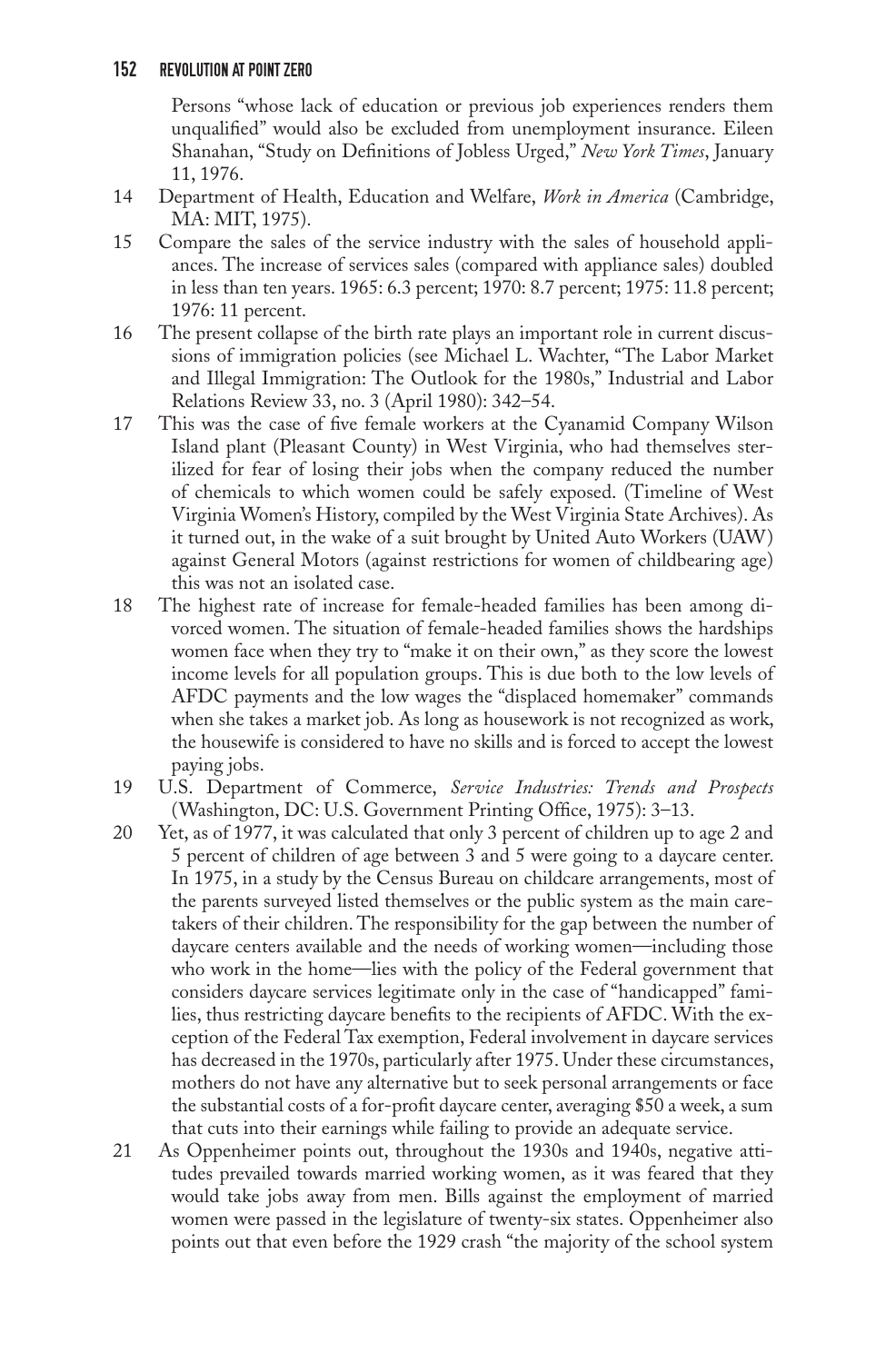would not hire married women as teachers, and about half required single teachers to retire upon marriage" (Oppenheimer, *Female Labor Force*, 127–28, 130).

- 22 Women's share of moonlighting nearly doubled during the 1969–1979 period, although figures may be higher if we include employment in the underground economy. By 1969, women were 16 percent of all moonlighters, while by 1979 they were 30 percent. It is calculated that women who moonlight work an average of fifty-two hours per week (*Monthly Labor Report* 103, no. 5 [May 1980]).
- 23 *Women and Health, United States* 1980, 9–11, 36–37.
- 24 Nancy Smith Barrett, "The Economy Ahead of Us," in *Women and the American Economy: A Look to the 1980s*, ed. Juanita Morris Kreps (Englewood Cliffs, NJ: Prentice Hall, 1976), 165.
- 25 Amory Lovins, *Soft Energy Paths: Towards a Durable Peace* (New York: Harper Collins, 1979), 151.
- 26 Ibid., 169.
- 27 Smith Barrett, "The Economy Ahead of Us," 166.
- 28 Ibid.

#### Reproduction and Feminist Struggle in the New International Division of Labor

- 1 See Lourdes Beneria and Shelley Feldman, eds., *Unequal Burden: Economic Crisis, Persistent Poverty, and Women's Work* (Boulder, CO: Westview Press, 1992); Diane Elson, "From Survival Strategies to Transformation Strategies: Women's Needs and Structural Adjustment," in *Unequal Burden: Economic Crisis, Persistent Poverty, and Women's Work*, eds. Lourdes Beneria and Shelley Feldman (Boulder, CO: Westview Press, 1992), 26–49; Isabella Bakker, "Engendering Macro-economic Policy Reform in the Era of Global Restructuring and Adjustment," in *The Strategic Silence: Gender and Economic Policy*, ed. Isabella Bakker, 1–29 (London: Zed Books, 1994).
- 2 Exemplary are the recommendations that Pamela Sparr makes at the end of *Mortgaging Women's Lives: Feminist Critiques of Structural Adjustment* (London: Zed Books, 1994), one of the first books to document the impact of structural adjustment on the conditions of women. She proposes that the World Bank and the IMF include gender as a one of the criteria in social impact assessment for policy lending; monitor the impact of loans on women and households; "make gender sensitivity and encouragement of local participation in the lending process features of all staff 's jobs and major criteria for staff career enhancement and upward mobility"; "ensure that at least one of the three members of the World Bank's independent inspection panel is a woman"; "inform women's groups that they have the right to bring a complaint to the inspection panel. Educate panel members and NGOs about how changes in women's conditions are ground to bring a complaint"; engage in gender training among all staff, including the IMF and World Bank. Other similar recommendations follow. In order to reform structural adjustment Sparr proposes that a "more creative" (not better specified) solution be adopted with regard to the unpaid work done by women in the home, in the community, and in the fields; that public spending be geared to eliminating gender differences; that taxes be used to create day-care centers so as to alleviate women's double burden—all measures, Sparr assures us, that are compatible with a neoclassic model of economics.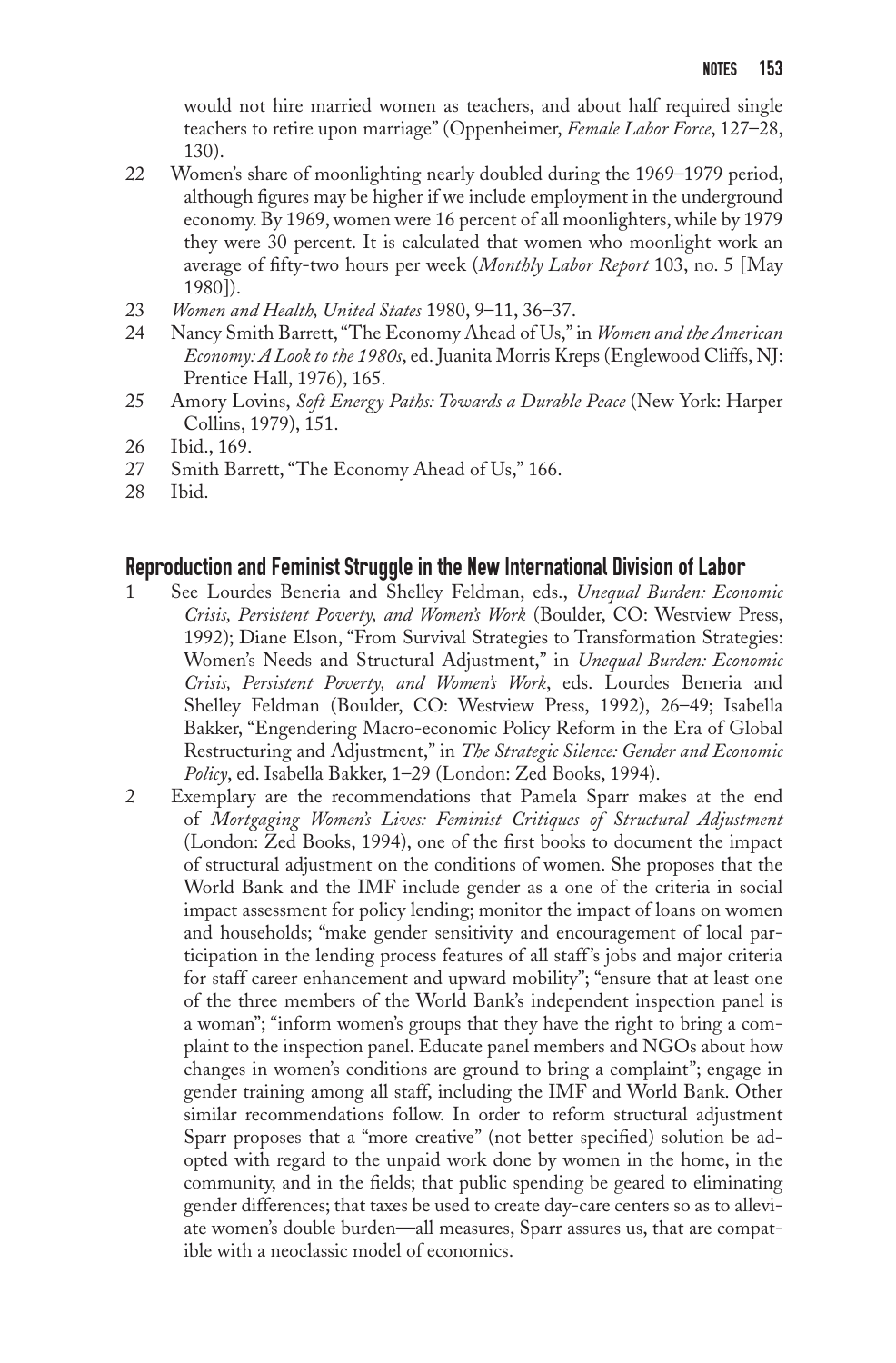#### 154 REVOLUTION AT POINT ZERO

- 3 A significant document with respect to this strategy is the collection of essays contained in *Ours by Right: Women's Rights as Human Rights*, ed. Joanna Kerr (London: Zed Books, 1993), where all the problems that women face—including poverty and economic exploitation—are treated as human rights violations and attributed to the unequal treatment women are subject to (4–5). The proposed remedy is a better implementation of the Universal Declaration of Human Rights the United Nations adopted in 1948, and the ratification by every country of the UN Convention on the Elimination of All Forms of Discrimination against Women (CEDAW) adopted in 1979 (ibid.). But as the essays contained in this volume demonstrate, in practice the human rights methodology consists in documenting and publicizing the abuses against women, and monitoring the activities of the UN and the agencies presiding over "aid" and cooperation with the "Third World."
- 4 See Dorothy Q. Thomas "Holding Governments Accountable by Public Pressure," in *Ours by Right: Women's Rights as Human Rights*, ed. Joanna Kerr (London: Zed Books, 1993), 82–88.
- 5 Charles Albert Michalet, *The Multinational Companies and the New International Division of Labour* (Geneva: ILO, World Employment Programme Research Working Papers, 1976); June Nash and Maria P. Fernandez-Kelley, *Women, Men and the International Division of Labor* (Albany: SUNY University Press, 1983); Joseph Grunwald and Kenneth Flamm, *The Global Factory: Foreign Assembly in International Trade* (Washington, DC: The Brookings Institution, 1985); Chadwick F. Alger, "Perceiving, Analyzing and Coping with the Local-Global Nexus," *International Social Science Journal* 117 (1988); Kathryn Ward, *Women Workers and Global Restructuring* (Ithaca, NY: Cornell University, Industrial Labor Relations Press, 1990); Martin Carnoy et al., *The New Global Economy in the Information Age* (University Park: Pennsylvania University Press, 1993). See also *The Global Assembly Line* (1986), a documentary that examines the internationalization of commodity production and work condition in the Free Trade Zones with reference to Mexico and the Philippines.
- 6 Linda Lim, "Capitalism, Imperialism and Patriarchy," in *Women, Men and the International Division of Labor*, eds. June Nash and Maria P. Fernandez-Kelley (Albany: SUNY University Press, 1983), 81.
- 7 See the report prepared by participants in the World Economic Forum on the occasion of their annual meeting held in Davos (Switzerland) in the summer of 1994. In this report, however, the dominant attitude is the fear that the prospected industrialization of the Third World may cause an economic decline in industrialized countries. In criticizing this thesis, which he considers dangerous for the expansion of the "free market," economist Paul Krugman points out that exports from the "Third World" absorb only 1 percent of the "First World" income and in 1993 the total capital transferred from the "First" to the "Third World" amounted to only \$60 billion, "pocket change," in his view, "in a world economy that invests more than \$4 trillion a year" ("Fantasy Economics," *New York Times*, September 26, 1994).
- 8 A different type of criticism is presented by Manuel Castells, who argues that what distinguishes the NIDL is not only its restructuring of the world economy but its reliance on knowledge and information as the key means of production. Castells reproposes the theory according to which industrial competitiveness does not depend on cheap labor, but on access to technology and information. From this viewpoint, the "Third World" no longer exists, being replaced by the countries of East Asia that have industrially developed and by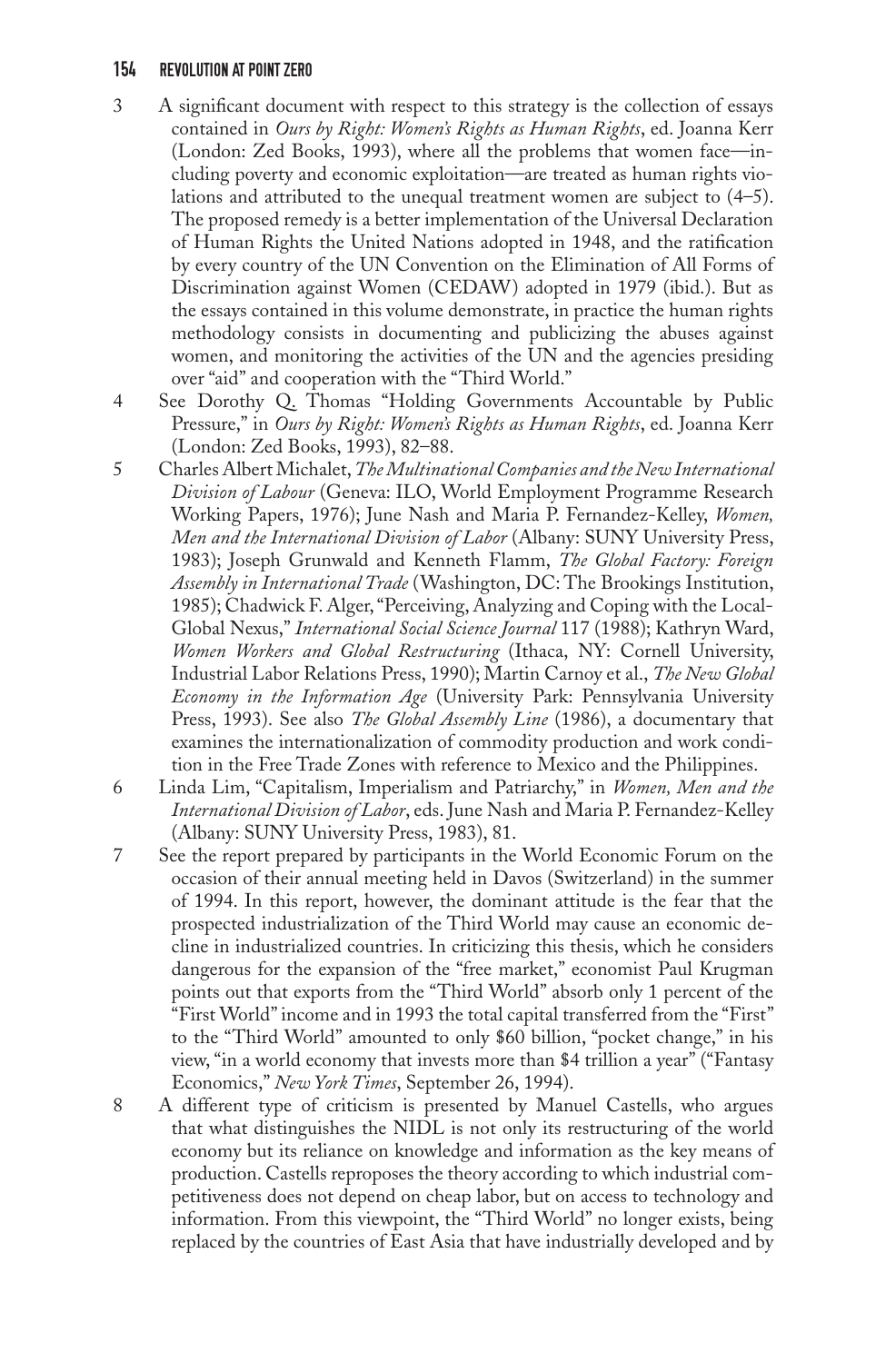the emergence of a "Fourth World" characterized by its inability to access the "information economy" and its consequent economic marginalization ("The Informational Economy and the New International Division of Labor," 22– 39). According to Castells's analysis, almost all of Africa and South America, and a good part of Asia, fall into this "Fourth World" (35–39). But the magnitude of the populations involved does not prevent him from maintaining that the work done by them is irrelevant for the objectives of the world economy and capital accumulation.

- 9 Robin Cohen, *The New Helots: Migrants in the International Division of Labor* (Aldershot, U.K.: Gower Publishing Co., 1987), 242–43; Carlo Guelfi, "Il Dialogo Nord-Sud e i Suoi Problemi," in Nuove Questioni di Storia Contemporanea Vol. III, ed. Roman H. Rainero (Milan: Marzorati, 1985), 142.
- 10 Nash and Fernandez-Kelly, *Women, Men and the International Division of Labor*.
- 11 Kathy McAfee, *Storm Signals: Structural Adjustment and Development Alternatives in the Caribbean* (Boston: South End Press with Oxfam America, 1991), 87–89; Published by the Sistren Theatre Collective, Kingston ( Jamaica), (August–September 1986).
- 12 Diana L. Wolf, "Linking Women's Labor with the Global Economy: Factory Workers and their Families in Rural Java," in *Women Workers and Global Restructuring*, ed. Kathryn Ward (Ithaca, NY: Cornell University, Industrial Labor Relations Press, 1990), 26.
- 13 National Labor Committee, *Zoned for Slavery: The Child behind the Label* (New York: Crowing Rooster Arts, 1995).
- 14 This was the case of the female workers who died in the earthquake of Mexico City in September 1985, which demolished about eight hundred industrial plants in which women were locked up (Cynthia Enloe, *Bananas, Beaches and Bases* [Berkeley: University of California Press, 1990], 169). The employers rushed to extract the machinery from the debris (ibid., 170), and only because of the protests of the workers, who at the moment of the earthquake were outside the plants waiting for a new shift, they finally helped the wounded.
- 15 Wolf, "Linking Women's Labor," 27; Enloe, *Bananas*, 168–74; John Walton and David Seddon, *Free Markets and Food Riots: The Politics of Global Adjustment* (Oxford: Basil Blackwell, 1994), 75–80; Lorraine Gray, Global Assembly Line (New Day Films, 1986).
- 16 Among the most significant works on this topic is the volume edited by Kathryn Ward, *Women Workers and Global Restructuring* (Ithaca, NY: ILR Press, 1990). It includes the essay by D.L. Wolf on the families of female factory workers in the rural areas of Giava, and that by Susan Tiano on women employed in the maquilas at the border between Mexico and the United States.
- 17 The concept of a "New Economic Order" is used here with a different meaning than the one given to this term, when it was coined, in the second half of the '70s, by the "Third World" elites. At the time, the idea of a "New World Economic Order" expressed the demand by the "Third World" bourgeoisie for a different international distribution of wealth, and for a national road to development. It called for the end of the disparities between the "First" and "Third World" (Guelfi, "Il Dialogo"). In this text, instead, the term refers to the political and economic set up that has emerged with the imposition, at the world level, of economic neoliberalism. It is in this sense that the term is now generally used.
- 18 Elmar Altvater, et al., *The Poverty of Nations: A Guide to the Debt Crisis from*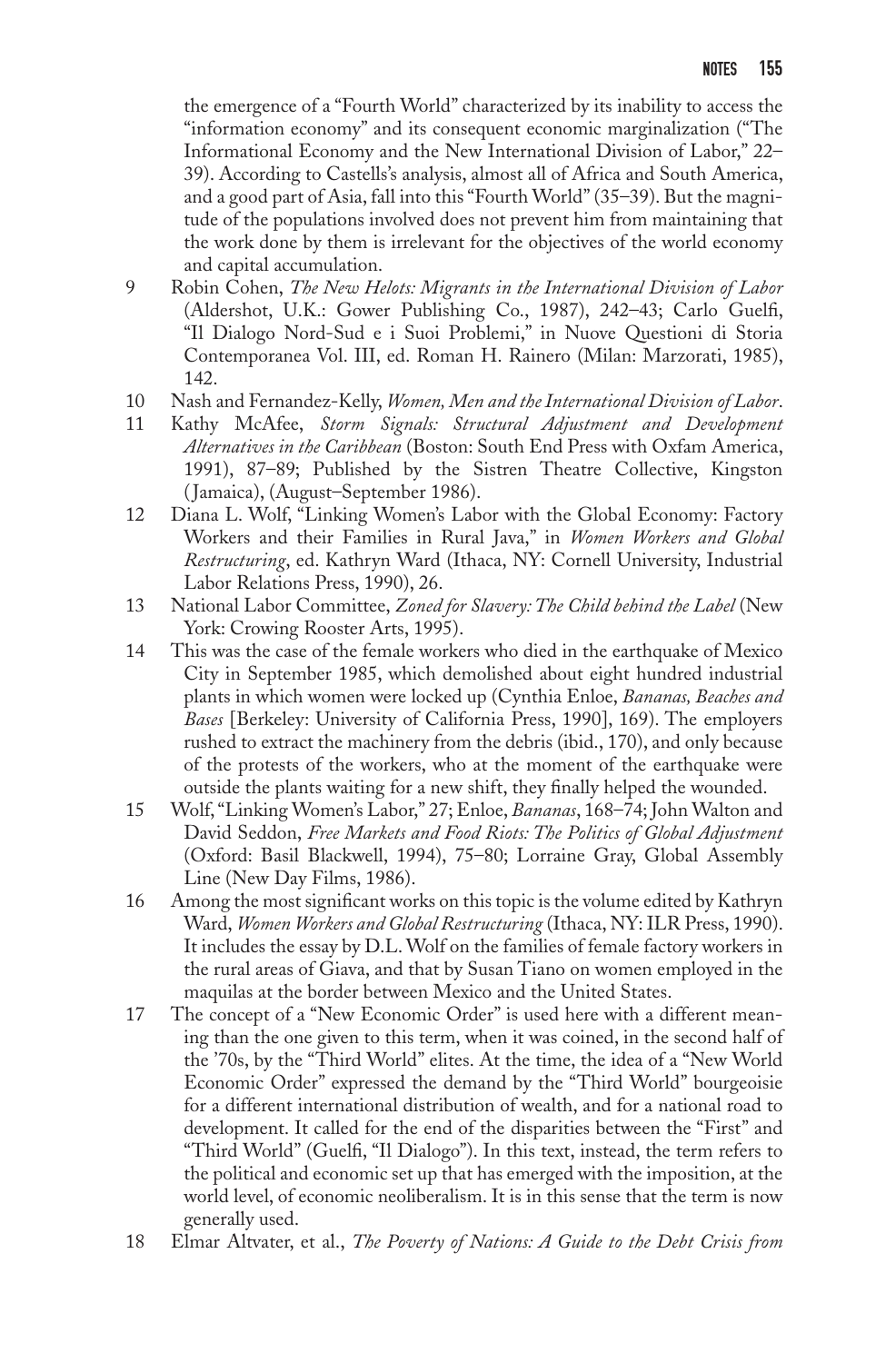*Argentina to Zaire* (London: Zed Books, 1987); Dharam Gai, ed., *The IMF and the South: The Social Impact of Crisis and Adjustment* (London: Zed Books, 1991); McAfee, *Storm Signals*; Bill Rau, *From Feast to Famine: Official Cures and Grassroots Remedies in Africa's Food Crisis* (London: Zed Books, 1991).

- 19 For an analysis of the responsibility of the World Bank in this process, see Bruce Rich, *Mortgaging the Earth* (Boston: Beacon Press, 1994), which documents the social and ecological catastrophes caused by the projects it has financed.
- 20 Joseph Hanlon, *Mozambique: Who Calls the Shots?* (London: James Currey, 1991); Joanna Macrae and Anthony Zwi, eds., *War and Hunger: Rethinking International Responses to Complex Emergencies* (London: Zed Books, 1994); Alex de Waal, *Famine Crimes: Politics and the Disaster Relief Industry in Africa* (London: Zed Books, 1997).
- 21 As in the former socialist countries, the programs of the World Bank and the IMF have led to the dismantling of national industries: the tin mines in Bolivia, the copper mines in Zambia, the jute industry in Bangladesh, the textile industry in Tanzania, and the state-supported industries in Mexico.
- 22 As Saskia Sassen has observed the countries receiving the highest quota of foreign investment destined to export-oriented production are those that send the highest number of emigrants abroad. They are also those where emigration is on the rise (*The Mobility of Labor and Capital: A Study In International Investment And Labor Flow* [Cambridge, UK: Cambridge University Press, 1990], 99–114.)
- 23 Peter Stalker, *The Work of Strangers: A Survey of International Labour Migration* (Geneva: International Labour Office, 1994), 122–23.
- 24 According to estimates of the ILO, by the mid 1980s there were about thirty million people who had left their countries to seek work abroad. If, as Lydia Potts suggests, to these figures we add those concerning the families of the emigrants, those concerning the undocumented immigrants and those concerning refugees, we reach a figure beyond sixty million (*The World Labor Market: A History of Migration*, [London: Zed Books, 1990], 159). Among these, in the United States, more than two thirds come from so-called "Third World" countries, while in the oil producing countries of the Middle East it is more almost nine tenths. In the European Economic Area there are today fifteen million documented immigrants, including political refugees, and approximately eight million undocumented immigrants (World of Work 3 [April 1993]). However, their numbers are destined to increase as the politics of structural adjustment and liberalization continue to create new poverty, and the World Bank and the other international agencies continue to repropose them. Thus, everything leads us to believe that the diaspora from the "Third World" will continue into the next century. This indicates that we are not facing a contingent situation, but rather worldwide restructuring of work relations.
- 25 Steven Colatrella, *Workers of the World: African and Asian Migrants in Italy in the 1990s* (Trenton, NJ: Africa World Press, 2001).
- 26 As Arjun Makhijani writes: "The global reality of capitalism as opposed to its mythology, is that, as an economic system, it is approximately like South Africa in its dynamic and divisions, and in its violence and inequalities" ("Economic Apartheid in the New World Order," in *Altered States: A Reader in the New World Order*, eds. Phyllis Bennis and Michel Mushabeck [Brooklyn, NY: Olive Branch Press, 1993], 108). "The South African system of pass laws is reproduced on an international scale by the system of passports and visas by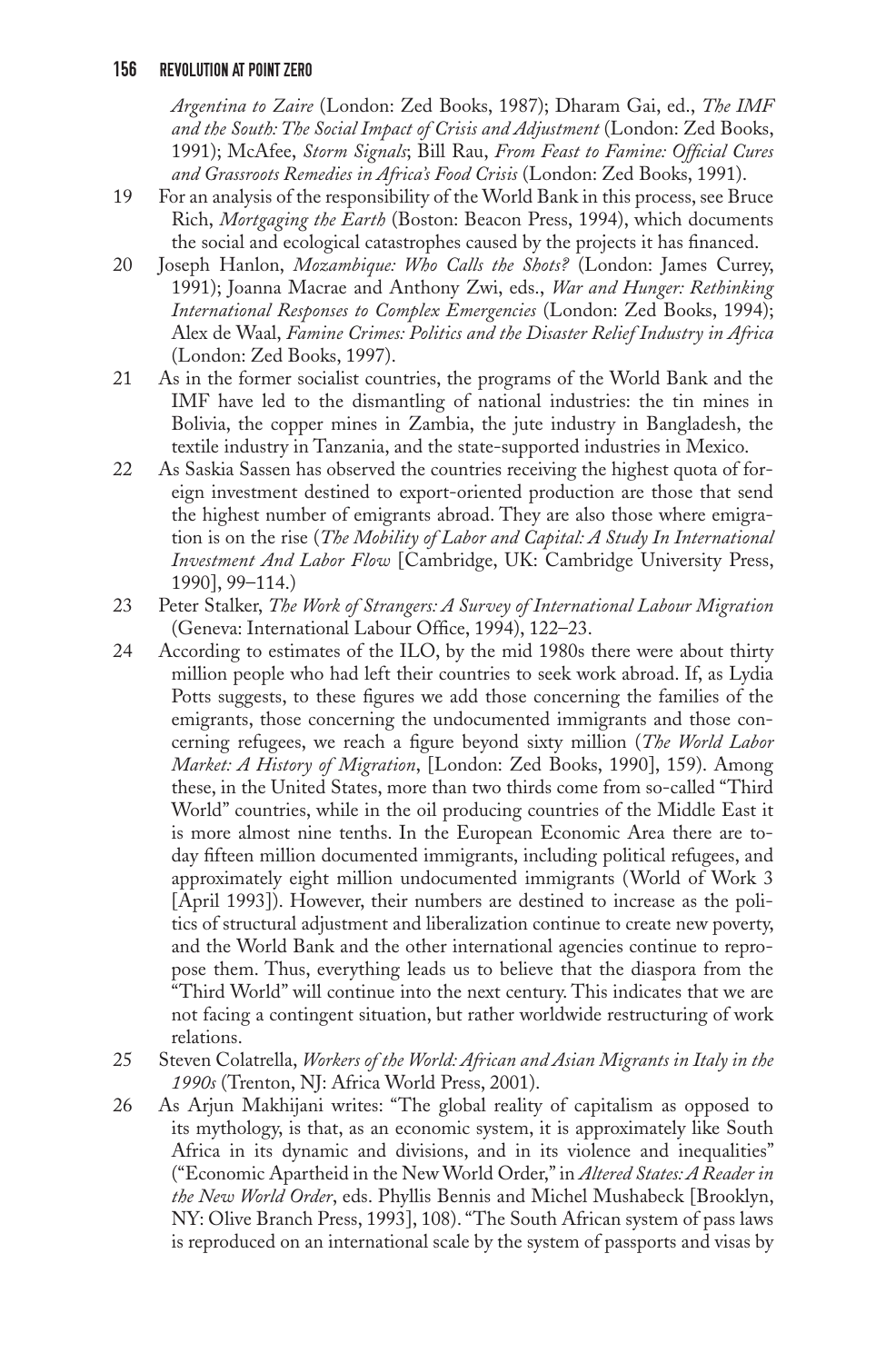which mobility is easy for a minority and difficult for a majority" (ibid.) "Even the statistics match—the same divisions of White and non-White; similar differences of income; similar differences in infant mortality, similar expropriation of land and resources; similar rules giving mobility to the minority and denying it to the majority" (109).

- 27 Saskia Sassen, "Labor Migrations and the New Industrial Division of Labor," in *Women, Men and the International Division of Labor*, eds. June Nash and Maria P. Fernandez-Kelley (Albany: SUNY University Press, 1983), 184.
- 28 Even when one of the two partners does not emigrate, rarely families remain united in front of male unemployment and the need to find some form of sustenance. The politics of structural adjustment, thus, put into crisis the attempt to impose the nuclear family worldwide.
- 29 Roger Sawyer, *Children Enslaved* (London, New York: Routledge, 1988).
- 30 Walton and Seddon, *Free Markets and Food Riots*.
- 31 Two pioneering essays by Mariarosa Dalla Costa have analyzed the relation between emigration and reproduction. The first (1974) studies the dynamics of emigration in relation to the countries of departure and arrival, and its role in the formation of a multinational working class in Europe; the second (1981) looks at the role of emigration from the Third World in the stratification of work, in particular reproduction work, in Italy.
- 32 Nash and Fernandez-Kelley, *Women, Men*, 178–79.
- 33 According to statistics provided by the ILO, more than 50 percent of the immigrants from the "Third World" are women (Noleen Heyzer, et al., *The Trade in Domestic Workers: Causes, Mechanisms and Consequences of International Migration* [London & Kuala Lumpur: Asian and Pacific Development Centre, with Zed Books, 1994]; Stalker, *The Work of Strangers*. Among them the majority find work as domestics (maids, nannies, aids for the elderly) or in service sectors specializing in reproductive labor: tourism, health care, entertainment, prostitution.
- 34 Enloe, *Bananas*, 178–79.
- 35 Mary Romero, *Maid in the U.S.A.* (New York and London: Routledge, 1992), 97–112.
- 36 Ibid., 102.
- 37 Janice Raymond, *Women as Wombs: The New Reproductive Technologies and the Struggle for Women's Freedom* (San Francisco: Harpers and Co., 1994), 145; Susan Chira, "Babies for Export: And Now the Painful Question," *New York Times*, April 21, 1988.
- 38 Alessandra Stanley, "Nationalism Slows Foreign Adoption in Russia," *New York Times*, December 8, 1994; "Adoption of Russian Children Tied Up in Red Tape," *New York Times*, August 17, 1995.
- 39 Raymond, *Women as Wombs*, 141–42.
- 40 Janice Raymond, "The International Traffic In Women: Women Used in Systems of Surrogacy and Reproduction." *Reproductive and Genetic Engineering* 2, no. 1 (1989): 51–52.
- 41 Susanne Thorbeck, *Voices from the City: Women of Bangkok* (London: Zed Books, 1987); Enloe, *Bananas*; Thanh-Dam Truong, *Sex and Morality: Prostitution and Tourism in South East Asia* (London: Zed Books, 1990).
- 42 Sawyer, *Children Enslaved*.
- 43 Venny Villapando, "The Business of Selling Mail-Order Brides," in *Making Waves: An Anthology of Writings by and about Asian American Women*, ed. Asian Women United of California, 318–27 (Boston, Beacon Press, 1989); Uma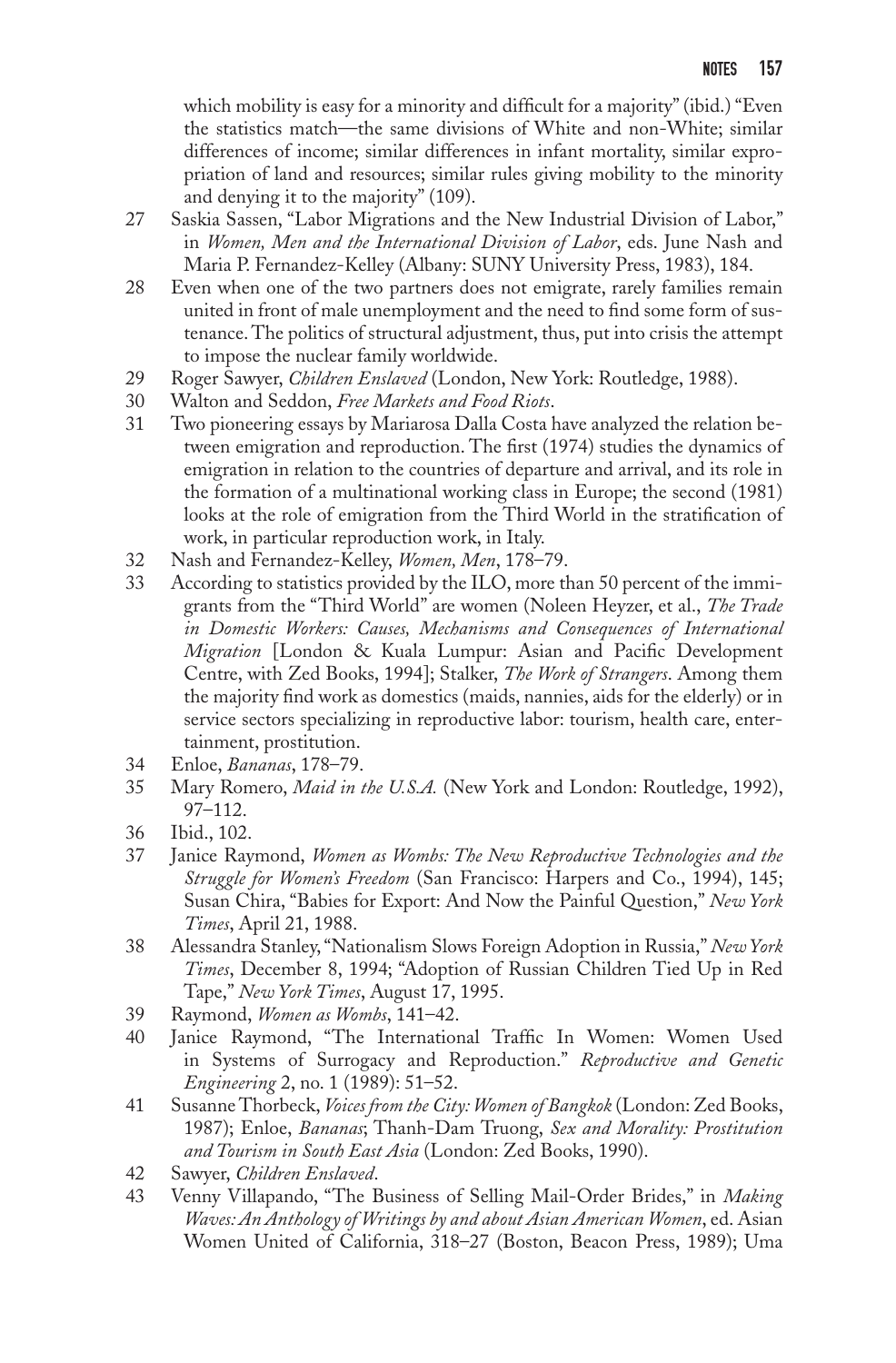#### 158 REVOLUTION AT POINT ZERO

Narayan, "'Mail-Order' Brides," *Hypatia* 10, no. 1 (Winter 1995).

- 44 Kathleen Barry, *The Prostitution of Sexuality: The Global Exploitation of Women* (New York: New York University Press, 1995), 154.
- 45 David Firestone, "Gloom and Despair Among Advocates of the Poor," *New York Times*, September 21, 1995.
- 46 As Mary Romero has observed, the feminist movement in the United States has not even managed to obtain provisions that in other countries have for a long time been taken for granted, such as paid maternity leave.
- 47 CAFA (Committee For Academic Freedom in Africa). Newsletter 2 (Fall 1991); Newsletter 4 (Spring 1993); Newsletter 5 (Fall 1993).
- 48 Silvia Federici, "The New African Student Movement," 93–94.
- 49 Cheryl Johnson-Odim, "Common Themes, Different Contexts, Third World Women and Feminism," in *Third World Women and the Politics of Feminism*, eds. Chandra Talpade Mohanti, Ann Russo, and Lourdes Torres, 314–27 (Bloomington and Indianapolis: Indiana University Press, 1991).
- 50 Ibid., 323–24.
- 51 These projects usually consist of either credit unions—that is cooperatives that make loans to their members, who then take on collectively the responsibility for the payment, on the model of the Grameen Bank—or programs that teach women to develop "income generating activities." As Jutta Berninghausen and Birgit Kerstan have written in their study of the activities of the Javanese NGOs, the latter have a stabilizing/defensive function rather than an emancipatory one and, in the best of cases, try to recuperate at the micro level of individual or community relations what has been destroyed at the macro level of economic politics (Forging New Paths: Feminist Social Methodology and Rural Women in Java [London: Zed Books, 1992], 253).

### War, Globalization, and Reproduction

- 1 Thomas Pakenham, *The Scramble for Africa: White Man's Conquest of the Dark Continent From 1876 to 1912* (New York: Avon Books, 1991), 126.
- 2 By a recent count there were seventy-five countries experiencing some form of war in 1999 (Effe: *La Rivista delle Librerie Feltrinelli* 13 (1999); thirty-three of them are to be found in Africa's forty-three continental nations. This is the "Fourth World War" against the world's poor that Subcomandante Marcos often writes about.
- 3 For a description of this new phase of capitalism that emphasizes the disappearance of interclass mediations see Midnight Notes Collective, *Midnight Oil*. The phrase "new enclosures" is used in these articles to indicate that the thrust of contemporary capitalism is to annihilate any guarantees of subsistence that were recognized by socialist, post-colonial or Keynesian states in the 1950s and 1960s. This process must be violent in order to succeed.
- 4 The immense existing literature on structural adjustment, globalization and neoliberalism has amply described this transfer of wealth. See: Jeremy Brecher and Tim Costello, *Global Village or Global Pillage: Economic Reconstruction from the Bottom Up* (Boston: South End Press, 1994); Walden Bello, *Dark Victory: The United States, Structural Adjustment and Global Poverty* (London: Pluto Press, 1994); Richard J. Barnet and John Cavanagh, *Global Dreams: Imperial Corporations and the New World Order* (New York: Simon and Schuster, 1994).
- 5 The literature on structural adjustment in Africa is also immense. Since the mid-1980s, NGOs (both international and domestic) have become essential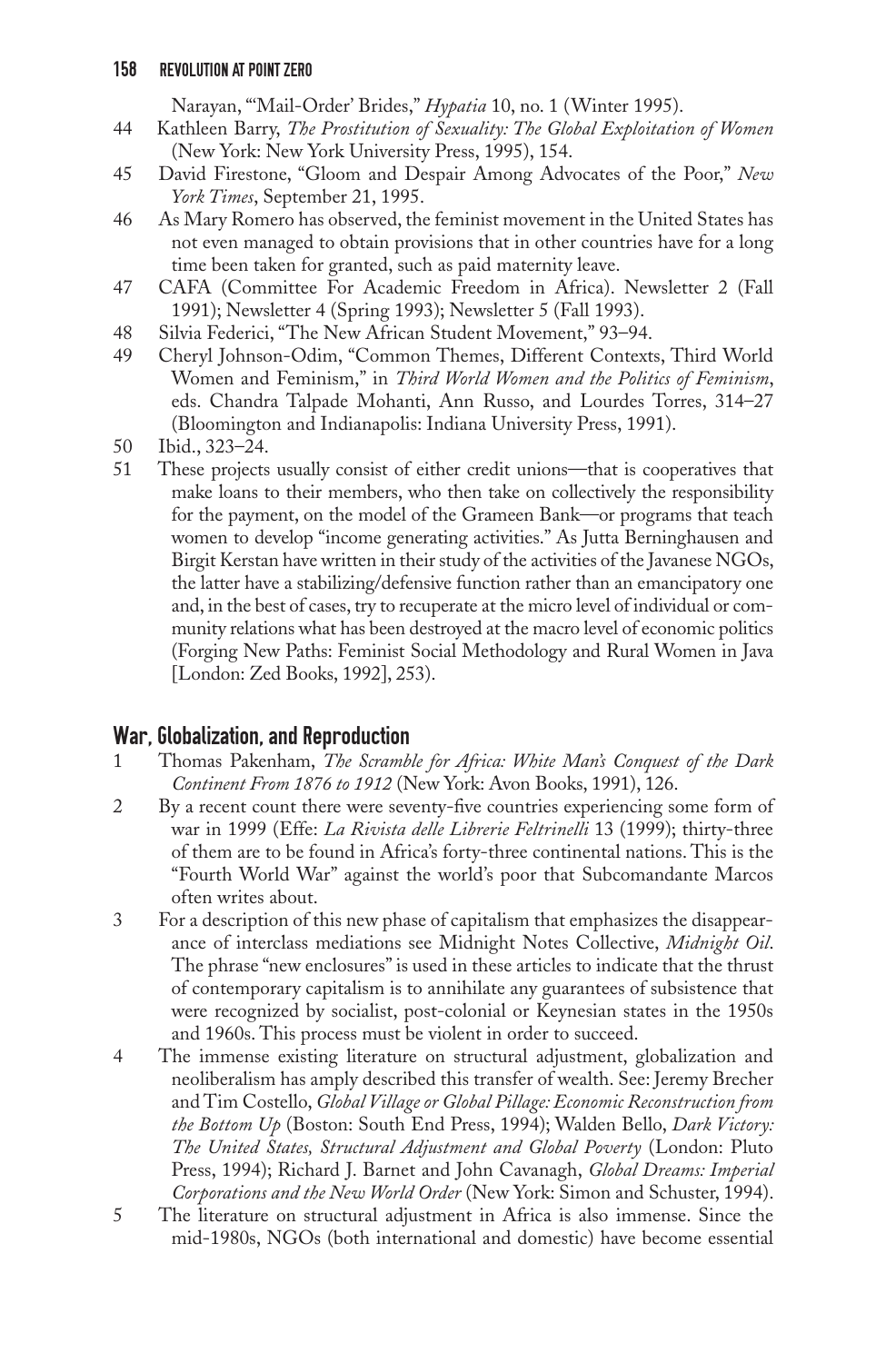to the implementation of structural adjustment programs; the have taken over the areas of social reproduction that the state was forced to defund when structurally adjusted. As Alex de Waal writes: "the combination of neo-liberalism and advocacy of a 'human face' has created a new role for international NGOs as subcontractors in the large-scale delivery of basic services such as health, agricultural extension and food rations. . . . Often, the larger servicedelivery NGOs (CARE, Catholic Relief Services, Save the Children Fund) have been drawn in when there has been a crisis such as famine or institutional collapse, and have stayed on afterwards. In other cases, NGOs have placed advisers in ministries (health is the favorite) and occasionally they have even taken over responsibility for entire services. The basic drug supply for clinics in the capital of Sudan, primary health care in rural Uganda and almost all TB and leprosy programs in Tanzania are just three of the 'national' health programs largely directed by international NGOs using funds from Euro-American institutional donors" (*Famine Crimes*, 53).

- 6 A good example of this plundering of weaker groups is to be found in the Sudan, where, in late 1980s, the Sudanese government gave the Murahaliin militia, drawn from the Baggara Arabs, the right to plunder the cattle wealth of the Dinka. "Their raids were frequent, widespread and devastating. The raiders stole livestock, destroyed villages, poisoned wells and killed indiscriminately. They were also implicated in enslaving captives. Displaced survivors fled to garrison towns, where they were forced to sell their cattle and other assets cheaply" (de Waal, *Famine Crimes*, 94). For more on this process see (Mark Duffield, "The Political Economy of Internal War: Asset Transfer, Complex Emergencies, and International Aid," in *War and Hunger: Rethinking International Responses to Complex Emergencies*, eds. Joanna Macrae and Anthony Zwi (London: Zed Books, 1994), 54–57.
- 7 Jean-Francois Bayart et al., *The Criminalization of the State in Africa* (Oxford, UK: The International African Institute in Association with James Curry, 1999).
- 8 Ibid.; Phil Williams, "The Nature of Drug-Trafficking Networks," *Current History* (April 1998).
- 9 Michel Chossudovsky, *The Globalization of Poverty: Impacts of the IMF and World Bank Reforms* (London: Zed Books, 1998).
- 10 Martin Stone, *The Agony of Algeria* (New York: Columbia University Press, 1997).
- 11 Human Rights Watch, *Africa, Slaves, Street Children and Child Soldiers* (New York: Human Rights Watch, 1995).
- 12 For an analysis of World Bank policies promoting the capitalization of agriculture in Africa see George Caffentzis, "The Fundamental Implications of the Debt Crisis for Social reproduction in Africa," in *Paying the Price: Women and the Politics of International Economic Strategy*, eds. Mariarosa Dalla Costa and Giovanna Franca Dalla Costa, 15–41 (London: Zed Books, 1995).
- 13 Silvia Federici, "The Debt Crisis, Africa, and the New Enclosures," in *Midnight Oil: Work, Energy, War, 1973–1992*, ed. Midnight Notes, 303–17 (New York: Autonomedia, 1992).
- 14 The actual warfare between the government and the Islamic fundamentalists began with the government's refusal to recognize the electoral gains of the fundamentalists in early 1992. But the roots of the conflict are to be found in the government's harsh response to the 1988 anti-IMF riots. See Martin Stone, *The Agony of Algeria* (New York: Columbia University Press, 1997).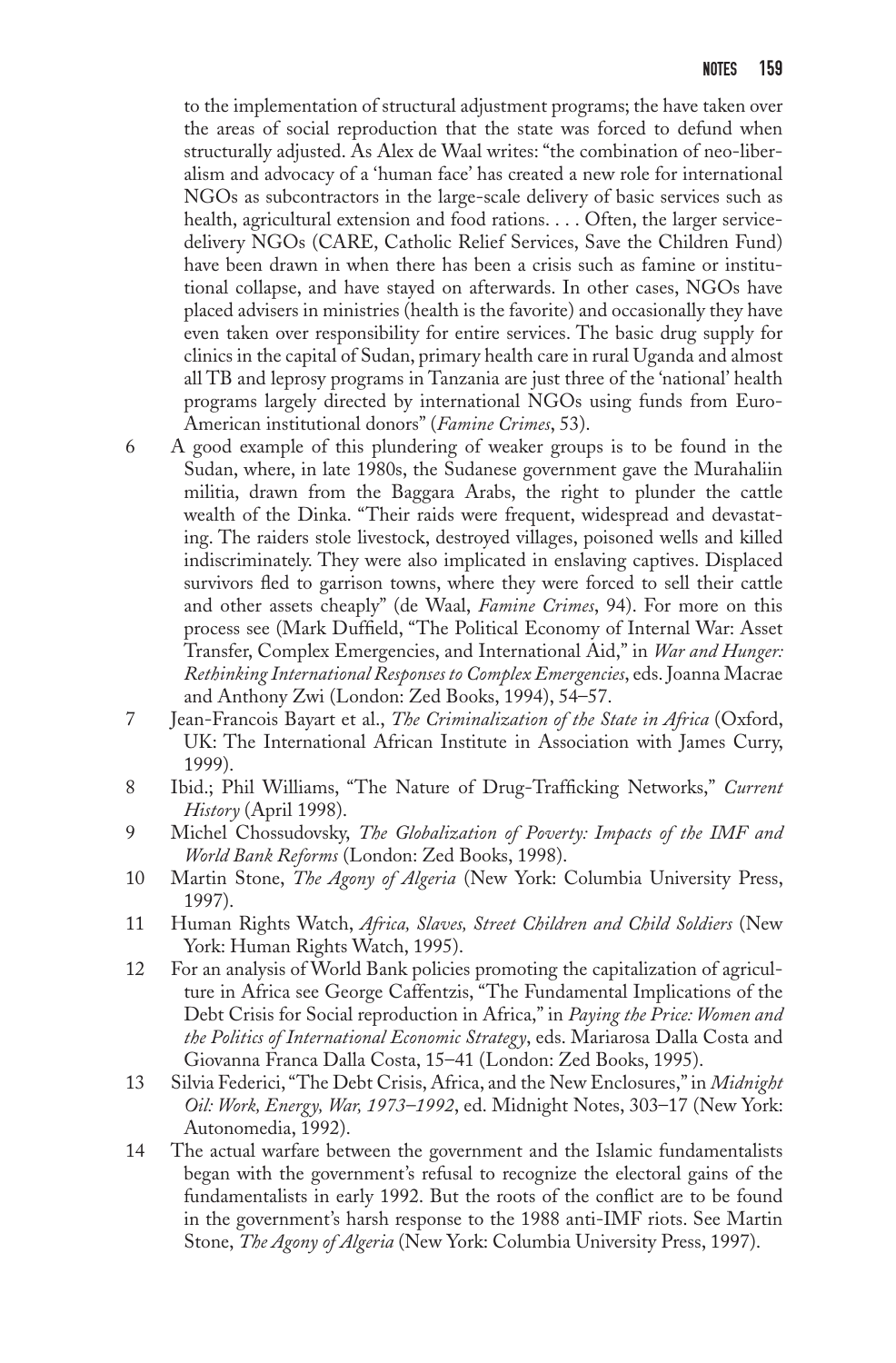#### 160 REVOLUTION AT POINT ZERO

- 15 In 1987, Oxfam reported that a European Commission official responded to its request to aid pastoralists in Southern Sudan with a self-fulfilling prophesy: "In his view, pastoralism was, in any case, non-viable and in decline all over the region." Oxfam went on to comment: "It is important to note that USAID, UNICEF, and EEC have all recently expressed similar views concerning pastoralism in the South; that it is on the way out and in twenty years would have disappeared anyway" (David Keene and Ken Wilson, "Engaging with Violence: A Reassessment of Relief in Wartime," in *War and Hunger: Rethinking International Responses to Complex Emergencies*, eds. Joanna Macrae and Anthony Zwi [London: Zed Books, 1994], 214); Africa Watch Report, *Somalia: A Government at War with Its People* (New York: Human Rights Watch, 1990).
- 16 David Sogge, "Angola: Surviving against Rollback and Petrodollars," in *War and Hunger: Rethinking International Responses to Complex Emergencies*, eds. Joanna Macrae and Anthony Zwi (London: Zed Books, 1994), 105.
- 17 Macrae and Zwi, *War and Hunger*, 11–12. As Alex de Waal writes: "the first negotiated agreement on access to a war zone [was] Operation Lifeline in Sudan April 1989 . . . [this was] followed in 1991–92 with the concept of "cross-mandate" operations, for example in Eastern Ethiopia, where UNHCR, UNICEF and WFP assisted refugees, displaced people and impoverished residents without discrimination. The cross-mandate approach was further developed in the former Yugoslavia" (*Famine Crimes*, 69).
- 18 Duffield, "The Political Economy of Internal War," 60–63.
- 19 One of the most egregious examples of this transformation of aid providers into military protagonists is the assistance given by the United States and United Nations in the Ethiopian government's war against the Eritrean People's Liberation Front (EPLF) and the Tigray People's Liberation Front (TPLF) in the 1980s. The famous "We are the Children" famine of 1984–85 was not caused by drought, overpopulation, or improper land use as claimed at the time. Its true cause was the Ethiopian government's many offensives against the EPLF and TPLF as well as its resettlement program which forcibly moved hundreds of thousands of people from the north to the south of the country (during which fifty thousand people died). Food relief provided by the United States, the United Nations and various NGOs (which totaled almost three billion dollars between 1985 and 1988) was essential for the continuation of the Ethiopian government's war effort as well as its resettlement scheme. So thorough was the cooperation and complicity between the United States, United Nations and NGO personnel with the Ethiopian government that they hid the causes of the famine; they hid the diversion of food aid to the military (at most 15 percent of the aid went to civilians, the rest went to the army), they hid the human costs of the resettlement scheme, they accompanied the Ethiopian Army "to gain access to the famine areas" and, on top of it, they loudly complained that their humanitarian efforts were being hindered when the EPLF or the TPLF recaptured territory! Alex de Waal, a codirector of African Rights, has provided us with an in-depth, eye-opening account of this travesty, which is especially valuable since he was directly involved in the events he reports on (*Famine Crimes*, 115–27).
- 20 Duffield, "The Political Economy of Internal War."
- 21 Macrae and Zwi, *War and Hunger*.
- 22 Hanlon, *Mozambique and Peace Without Profit: How the IMF Blocks Rebuilding in Mozambique* (Oxford: James Currey, 1996).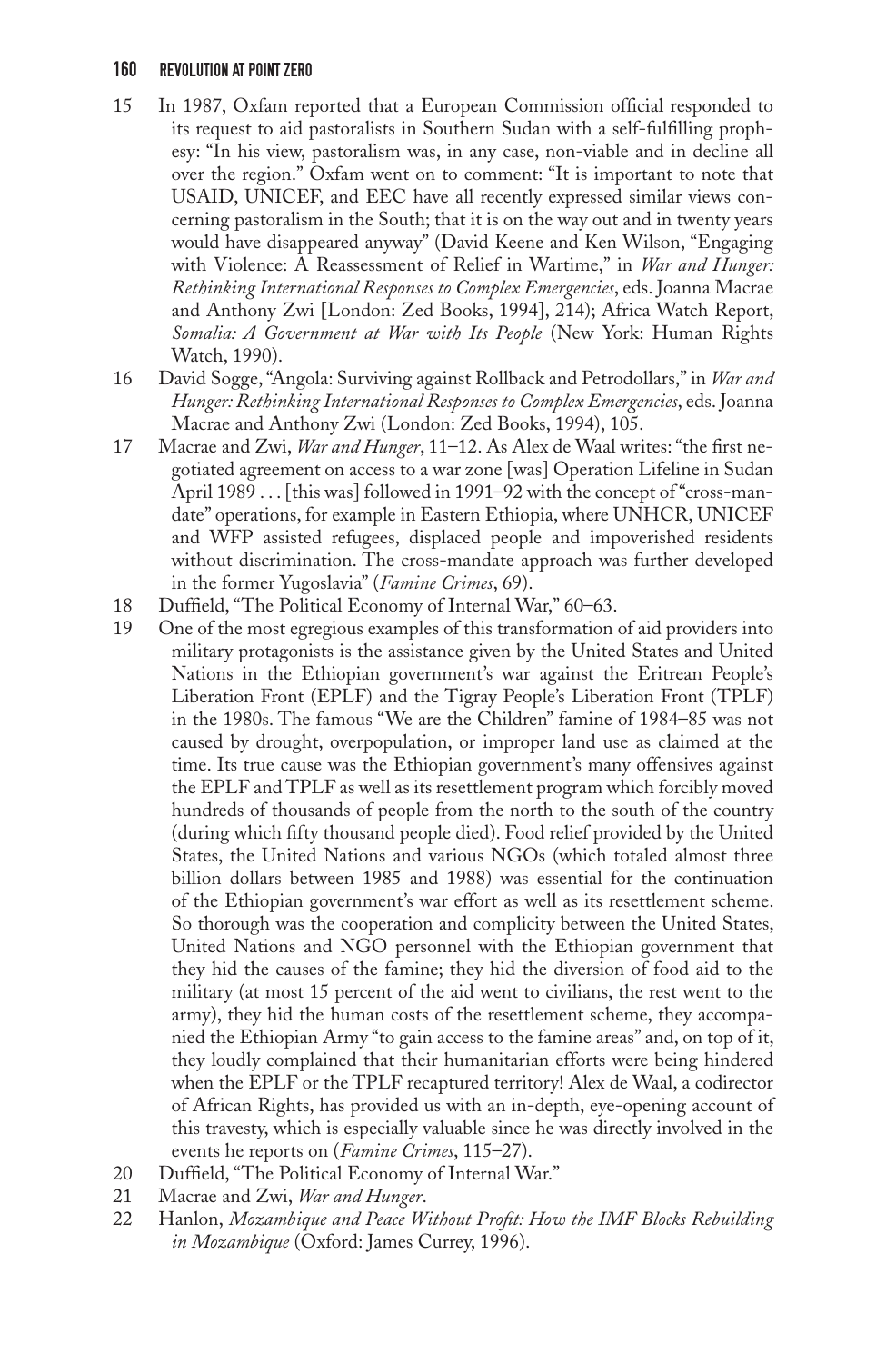- 23 This is similar to the "new slavery" discussed by Kevin Bales where contemporary slave owners in Thailand and Brazil avoid responsibility for their slaves, so that they are "disposable" when they become unprofitable (*Disposable People: New Slavery in the Global Economy* [Berkeley: University of California Press, 1999]).
- 24 Adam Hochschild, *King Leopold's Ghost* (Boston: Houghton Mifflin Co., 1998).
- 25 Walton and Seddon, *Free Markets*.

## Women, Globalization, and the International Women's Movement

- 1 I am referring to the UN-sponsored activities on behalf of women's emancipation, including the five Global Conferences on Women, and the Women's Decade (1976–1985). See the following texts: United Nations, *From Nairobi to Beijing* (New York: United Nations, 1995); *The World's Women 1995: Trends and Statistics* (New York: United Nations, 1995); *The United Nations and the Advancement of Women: 1945–1996* (New York: United Nations, 1996); and Mary K. Meyer and Elizabeth Prugl, eds., *Gender Politics in Global Governance* (Boulder: Rowman and Littlefield Publishers Inc., 1999).
- 2 Christa Wichterich, *The Globalized Woman: Reports from a Future of Inequality*  (London: Zed Books, 2000); Marilyn Porter and Ellen Judd, eds., *Feminists Doing Development: A Practical Critique* (London: Zed Books, 1999).
- 3 See, for example, the struggle of welfare mothers in the United States in the 1960s, which was the first terrain of negotiation between women and the state on the level of reproduction. With this struggle women on Aid to Families with Dependent Children were able to turn welfare into the first "wages for housework." See Milwaukee County Welfare Rights Organization, *Welfare Mothers Speak Out*.
- 4 On women's struggles against deforestation and the commercialization of nature, see (among others) Filomina Chioma Steady, *Women and Children First: Environment, Poverty, and Sustainable Development* (Rochester, VT: Schenkman Books, 1993.); Vandana Shiva, *Close to Home: Women Reconnect Ecology, Health and Development Worldwide* (Philadelphia: New Society Publishers, 1994); Radha Kumar, *The History of Doing: An Illustrated Account of Movements for Women's Rights and Feminism in India 1800–1990*. (London: Verso, 1997); Yayori Matsui, *Women in the New Asia: From Pain to Power*  (London: Zed Books, 1999).
- 5 For a history of how the World Bank increased its "gender attention" as a result of the criticism of NGOs see Josette L. Murphy, *Gender Issues in World Bank Lending* (Washington, DC: The World Bank, 1995).
- 6 Meredith Thurshen, ed. *Women and Health in Africa* (Trenton, NJ: Africa World Press, 1991); Folasode Iyun, "The Impact of Structural Adjustment on Maternal and Child Health in Nigeria," in *Women Pay the Price: Structural Adjustment in Africa and the Caribbean*, ed. Gloria T. Emeagwali (Trenton: Africa World Press, 1995).
- 7 Susan Joekes, *Trade Related Employment for Women in Industry and Services in Developing Countries* (Geneva: UNRISD, 1995).
- 8 Wichterich, *Globalized Woman*, 1–35.
- 9 Arlie Hochschild, "Global Care Chains and Emotional Surplus Value," in *Global Capitalism*, eds. Will Hutton and Anthony Giddens (New York: The New Press, 2000).
- 10 Shiva, *Close to Home*.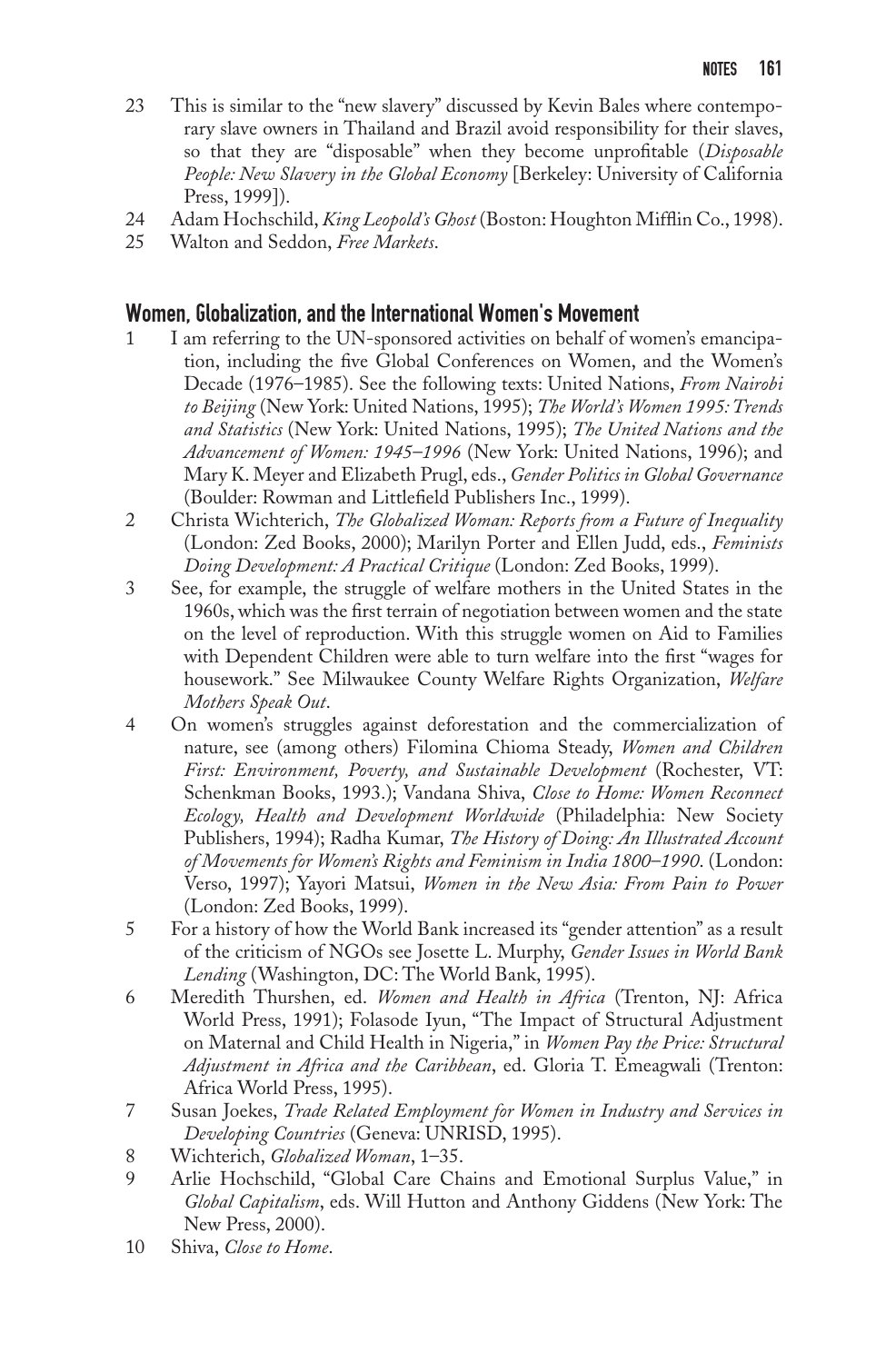#### 162 REVOLUTION AT POINT ZERO

- 11 United Nations, *The World's Women 1995*, 77.
- 12 Bernard Schlemmer ed., *The Exploited Child* (London: Zed Books, 2000).
- 13 There has been a doubling of internally displaced people between 1985 and 1996, from 10 to 20 million (Roberta Cohen and Francis M. Deng, *Masses in Flight: The Global Crisis of Internal Displacement* [Washington, DC: Brookings Institution Press, 1998], 32). On this matter see also Macrae and Zwi, *War and Hunger*.
- 14 Naomi Neft and D. Levine, *Where Women Stand: An International Report on the Status of Women in 140 Countries, 1997–1998* (New York: Random House, 1997), 151–63.
- 15 Mimi Abramovitz, *Regulating the Lives of Women: Social Welfare Policy From Colonial Times to the Present* (Boston: South End Press, 1996).
- 16 In the face of the most brutal pauperization, it is women who care for children and the elderly, while their male partners are more likely to desert their families, drink their wages away, and vent their frustration on their female partners. According to the United Nations, in many countries, including Kenya, Ghana, the Philippines, Brazil, and Guatemala, though women's total income is much lower than men's, in female-headed households there are fewer severely malnourished children (United Nations, *The World's Women*, 129).
- 17 Jo Fisher, *Out of the Shadows: Women, Resistance and Politics in South America*  (London: Latin America Bureau, 1993): 103–15.
- 18 Ibid., 17–44, 177–200.
- 19 Elizabeth Jelin, *Women and Social Change in Latin America* (London: Zed Books, 1990); Carol Andreas, *Why Women Rebel: The Rise of Popular Feminism in Peru* (Westport CT: Lawrence Hill Company, 1985).
- 20 Elvia Alvarado, *Don't Be Afraid, Gringo: A Honduran Woman Speaks from the Heart* (New York: Harper and Row, 1987); Bernadette Cozart, "The Greening of Harlem," in *Avant Gardening: Ecological Struggle in the City and the World*, eds. Peter Lamborn Wilson and Bill Weinberg (New York: Autonomedia, 1999); Sarah Ferguson, "A Brief History of Grassroots Greening in the Lower East Side," in *Avant Gardening*.

# The Reproduction of Labor Power in the Global Economy and the Unfinished Feminist Revolution

- 1 Karl Marx, *Capital*, vol. 1 (1990), 274.
- 2 Ibid.
- 3 Ibid., 276–77.
- 4 Ibid., 275.
- 5 Federici, *Caliban and the Witch*, 2004.
- 6 Marx, *Capital*, 346.
- 7 Ibid., 718.
- 8 See Samir Amin, *Accumulation on a World Scale: A Critique of the Theory of Underdevelopment* (New York: Monthly Review Press, 1970), Andre Gunder Frank, *The Development of Underdevelopment* (New York: Monthly Review Press, 1966), and *Capitalism and Underdevelopment in Latin America: Historical Studies of Chile and Brazil* (New York: Monthly Review Press, 1967).
- 9 Milwaukee County Welfare Rights Organization, *Welfare Mothers Speak Out* (New York: W.W. Norton Co., 1972).
- 10 Silvia Federici, "Going to Beijing: How the United Nations Colonized the Feminist Movement," (Unpublished manuscript, 2000).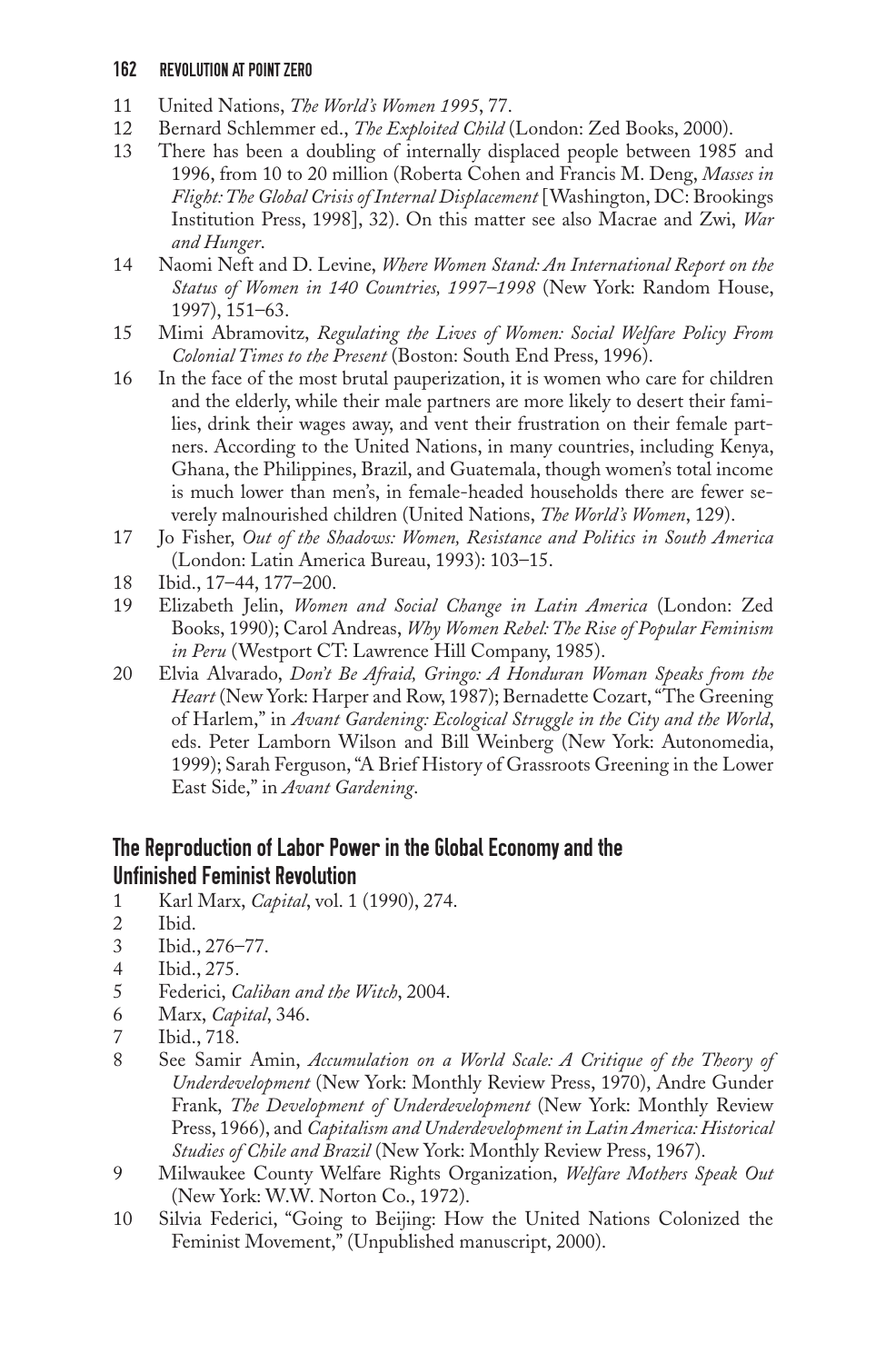- 11 Claude Meillassoux, *Maidens, Meal and Money: Capitalism and the Domestic Community* (Cambridge: Cambridge University Press, 1975). Meillassoux has argued that women's subsistence farming has been a bonus for governments, companies, and development agencies in that it has enabled them to more effectively exploit African labor, through a constant transfer of wealth and labor from the rural to the urban areas (110–11).
- 12 Marx, *Capital*, 277.
- 13 Ibid.
- 14 Karl Marx, *Grundrisse*, quoted by David McLellan in *Karl Marx: Selected Writings* (Oxford: Oxford University Press, 1977), 363–64.
- 15 Sam Moyo and Paris Yeros, eds., *Reclaiming the Land: The Resurgence of Rural Movement in Africa, Asia and Latin America* (London: Zed Books, 2005), 1.
- 16 Silvia Federici, "Witch-Hunting, Globalization, and Feminist Solidarity in Africa Today," *Journal of International Women's Studies*, special issue, *Women's Gender Activism in Africa* 10, no. 1 (October 2008): 21–35.
- 17 Yann Moulier Boutang, *De l'esclavage au salariat. Économie historique du salariat bridé* (Paris: Presse Universitaire de France, 1998); Dimitris Papadopoulos, Niamh Stephenson, and Vassilis Tsianos, *Escape Routes: Control and Subversion in the 21st Century* (London: Pluto Press, 2008).
- 18 See Nancy Folbre, "Nursebots to the Rescue? Immigration, Automation and Care," *Globalizations* 3, no. 3 (2006): 349–60.
- 19 See Silvia Federici, "Reproduction and Feminist Struggle in the New International Division of Labor" in this volume.
- 20 Nona Glazer, *Women's Paid and Unpaid Labor: Work Transfer in Health Care and Retail* (Philadelphia: Temple University Press, 1993).
- 21 David E. Staples, *No Place Like Home: Organizing Home-Based Labor in the Era of Structural Adjustment* (New York: Routledge, 2006), 1–5.
- 22 Hugo F. Hinfelaar. "Witch-Hunting in Zambia and International Illegal trade," in *Witchcraft Beliefs and Accusations in Contemporary Africa*, ed. Gerrie Ter Haar (Trenton, NJ: Africa World Press, 2007).
- 23 Federici, "Witch-Hunting, Globalization, and Feminist Solidarity in Africa Today."

#### On Elder Care Work and the Limits of Marxism

- 1 Laurence J. Kotlikoff and Scott Burns, *The Coming Generational Storm: What You Need to Know About America's Economic Future* (Cambridge, MA: MIT Press, 2004).
- 2 Nancy Folbre, "Nursebots to the Rescue? Immigration, Automation and Care," *Globalizations* 3, no. 3 (2006): 350.
- 3 As Joyce and Mamo point out in "Graying the Cyborgs" (2007), driven by the quest for profit and an ideology privileging youth, a broad campaign has been underway targeting the elderly as consumers, promising to "regenerate" their bodies and delay aging if they use the appropriate pharmaceutical products and technologies. In this context old age becomes almost a sin, a predicament we bring on ourselves, by failing to take advantage of the latest rejuvenating products.
- 4 Dora L. Costa, *The Evolution of Retirement: An American Economic History*, 1880–1990 (Chicago: The University of Chicago Press, 1998), 1.
- 5 OECD Health Project, *Long-Term Care for Older People* (Paris: OECD Publications, 2005); Lourdes Benería, "The Crisis of Care, International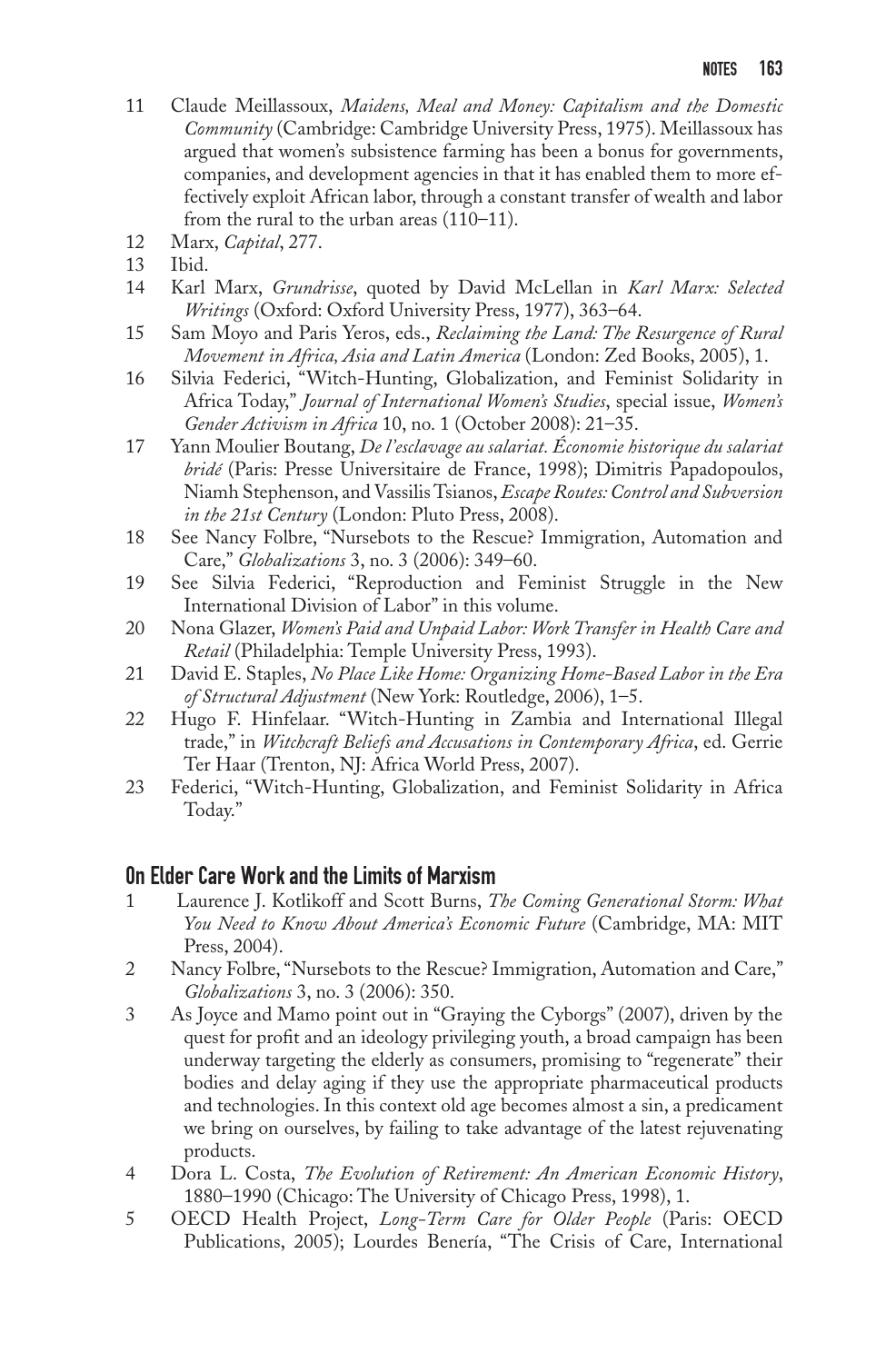#### 164 REVOLUTION AT POINT ZERO

Migration, and Public Policy," *Feminist Economics* 14, no. 3 (July 2008): 2–3, 5.

- 6 In England and Wales, where it is reckoned that 5.2 million people provide informal care, starting in April 2007, caregivers for adults were given the right to demand flexible work schedules (ibid.). In Scotland, the Community Care and Health Act of 2002 "introduced free personal care for the elderly" and also redefined caregivers as "co-workers receiving resources rather than consumers . . . obliged to pay for services" (Fiona Carmichael et al., *Feminist Economics* 14, no. 2 [April 2008]: 7).
- 7 Glazer, *Women's Paid and Unpaid Labor: Work Transfer in Health Care and Retail* (Philadelphia: Temple University Press, 1993). According to various surveys, as a consequence of these cuts . . . 20 to 50 million family members in the United States provide care that has traditionally been performed by nurses and social workers. Family care givers supply about 80 percent of the care for ill or disabled relatives and the need for their services will only rise as the population ages and modern medicine improves its ability to prolongs lives. . . . With more terminally ill people choosing to remain at home until their final days, family members or friends now serve as informal caregivers for nearly three fourths of sick or disabled older adults living in the community during their years of life, according to a report in the Archives of Internal Medicine of January 2007 ( Jane E. Brody, "When Families Take Care of Their Own," *New York Times*, November 11, 2008).
- 8 As a consequence of this "transfer," the home (Glazer writes) has been turned into a medical factory, where dialyses are performed and housewives and aides must learn to insert catheters, medicate wounds, while a whole new sort of medical equipment has been manufactured for home use (Glazer, *Women's Paid and Unpaid Labor*, 154).
- 9 Glazer, *Women's Paid and Unpaid Labor*, 166–67, 173–74.
- 10 Eileen Boris and Jennifer Klein, "We Were the Invisible Workforce: Unionizing Home Care," in *The Sex of Class: Women Transforming American Labor*, ed. Dorothy Sue Cobble (Ithaca: Cornell University Press, 2007) 180.
- 11 Glazer, *Women's Paid and Unpaid Labor*, 174.
- 12 Jean L. Pyle, "Transnational Migration and Gendered Care Work: Introduction," *Globalizations* 3, no. 3 (2006): 289; Arlie Hochschild and Barbara Ehrenreich, *Global Women: Nannies, Maids and Sex Workers in the New Economy* (New York: Holt, 2002).
- 13 Dario Di Vico, "Le badanti, il nuovo welfare privato. Aiutano gli anziani e lo Stato risparmia," *Corriere della Sera*, June 13, 2004, 15.
- 14 Arlie Hochschild, "Global Care Chains and Emotional Surplus Value," in *Global Capitalism*, eds. Will Hutton and Anthony Giddens (New York: The New Press, 2000); Arlie Hochschild and Barbara Ehrenreich, *Global Women: Nannies, Maids and Sex Workers in the New Economy* (New York: Holt, 2002), 26–27.
- 15 *New York Times*, January 28, 2009.
- 16 The Bill of Rights Domestic Workers United campaigned for and won in 2010 in New York State was the first in the country that recognized that care workers are workers, entitled to the same rights that other categories of workers have.
- 17 Dario Di Vico, "Le badanti."
- 18 However, according to the *New York Times*, the number of men caring for elder parents has been steadily increasing in the United States.
- 19 Martin Beckford, "'Sandwich Generation' Families Torn between Demands of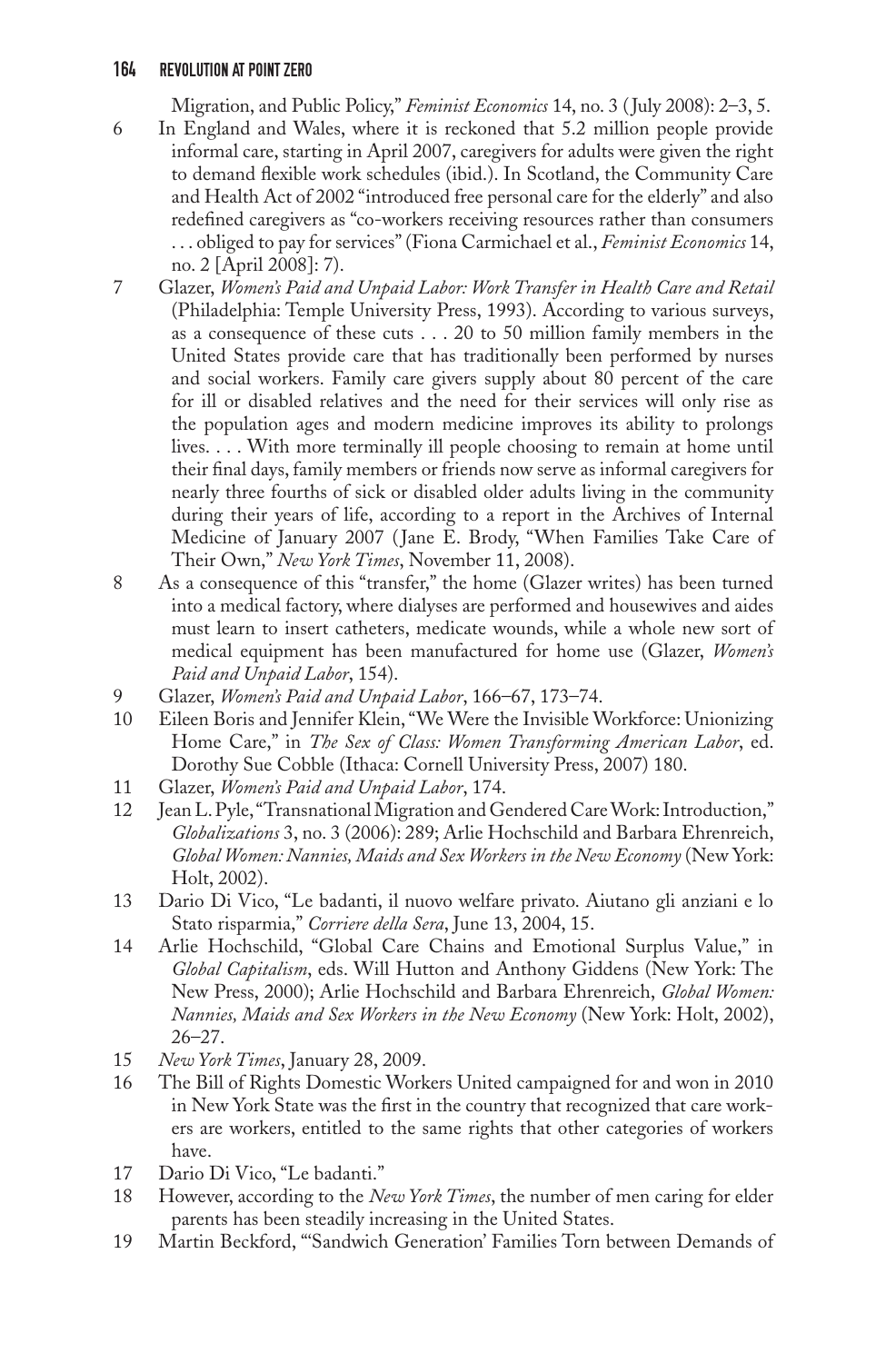Children and Parents," *Telegraph*, April 1, 2009.

- 20 Pam Belluck, "In Turnabout, Children Take Caregiver Role," *New York Times*, February 22, 2009. Other countries where children have become care workers include Britain and Australia, which often recognize them the right to participate in "patient-care discussions" and ask for compensations for their work.
- 21 *New York Times*, August 30, 2008.
- 22 See on the topic: Francesco Santanera, "Violenze e abusi dovuti anche alla mancata applicazione delle leggi" in *Prospettive Assistenziali*, 169 (gennaio/marzo 2010). *Prospettive Assistenziali* is dedicated to struggle against social exclusion, especially of disabled and elder people. Santanera's article can also be read online: http//www.superando.it/content/voew/5754/121. According to government controls realized in 2010, one third of institutes for the elderly violate the legal norms (http//:www.ansa.it/notizie/rubriche/cronaca/2010/02/26/ visualizza\_new).
- 23 Shireen Ally, "Caring about Care Workers: Organizing in the Female Shadow of Globalization," Center for Global Justice, San Miguel De Allende (Mexico): International Conference on Women and Globalization, July 27–August 3, 2005, 3.
- 24 Boris and Klein, "We Were the Invisible Workforce," 182.
- 25 Ally, "Caring about Care Workers," 1.
- 26 Robin Blackburn, *Banking on Death or Investing in Life: The History and Future of the Pensions* (London: Verso, 2002), 39–41; Nordhoff 1966. As Robin Blackburn points out, the first proposals for paying pensions to people in old age appeared at the time of the French Revolution. Tom Paine discussed the issue in the second part of *Rights of Man* (1792), so did his friend Condorcet who offered a plan that was to cover all citizens. On the footsteps of these proposals, "The National Convention declared that 10 Fructidor was to be the date of the Fête de la Veillesse and that there should be old people homes established in every department. . . . The Convention adopted the principle of a civic pension for the aged in June 1794, just a few months after the abolition of slavery" (Blackburn, *Banking on Death*, 40–41). In Marx's time, forms of assistance against sickness, old age, and death, as well as unemployment, were provided by the "friendly societies," workers' clubs organized on the basis of trade, described by John Foster as "the one social institution that touched the adult lives of a near majority of the working population" (Foster, *Class Struggle and the Industrial Revolution*, 216). Moreover, while the zenith of utopian socialism was in the early part of the nineteenth century, as late as the 1860s communitarian experiments, committed to protect their participants from poverty, helplessness, and old age, continued, especially in the United States. A contemporary journalist, Charles Nordhoff, counted at least seventy-two organized according to cooperative/communistic principles.
- 27 Wally Seccombe, *Weathering the Storm: Working-Class Families from the Industrial Revolution to the Fertility Decline* (London: Verso, 1993 & 1995), 75–77.
- 28 For Peter Kropotkin's concept of Mutual Aid see in particular the last two chapters of the homonymous work, *Mutual Aid: A Factor of Evolution* (1902).
- 29 Marx, *Capital*, 451; "As cooperators," Marx writes, "as members of a working organism, [workers] merely form a particular mode of existence of capital." The productive power they develop "is the productive power of capital" (ibid.).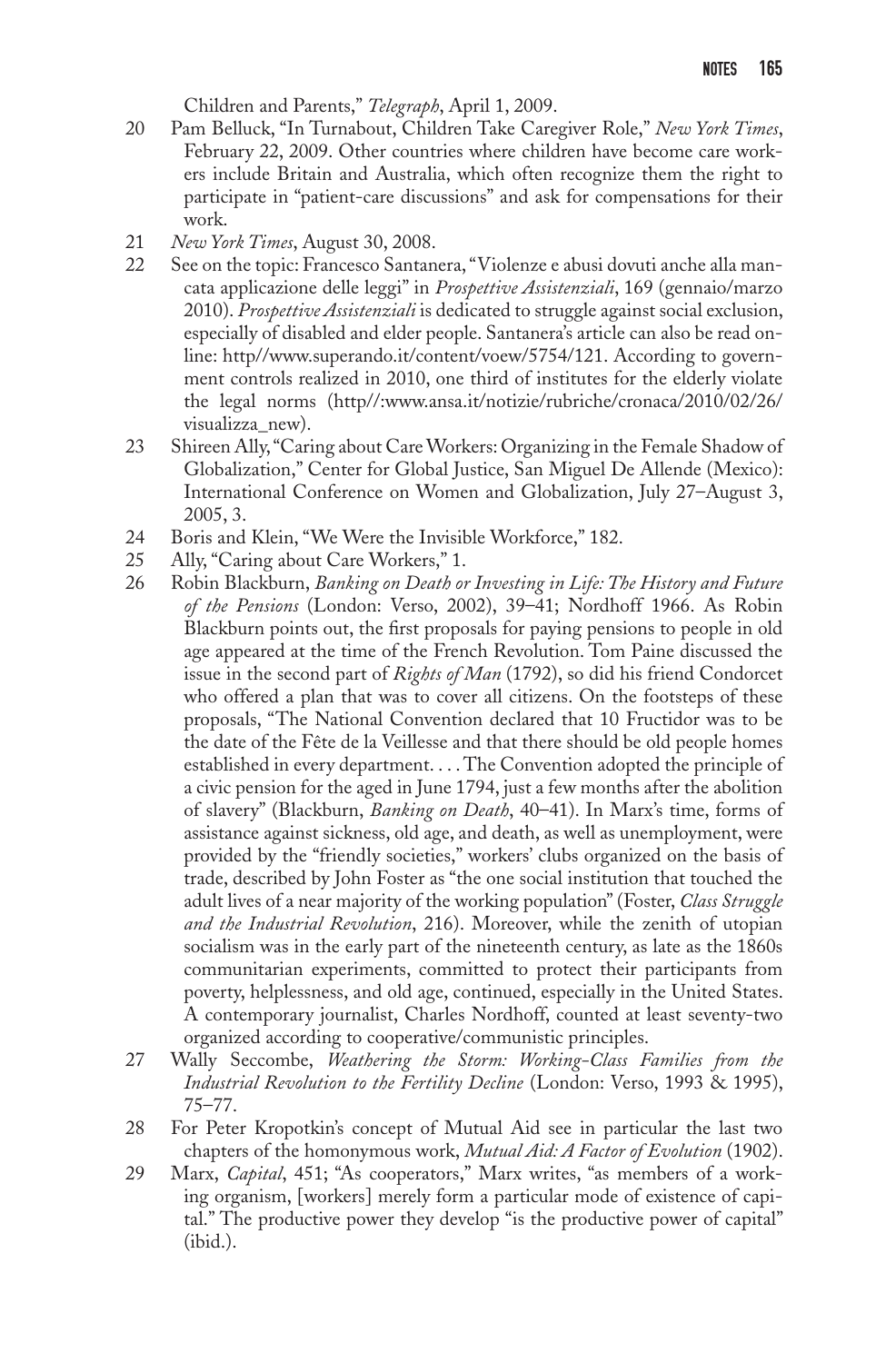#### 166 REVOLUTION AT POINT ZERO

- 30 Kropotkin, *Mutual Aid*, 208, 221.
- 31 Ibid., 230.
- 32 Nancy Folbre. "Nursebots to the Rescue? Immigration, Automation and Care." *Globalizations* 3, no. 3 (2006): 356.
- 33 Ibid.
- 34 The concept of "self-reproducing movements" has become a rallying cry for a number of U.S. based collective, who refuse the separation—typical of leftist politics—between political work and the daily reproduction of our lives. For an elaboration of this concept see the collection of articles published by the collective Team Colors: "In the Middle of a Whirlwind," and the article recently published by Craig Hughes and Kevin Van Meter in *Rolling Thunder*, "The Importance of Support. Building Foundations, Creating Community Sustaining Movements."
- 35 I refer in particular to the theory of "Immaterial Labor" formulated by Hardt and Negri in the trilogy from *Empire* (2000) to *Commonwealth* (2009). See also *Multitudes: War and Democracy in the Age of Empire* (2004), 108-11.
- 36 For a discussion of Hardt and Negri's theory of "Immaterial Labor" see Silvia Federici, "On Affective Labor," in *Cognitive Capitalism, Education and Digital Labor*, eds. Michael A. Peters and Eergin Blut, 57–74 (New York: Peter Lang, 2011).
- 37 Negri and Hardt, *Multitudes*, 114.
- 38 On this question see Mariarosa Dalla Costa, "Women's Autonomy and Remuneration for Carework in the New Emergencies," *The Commoner* 15 (Winter 2012), http: //www.thecommoner.org.
- 39 Nancy Folbre, Lois B. Shaw, and Agneta Stark, eds., *Warm Hands in Cold Age: Gender and Aging* (New York: Routledge, 2007), 164.
- 40 Alan Greenspan, *The Age of Turbulence: Adventures in a New World* (New York: Penguin Press, 2007), 217.
- 41 Elizabeth A. Watson and Jane Mears, *Women, Work and Care of the Elderly* (Burlington VT: Ashgate, 1999), 193.
- 42 The organization of "communities of care" is the project of a number of DIY, anarchist collectives on both coasts of the United States, who believe it is the precondition for the construction of "self-reproducing" movements. The model here is the solidarity work organized by Act Up in response to the spread of AIDS in the gay community in the 1980s, which, against all odds, marked a major turning point in the growth of that movement. Information on the "communities of care" project can be found in some websites (as the Dicentra Collective's of Portland, Oregon), as well as a variety of zines produced on this subject. On this topic see also "The Importance of Support: Building Foundations, Sustaining Community," *Rolling Thunder: An Anarchist Journal of Dangerous Living* 6 (Fall 2008): 29–39.

## Women, Land Struggles, and Globalization: An International Perspective

- 1 Quoted in *Don't Be Afraid, Gringo: A Honduran Woman Speaks from the Heart: The Story of Elvia Alvarado*, ed. Medea Benjamin (New York: Harper Perennial, 1987), 104.
- 2 United Nations, *The World's Women 1995: Trends and Statistics* (New York: United Nations, 1995), 114. In 1988, the ILO defined subsistence workers in agriculture and fishing as those who "provide food, shelter and a minimum of cash income for themselves and their households"—a fuzzy definition depending on which notion of "minimum cash income" and "provision" one uses.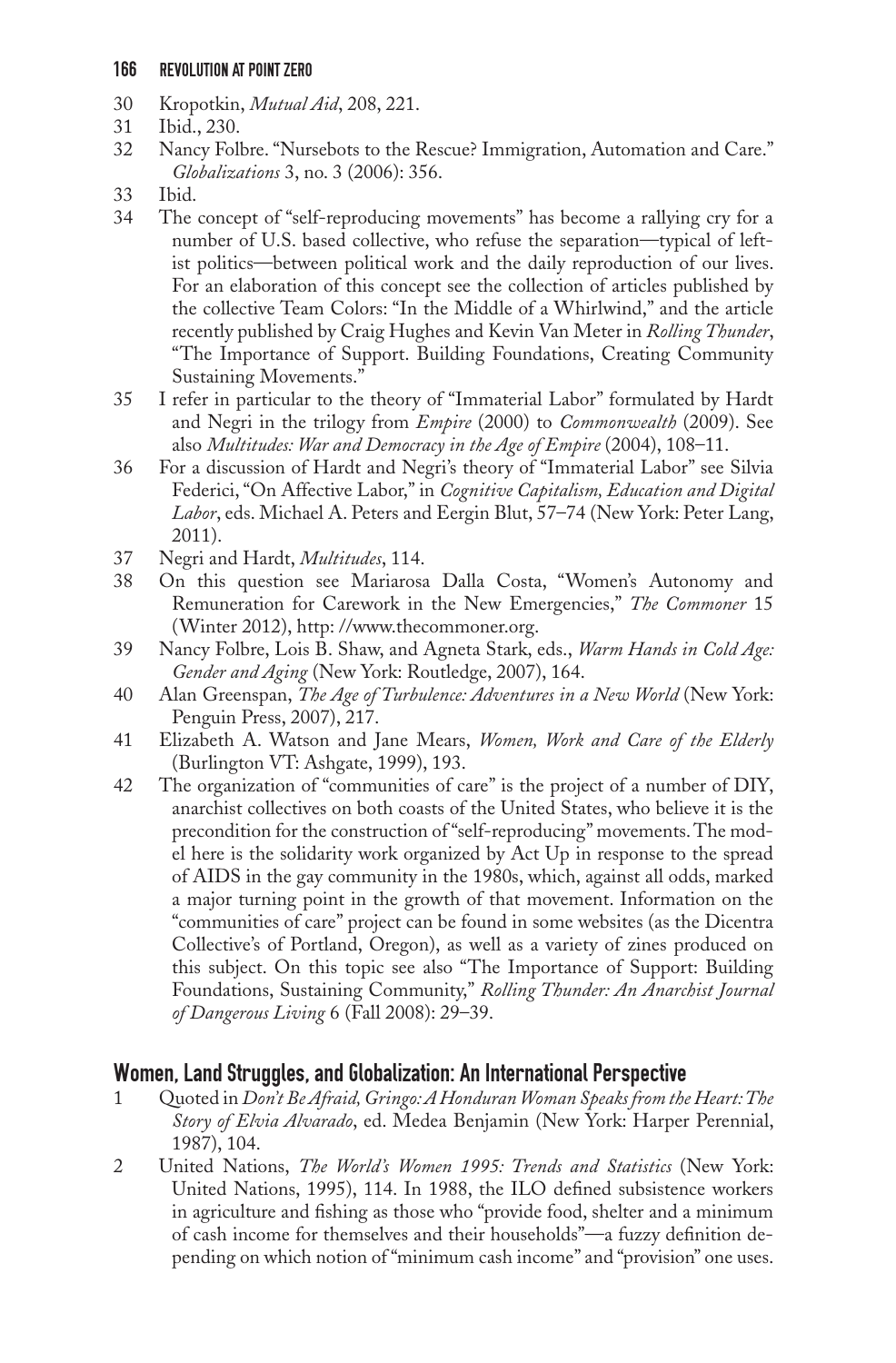Moreover, its operative meaning is derived from intentions, e.g., the subsistence workers' lack of "market orientation," and deficiencies they experience, such as having no access to formal credit and advanced technology.

- 3 Food and Agriculture Association, *Gender and Agriculture*, http://www.fao.org/ Gender/agrib4-e.htm.
- 4 The social and economic impact of colonialism varied greatly, depending (in part) on the duration of direct colonial control. We may even interpret the present differences in women's participation in subsistence and cash-crop agriculture as a measure of the extent of colonial appropriation of land. Using the UN-ILO labor force participation statistics, and remembering the measurement problem concerning subsistence farming, we see that sub-Saharan Africa has the highest percentage of the female labor force in agriculture (75 percent); while in Southern Asia it is 55 percent; South-East Asia, 42 percent; and East Asia, 35 percent. By contrast, South and Central America have low women's participation rates in agriculture similar to those found in "developed" regions like Europe between 7 and 10 percent. That is, the participation rates roughly correlate with the duration of formal colonialism in the regions.
- 5 Irene Silverblatt, *Moon, Sun, and Witches: Gender Ideologies and Class in Inca and Colonial Peru* (Princeton, NJ: Princeton University Press, 1987); Federici, *Caliban and the Witch*.
- 6 Ester Boserup, *Women's Role in Economic Development* (London: George Allen and Unwin, 1970), 53–55, 59–60.
- 7 Susan Diduk, "Women's Agricultural Production and Political Action in the Cameroon Grassfields," *Africa* 59, no. 3 (1989): 339–40.
- 8 Susan Diduk "Women's Agricultural Production," 343; On the struggles of women farmers in Western Cameroon in the 1950s, see also Margaret Snyder and Mary Tadesse who write: "Women continued to persist in their economic activities during colonial times, despite the formidable odds they faced. One example is the way they mobilized to form corn mill societies in Western Cameroun in the 1950s. Over time two hundred such societies were formed with a total membership of eighteen thousand. They used grinding mills that were owned in common, fenced their fields, and constructed water storage units and cooperative stores. . . . In other words, "for generations women established some form of collective actions to increase group productivity, to fill in socioeconomic gaps wherever the colonial administration failed, or to protest policies that deprived them of the resources to provide for their families (Margaret Snyder and Mary Tadesse, *African Women and Development: A History* [London: Zed Books, 1995], 23).
- 9 Basil Davidson, *The People's Cause: A History of Guerillas in Africa* (London: Longman, 1981), 76–78, 96–98, 170.
- 10 Judith Carney and Michael Watts, "Disciplining Women? Rice, Mechanization, and the Evolution of Mandinka Gender Relations in Senegambia," *Signs* 16, no. 4 (1991): 651–81.
- 11 Caroline O.N. Moser, *Gender Planning and Development: Theory, Practice, and Training* (London: Routledge, 1993).
- 12 Claude Meillassoux, *Maidens, Meal, and Money: Capitalism and the Domestic Community* (Cambridge: Cambridge University Press, 1975).
- 13 Ibid., 110–11.
- 14 The crisis consists presumably in the fact that if the domestic economy becomes too unproductive, it then fails to reproduce the immigrant worker, but if it becomes too productive, it drives up the costs of labor, as the worker in this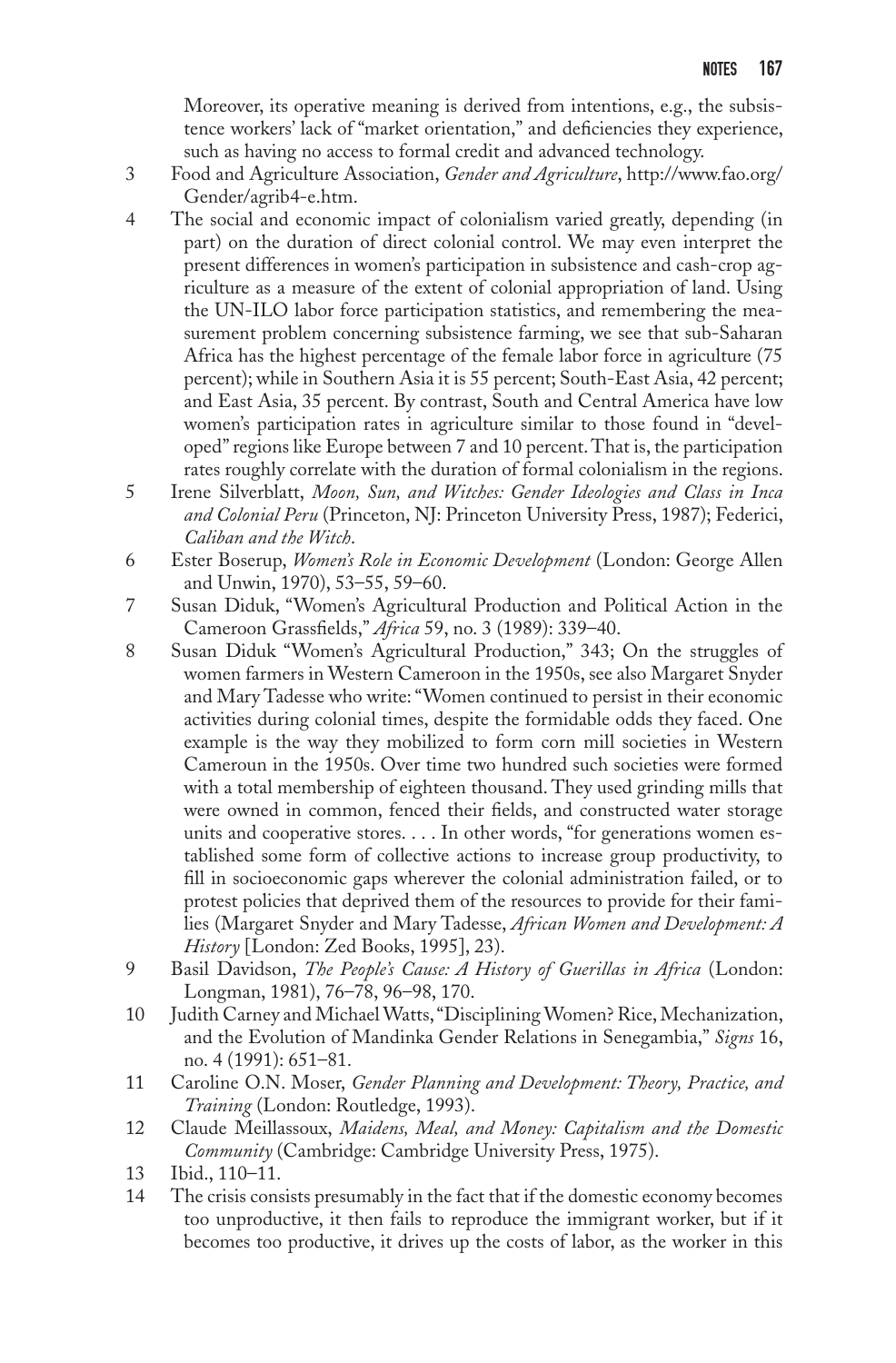#### 168 REVOLUTION AT POINT ZERO

case can avoid waged work.

- 15 Exemplary here is Caroline Moser, a "World Bank feminist" who performs a sophisticated analysis of the work of women and whose approach to women is, in her terms, "emancipatory." After presenting a careful analysis of the many theoretical approaches to women's labor (Marxist included), the case studies she examines are two "income generating" projects and a "food for work" scheme (*Gender Planning and Development*, 235–38).
- 16 Barbara Bush, *Slave Women in Caribbean Society, 1650–1838* (Bloomington: Indiana University Press, 1990); Marietta Morrissey, *Slave Women in the New World* (Lawrence: University Press of Kansas, 1989). However, as soon as the price of sugar on the world market went up, the plantation owners cut the time allotted to the slaves for cultivation of their provision grounds.
- 17 Federici, "The Debt Crisis"; see, for example, what Michael Chege writes of African wage workers and the land: "most African laborers maintain a foothold in the country side; the existence of labor totally alienated from land ownership is yet to happen" ("The State and Labour in Kenya," in *Popular Struggles for Democracy in Africa*, edited by Peter Anyang' Nyong'o [London: Zed Books, 1987], 250) One of the consequences of this "lack of alienation" is that the African worker can rely on a material basis of solidarity (especially the provision of food) from the village whenever s/he decides to strike.
- 18 Deborah Fahy Bryceson, *Liberalizing Tanzania's Food Trade: Private and Public Faces of Urban Marketing Policy, 1930–1988* (London: Zed Books, 1993), 105–17.
- 19 The attack waged by the World Bank through Structural Adjustment falsifies Meillassoux's claim that the domestic economy is functional to capitalism, but verifies his prediction that a "final" crisis of capitalism looms because of its inability to preserve and control the domestic economy (Meillassoux, *Maidens, Meal, and Money*, 141).
- 20 Federici. "The Debt Crisis"; Caffentzis, "The Fundamental Implications"; Terisa E. Turner and Leigh S. Brownhill, "African Jubilee: Mau Mau Resurgence and the Fight for Fertility in Kenya, 1986–2001," in *Commons*, special issue, *Canadian Canadian Journal of Development Studies* 22, eds. Terisa E. Turner and Leigh S. Brownhill.
- 21 Witness the dramatic decline in the "real wage" and the increase in the rate of poverty in Nigeria. Once considered a "middle income" country, Nigeria now has 70 percent of its population living on less than one U.S. dollar a day, and 90 percent on less than two U.S. dollars a day (UN Development Program statistics from its website).
- 22 Rosemary Galli and Ursula Frank, "Structural Adjustment and Gender in Guinea Bissau," in *Women Pay the Price: Structural Adjustment in Africa and the Caribbean*, ed. Gloria T. Emeagwali (Trenton, NJ: Africa World Press, 1995). In Bissau, women planted rice during the rainy season in plots on the peripheries of town. During the dry season more enterprising women try to get access to nearby plots in order to plant irrigated vegetables not only for domestic consumption but for sale (ibid., 20).
- 23 Wichterich, *Globalized Woman*, 73.
- 24 Galli and Funk, "Structural Adjustment and Gender," 23.
- 25 This report is based on an oral testimony at the Prague "Countersummit" of 2000.
- 26 Fisher, *Out of the Shadows*, 86.
- 27 Ibid., 87.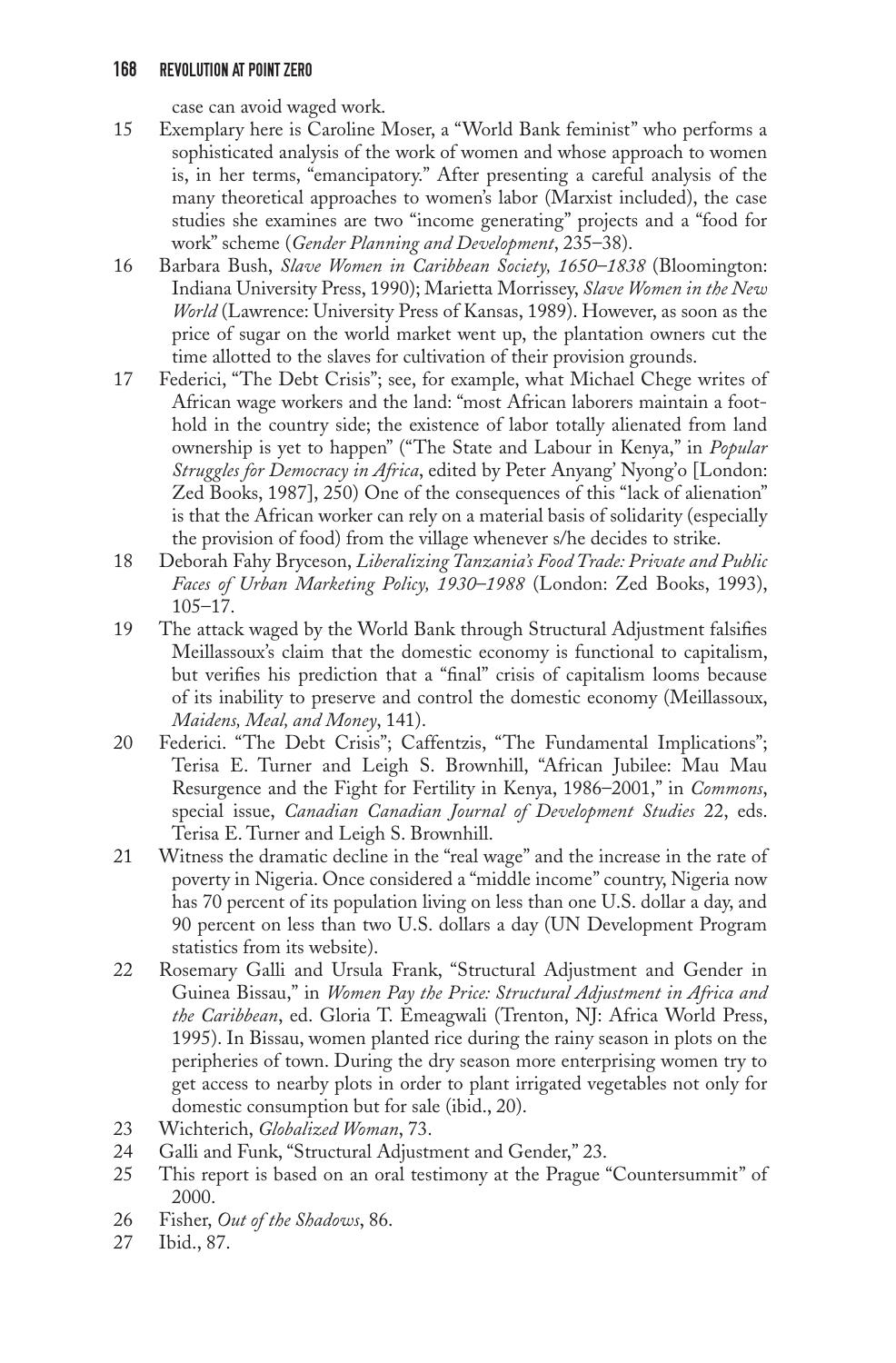- 28 Ibid., 98.
- 29 Aili Mari Tripp, Women and Politics in Uganda (Oxford: James Currey, 2000), 183.
- 30 Tripp concludes that "the Kawaala struggle is in many ways a microcosm of some of the changes that are occurring in Uganda" (ibid., 194). Similar struggles have been waged throughout the Third World, where peasant women's organizations have opposed the development of industrial zones threatening to displace them and their families and contaminate the environment.
- 31 Ibid., 194.
- 32 This attempt was given a boost in 1998 when the mustard seed cooking oil locally produced and distributed was mysteriously found to be adulterated to such a point that 41 people died consuming it. The government then banned its production for sale. The National Alliance responded by taking the case to court and calling on consumers and producers not to cooperate with the government (Vandana Shiva, *Stolen Harvest: The Hijacking of the Global Food Supply* [Boston, MA: South End Press, 2000], 54).

- 34 Vandana Shiva, *Staying Alive: Women, Ecology and Development* (London: Zed Books, 1989), 56.
- 35 Ibid.
- 36 Matsui, *Women in the New Asia*, 88–90.
- 37 Wangari Maathai, "Kenya's Green Belt Movement," in *Africa* (5th ed.), ed. F. Jeffress Ramsay (Guilford, CT: The Dushkin Publishing Group, 1993).
- 38 Terisa E. Turner and M.O. Oshare, "Women's Uprisings against the Nigerian Oil Industry," in *Arise! Ye Mighty People!: Gender, Class and Race in Popular Struggles*, ed. Terisa Turner (Trenton, NJ: Africa World Press, 1994), 140–41.
- 39 Wilson and Weinberg, *Avant Gardening*, 36.
- 40 Ibid., 61.
- 41 United Nations Population Fund, *State of the World Population 2001* (New York: United Nations, 2001).
- 42 See, for example, L. Settimi et al., "Cancer Risk Among Female Agricultural Workers: A Multi-Center Case-Control Study," *American Journal of Industrial Medicine* 36 (1999): 135–41.
- 43 Veronika Bennholdt-Thomsen and Maria Mies, *The Subsistence Perspective: Beyond the Globalised Economy* (London: Zed Books, 1999).

## Feminism and the Politics of the Common in an Era of Primitive Accumulation

- 1 The UK-based electronic journal *The Commoner* has been a key source on the politics of the commons and its theoretical groundings for over ten years (http://www.commoner.org.uk).
- 2 A case in point is the struggle that is taking place in many communities in Maine against Nestle's appropriation of Maine waters to bottle Portland Spring. Nestle's theft has made people aware of the vital importance of these waters and the supporting aquifers, and has truly constituted them as a common (*Food and Water Watch*, June 2006).
- 3 An excellent site for current debates on the commons is the recently published issue of the UK movement journal *Turbulence* (December 5, 2009), http:// www.turbulence.org.
- 4 See on this subject the important article by Ana Isla, "Who Pays for the Kyoto Protocol?" (2009), where the author describes how the conservation of the

<sup>33</sup> Ibid., 32–33.

<sup>44</sup> Ibid., 5.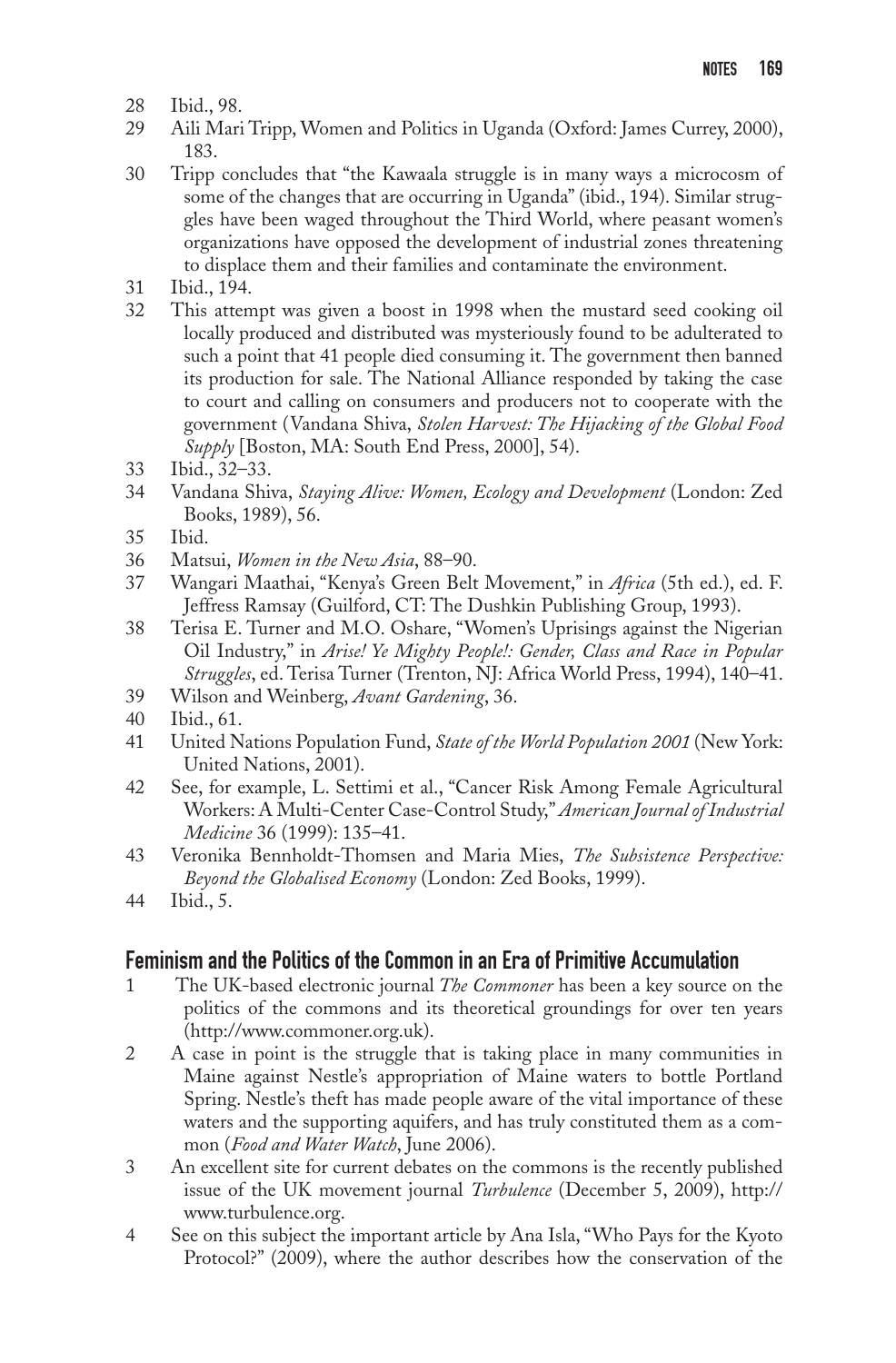## 170 REVOLUTION AT POINT ZERO

biodiversity has provided the World Bank and other international agencies with the pretext for the enclosure of the rain forests, on the ground that they represent "carbon sinks" and "oxygen generators."

- 5 The United Nations Convention on the Law of the Sea, passed in November 1994, establishes a two-hundred-mile offshore limit, defining an Exclusive Economic Zone, where nations can exploit, manage, and protect resources, from fisheries to natural gas. It also sets regulations for mining in deep sea and for the use of resulting profit.
- 6 As described by Wikipedia, Ostrom's work focuses on common pool resources, and "emphasizes how humans interact with ecosystems to maintain longterm sustainable resource yields."
- 7 See on this topic, Celestus Juma's *In Land We Trust* (1996), an early treatise on the effectiveness of communal property relations in the context of capitalist development and efforts.
- 8 David Bollier, *Silent Theft: The Private Plunder of Our Common Wealth* (London: Routledge, 2002).
- 9 Chris Carlsson, *Nowtopia* (Oakland, CA: AK Press, 2008).
- 10 See Margarita Fernandez, "Cultivating Community, Food and Empowerment," (Project Course Paper, Unpublished Manuscript, 2003), 23–26. An early, important work on urban gardens is Weinberg and Wilson's *Avant Gardening: Ecological Struggle in the City & the World* (1999).
- 11 Ibid.
- 12 However the fishing "commons" of Maine are currently threatened with a new privatizing policy, justified in the name of preservation, ironically labeled "catch shares." This is a system, already applied in Canada and Alaska, whereby local governments set a limit to how much fish can be caught and allocate individual shares on the basis of the amount of fishing done in the past. This system has proven to be disastrous for small, independent fishermen who are soon forced to sell their share to the highest bidders. Protest against its implementation is now mounting in the fishing communities of Maine. See "Catch Shares or Share-Croppers?" *Fishermen's Voice* 14, no. 12 (December 2009).
- 13 It has been calculated, for example, that just to produce a personal computer thirty-three thousand liters of waters and fifteen to nineteen tons of material are required. (Saral Sarkar, *Eco-Socialism or Eco-Capitalism? A Critical Analysis of Humanity's Fundamental Choices* [London: Zed Books, 1999], 126).
- 14 Silvia Federici, "Women, Land Struggles, and the Reconstruction of the Commons," *WorkingUSA: The Journal of Labor and Society* 14, no. 1 (March 2011): 52.
- 15 Vandana Shiva, *Staying Alive: Women, Ecology and Development* (London: Zed Books, 1989); *Ecology and the Politics of Survival: Conflicts Over Natural Resources in India* (New Delhi/London: Sage Publications, 1991), 102–17; Ibid, 274.
- 16 Leo Podlashuc, "Saving Women: Saving Commons," in *Eco-Sufficiency and Global Justice: Women Write Political Ecology*, ed. Ariel Salleh (New York, London: Macmillan Palgrave, 2009).
- 17 Interview with Ousseina Alidou.
- 18 Fisher, *Out of the Shadows*, 1993; Andreas, *Why Women Rebel*.
- 19 Bennholdt-Thomsen and Mies, *The Subsistence Perspective*, 141.
- 20 Ibid.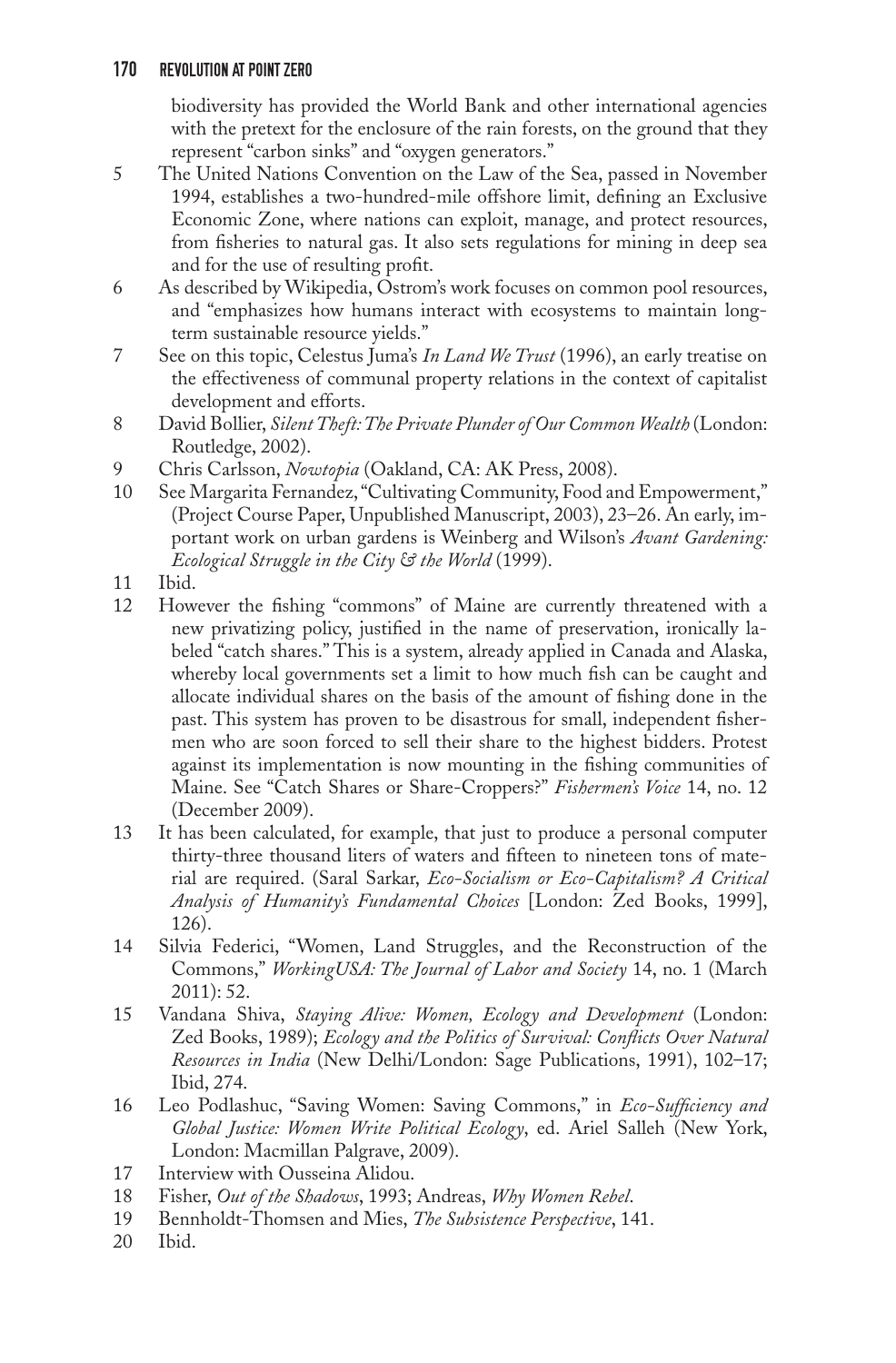- 21 Hayden, *The Grand Domestic Revolution and Redesigning the American Dream: The Future of Housing, Work and Family Life* (New York: Norton and Company, 1986).
- 22 George Caffentzis, "Three Temporal Dimensions of Class Struggle," paper presented at ISA Annual meeting held in San Diego, CA, March 2006.
- 23 Nels Anderson, *Men on the Mov*e (Chicago: Chicago University Press, 1998); Todd Depastino, *Citizen Hobo* (Chicago: The University of Chicago Press, 2003); Caffentzis, "Three Temporal Dimensions."
- 24 *Boxcar Bertha* (1972) is Martin Scorsese's adaptation of Sister of the Road, the fictionalized autobiography of radical and transient Bertha Thompson.
- 25 Hayden, *Redesigning the American Dream*.
- 26 Hayden, *The Grand Domestic Revolution*.
- 27 Hayden, *Redesigning the American Dream*, 230.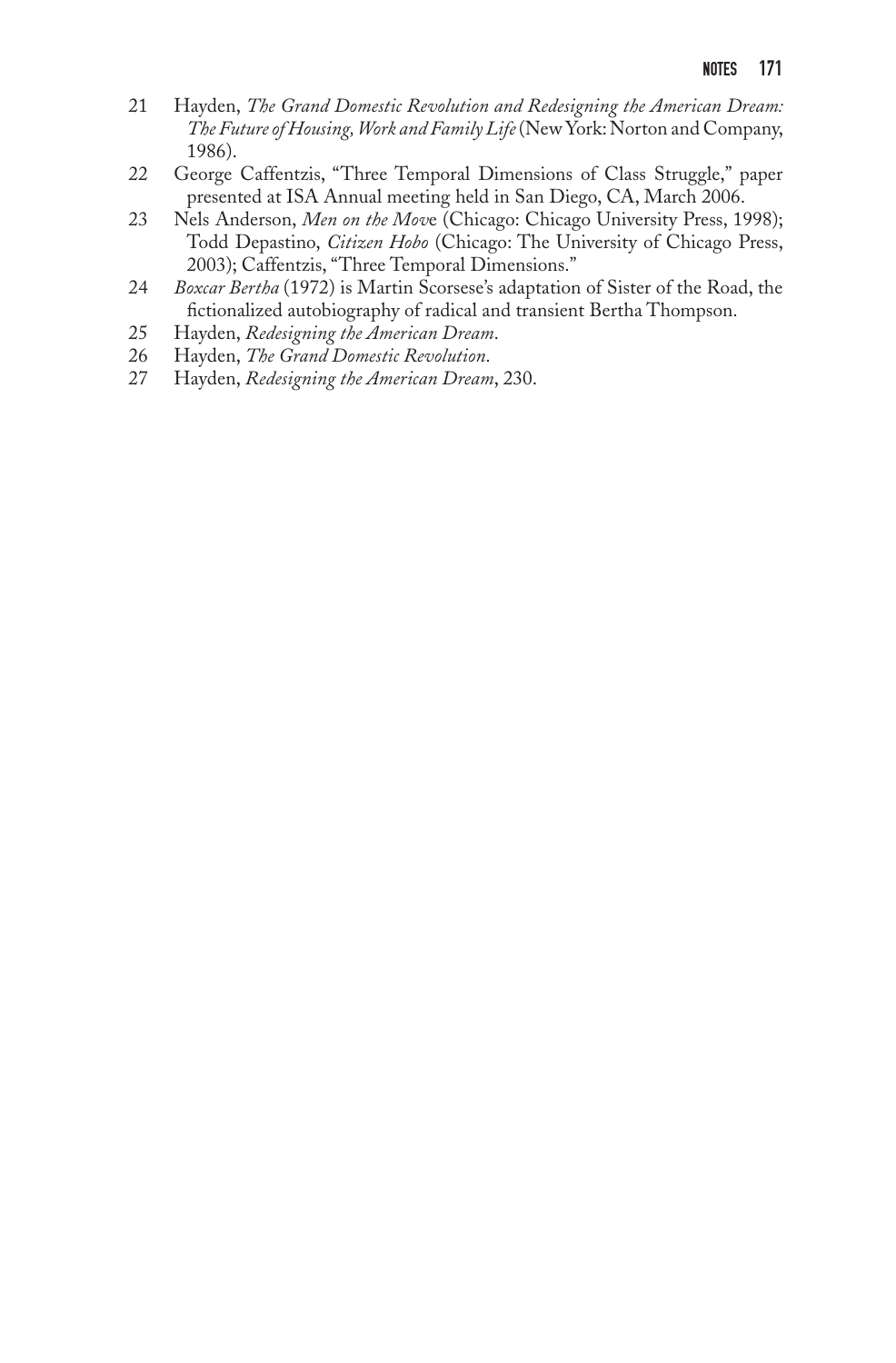## BIBLIOGRAPHY

- Abramovitz, Mimi. *Regulating the Lives of Women: Social Welfare Policy from Colonial Times to the Present*. Boston: South End Press, 1996.
- Africa Watch Report. *Somalia: A Government at War with Its People*. New York: Human Rights Watch, 1990.
- Alexander, Mary. "ERP (Economic Recovery Program) Hits Women Hardest." *NSAMANKOW: Voice of Patriotic and Democratic Forces in Ghana* 2 (August 1990): 8–9.
- Alger, Chadwick F. "Perceiving, Analyzing and Coping with the Local-Global Nexus." *International Social Science Journal* 117 (1988).
- Allen, Chris. "The Machinery of External Control." *Review of African Political Economy*, no. 76 (March 1998).
- Ally, Shireen. "Caring about Care Workers: Organizing in the Female Shadow of Globalization." Center for Global Justice, San Miguel De Allende (Mexico): International Conference on Women and Globalization, July 27–August 3, 2005.
- Altvater, Elmar, et al., *The Poverty of Nations: A Guide to the Debt Crisis from Argentina to Zaire*. London: Zed Books, 1991.
- Alvarado, Elvia. *Don't Be Afraid, Gringo: A Honduran Woman Speaks From the Heart*. New York: Harper and Row, 1987.
- Amin, Samir. *Accumulation on a World Scale: A Critique of the Theory of Underdevelopment*. New York: Monthly Review Press, 1970.
	- \_\_\_\_\_\_\_\_. *Unequal Development. An Essay on the Formation of Peripheral Capitalism*. New York: Monthly Review Press, 1976.
- Amore, Louise, ed. *The Global Resistance Reader*. New York: Routledge, 2005.
- Anderson, Alexandra, and Anne Cottringer. *Hell to Pay*. Documentary video. New York: Women Make Movies, 1988.
- Anderson, Nels. *Men on the Move*. Chicago: Chicago University Press, 1998.
- Andreas, Carol. *Why Women Rebel: The Rise of Popular Feminism in Peru*. Westport, CT: Lawrence Hill Company, 1985.
- Anton, Anatole, Milton Fisk, and Nancy Holmstrom. *Not for Sale: In Defense of Public Goods*. Boulder, CO: Westview Press, 2000.
- Antrobus, Peggy. *The Global Women's Movements: Origins, Issues and Strategies*. London: Zed Books, 2004.
- Asia Watch. *A Modern Form of Slavery: Trafficking of Burmese Women and Girls into Brothels in Thailand*. New York: Human Rights Watch, 1993.
- Asian Women United of California, ed. *Making Waves: An Anthology of Writings by and about Asian American Women*. Boston: Beacon Press, 1989.
- Association of Concerned Africa Scholars (ACAS). "The Aid Debate," *ACAS Bulletin* 47 (Fall 1996).
- Bakker, Isabella. "Engendering Macro-economic Policy Reform in the Era of Global Restructuring and Adjustment." In *The Strategic Silence: Gender and Economic Policy*, edited by Isabella Bakker, 1–29. London: Zed Books, 1994.
- Bales, Kevin. *Disposable People: New Slavery in the Global Economy*. Berkeley: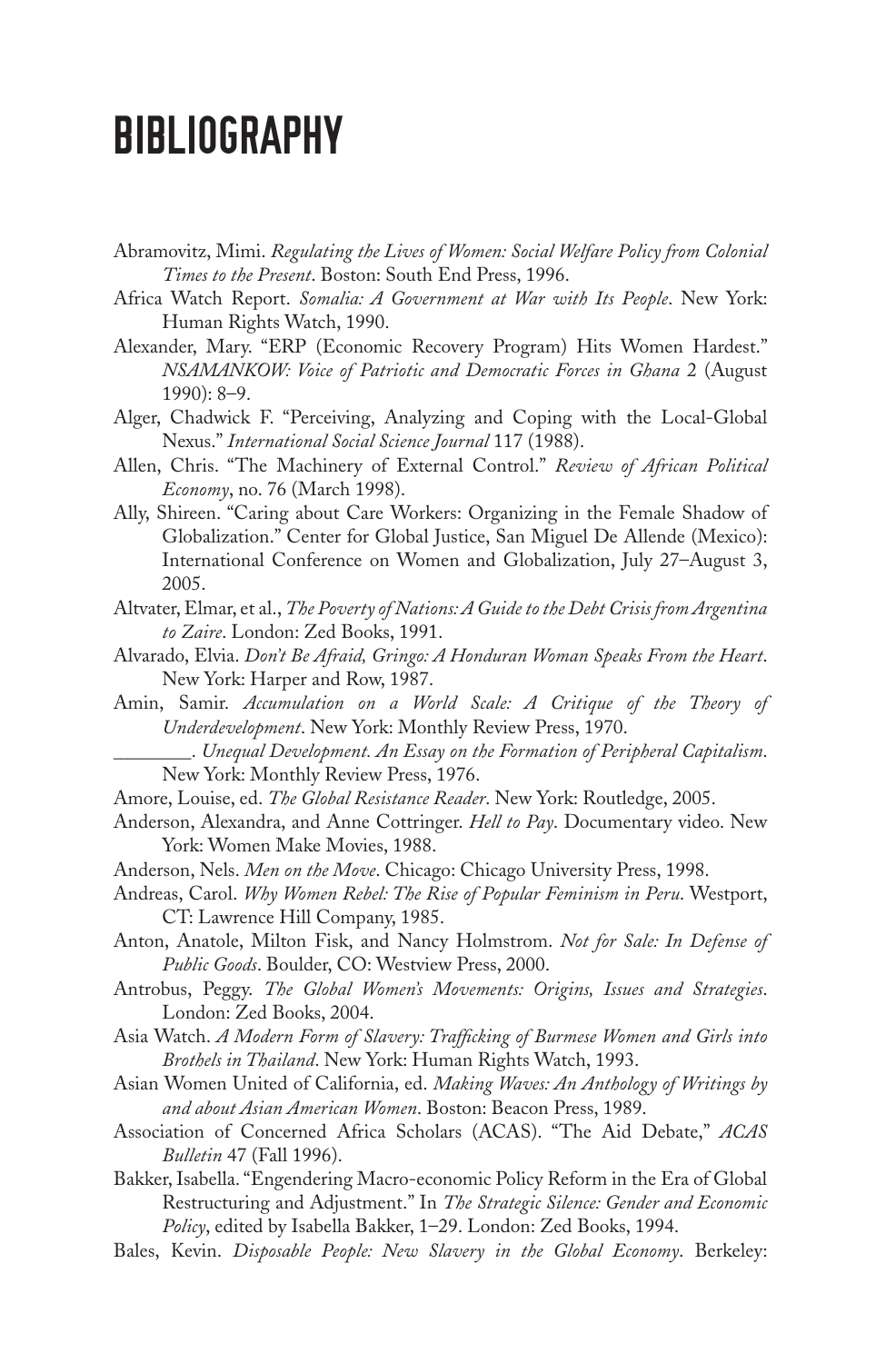University of California Press, 1999.

- Barnet, Richard J., and John Cavanagh. *Global Dreams: Imperial Corporations and the New World Order*. New York: Simon and Schuster, 1994.
- Barry, Kathleen. *The Coalition against Trafficking in Women: History and Statement of Purpose 1991–1992* (State College, PA: CATW, 1992).
	- \_\_\_\_\_\_\_\_. *Female Sexual Slavery*. New York: Avon Books, 1981.
	- \_\_\_\_\_\_\_\_. *The Prostitution of Sexuality: The Global Exploitation of Women*. New York: New York University Press, 1995.
- Baxandall, Rosalyn, and Linda Gordon, eds. *Dear Sisters: Dispatches from the Women's Liberation Movement*. New York: Basic Books, 2000.
- Bayart, Jean-Francois, et al., *The Criminalization of the State in Africa*. Oxford, UK: The International African Institute in Association with James Curry, 1999.
- Becker, Gary. *The Economic Approach to Human Behavior*. Chicago: University of Chicago Press, 1976.
	- \_\_\_\_\_\_\_\_. "A Theory of the Allocation of Time." *Economic Journal* 75, no. 299 (1965).
- Beckford, Martin. "'Sandwich Generation' Families Torn between Demands of Children and Parents." *Telegraph*. April 1, 2009.
- Bello, Walden. *Dark Victory: The United States, Structural Adjustment and Global Poverty*. London: Pluto Press, 1994.
- Bello, Walden, Shea Cunningham, and Li Kheng Po. *A Siamese Tragedy: Development and Disintegration in Modern Thailand*. London: Zed Books 1998.
- Belluck, Pam. "In a Turnabout, More Children Take On the Caregiver Role for Their Elders." *New York Times*. February 23, 2009.
- Beneria, Lourdes. "The Crisis of Care, International Migration, and Public Policy." *Feminist Economics* 14, no. 3 ( July 2008): 1–21.
- Beneria, Lourdes, and Shelley Feldman, eds. *Unequal Burden: Economic Crisis, Persistent Poverty, and Women's Work*. Boulder, CO: Westview Press, 1992.
- Benjamin, Medea, ed. *Don't Be Afraid, Gringo: A Honduran Woman Speaks. The Story of Elvia Alvarado*. New York: Harper Perennial, 1987.
- Bennholdt-Thomsen, Veronika, Nicholas Faraclas, and Claudia von Werlhof, eds. *There Is an Alternative: Subsistence and Worldwide Resistance to Globalization*. London: Zed Books, 2001.
- Bennholdt-Thomsen, Veronika, and Maria Mies. *The Subsistence Perspective: Beyond the Globalised Economy*. London: Zed Books, 1999.
- Bennis, Phyllis, and Michel Mushabeck. *Altered States: A Reader in the New World Order*. Brooklyn, NY: Olive Branch Press, 1993.
- Berninghausen, Jutta, and Birgit Kerstan. *Forging New Paths: Feminist Social Methodology and Rural Women in Java*. London: Zed Books, 1992.
- Blackburn, Robin. *Banking on Death or Investing in Life: The History and Future of the Pensions*. London: Verso, 2002.
- Blot, Daniel. "Demographics of Migration." *OECD Observer* 163 (April–May 1990).
- Bolles, A. Lynn. "Kitchens Hit by Priorities: Employed Working-Class Jamaican Women Confront the IMF." In *Women, Men and the International Division of Labor*, edited by June Nash and Maria P. Fernandez-Kelley, 138–60. Albany: SUNY University Press, 1983.
- Bollier, David. *Silent Theft: The Private Plunder of Our Common Wealth*. London: Routledge, 2002.
- Bonefeld, Werner, et al., eds. *Emancipating Marx (Open Marxism 3)*. London: Pluto Press, 1995.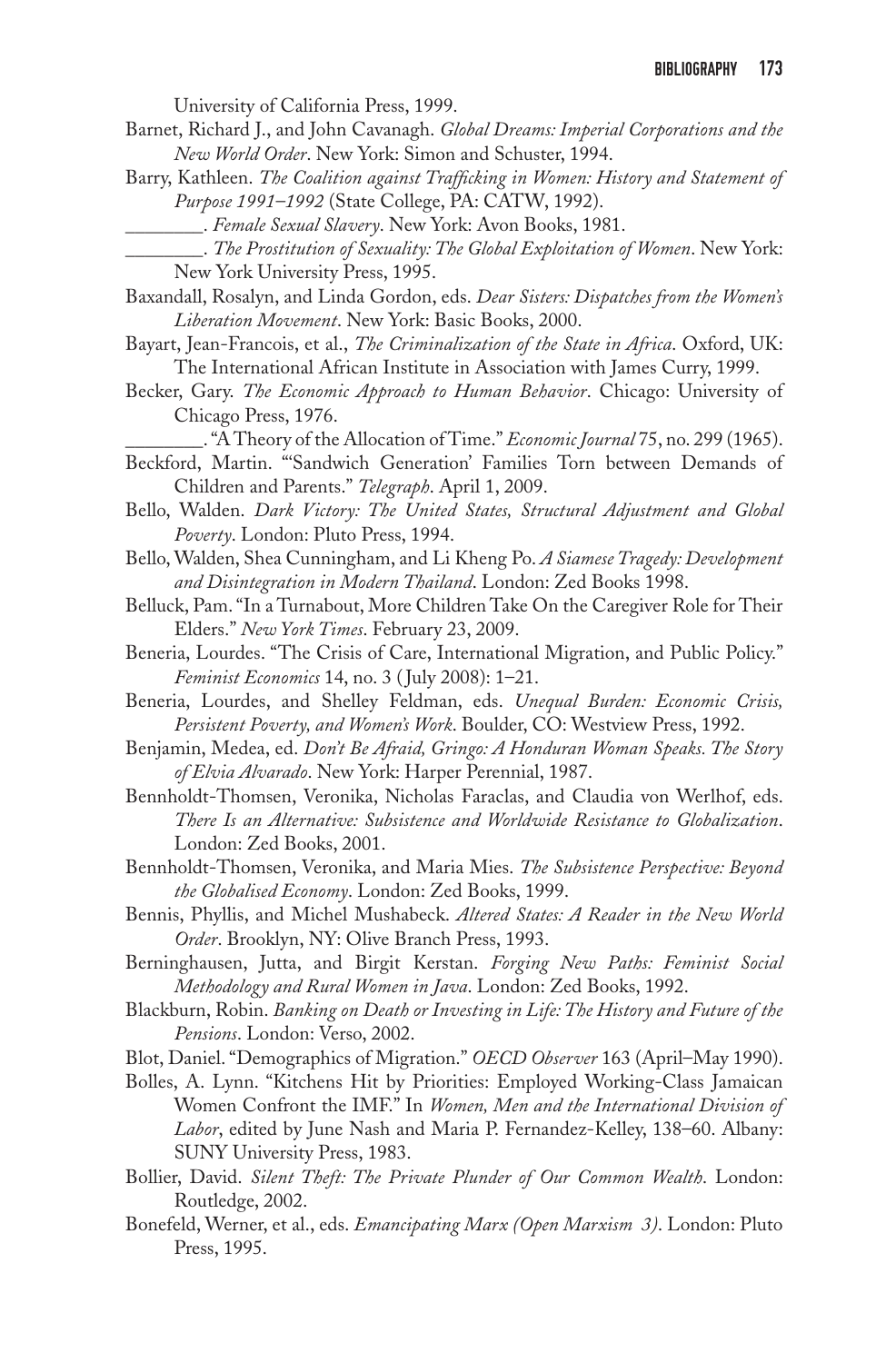- Bonefeld, Werner, ed. *Subverting the Present, Imagining the Future: Class, Struggle, Commons*. Brooklyn: Autonomedia, 2008.
- Boris, Eileen, and Jennifer Klein. "We Were the Invisible Workforce: Unionizing Home Care." In *The Sex of Class: Women Transforming American Labor*, edited by Dorothy Sue Cobble, 177–93. Ithaca: Cornell University Press, 2007.
- Boserup, Ester. *Women's Role in Economic Development*. London: George Allen and Unwin Ltd., 1970.
- Brecher, Jeremy, and Tim Costello. *Global Village or Global Pillage: Economic Reconstruction from the Bottom Up*. Boston: South End Press, 1994.
- Brody, Jane E. "When Families Take Care of Their Own." *New York Times*. November 11, 2008.
- Brozn, Michelle Burton. "Women Garment Workers of Bangladesh Seek U.S. Support in Anti-Sweatshop Campaign." Industrial Workers of the World. http://www.iww.org/unions/iu410/mlb/11-23-2004.shtml.
- Bryceson, Deborah Fahy. *Liberalizing Tanzania's Food Trade: Private and Public Faces of Urban Marketing Policy, 1930–1988*. London: Zed Books, 1993.
- Buckley, Cara, and Annie Correal. "Domestic Workers Organize to End an 'Atmosphere of Violence' on the Job." *New York Times*. June 9, 2008.
- Burkett, Paul. *Marxism and Ecological Economics: Toward a Red and Green Political Economy*. Boston: Brill, 2006.
- Bush, Barbara. *Slave Women in Caribbean Society, 1650–1838*. Bloomington: Indiana University Press, 1990.
- Buvinic, Mayra. "Women in Poverty: A New Global Underclass." *In Perspectives: Global Issues*, edited by James M. Lindsay. Boulder: Coursewise Publishing, 1998.
- CAFA (Committee for Academic Freedom in Africa). *Newsletter* 2 (Fall 1991). \_\_\_\_\_\_\_\_. *Newsletter* 4 (Spring 1993).

\_\_\_\_\_\_\_\_. *Newsletter* 5 (Fall 1993).

Caffentzis, George. "The Fundamental Implications of the Debt Crisis for Social reproduction in Africa." In *Paying the Price: Women and the Politics of International Economic Strategy*, edited by Mariarosa Dalla Costa and Giovanna Franca Dalla Costa, 15–41. London: Zed Books, 1995.

\_\_\_\_\_\_\_\_. "The Future of 'The Commons': Neoliberalism's 'Plan B' or The Original Disaccumulation of Capital." *Imperial Ecologies: A Journal of Culture/Theory/ Politics* 69 (2010): 23–41.

\_\_\_\_\_\_\_\_. "On the Notion of the Crisis of Social Reproduction: A Theoretical Review." In *Women, Development and Labor of Reproduction: Struggles and Movements*, edited by Mariarosa Dalla Costa and Giovanna Franca Dalla Costa, 153–88. Trenton, NJ: Africa World Press, 1999.

\_\_\_\_\_\_\_\_. "Three Temporal Dimensions of Class Struggle." Paper presented at ISA Annual meeting held in San Diego, CA, March 2006.

\_\_\_\_\_\_\_\_. "The Work/Energy Crisis and the Apocalypse." In *Midnight Oil: Work, Energy, War, 1973–1992*, edited by Midnight Notes Collective, New York: Autonomedia 1981.

Calasanti, Toni M., and Kathleen F. Slevin, eds. *Age Matters: Realigning Feminist Thinking*. New York: Routledge, 2006.

- Campbell, Horace, and Howard Stein, eds. *The IMF and Tanzania*. Harare (Zimbabwe): Natprint, 1991.
- Carlsson, Chris. *Nowtopia: How Pirate Programmers, Outlaw Bicyclists, and Vacant-Lot*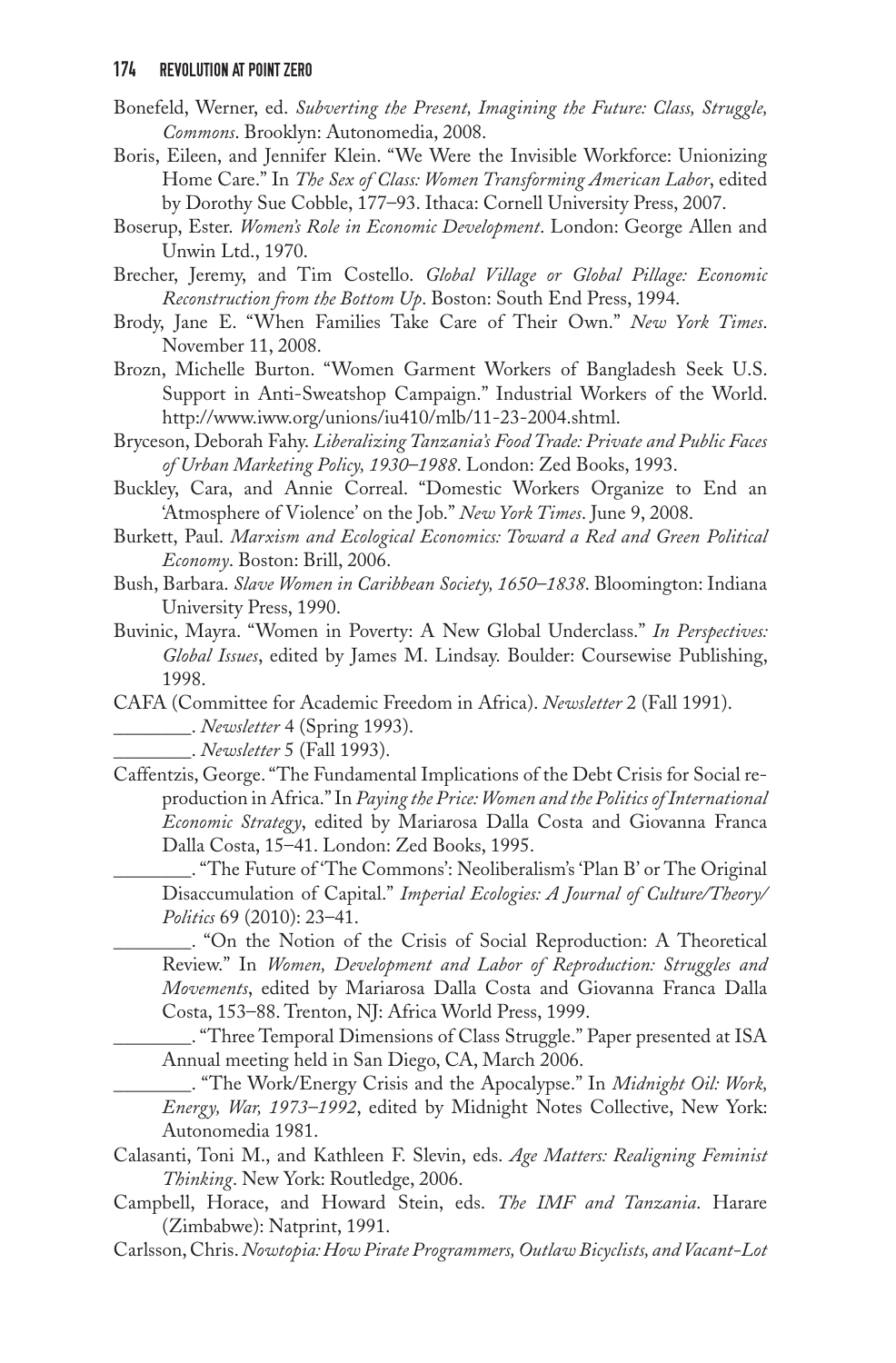*Gardeners Are Inventing the Future Today!*. Oakland, CA: AK Press, 2008.

- Carmichael, Fiona, Claire Hulme, Sally Sheppard, and Gemma Connell. "Work-Life Imbalance: Informal Care and Paid Employment in the UK." *Feminist Economics* 14, no. 2 (April 2008): 3–35.
- Carney, Judith, and Michael Watts. "Disciplining Women? Rice, Mechanization, and the Evolution of Mandinka Gender Relations in Senegambia." *Signs* 16, no. 4 (1991): 651–81.
- Carnoy, Martin, et al., *The New Global Economy in the Information Age.* University Park, PA: Pennsylvania University Press, 1993.
- Castegnaro, Alessandro. "La Rivoluzione occulta dell'assistenza agli anziani: le aiutanti domiciliari." *Studi Zancan*, 2 (2002).
- Castells, Manuel. *The End of Millennium: The Information Age. Economy, Society and Culture*. Malden, MA: Blackwell Publishers, 1998.
	- \_\_\_\_\_\_\_\_. "The Informational Economy and the New International Division of Labor." In *The New Global Economy in the Information Age*, edited by Martin Carnoy, et al., 15–45. University Park, PA: Pennsylvania University Press, 1993.
- Chandler, Michael Alison. "When a Kid Becomes the Caregiver." *Washington Post*, August 25, 2007.
- Chege, Michael. "The State and Labour in Kenya." In *Popular Struggles for Democracy in Africa*, edited by Peter Anyang' Nyong'o. London: Zed Books, 1987.
- Chira, Susan. "Babies for Export: And Now the Painful Question." *New York Times*. April 21, 1988.
- Chossudovsky, Michel. *The Globalization of Poverty: Impacts of the IMF and World Bank Reforms*. London: Zed Books, 1998.
- Cleaver, Harry. *Reading Capital Politically*. Edinburgh: AK Press, 2000.
- Clough, Michael. *Free at Last? U.S. Policy toward Africa at the End of the Cold War*. New York: Council of Foreign Relations, 1992.
- Coalition of South African Trade Unions (COSATU). http://www.cosatu.org.za/ shop/shop1006-08.html.
- Cobble, Dorothy Sue, ed. *The Sex of Class: Women Transforming American Labor*. Ithaca: Cornell University Press, 2007.
- Cock, Jacklyn. "Trapped Workers: The Case of Domestic Servants in South Africa." In *Patriarchy and Class: African Women in the Home and in the Workforce*, edited by Sharon B. Stichter and Jane L. Parpart. Boulder, CO: Westview Press, 1988.
- Cohen, Roberta. *The New Helots: Migrants in the International Division of Labor*. Aldershot, UK: Gower Publishing Co., 1987.
- Cohen, Roberta, and Francis M. Deng. *Masses in Flight: The Global Crisis of Internal Displacement*. Washington, DC: Brookings Institution Press, 1998.
- Colatrella, Steven. *Workers of the World: African and Asian Migrants in Italy in the 1990s*. Trenton, NJ: Africa World Press, 2001.
- Commonwealth Secretariat. *Engendering Adjustment for the 1990s*. London, 1990.
- Costa, Dora L. *The Evolution of Retirement: An American Economic History, 1880– 1990*. Chicago: University of Chicago Press, 1998.
- Cowan, Ruth. *More Work for Mother: The Ironies of Household Technology from the Open Hearth to the Microwave*. New York: Basic Books, 1983.
- Cowell, Alan. "Affluent Europe's Plight: Graying." *New York Times*. September 8, 1994.
- Cozart, Bernadette. "The Greening of Harlem." In *Avant Gardening: Ecological Struggle in the City and the World*, by Peter Lamborn Wilson and Bill Weinberg.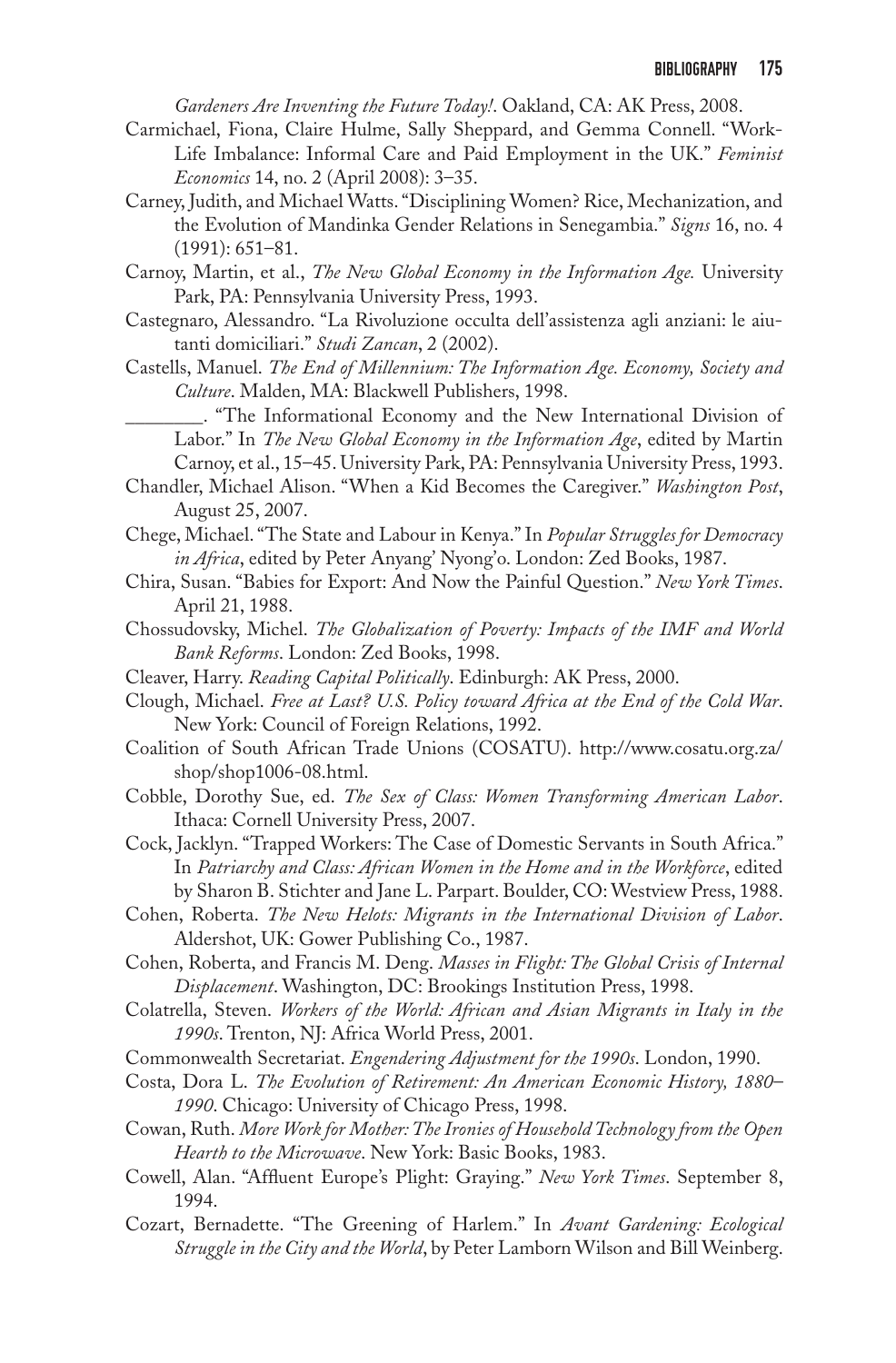New York: Autonomedia, 1999.

- Dalla Costa, Giovanna Franca. "Development and Economic Crisis: Women's Labour and Social Policies in Venezuela in the Context of International Indebtedness." In *Paying the Price: Women and the Politics of International Economic Strategy*, edited by Mariarosa Dalla Costa and Giovanna Franca Dalla Costa. London: Zed Books, 1995.
- Dalla Costa, Mariarosa. "Capitalism and Reproduction." In *Subverting the Present, Imagining the Future: Class, Struggle, Commons*, edited by Werner Bonefeld, 87–98. Brooklyn: Autonomedia, 2008.
	- \_\_\_\_\_\_\_\_. "Community, Factory and School from the Woman's Viewpoint." *L'Offensiva* (1972).

\_\_\_\_\_\_\_\_. "Riproduzione e emigrazione." In *L'Operaio Multinazionale in Europa*, edited by Alessandro Serafini. Milan: Feltrinelli, 1974. Translated by Silvia Federici and Harry Cleaver and published as "Reproduction and Emigration" in *The Commoner* 15 (Winter 2012): 95–157.

\_\_\_\_\_\_\_\_. "Women and the Subversion of the Community." In *The Power of Women and the Subversion of the Community*, by Mariarosa Dalla Costa and Selma James. Bristol: Falling Wall Press, 1973.

\_\_\_\_\_\_\_\_. "Women's Autonomy and Remuneration for Care Work in the New Emergencies." *The Commoner* 15 (Winter 2012): 198–234.

Dalla Costa, Mariarosa, and Giovanna Franca Dalla Costa, eds. *Paying the Price: Women and the Politics of International Economic Strategy*. London: Zed Books, 1995.

 \_\_\_\_\_\_\_\_. *Women, Development and Labor of Reproduction: Struggles and Movements*. Trenton, NJ: Africa World Press, 1999.

- Dalla Costa, Mariarosa, and Leopoldina Fortunati. *Brutto Ciao. Direzioni di marcia delle donne negli ultimi trent'anni*. Rome: Edizioni delle donne, 1976.
- Dalla Costa, Mariarosa, and Selma James. *The Power of Women and the Subversion of the Community*. Bristol: Falling Wall Press, 1973.
- Davidson, Basil. *The People's Cause: A History of Guerillas in Africa*. London: Longman, 1981.
- Davies, Miranda. *Third World: Second Sex*. London: Zed Books, 1987.
- Davis, Mike. *Planet of Slums: Urban Involution and the Informal Working Class*. London: Verso, 2006.
- De Angelis, Massimo. *The Beginning of History: Value Struggles and Global Capital*. London: Pluto Press, 2007.
- Department of Health, Education and Welfare. *Work in America: Report of a Special Task Force to the Secretary of HEW* (Health, Education and Welfare). Cambridge, MA: MIT, 1975.
- Depastino, Todd. *Citizen Hobo*. Chicago: The University of Chicago Press, 2003.
- Diduk, Susan. "Women's Agricultural Production and Political Action in the Cameroon Grassfields." *Africa* 59, no. 3 (1989): 338–55.
- Di Vico, Dario. "Le badanti, il nuovo welfare privato. Aiutano gli anziani e lo Stato risparmia." *Corriere della Sera*. June 13, 2004, 15.
- Duffield, Mark. "The Political Economy of Internal War: Asset Transfer, Complex Emergencies, and International Aid." In *War and Hunger: Rethinking International Responses to Complex Emergencies*, edited by Joanna Macrae and Anthony Zwi. London: Zed Books, 1994.

Eaton, Susan E. "Eldercare in the United States: Inadequate, Inequitable, but Not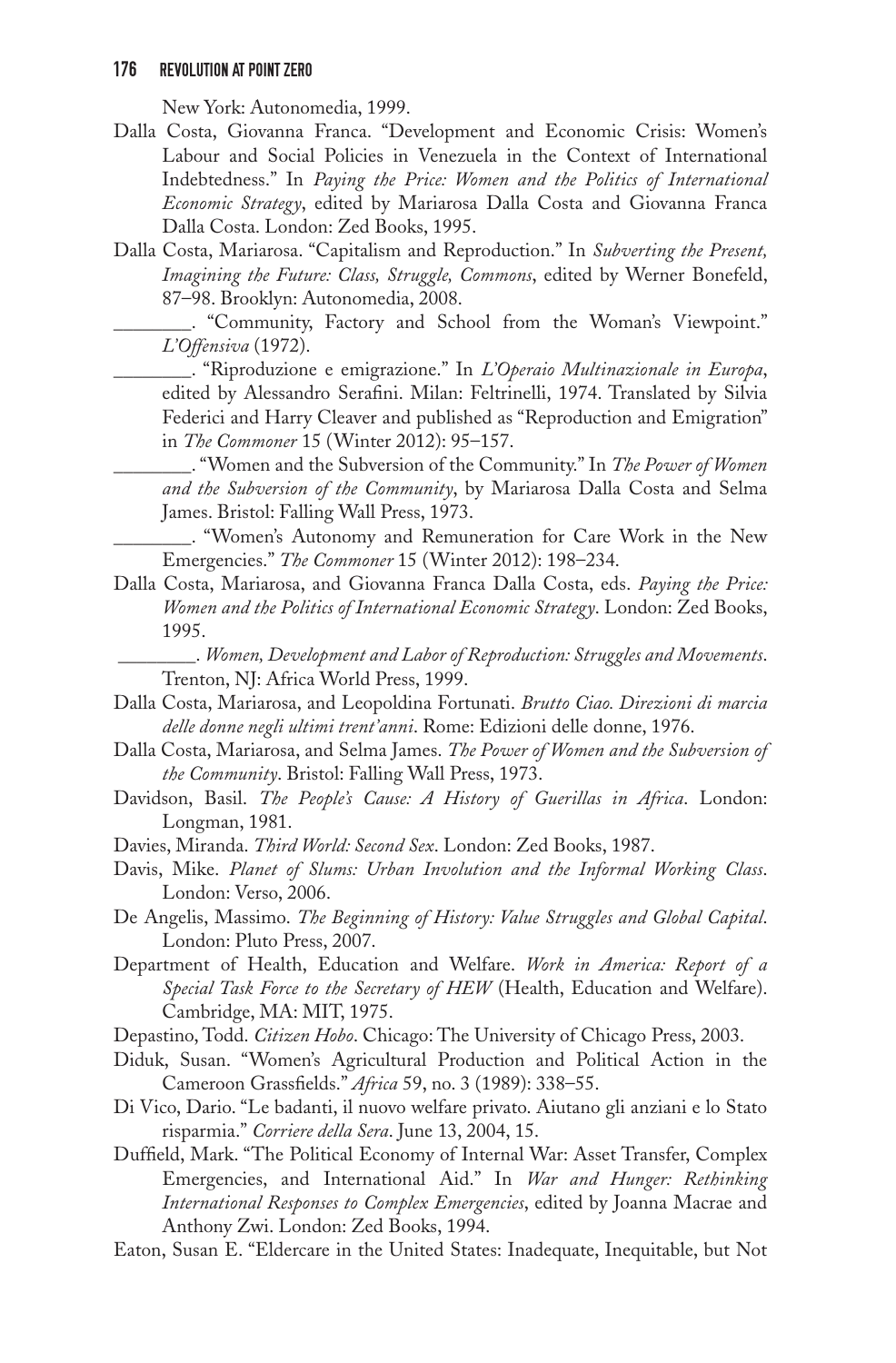a Lost Cause." In *Warm Hands in Cold Age*, edited by Nancy Folbre, Lois B. Shaw, and Agneta Stark, 37–52. New York: Routledge, 2007.

- *Ecologist, The*. *Whose Common Future? Reclaiming the Commons*. Philadelphia: New Society Publishers with Earthscan, 1993.
- *Economist*. "Trafficking in Women: In the Shadows." *Economist* 356, no. 8185. August 26, 2000.

\_\_\_\_\_\_\_\_. "Why It Still Pays to Study Medieval English Landholding and Sahelian Nomadism." July 31, 2008. http://www.economist.com/node/11848182.

- Edelman, Marc, and Angelique Haugerud, eds. *The Anthropology of Development and Globalization: From Classical Political Economy to Contemporary Neoliberalism.*  Malden, MA: Blackwell Publishing, 2005.
- Effe. *La Rivista delle Librerie Feltrinelli* 13 (1999).
- El Saadawi, Nawal. *Woman at Point Zero*. London: Zed Books, 1999.
- Elson, Diane, ed. "From Survival Strategies to Transformation Strategies: Women's Needs and Structural Adjustment." *Unequal Burden: Economic Crisis, Persistent Poverty, and Women's Work*, edited by Lourdes Beneria and Shelley Feldman, 26–49. Boulder, CO: Westview Press, 1992.
	- \_\_\_\_\_\_\_\_. *Male Bias in the Development Process*. Manchester: Manchester University Press, 1990.
- Emeagwali, Gloria T. *Women Pay the Price: Structural Adjustment in Africa and the Caribbean*. Trenton: Africa World Press, 1995.
- Emergency Exit Collective. *The Great Eight Masters and the Six Billion Commoners*. Bristol: May Day, 2008.
- Engels, Friederich. *The Condition of the Working Class in England*. Moscow: Progress Publishers, 1980.
- Enloe, Cynthia. *Bananas, Beaches and Bases*. Berkeley: University of California Press, 1990.
- FAO (Food and Agriculture Association). *Gender and Agriculture*. http://www.fao. org/Gender/agrib4-e.htm
- Faraclas, Nicholas. "Melanesia, the Banks, and the BINGOs: Real Alternatives Are Everywhere (Except in the Consultants' Briefcases)." In *There Is an Alternative: Subsistence and Worldwide Resistance to Corporate Globalization*, edited by Veronika Bennholdt-Thomsen, Nicholas Faraclas, and Claudia von Werlhof. London: Zed, 2001.
- Federici, Silvia. *Caliban and the Witch: Women, the Body and Primitive Accumulation*. Brooklyn, NY: Autonomedia, 2004.

\_\_\_\_\_\_\_\_. "The Debt Crisis, Africa, and the New Enclosures." In *Midnight Oil: Work, Energy, War, 1973–1992*, edited by Midnight Notes Collective, 303–17. New York: Autonomedia, 1992.

\_\_\_\_\_\_\_\_. "Economic Crisis and Demographic Policy in Sub-Saharan Africa: The Case of Nigeria." In *Paying the Price: Women and the Politics of International Economic Strategy*, edited by Mariarosa Dalla Costa and Giovanna Franca Dalla Costa, 42–57. London: Zed Books, 1995.

\_\_\_\_\_\_\_\_. "Going to Beijin: The United Nations and the Taming of the International Women's Movement." Unpublished manuscript, 1997.

\_\_\_\_\_\_\_\_. "The New African Student Movement." In *A Thousand Flowers: Social Struggles against Structural Adjustment in African Universities*, edited by Silvia Federici et al., 86–112. Trenton, NJ: Africa World Press, 2000.

\_\_\_\_\_\_\_\_. "On Affective Labor." In *Cognitive Capitalism, Education and Digital*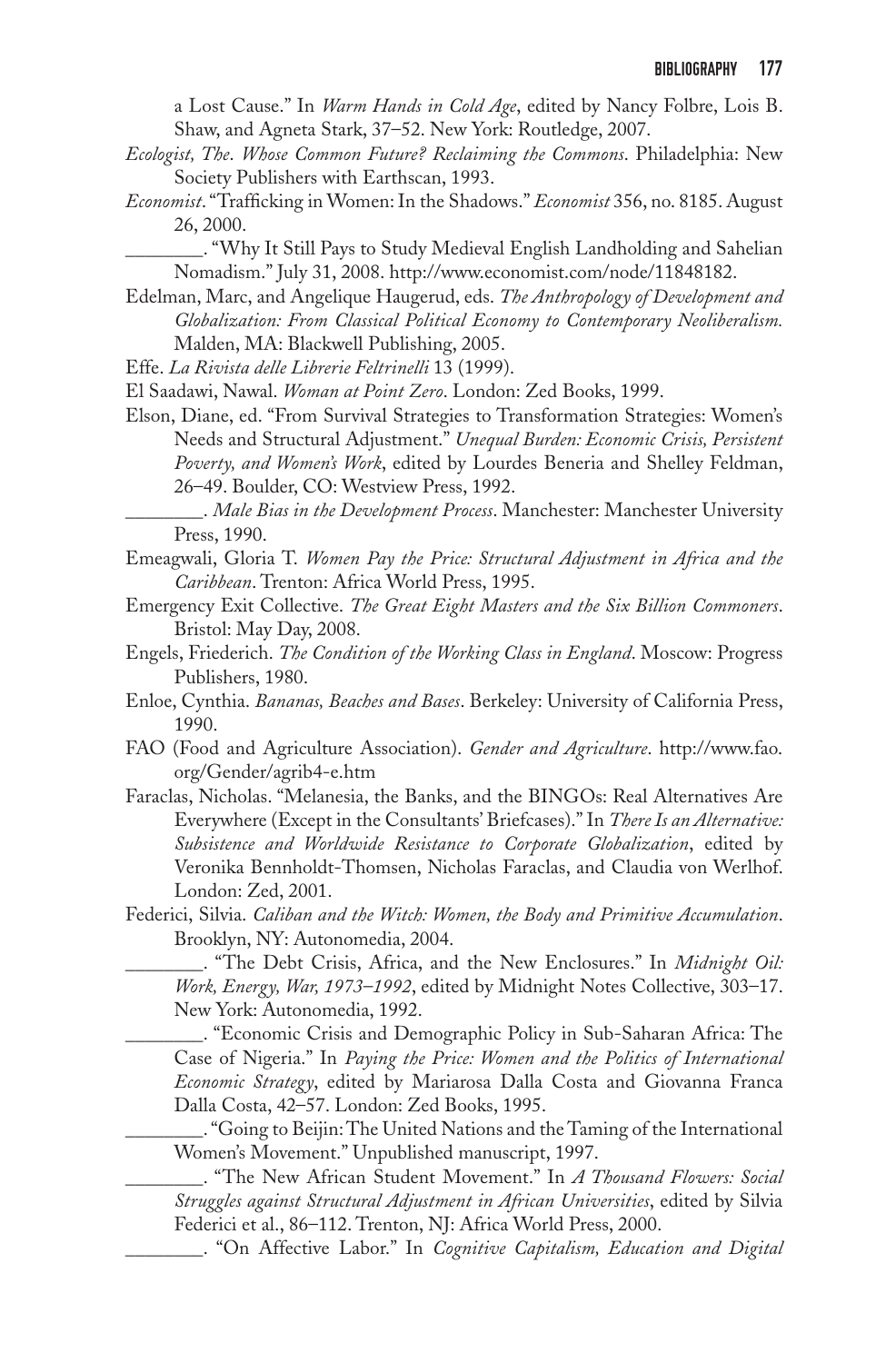*Labor*, edited by Michael A. Peters and Eergin Blut, 57–74. New York: Peter Lang, 2011.

\_\_\_\_\_\_\_\_. "War, Globalization and Reproduction." *Peace and Change* 25, no. 2 (April 2000). Reprinted in *Seeds of New Hope: Pan-African Peace Studies for the Twenty-First Century*, edited by Matt Meyer and Elavie Ndura-Ouédraogo, 141–64. Trenton, NJ: Africa World Press, 2008.

\_\_\_\_\_\_\_\_. "Witch-Hunting, Globalization, and Feminist Solidarity in Africa Today." *Journal of International Women's Studies*, special issue, *Women's Gender Activism in Africa* 10, no. 1 (October 2008a): 21–35.

\_\_\_\_\_\_\_\_. "Women, Land Struggles, and the Reconstruction of the Commons." *WorkingUSA: The Journal of Labor and Society* 14, no. 1 (March 2011): 41–56.

- Federici, Silvia, et al., *A Thousand Flowers: Social Struggles against Structural Adjustment in African Universities*. Trenton: Africa World Press, 2000.
- Ferguson, Ann, and Nancy Folbre. "Women, Care and the Public Good: A Dialogue." In *Not for Sale: In Defense of Public Goods*, edited by Anatole Anton, Milton Fisk, and Nancy Holmstrom, 95–108. Boulder, CO: Westview Press, 2000.
- Ferguson, Sarah. "A Brief History of Grassroots Greening in the Lower East Side." In *Avant Gardening: Ecological Struggle in the City and the World*, by Peter Lamborn Wilson and Bill Weinberg. New York: Autonomedia, 1999.
- Fernandez, Margarita. "Cultivating Community, Food, and Empowerment: Urban Gardens in New York City." Project course paper, 2003.
- Firestone, David. "Gloom and Despair Among Advocates of the Poor." *New York Times*. September 21, 1995.
- Fisher, Jo. *Out of the Shadows: Women, Resistance and Politics in South America*. London: Latin America Bureau, 1993.
- Flowers, Amy. *The Fantasy Factory: An Insider's View of the Phone Sex Industry*. Philadelphia: University of Pennsylvania Press, 1998.
- Folbre, Nancy. "Nursebots to the Rescue? Immigration, Automation and Care." *Globalizations* 3, no. 3 (2006): 349–60.
- Folbre, Nancy, Lois B. Shaw, and Agneta Stark, eds. *Warm Hands in Cold Age*. New York: Routledge, 2007.
- Fortunati, Leopoldina. *The Arcane of Reproduction: Housework, Prostitution, Labor and Capital*. Brooklyn: Autonomedia, 1995. (First published in Italian as: L'Arcano della Riproduzione: Casalinghe, Prostitute, Operai e Capitale. Venezia: Marsilio, 1981).
- GABRIELA. *Globalization: Displacement, Commodification and Modern-day Slavery of Women. Proceedings of the Workshop on Women and Globalization*. Quezon City. Philippines. November 23, 1996.
- Gai, Dharam, ed. *The IMF and the South: The Social Impact of Crisis and Adjustment*. London: Zed Books, 1991.
- Gall, Carlotta. "Poverty and a Decade of Balkan Conflicts Feed a Network of Sex Slavery." *Herald Tribune*. July 31, 2001.
- Galli, Rosemary, and Ursula Frank. "Structural Adjustment and Gender in Guinea Bissau." In *Women Pay the Price: Structural Adjustment in Africa and the Caribbean*, edited by Gloria T. Emeagwali. Trenton, NJ: Africa World Press, 1995.
- Glazer, Nona. *Women's Paid and Unpaid Labor: Work Transfer in Health Care and Retail*. Philadelphia: Temple University Press, 1993.
- Goldberg, Carey. "Sex Slavery, Thailand to New York: Thousands of Indentured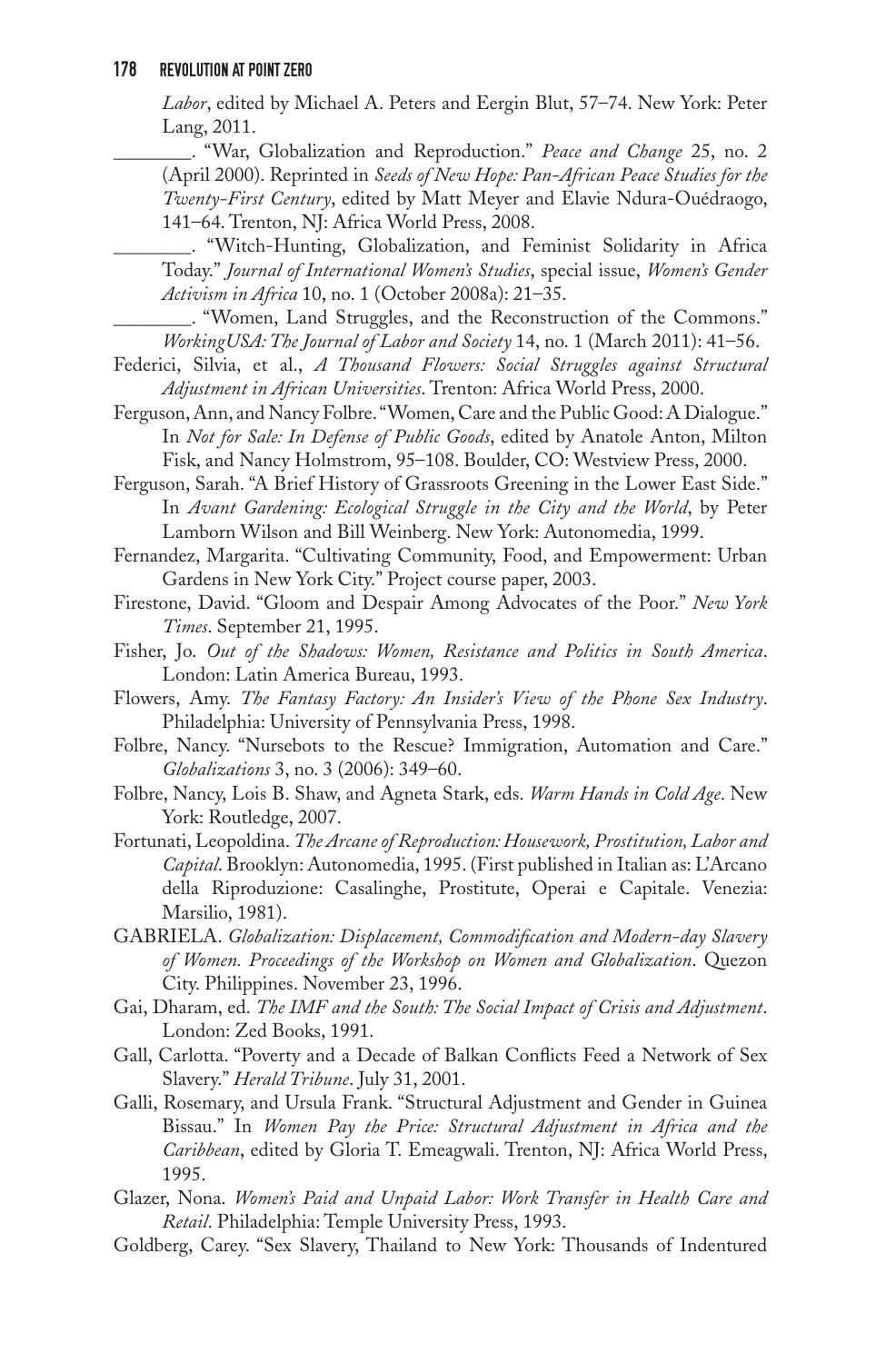Asian Prostitutes May Be in U.S." *New York Times*, September 11, 1995.

- Goldschmidt-Clermont, Luisella. *Economic Evaluations of Unpaid Household Work: Africa, Asia, Latin America, Oceania*. Geneva: ILO Publications, 1987.
- Gray, Anne. *Unsocial Europe: Social Protection or Flexpoitation?* London: Pluto Press, 2004.
- Gray, Lorraine. *The Global Assembly Line*. Documentary video. Wayne, NJ: New Day Films, 1986.
- Green, Carole A. "Race, Ethnicity and Social Security Retirement Age in the U.S." In *Warm Hands in Cold Age*, edited by Nancy Folbre, Lois B. Shaw, and Agneta Stark, 117–44. New York: Routledge, 2007.
- Greenspan, Alan. *The Age of Turbulence: Adventures in a New World*. New York: Penguin Press, 2007.
- Grunwald, Joseph, and Kenneth Flamm. *The Global Factory: Foreign Assembly in International Trade*. Washington, DC: The Brookings Institution, 1985.
- Guelfi, Carlo. "Il Dialogo Nord-Sud e i Suoi Problemi." In *Nuove Questioni di Storia Contemporanea III*, edited by R.H. Rainero, 137–81. Milan: Marzorati, 1985.
- Gunder Frank, Andre. *Capitalism and Underdevelopment in Latin America: Historical Studies of Chile and Brazil*. New York: Monthly Review Press, 1967.
	- \_\_\_\_\_\_\_\_. *The Development of Underdevelopment*. New York: Monthly Review Press, 1966.
	- \_\_\_\_\_\_\_\_. *World Accumulation, 1942–1789*. New York: Monthly Review Press, 1978.
- Hamermesh, Mira. *Maids and Madams*. Documentary video. Associated Film Production. Channel 4 Television Co., London, 1985.
- Hanlon, Joseph. *Mozambique: Who Calls the Shots?* London: James Currey, 1991.
	- \_\_\_\_\_\_\_\_. *Peace Without Profit: How the IMF Blocks Rebuilding in Mozambique*, Oxford: James Currey, 1996.
- Haraway, Donna J. *Simians, Cyborgs and Women: The Reinvention of Nature*. New York: Routledge, 1991.
- Hardt, Michael, and Antonio Negri. *Empire*. Cambridge, MA: Harvard University Press, 2000.
	- \_\_\_\_\_\_\_\_. *Multitudes: War and Democracy in the Age of Empire*. Cambridge, MA: Harvard University Press, 2004.
- Harrington, Meyer, et al., "Linking Benefits to Marital Status: Race and Social Security in the U.S." In *Warm Hands in Cold Age*, edited by Nancy Folbre, Lois B. Shaw, and Agneta Stark, 163–98. New York: Routledge, 2007.
- Hayden, Dolores. *The Grand Domestic Revolution*. Cambridge, MA: MIT Press, 1985.

\_\_\_\_\_\_\_\_. *Redesigning the American Dream: The Future of Housing, Work, and Family Life*. New York: Norton and Company, 1986.

- Heyzer, Noleen, et al., *The Trade in Domestic Workers: Causes, Mechanisms and Consequences of International Migration*. London & Kuala Lumpur: Asian and Pacific Development Centre, with ZED Books, 1994.
- Hinfelar, Hugo F. "Witch-Hunting in Zambia and International Illegal Trade." In *Witchcraft Beliefs and Accusations in Contemporary Africa*, edited by Gerrie Ter Haar, 229–46. Trenton, NJ: Africa World Press, 2007.
- Hochschild, Adam. *King Leopold's Ghost*, Boston: Houghton Mifflin Co., 1998.
- Hochschild, Arlie. "Global Care Chains and Emotional Surplus Value." In *Global Capitalism*, edited by Will Hutton and Anthony Giddens. New York: The New Press, 2000.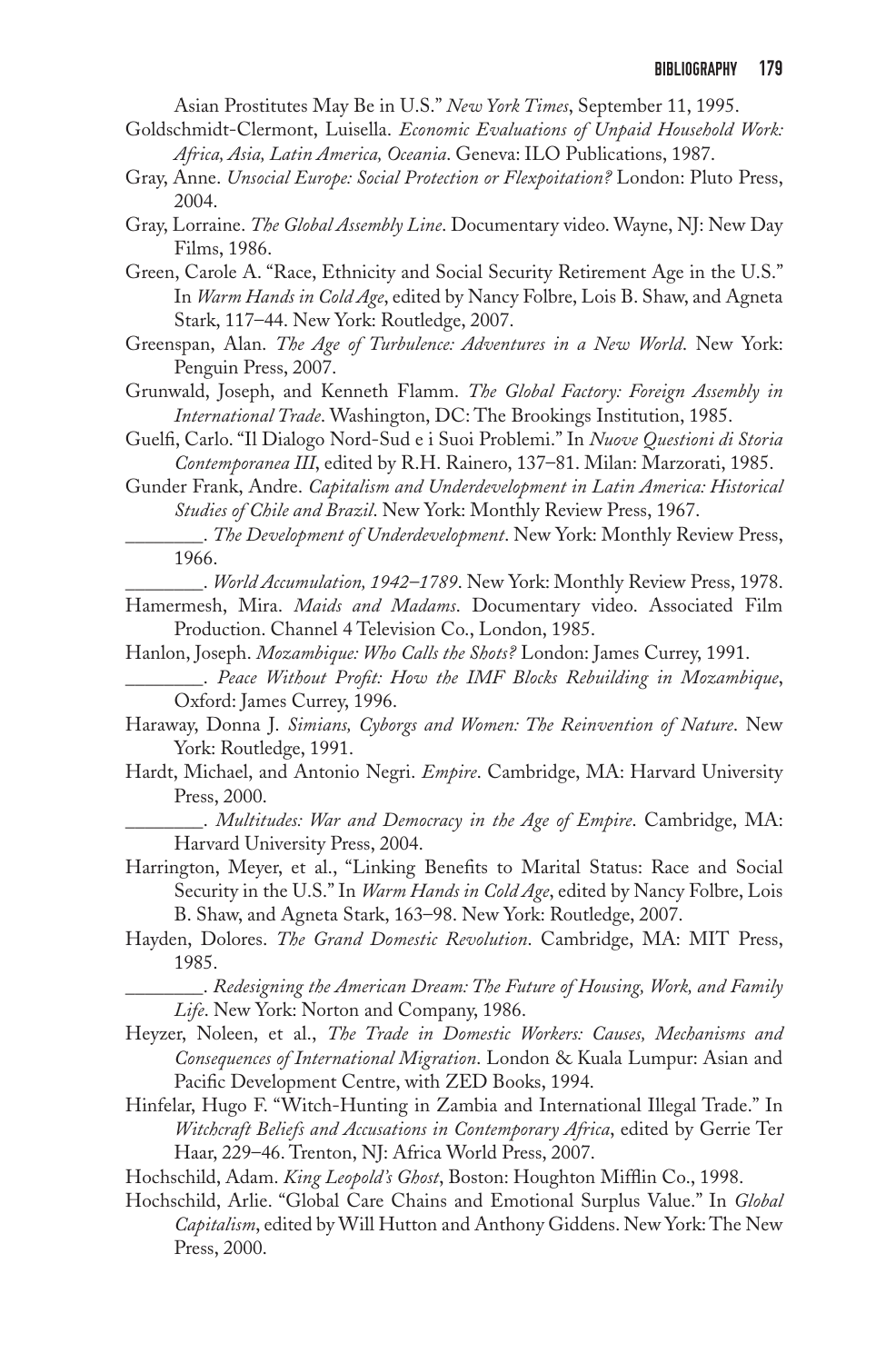- Hochschild, Arlie, and Barbara Ehrenreich. *Global Women: Nannies, Maids and Sex Workers in the New Economy*. New York: Holt, 2002.
- Holloway, John. *Change the World Without Taking Power*. London: Pluto Press, 2002. \_\_\_\_\_\_\_\_. *Crack Capitalism*. London: Pluto Press, 2010.
- Holmstrom, Nancy, ed. *The Socialist Feminist Project: A Contemporary Reader in Theory and Politics*. New York: Monthly Review Press, 2002.
- hooks, bell. *Yearning: Race, Gender, and Cultural Politics*. Boston: South End Press, 1990.
- Human Rights Watch (Africa). *Child Soldiers in Liberia*. New York: Human Rights Watch, 1994.

\_\_\_\_\_\_\_\_. *Slaves, Street Children and Child Soldiers*. New York: Human Rights Watch, 1995.

- Inglehart, Ronald, and Pippa Norris. *Rising Tide: Gender Equality and Cultural Change Around the World*. Cambridge: Cambridge University Press, 2003.
- International Labour Organization. "Migrants from Constraint to Free Choice." *World of Work* 3 (April 1993).
- Isla, Ana. "Enclosure and Micro-enterprise as Sustainable Development: The Case of the Canada–Costa Rica Debt-for-Nature Investment." *Canadian Journal of Development Studies* 22 (2001): 935–43.

\_\_\_\_\_\_\_\_. "Who Pays for the Kyoto Protocol?" In *Eco-Sufficiency and Global Justice. Women Write Political Ecology*, edited by Ariel Salleh, 199–217. New York, London: Macmillan Palgrave, 2009.

- Iyun, Folasode. "The Impact of Structural Adjustment on Maternal and Child Health in Nigeria." In *Women Pay the Price: Structural Adjustment in Africa and the Caribbean*, by T. Emeagwali. Trenton: Africa World Press, 1995.
- Jackson, Robert M., ed. *Global Issues: 93, 94*. Guilford, CT: The Dushkin Publishing Group, 1993.
- James, Selma. *Sex, Race and Class*. Bristol: Falling Wall Press (with Race Today), 1975.

\_\_\_\_\_\_\_\_. *Sex, Race, and Class: The Perspective of Winning: A Selection of Writings, 1952–2011* (Oakland, PM Press: 2012).

- Jelin, Elizabeth. *Women and Social Change in Latin America*. London: Zed Books, 1990.
- Joekes, Susan. *Trade-Related Employment for Women in Industry and Services in Developing Countries*. Geneva: UNRISD, 1995.
- Johnson-Odim, Cheryl. "Common Themes, Different Contexts, Third World Women and Feminism." In *Third World Women and the Politics of Feminism*, by Chandra Talpade Mohanti, Ann Russo, and Lourdes Torres, 314–27. Bloomington and Indianapolis: Indiana University Press, 1991.
- Joyce, Kelly, and Laura Mamo. "Greying the Cyborg: New Directions in Feminist Analyses of Aging, Science and Technology." In *Age Matters: Realigning Feminist Thinking*, edited by Toni M. Calasanti and Kathleen F. Slevin, 99– 122. New York: Routledge, 2006.
- Keen, David. "The Functions of Famine in Southwestern Sudan: Implications for Relief." In *War and Hunger: Rethinking International Responses to Complex Emergencies*, edited by Joanna Macrae and Anthony Zwi. London: Zed Books, 1994.
- Keen, David, and Ken Wilson. "Engaging with Violence: A Reassessment of Relief in Wartime." In *War and Hunger: Rethinking International Responses to Complex*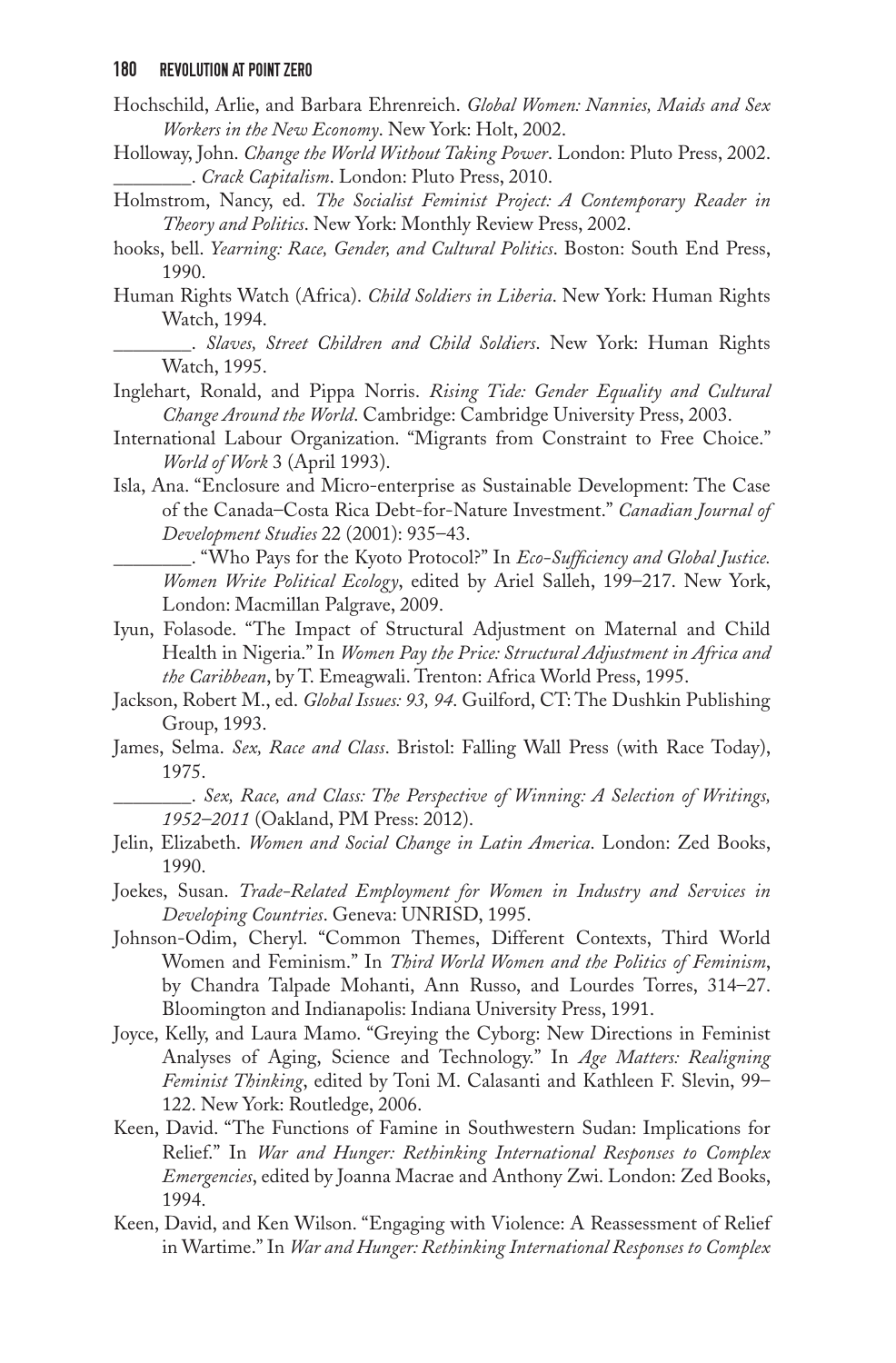*Emergencies*, edited by Joanna Macrae and Anthony Zwi, 209–21. London: Zed Books, 1994.

- Kelly, Deirdre M. *Hard Work, Hard Choices: A Survey of Women in St. Lucia's Export-Oriented Electronic Factories*. Cave Hill, Barbados: University of the West Indies, Institute of Social and Economic Research. 1987.
- Kempadoo, Kamala, and Jo Doezema, eds. *Global Sex Workers: Rights, Resistance, and Redefinition*. London: Routledge, 1998.
- Kerr, Joanna, ed. *Ours by Right: Women's Rights as Human Rights*. London: Zed Books, 1993.
- Kotlikoff, Laurence J., and Scott Burns. *The Coming Generational Storm: What You Need to Know About America's Economic Future*. Cambridge, MA: MIT Press, 2004.
- Kreps, Juanita Morris, ed. *Sex in the Marketplace: American Women at Work*. Baltimore: John Hopkins University Press, 1971.
	- \_\_\_\_\_\_\_\_. *Women and the American Economy: A Look at the 1980s*. Englewood Cliffs, NJ: Prentice Hall, 1976.
- Kropotkin, Peter. *Mutual Aid: A Factor of Evolution.* London: Freedom Press, 1902.
- Krugman, Paul. "Fantasy Economics." *New York Times*. September 26, 1994.
- Kumar, Radha. *The History of Doing: An Illustrated Account of Movements for Women's Rights and Feminism in India 1800–1990*. London: Verso, 1997.
- Kuppers, Gaby. *Compañeras: Voices from the Latin American Women's Movement*. London: Latin American Bureau, 1992.
- Lim, Linda. "Capitalism, Imperialism and Patriarchy." In *Women, Men and the International Division of Labor*, edited by June Nash and Maria P. Fernandez-Kelley, 70–91. Albany, NY: SUNY University Press, 1983.
- Lindsay, James M. ed. *Perspectives: Global Issues*. Boulder: Coursewise Publishing, 1998.
- Linebaugh, Peter. *The Magna Carta Manifesto: Liberties and Commons for All*. Berkeley: University of California Press, 2007.
- Lovins, Amory. *Soft Energy Paths*. New York: Harper and Row, 1977.
- Lyon, Dawn. "The Organization of Carework in Italy: Gender and Migrant Labor in the New Economy." *Indiana Journal of Legal Studies* 13, no. 1 (Winter 2006): 207–24.
- Maathai, Wangari. "Kenya's Green Belt Movement." In *Africa* (5th ed.), edited by F. Jeffress Ramsay. Guilford, CT: The Dushkin Publishing Group, 1993.
- Macrae, Joanna, and Anthony Zwi, eds. *War and Hunger: Rethinking International Responses to Complex Emergencies*. London: Zed Books, 1994.
- Makhijani, Arjun. "Economic Apartheid in the New World Order." In *Altered States: A Reader in the New World Order*, by Phyllis Bennis and Michel Mushabeck. Brooklyn, NY: Olive Branch Press, 1993.
- Malos, Ellen, ed. *The Politics of Housework*. Cheltenham, UK: New Clarion Press, 1980.
- Mander, Jerry, and Edward Goldsmith. *The Case against the Global Economy and for a Turn toward the Local*. San Francisco: Sierra Club Books, 1996.
- Marshall, Alfred. *Principles of Economics*. London: Macmillan and Co., 1890 & 1938.
- Marx, Karl. *Capital*, vol. 1. London: Penguin Classics, 1990.
	- \_\_\_\_\_\_\_\_. *Grundrisse*. London: The Penguin Press, 1973.
	- \_\_\_\_\_\_\_\_. "Wages of Labour," in *Economic and Philosophic Manuscripts of 1844*. Moscow: Progress Publishers, 1974.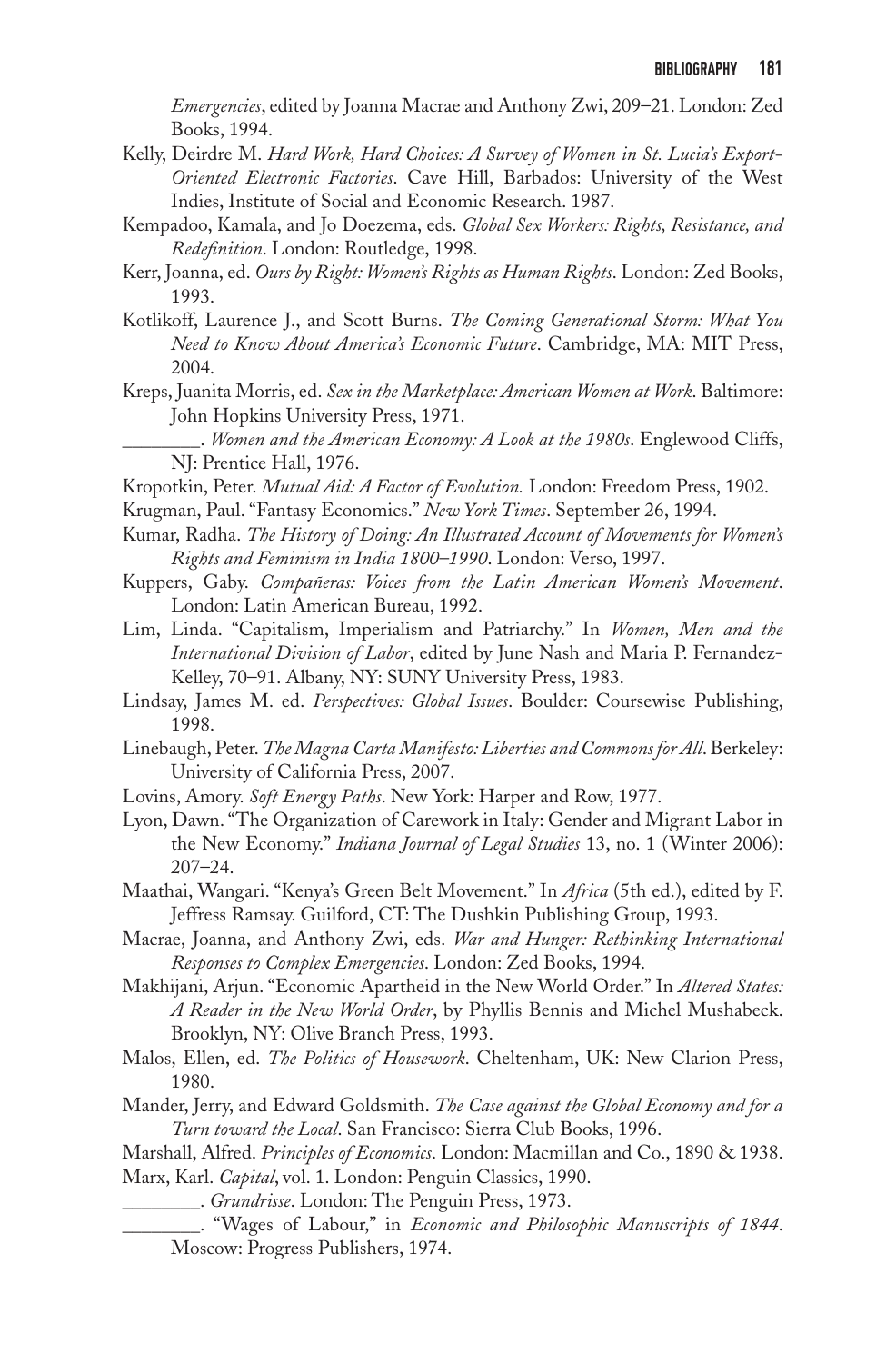- Mathieu, Lilian. "The Debate on Prostitution in France: A Conflict between Abolition, Regulation and Prohibition." *Journal of Contemporary European Studies* 12, no. 2 (August 2004): 153–64.
- Matsui, Yayori. *Women in the New Asia: From Pain to Power*. London: Zed Books, 1999.
- McAfee, Kathy. *Storm Signals: Structural Adjustment and Development Alternatives in the Caribbean*. Boston: South End Press with Oxfam America, 1991.
- McLellan, David. *Karl Marx: Selected Writings*. Oxford, UK: Oxford University Press, 1977.
- Meillassoux, Claude. *Maidens, Meal, and Money: Capitalism and the Domestic Community*. Cambridge: Cambridge University Press, 1975.
- Meisenheimer II, Joseph R. "How Do Immigrants Fare in the U.S. Labor Market?" *Monthly Labor Review* (December 1992).
- Melotti, Umberto. *L'immigrazione una sfida per l'Europa*. Capodarco di Fermo, AP: Edizioni Associate, 1992.
- Mendez, Jennifer Bickham. *From Revolution to the Maquiladoras: Gender, Labor and Globalization*. Durham: Duke University Press, 2005.
- Meyer, Mary K., and Elizabeth Prugl, eds. *Gender Politics in Global Governance*. Boulder: Rowman and Littlefield Publishers Inc., 1999.
- Michalet, Charles Albert. *The Multinational Companies and the New International Division of Labour*. Geneva: ILO, World Employment Programme Research Working Papers, 1976.
- Midnight Notes Collective. *Midnight Oil: Work, Energy, War, 1973–1992*. New York: Autonomedia, 1992.

\_\_\_\_\_\_\_\_. "The New Enclosures." In *Midnight Oil: Work, Energy, War, 1973–1992, edited by Midnight Notes Collective.* New York: Autonomedia, 1992.

Mies, Maria. "From the Individual to the Individual: In the Supermarket of 'Reproductive Alternatives.'" *Genetic Engineering* 1, no. 3 (1988): 225–37.

\_\_\_\_\_\_\_\_. P*atriarchy and Accumulation on a World Scale: Women in the International Division of Labour*. London: Zed Books, 1986.

- Mies, Maria, and Veronika Bennholdt-Thomsen. "Defending, Reclaiming, and Reinventing the Commons." In *The Subsistence Perspective: Beyond the Globalised Economy*, edited by Veronika Bennholdt-Thomsen and Maria Mies, 141–64. London: Zed Books, 1999.
- Mies, Maria, Veronika Bennholdt-Thomsen, and Claudia von Werlhof. *Women: The Last Colony*. London: Zed Books, 1988.
- Mies, Maria, and Vandana Shiva. *Ecofeminism*. London: Zed Books, 1993.
- Milwaukee County Welfare Rights Organization. *Welfare Mothers Speak Out*. New York: W.W. Norton Co., 1972.
- Misra, Joya, Jonathan Woodring, and Sabine N. Merz. "The Globalization of Care Work: Neoliberal Economic Restructuring and Migration Policy." *Globalizations* 3, no. 3 (2006): 317–32.
- Mohanti, Chandra Talpade, Ann Russo, and Lourdes Torres. *Third World Women and the Politics of Feminism*. Bloomington and Indianapolis: Indiana University Press, 1991.
- Morgan, Robin, ed. *Sisterhood Is Global: The International Women's Movement Anthology*. New York: Doubleday, 1984.
- Morokvasic, Mirjana. "Birds of Passage Are Also Women." *International Migration Review (IMR)* 13, no. 4 (1984): 886–907.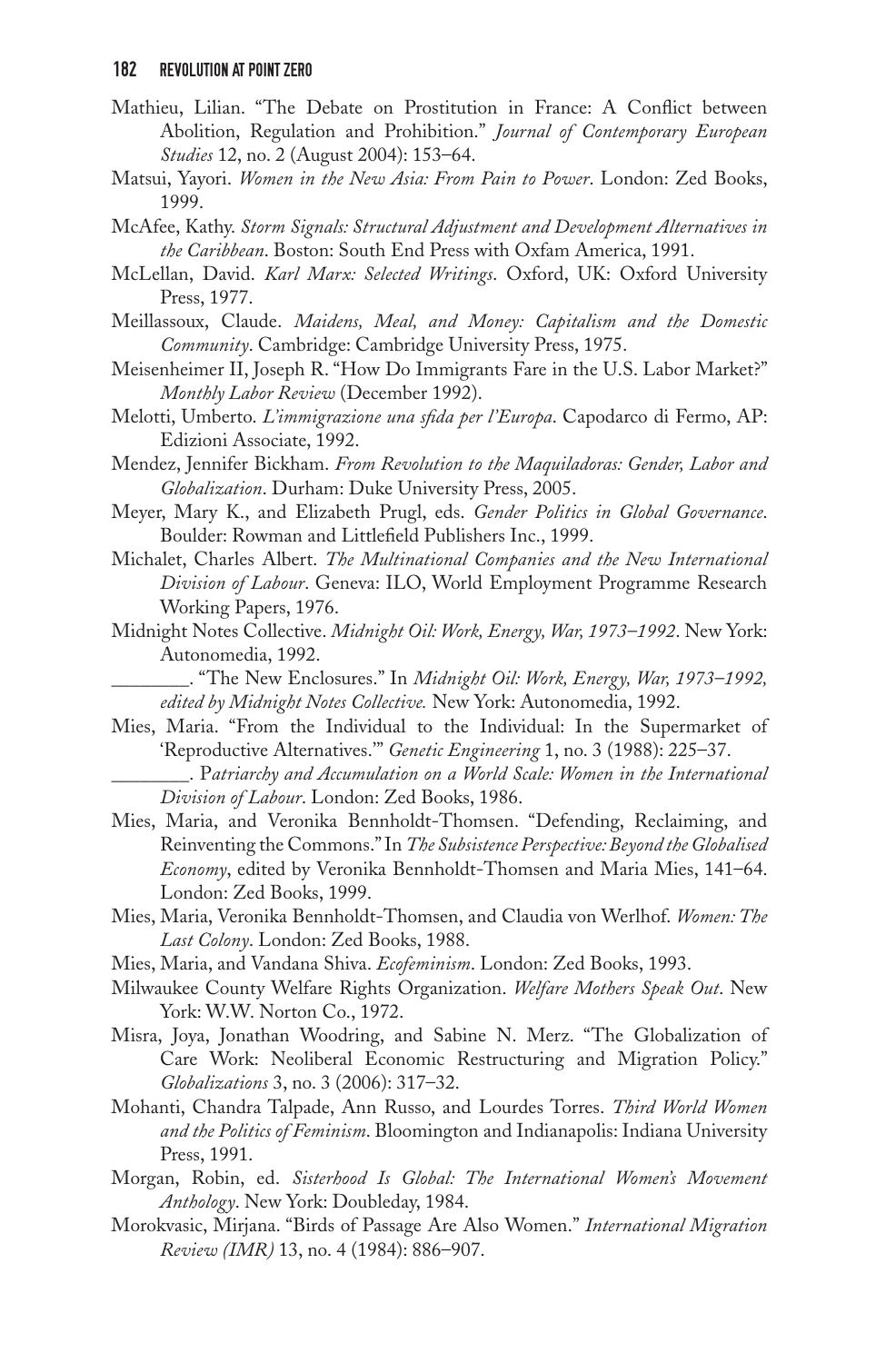- Morrissey, Marietta. *Slave Women in the New World*. Lawrence: University Press of Kansas, 1989.
- Moser, Caroline O.N. *Gender Planning and Development: Theory, Practice and Training*. London: Routledge, 1993.
- Moulier Boutang, Yann. *De l'esclavage au salariat. Économie historique du salariat bridé*. Paris: Presse Universitaire de France, 1998.
- Moynihan, Daniel P. *The Politics of a Guaranteed Income*. New York: Random House, 1973.
- Moyo, Sam, and Paris Yeros, eds. *Reclaiming the Land: The Resurgence of Rural Movement in Africa, Asia and Latin America*. London: Zed Books, 2005.
	- \_\_\_\_\_\_\_\_. "The Resurgence of Rural Movements under Neoliberalism." In *Reclaiming the Land: The Resurgence of Rural Movement in Africa, Asia and Latin America*, edited by Sam Moyo and Paris Yeros, 8–66. London: Zed Books, 2005.
- Murphy, Josette L. *Gender Issues in World Bank Lending*. Washington, DC: The World Bank, 1995.
- Murray, Alison. "Debt-Bondage and Trafficking: Don't Believe the Hype." In *Global Sex Workers: Rights, Resistance, and Redefinition*, edited by Kamala Kempadoo and Jo Doezema. London: Routledge, 1998.
- Narayan, Uma. "'Mail-Order' Brides." *Hypatia* 10, no. 1 (Winter 1995).
- Nash, June. "The Impact of the Changing International Division of Labor on Different Sectors of the Labor Force." In *Women, Men and the International Division of Labor*, edited by June Nash and Maria P. Fernandez-Kelley, 3–39. Albany, NY: SUNY University Press, 1983.
- Nash, June, and Maria P. Fernandez-Kelley. *Women, Men and the International Division of Labor*. Albany, NY: SUNY University Press, 1983.
- National Labor Committee. *Zoned for Slavery: The Child Behind the Label*. New York: Crowing Rooster Arts, 1995.
- Neft, Naomi, and D. Levine. *Where Women Stand: An International Report on the Status of Women in 140 Countries, 1997–1998*. New York: Random House, 1997.
- Nels, Anderson. *On Hobos and Homelessness*. Chicago: The University of Chicago Press, 1998.
- Nordhoff, Charles. *The Communistic Societies of the United States: From Personal Observation*. New York: Dover Publications, Inc., 1875 & 1966.
- Nzongola, Ntalaja, ed. *The Crisis in Zaire: Myths and Realities*. Trenton, NJ: Africa World Press, 1986.
- Ode, J. "Women Under SAP." *Newswatch*. July 9, 1990.
- Ogundipe-Leslie, Molara. *Re-Creating Ourselves: African Women and Critical Transformations*. Trenton, NJ: Africa World Press, 1994.
- Olivera, Oscar, with Tom Lewis. *Cochabamba! Water War in Bolivia*. Cambridge, MA: South End Press, 2004.
- Oppenheimer, Valerie Kincaid. *The Female Labor Force in the United States: Demographic and Economic Factors Governing Its Growth and Changing Composition*. Berkeley: University of California Press, 1970.
- Organization for Economic Co-operation and Development (OECD) Health Project. *Long-Term Care for Older People*. Paris: OECD Publications, 2005.
- Ostrom, Elinor. *Governing the Commons: Evolution of Institutions for Collective Action*. Cambridge, UK: Cambridge University Press, 1990.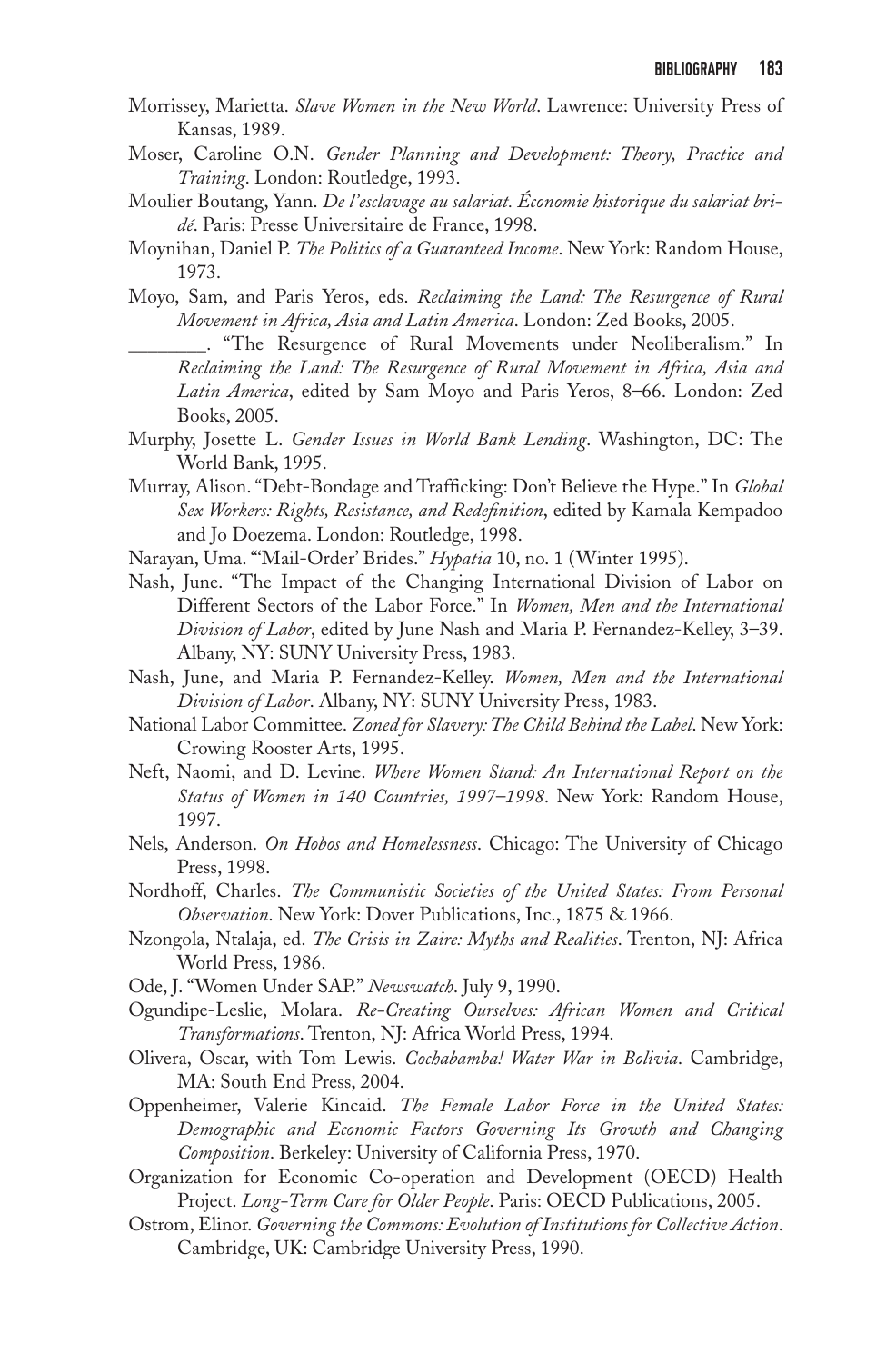- Outram, Quentin. "'It's Terminal Either Way': An Analysis of Armed Conflict in Liberia, 1989–1996." *Review of African Political Economy* 24, no. 73 (September 1997): 355–72.
- Pakenham, Thomas. *The Scramble for Africa: White Man's Conquest of the Dark Continent from 1876 to 1912*. New York: Avon Books, 1991.
- Papadopoulos, Dimitris, Niamh Stephenson, and Vassilis Tsianos. *Escape Routes: Control and Subversion in the 21st Century*. London: Pluto Press, 2008.
- Parreñas, Rhacel Salazar. *Servants of Globalization: Women, Migration and Domestic Work*. Stanford, CA: Stanford University Press, 2002.
- Patel, Raj. *Stuffed and Starved: The Hidden Battle for the World Food System*. Brooklyn, NY: Melville House Publishing, 2007.

\_\_\_\_\_\_\_\_. *The Value of Nothing: How to Reshape Market Society and Redefine Democracy*. New York: St Martin's Press, 2009.

- Pear, Robert. "Violations Reported in 94% of Nursing Homes." *New York Times*. September 30, 2008.
- Philipps, Lisa. "Silent Partners: The Role of Unpaid Market labor in Families." *Feminist Economics* 14, no. 2 (April 2008): 37–57.
- Pietila, Hilkka, and Jeanne Vickers. *Making Women Matter: The Role of the United Nations*. London: Zed Books, 1990 & 1994.
- Pitelis, Christos and Roger Sugden. *The Nature of the Transnational Firm*. New York: Routledge, 1991.
- Platt, Leah. "Regulating the Global Brothel." *American Prospect*. July 2, 2001.
- Podlashuc, Leo. "Saving Women: Saving Commons." In *Eco-Sufficiency and Global Justice: Women Write Political Ecology*, edited by Ariel Salleh, 268–90. New York, London: Macmillan Palgrave, 2009.
- Polanyi, Karl. *The Great Transformation: The Political and Economic Origins of Our Time*. Boston: Beacon Press, 1957.
- Porter, Marilyn, and Ellen Judd, eds. *Feminists Doing Development: A Practical Critique*. London: Zed Books, 1999.
- Potts, Lydia. *The World Labor Market: A History of Migration*. London: Zed Books, 1990.
- Povoledo, Elisabetta. "Italian Plan to Deal with Migrants Could Affect Residents Who Rely on Them." *New York Times*. June 21, 2008.
- Prunier, Gerard. *The Rwanda Crisis: History of a Genocide*. New York: Columbia University Press, 1995.
- Pullella, Phillip. "UN Highlights Trade in People." *St. Petersburg Times.* December 15, 2000.
- Pyle, Jean L. "Globalization and the Increase in Transnational Care Work: The Flip Side." *Globalization* 3, no. 3 (2006): 297–316.

\_\_\_\_\_\_\_\_. "Transnational Migration and Gendered Care Work: Introduction." *Globalizations* 3, no. 3 (2006): 283–96.

- Rainero, Roman H., ed. *Nuove Questioni di Storia Contemporanea* (Volume III). Milan: Marzorati, 1985.
- Rau, Bill. *From Feast to Famine: Official Cures and Grassroots Remedies in Africa's Food Crisis*. London: Zed Books, 1991.
- Raymond, Janice. "At Issue: Children for Organ Export?" *Reproductive and Genetic Engineering* 2, no. 3 (1989): 237–45.

\_\_\_\_\_\_\_\_. "The International Traffic in Women: Women Used in Systems of Surrogacy and Reproduction." *Reproductive and Genetic Engineering* 2, no. 1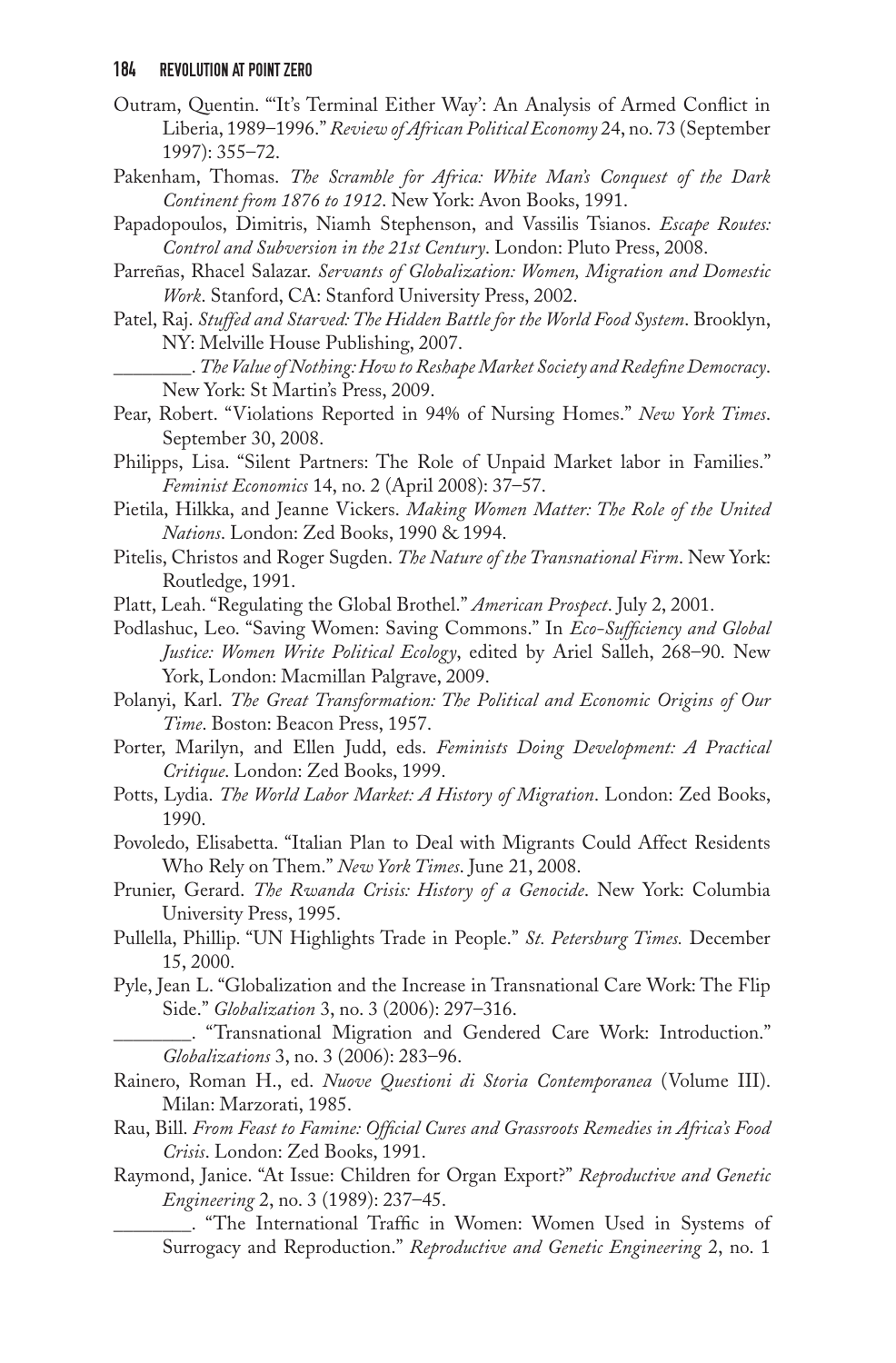(1989): 51–57.

- \_\_\_\_\_\_\_\_. "Prostitution against Women: NGO Stonewalling in Beijing and Elsewhere." *Women's Studies International Forum* 21, no. 1 (1998): 1–9.
- \_\_\_\_\_\_\_\_. *Women as Wombs: The New Reproductive Technologies and the Struggle for Women's Freedom*. San Francisco: Harpers and Co., 1994.
- Reysoo, Fenneke, ed. *Economie mondialisee et identites de genre*. Geneva: Institut universitaire d'etudes du developpement, 2002.
- Rich, Bruce. *Mortgaging the Earth: The World Bank, Environmental Impoverishment and the Crisis of Development*. Boston: Beacon Press, 1994.
- Romero, Mary. *Maid in the U.S.A.* New York and London: Routledge, 1992.
- Roy-Campbell, Z.M. "The Politics of Education in Tanzania: From Colonialism to Liberalization." In *The IMF and Tanzania*, edited by Horace Campbell and Howard Stein. Harare (Zimbabwe): Natprint, 1991.
- Salleh, Ariel. *Ecofeminism as Politics: Nature, Marx, and the Postmodern*. London: Zed Books, 1997.
- Salleh, Ariel, ed. *Eco-Sufficiency and Global Justice: Women Write Political Ecology*. New York, London: Macmillan Palgrave, 2009.
- Sarkar, Saral. *Eco-Socialism or Eco-Capitalism? A Critical Analysis of Humanity's Fundamental Choices*. London: Zed Books, 1999.
- Sassen, Saskia. "Labor Migrations and the New Industrial Division of Labor." In *Women, Men and the International Division of Labor*, edited by June Nash and Maria P. Fernandez-Kelley, 3–39. Albany, NY: SUNY University Press, 1983. \_\_\_\_\_\_\_\_. *The Mobility of Labor and Capital: A Study In International Investment and* 
	- *Labor Flow*. Cambridge, UK: Cambridge University Press, 1988 & 1990,
- Sawyer, Roger. *Children Enslaved*. London, New York: Routledge, 1988.
- Schlemmer, Bernard, ed. *The Exploited Child*. London: Zed Books, 2000.
- Scott, James C. *Weapons of the Weak: Everyday Forms of Peasant Resistance*. New Haven, CT: Yale University Press, 1985.
- Seccombe, Wally. *Weathering the Storm: Working-Class Families from The Industrial Revolution to The Fertility Decline*. London: Verso, 1993 & 1995.
- Seguino, Stephanie. "Plus Ça Change? Evidence on Global Trends in Gender Norms and Stereotypes." *Feminist Economics* 13, no. 2 (April 2007): 1–28.
- Serafini, Alessandro, ed. *L'Operaio Multinazionale in Europa*. Milan: Feltrinelli, 1974.
- Settimi, L. et al., "Cancer Risk among Female Agricultural Workers: A Multi-Center Case-Control Study." *American Journal of Industrial Medicine* 36 (1999): 135–41.
- Shaw, Lois B., and Sunhwa Lee. "Growing Old in the U.S.: Gender and Income Inadequacy." In *Warm Hands in Cold Age*, edited by Nancy Folbre, Lois B. Shaw, and Agneta Stark, 174–98. New York: Routledge, 2007.
- Sheppard, Nathaniel. "More Teen-aged Girls Are Turning to Prostitution, Youth Agencies Say." *New York Times*. April 5, 1976.
- Shiva, Vandana. "The Chikpo Women's Concept of Freedom." In *Ecofeminism*, by Maria Mies and Vandana Shiva. London: Zed Books, 1993.
	- \_\_\_\_\_\_\_\_. *Close to Home: Women Reconnect Ecology, Health and Development Worldwide*. Philadelphia: New Society Publishers, 1994.
	- \_\_\_\_\_\_\_\_. *Earth Democracy: Justice, Sustainability, and Peace*. Cambridge, MA: South End Press, .
		- \_\_\_\_\_\_\_\_. *Ecology and the Politics of Survival: Conflicts Over Natural Resources in India*. New Delhi/London: Sage Publications, 1991.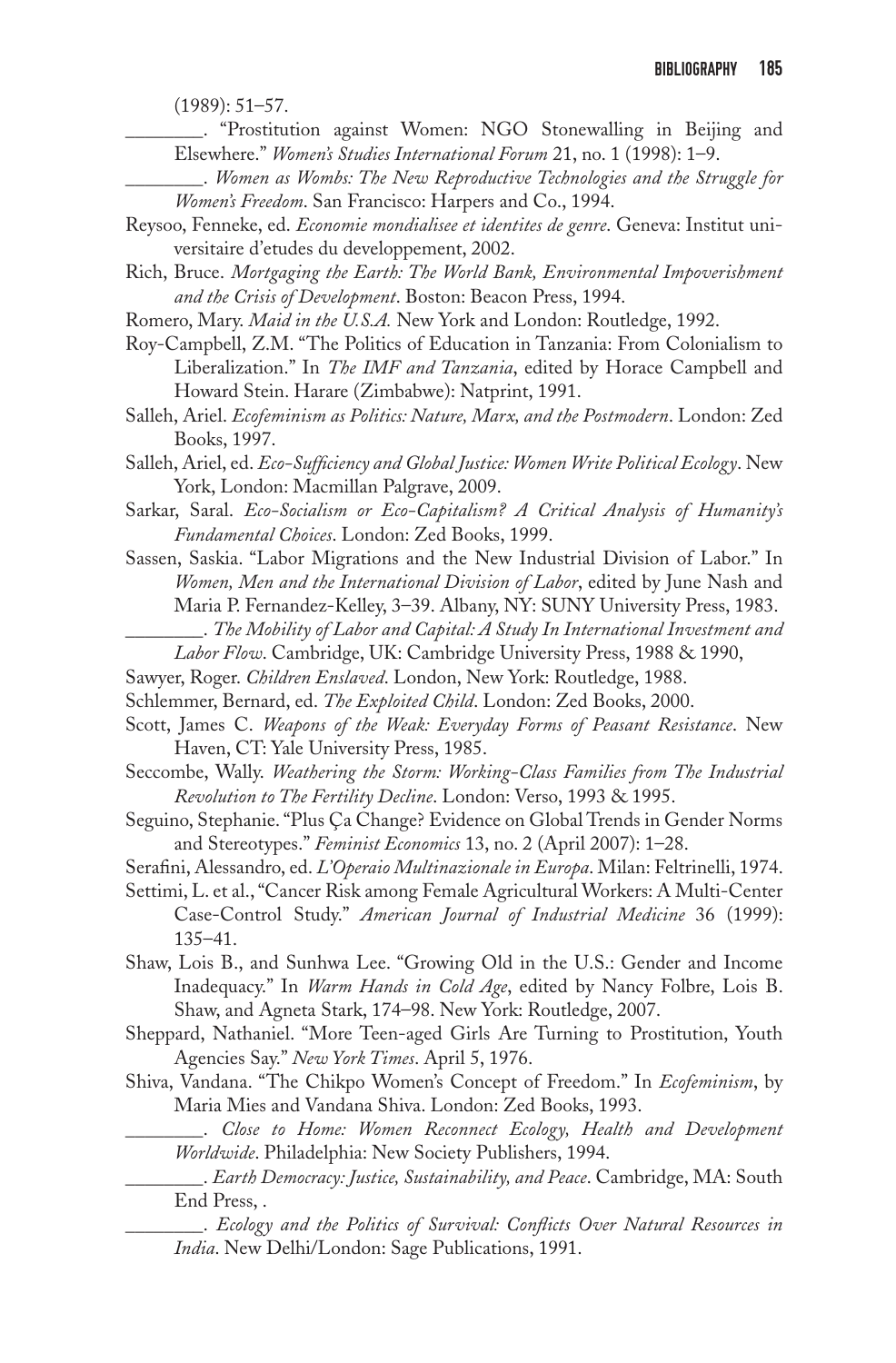\_\_\_\_\_\_\_\_. *Staying Alive: Women, Ecology and Development*. London: Zed Books, 1989.

- \_\_\_\_\_\_\_\_. *Stolen Harvest: The Hijacking of the Global Food Supply*. Boston, MA: South End Press, 2000.
- Sigle-Rushton, Wendy, and Jane Waldfogel. "Motherhood and Earnings in Anglo-American, Continental European and Nordic Countries." *Feminist Economics* 13, no. 2 (April 2007): 55–92.
- Silverblatt, Irene. *Moon, Sun, and Witches: Gender Ideologies and Class in Inca and Colonial Peru*. Princeton: Princeton University Press, 1987.
- Smeeding, Timothy M., and Susanna Sandström. "Poverty Income Maintenance in Old Age: A Cross-National View of Low Income Older Women." In *Warm Hands in Cold Age*, edited by Nancy Folbre, Lois B. Shaw, and Agneta Stark, 163–74. New York: Routledge, 2007.
- Smith Barrett, Nancy. "The Economy Ahead of Us." In *Women and the American Economy*, edited by Juanita Kreps. Englewood Cliffs, NJ: Prentice Hall, 1976.
- Smith, Joan K., Immanuel Wallerstein, and Hans Dieter Evers, eds. *Households and the World Economy*. Beverly Hills, CA: Sage, 1984.
- Snyder, Margaret, and Mary Tadesse. *African Women and Development: A History*. London: Zed Books, 1995.
- Sogge, David. "Angola: Surviving against Rollback and Petrodollars." In *War and Hunger: Rethinking International Responses to Complex Emergencies*, edited by Joanna Macrae and Anthony Zwi. London: Zed Books, 1994.
- Sparr, Pamela, ed. *Mortgaging Women's Lives: Feminist Critiques of Structural Adjustment*. London: Zed Books, 1994.
- Stalker, Peter. *The Work of Strangers: A Survey of International Labour Migration*. Geneva: International Labour Office, 1994.
- Stanley, Alessandra. "Adoption of Russian Children Tied Up in Red Tape." *New York Times*. August 17, 1995.
	- \_\_\_\_\_\_\_\_. "Nationalism Slows Foreign Adoption in Russia." *New York Times*. December 8, 1994.
- Staples, David E. *No Place Like Home: Organizing Home-Based Labor in the Era of Structural Adjustment*. New York: Routledge, 2006.
- Stark, Agneta. "Warm Hands in Cold Age: On the Need of a New World Order of Care." In *Warm Hands in Cold Age*, edited by Nancy Folbre, Lois B. Shaw, and Agneta Stark, 7–36. New York: Routledge, 2007.
- Steady, Filomina Chioma. *Women and Children First: Environment, Poverty, and Sustainable Development*. Rochester, VT: Schenkman Books, 1993.
- Stichter, Sharon B., and Jane L. Parpart, eds. *Patriarchy and Class: African Women in the Home and in the Workforce*. Boulder & London: Westview Press, 1988.
	- \_\_\_\_\_\_\_\_. *Women, Employment and the Family in the International Division of Labour*. Philadelphia, PA: Temple University Press, 1990.
- Stienstra, Deborah. *Women's Movements and International Organizations*. New York: St. Martin's Press, 1994.
- Stone, Martin. *The Agony of Algeria*. New York: Columbia University Press, 1997.
- Summerfield, Gale, Jean Pyle, and Manisha Desai. "Preface to the Symposium: Globalizations, Transnational Migrations, and Gendered Care Work." *Globalizations* 3, no. 3 (September 2006): 281–82.
- Tabet, Paola. "'I'm the Meat, I'm the Knife': Sexual Service, Migration, and Repression in Some African Societies." *Feminist Issues* 11, no. 4 (Spring 1991): 3–22.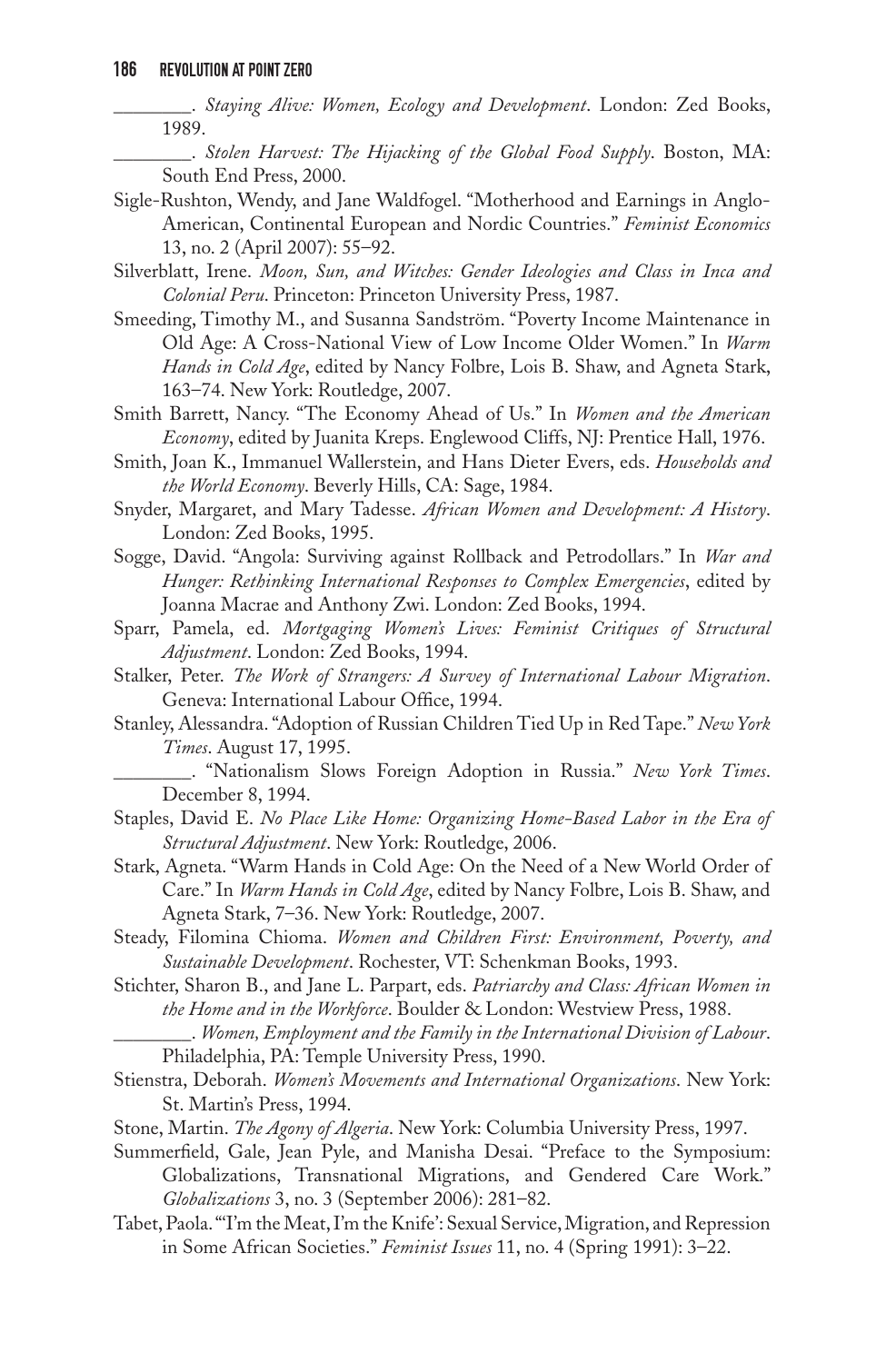- Tanner, Victor. "Liberia Railroading Peace." *Review of African Political Economy* 25, no. 75 (March 1998).
- Team Colors (Craig Hughes and Kevin Van Meter)."The Importance of Support: Building Foundations, Creating Community Sustaining Movements." *Rolling Thunder* 6 (Fall 2008): 29–39.
- Ter Haar, Gerrie, ed., *Witchcraft Beliefs and Accusations in Contemporary Africa*. Trenton, NJ: Africa World Press, 2007.
- Thomas, Dorothy Q. "Holding Governments Accountable by Public Pressure." In *Ours by Right: Women's Rights as Human Rights*, by Joanna Kerr, 82–88. London: Zed Books, 1993.
- Thompson, Ginger. "Successful Anti-Sweatshop Campaign against Nike in Mexico." *New York Times*. October 8, 2001.
- Thorbeck, Susanne. *Voices from the City: Women of Bangkok*. London: Zed Books, 1987.
- Tiano, Susan. "Maquiladora Women: A New Category of Workers?" In *Women Workers and Global Restructuring*, edited by Kathryn Ward, 193–223. Ithaca, NY: Cornell University, Industrial Labor Relations Press, 1990.
- Tisheva, Genoveva. "Some Aspects of the Impact of Globalization in Bulgaria." In *Economie mondialisee et identites de genre,* edited by Fenneke Reysoo. Geneva: Institut universitaire d'etudes du developpement, 2002.
- Topouzis, Daphni. "Feminization of Poverty." *Global Issues: 93, 94*, edited by Robert M. Jackson. Guilford, CT: The Dushkin Publishing Group, 1993.
- Tripp, Aili Mari. *Women and Politics in Uganda*. Oxford: James Currey, 2000.
- Truong, Thanh-Dam. *Sex and Morality: Prostitution and Tourism in South East Asia*. London: Zed Books, 1990.
- *Turbulence: Ideas for Movement* 5 (December 2009). http://turbulence.org.uk.
- Turner, Terisa E., ed. *Arise! Ye Mighty People!: Gender, Class and Race in Popular Struggles*. Trenton, NJ: Africa World Press, 1994.
- Turner, Terisa E., and Leigh S. Brownhill, eds. *Gender, Feminism and the Civil Commons*, special issue, *Canadian Journal of Development Studies* 22 (2001).
- Turner, Terisa E. and M.O. Oshare. "Women's Uprisings against the Nigerian Oil Industry." In *Arise! Ye Mighty People!: Gender, Class and Race in Popular Struggles*, edited by Terisa E. Turner. Trenton, NJ: Africa World Press, 1994.
- Turshen, Meredith, ed. *Women and Health in Africa*. Trenton, NJ: Africa World Press, 1991.
- United Nations. *Beijing Declaration and Platform for Action Adopted by the Fourth World Conference on Women: Action for Equality, Development and Peace*. Beijing: United Nations, 1995.

\_\_\_\_\_\_\_\_. *From Nairobi to Beijing*. New York: United Nations, 1995.

\_\_\_\_\_\_\_\_. *The United Nations and the Advancement of Women: 1945–1996*. New York: United Nations, 1996.

\_\_\_\_\_\_\_\_. *The World's Women 1995: Trends and Statistics*. New York: United Nations, 1995a.

- United Nations High Commission for Refugees (UNHCR). *The State of the World's Refugees: The Challenge of Protection*. New York: Penguin, 1993.
- United Nations Population Fund. *State of the World Population 2001*. New York: United Nations, 2001.
- U.S. Bureau of Labor Statistics, *Monthly Labor Report* 103, no. 5 (May 1980).
- U.S. Department of Commerce. *Service Industries: Trends and Prospects*. Washington,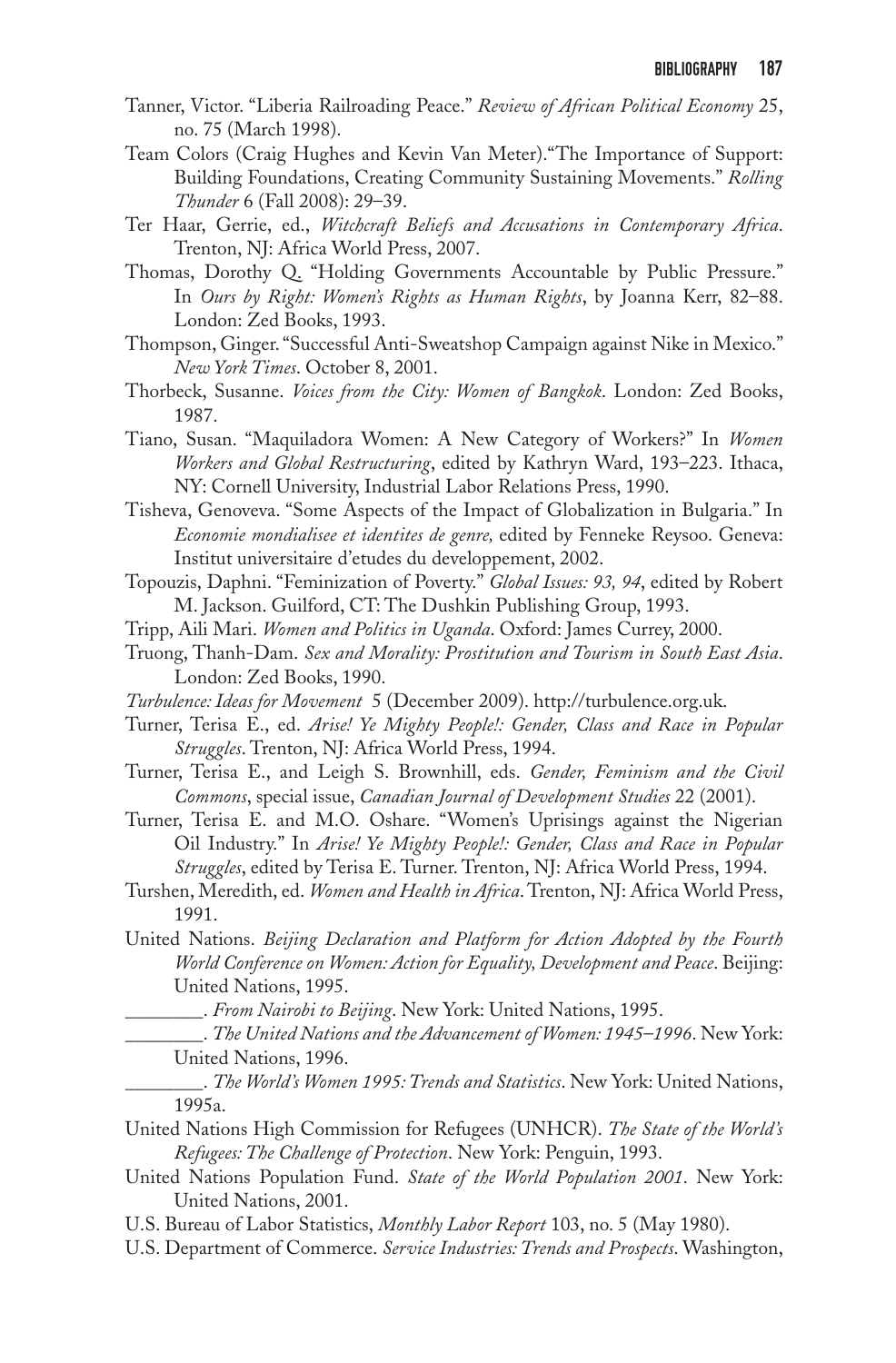DC: U.S. Government Printing Office, 1975.

- Villapando, Venny. "The Business of Selling Mail-Order Brides." In *Making Waves: An Anthology of Writings By and About Asian American Women*, edited by Asian Women United of California. Boston: Beacon Press, 1989.
- de Waal, Alex. *Famine Crimes: Politics and the Disaster Relief Industry in Africa*. London: Zed Books, 1997.
- Wachter, Michael L. "The Labor Market and Illegal Immigration: The Outlook for the 1980s." *Industrial and Labor Relations Review* 33, no. 3 (April 1980): 342–54.
- Wallerstein, Immanuel. *The Modern World System*. New York: Academic Press, 1974.
- Walton, John, and David Seddon. *Free Markets and Food Riots: The Politics of Global Adjustment*. Oxford: Basil Blackwell, 1994.
- wan, wind. "A Dialogue with "Small Sister" Organizer Yim Yuelin." *Inter-Asia Cultural Studies* 2, no. 2 (2001): 319–23.
- Ward, Kathryn. *Women Workers and Global Restructuring*. Ithaca, NY: Cornell University, Industrial Labor Relations Press, 1990.
- Watson, Elizabeth A., and Jane Mears. *Women, Work and Care of the Elderly*. Burlington VT: Ashgate, 1999.
- *When Language Runs Dry: A Zine for People with Chronic Pain and Their Allies*. http:// chronicpainezine.blogspot.com
- Wichterich, Christa. *The Globalized Woman: Reports from a Future of Inequality*. London: Zed Books, 2000.
- Williams, Phil. "The Nature of Drug-Trafficking Networks." *Current History* (April 1998).
- Wilson, Peter Lamborn, and Bill Weinberg, eds. *Avant Gardening: Ecological Struggle in the City and the World*. New York: Autonomedia, 1999.
- Wolf, Diana L. "Linking Women's Labor With the Global Economy: Factory Workers and their Families in Rural Java." In *Women Workers and Global Restructuring*, edited by Kathryn Ward, 25–47. Ithaca, NY: Cornell University, Industrial Labor Relations Press, 1990.
- *Women and Health, United States*. Public Health Reports, U.S. Government Printing Office: Washington, 1980.
- *Work in America*. A report of a special task force to the Secretary of HEW (Health Education and Welfare). Boston: MIT Press, 1975.
- World Investment Report. *Transnational Corporations and Integrated International Production*. New York: United Nations, 1993.
- World Values Survey. *Data from the World Values Survey*. http://www.worldvalues survey.org.
- *The Worst: A Compilation Zine on Grief and Loss* 1 (2008). http://www.theworstcomp zine.blogspot.com
- Zajicek, Edward K., Toni Calasanti, Cristie Ginther, and Julie Summers. "Intersectionality and Age Relations: Unpaid Care Work and Chicanas." In *Age Matters: Realigning Feminist Thinking*, edited by Toni M. Calasanti and Kathleen F. Slevin, 175–97. New York: Routledge, 2006.
- Zimmerman, Mary K., et al. *Global Dimensions of Gender and Carework*. Stanford: Stanford University Press, 2006.